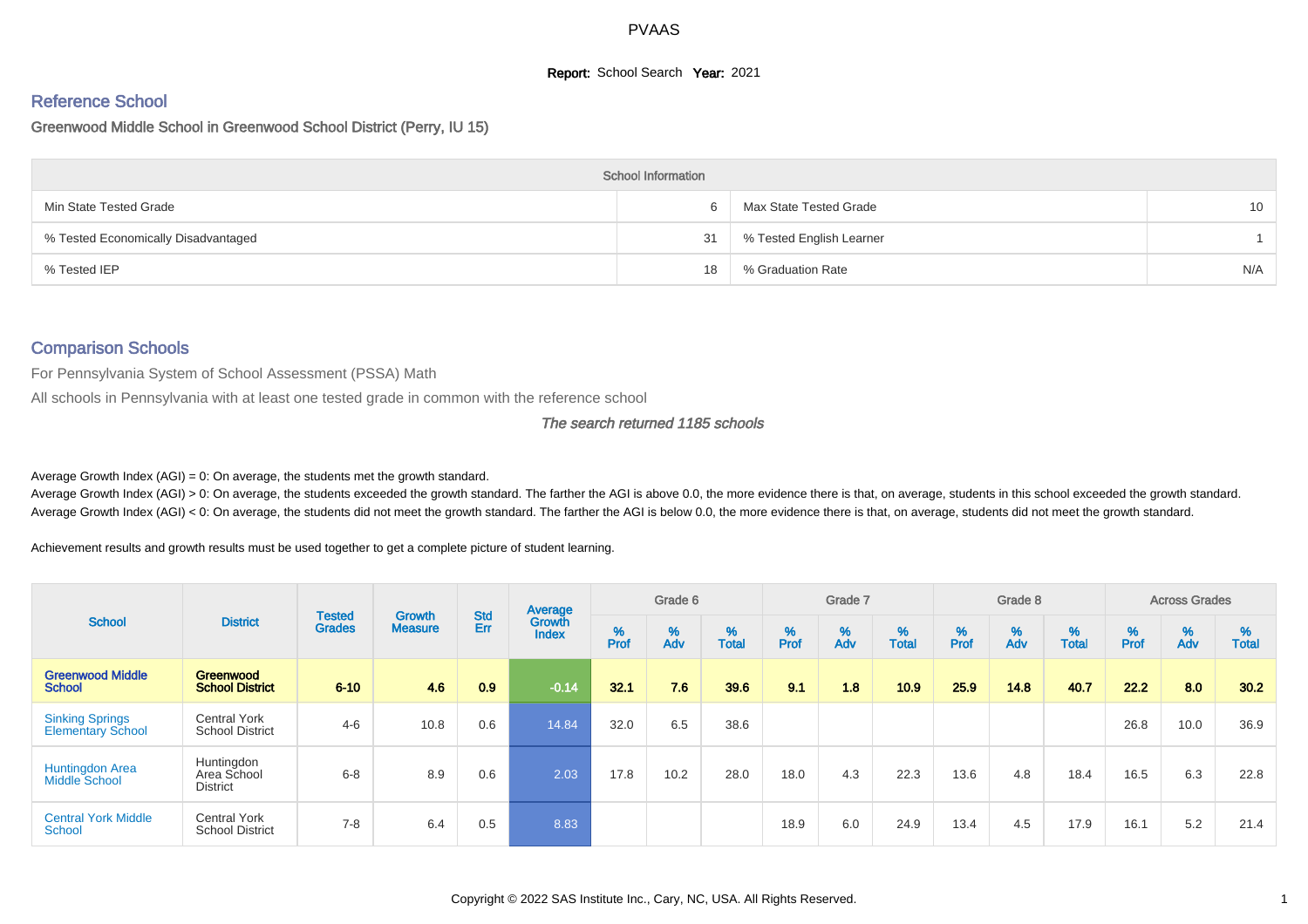|                                                                                 |                                                       |                                | <b>Growth</b>  | <b>Std</b> |                                          |                  | Grade 6  |                   |           | Grade 7  |                   |           | Grade 8     |                   |           | <b>Across Grades</b> |                   |
|---------------------------------------------------------------------------------|-------------------------------------------------------|--------------------------------|----------------|------------|------------------------------------------|------------------|----------|-------------------|-----------|----------|-------------------|-----------|-------------|-------------------|-----------|----------------------|-------------------|
| <b>School</b>                                                                   | <b>District</b>                                       | <b>Tested</b><br><b>Grades</b> | <b>Measure</b> | Err        | <b>Average</b><br>Growth<br><b>Index</b> | %<br><b>Prof</b> | %<br>Adv | %<br><b>Total</b> | %<br>Prof | %<br>Adv | %<br><b>Total</b> | %<br>Prof | $\%$<br>Adv | %<br><b>Total</b> | %<br>Prof | $\%$<br>Adv          | %<br><b>Total</b> |
| <b>Greenwood Middle</b><br><b>School</b>                                        | Greenwood<br><b>School District</b>                   | $6 - 10$                       | 4.6            | 0.9        | $-0.14$                                  | 32.1             | 7.6      | 39.6              | 9.1       | 1.8      | 10.9              | 25.9      | 14.8        | 40.7              | 22.2      | 8.0                  | 30.2              |
| <b>Selinsgrove Area</b><br><b>Middle School</b>                                 | Selinsgrove<br>Area School<br><b>District</b>         | $6-9$                          | 7.3            | 0.5        | 1.48                                     | 32.0             | 17.0     | 49.0              | 26.6      | 18.8     | 45.4              | 25.6      | 10.5        | 36.1              | 27.9      | 15.1                 | 43.0              |
| <b>Penns Valley Area</b><br><b>Elementary and</b><br><b>Intermediate School</b> | Penns Valley<br>Area School<br><b>District</b>        | $3-6$                          | 11.0           | 0.8        | 10.66                                    | 38.8             | 17.5     | 56.3              |           |          |                   |           |             |                   | 37.8      | 16.0                 | 53.8              |
| <b>Saucon Valley Middle</b><br>School                                           | Saucon Valley<br>School District                      | $5-8$                          | 6.7            | 0.5        | 3.15                                     | 33.6             | 11.0     | 44.5              | 31.1      | 12.1     | 43.2              | 32.8      | 16.0        | 48.8              | 32.4      | 15.8                 | 48.2              |
| <b>Hickory Grove</b><br><b>Elementary School</b>                                | <b>Brookville Area</b><br><b>School District</b>      | $3-6$                          | 9.0            | 0.9        | 10.46                                    | 28.1             | 16.8     | 44.9              |           |          |                   |           |             |                   | 24.6      | 11.6                 | 36.1              |
| <b>Hopewell Elementary</b><br>School                                            | Oxford Area<br><b>School District</b>                 | $5-6$                          | 7.0            | 0.6        | 10.63                                    | 28.3             | 7.3      | 35.6              |           |          |                   |           |             |                   | 26.2      | 7.6                  | 33.8              |
| <b>David E Williams</b><br><b>Middle School</b>                                 | Montour School<br><b>District</b>                     | $5-8$                          | 5.0            | 0.4        | 6.18                                     | 31.1             | 24.9     | 56.0              | 26.1      | 30.4     | 56.5              | 26.9      | 31.6        | 58.6              | 29.0      | 28.2                 | 57.1              |
| <b>Homer-Center</b><br><b>Junior/Senior High</b><br><b>School</b>               | Homer-Center<br><b>School District</b>                | $7 - 11$                       | 11.2           | 1.0        | 4.77                                     |                  |          |                   | 20.3      | 0.0      | 20.3              | 26.9      | 13.4        | 40.3              | 23.4      | 6.4                  | 29.8              |
| <b>Butler Middle School</b>                                                     | <b>Butler Area</b><br><b>School District</b>          | $5-6$                          | 4.6            | 0.4        | 5.25                                     | 23.2             | 5.4      | 28.6              |           |          |                   |           |             |                   | 29.7      | 9.5                  | 39.2              |
| <b>Mountain View Middle</b><br>School                                           | Cumberland<br><b>Valley School</b><br><b>District</b> | $6 - 8$                        | 3.7            | 0.3        | 2.21                                     | 34.9             | 15.5     | 50.4              | 27.7      | 21.3     | 49.0              | 26.5      | 14.3        | 40.8              | 29.8      | 17.0                 | 46.9              |
| Landisville<br><b>Intermediate Center</b>                                       | Hempfield<br>School District                          | $4 - 6$                        | 8.1            | 0.8        | 8.58                                     | 32.5             | 26.5     | 59.0              |           |          |                   |           |             |                   | 30.0      | 22.0                 | 51.9              |
| <b>Williamsport Area</b><br><b>Middle School</b>                                | Williamsport<br>Area School<br><b>District</b>        | $7 - 8$                        | 4.7            | 0.5        | 3.58                                     |                  |          |                   | 21.8      | 8.4      | 30.2              | 16.4      | 5.2         | 21.6              | 19.2      | 6.8                  | 26.0              |
| <b>S S Palmer</b><br><b>Elementary School</b>                                   | Palmerton Area<br><b>School District</b>              | $3-6$                          | 7.5            | 1.0        | 7.18                                     | 34.8             | 1.4      | 36.2              |           |          |                   |           |             |                   | 30.8      | 4.7                  | 35.6              |
| <b>Gerald G Huesken</b><br><b>Middle School</b>                                 | Conestoga<br>Valley School<br><b>District</b>         | $7 - 8$                        | 5.6            | 0.5        | 6.60                                     |                  |          |                   | 20.4      | 14.0     | 34.4              | 23.1      | 13.6        | 36.8              | 21.8      | 13.8                 | 35.6              |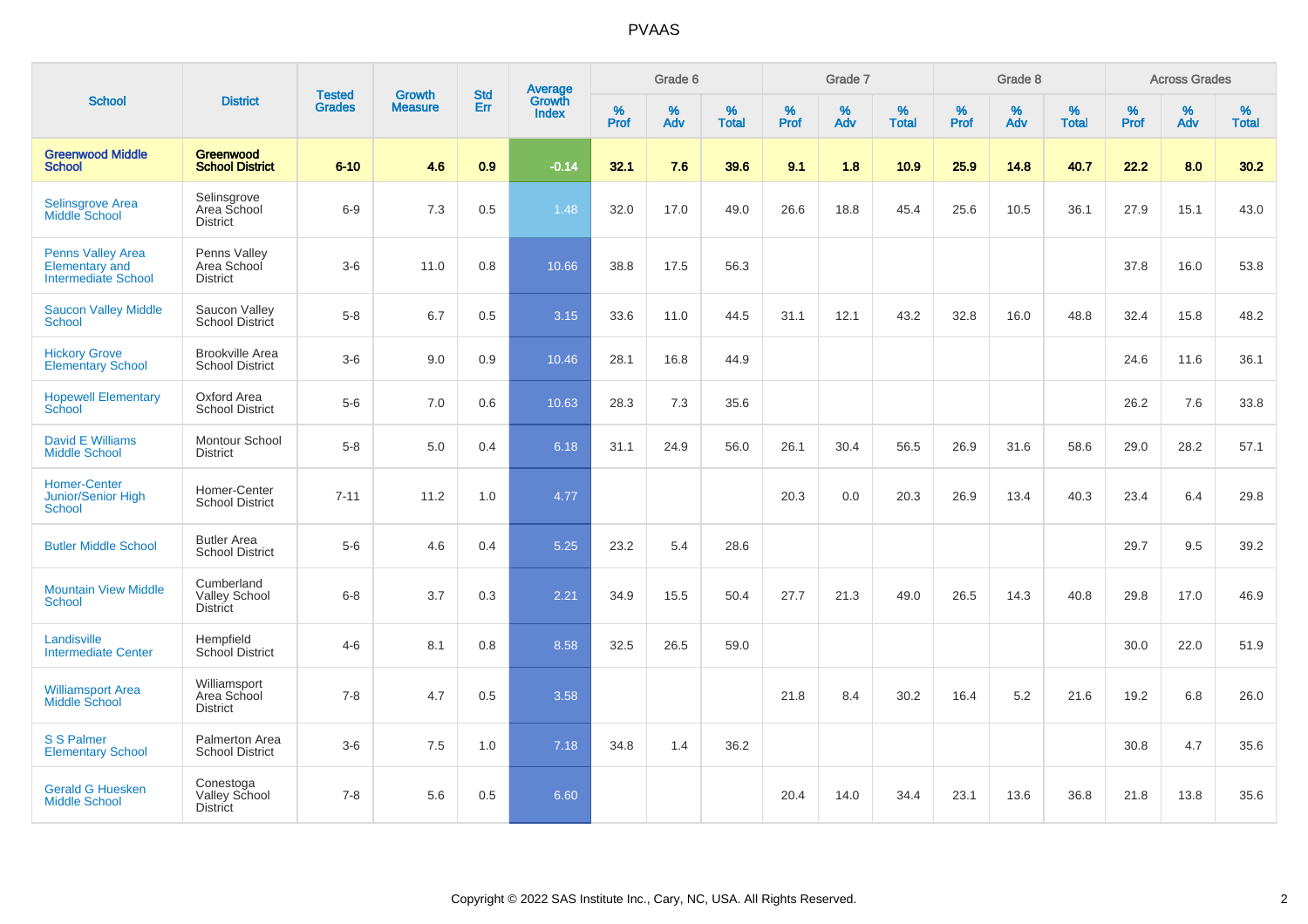|                                                         |                                                  |                                |                                 | <b>Std</b> |                                          |           | Grade 6  |                   |           | Grade 7  |                   |           | Grade 8  |                   |              | <b>Across Grades</b> |                   |
|---------------------------------------------------------|--------------------------------------------------|--------------------------------|---------------------------------|------------|------------------------------------------|-----------|----------|-------------------|-----------|----------|-------------------|-----------|----------|-------------------|--------------|----------------------|-------------------|
| <b>School</b>                                           | <b>District</b>                                  | <b>Tested</b><br><b>Grades</b> | <b>Growth</b><br><b>Measure</b> | Err        | <b>Average</b><br>Growth<br><b>Index</b> | %<br>Prof | %<br>Adv | %<br><b>Total</b> | %<br>Prof | %<br>Adv | %<br><b>Total</b> | %<br>Prof | %<br>Adv | %<br><b>Total</b> | $\%$<br>Prof | %<br>Adv             | %<br><b>Total</b> |
| <b>Greenwood Middle</b><br><b>School</b>                | Greenwood<br><b>School District</b>              | $6 - 10$                       | 4.6                             | 0.9        | $-0.14$                                  | 32.1      | 7.6      | 39.6              | 9.1       | 1.8      | 10.9              | 25.9      | 14.8     | 40.7              | 22.2         | 8.0                  | 30.2              |
| <b>Floyd C Fretz Middle</b><br>School                   | <b>Bradford Area</b><br><b>School District</b>   | $6 - 8$                        | 5.6                             | 0.5        | 2.37                                     | 23.4      | 8.8      | 32.2              | 18.9      | 13.9     | 32.8              | 28.0      | 7.7      | 35.7              | 23.1         | 10.3                 | 33.4              |
| <b>Circle Of Seasons</b><br><b>Charter School</b>       | Circle Of<br>Seasons<br><b>Charter School</b>    | $3-8$                          | 12.3                            | 1.2        | 5.55                                     | 16.7      | 6.7      | 23.3              | 25.0      | 11.1     | 36.1              |           |          |                   | 20.9         | 7.9                  | 28.8              |
| <b>Russell B Walter</b><br><b>Elementary School</b>     | Northern Tioga<br><b>School District</b>         | $3-6$                          | 5.6                             | 1.1        | 5.09                                     | 32.3      | 4.8      | 37.1              |           |          |                   |           |          |                   | 31.2         | 11.7                 | 42.9              |
| <b>Donald H Eichhorn</b><br><b>Middle School</b>        | Lewisburg Area<br>School District                | $6 - 8$                        | 6.0                             | 0.6        | 4.46                                     | 40.0      | 24.2     | 64.2              | 33.1      | 29.4     | 62.5              | 18.0      | 31.6     | 49.6              | 30.1         | 28.5                 | 58.6              |
| <b>Spring-Ford Middle</b><br>School 7th Grade<br>Center | Spring-Ford<br>Area School<br><b>District</b>    | $7 - 7$                        | 4.9                             | 0.5        | 9.86                                     |           |          |                   | 34.3      | 16.3     | 50.6              |           |          |                   | 34.3         | 16.3                 | 50.6              |
| John R Bonfield<br><b>Elementary School</b>             | <b>Warwick School</b><br><b>District</b>         | $3-6$                          | 9.5                             | 1.0        | 6.89                                     | 23.7      | 5.1      | 28.8              |           |          |                   |           |          |                   | 27.4         | 9.9                  | 37.3              |
| <b>Walton Farm</b><br><b>Elementary School</b>          | North Penn<br><b>School District</b>             | $3-6$                          | 3.5                             | 1.0        | 3.61                                     | 27.4      | 26.2     | 53.6              |           |          |                   |           |          |                   | 31.3         | 18.7                 | 50.0              |
| <b>Eshleman Elementary</b><br>School                    | Penn Manor<br><b>School District</b>             | $3-6$                          | 13.0                            | 1.4        | 7.96                                     | 34.3      | 37.1     | 71.4              |           |          |                   |           |          |                   | 32.9         | 25.9                 | 58.8              |
| <b>Reiffton School</b>                                  | Exeter<br>Township<br>School District            | $5-6$                          | 5.1                             | 0.5        | 8.16                                     | 27.3      | 9.1      | 36.4              |           |          |                   |           |          |                   | 28.0         | 9.4                  | 37.4              |
| <b>Brockway Area</b><br><b>Elementary School</b>        | <b>Brockway Area</b><br><b>School District</b>   | $3-6$                          | 6.4                             | 1.0        | 6.67                                     | 29.4      | 36.8     | 66.2              |           |          |                   |           |          |                   | 32.5         | 25.1                 | 57.6              |
| <b>West Hills</b><br><b>Intermediate School</b>         | Armstrong<br><b>School District</b>              | $4 - 6$                        | 3.3                             | 0.7        | 4.80                                     | 25.0      | 16.2     | 41.2              |           |          |                   |           |          |                   | 26.3         | 11.5                 | 37.8              |
| <b>Central Elementary</b><br><b>School</b>              | Franklin Area<br><b>School District</b>          | $3-6$                          | 6.2                             | 1.1        | 5.47                                     | 25.0      | 3.8      | 28.8              |           |          |                   |           |          |                   | 15.0         | 2.4                  | 17.4              |
| <b>Letort Elementary</b><br><b>School</b>               | Penn Manor<br><b>School District</b>             | $3-6$                          | 6.8                             | 1.4        | 4.82                                     | 27.3      | 31.8     | 59.1              |           |          |                   |           |          |                   | 33.6         | 29.0                 | 62.5              |
| <b>Greater Latrobe Junior</b><br><b>High School</b>     | <b>Greater Latrobe</b><br><b>School District</b> | $7 - 8$                        | 4.1                             | 0.6        | 1.32                                     |           |          |                   | 32.2      | 18.5     | 50.7              | 23.4      | 8.0      | 31.4              | 27.6         | 13.0                 | 40.6              |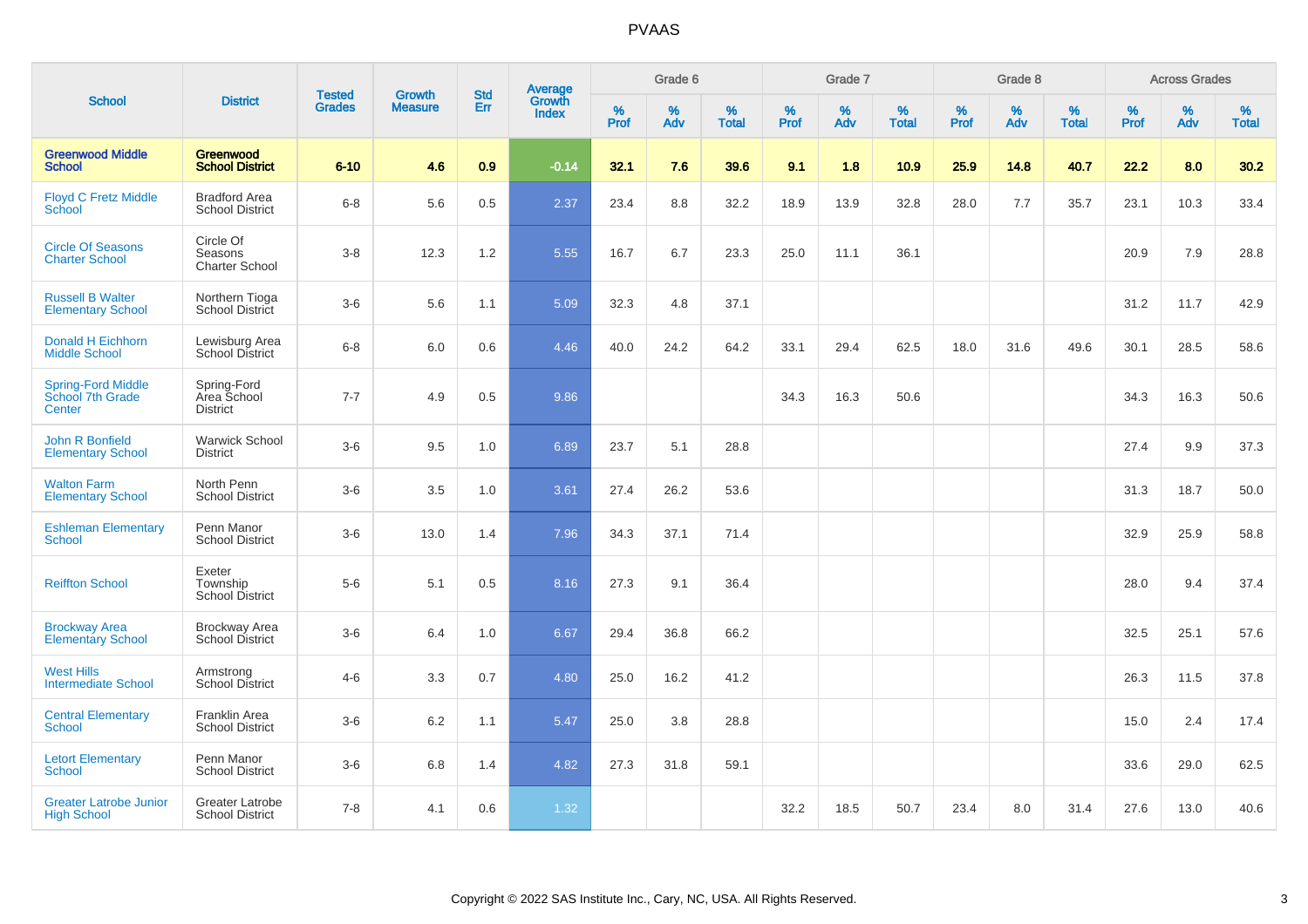|                                                         |                                                 |                                | <b>Growth</b>  | <b>Std</b> |                                          |                  | Grade 6     |                   |                  | Grade 7     |                   |           | Grade 8  |                   |                  | <b>Across Grades</b> |                   |
|---------------------------------------------------------|-------------------------------------------------|--------------------------------|----------------|------------|------------------------------------------|------------------|-------------|-------------------|------------------|-------------|-------------------|-----------|----------|-------------------|------------------|----------------------|-------------------|
| <b>School</b>                                           | <b>District</b>                                 | <b>Tested</b><br><b>Grades</b> | <b>Measure</b> | Err        | <b>Average</b><br>Growth<br><b>Index</b> | %<br><b>Prof</b> | $\%$<br>Adv | %<br><b>Total</b> | %<br><b>Prof</b> | $\%$<br>Adv | %<br><b>Total</b> | %<br>Prof | %<br>Adv | %<br><b>Total</b> | %<br><b>Prof</b> | $\%$<br>Adv          | %<br><b>Total</b> |
| <b>Greenwood Middle</b><br><b>School</b>                | Greenwood<br><b>School District</b>             | $6 - 10$                       | 4.6            | 0.9        | $-0.14$                                  | 32.1             | 7.6         | 39.6              | 9.1              | 1.8         | 10.9              | 25.9      | 14.8     | 40.7              | 22.2             | 8.0                  | 30.2              |
| <b>Bear Creek School</b>                                | Elizabethtown<br>Area School<br><b>District</b> | $4 - 6$                        | 4.7            | 0.5        | 0.91                                     | 22.4             | 11.0        | 33.5              |                  |             |                   |           |          |                   | 27.5             | 16.8                 | 44.3              |
| <b>Conewago Valley</b><br>Intermediate School           | Conewago<br>Valley School<br><b>District</b>    | $4-6$                          | 4.5            | 0.5        | 7.18                                     | 30.2             | 10.7        | 40.8              |                  |             |                   |           |          |                   | 28.1             | 10.1                 | 38.2              |
| <b>Gwynedd Square</b><br><b>Elementary School</b>       | North Penn<br><b>School District</b>            | $3-6$                          | 5.6            | 1.1        | 5.21                                     | 38.3             | 36.7        | 75.0              |                  |             |                   |           |          |                   | 37.3             | 24.6                 | 61.9              |
| <b>Elk Lake Elementary</b><br><b>School</b>             | Elk Lake School<br><b>District</b>              | $3-6$                          | 7.5            | 0.9        | 8.24                                     | 35.8             | 12.6        | 48.4              |                  |             |                   |           |          |                   | 27.7             | 8.9                  | 36.6              |
| <b>James W Parker</b><br><b>Middle School</b>           | <b>General Mclane</b><br><b>School District</b> | $5 - 8$                        | 3.9            | 0.5        | 2.14                                     | 27.5             | 12.5        | 40.0              | 25.8             | 23.1        | 49.0              | 26.9      | 7.7      | 34.6              | 29.2             | 14.5                 | 43.8              |
| Foot Of Ten<br><b>Elementary School</b>                 | Hollidaysburg<br>Area School<br><b>District</b> | $3-6$                          | 7.3            | 1.0        | 7.60                                     | 26.2             | 22.5        | 48.8              |                  |             |                   |           |          |                   | 28.0             | 13.2                 | 41.2              |
| <b>Homer-Center</b><br><b>Elementary School</b>         | Homer-Center<br><b>School District</b>          | $3-6$                          | 9.3            | 1.1        | 6.20                                     | 36.4             | 4.6         | 40.9              |                  |             |                   |           |          |                   | 30.2             | 8.1                  | 38.3              |
| <b>North Hills Elementary</b><br><b>School</b>          | <b>Central York</b><br><b>School District</b>   | $3-6$                          | 5.2            | 0.6        | 8.02                                     | 16.4             | 5.1         | 21.5              |                  |             |                   |           |          |                   | 18.0             | 5.2                  | 23.2              |
| <b>Midd-West Middle</b><br><b>School</b>                | Midd-West<br><b>School District</b>             | $6 - 7$                        | 5.2            | 0.8        | 1.96                                     | 35.1             | 9.9         | 45.0              | 18.2             | 14.1        | 32.3              |           |          |                   | 27.8             | 11.7                 | 39.6              |
| <b>Towanda Area</b><br><b>Elementary School</b>         | Towanda Area<br><b>School District</b>          | $3-6$                          | 6.0            | 0.8        | 7.76                                     | 22.6             | 11.3        | 34.0              |                  |             |                   |           |          |                   | 21.0             | 11.6                 | 32.6              |
| <b>Wyalusing Valley</b><br>Junior/Senior High<br>School | Wyalusing Area<br>School District               | $7 - 12$                       | 1.3            | 0.9        | $-6.06$                                  |                  |             |                   | 14.6             | 7.9         | 22.5              | 9.6       | 1.0      | 10.6              | 11.9             | 4.2                  | 16.1              |
| <b>Lenape Elementary</b><br><b>School</b>               | Armstrong<br>School District                    | $3-6$                          | 6.7            | 0.9        | 6.85                                     | 30.3             | 12.1        | 42.4              |                  |             |                   |           |          |                   | 25.1             | 9.0                  | 34.1              |
| <b>Deer Lakes Middle</b><br>School                      | Deer Lakes<br><b>School District</b>            | $6 - 8$                        | 3.2            | 0.6        | $-0.32$                                  | 24.4             | 10.6        | 35.0              | 25.4             | 19.2        | 44.6              | 24.8      | 4.0      | 28.7              | 24.9             | 11.9                 | 36.7              |
| <b>Chestnut Ridge Middle</b><br><b>School</b>           | <b>Chestnut Ridge</b><br>School District        | $3 - 7$                        | 3.3            | 0.7        | 1.31                                     | 22.2             | 3.7         | 25.9              | 36.8             | 4.2         | 41.0              |           |          |                   | 28.6             | 9.5                  | 38.1              |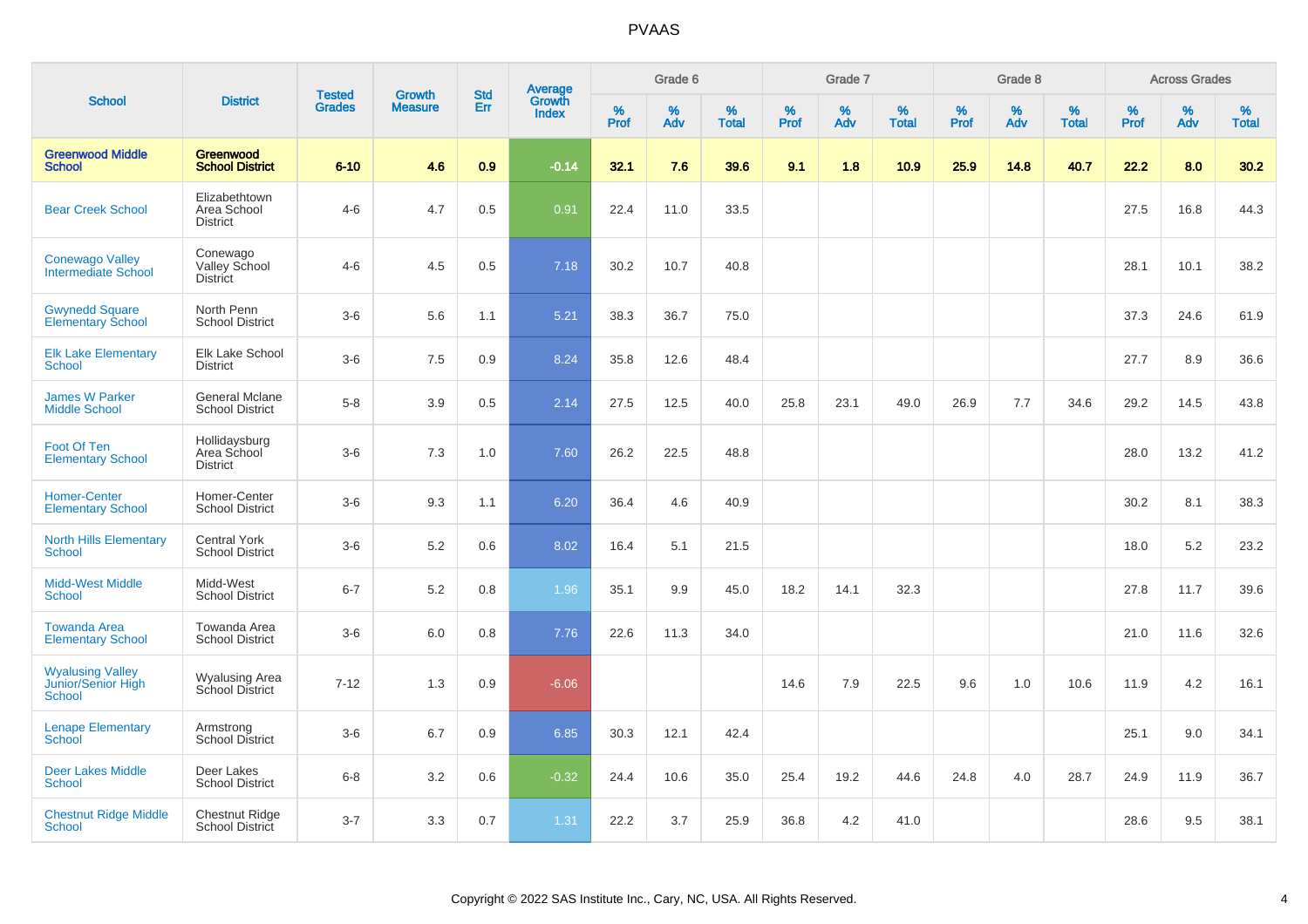|                                                  |                                                        |                                |                                 | <b>Std</b> |                                          |           | Grade 6  |                   |           | Grade 7  |                   |           | Grade 8  |                   |           | <b>Across Grades</b> |                   |
|--------------------------------------------------|--------------------------------------------------------|--------------------------------|---------------------------------|------------|------------------------------------------|-----------|----------|-------------------|-----------|----------|-------------------|-----------|----------|-------------------|-----------|----------------------|-------------------|
| <b>School</b>                                    | <b>District</b>                                        | <b>Tested</b><br><b>Grades</b> | <b>Growth</b><br><b>Measure</b> | Err        | <b>Average</b><br>Growth<br><b>Index</b> | %<br>Prof | %<br>Adv | %<br><b>Total</b> | %<br>Prof | %<br>Adv | %<br><b>Total</b> | %<br>Prof | %<br>Adv | %<br><b>Total</b> | %<br>Prof | %<br>Adv             | %<br><b>Total</b> |
| <b>Greenwood Middle</b><br><b>School</b>         | Greenwood<br><b>School District</b>                    | $6 - 10$                       | 4.6                             | 0.9        | $-0.14$                                  | 32.1      | 7.6      | 39.6              | 9.1       | 1.8      | 10.9              | 25.9      | 14.8     | 40.7              | 22.2      | 8.0                  | 30.2              |
| <b>Wallenpaupack Area</b><br>Middle School       | Wallenpaupack<br>Area School<br><b>District</b>        | $6 - 8$                        | 2.2                             | 0.6        | $-2.83$                                  | 11.2      | 3.7      | 14.9              | 30.6      | 8.2      | 38.8              | 13.2      | 3.5      | 16.7              | 18.1      | 5.1                  | 23.2              |
| <b>James S Wilson</b><br><b>Middle School</b>    | <b>Millcreek</b><br>Township<br><b>School District</b> | $6 - 8$                        | 1.6                             | 0.6        | $-4.16$                                  | 20.7      | 5.3      | 26.0              | 20.8      | 14.3     | 35.1              | 23.5      | 12.4     | 36.0              | 21.7      | 10.8                 | 32.5              |
| Joseph C Ashkar<br><b>Elementary School</b>      | East Lycoming<br>School District                       | $3-6$                          | 5.1                             | 1.0        | 4.91                                     | 23.0      | 31.2     | 54.1              |           |          |                   |           |          |                   | 31.0      | 20.9                 | 51.9              |
| Frankstown<br><b>Elementary School</b>           | Hollidaysburg<br>Area School<br><b>District</b>        | $3-6$                          | 6.5                             | 0.8        | 3.91                                     | 31.4      | 7.0      | 38.4              |           |          |                   |           |          |                   | 32.4      | 15.6                 | 47.9              |
| <b>Union High School</b>                         | <b>Union School</b><br><b>District</b>                 | $6 - 12$                       | 4.4                             | 1.1        | $-1.57$                                  | 22.0      | 14.6     | 36.6              | 10.5      | 0.0      | 10.5              | 18.2      | 11.4     | 29.6              | 17.1      | 8.9                  | 26.0              |
| <b>Eisenhower M/Hs</b>                           | <b>Warren County</b><br>School District                | $6 - 11$                       | 4.9                             | 0.9        | $-1.30$                                  | 22.2      | 8.3      | 30.6              | 16.4      | 3.6      | 20.0              | 25.9      | 5.6      | 31.5              | 21.6      | 6.1                  | 27.6              |
| <b>Central Columbia</b><br><b>Middle School</b>  | Central<br>Columbia<br><b>School District</b>          | $5-8$                          | 3.8                             | 0.5        | 2.65                                     | 28.2      | 25.2     | 53.3              | 32.6      | 14.9     | 47.5              | 30.6      | 20.1     | 50.7              | 30.5      | 21.4                 | 51.8              |
| <b>Clark Wood</b><br><b>Elementary School</b>    | Northern Tioga<br>School District                      | $3-6$                          | 10.9                            | 1.4        | 5.75                                     | 42.1      | 2.6      | 44.7              |           |          |                   |           |          |                   | 30.6      | 6.4                  | 36.9              |
| <b>Bedford Middle School</b>                     | Bedford Area<br><b>School District</b>                 | $6 - 8$                        | 3.8                             | 0.6        | 1.26                                     | 32.2      | 7.8      | 40.0              | 25.4      | 8.8      | 34.2              | 24.2      | 7.8      | 32.0              | 27.2      | 8.1                  | 35.3              |
| <b>Lititz Elementary</b><br>School               | <b>Warwick School</b><br><b>District</b>               | $3-6$                          | 4.8                             | 1.1        | 4.42                                     | 36.5      | 9.5      | 46.0              |           |          |                   |           |          |                   | 29.2      | 9.9                  | 39.1              |
| <b>Mid Valley Elementary</b><br>Center           | Mid Valley<br><b>School District</b>                   | $3-6$                          | 5.9                             | 0.8        | 5.42                                     | 15.0      | 2.4      | 17.3              |           |          |                   |           |          |                   | 21.8      | 7.2                  | 29.0              |
| <b>Universal Daroff</b><br><b>Charter School</b> | <b>Universal Daroff</b><br><b>Charter School</b>       | $3-8$                          | 6.1                             | 0.8        | 3.26                                     | 0.0       | 0.0      | 0.0               | 2.2       | 0.0      | 2.2               | 3.6       | 0.0      | 3.6               | 2.2       | 0.3                  | 2.5               |
| Southern Columbia<br><b>Middle School</b>        | Southern<br>Columbia Area<br><b>School District</b>    | $5-8$                          | 1.8                             | 0.6        | $-0.63$                                  | 18.8      | 5.2      | 24.0              | 29.0      | 14.0     | 43.0              | 15.4      | 2.2      | 17.6              | 24.0      | 7.8                  | 31.8              |
| <b>Cold Spring</b><br><b>Elementary School</b>   | <b>Central Bucks</b><br><b>School District</b>         | $3-6$                          | 7.9                             | 1.1        | 3.40                                     | 33.3      | 11.1     | 44.4              |           |          |                   |           |          |                   | 37.9      | 21.0                 | 58.9              |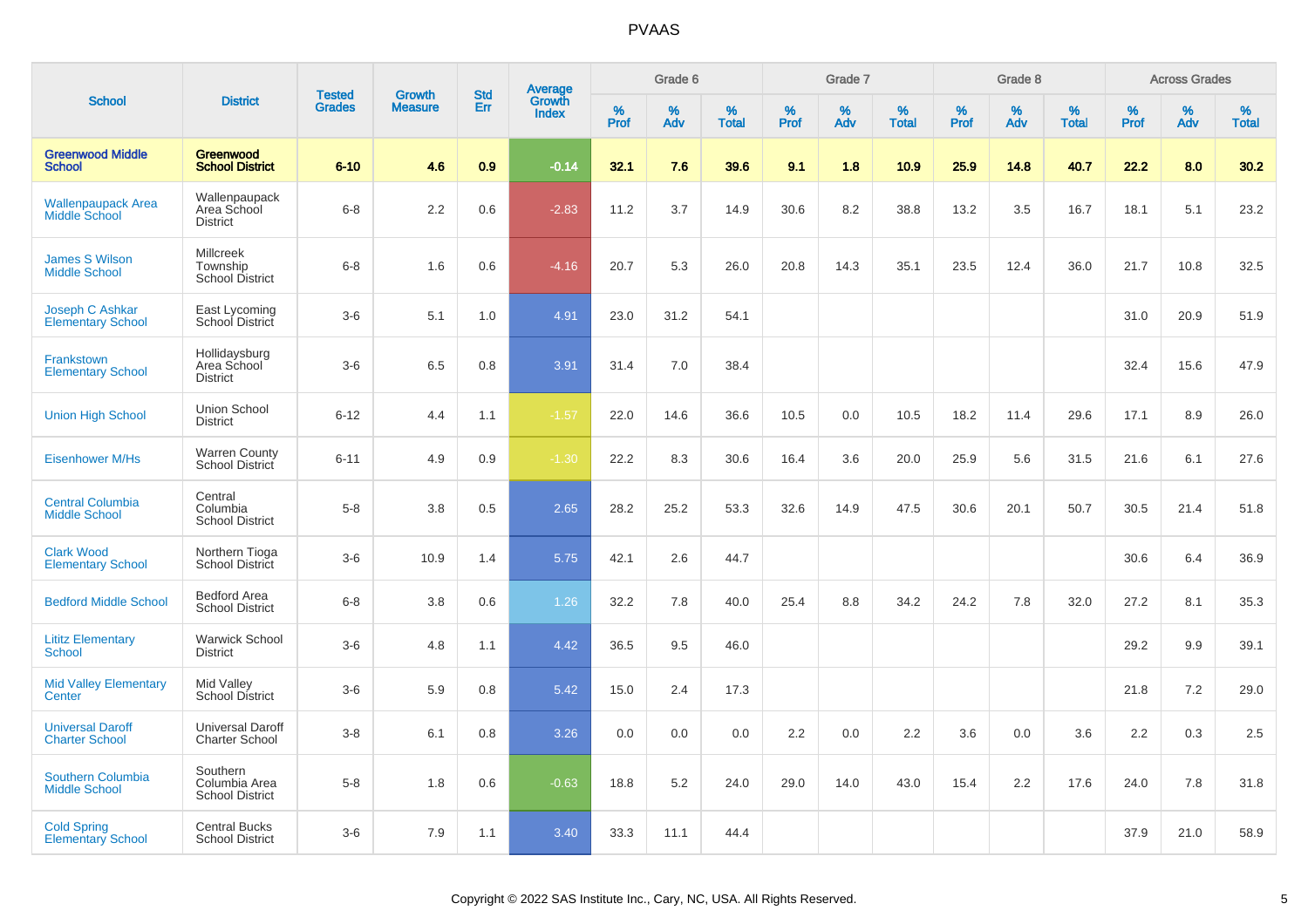|                                                      |                                                        |                                | <b>Growth</b>  | <b>Std</b> |                                          |                  | Grade 6  |                   |           | Grade 7     |                   |              | Grade 8  |                   |                     | <b>Across Grades</b> |                   |
|------------------------------------------------------|--------------------------------------------------------|--------------------------------|----------------|------------|------------------------------------------|------------------|----------|-------------------|-----------|-------------|-------------------|--------------|----------|-------------------|---------------------|----------------------|-------------------|
| <b>School</b>                                        | <b>District</b>                                        | <b>Tested</b><br><b>Grades</b> | <b>Measure</b> | Err        | <b>Average</b><br>Growth<br><b>Index</b> | %<br><b>Prof</b> | %<br>Adv | %<br><b>Total</b> | %<br>Prof | $\%$<br>Adv | %<br><b>Total</b> | $\%$<br>Prof | %<br>Adv | %<br><b>Total</b> | $\%$<br><b>Prof</b> | $\%$<br>Adv          | %<br><b>Total</b> |
| <b>Greenwood Middle</b><br><b>School</b>             | Greenwood<br><b>School District</b>                    | $6 - 10$                       | 4.6            | 0.9        | $-0.14$                                  | 32.1             | 7.6      | 39.6              | 9.1       | 1.8         | 10.9              | 25.9         | 14.8     | 40.7              | 22.2                | 8.0                  | 30.2              |
| <b>Fort Couch Middle</b><br><b>School</b>            | <b>Upper Saint</b><br>Clair School<br><b>District</b>  | $7 - 8$                        | 3.6            | 0.5        | 2.51                                     |                  |          |                   | 33.3      | 35.5        | 68.8              | 31.2         | 30.5     | 61.8              | 32.2                | 32.8                 | 65.0              |
| <b>Loyalsock Township</b><br><b>Middle School</b>    | Loyalsock<br>Township<br>School District               | $6 - 8$                        | 3.0            | 0.7        | $-1.66$                                  | 32.6             | 10.2     | 42.9              | 23.6      | 9.4         | 33.1              | 27.0         | 9.0      | 36.0              | 27.4                | 9.5                  | 36.9              |
| <b>John Beck Elementary</b><br>School                | <b>Warwick School</b><br><b>District</b>               | $3-6$                          | 7.9            | 1.1        | 5.15                                     | 37.3             | 5.1      | 42.4              |           |             |                   |              |          |                   | 36.8                | 17.8                 | 54.6              |
| <b>Punxsutawney Area</b><br><b>Elementary School</b> | Punxsutawney<br>Area School<br><b>District</b>         | $3-6$                          | 4.0            | 0.8        | 5.18                                     | 36.3             | 10.6     | 46.9              |           |             |                   |              |          |                   | 30.8                | 13.6                 | 44.4              |
| Indiana Area Junior<br><b>High School</b>            | Indiana Area<br><b>School District</b>                 | $6 - 8$                        | 2.1            | 0.5        | $-3.44$                                  | 23.9             | 11.7     | 35.5              | 36.0      | 10.3        | 46.3              | 23.2         | 14.2     | 37.4              | 27.4                | 12.1                 | 39.5              |
| <b>Farrell Area Es/Lms</b>                           | <b>Farrell Area</b><br><b>School District</b>          | $3-6$                          | 7.7            | 1.3        | 6.02                                     | 17.5             | 0.0      | 17.5              |           |             |                   |              |          |                   | 16.4                | 2.3                  | 18.6              |
| <b>Punxsutawney Area</b><br><b>High School</b>       | Punxsutawney<br>Area School<br><b>District</b>         | $7 - 11$                       | 5.2            | 0.8        | 2.41                                     |                  |          |                   | 23.0      | 4.9         | 27.9              | 20.5         | 7.1      | 27.6              | 21.7                | 6.0                  | 27.7              |
| <b>Radnor Middle School</b>                          | Radnor<br>Township<br><b>School District</b>           | $6-8$                          | 2.9            | 0.5        | $-0.58$                                  | 41.7             | 25.4     | 67.1              | 34.3      | 31.8        | 66.2              | 35.0         | 21.5     | 56.5              | 37.4                | 26.3                 | 63.7              |
| South Fayette Middle<br><b>School</b>                | South Fayette<br>Township<br>School District           | $6 - 8$                        | $-0.1$         | 0.4        | $-5.54$                                  | 40.8             | 18.4     | 59.2              | 35.5      | 24.3        | 59.8              | 30.9         | 20.9     | 51.8              | 35.6                | 21.2                 | 56.8              |
| <b>York Suburban Middle</b><br><b>School</b>         | York Suburban<br><b>School District</b>                | $6 - 8$                        | $-0.3$         | 0.5        | $-9.85$                                  | 17.9             | 7.4      | 25.3              | 26.1      | 18.0        | 44.1              | 22.5         | 10.6     | 33.1              | 22.2                | 12.0                 | 34.2              |
| <b>Smethport Area</b><br><b>Elementary School</b>    | Smethport Area<br>School District                      | $3-6$                          | 7.1            | 1.1        | 6.19                                     | 24.6             | 8.8      | 33.3              |           |             |                   |              |          |                   | 23.6                | 11.8                 | 35.5              |
| <b>Upper Perkiomen</b><br>Middle School              | Upper<br>Perkiomen<br><b>School District</b>           | $6-8$                          | 1.7            | 0.5        | $-2.65$                                  | 23.0             | 6.1      | 29.1              | 28.0      | 11.6        | 39.6              | 22.9         | 10.0     | 32.8              | 24.7                | 9.2                  | 34.0              |
| <b>Rayne Elementary</b><br><b>School</b>             | <b>Marion Center</b><br>Area School<br><b>District</b> | $3-6$                          | 4.6            | 1.3        | 3.45                                     | 51.1             | 10.6     | 61.7              |           |             |                   |              |          |                   | 37.9                | 9.2                  | 47.1              |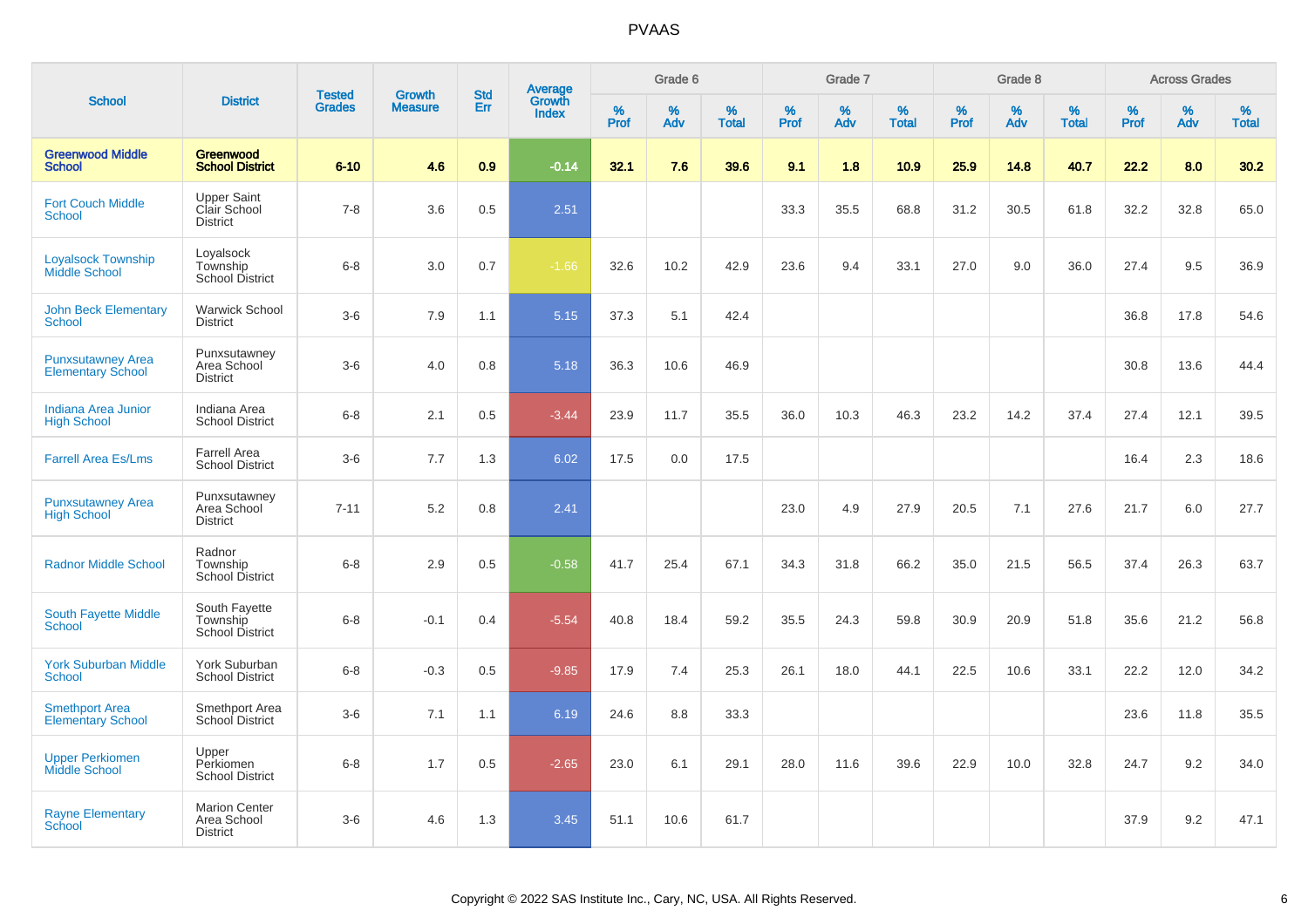|                                                                      |                                                        | <b>Tested</b> | <b>Growth</b>  | <b>Std</b> |                                          |                  | Grade 6  |                   |              | Grade 7  |                   |                  | Grade 8  |                   |                     | <b>Across Grades</b> |                   |
|----------------------------------------------------------------------|--------------------------------------------------------|---------------|----------------|------------|------------------------------------------|------------------|----------|-------------------|--------------|----------|-------------------|------------------|----------|-------------------|---------------------|----------------------|-------------------|
| <b>School</b>                                                        | <b>District</b>                                        | <b>Grades</b> | <b>Measure</b> | Err        | <b>Average</b><br>Growth<br><b>Index</b> | %<br><b>Prof</b> | %<br>Adv | %<br><b>Total</b> | $\%$<br>Prof | %<br>Adv | %<br><b>Total</b> | %<br><b>Prof</b> | %<br>Adv | %<br><b>Total</b> | $\%$<br><b>Prof</b> | $\%$<br>Adv          | %<br><b>Total</b> |
| <b>Greenwood Middle</b><br><b>School</b>                             | Greenwood<br><b>School District</b>                    | $6 - 10$      | 4.6            | 0.9        | $-0.14$                                  | 32.1             | 7.6      | 39.6              | 9.1          | 1.8      | 10.9              | 25.9             | 14.8     | 40.7              | 22.2                | 8.0                  | 30.2              |
| <b>Blacklick Valley</b><br><b>Elementary Center</b>                  | <b>Blacklick Valley</b><br>School District             | $3-6$         | 10.2           | 1.5        | 6.14                                     | 34.2             | 10.5     | 44.7              |              |          |                   |                  |          |                   | 26.8                | 13.7                 | 40.5              |
| Saegertown<br><b>Elementary School</b>                               | Penncrest<br><b>School District</b>                    | $3-6$         | 7.6            | 1.1        | 4.92                                     | 29.3             | 1.7      | 31.0              |              |          |                   |                  |          |                   | 26.6                | 8.9                  | 35.4              |
| Rock L Butler Middle<br><b>School</b>                                | Wellsboro Area<br><b>School District</b>               | $5-8$         | 3.0            | 0.6        | 0.15                                     | 16.2             | 5.0      | 21.2              | 20.5         | 13.7     | 34.2              | 24.5             | 13.3     | 37.8              | 23.1                | 9.8                  | 32.9              |
| <b>George A Ferrell</b><br><b>Elementary School</b>                  | East Lycoming<br>School District                       | $3-6$         | 12.8           | 1.9        | 4.06                                     | 31.8             | 22.7     | 54.6              |              |          |                   |                  |          |                   | 38.7                | 22.7                 | 61.3              |
| <b>Wattsburg Area Middle</b><br>School                               | Wattsburg Area<br><b>School District</b>               | $5-9$         | 4.1            | 0.6        | 0.94                                     | 27.5             | 17.6     | 45.0              | 19.6         | 7.6      | 27.2              | 31.7             | 12.9     | 44.6              | 26.1                | 14.0                 | 40.0              |
| <b>Upper Dauphin Area</b><br><b>Middle School</b>                    | <b>Upper Dauphin</b><br>Area School<br><b>District</b> | $5-8$         | 1.0            | 0.7        | $-1.45$                                  | 18.3             | 8.4      | 26.8              | 18.9         | 6.8      | 25.7              | 24.3             | 7.1      | 31.4              | 18.0                | 6.9                  | 24.9              |
| <b>Avon Grove</b><br><b>Intermediate School</b>                      | Avon Grove<br><b>School District</b>                   | $3-6$         | 3.3            | 0.5        | 4.11                                     | 30.5             | 19.3     | 49.8              |              |          |                   |                  |          |                   | 30.3                | 18.6                 | 48.9              |
| <b>Mars Area Centennial</b><br><b>School</b>                         | Mars Area<br><b>School District</b>                    | $5-6$         | 1.9            | 0.6        | 3.05                                     | 32.6             | 24.5     | 57.1              |              |          |                   |                  |          |                   | 32.0                | 22.7                 | 54.6              |
| <b>Conneaut Valley</b><br><b>Middle School</b>                       | Conneaut<br><b>School District</b>                     | $5 - 8$       | 2.5            | 0.7        | $-3.17$                                  | 22.4             | 3.4      | 25.9              | 25.8         | 4.6      | 30.3              | 21.1             | 5.6      | 26.8              | 23.9                | 5.6                  | 29.5              |
| <b>Smethport Area</b><br>Junior/Senior High<br>School                | Smethport Area<br>School District                      | $7 - 12$      | 7.1            | 1.1        | 3.77                                     |                  |          |                   | 16.9         | 6.2      | 23.1              | 22.6             | 4.8      | 27.4              | 19.7                | 5.5                  | 25.2              |
| <b>Carbondale Area</b><br><b>Junior/Senior High</b><br><b>School</b> | Carbondale<br>Area School<br><b>District</b>           | $7 - 10$      | 5.8            | 0.9        | 3.43                                     |                  |          |                   | 4.8          | 3.6      | 8.4               | 14.0             | 0.0      | 14.0              | 10.0                | 1.6                  | 11.6              |
| <b>Wendover Middle</b><br><b>School</b>                              | Hempfield Area<br><b>School District</b>               | $6 - 8$       | 1.2            | 0.6        | $-4.45$                                  | 27.2             | 26.5     | 53.7              | 32.9         | 15.1     | 48.0              | 30.7             | 14.3     | 45.0              | 30.2                | 18.7                 | 49.0              |
| <b>Eagle View Middle</b><br>School                                   | Cumberland<br><b>Valley School</b><br><b>District</b>  | $5-8$         | 2.8            | 0.4        | 1.72                                     | 26.3             | 11.5     | 37.8              | 30.8         | 15.0     | 45.8              | 27.0             | 9.5      | 36.5              | 28.0                | 12.1                 | 40.1              |
| <b>Indian Crest Middle</b><br>School                                 | Souderton Area<br><b>School District</b>               | $6 - 8$       | $-0.4$         | 0.5        | $-7.91$                                  | 25.9             | 4.7      | 30.6              | 26.1         | 6.4      | 32.4              | 25.1             | 3.4      | 28.6              | 25.7                | 4.8                  | 30.5              |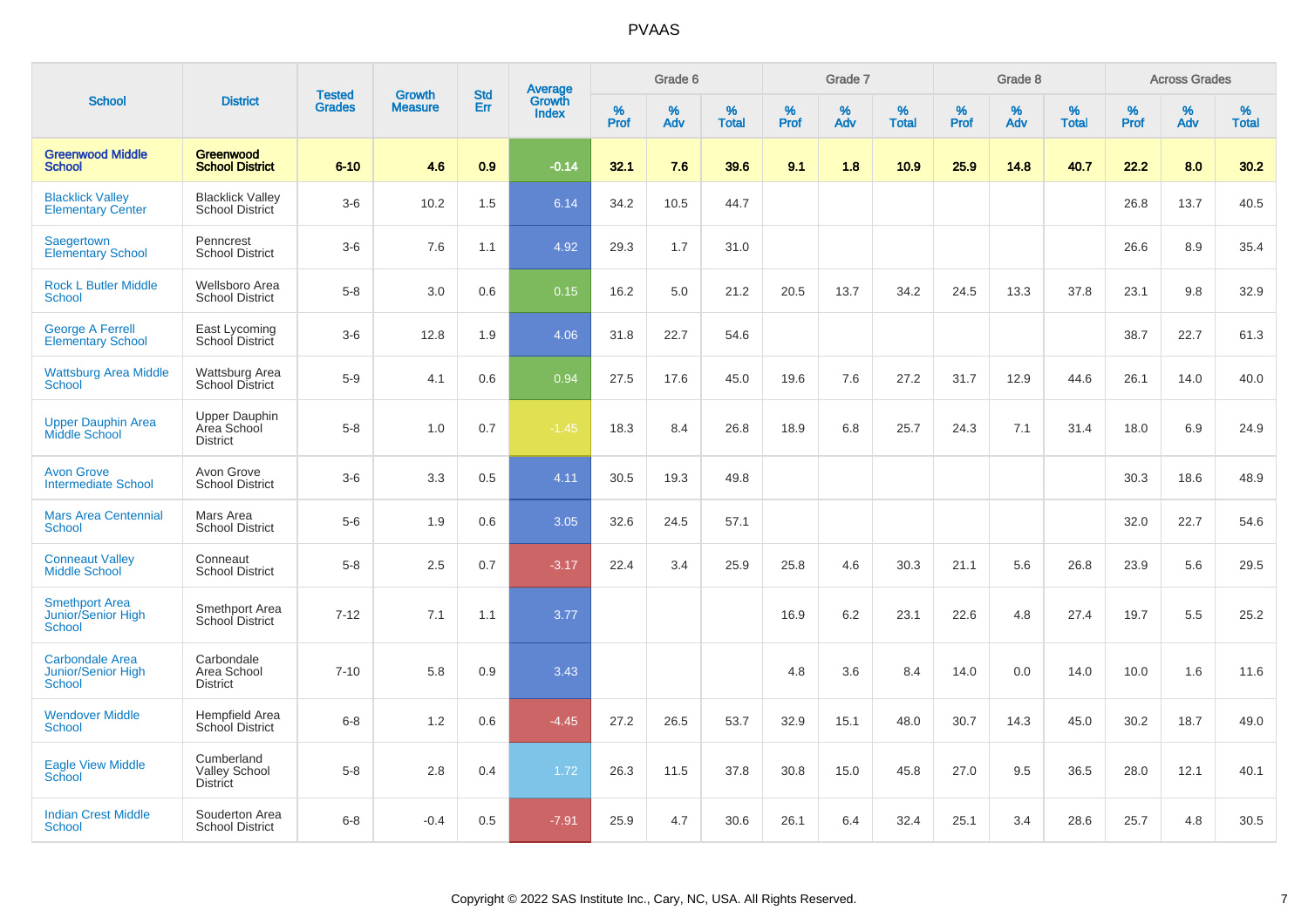|                                                       |                                                      | <b>Tested</b> | <b>Growth</b>  | <b>Std</b> |                                          |                     | Grade 6     |                   |                     | Grade 7  |                   |                     | Grade 8     |                   |              | <b>Across Grades</b> |                   |
|-------------------------------------------------------|------------------------------------------------------|---------------|----------------|------------|------------------------------------------|---------------------|-------------|-------------------|---------------------|----------|-------------------|---------------------|-------------|-------------------|--------------|----------------------|-------------------|
| <b>School</b>                                         | <b>District</b>                                      | <b>Grades</b> | <b>Measure</b> | Err        | <b>Average</b><br>Growth<br><b>Index</b> | $\%$<br><b>Prof</b> | $\%$<br>Adv | %<br><b>Total</b> | $\%$<br><b>Prof</b> | %<br>Adv | %<br><b>Total</b> | $\%$<br><b>Prof</b> | $\%$<br>Adv | %<br><b>Total</b> | $\%$<br>Prof | $\%$<br>Adv          | %<br><b>Total</b> |
| <b>Greenwood Middle</b><br><b>School</b>              | Greenwood<br><b>School District</b>                  | $6 - 10$      | 4.6            | 0.9        | $-0.14$                                  | 32.1                | 7.6         | 39.6              | 9.1                 | 1.8      | 10.9              | 25.9                | 14.8        | 40.7              | 22.2         | 8.0                  | 30.2              |
| Williamsburg<br>Community<br><b>Elementary School</b> | Williamsburg<br>Community<br><b>School District</b>  | $3-6$         | 5.0            | 1.4        | 3.46                                     | 34.3                | 8.6         | 42.9              |                     |          |                   |                     |             |                   | 25.6         | 11.6                 | 37.2              |
| <b>Curtin Intermediate</b><br><b>School</b>           | Williamsport<br>Area School<br><b>District</b>       | $4-6$         | 0.8            | 0.7        | 1.19                                     | 19.8                | 15.3        | 35.0              |                     |          |                   |                     |             |                   | 20.3         | 11.1                 | 31.3              |
| <b>Brownstown</b><br><b>Elementary School</b>         | Conestoga<br><b>Valley School</b><br><b>District</b> | $3-6$         | 3.8            | 1.0        | 3.91                                     | 46.2                | 14.1        | 60.3              |                     |          |                   |                     |             |                   | 33.1         | 22.8                 | 55.9              |
| <b>Landis Run</b><br><b>Intermediate School</b>       | Manheim<br>Township<br><b>School District</b>        | $5-6$         | $-0.9$         | 0.4        | $-2.02$                                  | 33.2                | 23.2        | 56.5              |                     |          |                   |                     |             |                   | 31.5         | 20.2                 | 51.7              |
| <b>South Eastern</b><br><b>Intermediate School</b>    | South Eastern<br><b>School District</b>              | $5-6$         | 4.2            | 0.6        | 5.90                                     | 25.9                | 14.7        | 40.6              |                     |          |                   |                     |             |                   | 23.7         | 15.3                 | 39.0              |
| <b>Kane Area Middle</b><br><b>School</b>              | Kane Area<br><b>School District</b>                  | $6 - 10$      | 5.0            | 0.8        | 0.86                                     | 14.1                | 3.1         | 17.2              | 29.8                | 17.9     | 47.8              | 6.1                 | 1.2         | 7.3               | 16.0         | 7.0                  | 23.0              |
| <b>Jamison Elementary</b><br><b>School</b>            | <b>Central Bucks</b><br><b>School District</b>       | $3-6$         | 6.5            | 1.0        | 2.10                                     | 40.8                | 21.0        | 61.8              |                     |          |                   |                     |             |                   | 35.7         | 27.4                 | 63.1              |
| <b>Manheim Central</b><br><b>Middle School</b>        | Manheim<br>Central School<br><b>District</b>         | $5-8$         | 2.8            | 0.4        | $-3.41$                                  | 23.6                | 5.8         | 29.3              | 15.0                | 5.2      | 20.2              | 20.9                | 6.2         | 27.1              | 21.2         | 6.2                  | 27.4              |
| <b>Freeport Area Middle</b><br><b>School</b>          | <b>Freeport Area</b><br>School District              | $6 - 8$       | 2.8            | 0.6        | $-4.11$                                  | 26.6                | 15.3        | 41.9              | 34.3                | 12.7     | 47.0              | 19.1                | 9.9         | 29.0              | 26.7         | 12.6                 | 39.3              |
| <b>Manor Middle School</b>                            | Penn Manor<br><b>School District</b>                 | $7 - 8$       | $4.2\,$        | 0.7        | 2.56                                     |                     |             |                   | 18.4                | 15.8     | 34.2              | 30.6                | 14.4        | 45.0              | 24.7         | 15.1                 | 39.7              |
| <b>Conneaut Lake Middle</b><br><b>School</b>          | Conneaut<br><b>School District</b>                   | $5-8$         | 4.6            | 0.7        | 1.95                                     | 25.4                | 15.9        | 41.3              | 13.4                | 9.0      | 22.4              | 14.9                | 1.4         | 16.2              | 18.0         | 7.9                  | 25.9              |
| <b>Pequea Valley</b><br>Intermediate School           | Pequea Valley<br>School District                     | $7 - 8$       | 4.6            | 0.8        | 2.22                                     |                     |             |                   | 12.0                | 2.4      | 14.4              | 13.4                | 2.1         | 15.5              | 12.6         | 2.2                  | 14.9              |
| Rohrerstown<br><b>Elementary School</b>               | Hempfield<br><b>School District</b>                  | $3-6$         | 7.3            | 1.1        | 6.04                                     | 28.0                | 14.0        | 42.0              |                     |          |                   |                     |             |                   | 31.2         | 17.2                 | 48.4              |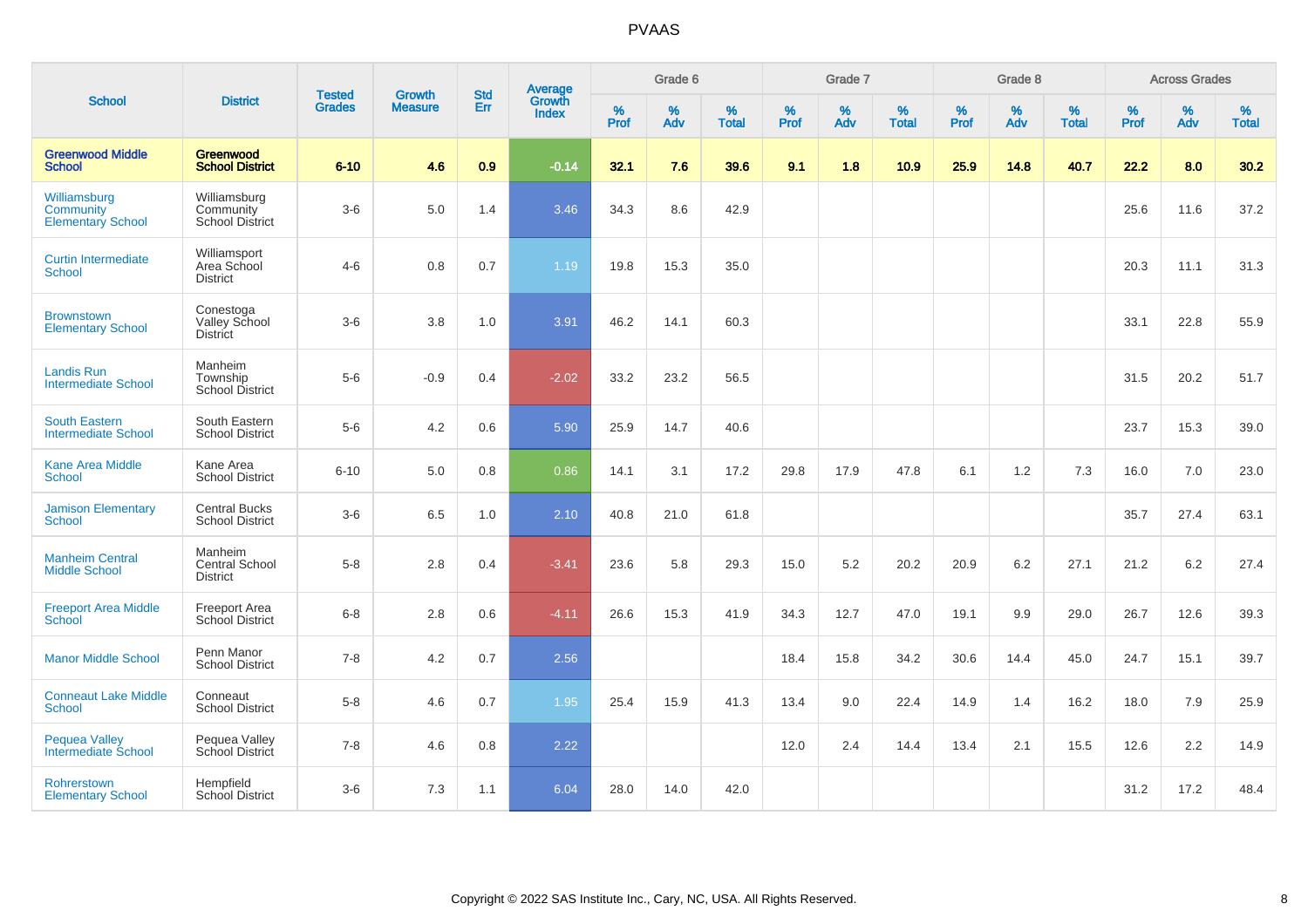|                                                                |                                                          |                                | <b>Growth</b>  | <b>Std</b>       |                                          |           | Grade 6     |                   |           | Grade 7  |                   |           | Grade 8  |                   |              | <b>Across Grades</b> |                   |
|----------------------------------------------------------------|----------------------------------------------------------|--------------------------------|----------------|------------------|------------------------------------------|-----------|-------------|-------------------|-----------|----------|-------------------|-----------|----------|-------------------|--------------|----------------------|-------------------|
| <b>School</b>                                                  | <b>District</b>                                          | <b>Tested</b><br><b>Grades</b> | <b>Measure</b> | Err              | <b>Average</b><br>Growth<br><b>Index</b> | %<br>Prof | $\%$<br>Adv | %<br><b>Total</b> | %<br>Prof | %<br>Adv | %<br><b>Total</b> | %<br>Prof | %<br>Adv | %<br><b>Total</b> | $\%$<br>Prof | $\%$<br>Adv          | %<br><b>Total</b> |
| <b>Greenwood Middle</b><br><b>School</b>                       | Greenwood<br><b>School District</b>                      | $6 - 10$                       | 4.6            | 0.9 <sub>2</sub> | $-0.14$                                  | 32.1      | 7.6         | 39.6              | 9.1       | 1.8      | 10.9              | 25.9      | 14.8     | 40.7              | 22.2         | 8.0                  | 30.2              |
| Roy A. Hunt<br><b>Elementary School</b>                        | New<br>Kensington-<br>Arnold School<br><b>District</b>   | $3-6$                          | 1.6            | 0.8              | 1.92                                     | 12.9      | 5.9         | 18.8              |           |          |                   |           |          |                   | 14.8         | 3.5                  | 18.3              |
| <b>Tamaqua Area Middle</b><br>School                           | Tamagua Area<br>School District                          | $6 - 8$                        | 1.6            | 0.6              | $-2.35$                                  | 18.6      | 1.6         | 20.2              | 19.7      | 7.2      | 27.0              | 11.4      | 2.1      | 13.5              | 16.6         | 3.8                  | 20.4              |
| <b>Bangor Area Middle</b><br>School                            | Bangor Area<br>School District                           | $7 - 8$                        | 4.3            | 0.7              | 3.67                                     |           |             |                   | 20.4      | 13.6     | 34.0              | 23.2      | 6.0      | 29.1              | 21.8         | 9.7                  | 31.5              |
| <b>Welsh Valley Middle</b><br>School                           | <b>Lower Merion</b><br><b>School District</b>            | $6 - 10$                       | 2.6            | 0.4              | 2.71                                     | 31.6      | 34.9        | 66.5              | 33.3      | 31.6     | 64.9              | 29.8      | 29.1     | 59.0              | 31.6         | 31.9                 | 63.5              |
| <b>East Petersburg</b><br><b>Elementary School</b>             | Hempfield<br>School District                             | $3-6$                          | 5.5            | 1.0              | 5.49                                     | 21.7      | 15.9        | 37.7              |           |          |                   |           |          |                   | 28.4         | 14.4                 | 42.8              |
| <b>Westlake Middle</b><br><b>School</b>                        | <b>Millcreek</b><br>Township<br>School District          | $6 - 8$                        | 0.7            | 0.6              | $-1.92$                                  | 19.0      | 6.4         | 25.4              | 20.7      | 11.8     | 32.6              | 15.8      | 12.7     | 28.5              | 18.4         | 10.5                 | 28.9              |
| <b>Otto-Eldred</b><br><b>Elementary School</b>                 | Otto-Eldred<br><b>School District</b>                    | $3-6$                          | 8.4            | 1.3              | 5.13                                     | 45.0      | 12.5        | 57.5              |           |          |                   |           |          |                   | 31.8         | 15.9                 | 47.7              |
| <b>Riverside Elementary</b><br><b>School East</b>              | Riverside<br><b>School District</b>                      | $3-6$                          | 5.2            | 0.8              | 3.33                                     | 13.1      | 7.1         | 20.2              |           |          |                   |           |          |                   | 20.8         | 7.1                  | 27.9              |
| <b>Karns City High</b><br><b>School</b>                        | Karns City Area<br>School District                       | $7 - 11$                       | 4.9            | 0.8              | 4.17                                     |           |             |                   | 22.6      | 3.5      | 26.1              | 17.0      | 3.8      | 20.8              | 19.9         | 3.6                  | 23.5              |
| <b>Iroquois Elementary</b><br><b>School</b>                    | Iroquois School<br><b>District</b>                       | $3-6$                          | 3.2            | 1.0              | 3.29                                     | 21.0      | 16.0        | 37.0              |           |          |                   |           |          |                   | 28.3         | 13.2                 | 41.4              |
| Pennsylvania Virtual<br><b>Charter School</b>                  | Pennsylvania<br>Virtual Charter<br>School                | $3 - 11$                       | 3.5            | 0.6              | 2.58                                     | 17.6      | 3.3         | 20.9              | 10.1      | 6.1      | 16.2              | 14.8      | 5.7      | 20.4              | 18.4         | 5.2                  | 23.5              |
| <b>Westmont Hilltop</b><br>Junior/Senior High<br><b>School</b> | Westmont<br><b>Hilltop School</b><br><b>District</b>     | $7 - 11$                       | 3.4            | 0.9              | $-0.70$                                  |           |             |                   | 22.2      | 6.2      | 28.4              | 26.4      | 8.8      | 35.2              | 24.4         | 7.6                  | 32.0              |
| <b>Forest City Regional</b><br><b>High School</b>              | <b>Forest City</b><br>Regional<br><b>School District</b> | $7 - 12$                       | 8.0            | 1.3              | 3.91                                     |           |             |                   | 18.9      | 10.8     | 29.7              | 31.9      | 10.6     | 42.6              | 26.2         | 10.7                 | 36.9              |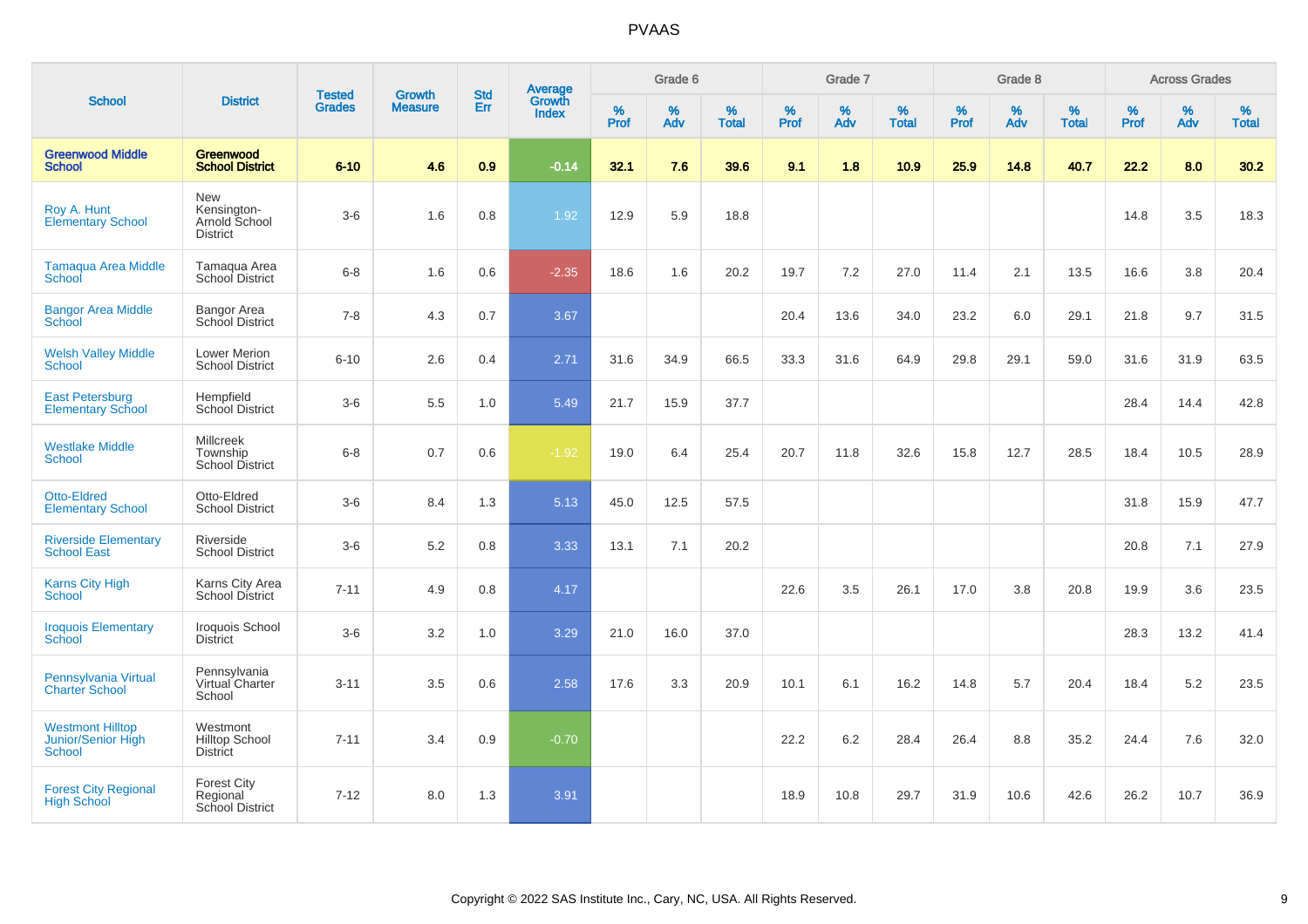|                                                                            |                                                          |                                | <b>Growth</b>  | <b>Std</b> | <b>Average</b><br>Growth |           | Grade 6  |                   |           | Grade 7     |                   |           | Grade 8     |                   |           | <b>Across Grades</b> |                   |
|----------------------------------------------------------------------------|----------------------------------------------------------|--------------------------------|----------------|------------|--------------------------|-----------|----------|-------------------|-----------|-------------|-------------------|-----------|-------------|-------------------|-----------|----------------------|-------------------|
| <b>School</b>                                                              | <b>District</b>                                          | <b>Tested</b><br><b>Grades</b> | <b>Measure</b> | Err        | <b>Index</b>             | %<br>Prof | %<br>Adv | %<br><b>Total</b> | %<br>Prof | $\%$<br>Adv | %<br><b>Total</b> | %<br>Prof | $\%$<br>Adv | %<br><b>Total</b> | %<br>Prof | $\%$<br>Adv          | %<br><b>Total</b> |
| <b>Greenwood Middle</b><br><b>School</b>                                   | Greenwood<br><b>School District</b>                      | $6 - 10$                       | 4.6            | 0.9        | $-0.14$                  | 32.1      | 7.6      | 39.6              | 9.1       | 1.8         | 10.9              | 25.9      | 14.8        | 40.7              | 22.2      | 8.0                  | 30.2              |
| <b>North Clarion County</b><br><b>Elementary School</b>                    | North Clarion<br><b>County School</b><br><b>District</b> | $3-6$                          | 7.7            | 1.3        | 4.63                     | 31.7      | 12.2     | 43.9              |           |             |                   |           |             |                   | 30.8      | 11.3                 | 42.1              |
| Smoketown<br><b>Elementary School</b>                                      | Conestoga<br>Valley School<br><b>District</b>            | $3-6$                          | 5.9            | 1.0        | 6.07                     | 30.0      | 8.8      | 38.8              |           |             |                   |           |             |                   | 30.7      | 13.1                 | 43.8              |
| <b>Penn Wood Middle</b><br><b>School</b>                                   | <b>William Penn</b><br><b>School District</b>            | $7 - 8$                        | 2.2            | 0.7        | $-1.23$                  |           |          |                   | 3.0       | 0.6         | 3.6               | 5.7       | 1.3         | 6.9               | 4.3       | 0.9                  | 5.2               |
| <b>Western Beaver</b><br><b>County Junior/Senior</b><br><b>High School</b> | Western Beaver<br>County School<br><b>District</b>       | $6 - 11$                       | 6.6            | 1.1        | 0.57                     | 32.6      | 11.6     | 44.2              | 29.2      | 4.2         | 33.3              | 27.8      | 2.8         | 30.6              | 29.9      | 6.3                  | 36.2              |
| <b>Millville Area</b><br>Junior/Senior High<br>School                      | Millville Area<br><b>School District</b>                 | $7 - 12$                       | 8.2            | 1.3        | 3.39                     |           |          |                   | 15.9      | 9.1         | 25.0              | 18.4      | 2.6         | 21.0              | 17.1      | 6.1                  | 23.2              |
| <b>Twin Valley Middle</b><br>School                                        | <b>Twin Valley</b><br><b>School District</b>             | $5-8$                          | 1.9            | 0.4        | $-0.27$                  | 29.4      | 8.5      | 37.8              | 30.5      | 14.7        | 45.3              | 25.4      | 10.9        | 36.3              | 30.9      | 11.7                 | 42.5              |
| Donegal Junior High<br>School                                              | Donegal School<br><b>District</b>                        | $7 - 8$                        | 3.9            | 0.6        | 4.13                     |           |          |                   | 12.4      | 14.8        | 27.2              | 16.6      | 9.5         | 26.0              | 14.5      | 12.1                 | 26.6              |
| <b>Spring Cove Middle</b><br>School                                        | <b>Spring Cove</b><br>School District                    | $6 - 8$                        | 0.8            | 0.6        | $-2.78$                  | 15.1      | 4.8      | 19.8              | 11.0      | 3.9         | 15.0              | 12.7      | 4.0         | 16.7              | 12.9      | 4.2                  | 17.2              |
| <b>Mcmurray Elementary</b><br>School                                       | Peters<br>Township<br><b>School District</b>             | $4 - 6$                        | $-0.2$         | 0.5        | $-0.42$                  | 35.7      | 24.9     | 60.6              |           |             |                   |           |             |                   | 38.5      | 29.2                 | 67.8              |
| <b>Chester Community</b><br><b>Charter School</b>                          | Chester<br>Community<br>Charter School                   | $3-8$                          | 3.5            | 0.6        | 2.79                     | 3.6       | 0.0      | 3.6               | 3.2       | 1.1         | 4.3               | 2.6       | 0.0         | 2.6               | 2.1       | 0.4                  | 2.5               |
| <b>Bala-Cynwyd Middle</b><br>School                                        | Lower Merion<br><b>School District</b>                   | $6 - 8$                        | 2.5            | 0.4        | 2.13                     | 31.2      | 39.4     | 70.6              | 34.5      | 30.9        | 65.5              | 36.0      | 27.7        | 63.7              | 33.8      | 33.0                 | 66.8              |
| <b>Chestnut Ridge Senior</b><br><b>High School</b>                         | Chestnut Ridge<br>School District                        | $8 - 12$                       | 7.1            | 1.2        | 6.03                     |           |          |                   |           |             |                   | 18.4      | 10.2        | 28.6              | 18.4      | 10.2                 | 28.6              |
| <b>Ward L Myers</b><br><b>Elementary School</b>                            | Muncy School<br><b>District</b>                          | $3-6$                          | 4.3            | 1.0        | 4.31                     | 32.5      | 14.3     | 46.8              |           |             |                   |           |             |                   | 34.8      | 14.5                 | 49.3              |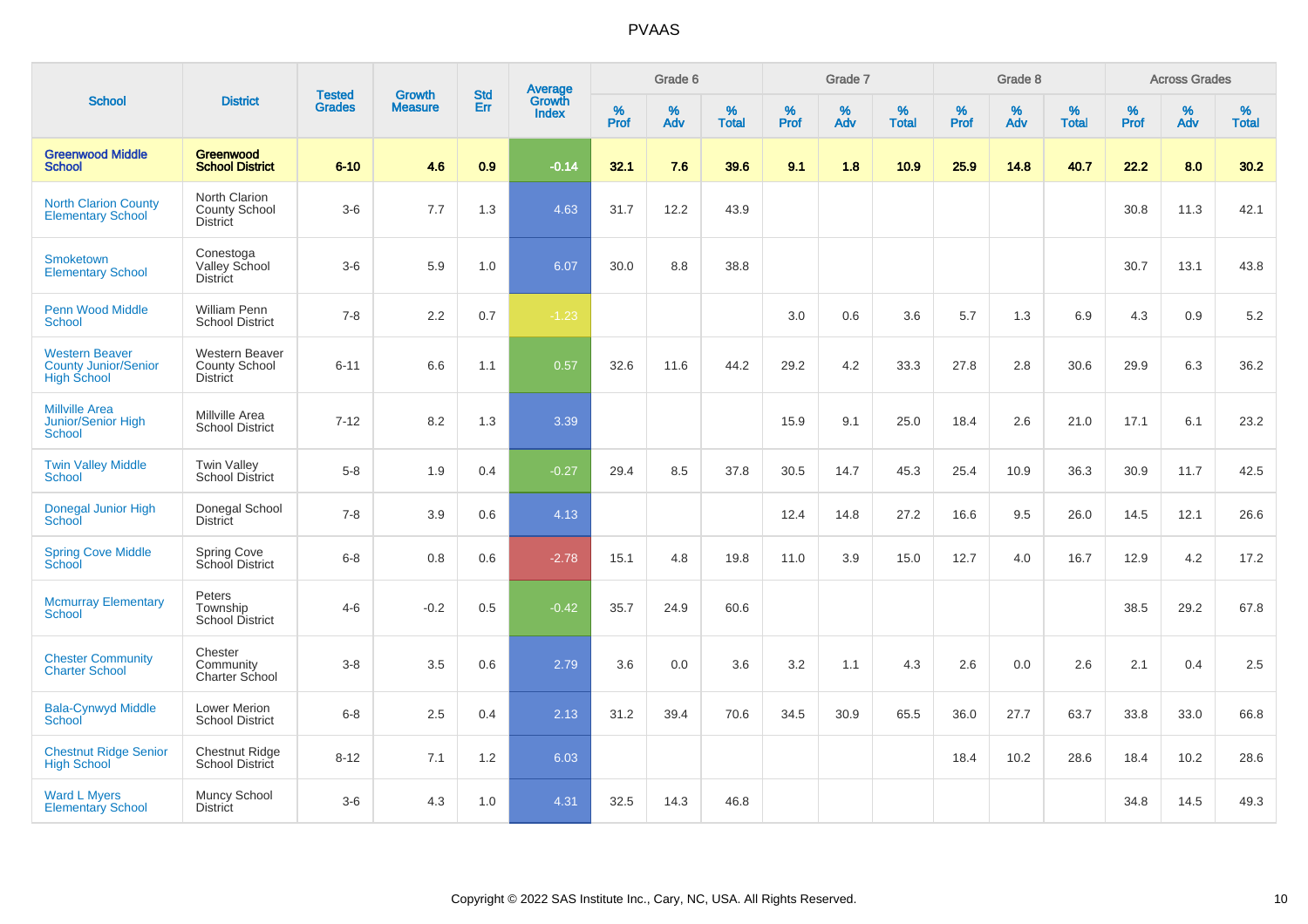|                                                           |                                                          |                                |                                 | <b>Std</b> |                                          |           | Grade 6  |                   |           | Grade 7     |                   |           | Grade 8  |                   |           | <b>Across Grades</b> |                   |
|-----------------------------------------------------------|----------------------------------------------------------|--------------------------------|---------------------------------|------------|------------------------------------------|-----------|----------|-------------------|-----------|-------------|-------------------|-----------|----------|-------------------|-----------|----------------------|-------------------|
| <b>School</b>                                             | <b>District</b>                                          | <b>Tested</b><br><b>Grades</b> | <b>Growth</b><br><b>Measure</b> | Err        | <b>Average</b><br>Growth<br><b>Index</b> | %<br>Prof | %<br>Adv | %<br><b>Total</b> | %<br>Prof | $\%$<br>Adv | %<br><b>Total</b> | %<br>Prof | %<br>Adv | %<br><b>Total</b> | %<br>Prof | $\%$<br>Adv          | %<br><b>Total</b> |
| <b>Greenwood Middle</b><br><b>School</b>                  | Greenwood<br><b>School District</b>                      | $6 - 10$                       | 4.6                             | 0.9        | $-0.14$                                  | 32.1      | 7.6      | 39.6              | 9.1       | 1.8         | 10.9              | 25.9      | 14.8     | 40.7              | 22.2      | 8.0                  | 30.2              |
| <b>Austin Area</b><br><b>Elementary School</b>            | Austin Area<br><b>School District</b>                    | $3-6$                          | 13.5                            | 2.3        | 5.86                                     | 30.8      | 7.7      | 38.5              |           |             |                   |           |          |                   | 19.0      | 11.9                 | 31.0              |
| <b>Dorseyville Middle</b><br>School                       | Fox Chapel<br>Area School<br><b>District</b>             | $4 - 8$                        | 1.4                             | 0.4        | $-1.93$                                  | 31.9      | 28.4     | 60.2              | 32.7      | 30.2        | 62.9              | 28.3      | 27.6     | 55.8              | 30.9      | 28.7                 | 59.6              |
| <b>Shrewsbury</b><br>Elementary School                    | Southern York<br><b>County School</b><br><b>District</b> | $3-6$                          | 3.0                             | 1.1        | 2.77                                     | 29.5      | 14.8     | 44.3              |           |             |                   |           |          |                   | 26.5      | 11.0                 | 37.6              |
| <b>Harlan Rowe Middle</b><br>School                       | Athens Area<br><b>School District</b>                    | $6 - 8$                        | 3.5                             | 0.6        | 0.76                                     | 28.2      | 5.9      | 34.1              | 22.2      | 5.2         | 27.4              | 19.3      | 10.7     | 30.0              | 23.2      | 7.3                  | 30.5              |
| <b>Mountain View</b><br><b>Elementary School</b>          | Mountain View<br><b>School District</b>                  | $3-6$                          | 6.8                             | 1.1        | 1.24                                     | 16.3      | 2.0      | 18.4              |           |             |                   |           |          |                   | 18.8      | 2.2                  | 21.1              |
| <b>Lehighton Area Middle</b><br><b>School</b>             | Lehighton Area<br>School District                        | $6 - 8$                        | 3.3                             | 0.6        | 2.17                                     | 26.0      | 4.1      | 30.1              | 12.1      | 5.8         | 17.8              | 14.7      | 1.8      | 16.6              | 16.7      | 3.9                  | 20.6              |
| <b>Springfield Township</b><br>Middle School              | Springfield<br>Township<br><b>School District</b>        | $6 - 8$                        | 2.5                             | 0.5        | $-0.14$                                  | 26.9      | 11.1     | 38.0              | 28.4      | 21.9        | 50.3              | 31.7      | 17.2     | 49.0              | 28.9      | 16.7                 | 45.6              |
| <b>Newtown Middle</b><br><b>School</b>                    | Council Rock<br><b>School District</b>                   | $7 - 8$                        | 2.7                             | 0.4        | 3.56                                     |           |          |                   | 29.4      | 20.0        | 49.4              | 26.6      | 22.0     | 48.6              | 28.1      | 21.0                 | 49.1              |
| <b>Defranco Elementary</b><br><b>School (8450)</b>        | Bangor Area<br>School District                           | $5-6$                          | 4.0                             | 0.7        | 5.75                                     | 26.7      | 14.0     | 40.7              |           |             |                   |           |          |                   | 23.4      | 19.5                 | 42.9              |
| <b>Independence Charter</b><br>School                     | Independence<br>Charter School                           | $3-8$                          | 1.4                             | 0.7        | 1.36                                     | 26.8      | 4.9      | 31.7              | 21.0      | 4.9         | 25.9              | 24.1      | 8.6      | 32.8              | 19.7      | 7.2                  | 26.9              |
| <b>Elderton Elementary</b><br><b>School</b>               | Armstrong<br><b>School District</b>                      | $3-6$                          | 9.4                             | 1.6        | 4.97                                     | 23.1      | 15.4     | 38.5              |           |             |                   |           |          |                   | 26.0      | 15.0                 | 41.0              |
| <b>Mifflin County Junior</b><br><b>High School</b>        | <b>Mifflin County</b><br><b>School District</b>          | $8 - 9$                        | 3.9                             | 0.7        | 5.91                                     |           |          |                   |           |             |                   | 10.7      | 1.5      | 12.2              | 10.7      | 1.5                  | 12.2              |
| <b>Otto-Eldred</b><br>Junior/Senior High<br><b>School</b> | Otto-Eldred<br><b>School District</b>                    | $7 - 11$                       | 7.2                             | 1.2        | 3.89                                     |           |          |                   | 20.0      | 15.6        | 35.6              | 25.0      | 6.2      | 31.2              | 22.6      | 10.8                 | 33.3              |
| <b>Cocalico Middle</b><br><b>School</b>                   | Cocalico School<br><b>District</b>                       | $6 - 8$                        | 1.5                             | 0.5        | $-2.75$                                  | 25.4      | 17.7     | 43.1              | 27.4      | 4.0         | 31.4              | 22.2      | 6.2      | 28.4              | 25.2      | 9.5                  | 34.7              |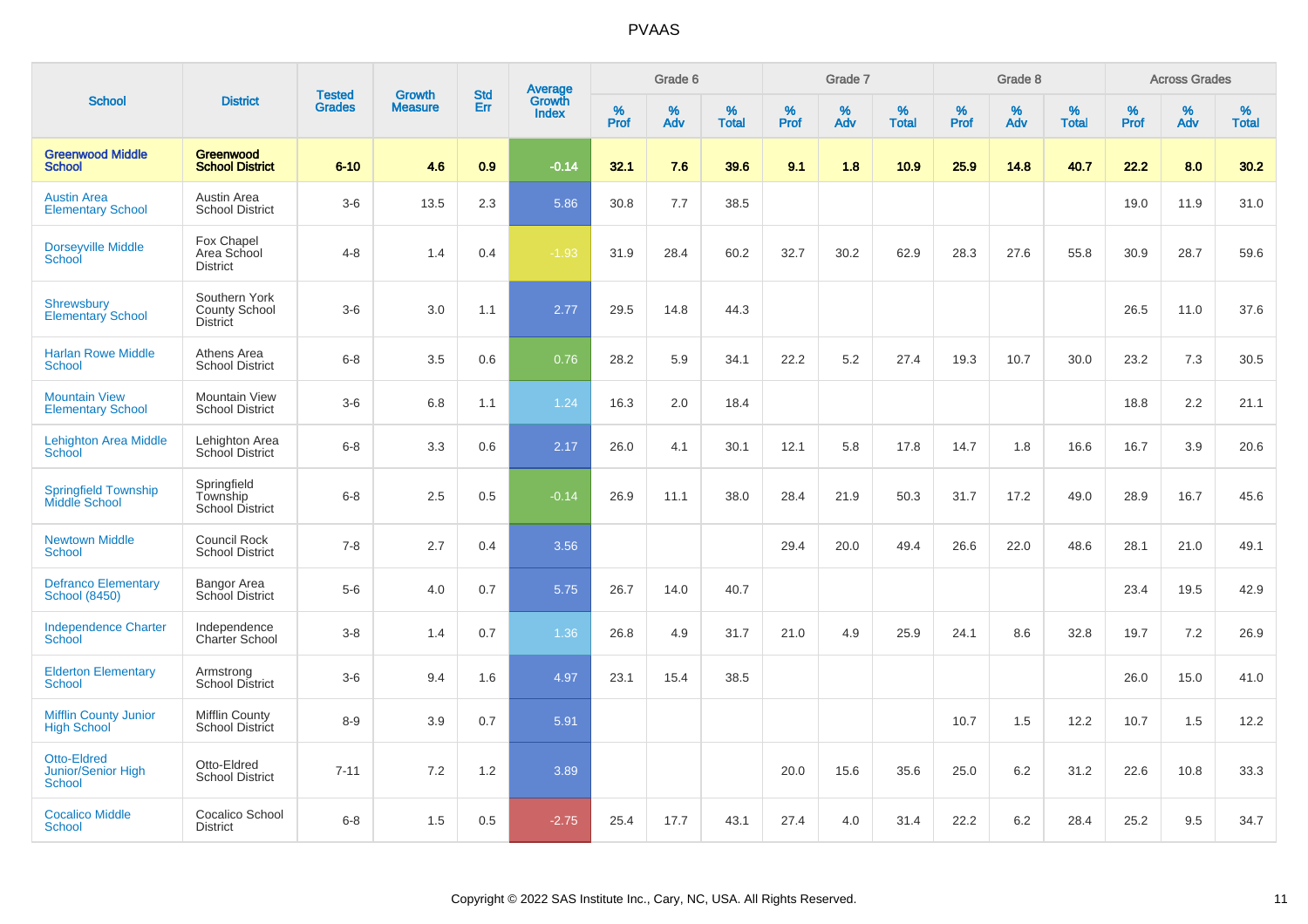|                                                                |                                                     |                                |                                 |                   |                                          |           | Grade 6  |                   |           | Grade 7  |                   |           | Grade 8  |                   |           | <b>Across Grades</b> |                   |
|----------------------------------------------------------------|-----------------------------------------------------|--------------------------------|---------------------------------|-------------------|------------------------------------------|-----------|----------|-------------------|-----------|----------|-------------------|-----------|----------|-------------------|-----------|----------------------|-------------------|
| <b>School</b>                                                  | <b>District</b>                                     | <b>Tested</b><br><b>Grades</b> | <b>Growth</b><br><b>Measure</b> | <b>Std</b><br>Err | <b>Average</b><br>Growth<br><b>Index</b> | %<br>Prof | %<br>Adv | %<br><b>Total</b> | %<br>Prof | %<br>Adv | %<br><b>Total</b> | %<br>Prof | %<br>Adv | %<br><b>Total</b> | %<br>Prof | %<br>Adv             | %<br><b>Total</b> |
| <b>Greenwood Middle</b><br><b>School</b>                       | <b>Greenwood</b><br><b>School District</b>          | $6 - 10$                       | 4.6                             | 0.9               | $-0.14$                                  | 32.1      | 7.6      | 39.6              | 9.1       | 1.8      | 10.9              | 25.9      | 14.8     | 40.7              | 22.2      | 8.0                  | 30.2              |
| Esperanza Academy<br><b>Charter School</b>                     | Esperanza<br>Academy<br>Charter School              | 4-11                           | 2.8                             | 0.5               | 2.75                                     | 1.5       | 0.0      | 1.5               | 4.2       | 0.0      | 4.2               | 0.5       | 0.0      | 0.5               | 1.8       | 0.0                  | 1.8               |
| <b>Upper Adams</b><br><b>Intermediate School</b>               | <b>Upper Adams</b><br>School District               | $4-6$                          | 4.0                             | 0.8               | 5.30                                     | 18.0      | 7.7      | 25.6              |           |          |                   |           |          |                   | 23.4      | 7.3                  | 30.7              |
| <b>Spring-Ford</b><br><b>Intermediate School</b><br>5th/6th    | Spring-Ford<br>Area School<br><b>District</b>       | $5-6$                          | 2.1                             | 0.4               | 5.60                                     | 33.2      | 16.5     | 49.7              |           |          |                   |           |          |                   | 34.9      | 14.8                 | 49.7              |
| <b>Bellwood Antis Middle</b><br><b>School</b>                  | Bellwood-Antis<br><b>School District</b>            | $5-8$                          | 2.2                             | 0.6               | $-0.86$                                  | 12.4      | 9.0      | 21.4              | 29.4      | 15.3     | 44.7              | 14.1      | 6.5      | 20.6              | 18.4      | 8.8                  | 27.1              |
| <b>North Schuylkill</b><br>Junior/Senior High<br><b>School</b> | North Schuylkill<br><b>School District</b>          | $7 - 11$                       | 4.0                             | $0.7\,$           | 3.79                                     |           |          |                   | 5.8       | 3.9      | 9.7               | 11.8      | 6.7      | 18.5              | 8.6       | 5.2                  | 13.8              |
| <b>Butler Elementary</b><br>School                             | <b>Central Bucks</b><br><b>School District</b>      | $3-6$                          | 2.2                             | 0.9               | 2.59                                     | 35.4      | 27.1     | 62.5              |           |          |                   |           |          |                   | 35.5      | 20.8                 | 56.3              |
| <b>Marshall Middle</b><br>School                               | North Allegheny<br>School District                  | $6 - 8$                        | 0.3                             | 0.5               | $-4.19$                                  | 39.2      | 14.6     | 53.8              | 32.5      | 29.0     | 61.4              | 32.6      | 19.1     | 51.7              | 34.6      | 21.0                 | 55.7              |
| <b>Chambersburg Area</b><br>Middle School - South              | Chambersburg<br>Area School<br><b>District</b>      | $6 - 8$                        | $-0.2$                          | 0.4               | $-3.93$                                  | 13.3      | 2.5      | 15.8              | 16.5      | 7.5      | 24.0              | 9.2       | 4.3      | 13.5              | 12.9      | 4.8                  | 17.6              |
| <b>Devers School</b>                                           | York City<br>School District                        | $3 - 8$                        | 2.8                             | 0.8               | $-0.20$                                  | 2.7       | 0.0      | 2.7               | 0.0       | 0.0      | 0.0               | 3.6       | 0.0      | 3.6               | 3.1       | 0.3                  | 3.4               |
| <b>Maple Avenue Middle</b><br>School                           | Littlestown Area<br><b>School District</b>          | $6 - 8$                        | 2.8                             | 0.6               | $-0.14$                                  | 16.3      | 1.6      | 17.9              | 14.0      | 4.7      | 18.7              | 21.0      | 4.0      | 25.0              | 17.2      | 3.4                  | 20.6              |
| <b>Innovative Arts</b><br><b>Academy Charter</b><br>School     | <b>Innovative Arts</b><br>Academy<br>Charter School | $6 - 11$                       | $-1.5$                          | 0.8               | $-4.99$                                  | 0.0       | 0.0      | 0.0               | 0.0       | 0.0      | 0.0               | 3.4       | 0.0      | 3.4               | 1.4       | 0.0                  | 1.4               |
| Palmyra Area Middle<br>School                                  | Palmyra Area<br>School District                     | $6 - 8$                        | 0.3                             | 0.4               | $-3.44$                                  | 27.2      | 8.3      | 35.4              | 25.5      | 12.2     | 37.6              | 29.8      | 12.2     | 42.0              | 27.5      | 10.8                 | 38.3              |
| <b>Mckinley School</b>                                         | <b>York City</b><br>School District                 | $3 - 8$                        | 2.8                             | 0.8               | $-0.65$                                  | 1.4       | 0.0      | 1.4               | 3.9       | 0.0      | 3.9               | 0.0       | 0.0      | 0.0               | 3.2       | 1.7                  | 4.9               |
| <b>Montgomery</b><br><b>Elementary School</b>                  | North Penn<br><b>School District</b>                | $3-6$                          | 5.0                             | 0.9               | 5.28                                     | 26.4      | 19.5     | 46.0              |           |          |                   |           |          |                   | 33.7      | 24.5                 | 58.2              |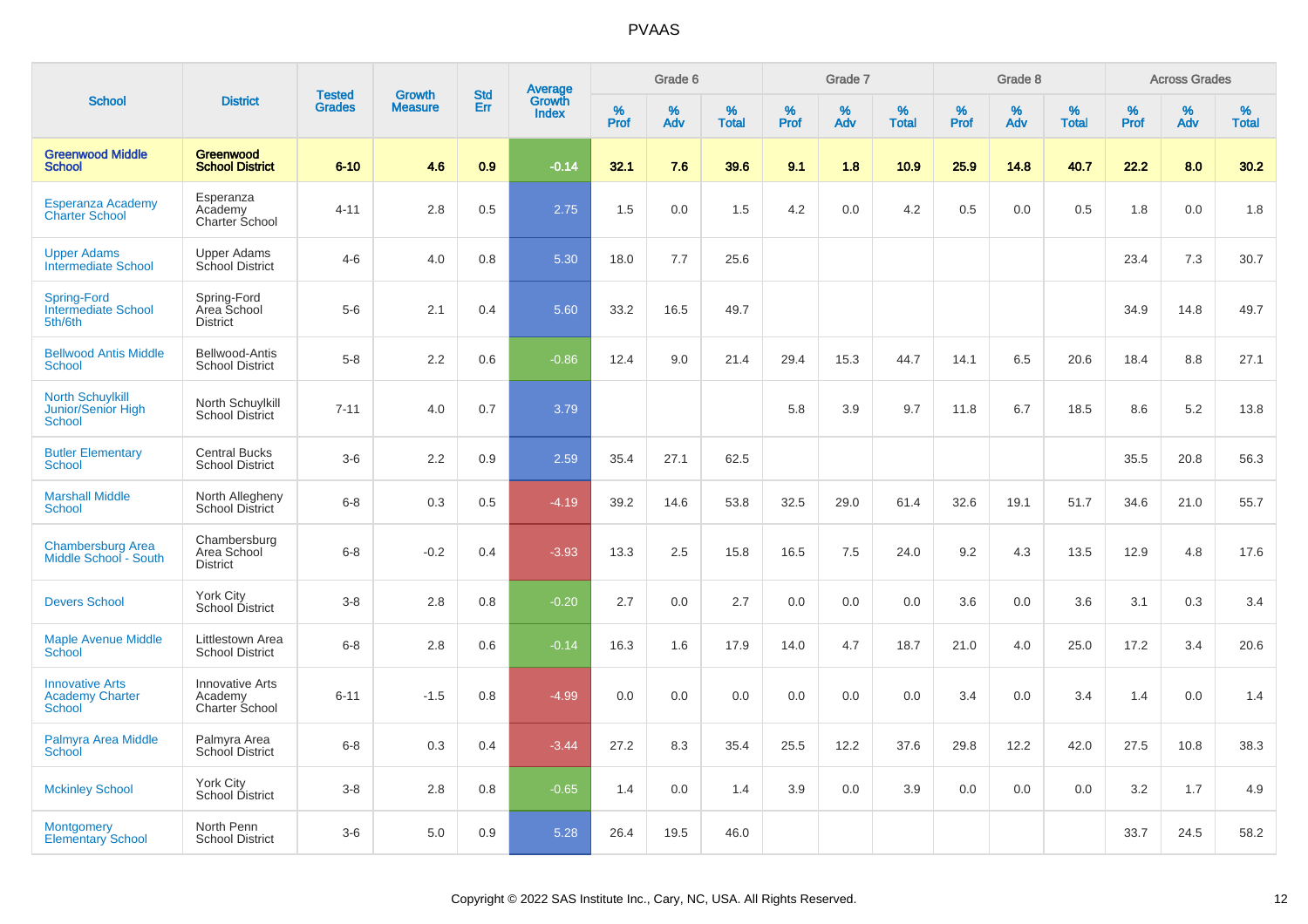|                                                                |                                                      | <b>Tested</b> | <b>Growth</b>  | <b>Std</b> |                                          |           | Grade 6     |                      |                  | Grade 7  |                   |                  | Grade 8     |                   |              | <b>Across Grades</b> |                   |
|----------------------------------------------------------------|------------------------------------------------------|---------------|----------------|------------|------------------------------------------|-----------|-------------|----------------------|------------------|----------|-------------------|------------------|-------------|-------------------|--------------|----------------------|-------------------|
| <b>School</b>                                                  | <b>District</b>                                      | <b>Grades</b> | <b>Measure</b> | Err        | <b>Average</b><br>Growth<br><b>Index</b> | %<br>Prof | $\%$<br>Adv | $\%$<br><b>Total</b> | %<br><b>Prof</b> | %<br>Adv | ℅<br><b>Total</b> | %<br><b>Prof</b> | $\%$<br>Adv | %<br><b>Total</b> | $\%$<br>Prof | $\%$<br>Adv          | %<br><b>Total</b> |
| <b>Greenwood Middle</b><br><b>School</b>                       | Greenwood<br><b>School District</b>                  | $6 - 10$      | 4.6            | 0.9        | $-0.14$                                  | 32.1      | 7.6         | 39.6                 | 9.1              | 1.8      | 10.9              | 25.9             | 14.8        | 40.7              | 22.2         | 8.0                  | 30.2              |
| <b>South Park Middle</b><br><b>School</b>                      | South Park<br><b>School District</b>                 | $5-8$         | 3.3            | 0.6        | 0.05                                     | 28.1      | 11.5        | 39.6                 | 22.0             | 17.0     | 39.0              | 24.0             | 8.6         | 32.7              | 26.4         | 12.4                 | 38.8              |
| <b>Emory H Markle</b><br>Middle School                         | South Western<br><b>School District</b>              | $6 - 8$       | 2.2            | 0.4        | 0.97                                     | 15.9      | 11.8        | 27.7                 | 18.0             | 6.1      | 24.1              | 19.5             | 10.3        | 29.8              | 17.8         | 9.4                  | 27.2              |
| <b>Snyder Elementary</b><br>School                             | Sayre Area<br>School District                        | $3-6$         | 5.9            | 1.1        | 1.06                                     | 36.2      | 5.0         | 41.2                 |                  |          |                   |                  |             |                   | 31.0         | 8.8                  | 39.8              |
| <b>Vida Charter School</b>                                     | Vida Charter<br>School                               | $3-6$         | 10.1           | 1.8        | 3.95                                     | 16.7      | 11.1        | 27.8                 |                  |          |                   |                  |             |                   | 20.4         | 7.8                  | 28.2              |
| <b>Wayne Highlands</b><br>Middle School                        | Wayne<br>Highlands<br>School District                | $6 - 8$       | 3.5            | 0.6        | 1.90                                     | 30.6      | 11.7        | 42.3                 | 27.0             | 15.6     | 42.6              | 26.2             | 3.3         | 29.5              | 27.9         | 10.1                 | 37.9              |
| <b>Bear Creek</b><br><b>Community Charter</b><br><b>School</b> | <b>Bear Creek</b><br>Community<br>Charter School     | $3-8$         | 4.4            | 0.8        | 1.78                                     | 19.6      | 13.7        | 33.3                 | 23.1             | 5.8      | 28.8              | 18.4             | 0.0         | 18.4              | 27.2         | 7.9                  | 35.1              |
| <b>Dubois Area Middle</b><br><b>School</b>                     | Dubois Area<br><b>School District</b>                | $5-8$         | 2.1            | 0.4        | 1.65                                     | 21.7      | 8.3         | 30.0                 | 18.8             | 5.9      | 24.6              | 14.2             | 5.3         | 19.5              | 19.2         | 7.6                  | 26.8              |
| <b>Bellefonte Area Middle</b><br>School                        | <b>Bellefonte Area</b><br><b>School District</b>     | $6 - 8$       | 1.8            | 0.5        | $-0.06$                                  | 31.6      | 7.3         | 39.0                 | 23.4             | 5.5      | 29.0              | 14.8             | 9.9         | 24.8              | 22.9         | 7.8                  | 30.7              |
| <b>First District</b><br><b>Elementary School</b>              | Crawford<br><b>Central School</b><br><b>District</b> | $3-6$         | 7.6            | 1.4        | 3.67                                     | 17.8      | 2.2         | 20.0                 |                  |          |                   |                  |             |                   | 24.9         | 8.1                  | 33.0              |
| <b>Maureen M Welch</b><br><b>Elementary School</b>             | <b>Council Rock</b><br><b>School District</b>        | $3-6$         | 2.5            | 1.0        | 2.67                                     | 35.1      | 14.3        | 49.4                 |                  |          |                   |                  |             |                   | 33.4         | 15.5                 | 49.0              |
| <b>Richland Elementary</b><br><b>School</b>                    | Richland<br><b>School District</b>                   | $3-6$         | 4.7            | 0.8        | 3.92                                     | 40.4      | 10.6        | 51.1                 |                  |          |                   |                  |             |                   | 38.5         | 19.1                 | 57.7              |
| <b>Mount Union Area</b><br><b>Junior High School</b>           | <b>Mount Union</b><br>Area School<br><b>District</b> | $6 - 8$       | 4.1            | 0.8        | 1.60                                     | 12.4      | 0.0         | 12.4                 | 13.4             | 2.4      | 15.8              | 0.0              | 1.2         | 1.2               | 8.5          | 1.2                  | 9.8               |
| <b>Delahunty Middle</b><br><b>School</b>                       | Hermitage<br>School District                         | $6 - 7$       | 3.7            | 0.7        | 3.34                                     | 34.3      | 21.7        | 55.9                 | 30.8             | 19.6     | 50.4              |                  |             |                   | 32.5         | 20.6                 | 53.2              |
| Sheffield M/Hs                                                 | <b>Warren County</b><br>School District              | $6 - 11$      | 5.2            | 1.2        | 0.95                                     | 10.8      | 2.7         | 13.5                 | 12.1             | 0.0      | 12.1              | 6.4              | 6.4         | 12.9              | 9.9          | 3.0                  | 12.9              |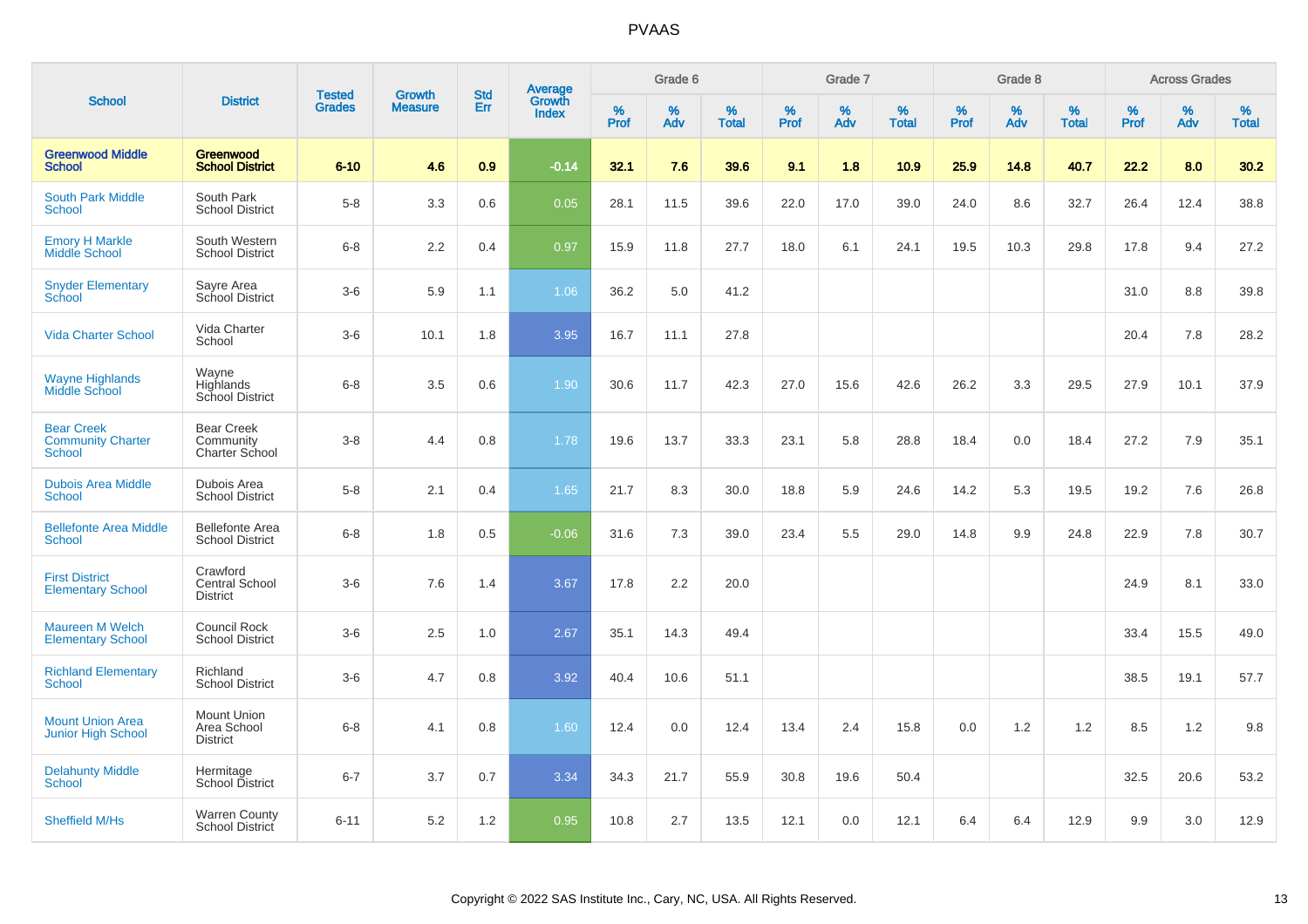|                                                                   |                                                     |                                |                          |                   |                                          |           | Grade 6     |                   |           | Grade 7  |                   |           | Grade 8  |                   |           | <b>Across Grades</b> |                   |
|-------------------------------------------------------------------|-----------------------------------------------------|--------------------------------|--------------------------|-------------------|------------------------------------------|-----------|-------------|-------------------|-----------|----------|-------------------|-----------|----------|-------------------|-----------|----------------------|-------------------|
| <b>School</b>                                                     | <b>District</b>                                     | <b>Tested</b><br><b>Grades</b> | Growth<br><b>Measure</b> | <b>Std</b><br>Err | <b>Average</b><br>Growth<br><b>Index</b> | %<br>Prof | $\%$<br>Adv | %<br><b>Total</b> | %<br>Prof | %<br>Adv | %<br><b>Total</b> | %<br>Prof | %<br>Adv | %<br><b>Total</b> | %<br>Prof | %<br>Adv             | %<br><b>Total</b> |
| <b>Greenwood Middle</b><br><b>School</b>                          | Greenwood<br><b>School District</b>                 | $6 - 10$                       | 4.6                      | 0.9               | $-0.14$                                  | 32.1      | 7.6         | 39.6              | 9.1       | 1.8      | 10.9              | 25.9      | 14.8     | 40.7              | 22.2      | 8.0                  | 30.2              |
| <b>Mohawk Elementary</b><br>School                                | Mohawk Area<br><b>School District</b>               | $3-6$                          | 4.4                      | 0.8               | 3.42                                     | 19.2      | 13.8        | 33.0              |           |          |                   |           |          |                   | 27.8      | 10.4                 | 38.2              |
| <b>Marticville Middle</b><br><b>School</b>                        | Penn Manor<br><b>School District</b>                | $7 - 8$                        | 3.9                      | 0.7               | 3.14                                     |           |             |                   | 32.9      | 10.7     | 43.6              | 29.5      | 6.2      | 35.7              | 31.4      | 8.8                  | 40.2              |
| Maplewood<br>Junior/Senior High<br><b>School</b>                  | Penncrest<br><b>School District</b>                 | $7 - 11$                       | 3.2                      | 1.0               | $-0.64$                                  |           |             |                   | 12.1      | 7.6      | 19.7              | 11.8      | 0.0      | 11.8              | 12.0      | 3.5                  | 15.5              |
| <b>Curwensville Area</b><br><b>Elementary School</b>              | Curwensville<br>Area School<br><b>District</b>      | $3-6$                          | 6.0                      | 1.1               | 1.93                                     | 21.7      | 7.2         | 29.0              |           |          |                   |           |          |                   | 36.9      | 16.0                 | 52.9              |
| <b>Johnsonburg Area</b><br><b>High School</b>                     | Johnsonburg<br>Area School<br><b>District</b>       | $7 - 11$                       | 4.4                      | 1.2               | $-0.13$                                  |           |             |                   | 18.6      | 7.0      | 25.6              | 15.6      | 2.2      | 17.8              | 17.0      | 4.6                  | 21.6              |
| <b>Hatfield Elementary</b><br>School                              | North Penn<br><b>School District</b>                | $3-6$                          | 5.8                      | 1.1               | 4.11                                     | 26.5      | 7.4         | 33.8              |           |          |                   |           |          |                   | 27.4      | 11.1                 | 38.5              |
| <b>Bridle Path Elementary</b><br>School                           | North Penn<br><b>School District</b>                | $3-6$                          | 4.5                      | 1.0               | 4.65                                     | 32.1      | 14.8        | 46.9              |           |          |                   |           |          |                   | 36.3      | 14.3                 | 50.6              |
| <b>Southern Elementary</b><br><b>School</b>                       | Southern York<br>County School<br><b>District</b>   | $3-6$                          | 3.9                      | 1.1               | 3.69                                     | 47.5      | 6.2         | 53.8              |           |          |                   |           |          |                   | 42.0      | 9.9                  | 51.9              |
| <b>Panther Valley</b><br>Intermediate School                      | Panther Valley<br><b>School District</b>            | $4 - 6$                        | 2.4                      | 0.8               | 2.95                                     | 10.2      | 1.7         | 11.9              |           |          |                   |           |          |                   | 10.1      | 1.3                  | 11.4              |
| <b>Bucks County</b><br><b>Montessori Charter</b><br><b>School</b> | <b>Bucks County</b><br>Montessori<br>Charter School | $3-6$                          | 9.5                      | 1.8               | 3.32                                     | 42.9      | 28.6        | 71.4              |           |          |                   |           |          |                   | 33.0      | 29.8                 | 62.8              |
| Steelton-Highspire<br><b>High School</b>                          | Steelton-<br>Highspire<br>School District           | $7 - 11$                       | 4.5                      | 0.9               | 2.70                                     |           |             |                   | 0.0       | 0.0      | 0.0               | 0.0       | 0.0      | 0.0               | 0.0       | 0.0                  | 0.0               |
| <b>Cameron County</b><br>Junior/Senior High<br>School             | Cameron<br>County School<br><b>District</b>         | $7 - 12$                       | 6.7                      | 1.3               | 2.95                                     |           |             |                   | 7.3       | 2.4      | 9.8               | 13.5      | 0.0      | 13.5              | 10.3      | 1.3                  | 11.5              |
| <b>Gayman Elementary</b><br>School                                | <b>Central Bucks</b><br><b>School District</b>      | $3-6$                          | 5.6                      | 1.1               | 2.93                                     | 46.4      | 16.1        | 62.5              |           |          |                   |           |          |                   | 44.0      | 19.6                 | 63.6              |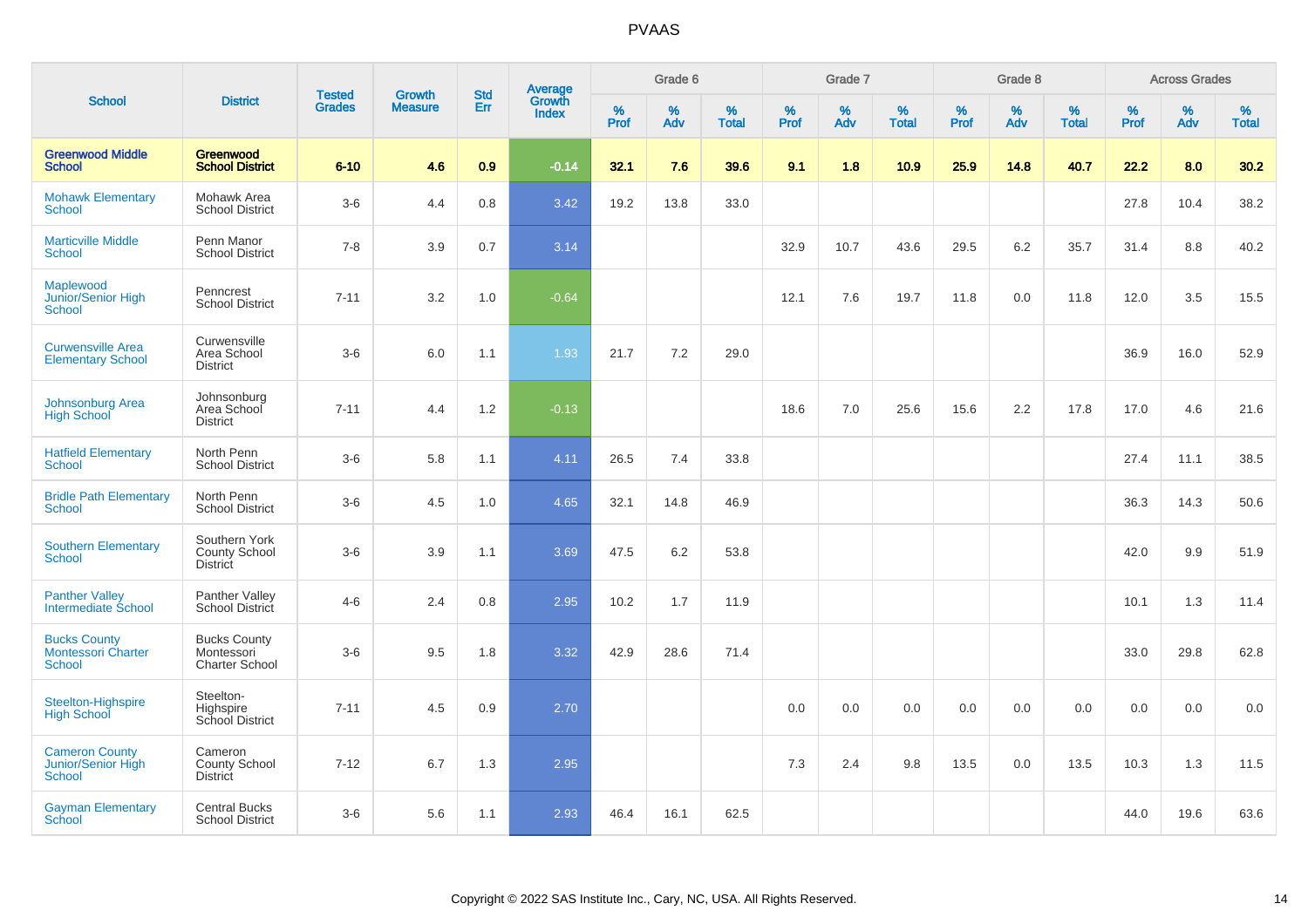|                                                         |                                               |                         | <b>Growth</b>  | <b>Std</b> |                                          |                  | Grade 6  |                   |           | Grade 7     |                   |           | Grade 8  |                   |              | <b>Across Grades</b> |                   |
|---------------------------------------------------------|-----------------------------------------------|-------------------------|----------------|------------|------------------------------------------|------------------|----------|-------------------|-----------|-------------|-------------------|-----------|----------|-------------------|--------------|----------------------|-------------------|
| <b>School</b>                                           | <b>District</b>                               | Tested<br><b>Grades</b> | <b>Measure</b> | Err        | <b>Average</b><br>Growth<br><b>Index</b> | %<br><b>Prof</b> | %<br>Adv | %<br><b>Total</b> | %<br>Prof | $\%$<br>Adv | %<br><b>Total</b> | %<br>Prof | %<br>Adv | %<br><b>Total</b> | $\%$<br>Prof | $\%$<br>Adv          | %<br><b>Total</b> |
| <b>Greenwood Middle</b><br><b>School</b>                | Greenwood<br><b>School District</b>           | $6 - 10$                | 4.6            | 0.9        | $-0.14$                                  | 32.1             | 7.6      | 39.6              | 9.1       | 1.8         | 10.9              | 25.9      | 14.8     | 40.7              | 22.2         | 8.0                  | 30.2              |
| <b>Klinger Middle School</b>                            | Centennial<br><b>School District</b>          | $6 - 8$                 | 1.5            | 0.5        | $-1.69$                                  | 19.3             | 3.0      | 22.3              | 21.2      | 4.2         | 25.4              | 13.3      | 5.6      | 18.9              | 17.9         | 4.3                  | 22.2              |
| <b>Riverside</b><br>Junior/Senior High<br>School        | Riverside<br><b>School District</b>           | $7 - 11$                | 3.4            | 0.8        | 0.77                                     |                  |          |                   | 17.0      | 14.0        | 31.0              | 16.5      | 4.6      | 21.1              | 16.8         | 9.1                  | 25.8              |
| <b>Minersville Area</b><br><b>Elementary Center</b>     | Minersville Area<br><b>School District</b>    | $3-6$                   | 0.2            | 1.0        | 0.20                                     | 20.8             | 2.6      | 23.4              |           |             |                   |           |          |                   | 19.8         | 4.6                  | 24.4              |
| <b>Russell Byers Charter</b><br><b>School</b>           | <b>Russell Byers</b><br>Charter School        | $3 - 8$                 | 1.5            | 0.8        | $-2.64$                                  | 0.0              | 0.0      | 0.0               | 0.0       | 0.0         | 0.0               | 0.0       | 0.0      | 0.0               | 3.2          | 1.9                  | 5.2               |
| <b>Locust Grove</b><br><b>Elementary School</b>         | Red Lion Area<br><b>School District</b>       | $3-6$                   | 5.5            | 1.2        | 4.59                                     | 27.3             | 11.4     | 38.6              |           |             |                   |           |          |                   | 27.3         | 14.6                 | 41.9              |
| <b>Greenwood Middle</b><br><b>School</b>                | Greenwood<br><b>School District</b>           | $6 - 10$                | 4.6            | 0.9        | $-0.14$                                  | 32.1             | 7.6      | 39.6              | 9.1       | 1.8         | 10.9              | 25.9      | 14.8     | 40.7              | 22.2         | 8.0                  | 30.2              |
| <b>Blacklick Valley</b><br>Junior/Senior High<br>School | <b>Blacklick Valley</b><br>School District    | $7 - 11$                | 6.3            | 1.3        | 3.08                                     |                  |          |                   | 17.0      | 0.0         | 17.0              | 14.3      | 4.8      | 19.0              | 15.7         | 2.2                  | 18.0              |
| Somerset Area Jr-Sr<br><b>High School</b>               | Somerset Area<br><b>School District</b>       | $6 - 11$                | $-0.2$         | 0.6        | $-3.87$                                  | 28.2             | 9.2      | 37.4              | 20.4      | 9.5         | 29.9              | 24.5      | 4.9      | 29.4              | 24.3         | 7.8                  | 32.1              |
| <b>Galeton Area School</b>                              | Galeton Area<br><b>School District</b>        | $3 - 11$                | 2.7            | 1.3        | $-1.76$                                  | 23.8             | 4.8      | 28.6              | 16.0      | 0.0         | 16.0              | 0.0       | 0.0      | 0.0               | 19.4         | 7.0                  | 26.4              |
| Ridgway Area Middle<br>School                           | Ridgway Area<br>School District               | $6 - 8$                 | 3.6            | 0.9        | $-2.46$                                  | 42.6             | 18.0     | 60.7              | 25.0      | 13.3        | 38.3              | 28.3      | 5.0      | 33.3              | 32.0         | 12.2                 | 44.2              |
| <b>Centerville Middle</b><br><b>School</b>              | Hempfield<br>School District                  | $7 - 8$                 | 2.8            | 0.6        | 2.73                                     |                  |          |                   | 22.0      | 21.6        | 43.6              | 24.7      | 20.1     | 44.8              | 23.3         | 20.9                 | 44.2              |
| <b>Cornell Elementary</b><br><b>School</b>              | Cornell School<br><b>District</b>             | $3-6$                   | 1.4            | 1.5        | 0.94                                     | 14.0             | 0.0      | 14.0              |           |             |                   |           |          |                   | 16.8         | 4.4                  | 21.2              |
| <b>Central Mountain</b><br><b>Middle School</b>         | Keystone<br>Central School<br><b>District</b> | $5-8$                   | 1.9            | 0.4        | $-1.56$                                  | 21.3             | 8.2      | 29.5              | 12.4      | 3.7         | 16.0              | 10.4      | 2.4      | 12.8              | 15.4         | 5.7                  | 21.1              |
| <b>Camp Curtin Academy</b>                              | Harrisburg City<br><b>School District</b>     | $5-8$                   | 2.4            | 0.6        | 0.65                                     | 0.0              | 0.0      | 0.0               | 0.8       | 0.0         | 0.8               | 0.0       | 0.0      | 0.0               | 0.4          | 0.0                  | 0.4               |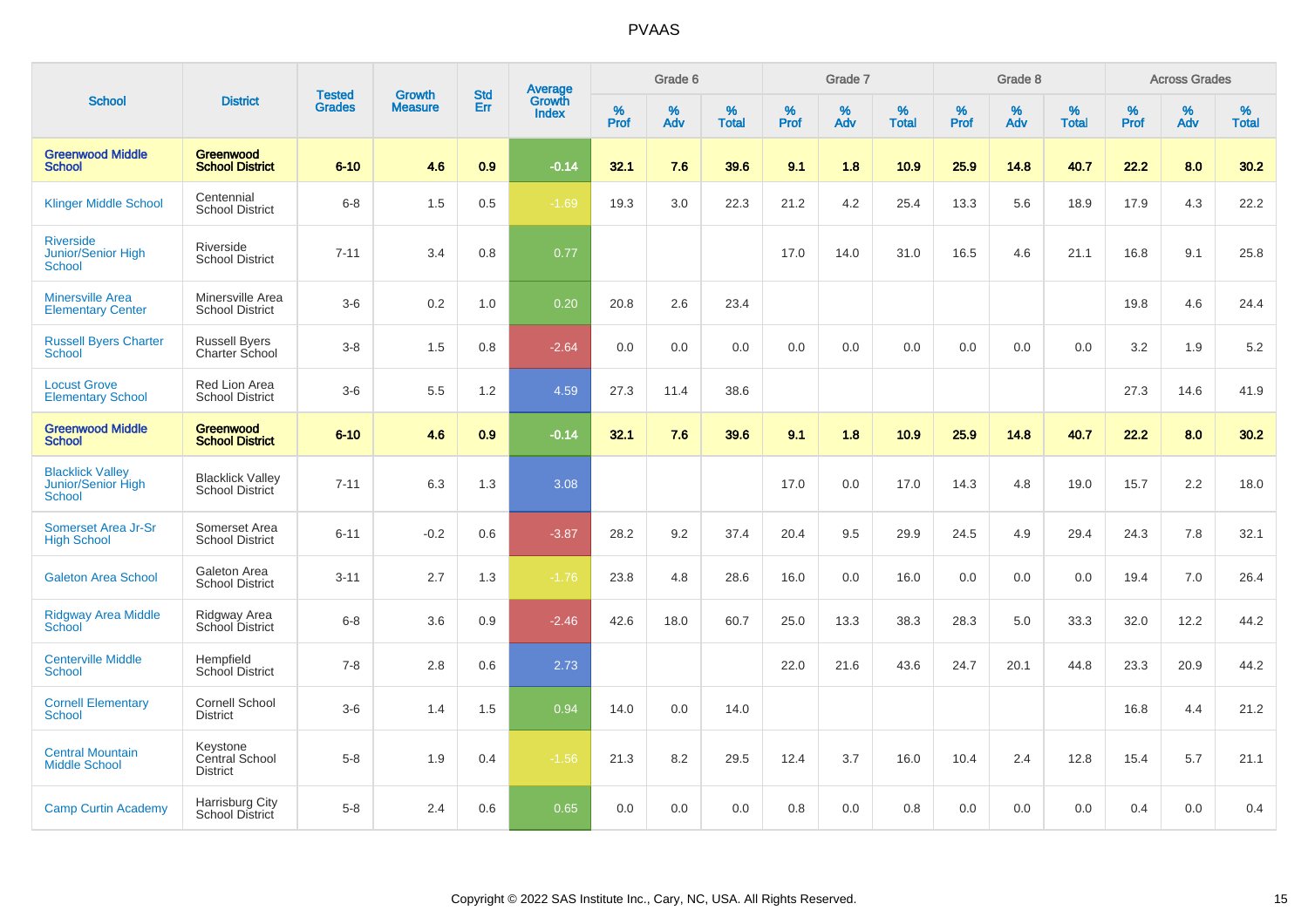|                                                       |                                                |                                |                                 | <b>Std</b> |                                          |                  | Grade 6     |                   |                  | Grade 7     |                   |                     | Grade 8     |                   |                     | <b>Across Grades</b> |                   |
|-------------------------------------------------------|------------------------------------------------|--------------------------------|---------------------------------|------------|------------------------------------------|------------------|-------------|-------------------|------------------|-------------|-------------------|---------------------|-------------|-------------------|---------------------|----------------------|-------------------|
| <b>School</b>                                         | <b>District</b>                                | <b>Tested</b><br><b>Grades</b> | <b>Growth</b><br><b>Measure</b> | Err        | <b>Average</b><br>Growth<br><b>Index</b> | %<br><b>Prof</b> | $\%$<br>Adv | %<br><b>Total</b> | %<br><b>Prof</b> | $\%$<br>Adv | %<br><b>Total</b> | $\%$<br><b>Prof</b> | $\%$<br>Adv | %<br><b>Total</b> | $\%$<br><b>Prof</b> | $\%$<br>Adv          | %<br><b>Total</b> |
| <b>Greenwood Middle</b><br><b>School</b>              | Greenwood<br><b>School District</b>            | $6 - 10$                       | 4.6                             | 0.9        | $-0.14$                                  | 32.1             | 7.6         | 39.6              | 9.1              | 1.8         | 10.9              | 25.9                | 14.8        | 40.7              | 22.2                | 8.0                  | 30.2              |
| <b>Infinity Charter School</b>                        | <b>Infinity Charter</b><br>School              | $3-8$                          | 5.9                             | 1.2        | 2.44                                     | 46.2             | 11.5        | 57.7              | 41.7             | 45.8        | 87.5              | 38.1                | 19.0        | 57.1              | 38.7                | 29.6                 | 68.3              |
| <b>Newport Middle</b><br>School                       | Newport School<br><b>District</b>              | $6 - 8$                        | 3.7                             | 0.8        | $-0.63$                                  | 25.0             | 6.9         | 31.9              | 15.9             | 0.0         | 15.9              | 27.4                | 4.8         | 32.3              | 22.8                | 4.1                  | 26.9              |
| John B. Stetson<br><b>Charter School</b>              | John B. Stetson<br><b>Charter School</b>       | $5-8$                          | 0.5                             | 0.6        | $-4.43$                                  | 0.8              | 0.0         | 0.8               | 0.0              | 0.0         | 0.0               | 0.0                 | 0.0         | 0.0               | 0.4                 | 0.0                  | 0.4               |
| Pennsylvania Cyber<br><b>Charter School</b>           | Pennsylvania<br>Cyber Charter<br>School        | $3 - 11$                       | 1.9                             | 0.5        | 0.11                                     | 10.8             | 3.4         | 14.2              | 11.7             | 3.5         | 15.2              | 6.5                 | 1.6         | 8.1               | 12.6                | 4.4                  | 17.1              |
| <b>South Side Middle</b><br><b>School</b>             | South Side<br>Area School<br><b>District</b>   | $6 - 8$                        | $-0.6$                          | 0.8        | $-3.48$                                  | 17.7             | 0.0         | 17.7              | 26.6             | 7.8         | 34.4              | 12.7                | 2.8         | 15.5              | 18.8                | 3.6                  | 22.3              |
| <b>Murray Avenue School</b>                           | Lower Moreland<br>Township<br>School District  | $6 - 8$                        | 2.0                             | 0.5        | $-2.71$                                  | 38.8             | 19.4        | 58.2              | 30.7             | 17.2        | 47.8              | 25.4                | 15.1        | 40.5              | 31.2                | 17.1                 | 48.3              |
| <b>Juniata Valley</b><br>Junior/Senior High<br>School | Juniata Valley<br>School District              | $6 - 11$                       | 2.4                             | 0.9        | $-1.14$                                  | 5.4              | 3.6         | 8.9               | 21.0             | 5.3         | 26.3              | 12.5                | 2.1         | 14.6              | 13.0                | 3.7                  | 16.8              |
| Jefferson-Morgan<br><b>Middle/High School</b>         | Jefferson-<br>Morgan School<br><b>District</b> | $7 - 10$                       | 5.6                             | 1.2        | 2.45                                     |                  |             |                   | 10.9             | 3.6         | 14.6              | 24.4                | 2.2         | 26.7              | 17.0                | 3.0                  | 20.0              |
| <b>Ad Prima Charter</b><br><b>School</b>              | Ad Prima<br><b>Charter School</b>              | $3-8$                          | 1.5                             | 0.8        | 1.75                                     | 15.7             | 0.0         | 15.7              | 8.2              | 1.6         | 9.8               | 9.8                 | 1.6         | 11.5              | 10.9                | 0.7                  | 11.6              |
| <b>Maple Point Middle</b><br>School                   | Neshaminy<br><b>School District</b>            | $5-8$                          | $-0.5$                          | 0.4        | $-5.78$                                  | 19.7             | 4.4         | 24.1              | 23.3             | 5.1         | 28.4              | 19.1                | 6.2         | 25.3              | 22.6                | 5.8                  | 28.4              |
| <b>Palisades Middle</b><br><b>School</b>              | Palisades<br><b>School District</b>            | $6 - 8$                        | $-0.3$                          | 0.7        | $-6.15$                                  | 27.6             | 4.1         | 31.6              | 32.4             | 6.9         | 39.2              | 19.3                | 1.1         | 20.4              | 26.7                | 4.2                  | 30.9              |
| <b>Highland Middle</b><br>School                      | <b>Blackhawk</b><br><b>School District</b>     | $5-8$                          | $-1.6$                          | 0.5        | $-8.94$                                  | 28.3             | 8.8         | 37.1              | 27.5             | 7.5         | 35.0              | 13.5                | 1.7         | 15.2              | 26.0                | 6.5                  | 32.5              |
| <b>Klein Elementary</b><br>School                     | <b>Harbor Creek</b><br><b>School District</b>  | $3-6$                          | 3.3                             | 1.1        | 2.98                                     | 47.5             | 25.4        | 72.9              |                  |             |                   |                     |             |                   | 41.5                | 24.6                 | 66.2              |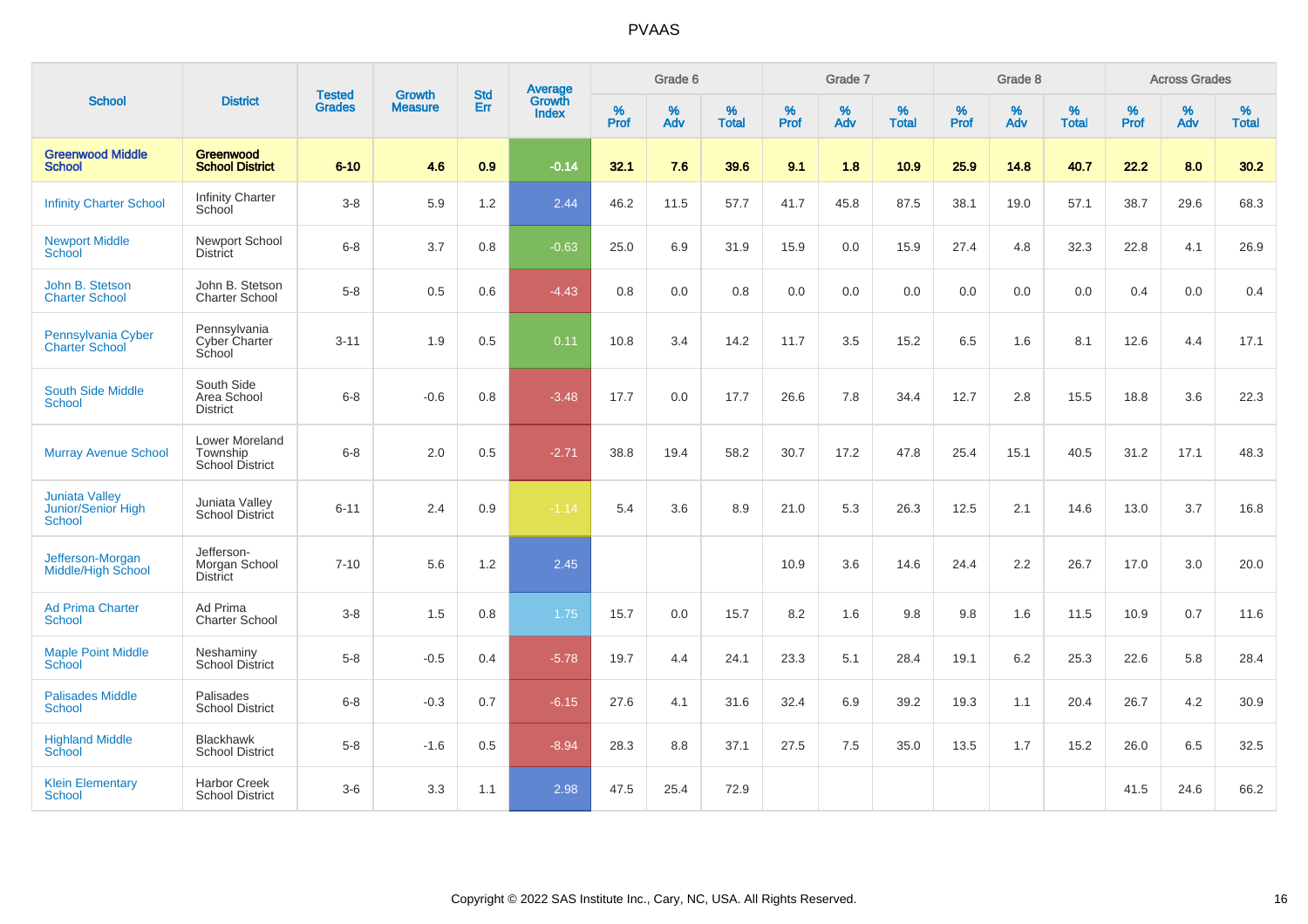|                                                           |                                                       |                                | <b>Growth</b>  | <b>Std</b> |                                          |              | Grade 6     |                   |              | Grade 7  |                   |                  | Grade 8     |                   |              | <b>Across Grades</b> |                   |
|-----------------------------------------------------------|-------------------------------------------------------|--------------------------------|----------------|------------|------------------------------------------|--------------|-------------|-------------------|--------------|----------|-------------------|------------------|-------------|-------------------|--------------|----------------------|-------------------|
| <b>School</b>                                             | <b>District</b>                                       | <b>Tested</b><br><b>Grades</b> | <b>Measure</b> | Err        | <b>Average</b><br>Growth<br><b>Index</b> | $\%$<br>Prof | $\%$<br>Adv | %<br><b>Total</b> | $\%$<br>Prof | %<br>Adv | %<br><b>Total</b> | %<br><b>Prof</b> | $\%$<br>Adv | %<br><b>Total</b> | $\%$<br>Prof | $\%$<br>Adv          | %<br><b>Total</b> |
| <b>Greenwood Middle</b><br><b>School</b>                  | <b>Greenwood</b><br><b>School District</b>            | $6 - 10$                       | 4.6            | 0.9        | $-0.14$                                  | 32.1         | 7.6         | 39.6              | 9.1          | 1.8      | 10.9              | 25.9             | 14.8        | 40.7              | 22.2         | 8.0                  | 30.2              |
| <b>Peters Township</b><br><b>Middle School</b>            | Peters<br>Township<br><b>School District</b>          | $6 - 8$                        | 1.3            | 0.5        | $-1.25$                                  |              |             |                   | 33.1         | 29.1     | 62.2              | 35.1             | 13.0        | 48.2              | 34.2         | 20.7                 | 54.8              |
| Shanksville-<br><b>Stonycreek Middle</b><br><b>School</b> | Shanksville-<br>Stonycreek<br>School District         | $6 - 8$                        | 6.9            | 1.5        | 1.88                                     | 25.0         | 4.2         | 29.2              | 20.0         | 5.0      | 25.0              | 22.2             | 0.0         | 22.2              | 22.6         | 3.2                  | 25.8              |
| <b>Rowland Academy</b>                                    | Harrisburg City<br>School District                    | $5-8$                          | 1.4            | 0.6        | $-0.71$                                  | 3.1          | 3.1         | 6.2               | 0.9          | 1.8      | 2.6               | 0.9              | 0.0         | 0.9               | 1.5          | 1.3                  | 2.9               |
| <b>Jersey Shore Middle</b><br>School                      | Jersey Shore<br>Area School<br><b>District</b>        | $6 - 8$                        | 1.5            | 0.5        | $-1.98$                                  | 32.5         | 7.1         | 39.7              | 22.6         | 6.9      | 29.6              | 18.1             | 1.6         | 19.8              | 23.6         | 4.9                  | 28.5              |
| <b>Upper Moreland</b><br>Middle School                    | <b>Upper Moreland</b><br>Township<br>School District  | $6 - 8$                        | $-0.2$         | 0.5        | $-5.22$                                  | 16.1         | 10.8        | 26.9              | 21.7         | 10.6     | 32.3              | 18.9             | 12.1        | 31.1              | 18.8         | 11.2                 | 29.9              |
| <b>Holicong Middle</b><br><b>School</b>                   | <b>Central Bucks</b><br><b>School District</b>        | $7 - 9$                        | $-0.1$         | 0.5        | $-4.77$                                  |              |             |                   | 34.5         | 13.3     | 47.8              | 23.8             | 8.1         | 31.8              | 29.2         | 10.7                 | 40.0              |
| <b>Boyce Middle School</b>                                | <b>Upper Saint</b><br>Clair School<br><b>District</b> | $5-6$                          | 2.4            | 0.5        | 4.05                                     | 41.1         | 27.5        | 68.6              |              |          |                   |                  |             |                   | 38.9         | 31.2                 | 70.1              |
| <b>Steel Valley Middle</b><br><b>School</b>               | <b>Steel Valley</b><br><b>School District</b>         | $5-8$                          | $-2.9$         | 0.7        | $-5.80$                                  | 11.9         | 6.8         | 18.6              | 18.3         | 4.9      | 23.2              | 9.5              | 4.0         | 13.5              | 13.1         | 4.4                  | 17.4              |
| <b>Farmdale Elementary</b><br><b>School</b>               | Hempfield<br><b>School District</b>                   | $3-6$                          | 4.8            | 1.0        | 2.60                                     | 35.8         | 13.2        | 49.1              |              |          |                   |                  |             |                   | 34.0         | 18.6                 | 52.6              |
| <b>New Hope-Solebury</b><br>Middle School                 | New Hope-<br>Solebury<br><b>School District</b>       | $6 - 8$                        | 3.0            | 0.7        | 1.17                                     | 41.2         | 11.8        | 52.9              | 25.5         | 17.0     | 42.6              | 37.6             | 19.3        | 56.9              | 35.1         | 16.1                 | 51.2              |
| <b>West End Elementary</b><br><b>School</b>               | Crawford<br><b>Central School</b><br><b>District</b>  | $3-6$                          | 5.4            | 1.2        | 3.08                                     | 19.6         | 7.8         | 27.4              |              |          |                   |                  |             |                   | 26.9         | 10.9                 | 37.7              |
| <b>Pequea Elementary</b><br>School                        | Penn Manor<br><b>School District</b>                  | $3-6$                          | 4.4            | 1.4        | 3.27                                     | 41.9         | 9.7         | 51.6              |              |          |                   |                  |             |                   | 35.8         | 19.9                 | 55.7              |
| <b>Delcroft School</b>                                    | Southeast<br>Delco School<br><b>District</b>          | $3-8$                          | $-0.7$         | 1.1        | $-2.86$                                  | 0.0          | 0.0         | 0.0               | 5.0          | 0.0      | 5.0               | 2.5              | 0.0         | 2.5               | 4.1          | 0.5                  | 4.6               |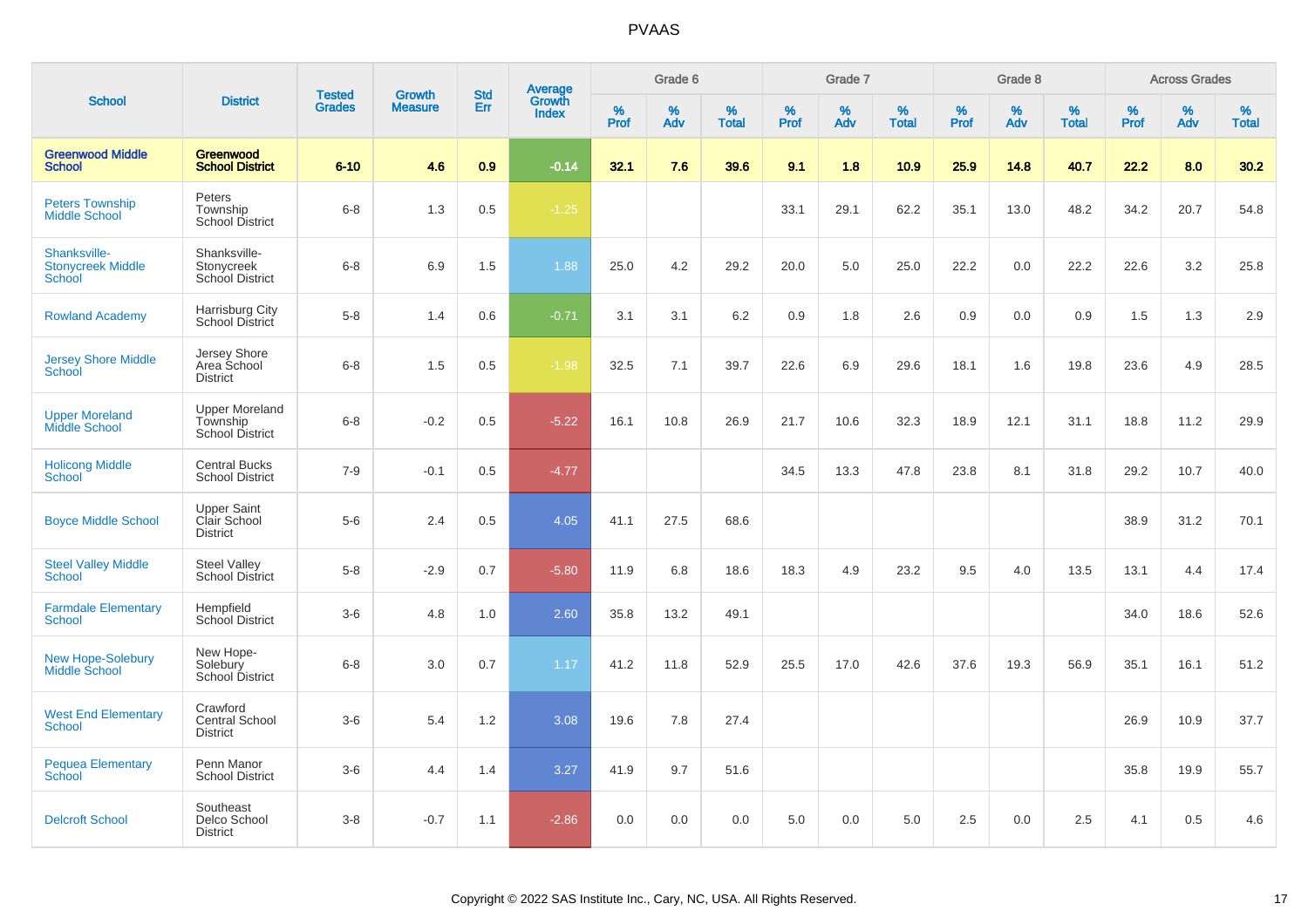|                                                               |                                                          | <b>Tested</b> | Growth         | <b>Std</b> |                                          |                  | Grade 6  |                   |           | Grade 7  |                   |           | Grade 8  |                   |           | <b>Across Grades</b> |                   |
|---------------------------------------------------------------|----------------------------------------------------------|---------------|----------------|------------|------------------------------------------|------------------|----------|-------------------|-----------|----------|-------------------|-----------|----------|-------------------|-----------|----------------------|-------------------|
| <b>School</b>                                                 | <b>District</b>                                          | <b>Grades</b> | <b>Measure</b> | Err        | <b>Average</b><br>Growth<br><b>Index</b> | %<br><b>Prof</b> | %<br>Adv | %<br><b>Total</b> | %<br>Prof | %<br>Adv | %<br><b>Total</b> | %<br>Prof | %<br>Adv | %<br><b>Total</b> | %<br>Prof | $\%$<br>Adv          | %<br><b>Total</b> |
| <b>Greenwood Middle</b><br><b>School</b>                      | Greenwood<br><b>School District</b>                      | $6 - 10$      | 4.6            | 0.9        | $-0.14$                                  | 32.1             | 7.6      | 39.6              | 9.1       | 1.8      | 10.9              | 25.9      | 14.8     | 40.7              | 22.2      | 8.0                  | 30.2              |
| <b>Avonworth Middle</b><br><b>School</b>                      | Avonworth<br><b>School District</b>                      | $6 - 8$       | 3.4            | 0.7        | 2.87                                     |                  |          |                   | 31.5      | 13.8     | 45.4              | 35.8      | 14.2     | 50.0              | 33.6      | 14.0                 | 47.6              |
| <b>Shikellamy Middle</b><br>School (8372)                     | Shikellamy<br><b>School District</b>                     | $6 - 8$       | 2.2            | 0.5        | 2.03                                     | 18.3             | 8.4      | 26.7              | 18.0      | 7.7      | 25.8              | 11.5      | 7.8      | 19.3              | 16.0      | 8.0                  | 24.0              |
| <b>Log College Middle</b><br>School                           | Centennial<br><b>School District</b>                     | $6 - 8$       | 2.3            | 0.5        | 0.69                                     | 17.4             | 3.0      | 20.4              | 23.5      | 6.2      | 29.6              | 12.7      | 11.0     | 23.7              | 17.7      | 6.8                  | 24.5              |
| <b>Wissahickon Charter</b><br>School                          | Wissahickon<br><b>Charter School</b>                     | $3 - 8$       | $-0.8$         | 0.7        | $-1.27$                                  | 2.4              | 0.0      | 2.4               | 3.7       | 0.0      | 3.7               | 1.5       | 0.0      | 1.5               | 4.0       | 0.2                  | 4.2               |
| <b>Lycoming Valley</b><br>Intermediate School                 | Williamsport<br>Area School<br><b>District</b>           | $4 - 6$       | 1.4            | 0.7        | 2.06                                     | 21.3             | 9.2      | 30.5              |           |          |                   |           |          |                   | 26.5      | 13.4                 | 39.9              |
| <b>Garden Spot Middle</b><br>School                           | Eastern<br>Lancaster<br>County School<br><b>District</b> | $7 - 8$       | 2.4            | 0.6        | 1.19                                     |                  |          |                   | 15.8      | 3.6      | 19.4              | 16.8      | 6.0      | 22.7              | 16.3      | 4.7                  | 21.0              |
| Towamensing<br><b>Elementary School</b>                       | Palmerton Area<br><b>School District</b>                 | $3-6$         | 7.0            | 1.6        | 1.65                                     | 24.3             | 21.6     | 46.0              |           |          |                   |           |          |                   | 23.3      | 16.5                 | 39.8              |
| <b>Dingman-Delaware</b><br><b>Middle School</b>               | Delaware<br><b>Valley School</b><br><b>District</b>      | $6 - 8$       | 1.2            | 0.6        | $-1.09$                                  | 15.6             | 5.9      | 21.5              | 19.7      | 4.6      | 24.2              | 13.7      | 2.5      | 16.2              | 16.1      | 4.2                  | 20.3              |
| <b>Central Cambria</b><br><b>Middle School</b>                | Central<br>Cambria School<br><b>District</b>             | $6 - 8$       | 2.8            | 0.6        | 0.28                                     | 19.5             | 8.0      | 27.4              | 20.2      | 8.8      | 29.0              | 16.5      | 10.2     | 26.8              | 18.6      | 9.0                  | 27.7              |
| <b>Quaker Valley Middle</b><br><b>School</b>                  | Quaker Valley<br>School District                         | $6 - 8$       | 1.1            | 0.6        | $-1.55$                                  | 32.5             | 20.8     | 53.3              | 36.4      | 11.2     | 47.6              | 26.5      | 7.6      | 34.1              | 31.9      | 12.9                 | 44.8              |
| <b>Greater Nanticoke</b><br><b>Area Educational</b><br>Center | Greater<br>Nanticoke Area<br><b>School District</b>      | $6 - 8$       | $-0.7$         | 0.6        | $-3.27$                                  | 2.6              | 0.0      | 2.6               | 3.6       | 0.0      | 3.6               | 4.2       | 1.7      | 5.9               | 3.5       | 0.6                  | 4.0               |
| <b>Tyrone Area Middle</b><br>School                           | <b>Tyrone Area</b><br>School District                    | $5 - 8$       | $-0.7$         | 0.5        | $-1.32$                                  | 12.4             | 4.6      | 17.0              | 18.0      | 2.5      | 20.5              | 12.4      | 5.3      | 17.7              | 15.3      | 4.0                  | 19.3              |
| <b>Walnut Creek Middle</b><br>School                          | <b>Millcreek</b><br>Township<br>School District          | $6 - 8$       | 2.3            | 0.6        | 0.91                                     | 29.7             | 16.7     | 46.4              | 26.4      | 17.6     | 43.9              | 25.9      | 14.4     | 40.3              | 27.3      | 16.2                 | 43.5              |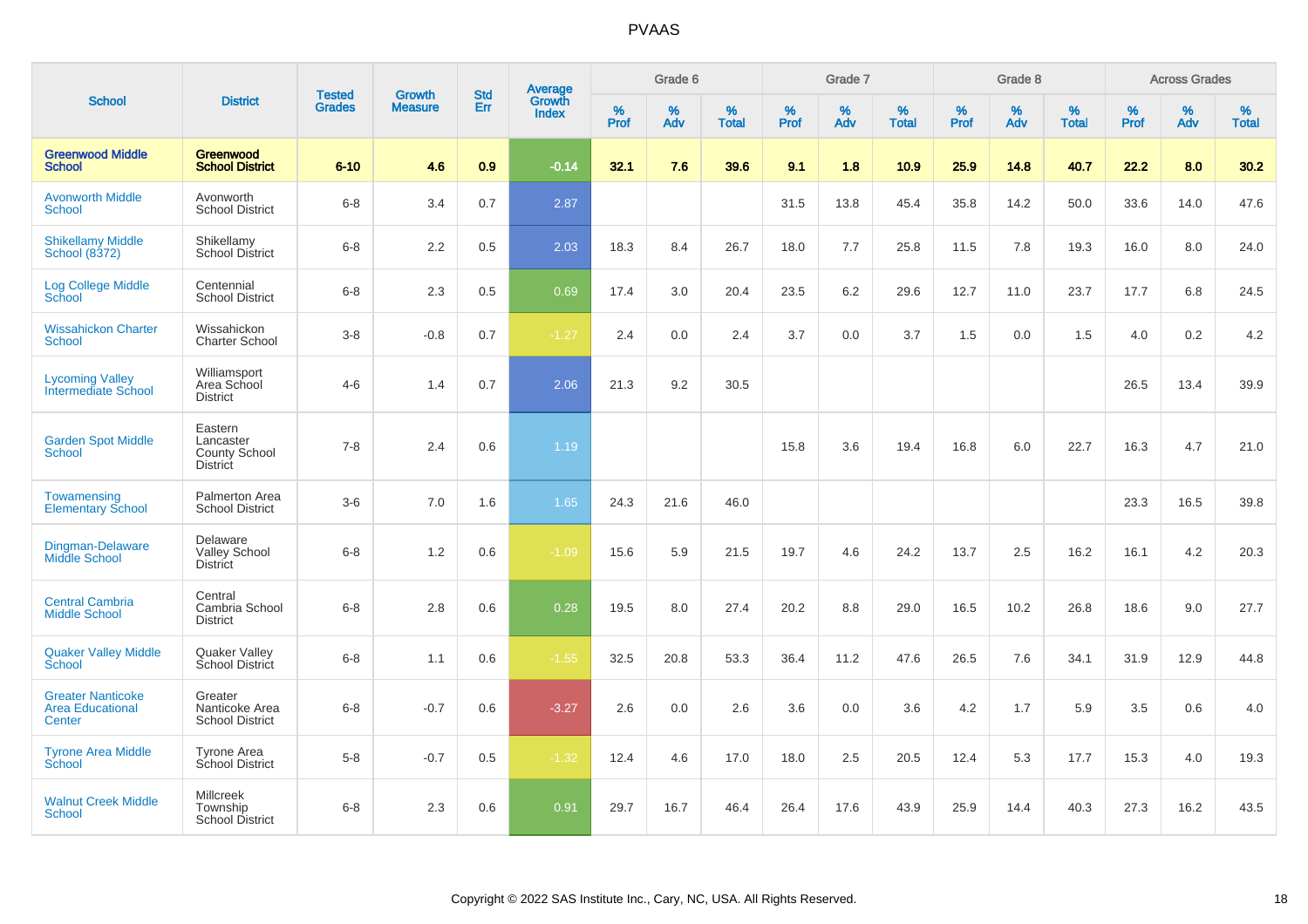|                                                                  |                                                     |                                | <b>Growth</b>  | <b>Std</b> |                                   |                     | Grade 6     |                   |                     | Grade 7     |                   |              | Grade 8     |                   |              | <b>Across Grades</b> |                   |
|------------------------------------------------------------------|-----------------------------------------------------|--------------------------------|----------------|------------|-----------------------------------|---------------------|-------------|-------------------|---------------------|-------------|-------------------|--------------|-------------|-------------------|--------------|----------------------|-------------------|
| <b>School</b>                                                    | <b>District</b>                                     | <b>Tested</b><br><b>Grades</b> | <b>Measure</b> | Err        | Average<br>Growth<br><b>Index</b> | $\%$<br><b>Prof</b> | $\%$<br>Adv | %<br><b>Total</b> | $\%$<br><b>Prof</b> | $\%$<br>Adv | %<br><b>Total</b> | $\%$<br>Prof | $\%$<br>Adv | %<br><b>Total</b> | $\%$<br>Prof | $\%$<br>Adv          | %<br><b>Total</b> |
| <b>Greenwood Middle</b><br><b>School</b>                         | Greenwood<br><b>School District</b>                 | $6 - 10$                       | 4.6            | 0.9        | $-0.14$                           | 32.1                | 7.6         | 39.6              | 9.1                 | 1.8         | 10.9              | 25.9         | 14.8        | 40.7              | 22.2         | 8.0                  | 30.2              |
| <b>Hampton Middle</b><br>School                                  | Hampton<br>Township<br>School District              | $6 - 8$                        | $-1.1$         | 0.5        | $-7.49$                           | 30.8                | 13.0        | 43.8              | 33.5                | 27.0        | 60.5              | 33.0         | 21.4        | 54.3              | 32.4         | 20.6                 | 53.0              |
| <b>Meyersdale Area</b><br>Middle School                          | Meyersdale<br>Area School<br><b>District</b>        | $6 - 8$                        | 1.4            | 0.9        | $-3.63$                           | 26.6                | 15.6        | 42.2              | 18.9                | 0.0         | 18.9              | 11.9         | 8.5         | 20.3              | 19.3         | 8.5                  | 27.8              |
| <b>Smith Middle School</b>                                       | Solanco School<br><b>District</b>                   | $6 - 8$                        | 2.2            | 0.6        | $-2.18$                           | 7.4                 | 3.3         | 10.7              | 16.6                | 7.6         | 24.1              | 14.4         | 4.1         | 18.6              | 13.0         | 5.2                  | 18.2              |
| <b>Tunkhannock Area</b><br><b>Intermediate School</b>            | Tunkhannock<br>Area School<br><b>District</b>       | $3-6$                          | 3.1            | 0.7        | 3.29                              | 22.7                | 2.3         | 25.0              |                     |             |                   |              |             |                   | 20.4         | 6.2                  | 26.6              |
| <b>Grandview Elementary</b><br><b>School</b>                     | Derry Area<br>School District                       | $3-6$                          | 4.8            | 1.1        | 4.34                              |                     |             |                   |                     |             |                   |              |             |                   | 27.4         | 17.2                 | 44.6              |
| <b>Montgomery</b><br><b>Elementary School</b>                    | Montgomery<br>Area School<br><b>District</b>        | $3-6$                          | 4.2            | 1.0        | 4.14                              | 29.0                | 30.6        | 59.7              |                     |             |                   |              |             |                   | 29.6         | 17.4                 | 47.0              |
| <b>Shenango Elementary</b><br><b>School</b>                      | Shenango Area<br>School District                    | $3-6$                          | 2.5            | 1.0        | 2.46                              | 40.4                | 8.8         | 49.1              |                     |             |                   |              |             |                   | 27.1         | 11.8                 | 38.9              |
| <b>Avon Grove Charter</b><br><b>School</b>                       | Avon Grove<br><b>Charter School</b>                 | $3 - 11$                       | 1.8            | 0.6        | $-1.97$                           | 29.9                | 11.7        | 41.6              | 27.2                | 9.8         | 37.0              | 13.9         | 2.0         | 15.8              | 24.3         | 10.2                 | 34.6              |
| <b>Bridge Valley</b><br><b>Elementary School</b>                 | <b>Central Bucks</b><br><b>School District</b>      | $3-6$                          | 3.8            | $0.9\,$    | 4.00                              | 37.6                | 15.8        | 53.5              |                     |             |                   |              |             |                   | 35.3         | 24.4                 | 59.7              |
| Williamsburg<br>Community<br>Junior/Senior High<br><b>School</b> | Williamsburg<br>Community<br><b>School District</b> | $7 - 11$                       | 4.6            | 1.4        | 0.72                              |                     |             |                   | 26.2                | 4.8         | 31.0              | 40.6         | 0.0         | 40.6              | 32.4         | 2.7                  | 35.1              |
| <b>Souderton Charter</b><br><b>School Collaborative</b>          | Souderton<br><b>Charter School</b><br>Collaborative | $3 - 8$                        | 4.0            | 1.3        | 0.24                              | 44.0                | 24.0        | 68.0              | 28.6                | 38.1        | 66.7              | 41.2         | 11.8        | 52.9              | 40.1         | 26.8                 | 66.9              |
| <b>Hannah Penn</b>                                               | York City<br>School District                        | $3 - 8$                        | 3.8            | 0.9        | 0.25                              | 0.0                 | 2.0         | 2.0               | 0.0                 | 0.0         | 0.0               | 0.0          | 2.3         | 2.3               | 0.6          | 1.0                  | 1.6               |
| <b>Oakview Elementary</b><br><b>School</b>                       | West Middlesex<br>Area School<br><b>District</b>    | $4 - 6$                        | 3.9            | 1.1        | 3.46                              | 39.3                | 4.9         | 44.3              |                     |             |                   |              |             |                   | 34.5         | 8.2                  | 42.7              |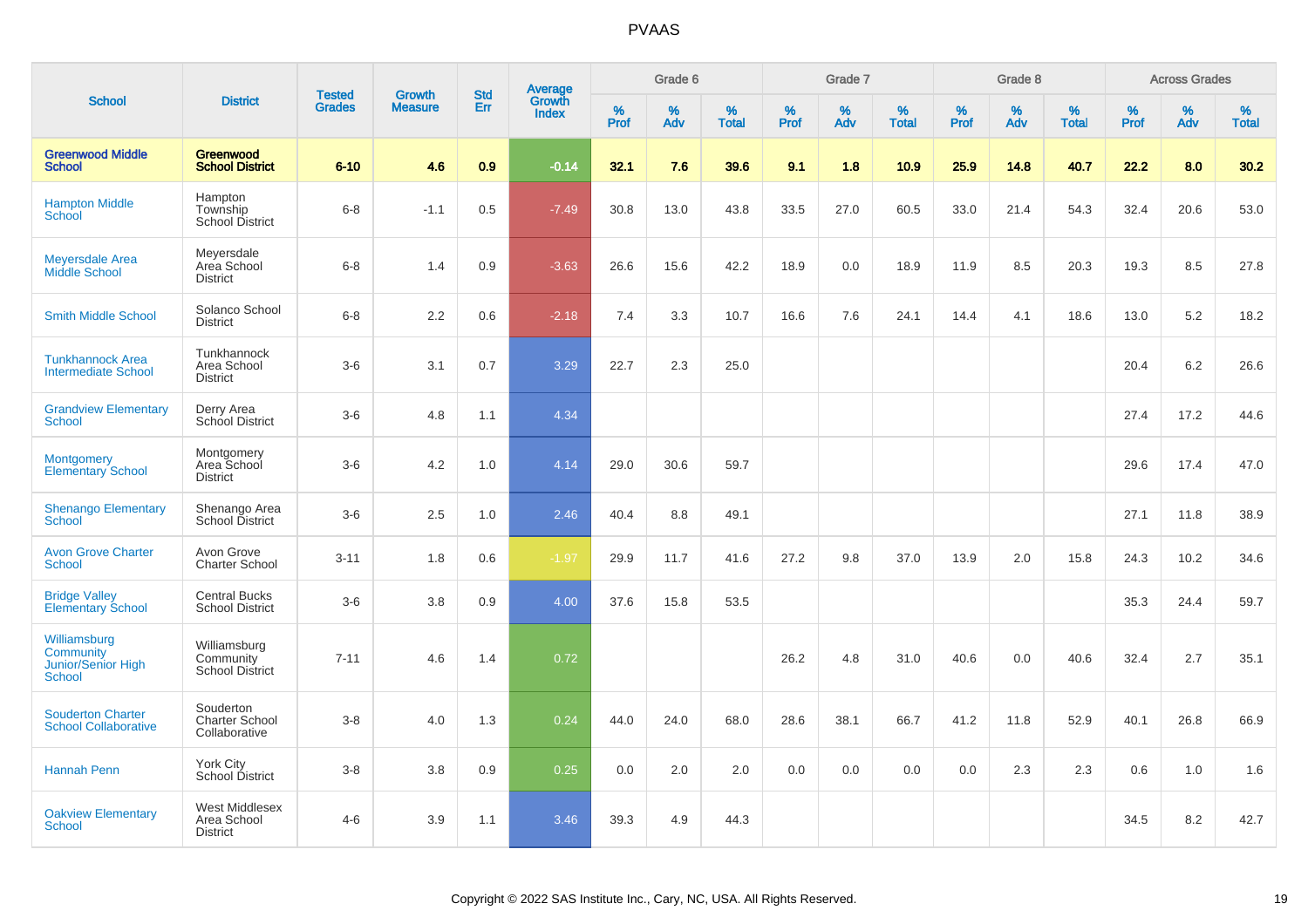|                                                        |                                                        |                                |                                 |                   |                                          |                  | Grade 6     |                   |              | Grade 7     |                      |              | Grade 8  |                   |              | <b>Across Grades</b> |                   |
|--------------------------------------------------------|--------------------------------------------------------|--------------------------------|---------------------------------|-------------------|------------------------------------------|------------------|-------------|-------------------|--------------|-------------|----------------------|--------------|----------|-------------------|--------------|----------------------|-------------------|
| <b>School</b>                                          | <b>District</b>                                        | <b>Tested</b><br><b>Grades</b> | <b>Growth</b><br><b>Measure</b> | <b>Std</b><br>Err | <b>Average</b><br>Growth<br><b>Index</b> | %<br><b>Prof</b> | $\%$<br>Adv | %<br><b>Total</b> | $\%$<br>Prof | $\%$<br>Adv | $\%$<br><b>Total</b> | $\%$<br>Prof | %<br>Adv | %<br><b>Total</b> | $\%$<br>Prof | $\%$<br>Adv          | %<br><b>Total</b> |
| <b>Greenwood Middle</b><br><b>School</b>               | Greenwood<br><b>School District</b>                    | $6 - 10$                       | 4.6                             | 0.9               | $-0.14$                                  | 32.1             | 7.6         | 39.6              | 9.1          | 1.8         | 10.9                 | 25.9         | 14.8     | 40.7              | 22.2         | 8.0                  | 30.2              |
| <b>Bald Eagle Area</b><br>Junior/Senior High<br>School | <b>Bald Eagle</b><br>Area School<br><b>District</b>    | $6 - 11$                       | 2.7                             | 0.6               | 0.59                                     | 25.7             | 8.9         | 34.6              | 17.0         | 6.8         | 23.7                 | 15.0         | 10.6     | 25.7              | 19.0         | 8.7                  | 27.7              |
| <b>Hopewell Junior High</b><br>School                  | <b>Hopewell Area</b><br>School District                | $5-8$                          | $-1.7$                          | 0.5               | $-8.98$                                  | 28.8             | 11.9        | 40.7              | 19.2         | 4.6         | 23.8                 | 12.8         | 2.6      | 15.4              | 23.2         | 6.8                  | 30.1              |
| <b>Forrest Edwin School</b>                            | Philadelphia<br>City School<br><b>District</b>         | $3-6$                          | 7.7                             | 1.8               | 4.03                                     | 0.0              | 0.0         | 0.0               |              |             |                      |              |          |                   | 1.0          | 0.0                  | 1.0               |
| <b>Harrold Middle School</b>                           | Hempfield Area<br>School District                      | $6 - 8$                        | 2.4                             | 0.6               | 1.22                                     | 24.0             | 5.8         | 29.8              | 29.2         | 15.0        | 44.2                 | 22.2         | 8.6      | 30.8              | 25.1         | 9.8                  | 34.9              |
| <b>Richland High School</b>                            | Richland<br><b>School District</b>                     | $7 - 11$                       | 3.0                             | 0.8               | 1.42                                     |                  |             |                   | 39.8         | 10.9        | 50.8                 | 25.5         | 13.2     | 38.7              | 33.3         | 12.0                 | 45.3              |
| Claysburg-Kimmel<br><b>High School</b>                 | Claysburg-<br>Kimmel School<br><b>District</b>         | $7 - 11$                       | 4.6                             | 1.1               | 2.62                                     |                  |             |                   | 21.8         | 1.8         | 23.6                 | 10.5         | 1.8      | 12.3              | 16.1         | 1.8                  | 17.9              |
| <b>Northeast Bradford</b><br><b>Elementary School</b>  | Northeast<br><b>Bradford School</b><br><b>District</b> | $3 - 6$                        | 5.3                             | 1.3               | 0.65                                     | 34.8             | 2.2         | 37.0              |              |             |                      |              |          |                   | 36.6         | 7.4                  | 44.0              |
| <b>Boyertown Area</b><br><b>Middle School-East</b>     | Boyertown Area<br>School District                      | $6 - 8$                        | $-2.3$                          | 0.5               | $-8.55$                                  | 27.0             | 5.2         | 32.2              | 27.1         | 20.1        | 47.2                 | 26.2         | 7.9      | 34.1              | 26.8         | 11.8                 | 38.7              |
| Ephrata Intermediate<br>School                         | Ephrata Area<br>School District                        | $5-6$                          | 2.1                             | 0.5               | 0.49                                     | 25.8             | 8.3         | 34.1              |              |             |                      |              |          |                   | 30.5         | 10.8                 | 41.3              |
| <b>Universal Bluford</b><br><b>Charter School</b>      | Universal<br><b>Bluford Charter</b><br>School          | $3-6$                          | 4.8                             | 1.4               | 3.52                                     | 2.7              | 0.0         | 2.7               |              |             |                      |              |          |                   | 4.3          | 0.0                  | 4.3               |
| <b>Mastery Charter</b><br>School - Mann<br>Campus      | Mastery Charter<br>School-Mann<br>Campus               | $3-6$                          | 1.8                             | 1.6               | 1.13                                     | 5.4              | 2.7         | 8.1               |              |             |                      |              |          |                   | 2.2          | 1.4                  | 3.6               |
| <b>Mastery Charter</b><br>School - Thomas<br>Campus    | <b>Mastery Charter</b><br>School -<br>Thomas<br>Campus | $3 - 10$                       | 1.5                             | 0.9               | $-1.26$                                  | 7.1              | 2.4         | 9.5               | 7.0          | 0.0         | 7.0                  | 2.2          | 0.0      | 2.2               | 8.6          | 0.8                  | 9.4               |
| <b>Broughal Middle</b><br>School                       | Bethlehem Area<br><b>School District</b>               | $6 - 8$                        | 3.6                             | 0.9               | 2.03                                     | 8.1              | 1.4         | 9.5               | 4.8          | 0.0         | 4.8                  | 3.4          | 3.4      | 6.8               | 5.6          | 1.5                  | 7.1               |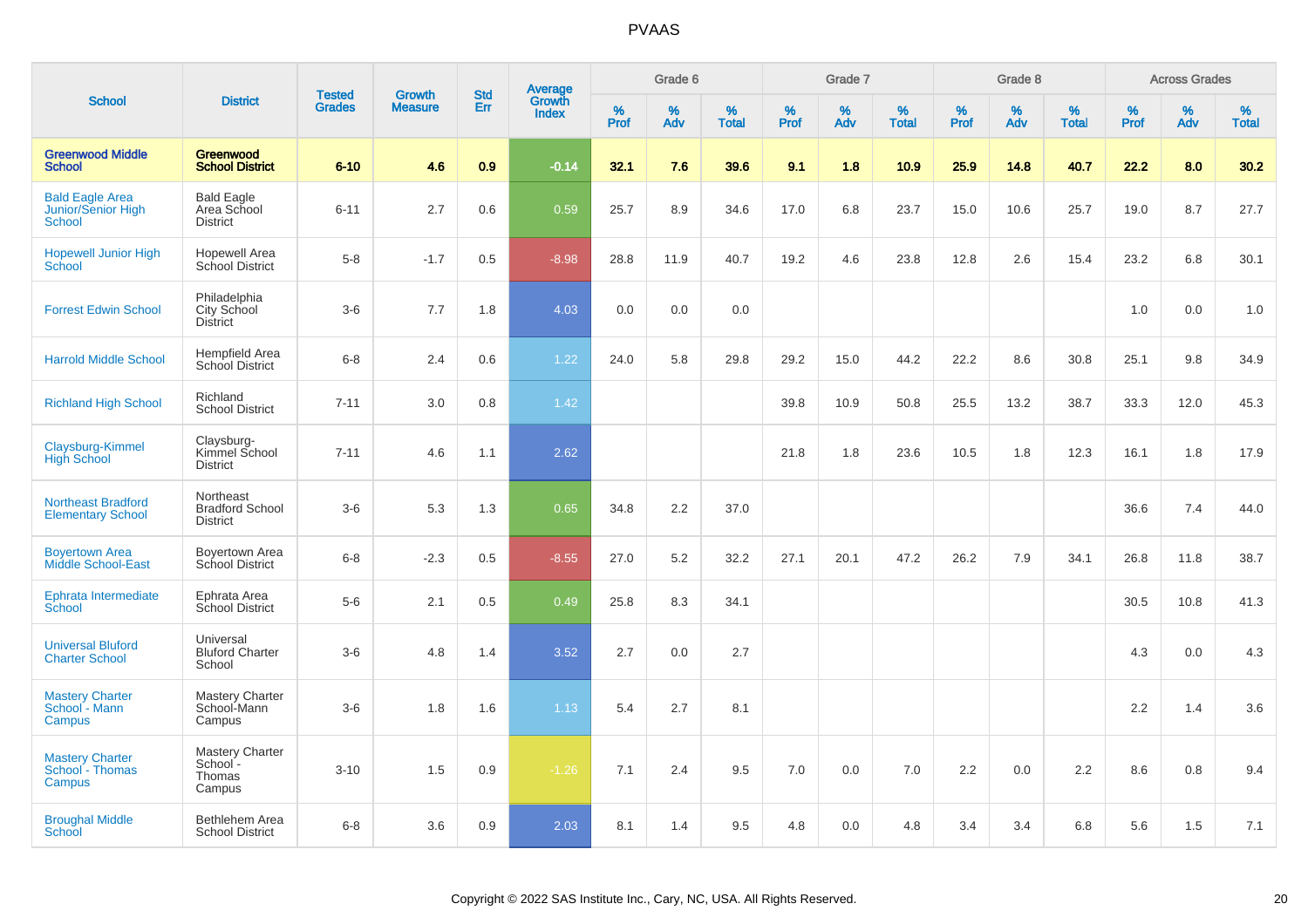|                                                                                                   |                                                                                    |                                |                                 | <b>Std</b> |                                          |                  | Grade 6     |                   |           | Grade 7     |                   |           | Grade 8  |                   |              | <b>Across Grades</b> |                   |
|---------------------------------------------------------------------------------------------------|------------------------------------------------------------------------------------|--------------------------------|---------------------------------|------------|------------------------------------------|------------------|-------------|-------------------|-----------|-------------|-------------------|-----------|----------|-------------------|--------------|----------------------|-------------------|
| <b>School</b>                                                                                     | <b>District</b>                                                                    | <b>Tested</b><br><b>Grades</b> | <b>Growth</b><br><b>Measure</b> | Err        | <b>Average</b><br>Growth<br><b>Index</b> | %<br><b>Prof</b> | $\%$<br>Adv | %<br><b>Total</b> | %<br>Prof | $\%$<br>Adv | %<br><b>Total</b> | %<br>Prof | %<br>Adv | %<br><b>Total</b> | $\%$<br>Prof | $\%$<br>Adv          | %<br><b>Total</b> |
| <b>Greenwood Middle</b><br><b>School</b>                                                          | Greenwood<br><b>School District</b>                                                | $6 - 10$                       | 4.6                             | 0.9        | $-0.14$                                  | 32.1             | 7.6         | 39.6              | 9.1       | 1.8         | 10.9              | 25.9      | 14.8     | 40.7              | 22.2         | 8.0                  | 30.2              |
| Lackawanna Trail<br><b>Elementary Center</b>                                                      | Lackawanna<br><b>Trail School</b><br><b>District</b>                               | $3-6$                          | 2.4                             | 1.1        | 2.27                                     | 34.3             | 10.4        | 44.8              |           |             |                   |           |          |                   | 31.4         | 13.1                 | 44.4              |
| <b>United Elementary</b><br><b>School</b>                                                         | <b>United School</b><br><b>District</b>                                            | $3-6$                          | 4.1                             | 1.0        | 3.90                                     | 31.8             | 12.7        | 44.4              |           |             |                   |           |          |                   | 29.8         | 9.3                  | 39.1              |
| <b>Beaty-Warren Middle</b><br>School                                                              | <b>Warren County</b><br>School District                                            | $5-8$                          | 1.9                             | 0.5        | $-1.28$                                  | 15.0             | 3.0         | 18.0              | 12.4      | 0.0         | 12.4              | 11.5      | 1.4      | 12.8              | 13.9         | 3.0                  | 16.8              |
| <b>The Philadelphia</b><br><b>Charter School for Arts</b><br>and Sciences at HR<br><b>Edmunds</b> | The<br>Philadelphia<br>Charter School<br>for Arts and<br>Sciences at HR<br>Edmunds | $3-8$                          | 1.7                             | 0.6        | $-3.09$                                  | 0.0              | 0.0         | 0.0               | 2.1       | 0.0         | 2.1               | 2.2       | 0.0      | 2.2               | 2.1          | 0.2                  | 2.3               |
| <b>Stroudsburg Middle</b><br>School                                                               | Stroudsburg<br>Area School<br><b>District</b>                                      | $5 - 7$                        | 0.3                             | 0.5        | $-1.60$                                  | 18.8             | 4.9         | 23.8              | 21.7      | 2.7         | 24.4              |           |          |                   | 19.4         | 5.6                  | 25.0              |
| <b>Glendale Elementary</b><br><b>School</b>                                                       | Glendale<br><b>School District</b>                                                 | $3-6$                          | 4.9                             | 1.2        | 2.35                                     | 26.4             | 5.7         | 32.1              |           |             |                   |           |          |                   | 33.7         | 6.8                  | 40.5              |
| <b>Neason Hill</b><br><b>Elementary School</b>                                                    | Crawford<br>Central School<br><b>District</b>                                      | $3-6$                          | 5.7                             | 1.4        | 3.85                                     | 15.0             | 5.0         | 20.0              |           |             |                   |           |          |                   | 18.0         | 3.6                  | 21.6              |
| <b>Northeastern Middle</b><br><b>School</b>                                                       | Northeastern<br>York School<br><b>District</b>                                     | $7-9$                          | 1.4                             | 0.5        | $-0.42$                                  |                  |             |                   | 21.6      | 6.0         | 27.6              | 29.3      | 15.0     | 44.3              | 25.5         | 10.7                 | 36.2              |
| <b>Childs George W</b><br><b>School</b>                                                           | Philadelphia<br>City School<br><b>District</b>                                     | $3-8$                          | 3.1                             | 1.8        | $-1.29$                                  |                  |             |                   | 0.0       | 10.0        | 10.0              | 5.6       | 0.0      | 5.6               | 8.8          | 2.6                  | 11.5              |
| <b>Mount Carmel Area</b><br><b>Elementary School</b>                                              | <b>Mount Carmel</b><br>Area School<br><b>District</b>                              | $3-6$                          | 0.4                             | 0.8        | 0.55                                     | 11.8             | 7.3         | 19.1              |           |             |                   |           |          |                   | 12.6         | 5.2                  | 17.8              |
| <b>Brentwood Middle</b><br><b>School</b>                                                          | Brentwood<br>Borough School<br><b>District</b>                                     | $6 - 8$                        | 0.1                             | 0.8        | $-3.93$                                  | 8.5              | 2.4         | 11.0              | 9.2       | 0.0         | 9.2               | 19.7      | 1.4      | 21.1              | 12.4         | 1.4                  | 13.8              |
| Philadelphia<br><b>Performing Arts</b><br><b>Charter School</b>                                   | Philadelphia<br>Performing Arts<br><b>Charter School</b>                           | $3-9$                          | $-0.4$                          | 0.7        | $-2.63$                                  | 19.6             | 3.6         | 23.2              | 23.0      | 14.9        | 37.9              | 18.0      | 8.0      | 26.0              | 25.2         | 9.7                  | 34.9              |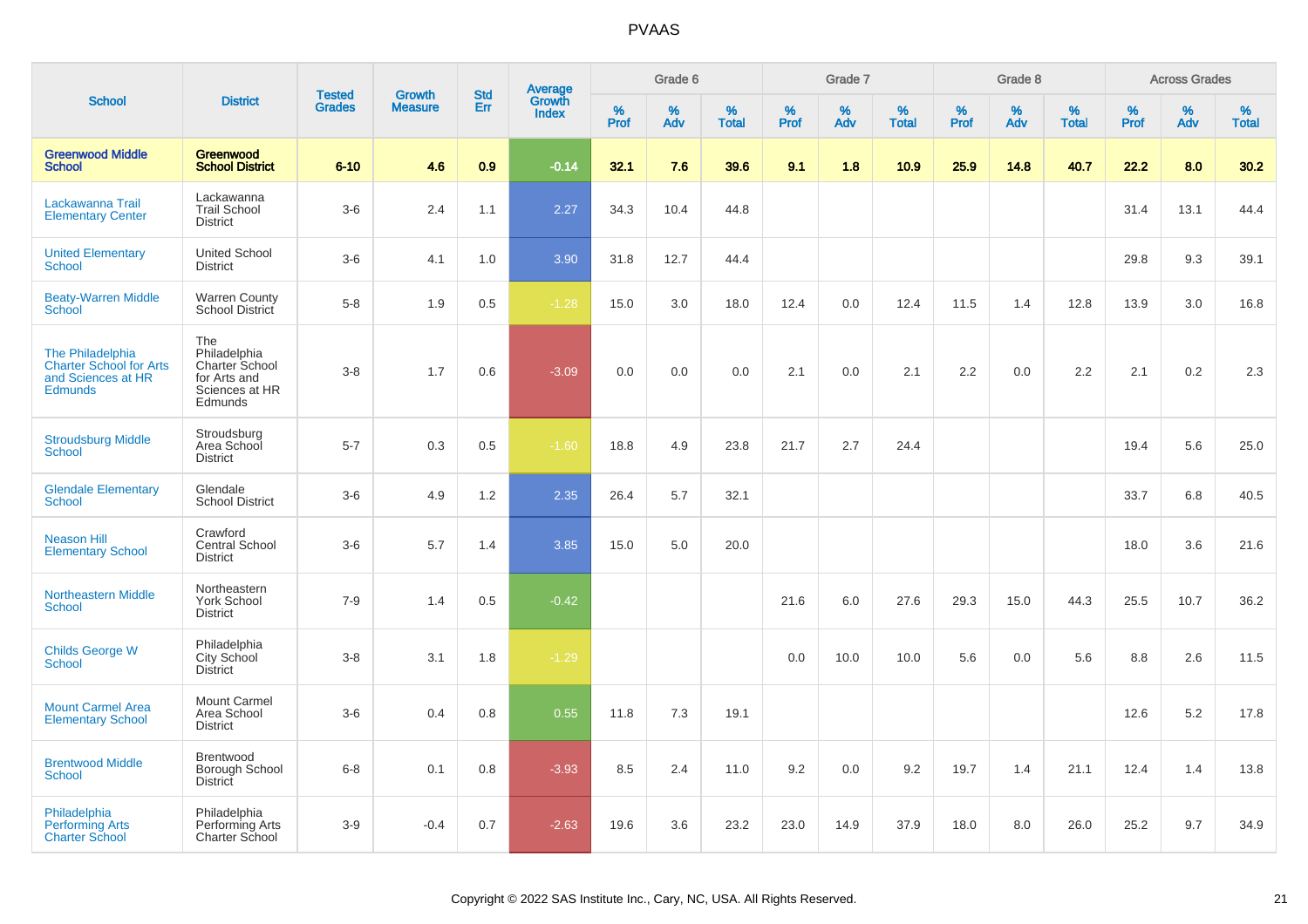|                                                                    |                                                         |                                | <b>Growth</b>  | <b>Std</b> | <b>Average</b><br>Growth |                  | Grade 6  |                   |           | Grade 7  |                   |           | Grade 8  |                   |           | <b>Across Grades</b> |                   |
|--------------------------------------------------------------------|---------------------------------------------------------|--------------------------------|----------------|------------|--------------------------|------------------|----------|-------------------|-----------|----------|-------------------|-----------|----------|-------------------|-----------|----------------------|-------------------|
| <b>School</b>                                                      | <b>District</b>                                         | <b>Tested</b><br><b>Grades</b> | <b>Measure</b> | Err        | <b>Index</b>             | %<br><b>Prof</b> | %<br>Adv | %<br><b>Total</b> | %<br>Prof | %<br>Adv | %<br><b>Total</b> | %<br>Prof | %<br>Adv | %<br><b>Total</b> | %<br>Prof | $\%$<br>Adv          | %<br><b>Total</b> |
| <b>Greenwood Middle</b><br><b>School</b>                           | Greenwood<br><b>School District</b>                     | $6 - 10$                       | 4.6            | 0.9        | $-0.14$                  | 32.1             | 7.6      | 39.6              | 9.1       | 1.8      | 10.9              | 25.9      | 14.8     | 40.7              | 22.2      | 8.0                  | 30.2              |
| <b>North Penn-Mansfield</b><br>Junior/Senior High<br><b>School</b> | Southern Tioga<br>School District                       | $7 - 10$                       | 2.1            | 0.9        | $-0.91$                  |                  |          |                   | 7.5       | 2.2      | 9.7               | 8.6       | 2.5      | 11.1              | 8.0       | 2.3                  | 10.3              |
| <b>Greenfield Albert M</b><br><b>School</b>                        | Philadelphia<br>City School<br>District                 | $3-8$                          | 4.7            | 1.2        | 0.83                     | 27.3             | 18.2     | 45.4              | 47.8      | 17.4     | 65.2              | 18.8      | 43.8     | 62.5              | 34.6      | 26.1                 | 60.6              |
| <b>Slippery Rock Area</b><br><b>Middle School</b>                  | <b>Slippery Rock</b><br>Area School<br><b>District</b>  | $6 - 8$                        | 2.4            | 0.6        | 1.21                     | 28.6             | 26.3     | 54.9              | 26.4      | 13.2     | 39.7              | 26.2      | 10.3     | 36.5              | 27.1      | 16.8                 | 44.0              |
| <b>Provident Charter</b><br>School                                 | Provident<br><b>Charter School</b>                      | $3 - 8$                        | 3.6            | 1.0        | 1.06                     | 10.5             | 0.0      | 10.5              | 9.1       | 0.0      | 9.1               | 0.0       | 3.3      | 3.3               | 9.2       | 2.5                  | 11.7              |
| <b>Hollidaysburg Area</b><br>Junior High School                    | Hollidaysburg<br>Area School<br><b>District</b>         | $7 - 9$                        | $-0.1$         | 0.5        | $-3.92$                  |                  |          |                   | 27.4      | 14.8     | 42.2              | 23.2      | 8.2      | 31.4              | 25.3      | 11.6                 | 36.9              |
| <b>Mountain View</b><br><b>Junior/Senior High</b><br><b>School</b> | <b>Mountain View</b><br><b>School District</b>          | $7 - 11$                       | 4.4            | 1.1        | 1.75                     |                  |          |                   | 25.9      | 7.4      | 33.3              | 27.1      | 8.5      | 35.6              | 26.6      | 8.0                  | 34.5              |
| <b>Clarion-Limestone</b><br><b>Elementary School</b>               | Clarion-<br>Limestone Area<br><b>School District</b>    | $3-6$                          | 4.5            | 1.1        | 1.44                     | 36.5             | 5.8      | 42.3              |           |          |                   |           |          |                   | 33.5      | 15.8                 | 49.3              |
| <b>Exeter Township</b><br>Junior High School                       | Exeter<br>Township<br><b>School District</b>            | $7 - 8$                        | 0.7            | 0.6        | $-1.83$                  |                  |          |                   | 24.1      | 6.9      | 31.0              | 20.2      | 8.6      | 28.8              | 22.3      | 7.7                  | 30.0              |
| <b>Hillcrest Intermediate</b><br>School                            | Norwin School<br><b>District</b>                        | $5-6$                          | 0.7            | 0.4        | 1.55                     | 37.3             | 20.8     | 58.1              |           |          |                   |           |          |                   | 34.6      | 22.9                 | 57.5              |
| <b>Robert Benjamin Wiley</b><br><b>Community Charter</b><br>School | Robert<br>Benjamin Wiley<br>Community<br>Charter School | $3-8$                          | 2.8            | 0.8        | 0.88                     | 0.0              | 0.0      | 0.0               | 7.3       | 0.0      | 7.3               | 4.4       | 0.0      | 4.4               | 5.7       | 1.7                  | 7.4               |
| <b>Daniel Boone Area</b><br><b>Middle School</b>                   | Daniel Boone<br>Area School<br><b>District</b>          | $6 - 8$                        | $-1.2$         | 0.5        | $-6.73$                  | 28.7             | 6.6      | 35.4              | 18.6      | 7.8      | 26.4              | 13.8      | 2.4      | 16.2              | 20.5      | 5.7                  | 26.2              |
| <b>James Buchanan</b><br><b>Middle School</b>                      | Tuscarora<br><b>School District</b>                     | $6 - 8$                        | $-3.1$         | 0.5        | $-11.00$                 | 11.3             | 2.7      | 14.0              | 13.4      | 4.5      | 17.9              | 11.0      | 2.1      | 13.1              | 11.9      | 3.1                  | 15.0              |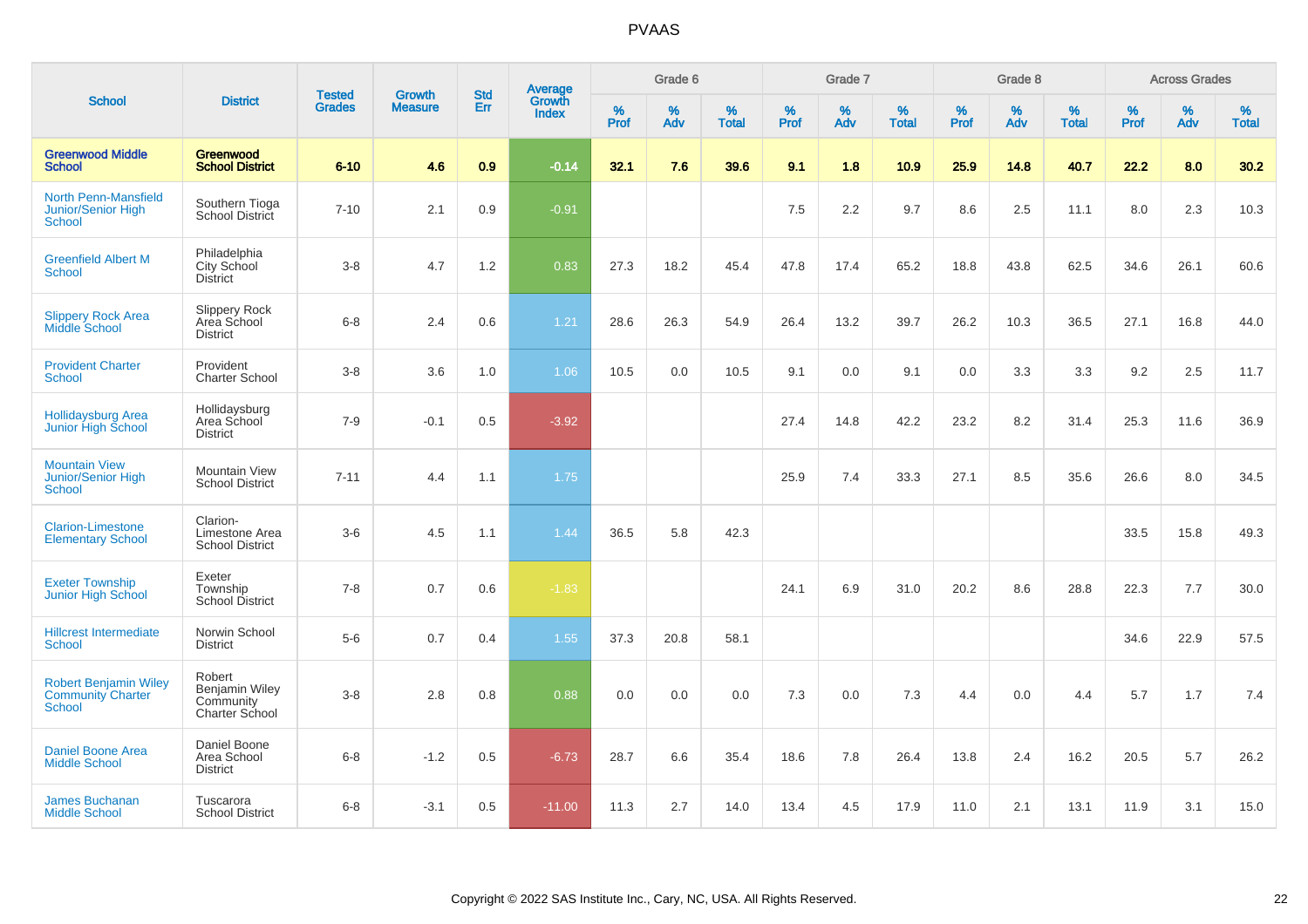|                                                                |                                                    |                                | <b>Growth</b>  | <b>Std</b>       |                                          |                  | Grade 6     |                   |              | Grade 7  |                   |           | Grade 8  |                   |              | <b>Across Grades</b> |                   |
|----------------------------------------------------------------|----------------------------------------------------|--------------------------------|----------------|------------------|------------------------------------------|------------------|-------------|-------------------|--------------|----------|-------------------|-----------|----------|-------------------|--------------|----------------------|-------------------|
| <b>School</b>                                                  | <b>District</b>                                    | <b>Tested</b><br><b>Grades</b> | <b>Measure</b> | Err              | <b>Average</b><br>Growth<br><b>Index</b> | %<br><b>Prof</b> | $\%$<br>Adv | %<br><b>Total</b> | $\%$<br>Prof | %<br>Adv | %<br><b>Total</b> | %<br>Prof | %<br>Adv | %<br><b>Total</b> | $\%$<br>Prof | $\%$<br>Adv          | %<br><b>Total</b> |
| <b>Greenwood Middle</b><br><b>School</b>                       | Greenwood<br><b>School District</b>                | $6 - 10$                       | 4.6            | 0.9 <sub>2</sub> | $-0.14$                                  | 32.1             | 7.6         | 39.6              | 9.1          | 1.8      | 10.9              | 25.9      | 14.8     | 40.7              | 22.2         | 8.0                  | 30.2              |
| <b>Annville-Cleona Middle</b><br><b>School</b>                 | Annville-Cleona<br><b>School District</b>          | $6 - 8$                        | 2.3            | 0.8              | 0.14                                     |                  |             |                   | 29.4         | 11.9     | 41.3              | 27.8      | 9.3      | 37.0              | 28.6         | 10.6                 | 39.2              |
| <b>Penn Middle School</b>                                      | Penn-Trafford<br><b>School District</b>            | $6 - 8$                        | $-3.6$         | 0.5              | $-10.09$                                 | 35.6             | 23.1        | 58.8              | 32.2         | 21.1     | 53.3              | 14.0      | 4.6      | 18.6              | 27.2         | 16.2                 | 43.4              |
| <b>Fritz Elementary</b><br><b>School</b>                       | Conestoga<br>Valley School<br><b>District</b>      | $3-6$                          | 3.5            | 0.9              | 0.01                                     | 11.5             | 3.4         | 14.9              |              |          |                   |           |          |                   | 19.9         | 10.1                 | 30.1              |
| <b>Aspira Bilingual Cyber</b><br><b>Charter School</b>         | Aspira Bilingual<br><b>Cyber Charter</b><br>School | $3 - 11$                       | 4.2            | 1.5              | 0.16                                     | 0.0              | 0.0         | 0.0               | 0.0          | 0.0      | 0.0               | 0.0       | 0.0      | 0.0               | 1.6          | 0.0                  | 1.6               |
| <b>Penns Manor Area</b><br>Junior/Senior High<br><b>School</b> | Penns Manor<br>Area School<br><b>District</b>      | $6 - 12$                       | 1.6            | 0.9              | $-3.79$                                  | 14.6             | 0.0         | 14.6              | 18.9         | 1.9      | 20.8              | 17.0      | 8.5      | 25.4              | 16.8         | 3.6                  | 20.4              |
| <b>Case Avenue</b><br><b>Elementary School</b>                 | Sharon City<br><b>School District</b>              | $3-6$                          | 3.8            | 1.0              | 3.38                                     | 16.4             | 4.9         | 21.3              |              |          |                   |           |          |                   | 17.4         | 5.4                  | 22.7              |
| <b>West York Area Middle</b><br><b>School</b>                  | West York Area<br><b>School District</b>           | $6 - 8$                        | 1.8            | 0.5              | 1.19                                     | 15.0             | 4.8         | 19.9              | 15.1         | 5.8      | 21.0              | 16.1      | 4.3      | 20.4              | 15.4         | 5.0                  | 20.4              |
| <b>Hambright Elementary</b><br>School                          | Penn Manor<br><b>School District</b>               | $3-6$                          | 3.5            | 0.9              | 2.74                                     | 23.5             | 8.2         | 31.8              |              |          |                   |           |          |                   | 32.8         | 8.5                  | 41.3              |
| <b>Canton Area</b><br><b>Elementary School</b>                 | Canton Area<br><b>School District</b>              | $3-6$                          | 2.3            | 1.1              | 2.07                                     | 32.3             | 3.2         | 35.5              |              |          |                   |           |          |                   | 31.6         | 8.9                  | 40.5              |
| <b>Warwick Middle</b><br><b>School</b>                         | <b>Warwick School</b><br><b>District</b>           | $7 - 8$                        | 1.8            | 0.5              | 2.37                                     |                  |             |                   | 22.6         | 7.3      | 29.8              | 13.3      | 3.6      | 16.8              | 17.6         | 5.3                  | 23.0              |
| <b>Ross Elementary</b><br><b>School</b>                        | Lake-Lehman<br><b>School District</b>              | $3-6$                          | 6.0            | 1.6              | 3.15                                     | 13.6             | 0.0         | 13.6              |              |          |                   |           |          |                   | 27.8         | 4.6                  | 32.4              |
| Lehman-Jackson<br><b>Elementary School</b>                     | Lake-Lehman<br><b>School District</b>              | $3-6$                          | 2.3            | 1.2              | 1.87                                     | 25.5             | 9.8         | 35.3              |              |          |                   |           |          |                   | 32.4         | 9.9                  | 42.3              |
| <b>Knapp Elementary</b><br><b>School</b>                       | North Penn<br><b>School District</b>               | $3-6$                          | 4.2            | 1.1              | $-0.46$                                  | 28.6             | 6.4         | 34.9              |              |          |                   |           |          |                   | 30.1         | 8.8                  | 38.9              |
| <b>Tacony Academy</b><br><b>Charter School</b>                 | Tacony<br>Academy<br>Charter School                | $3 - 11$                       | $-3.3$         | 0.8              | $-7.04$                                  | 2.9              | 0.0         | 2.9               | 6.8          | 0.0      | 6.8               | 5.7       | 2.9      | 8.6               | 5.0          | 1.0                  | 6.0               |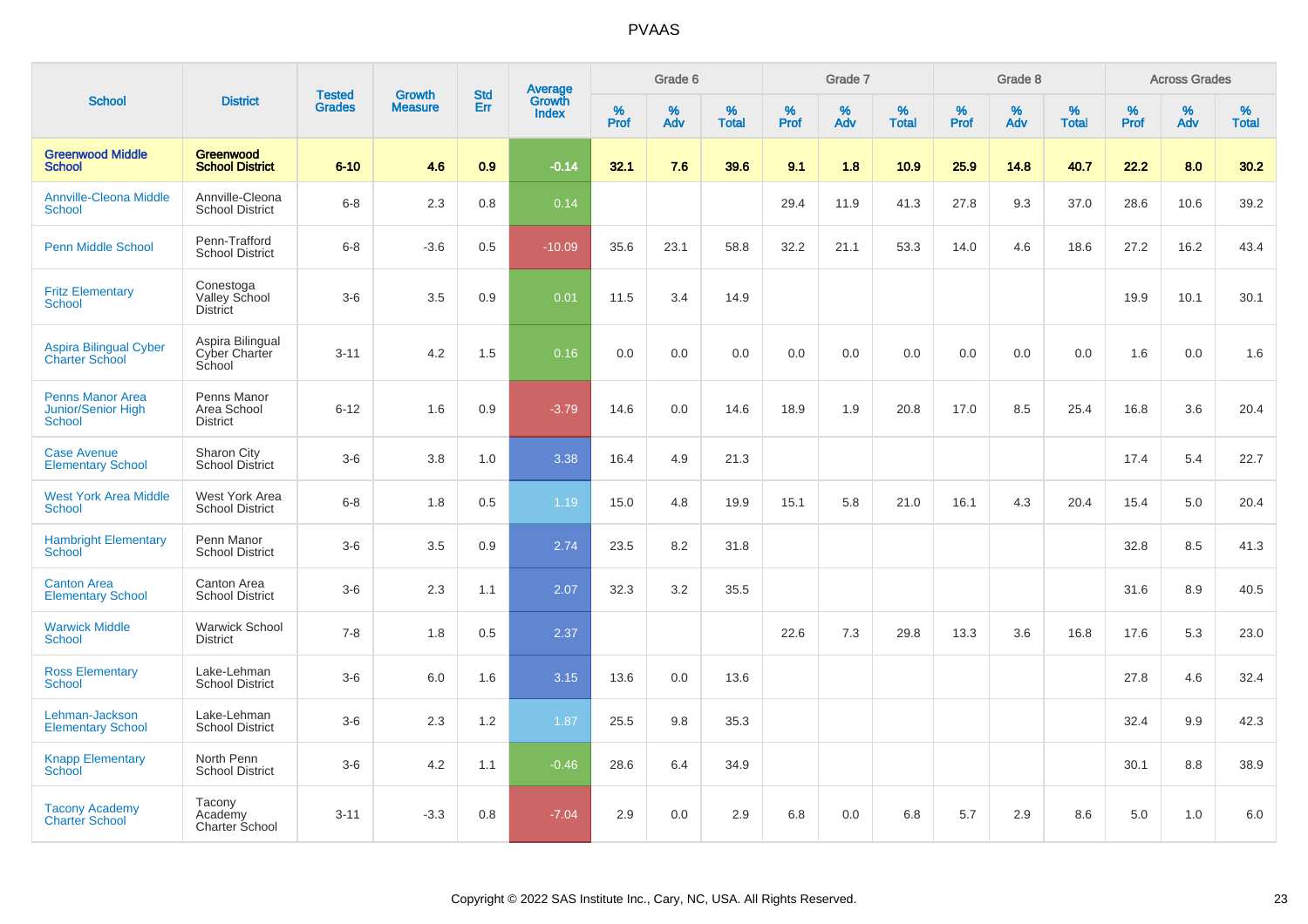|                                                             |                                                         |                                |                                 | <b>Std</b> |                                          |                     | Grade 6     |                   |              | Grade 7     |                      |              | Grade 8  |                   |                     | <b>Across Grades</b> |                   |
|-------------------------------------------------------------|---------------------------------------------------------|--------------------------------|---------------------------------|------------|------------------------------------------|---------------------|-------------|-------------------|--------------|-------------|----------------------|--------------|----------|-------------------|---------------------|----------------------|-------------------|
| <b>School</b>                                               | <b>District</b>                                         | <b>Tested</b><br><b>Grades</b> | <b>Growth</b><br><b>Measure</b> | Err        | <b>Average</b><br>Growth<br><b>Index</b> | $\%$<br><b>Prof</b> | $\%$<br>Adv | %<br><b>Total</b> | $\%$<br>Prof | $\%$<br>Adv | $\%$<br><b>Total</b> | $\%$<br>Prof | %<br>Adv | %<br><b>Total</b> | $\%$<br><b>Prof</b> | $\%$<br>Adv          | %<br><b>Total</b> |
| <b>Greenwood Middle</b><br>School                           | Greenwood<br><b>School District</b>                     | $6 - 10$                       | 4.6                             | 0.9        | $-0.14$                                  | 32.1                | 7.6         | 39.6              | 9.1          | 1.8         | 10.9                 | 25.9         | 14.8     | 40.7              | 22.2                | 8.0                  | 30.2              |
| <b>KIPP Philadelphia</b><br><b>Charter School</b>           | <b>KIPP</b><br>Philadelphia<br>Charter School           | $3-8$                          | 0.0                             | 0.9        | $-1.89$                                  | 0.0                 | 0.0         | 0.0               | 2.6          | 0.0         | 2.6                  | 6.8          | 0.0      | 6.8               | 3.6                 | 0.0                  | 3.6               |
| <b>Vision Academy</b><br><b>Charter School</b>              | Vision Academy<br>Charter School                        | $3-8$                          | 1.7                             | 1.1        | $-2.66$                                  | 0.0                 | 0.0         | 0.0               | 2.9          | 2.9         | 5.9                  | 9.5          | 4.8      | 14.3              | 6.4                 | 1.6                  | 8.0               |
| <b>Jeannette High School</b>                                | Jeannette City<br>School District                       | $7 - 11$                       | 4.2                             | 1.1        | 1.63                                     |                     |             |                   | 13.3         | 5.0         | 18.3                 | 15.4         | 3.8      | 19.2              | 14.3                | 4.5                  | 18.8              |
| <b>Mountville Elementary</b><br><b>School</b>               | Hempfield<br>School District                            | $3-6$                          | 4.1                             | 1.1        | 2.43                                     | 16.3                | 10.2        | 26.5              |              |             |                      |              |          |                   | 24.7                | 10.5                 | 35.2              |
| <b>Cougar Academy</b>                                       | Harrisburg City<br>School District                      | $3 - 10$                       | 3.8                             | 1.2        | 0.81                                     | 0.0                 | 0.0         | 0.0               | 4.0          | 0.0         | 4.0                  | 0.0          | 0.0      | 0.0               | 2.2                 | 0.0                  | 2.2               |
| <b>Environmental Charter</b><br><b>School At Frick Park</b> | Environmental<br><b>Charter School</b><br>At Frick Park | $3-9$                          | $-0.2$                          | 0.7        | $-0.50$                                  | 17.0                | 4.3         | 21.3              | 16.3         | 10.9        | 27.2                 | 10.0         | 4.3      | 14.3              | 22.6                | 13.4                 | 36.0              |
| <b>Fairview Middle</b><br><b>School</b>                     | <b>Fairview School</b><br><b>District</b>               | $5-8$                          | $-0.6$                          | 0.5        | $-1.94$                                  | 24.8                | 11.3        | 36.1              | 29.4         | 11.6        | 41.1                 | 30.8         | 12.0     | 42.9              | 29.2                | 11.9                 | 41.1              |
| Donegal Intermediate<br>School                              | Donegal School<br><b>District</b>                       | $3-6$                          | 2.1                             | 0.6        | 3.36                                     | 22.5                | 3.2         | 25.7              |              |             |                      |              |          |                   | 22.0                | 9.9                  | 32.0              |
| <b>Lathrop Street</b><br><b>Elementary School</b>           | Montrose Area<br><b>School District</b>                 | $3-6$                          | 4.6                             | 1.3        | 3.21                                     | 24.5                | 6.1         | 30.6              |              |             |                      |              |          |                   | 21.5                | 9.1                  | 30.6              |
| <b>Dallastown Area</b><br>Intermediate School               | Dallastown<br>Area School<br><b>District</b>            | $4 - 6$                        | 0.8                             | 0.4        | 1.72                                     | 31.2                | 11.7        | 42.9              |              |             |                      |              |          |                   | 29.8                | 14.7                 | 44.4              |
| <b>Nebinger George W</b><br>School                          | Philadelphia<br>City School<br><b>District</b>          | $3-8$                          | 0.6                             | 2.2        | $-3.15$                                  |                     |             |                   | 12.5         | 18.8        | 31.2                 | 7.1          | 0.0      | 7.1               | 18.4                | 10.2                 | 28.6              |
| <b>Colwyn Elementary</b><br><b>School</b>                   | William Penn<br><b>School District</b>                  | $3-6$                          | 4.9                             | 2.0        | 2.46                                     | 5.9                 | 0.0         | 5.9               |              |             |                      |              |          |                   | 10.4                | 1.5                  | 11.9              |
| <b>Middle Years</b><br><b>Alternative</b>                   | Philadelphia<br>City School<br><b>District</b>          | $5-8$                          | 4.9                             | 2.3        | $-0.32$                                  | 0.0                 | 0.0         | 0.0               | 6.7          | 0.0         | 6.7                  |              |          |                   | 2.4                 | 0.0                  | 2.4               |
| <b>Agora Cyber Charter</b><br>School                        | Agora Cyber<br>Charter School                           | $3 - 11$                       | $-0.3$                          | 0.6        | $-3.11$                                  | 7.8                 | 0.7         | 8.5               | 6.2          | 2.1         | 8.3                  | 3.3          | 1.3      | 4.6               | 9.7                 | 2.4                  | 12.1              |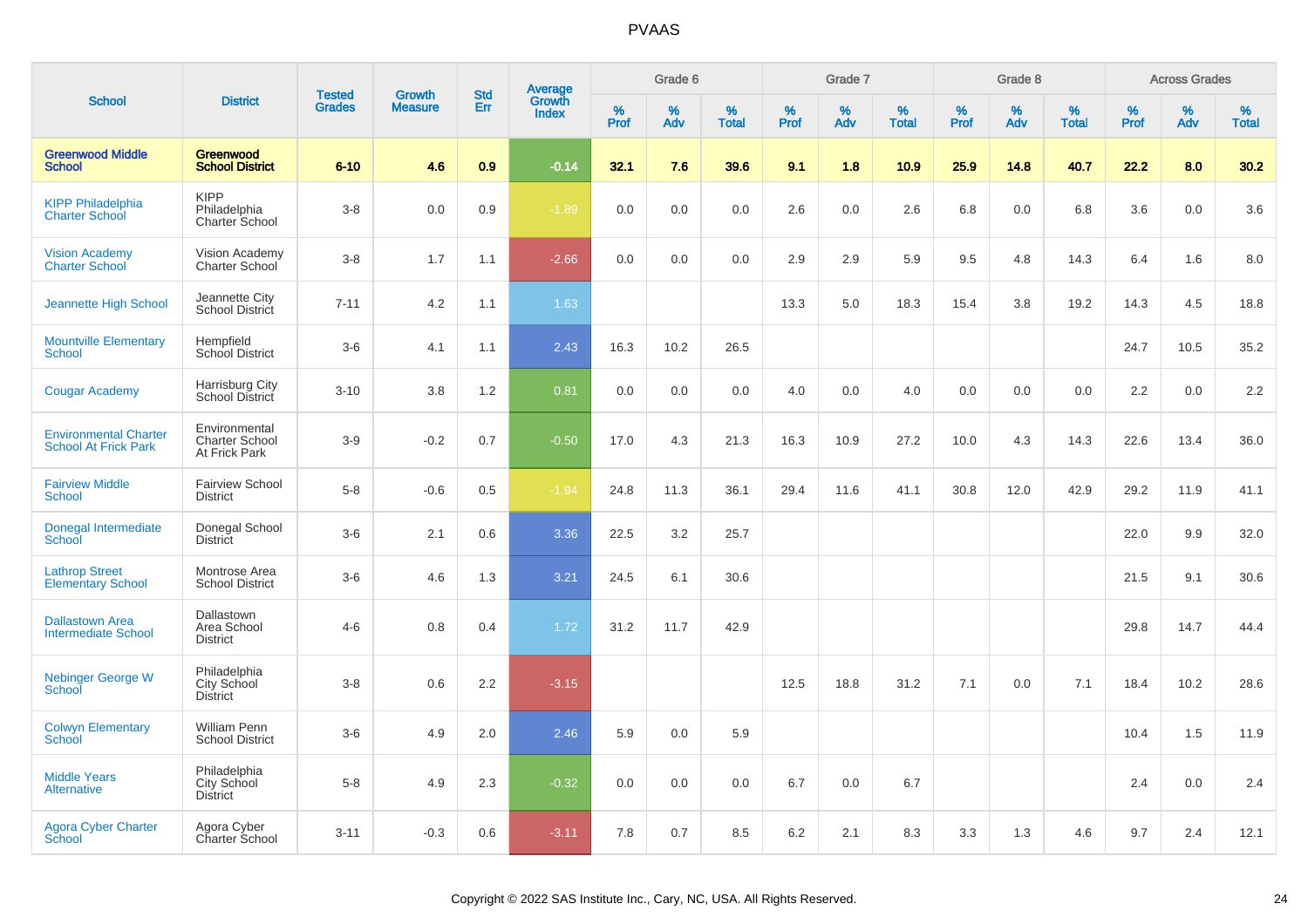|                                                |                                                       |                                | <b>Growth</b>  | <b>Std</b> |                                          |           | Grade 6  |                   |           | Grade 7     |                   |           | Grade 8  |                   |              | <b>Across Grades</b> |                   |
|------------------------------------------------|-------------------------------------------------------|--------------------------------|----------------|------------|------------------------------------------|-----------|----------|-------------------|-----------|-------------|-------------------|-----------|----------|-------------------|--------------|----------------------|-------------------|
| <b>School</b>                                  | <b>District</b>                                       | <b>Tested</b><br><b>Grades</b> | <b>Measure</b> | Err        | <b>Average</b><br>Growth<br><b>Index</b> | %<br>Prof | %<br>Adv | %<br><b>Total</b> | %<br>Prof | $\%$<br>Adv | %<br><b>Total</b> | %<br>Prof | %<br>Adv | %<br><b>Total</b> | $\%$<br>Prof | %<br>Adv             | %<br><b>Total</b> |
| <b>Greenwood Middle</b><br><b>School</b>       | Greenwood<br><b>School District</b>                   | $6 - 10$                       | 4.6            | 0.9        | $-0.14$                                  | 32.1      | 7.6      | 39.6              | 9.1       | 1.8         | 10.9              | 25.9      | 14.8     | 40.7              | 22.2         | 8.0                  | 30.2              |
| <b>Wilson Woodrow</b><br><b>Middle School</b>  | Philadelphia<br><b>City School</b><br><b>District</b> | $6 - 8$                        | 3.1            | 1.3        | 0.23                                     | 4.4       | 4.4      | 8.7               | 5.6       | 2.8         | 8.3               | 0.0       | 2.8      | 2.8               | 3.2          | 3.2                  | 6.3               |
| <b>Ferguson School</b>                         | <b>York City</b><br>School District                   | $3 - 8$                        | 2.9            | 0.8        | 1.35                                     | 1.7       | 0.0      | 1.7               | 0.0       | 0.0         | 0.0               | 0.0       | 0.0      | 0.0               | 0.6          | 0.0                  | 0.6               |
| <b>Young Scholars</b><br><b>Charter School</b> | Young Scholars<br>Charter School                      | $6 - 8$                        | 2.6            | 0.8        | 0.61                                     | 1.8       | 0.0      | 1.8               | 4.6       | 0.0         | 4.6               | 0.0       | 0.0      | 0.0               | 2.0          | 0.0                  | 2.0               |
| <b>Mcconnellsburg Middle</b><br><b>School</b>  | <b>Central Fulton</b><br><b>School District</b>       | $6 - 8$                        | 0.9            | 0.9        | $-3.25$                                  | 15.9      | 1.4      | 17.4              | 13.2      | 14.7        | 27.9              | 12.7      | 14.6     | 27.3              | 14.1         | 9.9                  | 24.0              |
| <b>West Perry Middle</b><br><b>School</b>      | <b>West Perry</b><br><b>School District</b>           | $6 - 8$                        | 1.5            | 0.5        | $-0.40$                                  | 20.9      | 5.7      | 26.6              | 14.0      | 6.7         | 20.7              | 15.2      | 8.5      | 23.6              | 16.6         | 7.0                  | 23.6              |
| <b>Avonworth Elementary</b><br><b>School</b>   | Avonworth<br><b>School District</b>                   | $3-6$                          | 2.1            | 0.7        | 2.97                                     | 37.7      | 12.3     | 50.0              |           |             |                   |           |          |                   | 36.0         | 22.8                 | 58.8              |
| <b>Valley Elementary</b><br><b>School</b>      | <b>Bensalem</b><br>Township<br><b>School District</b> | $3-6$                          | 2.3            | 0.9        | 2.47                                     | 15.4      | 1.3      | 16.7              |           |             |                   |           |          |                   | 13.4         | 3.8                  | 17.2              |
| <b>Freire Charter School</b>                   | <b>Freire Charter</b><br>School                       | $5 - 11$                       | 1.2            | 0.6        | 1.92                                     | 1.5       | 0.0      | 1.5               | 3.0       | 0.0         | 3.0               | 7.6       | 0.0      | 7.6               | 3.3          | 0.0                  | 3.3               |
| <b>Linden Elementary</b><br><b>School</b>      | <b>Central Bucks</b><br><b>School District</b>        | $3-6$                          | 3.2            | 1.3        | 2.47                                     | 22.7      | 36.4     | 59.1              |           |             |                   |           |          |                   | 38.6         | 28.5                 | 67.0              |
| <b>Southmoreland Middle</b><br><b>School</b>   | Southmoreland<br><b>School District</b>               | $6 - 8$                        | $-2.2$         | 0.7        | $-6.84$                                  | 15.6      | 3.7      | 19.3              | 11.1      | 2.8         | 13.9              | 10.5      | 1.0      | 11.4              | 12.4         | 2.5                  | 14.9              |
| <b>Halifax Area Middle</b><br><b>School</b>    | Halifax Area<br><b>School District</b>                | $6 - 8$                        | $-0.0$         | 0.8        | $-1.74$                                  | 18.5      | 3.7      | 22.2              | 9.1       | 3.9         | 13.0              | 5.3       | 1.3      | 6.6               | 10.1         | 2.9                  | 13.0              |
| <b>Lionville Middle School</b>                 | Downingtown<br>Area School<br><b>District</b>         | $7 - 8$                        | $-0.7$         | 0.6        | $-6.41$                                  |           |          |                   | 31.5      | 25.7        | 57.2              | 28.2      | 33.6     | 61.7              | 30.2         | 28.8                 | 59.0              |
| <b>Bloomsburg Area</b><br><b>Middle School</b> | Bloomsburg<br>Area School<br><b>District</b>          | $6 - 8$                        | 1.3            | 0.7        | $-0.95$                                  | 16.7      | 3.3      | 20.0              | 14.8      | 4.0         | 18.8              | 16.8      | 9.9      | 26.7              | 16.1         | 5.8                  | 21.9              |
| <b>Kutz Elementary</b><br><b>School</b>        | <b>Central Bucks</b><br><b>School District</b>        | $3-6$                          | 2.6            | 1.0        | 2.53                                     | 35.7      | 24.3     | 60.0              |           |             |                   |           |          |                   | 38.0         | 25.1                 | 63.1              |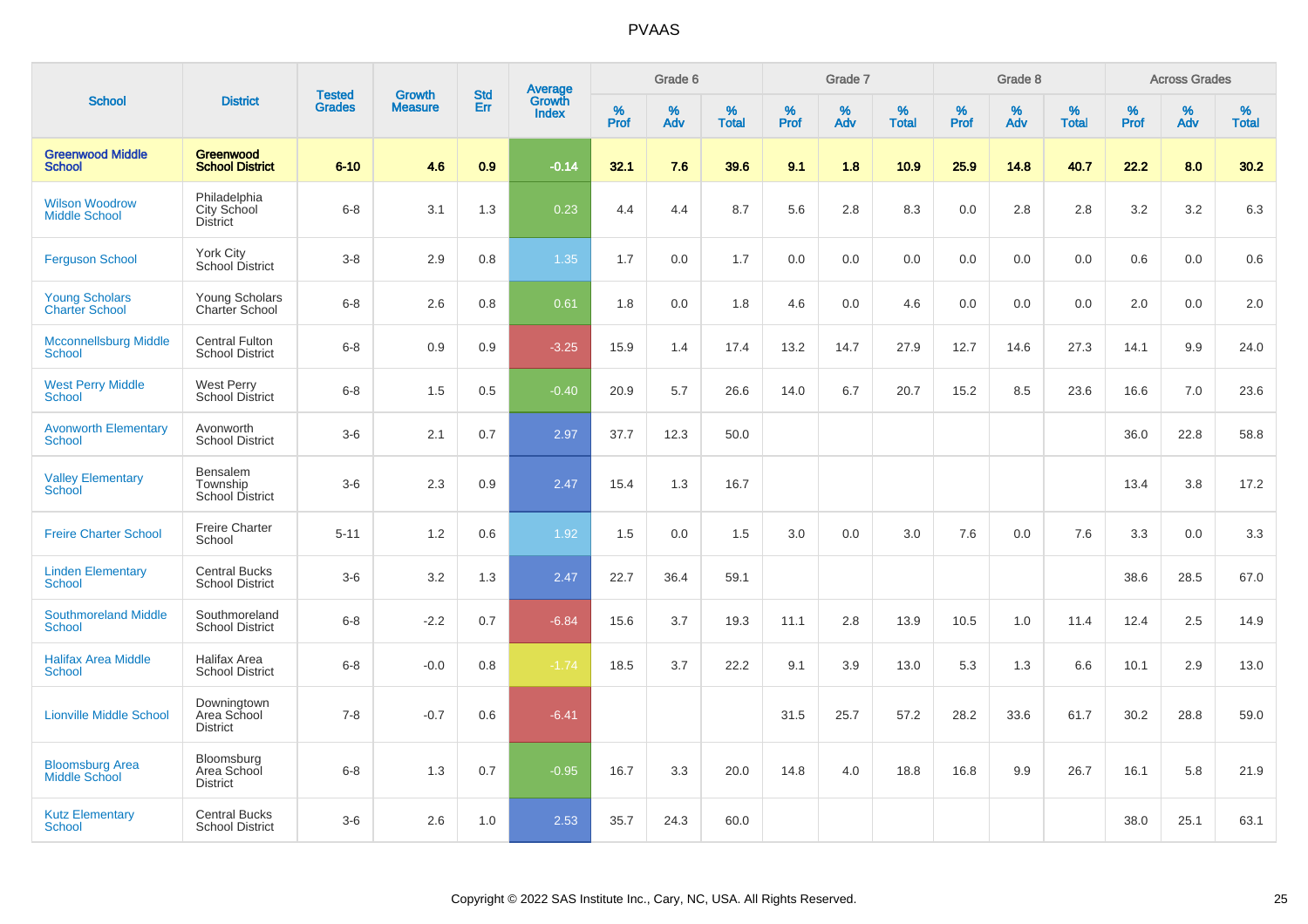|                                                                     |                                                       |                                | <b>Growth</b>  |                   |                                   |              | Grade 6     |                   |              | Grade 7     |                   |              | Grade 8     |                   |              | <b>Across Grades</b> |                      |
|---------------------------------------------------------------------|-------------------------------------------------------|--------------------------------|----------------|-------------------|-----------------------------------|--------------|-------------|-------------------|--------------|-------------|-------------------|--------------|-------------|-------------------|--------------|----------------------|----------------------|
| <b>School</b>                                                       | <b>District</b>                                       | <b>Tested</b><br><b>Grades</b> | <b>Measure</b> | <b>Std</b><br>Err | Average<br>Growth<br><b>Index</b> | $\%$<br>Prof | $\%$<br>Adv | %<br><b>Total</b> | $\%$<br>Prof | $\%$<br>Adv | %<br><b>Total</b> | $\%$<br>Prof | $\%$<br>Adv | %<br><b>Total</b> | $\%$<br>Prof | $\%$<br>Adv          | $\%$<br><b>Total</b> |
| <b>Greenwood Middle</b><br><b>School</b>                            | Greenwood<br><b>School District</b>                   | $6 - 10$                       | 4.6            | 0.9               | $-0.14$                           | 32.1         | 7.6         | 39.6              | 9.1          | 1.8         | 10.9              | 25.9         | 14.8        | 40.7              | 22.2         | 8.0                  | 30.2                 |
| <b>Northeast Middle</b><br><b>School</b>                            | Reading School<br>District                            | $5 - 8$                        | 0.6            | 0.9               | $-1.20$                           | 3.1          | 1.5         | 4.6               | 2.0          | 0.0         | 2.0               | 8.1          | 0.0         | 8.1               | 4.5          | 0.4                  | 4.9                  |
| <b>Avalon Elementary</b><br><b>School</b>                           | Northgate<br>School District                          | $3-6$                          | 2.1            | 1.7               | 1.24                              | 17.2         | 3.4         | 20.7              |              |             |                   |              |             |                   | 15.1         | 8.5                  | 23.6                 |
| <b>East Middle School</b>                                           | Erie City School<br><b>District</b>                   | $6 - 8$                        | $-0.9$         | 0.6               | $-3.48$                           | 0.6          | 0.6         | 1.2               | 1.5          | 0.0         | 1.5               | 0.0          | 0.0         | 0.0               | 0.6          | 0.2                  | 0.9                  |
| <b>Martin Meylin Middle</b><br><b>School</b>                        | Lampeter-<br>Strasburg<br><b>School District</b>      | $6 - 8$                        | $-0.1$         | 0.5               | $-5.97$                           | 32.0         | 4.9         | 37.0              | 36.2         | 7.1         | 43.4              | 22.4         | 10.7        | 33.2              | 30.2         | 7.6                  | 37.8                 |
| <b>Delaware Valley</b><br><b>Middle School</b>                      | Delaware<br><b>Valley School</b><br><b>District</b>   | $6 - 8$                        | $-0.1$         | 0.6               | $-5.78$                           | 22.9         | 11.4        | 34.4              | 24.2         | 12.1        | 36.3              | 23.3         | 4.6         | 27.9              | 23.4         | 9.4                  | 32.8                 |
| Mifflinburg Area Middle<br><b>School</b>                            | Mifflinburg Area<br>School District                   | $6-9$                          | 0.8            | 0.6               | $-2.01$                           | 29.7         | 4.5         | 34.2              | 17.5         | 8.3         | 25.8              | 25.2         | 7.8         | 33.0              | 24.0         | 6.9                  | 30.8                 |
| <b>Mahanoy Area</b><br><b>Junior/Senior High</b><br><b>School</b>   | Mahanoy Area<br>School District                       | $7 - 10$                       | 1.6            | 1.1               | $-1.10$                           |              |             |                   | 7.8          | 0.0         | 7.8               | 4.6          | 0.0         | 4.6               | 6.0          | 0.0                  | 6.0                  |
| <b>Clemente Roberto</b><br><b>Middle School</b>                     | Philadelphia<br>City School<br><b>District</b>        | $6 - 8$                        | 2.5            | 2.4               | $-1.65$                           | 7.1          | 0.0         | 7.1               |              |             |                   | 0.0          | 0.0         | 0.0               | 2.9          | 0.0                  | 2.9                  |
| <b>Westfield Area</b><br><b>Elementary School</b>                   | Northern Tioga<br><b>School District</b>              | $3-6$                          | 4.0            | 1.2               | 1.27                              | 24.4         | 4.9         | 29.3              |              |             |                   |              |             |                   | 24.2         | 5.9                  | 30.1                 |
| <b>Manchester Academic</b><br><b>Charter School</b>                 | Manchester<br>Academic<br><b>Charter School</b>       | $3 - 8$                        | 0.6            | 1.1               | 0.05                              | 3.4          | 0.0         | 3.4               | 3.6          | 0.0         | 3.6               | 0.0          | 0.0         | 0.0               | 4.9          | 0.5                  | 5.4                  |
| N Hopewell-<br>Winterstown<br><b>Elementary School</b>              | Red Lion Area<br><b>School District</b>               | $3-6$                          | 5.1            | 1.5               | 3.31                              | 37.5         | 12.5        | 50.0              |              |             |                   |              |             |                   | 31.6         | 14.5                 | 46.2                 |
| <b>Richard Allen</b><br><b>Preparatory Charter</b><br><b>School</b> | <b>Richard Allen</b><br>Preparatory<br>Charter School | $5-8$                          | 0.8            | 0.7               | 1.20                              | 1.0          | 0.0         | 1.0               | 1.8          | 0.9         | 2.7               | 0.9          | 0.0         | 0.9               | 1.1          | 0.3                  | 1.4                  |
| <b>Schuylkill Valley</b><br><b>Middle School</b>                    | Schuylkill Valley<br>School District                  | $5-8$                          | $-1.0$         | 0.5               | $-3.47$                           | 25.6         | 5.8         | 31.4              | 15.3         | 9.9         | 25.2              | 8.2          | 2.7         | 10.9              | 18.7         | 6.9                  | 25.7                 |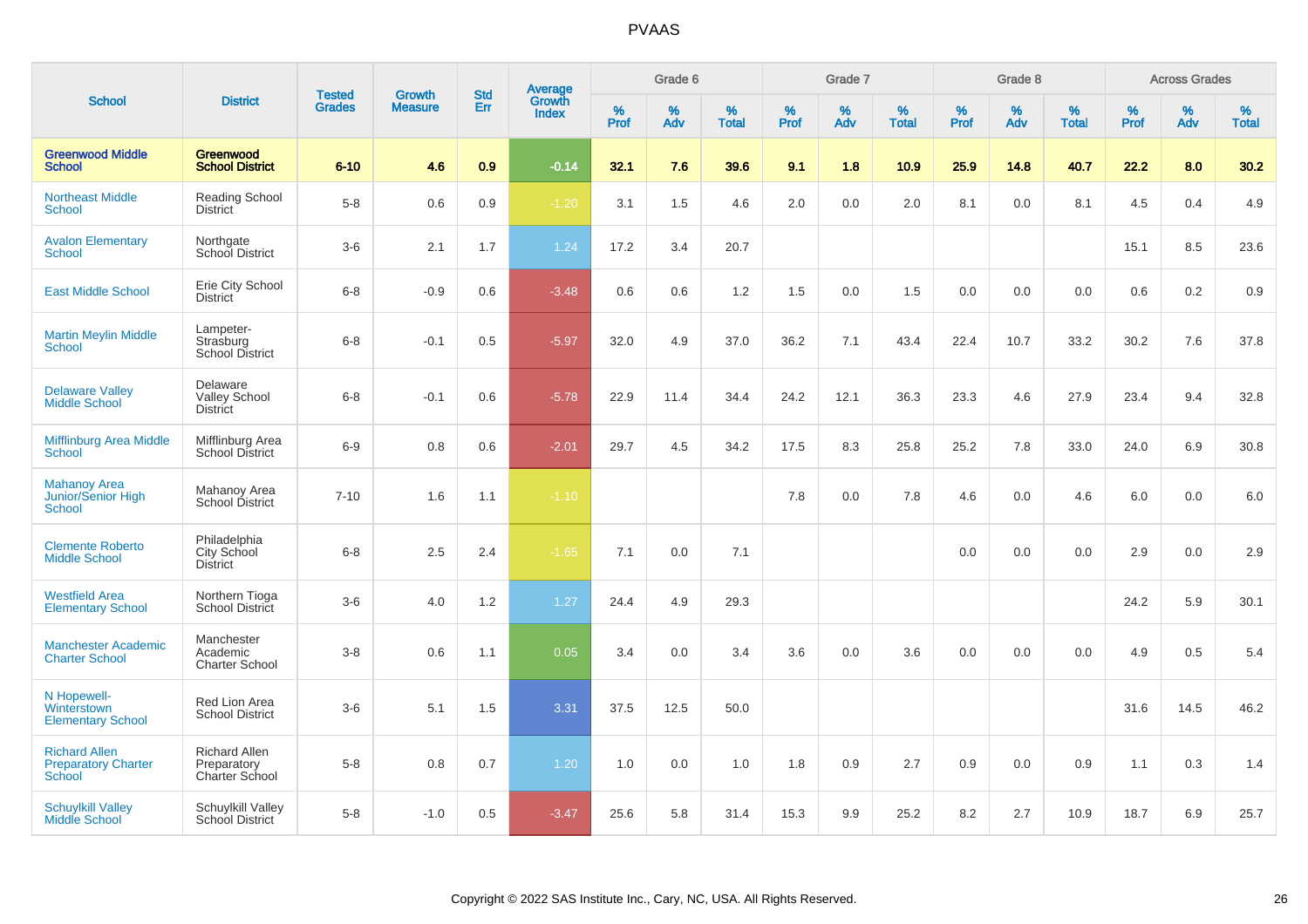| <b>School</b>                                                         |                                                             |                                |                                 |                   |                                          |           | Grade 6  |                   |              | Grade 7  |                   |           | Grade 8  |                   |              | <b>Across Grades</b> |            |
|-----------------------------------------------------------------------|-------------------------------------------------------------|--------------------------------|---------------------------------|-------------------|------------------------------------------|-----------|----------|-------------------|--------------|----------|-------------------|-----------|----------|-------------------|--------------|----------------------|------------|
|                                                                       | <b>District</b>                                             | <b>Tested</b><br><b>Grades</b> | <b>Growth</b><br><b>Measure</b> | <b>Std</b><br>Err | <b>Average</b><br>Growth<br><b>Index</b> | %<br>Prof | %<br>Adv | %<br><b>Total</b> | $\%$<br>Prof | %<br>Adv | %<br><b>Total</b> | %<br>Prof | %<br>Adv | %<br><b>Total</b> | $\%$<br>Prof | $\%$<br>Adv          | %<br>Total |
| <b>Greenwood Middle</b><br><b>School</b>                              | Greenwood<br><b>School District</b>                         | $6 - 10$                       | 4.6                             | 0.9               | $-0.14$                                  | 32.1      | 7.6      | 39.6              | 9.1          | 1.8      | 10.9              | 25.9      | 14.8     | 40.7              | 22.2         | 8.0                  | 30.2       |
| <b>Wilson Middle School</b>                                           | Carlisle Area<br><b>School District</b>                     | $6 - 8$                        | 0.6                             | 0.6               | $-2.24$                                  | 16.8      | 0.0      | 16.8              | 18.4         | 7.6      | 26.0              | 11.8      | 6.2      | 18.1              | 15.7         | 4.7                  | 20.4       |
| <b>Central Dauphin</b><br>Middle School                               | Central<br>Dauphin School<br><b>District</b>                | $6 - 8$                        | $-2.1$                          | 0.5               | $-8.59$                                  | 22.4      | 3.3      | 25.7              | 21.5         | 12.0     | 33.5              | 19.6      | 4.5      | 24.1              | 21.2         | 6.6                  | 27.8       |
| <b>Jeannette Mckee</b><br><b>Elementary School</b>                    | Jeannette City<br><b>School District</b>                    | $3-6$                          | 1.8                             | 1.1               | 1.63                                     | 22.6      | 1.9      | 24.5              |              |          |                   |           |          |                   | 17.1         | 3.3                  | 20.4       |
| <b>North East Middle</b><br><b>School</b>                             | North East<br><b>School District</b>                        | $6 - 8$                        | 1.9                             | 0.6               | 0.16                                     | 23.1      | 9.7      | 32.8              | 26.8         | 9.4      | 36.2              | 31.4      | 13.1     | 44.5              | 27.1         | 10.8                 | 37.9       |
| <b>Universal Vare Charter</b><br><b>School</b>                        | Universal Vare<br><b>Charter School</b>                     | $6-8$                          | 1.8                             | 1.3               | $-0.56$                                  | 0.0       | 6.2      | 6.2               | 3.6          | 0.0      | 3.6               | 6.4       | 0.0      | 6.4               | 4.7          | 0.9                  | 5.7        |
| <b>Mastery Charter</b><br><b>School-Gratz Campus</b>                  | Mastery Charter<br>School - Gratz<br>Campus                 | $7 - 10$                       | 1.0                             | 1.4               | $-1.85$                                  |           |          |                   | 6.2          | 0.0      | 6.2               | 2.4       | 0.0      | 2.4               | 4.1          | 0.0                  | 4.1        |
| Lake-Noxen<br><b>Elementary School</b>                                | Lake-Lehman<br><b>School District</b>                       | $3-6$                          | 2.0                             | 1.5               | 1.33                                     | 18.8      | 6.2      | 25.0              |              |          |                   |           |          |                   | 29.6         | 6.7                  | 36.3       |
| <b>Northern Cambria</b><br><b>Middle School</b>                       | Northern<br>Cambria School<br><b>District</b>               | $5 - 11$                       | $-0.4$                          | 0.8               | $-1.66$                                  | 3.8       | 0.0      | 3.8               | 18.2         | 1.8      | 20.0              | 18.2      | 1.5      | 19.7              | 14.4         | 1.8                  | 16.2       |
| South Williamsport<br><b>Area Junior/Senior</b><br><b>High School</b> | South<br>Williamsport<br>Area School<br><b>District</b>     | $7 - 10$                       | 2.0                             | 0.9               | 0.00                                     |           |          |                   | 15.5         | 2.4      | 17.9              | 15.1      | 0.0      | 15.1              | 15.3         | 1.2                  | 16.5       |
| <b>Tredyffrin-Easttown</b><br><b>Middle School</b>                    | Tredyffrin-<br>Easttown<br><b>School District</b>           | $5-8$                          | 1.9                             | 0.6               | 1.06                                     | 33.3      | 27.6     | 60.9              | 31.9         | 31.1     | 63.0              | 30.7      | 44.0     | 74.7              | 34.1         | 32.8                 | 66.8       |
| <b>Charles F Patton</b><br><b>Middle School</b>                       | Unionville-<br><b>Chadds Ford</b><br><b>School District</b> | $6 - 8$                        | $-0.6$                          | 0.4               | $-3.98$                                  | 38.4      | 17.1     | 55.5              | 37.6         | 16.8     | 54.5              | 29.8      | 24.9     | 54.7              | 35.4         | 19.5                 | 54.9       |
| Lake-Lehman<br>Junior/Senior High<br><b>School</b>                    | Lake-Lehman<br><b>School District</b>                       | $7 - 11$                       | 2.5                             | 0.8               | 2.24                                     |           |          |                   | 23.7         | 6.1      | 29.8              | 14.2      | 4.4      | 18.6              | 18.9         | 5.3                  | 24.2       |
| People For People<br><b>Charter School</b>                            | People For<br>People Charter<br>School                      | $3 - 12$                       | $-1.1$                          | 1.0               | $-1.12$                                  | 0.0       | 0.0      | 0.0               | 2.4          | 0.0      | 2.4               | 0.0       | 0.0      | 0.0               | 1.3          | 0.0                  | 1.3        |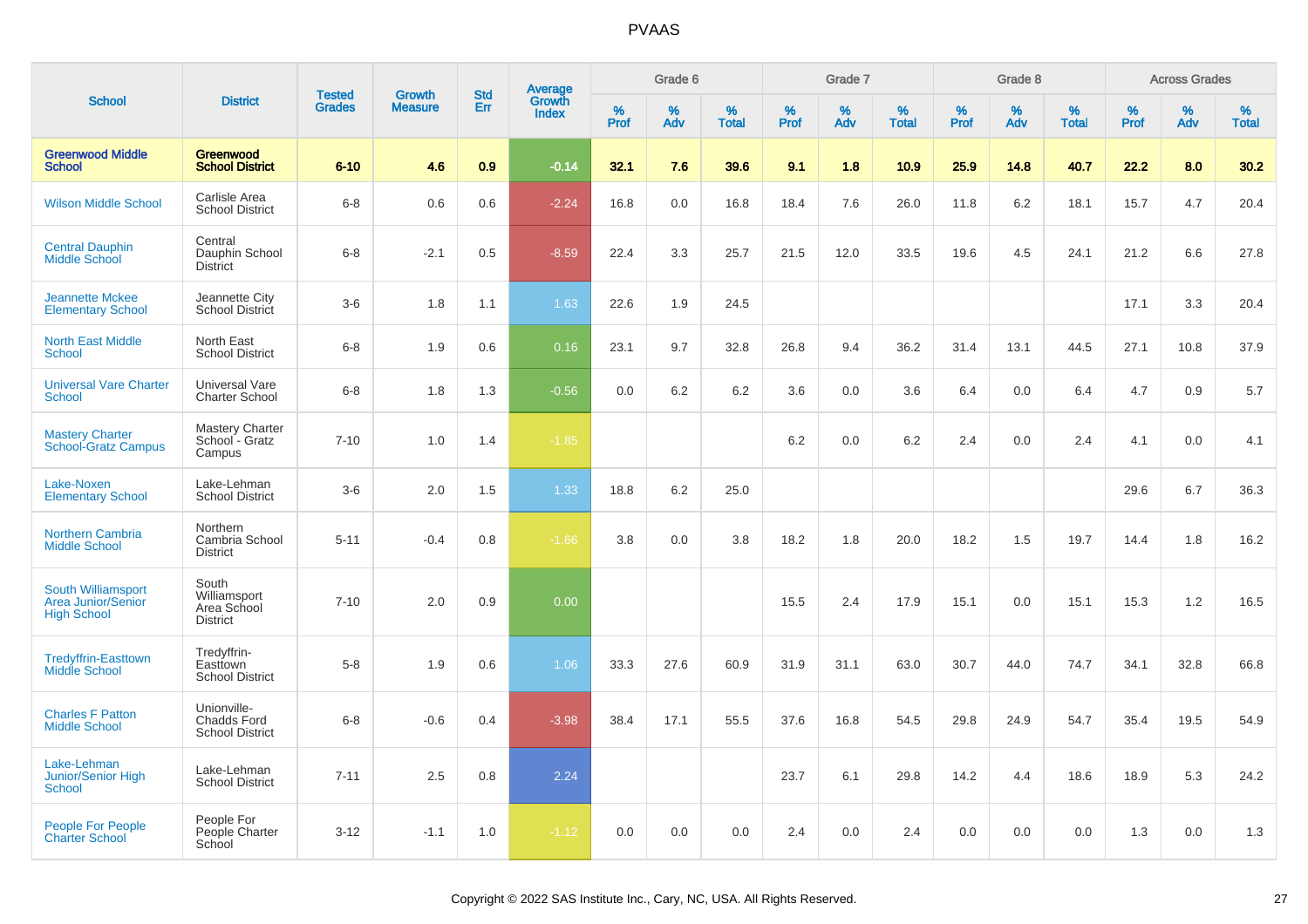| <b>School</b>                                                 |                                                   |                                | <b>Growth</b>  | <b>Std</b> |                                          |                  | Grade 6     |                   |              | Grade 7  |                   |                  | Grade 8  |                   |                     | <b>Across Grades</b> |                   |
|---------------------------------------------------------------|---------------------------------------------------|--------------------------------|----------------|------------|------------------------------------------|------------------|-------------|-------------------|--------------|----------|-------------------|------------------|----------|-------------------|---------------------|----------------------|-------------------|
|                                                               | <b>District</b>                                   | <b>Tested</b><br><b>Grades</b> | <b>Measure</b> | Err        | <b>Average</b><br>Growth<br><b>Index</b> | %<br><b>Prof</b> | $\%$<br>Adv | %<br><b>Total</b> | $\%$<br>Prof | %<br>Adv | %<br><b>Total</b> | %<br><b>Prof</b> | %<br>Adv | %<br><b>Total</b> | $\%$<br><b>Prof</b> | $\%$<br>Adv          | %<br><b>Total</b> |
| <b>Greenwood Middle</b><br><b>School</b>                      | Greenwood<br><b>School District</b>               | $6 - 10$                       | 4.6            | 0.9        | $-0.14$                                  | 32.1             | 7.6         | 39.6              | 9.1          | 1.8      | 10.9              | 25.9             | 14.8     | 40.7              | 22.2                | 8.0                  | 30.2              |
| <b>Pennridge Central</b><br>Middle School                     | Pennridge<br>School District                      | $6 - 8$                        | $-3.8$         | 0.5        | $-9.48$                                  | 16.8             | 2.0         | 18.8              | 15.3         | 13.4     | 28.7              | 22.7             | 2.3      | 25.0              | 18.5                | 5.8                  | 24.3              |
| <b>Rochester Middle</b><br>School                             | Rochester Area<br><b>School District</b>          | $6 - 8$                        | $-1.8$         | 1.0        | $-4.19$                                  | 24.5             | 3.8         | 28.3              | 2.0          | 0.0      | 2.0               | 15.4             | 0.0      | 15.4              | 14.3                | 1.3                  | 15.6              |
| <b>Cambridge Springs</b><br><b>Elementary School</b>          | Penncrest<br><b>School District</b>               | $3-6$                          | 1.0            | 1.1        | 0.92                                     | 22.4             | 4.1         | 26.5              |              |          |                   |                  |          |                   | 25.2                | 4.7                  | 29.9              |
| <b>Bucktail Area Middle</b><br>School                         | Keystone<br>Central School<br><b>District</b>     | $5 - 8$                        | $-2.3$         | 1.1        | $-2.04$                                  | 20.0             | 12.0        | 32.0              | 0.0          | 0.0      | 0.0               | 11.1             | 0.0      | 11.1              | 11.0                | 2.8                  | 13.8              |
| <b>Austin Area</b><br>Junior/Senior High<br>School            | Austin Area<br><b>School District</b>             | $7 - 11$                       | 6.7            | 2.1        | 1.98                                     |                  |             |                   | 40.0         | 0.0      | 40.0              | 31.2             | 0.0      | 31.2              | 35.5                | 0.0                  | 35.5              |
| <b>Williams Valley</b><br><b>Elementary School</b>            | <b>Williams Valley</b><br>School District         | $3-6$                          | 3.8            | 1.2        | 0.26                                     | 5.3              | 0.0         | 5.3               |              |          |                   |                  |          |                   | 15.8                | 1.8                  | 17.6              |
| <b>Valley Forge Middle</b><br>School                          | Tredyffrin-<br>Easttown<br><b>School District</b> | $5 - 8$                        | 1.9            | 0.6        | 1.12                                     | 41.2             | 29.4        | 70.6              | 32.5         | 35.9     | 68.4              | 22.4             | 37.3     | 59.7              | 33.6                | 35.0                 | 68.6              |
| <b>Clairton Middle/High</b><br><b>School</b>                  | <b>Clairton City</b><br><b>School District</b>    | $6 - 11$                       | $-0.7$         | 0.9        | $-4.22$                                  | 1.5              | 0.0         | 1.5               | 1.6          | 0.0      | 1.6               | 0.0              | 0.0      | 0.0               | 1.1                 | 0.0                  | 1.1               |
| <b>Holiday Park</b><br><b>Elementary School</b>               | Plum Borough<br>School District                   | $5-6$                          | $-1.6$         | 0.6        | $-2.91$                                  | 32.3             | 19.5        | 51.8              |              |          |                   |                  |          |                   | 33.1                | 14.7                 | 47.8              |
| <b>Gwyn-Nor Elementary</b><br>School                          | North Penn<br><b>School District</b>              | $3-6$                          | 3.5            | 1.1        | 2.46                                     | 28.8             | 6.8         | 35.6              |              |          |                   |                  |          |                   | 30.2                | 14.5                 | 44.7              |
| <b>Clearview Elementary</b><br><b>School</b>                  | Red Lion Area<br><b>School District</b>           | $3-6$                          | 3.3            | 1.4        | 2.38                                     | 16.2             | 13.5        | 29.7              |              |          |                   |                  |          |                   | 22.1                | 10.7                 | 32.9              |
| <b>Nazareth Area</b><br><b>Intermediate School</b>            | Nazareth Area<br><b>School District</b>           | $4 - 6$                        | $-0.6$         | 0.5        | $-1.11$                                  | 27.8             | 13.7        | 41.6              |              |          |                   |                  |          |                   | 30.5                | 11.6                 | 42.1              |
| <b>Penn Cambria Middle</b><br><b>School</b>                   | Penn Cambria<br><b>School District</b>            | $5 - 8$                        | $-1.7$         | 0.6        | $-3.15$                                  | 20.8             | 2.0         | 22.8              | 12.3         | 0.0      | 12.3              | 12.1             | 1.6      | 13.7              | 16.8                | 1.4                  | 18.2              |
| <b>Northern Potter</b><br><b>Junior/Senior High</b><br>School | Northern Potter<br><b>School District</b>         | $7 - 12$                       | 4.9            | 1.6        | 2.01                                     |                  |             |                   | 29.0         | 12.9     | 41.9              | 11.5             | 0.0      | 11.5              | 21.0                | 7.0                  | 28.1              |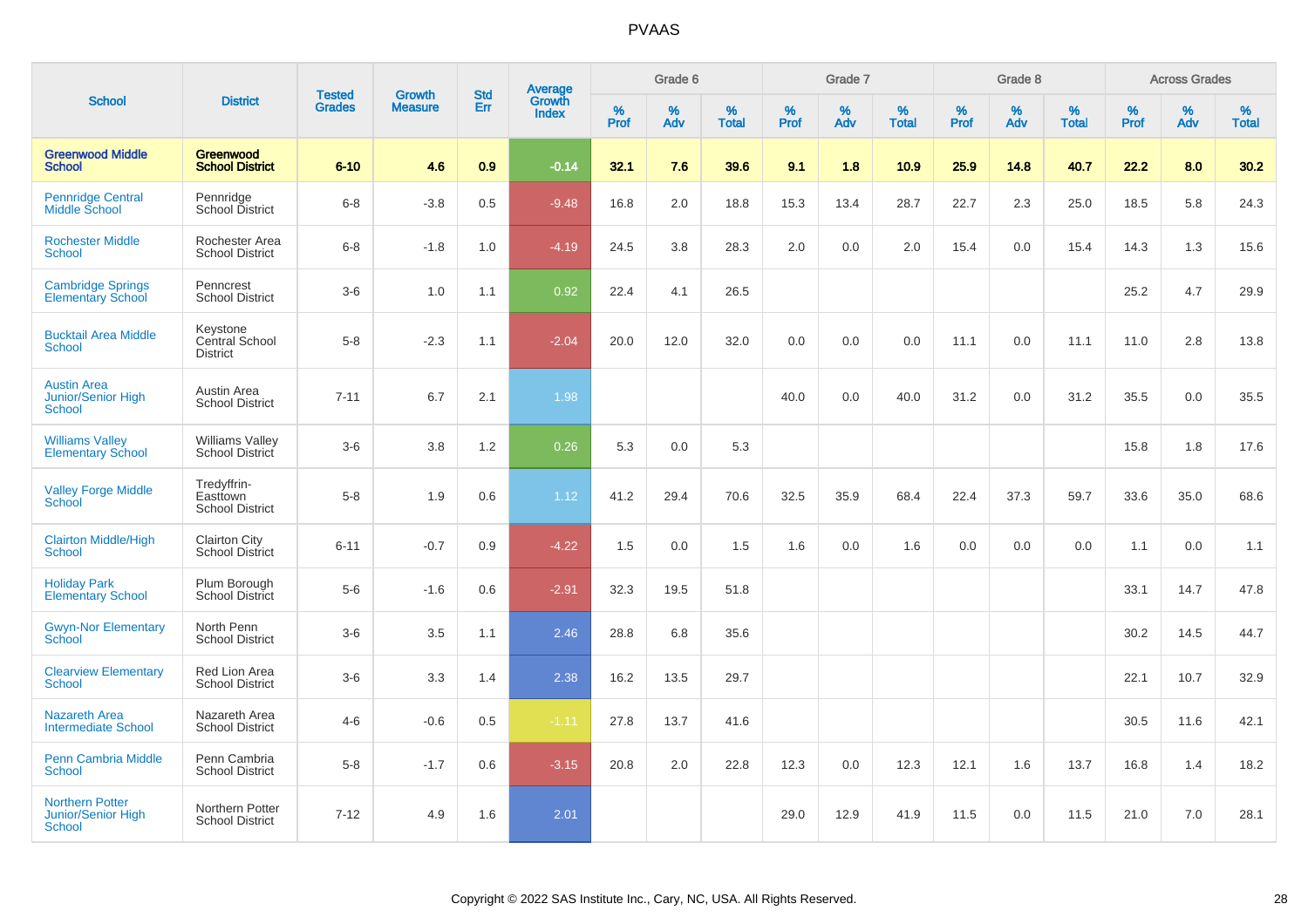|                                                                  |                                                     |                                |                                 |                   |                                          |                  | Grade 6  |                   |           | Grade 7  |                   |           | Grade 8  |                   |              | <b>Across Grades</b> |                   |
|------------------------------------------------------------------|-----------------------------------------------------|--------------------------------|---------------------------------|-------------------|------------------------------------------|------------------|----------|-------------------|-----------|----------|-------------------|-----------|----------|-------------------|--------------|----------------------|-------------------|
| <b>School</b>                                                    | <b>District</b>                                     | <b>Tested</b><br><b>Grades</b> | <b>Growth</b><br><b>Measure</b> | <b>Std</b><br>Err | <b>Average</b><br>Growth<br><b>Index</b> | %<br><b>Prof</b> | %<br>Adv | %<br><b>Total</b> | %<br>Prof | %<br>Adv | %<br><b>Total</b> | %<br>Prof | %<br>Adv | %<br><b>Total</b> | $\%$<br>Prof | %<br>Adv             | %<br><b>Total</b> |
| <b>Greenwood Middle</b><br><b>School</b>                         | Greenwood<br><b>School District</b>                 | $6 - 10$                       | 4.6                             | 0.9               | $-0.14$                                  | 32.1             | 7.6      | 39.6              | 9.1       | 1.8      | 10.9              | 25.9      | 14.8     | 40.7              | 22.2         | 8.0                  | 30.2              |
| <b>Susquenita Middle</b><br>School                               | Susquenita<br>School District                       | $5 - 8$                        | 1.6                             | 0.6               | $-2.37$                                  | 15.4             | 5.8      | 21.2              | 19.2      | 5.0      | 24.2              | 12.3      | 5.7      | 17.9              | 18.0         | 8.2                  | 26.2              |
| <b>West Greene</b><br><b>Junior/Senior High</b><br><b>School</b> | <b>West Greene</b><br><b>School District</b>        | $7 - 11$                       | 3.7                             | 1.2               | 2.08                                     |                  |          |                   | 9.3       | 11.1     | 20.4              | 12.0      | 0.0      | 12.0              | 10.6         | 5.8                  | 16.4              |
| <b>Moshannon Valley</b><br>Junior/Senior High<br><b>School</b>   | Moshannon<br><b>Valley School</b><br>District       | $7 - 10$                       | 3.3                             | 1.1               | 1.96                                     |                  |          |                   | 21.0      | 4.8      | 25.8              | 16.9      | 6.2      | 23.1              | 18.9         | 5.5                  | 24.4              |
| <b>General Nash</b><br><b>Elementary School</b>                  | North Penn<br><b>School District</b>                | $3-6$                          | 3.4                             | 1.1               | $-1.61$                                  | 31.8             | 9.5      | 41.3              |           |          |                   |           |          |                   | 36.3         | 17.5                 | 53.8              |
| <b>Hope For Hyndman</b><br><b>Charter School</b>                 | Hope For<br>Hyndman<br>Charter School               | $3 - 11$                       | 4.1                             | 1.8               | $-0.16$                                  | 6.2              | 0.0      | 6.2               | 8.3       | 8.3      | 16.7              | 0.0       | 0.0      | 0.0               | 9.9          | 1.2                  | 11.1              |
| Northwestern Lehigh<br><b>Middle School</b>                      | Northwestern<br>Lehigh School<br><b>District</b>    | $6 - 8$                        | 0.1                             | 0.5               | $-1.79$                                  | 28.7             | 9.3      | 38.0              | 25.2      | 8.4      | 33.6              | 20.4      | 15.9     | 36.3              | 24.7         | 11.3                 | 35.9              |
| <b>Rice Avenue Middle</b><br><b>School</b>                       | <b>Girard School</b><br><b>District</b>             | $5-8$                          | 0.0                             | 0.6               | $-1.21$                                  | 27.4             | 13.7     | 41.0              | 23.2      | 21.3     | 44.4              | 15.6      | 5.5      | 21.1              | 25.1         | 13.9                 | 39.0              |
| <b>Darby Township</b><br><b>School</b>                           | Southeast<br>Delco School<br><b>District</b>        | $3 - 8$                        | $-2.6$                          | 1.0               | $-2.81$                                  | 0.0              | 0.0      | 0.0               | 3.3       | 0.0      | 3.3               | 6.4       | 0.0      | 6.4               | 6.6          | 0.9                  | 7.5               |
| Comegys Benjamin B<br>School                                     | Philadelphia<br>City School<br><b>District</b>      | $3 - 8$                        | 2.6                             | 2.4               | 1.09                                     |                  |          |                   | 0.0       | 0.0      | 0.0               |           |          |                   | 0.0          | 0.0                  | 0.0               |
| Claysburg-Kimmel<br><b>Elementary School</b>                     | Claysburg-<br>Kimmel School<br><b>District</b>      | $3-6$                          | 1.3                             | 1.1               | 1.18                                     | 30.6             | 2.0      | 32.6              |           |          |                   |           |          |                   | 29.1         | 7.9                  | 37.0              |
| <b>Propel Charter School-</b><br><b>Braddock Hills</b>           | Propel Charter<br>School -<br><b>Braddock Hills</b> | $3 - 11$                       | $-2.4$                          | 0.8               | $-3.18$                                  | 1.7              | 0.0      | 1.7               | 0.0       | 0.0      | 0.0               | 2.9       | 0.0      | 2.9               | 1.9          | 0.6                  | 2.5               |
| <b>Cairnbrook Elementary</b><br><b>School</b>                    | Shade-Central<br>City School<br><b>District</b>     | $3-6$                          | 4.5                             | 1.9               | 2.31                                     | 26.9             | 0.0      | 26.9              |           |          |                   |           |          |                   | 29.6         | 2.3                  | 31.8              |
| <b>Ardmore Avenue</b><br><b>School</b>                           | William Penn<br><b>School District</b>              | $3-6$                          | 3.1                             | 1.4               | 2.16                                     | 0.0              | 0.0      | 0.0               |           |          |                   |           |          |                   | 10.8         | 1.8                  | 12.6              |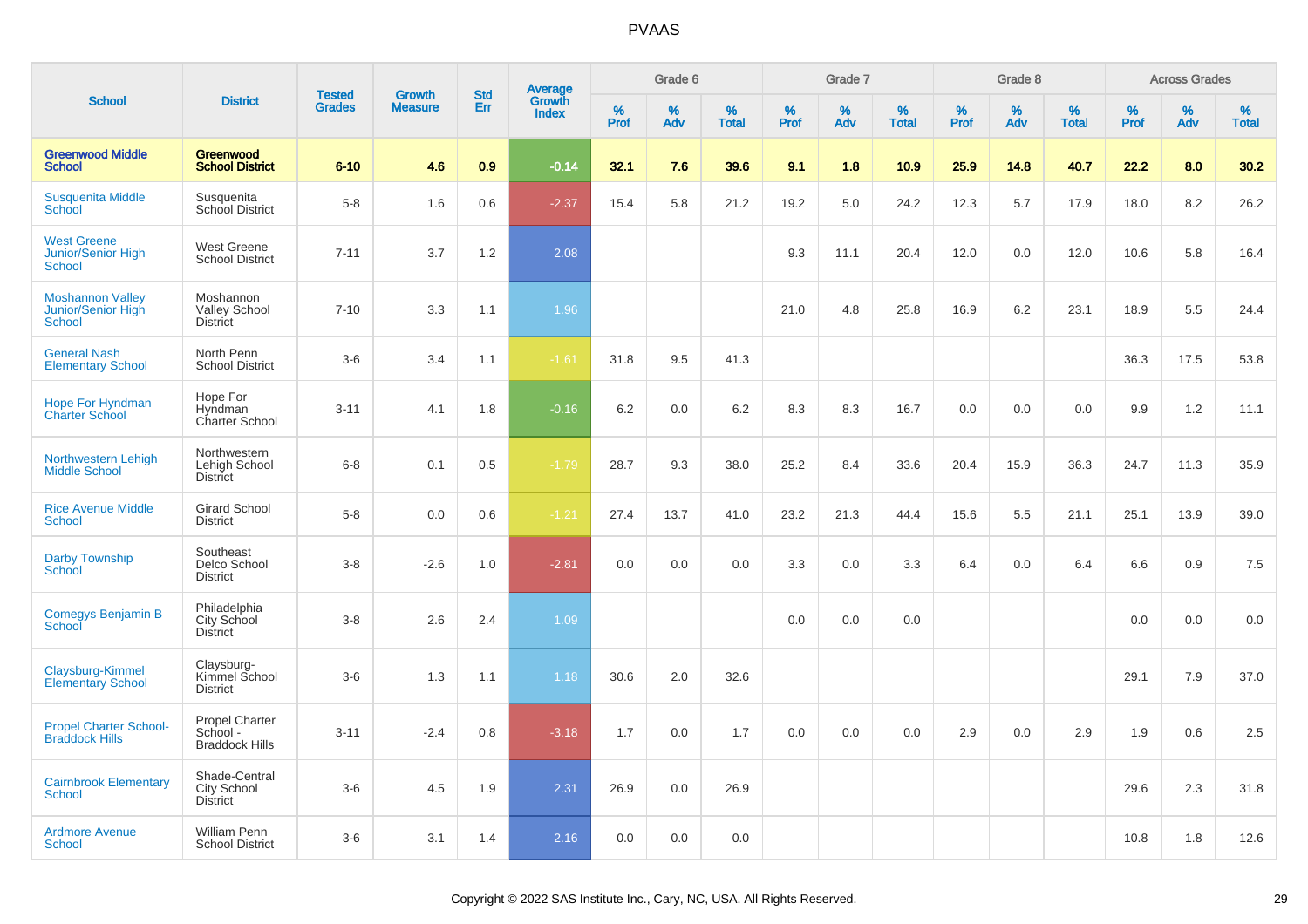|                                                            |                                                    |                                |                                 | <b>Std</b> |                                          |           | Grade 6  |                   |           | Grade 7  |                   |           | Grade 8  |                   |              | <b>Across Grades</b> |                   |
|------------------------------------------------------------|----------------------------------------------------|--------------------------------|---------------------------------|------------|------------------------------------------|-----------|----------|-------------------|-----------|----------|-------------------|-----------|----------|-------------------|--------------|----------------------|-------------------|
| <b>School</b>                                              | <b>District</b>                                    | <b>Tested</b><br><b>Grades</b> | <b>Growth</b><br><b>Measure</b> | Err        | <b>Average</b><br>Growth<br><b>Index</b> | %<br>Prof | %<br>Adv | %<br><b>Total</b> | %<br>Prof | %<br>Adv | %<br><b>Total</b> | %<br>Prof | %<br>Adv | %<br><b>Total</b> | $\%$<br>Prof | %<br>Adv             | %<br><b>Total</b> |
| <b>Greenwood Middle</b><br><b>School</b>                   | Greenwood<br><b>School District</b>                | $6 - 10$                       | 4.6                             | 0.9        | $-0.14$                                  | 32.1      | 7.6      | 39.6              | 9.1       | 1.8      | 10.9              | 25.9      | 14.8     | 40.7              | 22.2         | 8.0                  | 30.2              |
| <b>Sharon Hill School</b>                                  | Southeast<br>Delco School<br><b>District</b>       | $3 - 8$                        | $-1.3$                          | 1.4        | $-2.39$                                  | 4.4       | 0.0      | 4.4               | 0.0       | 0.0      | 0.0               | 20.0      | 6.7      | 26.7              | 8.0          | 0.9                  | 8.9               |
| <b>Schuylkill Haven</b><br>Middle School                   | Schuylkill<br>Haven Area<br><b>School District</b> | $5 - 7$                        | $-2.1$                          | 0.7        | $-2.77$                                  | 5.0       | 0.0      | 5.0               | 20.6      | 4.4      | 25.0              |           |          |                   | 13.0         | 2.0                  | 15.0              |
| <b>Discovery Charter</b><br>School                         | <b>Discovery</b><br><b>Charter School</b>          | $3 - 8$                        | 2.6                             | 0.9        | 1.81                                     | 0.0       | 0.0      | 0.0               | 6.6       | 1.6      | 8.2               | 5.4       | 0.0      | 5.4               | 5.2          | 1.1                  | 6.2               |
| <b>Johnsonburg Area</b><br><b>Elementary School</b>        | Johnsonburg<br>Area School<br><b>District</b>      | $3-6$                          | $-0.0$                          | 1.4        | $-0.01$                                  | 21.2      | 12.1     | 33.3              |           |          |                   |           |          |                   | 30.6         | 13.6                 | 44.2              |
| Catasauqua Middle<br><b>School</b>                         | Catasauqua<br>Area School<br><b>District</b>       | $5-8$                          | 1.2                             | 0.6        | $-0.21$                                  | 23.0      | 4.0      | 27.0              | 9.8       | 4.9      | 14.7              | 9.1       | 3.4      | 12.5              | 13.0         | 4.5                  | 17.5              |
| <b>Pleasant Valley Middle</b><br><b>School</b>             | <b>Pleasant Valley</b><br>School District          | $7 - 8$                        | $-0.1$                          | 0.6        | $-2.82$                                  |           |          |                   | 23.2      | 3.6      | 26.8              | 8.4       | 3.2      | 11.6              | 16.6         | 3.4                  | 20.1              |
| <b>West Allegheny Middle</b><br><b>School</b>              | West Allegheny<br>School District                  | $6 - 8$                        | $-1.6$                          | 0.5        | $-6.11$                                  | 33.6      | 21.4     | 55.0              | 27.5      | 20.6     | 48.1              | 23.4      | 11.2     | 34.6              | 28.3         | 18.0                 | 46.3              |
| Aliquippa<br>Junior/Senior High<br><b>School</b>           | Aliquippa<br>School District                       | $7 - 11$                       | 1.0                             | 1.1        | $-1.50$                                  |           |          |                   | 6.9       | 0.0      | 6.9               | 0.0       | 0.0      | 0.0               | 3.7          | 0.0                  | 3.7               |
| <b>Sandburg Middle</b><br>School                           | Neshaminy<br>School District                       | $5 - 8$                        | $-0.6$                          | 0.5        | $-5.00$                                  | 16.0      | 3.8      | 19.8              | 13.6      | 8.8      | 22.4              | 14.6      | 4.4      | 19.0              | 16.1         | 5.7                  | 21.8              |
| <b>Harmony Area</b><br><b>Junior/Senior High</b><br>School | Harmony Area<br>School District                    | $7 - 10$                       | 8.6                             | 3.0        | 2.88                                     |           |          |                   | 0.0       | 0.0      | 0.0               |           |          |                   | 8.7          | 13.0                 | 21.7              |
| <b>Wyalusing Valley</b><br><b>Elementary School</b>        | <b>Wyalusing Area</b><br>School District           | $3-6$                          | 1.9                             | 0.9        | 2.21                                     | 17.8      | 4.0      | 21.8              |           |          |                   |           |          |                   | 18.9         | 5.6                  | 24.4              |
| <b>Windber Area Middle</b><br><b>School</b>                | Windber Area<br><b>School District</b>             | $6 - 8$                        | $-2.0$                          | 0.8        | $-3.71$                                  | 20.9      | 9.0      | 29.8              | 14.9      | 9.5      | 24.3              | 28.6      | 13.1     | 41.7              | 21.8         | 10.7                 | 32.4              |
| Valley<br><b>Elementary/Middle</b><br>School               | <b>Hazleton Area</b><br><b>School District</b>     | $3 - 8$                        | 2.7                             | 1.1        | 0.31                                     | 21.9      | 6.2      | 28.1              | 6.9       | 0.0      | 6.9               | 15.2      | 0.0      | 15.2              | 13.3         | 2.6                  | 15.9              |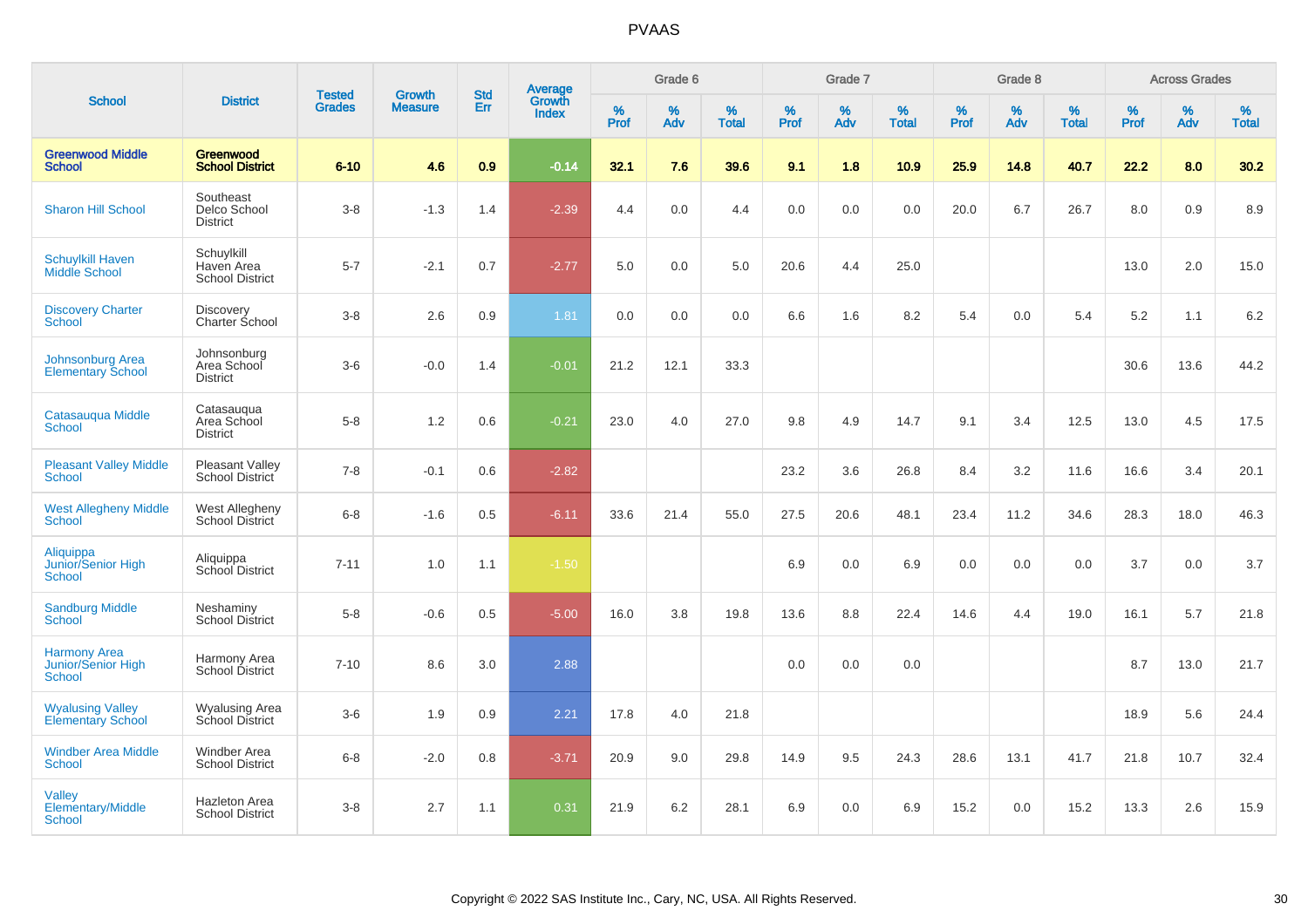| <b>School</b>                                        |                                                           |                                |                                 | <b>Std</b> |                                          |                  | Grade 6  |                   |                  | Grade 7  |                   |                  | Grade 8  |                   |           | <b>Across Grades</b> |                   |
|------------------------------------------------------|-----------------------------------------------------------|--------------------------------|---------------------------------|------------|------------------------------------------|------------------|----------|-------------------|------------------|----------|-------------------|------------------|----------|-------------------|-----------|----------------------|-------------------|
|                                                      | <b>District</b>                                           | <b>Tested</b><br><b>Grades</b> | <b>Growth</b><br><b>Measure</b> | Err        | <b>Average</b><br>Growth<br><b>Index</b> | %<br><b>Prof</b> | %<br>Adv | %<br><b>Total</b> | %<br><b>Prof</b> | %<br>Adv | %<br><b>Total</b> | %<br><b>Prof</b> | %<br>Adv | %<br><b>Total</b> | %<br>Prof | %<br>Adv             | %<br><b>Total</b> |
| <b>Greenwood Middle</b><br><b>School</b>             | Greenwood<br><b>School District</b>                       | $6 - 10$                       | 4.6                             | 0.9        | $-0.14$                                  | 32.1             | 7.6      | 39.6              | 9.1              | 1.8      | 10.9              | 25.9             | 14.8     | 40.7              | 22.2      | 8.0                  | 30.2              |
| <b>Toby Farms</b><br><b>Intermediate School</b>      | Chester-Upland<br><b>School District</b>                  | $5-8$                          | 0.1                             | 1.0        | $-2.37$                                  | 3.5              | 1.8      | 5.3               | 0.0              | 0.0      | 0.0               | 0.0              | 0.0      | 0.0               | 1.1       | 0.6                  | 1.7               |
| <b>Northwest Area</b><br><b>Intermediate School</b>  | Northwest Area<br><b>School District</b>                  | $3-6$                          | 0.1                             | 1.1        | 0.09                                     | 19.3             | 3.5      | 22.8              |                  |          |                   |                  |          |                   | 17.0      | 1.8                  | 18.8              |
| <b>Purchase Line</b><br><b>Elementary School</b>     | Purchase Line<br><b>School District</b>                   | $3-6$                          | 3.1                             | 1.1        | $-0.77$                                  | 6.1              | 3.0      | 9.1               |                  |          |                   |                  |          |                   | 21.8      | 4.3                  | 26.1              |
| <b>Elizabeth Forward</b><br><b>Middle School</b>     | Elizabeth<br><b>Forward School</b><br><b>District</b>     | $6 - 8$                        | $-0.8$                          | 0.5        | $-4.39$                                  | 29.6             | 10.5     | 40.1              | 21.6             | 5.2      | 26.8              | 16.8             | 2.9      | 19.6              | 22.5      | 6.2                  | 28.7              |
| <b>Ingomar Middle School</b>                         | North Allegheny<br><b>School District</b>                 | $6 - 8$                        | $-0.1$                          | 0.5        | $-2.11$                                  | 32.8             | 14.8     | 47.5              | 27.8             | 21.8     | 49.6              | 25.6             | 22.0     | 47.6              | 29.0      | 19.2                 | 48.1              |
| <b>Cranberry Elementary</b><br><b>School</b>         | Cranberry Area<br>School District                         | $3-6$                          | 2.5                             | 0.9        | 2.10                                     | 26.0             | 2.1      | 28.1              |                  |          |                   |                  |          |                   | 25.6      | 4.4                  | 30.0              |
| <b>Laboratory Charter</b><br><b>School</b>           | Laboratory<br>Charter School                              | $3-8$                          | $-0.7$                          | 1.1        | $-0.61$                                  | 2.3              | 0.0      | 2.3               | 6.4              | 0.0      | 6.4               | $5.0\,$          | 0.0      | 5.0               | 5.3       | 0.0                  | 5.3               |
| <b>Central Valley Middle</b><br><b>School</b>        | <b>Central Valley</b><br>School District                  | $6 - 8$                        | $-2.8$                          | 0.6        | $-8.85$                                  | 22.1             | 2.2      | 24.3              | 20.3             | 7.2      | 27.4              | 20.4             | 8.0      | 28.5              | 20.9      | 5.9                  | 26.8              |
| <b>Preston School</b>                                | Wayne<br>Highlands<br>School District                     | $3 - 8$                        | 4.2                             | 1.5        | $-0.29$                                  | 22.2             | 0.0      | 22.2              | 11.8             | 11.8     | 23.5              | 38.5             | 0.0      | 38.5              | 24.0      | 11.0                 | 35.0              |
| <b>Marshall Thurgood</b>                             | Philadelphia<br>City School<br><b>District</b>            | $3-8$                          | 4.5                             | 1.8        | 0.41                                     | 5.9              | 0.0      | 5.9               | 6.2              | 0.0      | 6.2               | 4.2              | 0.0      | 4.2               | 3.7       | 0.9                  | 4.6               |
| <b>Shawmont School</b>                               | Philadelphia<br>City School<br><b>District</b>            | $3-8$                          | 0.4                             | 1.6        | $-0.80$                                  | 11.1             | 0.0      | 11.1              | 15.8             | 5.3      | 21.0              |                  |          |                   | 16.1      | 2.2                  | 18.3              |
| Youngsville<br><b>Middle/High School</b>             | <b>Warren County</b><br>School District                   | $6 - 11$                       | 2.1                             | 1.0        | 0.13                                     | 13.5             | 0.0      | 13.5              | 4.0              | 0.0      | 4.0               | 12.5             | 2.5      | 15.0              | 9.9       | 0.7                  | 10.6              |
| <b>Berlin Brothersvalley</b><br><b>Middle School</b> | <b>Berlin</b><br>Brothersvalley<br><b>School District</b> | $5-8$                          | 2.2                             | 0.8        | $-0.76$                                  | 21.2             | 3.0      | 24.2              | 30.8             | 3.8      | 34.6              | 18.8             | 8.3      | 27.1              | 26.0      | 7.3                  | 33.3              |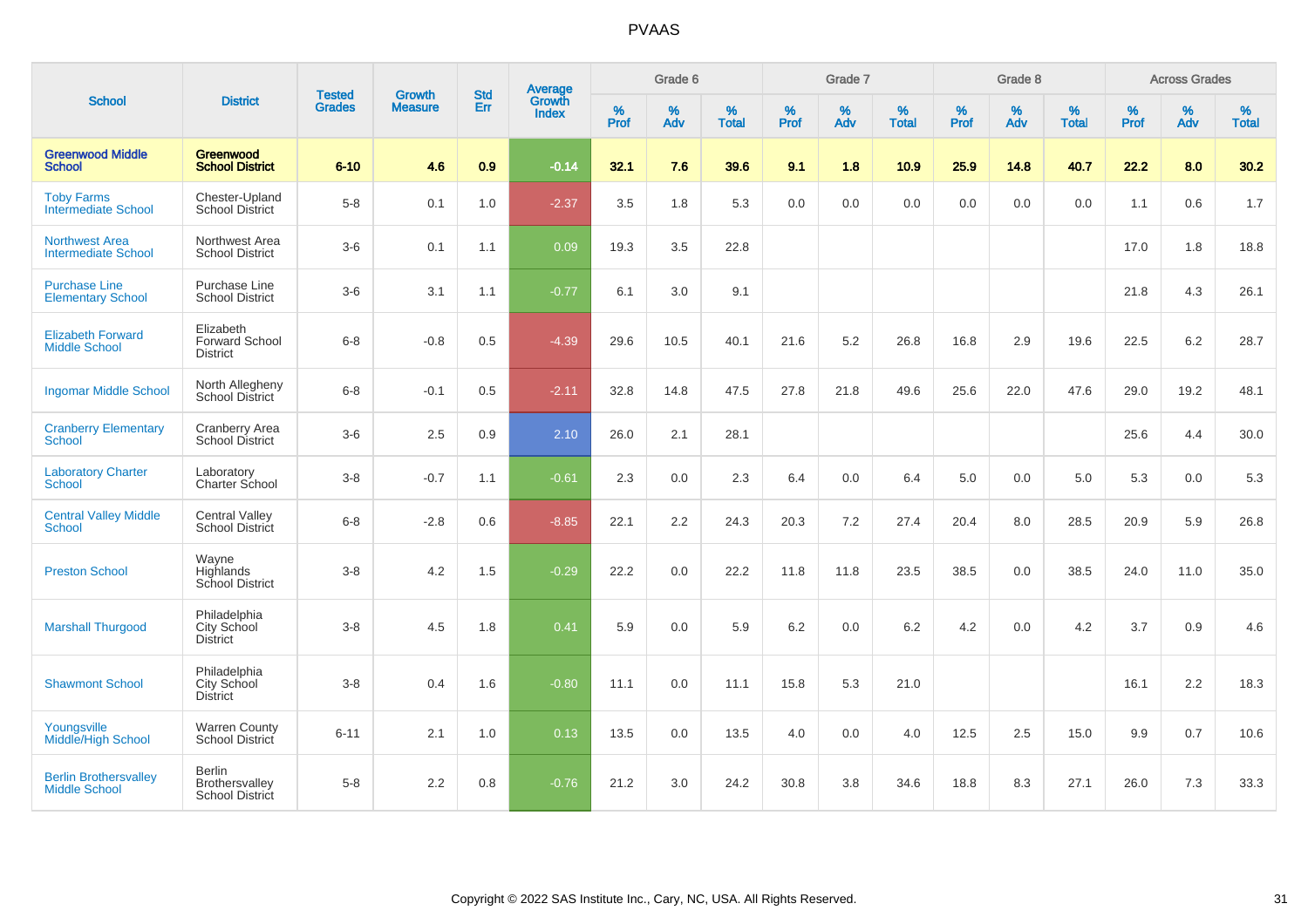|                                                             |                                                        |                                |                                 |                   |                                          |                  | Grade 6     |                   |              | Grade 7     |                      |              | Grade 8  |                   |              | <b>Across Grades</b> |                   |
|-------------------------------------------------------------|--------------------------------------------------------|--------------------------------|---------------------------------|-------------------|------------------------------------------|------------------|-------------|-------------------|--------------|-------------|----------------------|--------------|----------|-------------------|--------------|----------------------|-------------------|
| <b>School</b>                                               | <b>District</b>                                        | <b>Tested</b><br><b>Grades</b> | <b>Growth</b><br><b>Measure</b> | <b>Std</b><br>Err | <b>Average</b><br>Growth<br><b>Index</b> | %<br><b>Prof</b> | $\%$<br>Adv | %<br><b>Total</b> | $\%$<br>Prof | $\%$<br>Adv | $\%$<br><b>Total</b> | $\%$<br>Prof | %<br>Adv | %<br><b>Total</b> | $\%$<br>Prof | %<br>Adv             | %<br><b>Total</b> |
| <b>Greenwood Middle</b><br><b>School</b>                    | Greenwood<br><b>School District</b>                    | $6 - 10$                       | 4.6                             | 0.9               | $-0.14$                                  | 32.1             | 7.6         | 39.6              | 9.1          | 1.8         | 10.9                 | 25.9         | 14.8     | 40.7              | 22.2         | 8.0                  | 30.2              |
| <b>Conrad Weiser Middle</b><br><b>School</b>                | <b>Conrad Weiser</b><br>Area School<br><b>District</b> | $5-8$                          | $-1.9$                          | 0.4               | $-4.23$                                  | 18.5             | 2.6         | 21.2              | 15.6         | 1.6         | 17.2                 | 9.4          | 3.0      | 12.3              | 14.4         | 2.3                  | 16.7              |
| <b>Gettysburg Montessori</b><br><b>Charter School</b>       | Gettysburg<br>Montessori<br><b>Charter School</b>      | $3-6$                          | 5.4                             | 1.9               | 1.71                                     | 11.1             | 0.0         | 11.1              |              |             |                      |              |          |                   | 19.2         | 9.6                  | 28.7              |
| <b>Midland</b><br><b>Elementary/Middle</b><br><b>School</b> | Midland<br>Borough School<br><b>District</b>           | $3-8$                          | 2.3                             | 1.2               | $-0.50$                                  | 13.6             | 0.0         | 13.6              | 14.3         | 0.0         | 14.3                 | 9.5          | 4.8      | 14.3              | 15.7         | 2.9                  | 18.6              |
| <b>Fannett-Metal Middle</b><br><b>School</b>                | Fannett-Metal<br><b>School District</b>                | $6 - 8$                        | $-1.6$                          | 1.1               | $-3.34$                                  | 10.3             | 0.0         | 10.3              | 9.7          | 0.0         | 9.7                  | 8.9          | 2.2      | 11.1              | 9.5          | 1.0                  | 10.5              |
| <b>Harris School</b>                                        | Southeast<br>Delco School<br><b>District</b>           | $3-8$                          | 2.7                             | 1.1               | 0.62                                     | 3.4              | 0.0         | 3.4               | 2.1          | 2.1         | 4.3                  | 7.1          | 0.0      | 7.1               | 4.7          | 0.5                  | 5.3               |
| <b>Rockwood Area</b><br><b>Elementary School</b>            | Rockwood Area<br><b>School District</b>                | $3-6$                          | 3.5                             | 1.3               | 1.21                                     | 16.7             | 21.4        | 38.1              |              |             |                      |              |          |                   | 22.6         | 12.0                 | 34.6              |
| Arcola Intermediate<br>School                               | Methacton<br><b>School District</b>                    | $5-8$                          | $-0.4$                          | 0.5               | $-3.99$                                  |                  |             |                   | 27.1         | 11.2        | 38.3                 | 20.1         | 12.5     | 32.6              | 23.6         | 11.9                 | 35.4              |
| <b>Alliance For Progress</b><br><b>Charter School</b>       | Alliance For<br>Progress<br>Charter School             | $3-8$                          | $-5.0$                          | 1.1               | $-4.56$                                  | 0.0              | 0.0         | 0.0               | 0.0          | 0.0         | 0.0                  | 0.0          | 0.0      | 0.0               | 0.6          | 0.0                  | 0.6               |
| <b>Cecil Intermediate</b><br><b>School</b>                  | Canon-<br>Mcmillan<br><b>School District</b>           | $5-6$                          | $-0.1$                          | 0.6               | $-0.22$                                  | 36.2             | 12.4        | 48.6              |              |             |                      |              |          |                   | 34.5         | 17.8                 | 52.3              |
| <b>Widener Partnership</b><br><b>Charter School</b>         | Widener<br>Partnership<br><b>Charter School</b>        | $3 - 7$                        | 2.8                             | 1.0               | 2.27                                     | 2.5              | 0.0         | 2.5               | 0.0          | 2.3         | 2.3                  |              |          |                   | 1.4          | 0.5                  | 1.9               |
| <b>Greater Johnstown</b><br><b>Middle School</b>            | Greater<br>Johnstown<br><b>School District</b>         | $5 - 7$                        | $-1.7$                          | 0.6               | $-3.96$                                  | 4.8              | 0.0         | 4.8               | 7.4          | 0.0         | 7.4                  |              |          |                   | 6.1          | 0.2                  | 6.3               |
| <b>Eyer Middle School</b>                                   | East Penn<br><b>School District</b>                    | $6 - 8$                        | 0.3                             | 0.5               | $-2.28$                                  | 29.3             | 8.7         | 38.0              | 24.9         | 16.9        | 41.8                 | 20.7         | 11.4     | 32.2              | 25.0         | 12.4                 | 37.4              |
| <b>Swatara Middle School</b>                                | Central<br>Dauphin School<br><b>District</b>           | $6 - 8$                        | 0.8                             | 0.5               | $-1.26$                                  | 12.0             | 1.3         | 13.3              | 9.9          | 2.9         | 12.9                 | 9.3          | 2.6      | 11.9              | 10.4         | 2.3                  | 12.7              |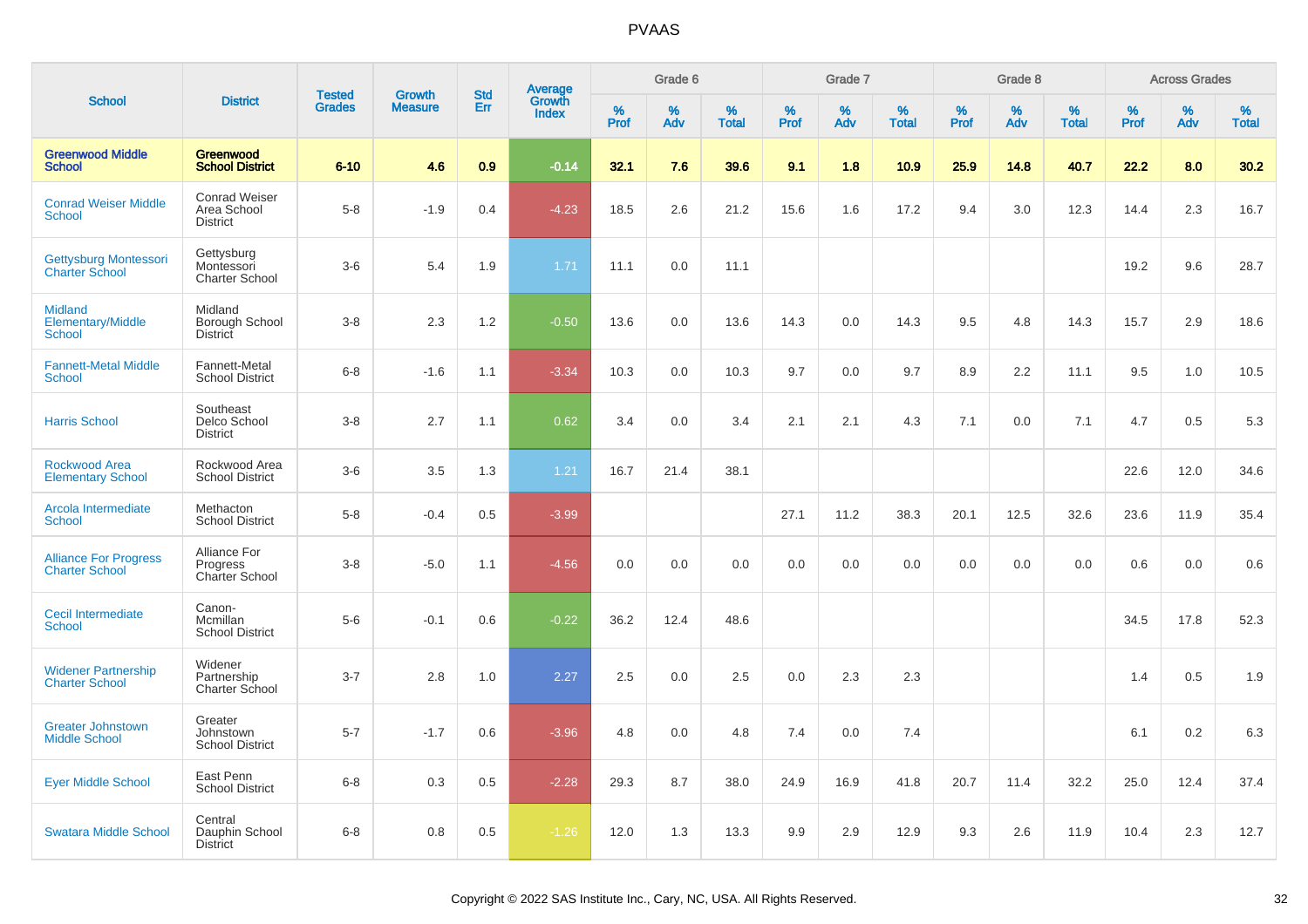|                                                           |                                                  |                                |                                 |                   |                                          |                  | Grade 6  |                   |           | Grade 7  |                   |           | Grade 8  |                   |           | <b>Across Grades</b> |                   |
|-----------------------------------------------------------|--------------------------------------------------|--------------------------------|---------------------------------|-------------------|------------------------------------------|------------------|----------|-------------------|-----------|----------|-------------------|-----------|----------|-------------------|-----------|----------------------|-------------------|
| <b>School</b>                                             | <b>District</b>                                  | <b>Tested</b><br><b>Grades</b> | <b>Growth</b><br><b>Measure</b> | <b>Std</b><br>Err | <b>Average</b><br>Growth<br><b>Index</b> | %<br><b>Prof</b> | %<br>Adv | %<br><b>Total</b> | %<br>Prof | %<br>Adv | %<br><b>Total</b> | %<br>Prof | %<br>Adv | %<br><b>Total</b> | %<br>Prof | %<br>Adv             | %<br><b>Total</b> |
| <b>Greenwood Middle</b><br><b>School</b>                  | Greenwood<br><b>School District</b>              | $6 - 10$                       | 4.6                             | 0.9               | $-0.14$                                  | 32.1             | 7.6      | 39.6              | 9.1       | 1.8      | 10.9              | 25.9      | 14.8     | 40.7              | 22.2      | 8.0                  | 30.2              |
| <b>Indian Valley Middle</b><br><b>School</b>              | Souderton Area<br><b>School District</b>         | $6 - 8$                        | $-0.6$                          | 0.5               | $-2.91$                                  | 33.5             | 12.3     | 45.8              | 34.4      | 13.7     | 48.0              | 23.3      | 5.1      | 28.4              | 30.9      | 10.7                 | 41.6              |
| <b>Rice Elementary</b><br>School                          | Crestwood<br><b>School District</b>              | $3-6$                          | $-4.3$                          | 0.8               | $-5.14$                                  | 23.1             | 7.7      | 30.8              |           |          |                   |           |          |                   | 26.0      | 7.7                  | 33.7              |
| <b>Miller Middle School</b>                               | <b>Central Greene</b><br><b>School District</b>  | $7 - 8$                        | $-1.6$                          | 0.8               | $-5.71$                                  |                  |          |                   | 12.3      | 6.1      | 18.4              | 9.4       | 0.9      | 10.4              | 10.9      | 3.6                  | 14.6              |
| Pittsburgh King K-8                                       | Pittsburgh<br>School District                    | $3 - 8$                        | $-1.2$                          | 1.1               | $-2.75$                                  | 0.0              | 0.0      | 0.0               | 3.1       | 0.0      | 3.1               | 0.0       | 0.0      | 0.0               | 1.7       | 0.0                  | 1.7               |
| Midd-West High<br><b>School</b>                           | Midd-West<br><b>School District</b>              | $7 - 11$                       | 2.8                             | 1.1               | 2.63                                     |                  |          |                   |           |          |                   | 21.6      | 8.0      | 29.6              | 21.6      | 8.0                  | 29.6              |
| <b>Mcguffey Middle</b><br>School                          | Mcguffey<br>School District                      | $6-9$                          | $-2.2$                          | 0.6               | $-5.20$                                  | 13.9             | 2.0      | 15.8              | 4.7       | 0.0      | 4.7               | 5.6       | 3.2      | 8.9               | 7.8       | 1.8                  | 9.7               |
| <b>Pennbrook Middle</b><br>School                         | North Penn<br><b>School District</b>             | $6 - 9$                        | $-0.8$                          | 0.6               | $-4.13$                                  |                  |          |                   | 35.4      | 9.8      | 45.1              | 32.4      | 9.6      | 42.0              | 34.0      | 9.7                  | 43.7              |
| <b>Turner Intermediate</b><br><b>School</b>               | Wilkinsburg<br>Borough School<br><b>District</b> | $3-6$                          | 3.6                             | 1.4               | $-1.51$                                  | 0.0              | 2.5      | 2.5               |           |          |                   |           |          |                   | 12.6      | 2.1                  | 14.7              |
| <b>Sugarcreek</b><br><b>Elementary School</b>             | Karns City Area<br><b>School District</b>        | $3-6$                          | 3.8                             | 1.5               | 1.21                                     | 37.1             | 0.0      | 37.1              |           |          |                   |           |          |                   | 28.2      | 4.8                  | 33.1              |
| <b>Frazier Middle School</b>                              | <b>Frazier School</b><br><b>District</b>         | $6 - 8$                        | $-1.0$                          | 0.8               | $-3.36$                                  | 17.5             | 2.5      | 20.0              | 15.1      | 10.5     | 25.6              | 4.0       | 0.0      | 4.0               | 13.4      | 5.1                  | 18.5              |
| <b>Oswayo Valley Middle</b><br>School                     | Oswayo Valley<br>School District                 | $6 - 8$                        | 1.3                             | 1.3               | $-1.05$                                  | 25.9             | 7.4      | 33.3              | 23.1      | 11.5     | 34.6              | 25.8      | 16.1     | 41.9              | 25.0      | 11.9                 | 36.9              |
| <b>Avella Area</b><br><b>Junior/Senior High</b><br>School | Avella Area<br><b>School District</b>            | $7 - 12$                       | 2.7                             | 1.5               | 0.28                                     |                  |          |                   | 17.1      | 2.9      | 20.0              | 22.2      | 11.1     | 33.3              | 19.4      | 6.4                  | 25.8              |
| <b>Heights Terrace</b><br>Elementary/Middle<br>School     | Hazleton Area<br><b>School District</b>          | $3 - 8$                        | $-1.8$                          | 1.2               | $-2.50$                                  | 0.0              | 0.0      | 0.0               | 0.0       | 0.0      | 0.0               | 0.0       | 0.0      | 0.0               | 6.2       | 0.0                  | $6.2\,$           |
| <b>Keystone Academy</b><br><b>Charter School</b>          | Keystone<br>Academy<br>Charter School            | $3 - 8$                        | 0.8                             | 0.8               | $-0.44$                                  | 9.7              | 4.8      | 14.5              | 12.3      | 1.8      | 14.0              | 6.8       | 1.7      | 8.5               | 12.4      | 2.8                  | 15.1              |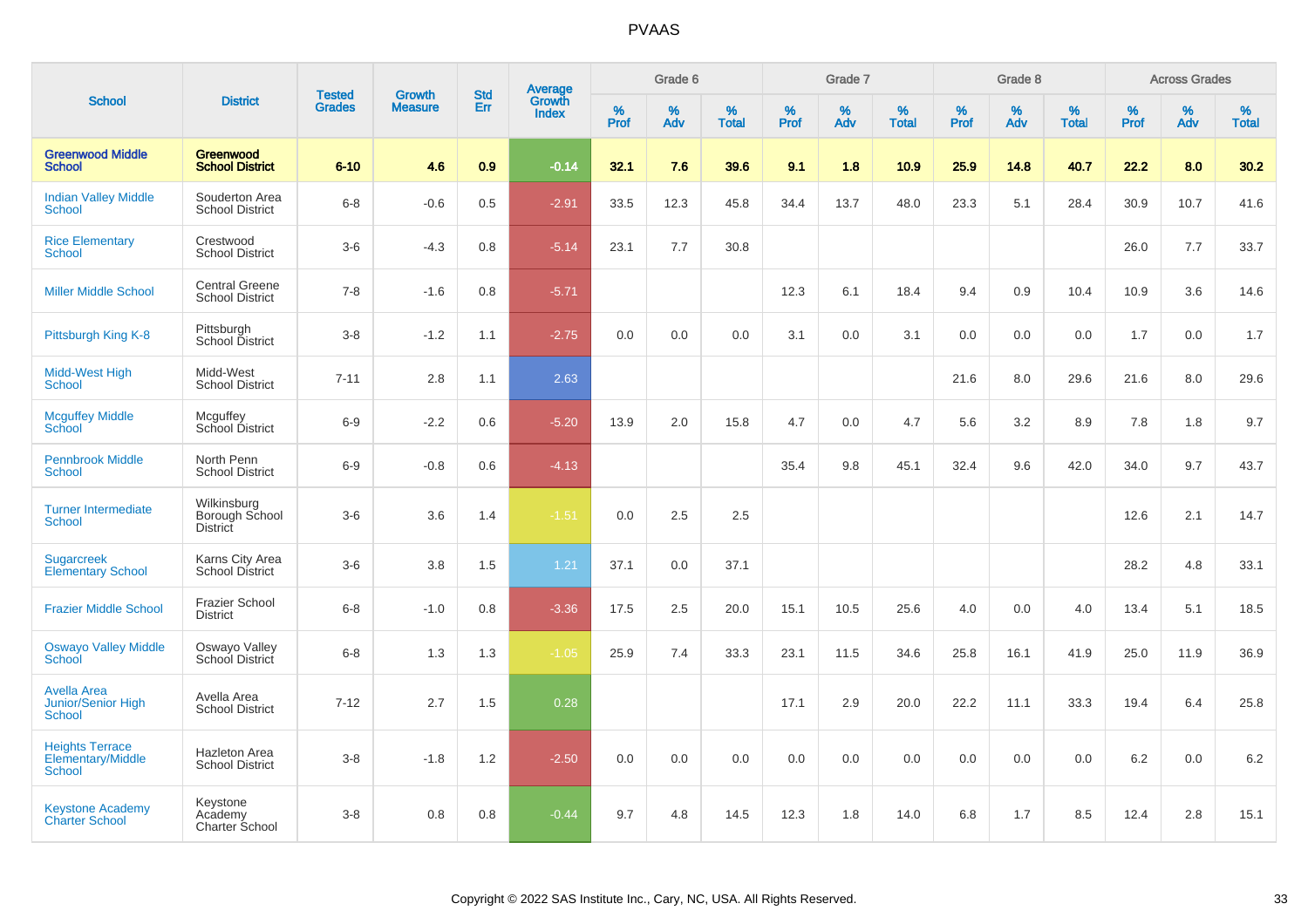| <b>School</b>                                                          |                                                             |                                |                                 |                   |                                          |           | Grade 6  |                   |           | Grade 7  |                   |           | Grade 8  |                   |              | <b>Across Grades</b> |                   |
|------------------------------------------------------------------------|-------------------------------------------------------------|--------------------------------|---------------------------------|-------------------|------------------------------------------|-----------|----------|-------------------|-----------|----------|-------------------|-----------|----------|-------------------|--------------|----------------------|-------------------|
|                                                                        | <b>District</b>                                             | <b>Tested</b><br><b>Grades</b> | <b>Growth</b><br><b>Measure</b> | <b>Std</b><br>Err | <b>Average</b><br>Growth<br><b>Index</b> | %<br>Prof | %<br>Adv | %<br><b>Total</b> | %<br>Prof | %<br>Adv | %<br><b>Total</b> | %<br>Prof | %<br>Adv | %<br><b>Total</b> | $\%$<br>Prof | $\%$<br>Adv          | %<br><b>Total</b> |
| <b>Greenwood Middle</b><br><b>School</b>                               | Greenwood<br><b>School District</b>                         | $6 - 10$                       | 4.6                             | 0.9 <sub>2</sub>  | $-0.14$                                  | 32.1      | 7.6      | 39.6              | 9.1       | 1.8      | 10.9              | 25.9      | 14.8     | 40.7              | 22.2         | 8.0                  | 30.2              |
| <b>Colonial Middle School</b>                                          | <b>Colonial School</b><br><b>District</b>                   | $6 - 8$                        | $-1.5$                          | 0.4               | $-7.33$                                  | 35.6      | 15.3     | 50.9              | 29.4      | 16.8     | 46.2              | 21.2      | 15.0     | 36.2              | 28.9         | 15.7                 | 44.6              |
| <b>Hershey Middle</b><br>School                                        | Derry Township<br>School District                           | $6 - 8$                        | 3.4                             | 1.6               | $-0.80$                                  | 51.5      | 21.2     | 72.7              | 32.0      | 36.0     | 68.0              | 14.3      | 71.4     | 85.7              | 37.5         | 36.1                 | 73.6              |
| <b>Frederick Douglass</b><br><b>Mastery Charter</b><br>School          | Frederick<br>Douglass<br>Mastery Charter<br>School          | $3-8$                          | $-1.0$                          | 1.2               | $-1.57$                                  | 0.0       | 0.0      | 0.0               | 0.0       | 0.0      | 0.0               | 3.4       | 3.4      | 6.9               | 1.5          | 0.8                  | 2.3               |
| <b>Groveland Elementary</b><br><b>School</b>                           | <b>Central Bucks</b><br><b>School District</b>              | $3-6$                          | 2.0                             | 0.8               | 1.47                                     | 37.9      | 8.9      | 46.8              |           |          |                   |           |          |                   | 33.0         | 15.0                 | 48.0              |
| <b>Carson Middle School</b>                                            | North Allegheny<br><b>School District</b>                   | $6 - 8$                        | $-1.5$                          | 0.5               | $-5.06$                                  | 33.9      | 10.9     | 44.8              | 34.4      | 19.1     | 53.6              | 18.4      | 9.2      | 27.6              | 28.6         | 13.0                 | 41.6              |
| <b>Mercer Area</b><br><b>Elementary School</b>                         | Mercer Area<br><b>School District</b>                       | $3-6$                          | 2.6                             | 1.0               | 2.50                                     | 35.3      | 8.8      | 44.1              |           |          |                   |           |          |                   | 33.2         | 15.4                 | 48.6              |
| <b>Southwest Leadership</b><br><b>Academy Charter</b><br><b>School</b> | Southwest<br>Leadership<br>Academy<br><b>Charter School</b> | $3 - 8$                        | 0.7                             | 1.0               | $-1.34$                                  | 2.9       | 0.0      | 2.9               | 5.1       | 0.0      | 5.1               | 0.0       | 0.0      | 0.0               | 5.7          | 1.5                  | 7.2               |
| <b>Charleroi Area Middle</b><br>School                                 | Charleroi<br><b>School District</b>                         | $6-8$                          | $-3.3$                          | 0.7               | $-5.61$                                  | 13.1      | 0.0      | 13.1              | 8.5       | 3.8      | 12.3              | 11.6      | 1.0      | 12.6              | 11.0         | 1.7                  | 12.7              |
| <b>Allegheny-Clarion</b><br><b>Valley High School</b>                  | Allegheny-<br>Clarion Valley<br>School District             | $7 - 10$                       | 1.2                             | 1.3               | $-1.40$                                  |           |          |                   | 4.8       | 0.0      | 4.8               | 8.6       | 0.0      | 8.6               | 6.5          | 0.0                  | 6.5               |
| <b>Poquessing Middle</b><br>School                                     | Neshaminy<br><b>School District</b>                         | $5-8$                          | $-0.5$                          | 0.5               | $-5.92$                                  | 18.3      | 2.3      | 20.6              | 23.3      | 6.8      | 30.1              | 16.7      | 5.4      | 22.0              | 21.9         | 6.5                  | 28.4              |
| <b>Inglewood Elementary</b><br>School                                  | North Penn<br><b>School District</b>                        | $3-6$                          | 2.8                             | 1.2               | $-0.13$                                  | 32.1      | 7.1      | 39.3              |           |          |                   |           |          |                   | 29.5         | 15.5                 | 45.0              |
| Danville Area Middle<br><b>School</b>                                  | Danville Area<br><b>School District</b>                     | $6 - 8$                        | $-0.8$                          | 0.6               | $-6.79$                                  | 26.4      | 8.3      | 34.7              | 24.5      | 14.6     | 39.1              | 19.6      | 9.8      | 29.4              | 23.4         | 10.9                 | 34.4              |
| <b>Tussey Mountain</b><br><b>Middle School</b>                         | <b>Tussey</b><br>Mountain<br><b>School District</b>         | $5-8$                          | 0.2                             | 0.7               | 0.25                                     | 12.4      | 0.0      | 12.4              | 11.3      | 3.2      | 14.5              | 12.5      | 1.4      | 13.9              | 13.9         | 1.5                  | 15.4              |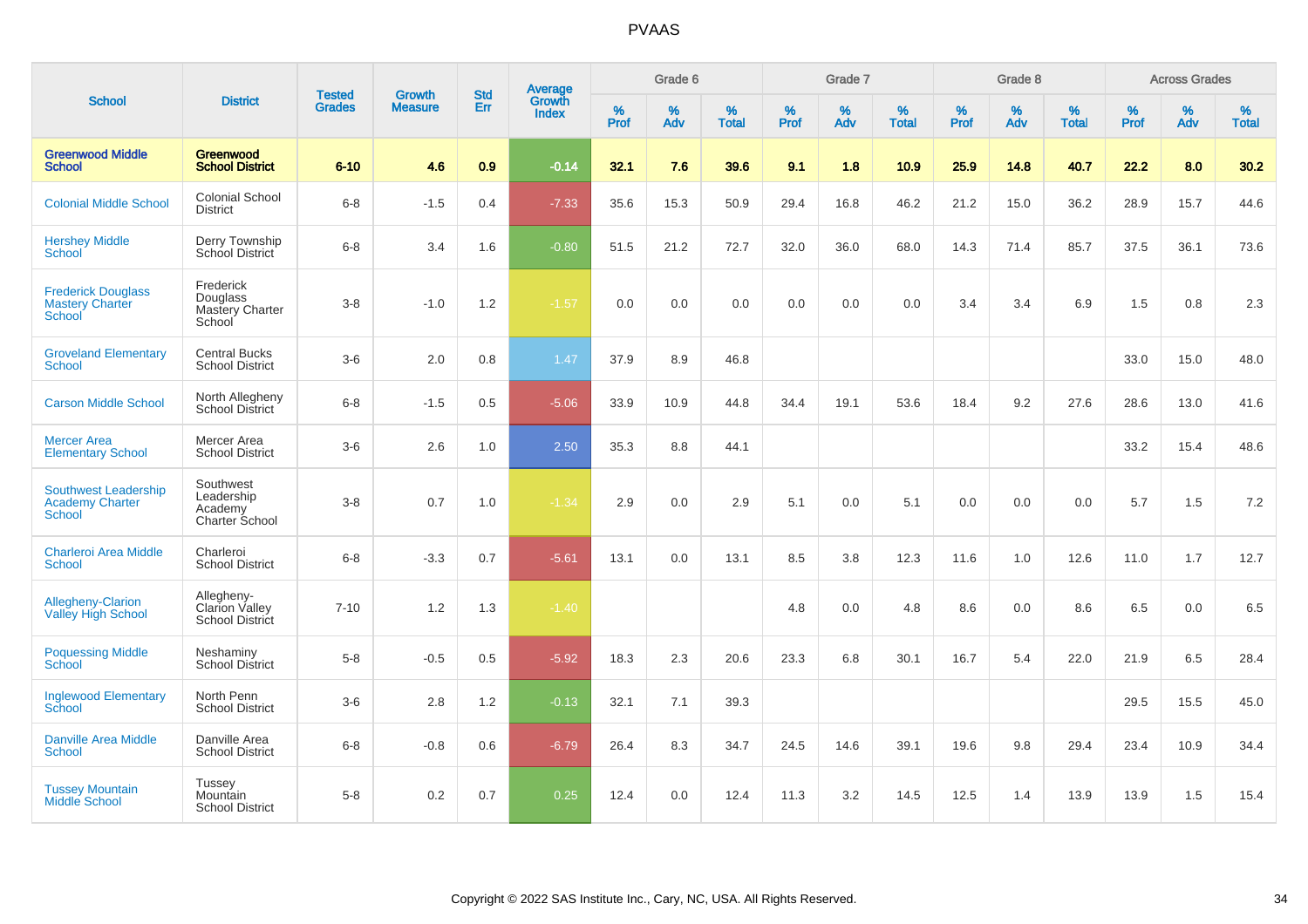| <b>School</b>                                                       |                                                          |                                |                                 |                   |                                          |                     | Grade 6     |                   |              | Grade 7     |                   |              | Grade 8     |                   |              | <b>Across Grades</b> |                   |
|---------------------------------------------------------------------|----------------------------------------------------------|--------------------------------|---------------------------------|-------------------|------------------------------------------|---------------------|-------------|-------------------|--------------|-------------|-------------------|--------------|-------------|-------------------|--------------|----------------------|-------------------|
|                                                                     | <b>District</b>                                          | <b>Tested</b><br><b>Grades</b> | <b>Growth</b><br><b>Measure</b> | <b>Std</b><br>Err | <b>Average</b><br>Growth<br><b>Index</b> | $\%$<br><b>Prof</b> | $\%$<br>Adv | %<br><b>Total</b> | $\%$<br>Prof | $\%$<br>Adv | %<br><b>Total</b> | $\%$<br>Prof | $\%$<br>Adv | %<br><b>Total</b> | $\%$<br>Prof | $\%$<br>Adv          | %<br><b>Total</b> |
| <b>Greenwood Middle</b><br><b>School</b>                            | Greenwood<br><b>School District</b>                      | $6 - 10$                       | 4.6                             | 0.9               | $-0.14$                                  | 32.1                | 7.6         | 39.6              | 9.1          | 1.8         | 10.9              | 25.9         | 14.8        | 40.7              | 22.2         | 8.0                  | 30.2              |
| <b>Oley Valley Middle</b><br>School                                 | Oley Valley<br>School District                           | $6 - 8$                        | 1.0                             | 0.7               | $-0.18$                                  | 30.8                | 11.2        | 42.1              | 19.0         | 7.8         | 26.7              | 12.8         | 2.3         | 15.1              | 21.4         | 7.4                  | 28.8              |
| <b>Iroquois Junior/Senior</b><br><b>High School</b>                 | Iroquois School<br><b>District</b>                       | $7 - 11$                       | 1.9                             | 0.8               | 0.71                                     |                     |             |                   | 11.5         | 9.4         | 20.8              | 21.0         | 6.0         | 27.0              | 16.3         | 7.6                  | 24.0              |
| <b>Choconut Valley</b><br><b>Elementary School</b>                  | Montrose Area<br><b>School District</b>                  | $3-6$                          | 3.6                             | 1.5               | $-1.81$                                  | 30.2                | 2.3         | 32.6              |              |             |                   |              |             |                   | 33.3         | 9.5                  | 42.9              |
| <b>Centre Learning</b><br><b>Community Charter</b><br><b>School</b> | Centre Learning<br>Community<br>Charter School           | $5-8$                          | 4.9                             | 2.0               | 1.22                                     |                     |             |                   | 25.0         | 12.5        | 37.5              | 0.0          | 17.6        | 17.6              | 24.1         | 18.5                 | 42.6              |
| <b>Sharpsville Area</b><br><b>Middle School</b>                     | Sharpsville<br>Area School<br><b>District</b>            | $6 - 8$                        | $-0.6$                          | 0.8               | $-2.70$                                  | 16.4                | 1.5         | 17.9              | 21.9         | 3.1         | 25.0              | 20.0         | 7.1         | 27.1              | 19.4         | 4.0                  | 23.4              |
| <b>Titus Elementary</b><br>School                                   | <b>Central Bucks</b><br><b>School District</b>           | $3-6$                          | 2.2                             | 0.9               | 2.20                                     | 25.6                | 21.1        | 46.7              |              |             |                   |              |             |                   | 31.4         | 19.4                 | 50.8              |
| <b>Sandy Run Middle</b><br><b>School</b>                            | Upper Dublin<br><b>School District</b>                   | $6 - 8$                        | 0.1                             | 0.5               | $-2.65$                                  | 38.5                | 24.8        | 63.3              | 30.8         | 29.7        | 60.5              | 24.1         | 14.8        | 38.9              | 31.4         | 23.1                 | 54.5              |
| <b>Mastery Charter</b><br>School-Harrity<br>Campus                  | <b>Mastery Charter</b><br>School - Harrity<br>Campus     | $3-8$                          | $-0.7$                          | 1.1               | $-1.30$                                  | 2.3                 | 0.0         | 2.3               | 0.0          | 0.0         | 0.0               | 3.1          | 0.0         | 3.1               | 5.5          | 1.0                  | 6.5               |
| <b>Charles W Longer</b><br><b>Elementary School</b>                 | Hollidaysburg<br>Area School<br><b>District</b>          | $3-6$                          | 2.5                             | 1.1               | $-1.47$                                  | 19.7                | 8.2         | 27.9              |              |             |                   |              |             |                   | 30.5         | 10.6                 | 41.2              |
| Young Scholars Of<br><b>Central PA Charter</b><br>School            | Young Scholars<br>Of Central PA<br><b>Charter School</b> | $3-8$                          | 1.7                             | 1.2               | 0.12                                     | 8.0                 | 4.0         | 12.0              | 28.6         | 14.3        | 42.9              | 0.0          | 0.0         | 0.0               | 21.7         | 11.1                 | 32.8              |
| <b>East Hills Middle</b><br><b>School</b>                           | Bethlehem Area<br><b>School District</b>                 | $6 - 8$                        | $-0.7$                          | 0.8               | $-4.51$                                  | 14.1                | 2.0         | 16.2              | 17.4         | 11.6        | 29.1              | 25.5         | 4.3         | 29.8              | 17.7         | 6.0                  | 23.7              |
| Gettysburg Area<br><b>Middle School</b>                             | Gettysburg<br>Area School<br><b>District</b>             | $6 - 8$                        | $-0.1$                          | 0.5               | $-2.95$                                  | 22.8                | 12.2        | 35.0              | 16.1         | 6.0         | 22.0              | 21.9         | 7.9         | 29.8              | 20.2         | 8.6                  | 28.7              |
| <b>Waynesboro Area</b><br>Middle School                             | Waynesboro<br>Area School<br><b>District</b>             | $6 - 8$                        | $-0.6$                          | 0.4               | $-2.74$                                  | 20.4                | 10.5        | 31.0              | 19.3         | 6.0         | 25.3              | 20.1         | 4.8         | 24.8              | 19.9         | 7.1                  | 27.0              |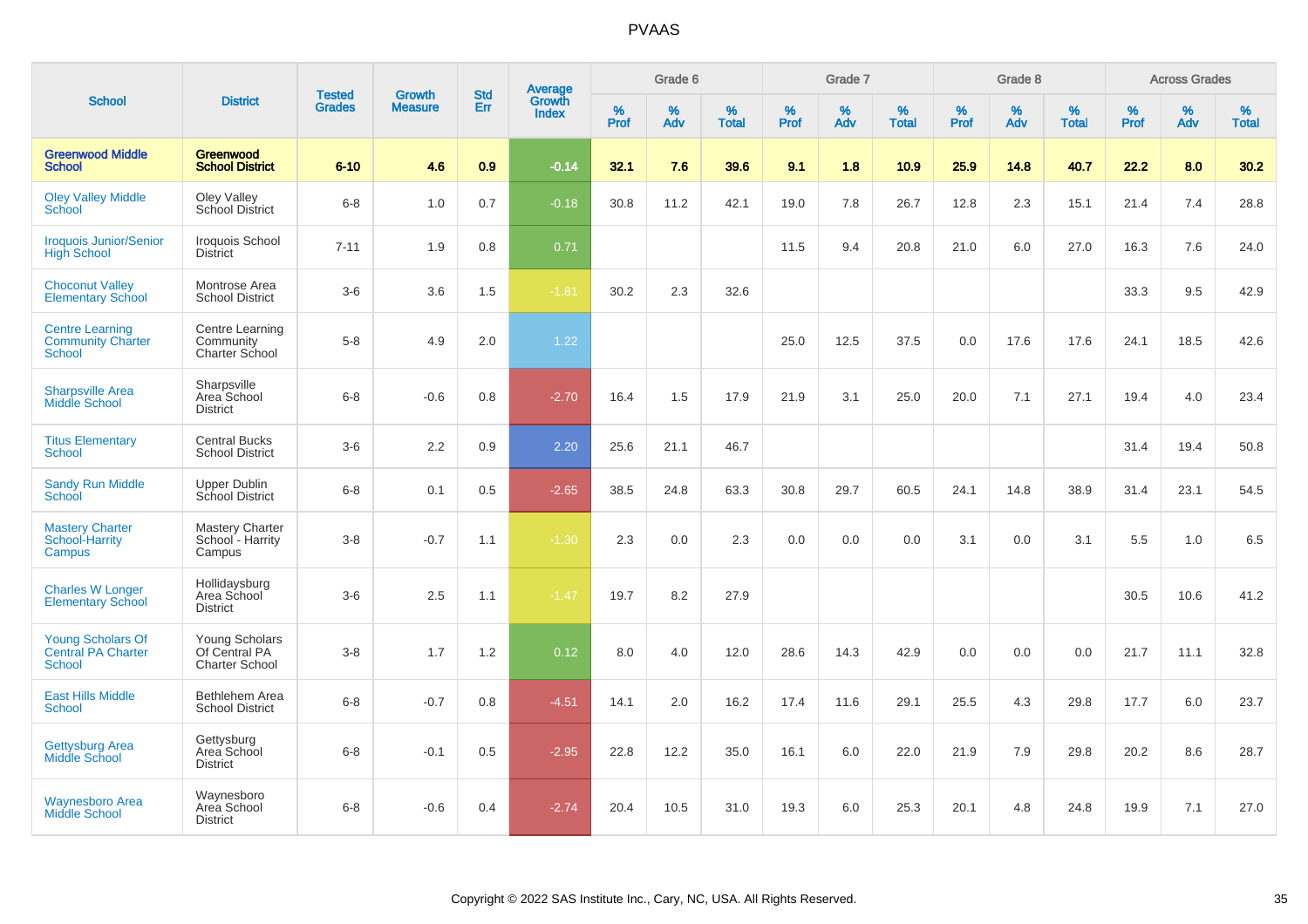| <b>School</b>                                                       | <b>District</b>                                      | <b>Tested</b><br><b>Grades</b> | <b>Growth</b><br><b>Measure</b> | <b>Std</b><br>Err | <b>Average</b><br>Growth<br><b>Index</b> | Grade 6   |          |                   | Grade 7          |          |                   | Grade 8   |          |                   | <b>Across Grades</b> |             |                   |
|---------------------------------------------------------------------|------------------------------------------------------|--------------------------------|---------------------------------|-------------------|------------------------------------------|-----------|----------|-------------------|------------------|----------|-------------------|-----------|----------|-------------------|----------------------|-------------|-------------------|
|                                                                     |                                                      |                                |                                 |                   |                                          | %<br>Prof | %<br>Adv | %<br><b>Total</b> | %<br><b>Prof</b> | %<br>Adv | %<br><b>Total</b> | %<br>Prof | %<br>Adv | %<br><b>Total</b> | $\%$<br>Prof         | $\%$<br>Adv | %<br><b>Total</b> |
| <b>Greenwood Middle</b><br><b>School</b>                            | Greenwood<br><b>School District</b>                  | $6 - 10$                       | 4.6                             | 0.9               | $-0.14$                                  | 32.1      | 7.6      | 39.6              | 9.1              | 1.8      | 10.9              | 25.9      | 14.8     | 40.7              | 22.2                 | 8.0         | 30.2              |
| <b>Penn-Kidder Campus</b>                                           | Jim Thorpe<br>Area School<br><b>District</b>         | $3 - 8$                        | $-0.6$                          | 0.9               | $-1.13$                                  | 12.2      | 0.0      | 12.2              | 13.3             | 5.0      | 18.3              | 4.4       | 2.2      | 6.5               | 14.2                 | 3.7         | 18.0              |
| <b>Green Woods Charter</b><br><b>School</b>                         | Green Woods<br><b>Charter School</b>                 | $3 - 8$                        | $-0.3$                          | 0.8               | $-0.38$                                  | 27.1      | 11.9     | 39.0              | 16.1             | 5.4      | 21.4              | 17.3      | 3.8      | 21.2              | 21.3                 | 8.3         | 29.6              |
| <b>New Foundations</b><br><b>Charter School</b>                     | <b>New</b><br>Foundations<br><b>Charter School</b>   | $3 - 11$                       | $-1.5$                          | 0.7               | $-2.10$                                  | 6.4       | 0.0      | 6.4               | 21.3             | 3.3      | 24.6              | 13.1      | 2.4      | 15.5              | 17.1                 | 2.9         | 20.0              |
| <b>Muncy Junior/Senior</b><br><b>High School</b>                    | Muncy School<br><b>District</b>                      | $7 - 11$                       | 0.5                             | 1.0               | $-1.76$                                  |           |          |                   | 29.0             | 15.9     | 44.9              | 23.3      | 6.7      | 30.0              | 25.8                 | 10.7        | 36.5              |
| Cochranton<br>Junior/Senior High<br>School                          | Crawford<br>Central School<br><b>District</b>        | $7 - 11$                       | 2.4                             | 1.0               | 1.35                                     |           |          |                   | 22.4             | 5.2      | 27.6              | 7.0       | 5.6      | 12.7              | 14.0                 | 5.4         | 19.4              |
| <b>Greencastle-Antrim</b><br><b>Middle School</b>                   | Greencastle-<br>Antrim School<br><b>District</b>     | $6 - 8$                        | $-0.5$                          | 0.4               | $-2.46$                                  | 31.2      | 8.1      | 39.3              | 24.8             | 7.8      | 32.6              | 18.7      | 5.6      | 24.4              | 24.9                 | 7.2         | 32.1              |
| <b>Mastery Charter</b><br>School-Pickett<br>Campus                  | <b>Mastery Charter</b><br>School - Pickett<br>Campus | $6 - 10$                       | 1.2                             | 1.1               | $-2.96$                                  | 0.0       | 0.0      | 0.0               | 0.0              | 0.0      | 0.0               | 2.8       | 0.0      | 2.8               | 0.9                  | 0.0         | 0.9               |
| <b>Intermediate School</b>                                          | Governor Mifflin<br>School District                  | $5-6$                          | 0.5                             | 0.6               | 0.96                                     | 18.9      | 4.8      | 23.7              |                  |          |                   |           |          |                   | 19.6                 | 7.0         | 26.6              |
| <b>Overlook School</b>                                              | Abington<br>School District                          | $3-6$                          | 2.5                             | 1.2               | 2.17                                     | 29.4      | 17.6     | 47.1              |                  |          |                   |           |          |                   | 27.2                 | 13.0        | 40.2              |
| <b>Jamestown Area</b><br><b>Junior/Senior High</b><br><b>School</b> | Jamestown<br>Area School<br><b>District</b>          | $7 - 11$                       | 1.0                             | 1.8               | $-1.00$                                  |           |          |                   | 24.1             | 3.4      | 27.6              | 19.0      | 0.0      | 19.0              | 22.0                 | 2.0         | 24.0              |
| <b>Highlands Middle</b><br>School                                   | Highlands<br>School District                         | $5 - 8$                        | 0.4                             | 0.5               | 0.71                                     | 16.2      | 1.4      | 17.6              | 28.5             | 4.9      | 33.3              | 13.2      | 8.6      | 21.8              | 19.5                 | 4.9         | 24.5              |
| <b>Collegium Charter</b><br>School                                  | Collegium<br>Charter School                          | $3 - 10$                       | $-1.0$                          | 0.4               | $-2.89$                                  | 10.6      | 1.1      | 11.6              | 8.0              | 2.3      | 10.3              | 7.6       | 2.8      | 10.3              | 14.4                 | 3.4         | 17.8              |
| <b>Tohickon Middle</b><br><b>School</b>                             | <b>Central Bucks</b><br><b>School District</b>       | $7 - 9$                        | 0.3                             | 0.5               | $-1.63$                                  |           |          |                   | 21.7             | 14.0     | 35.7              | 28.2      | 5.0      | 33.2              | 25.2                 | 9.3         | 34.4              |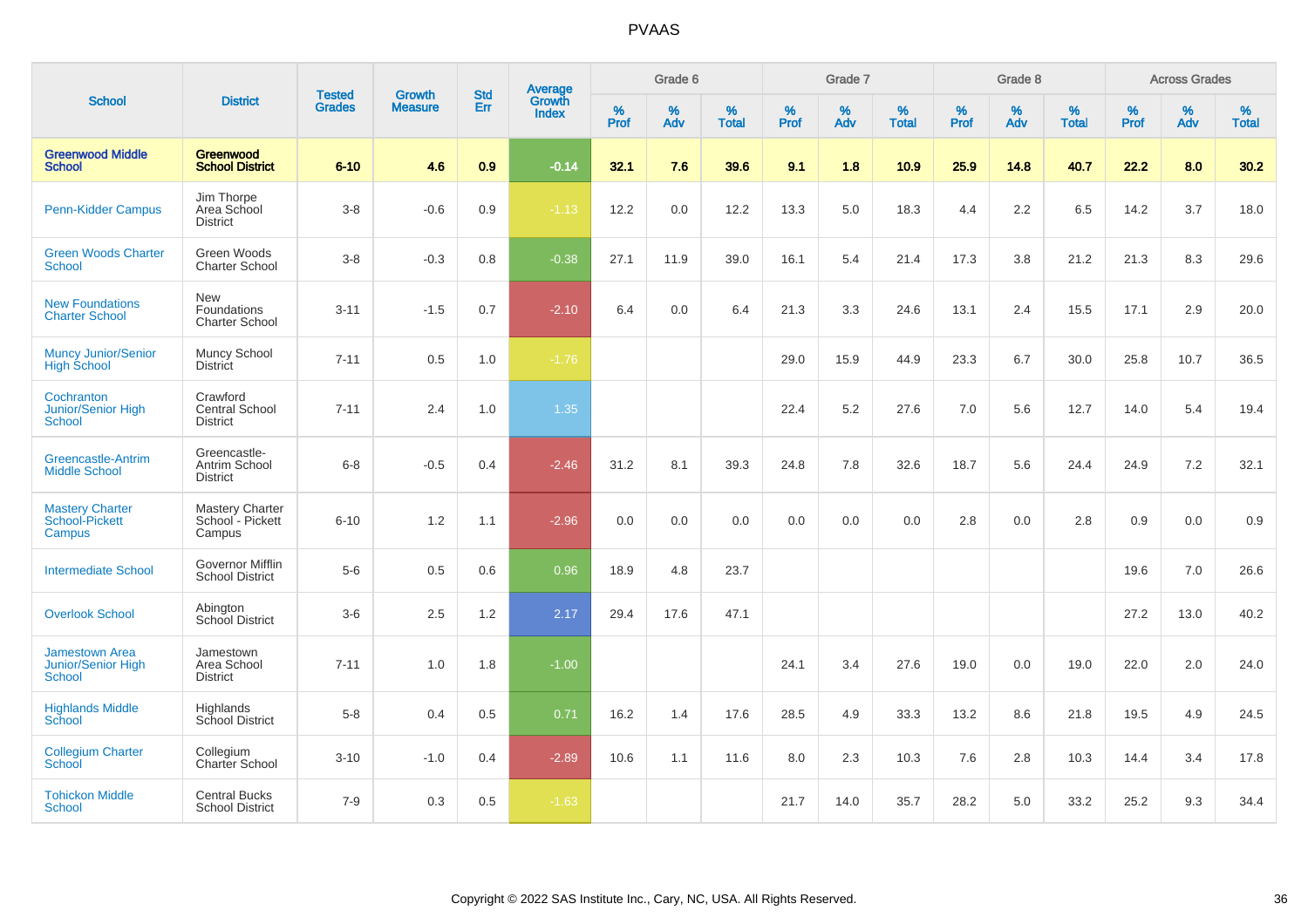|                                                                   |                                                 |                                |                                 |                   |                                          |                  | Grade 6     |                   |           | Grade 7     |                   |           | Grade 8  |                   |           | <b>Across Grades</b> |                   |
|-------------------------------------------------------------------|-------------------------------------------------|--------------------------------|---------------------------------|-------------------|------------------------------------------|------------------|-------------|-------------------|-----------|-------------|-------------------|-----------|----------|-------------------|-----------|----------------------|-------------------|
| <b>School</b>                                                     | <b>District</b>                                 | <b>Tested</b><br><b>Grades</b> | <b>Growth</b><br><b>Measure</b> | <b>Std</b><br>Err | <b>Average</b><br>Growth<br><b>Index</b> | %<br><b>Prof</b> | $\%$<br>Adv | %<br><b>Total</b> | %<br>Prof | $\%$<br>Adv | %<br><b>Total</b> | %<br>Prof | %<br>Adv | %<br><b>Total</b> | %<br>Prof | %<br>Adv             | %<br><b>Total</b> |
| <b>Greenwood Middle</b><br><b>School</b>                          | Greenwood<br><b>School District</b>             | $6 - 10$                       | 4.6                             | 0.9               | $-0.14$                                  | 32.1             | 7.6         | 39.6              | 9.1       | 1.8         | 10.9              | 25.9      | 14.8     | 40.7              | 22.2      | 8.0                  | 30.2              |
| <b>West Vincent</b><br><b>Elementary School</b>                   | Owen J Roberts<br><b>School District</b>        | $3-6$                          | 2.3                             | 1.0               | 1.65                                     | 38.6             | 28.6        | 67.1              |           |             |                   |           |          |                   | 39.8      | 27.6                 | 67.4              |
| <b>Boys Latin Of</b><br>Philadelphia Charter<br><b>School</b>     | Boys Latin Of<br>Philadelphia<br>Charter School | $6 - 12$                       | 0.1                             | 0.8               | $-1.69$                                  | 0.0              | 0.0         | 0.0               | 3.3       | 0.0         | 3.3               | 1.0       | 0.0      | 1.0               | 1.5       | 0.0                  | 1.5               |
| <b>Deep Roots Charter</b><br>School                               | Deep Roots<br><b>Charter School</b>             | $3-6$                          | $-0.9$                          | 1.3               | $-0.67$                                  | 0.0              | 0.0         | 0.0               |           |             |                   |           |          |                   | 1.3       | 0.0                  | 1.3               |
| <b>Canonsburg Middle</b><br>School                                | Canon-<br>Mcmillan<br><b>School District</b>    | $7 - 8$                        | 0.4                             | 0.5               | $-1.16$                                  |                  |             |                   | 26.1      | 10.4        | 36.5              | 27.9      | 10.7     | 38.6              | 27.0      | 10.5                 | 37.5              |
| <b>Tuscarora Middle</b><br><b>School</b>                          | Juniata County<br>School District               | $6 - 8$                        | 1.4                             | 0.6               | 0.79                                     | 13.0             | 5.6         | 18.5              | 13.3      | 1.6         | 14.8              | 14.5      | 2.6      | 17.1              | 13.6      | 3.1                  | 16.7              |
| <b>Pan American</b><br><b>Academy Charter</b><br><b>School</b>    | Pan American<br>Academy<br>Charter School       | $3 - 8$                        | 0.3                             | 0.8               | 0.43                                     | 2.3              | $0.0\,$     | 2.3               | 3.4       | 0.0         | 3.4               | 0.0       | 0.0      | 0.0               | 2.4       | 0.3                  | 2.7               |
| <b>Clarion Area</b><br><b>Junior/Senior High</b><br><b>School</b> | <b>Clarion Area</b><br><b>School District</b>   | $7 - 11$                       | 0.1                             | 1.1               | $-2.50$                                  |                  |             |                   | 17.9      | 10.4        | 28.4              | 28.1      | 3.5      | 31.6              | 22.6      | 7.3                  | 29.8              |
| <b>Southwest Middle</b><br><b>School</b>                          | Reading School<br><b>District</b>               | $5-8$                          | $-0.7$                          | 1.0               | $-2.03$                                  | 0.0              | 0.0         | 0.0               | 4.3       | 0.0         | 4.3               | 0.0       | 0.0      | 0.0               | 1.1       | 0.6                  | 1.7               |
| <b>Greenville</b><br>Junior/Senior High<br>School                 | Greenville Area<br><b>School District</b>       | $7 - 11$                       | $-0.1$                          | 0.9               | $-2.05$                                  |                  |             |                   | 16.7      | 5.9         | 22.6              | 10.0      | 2.5      | 12.5              | 13.7      | 4.4                  | 18.1              |
| Steelton-Highspire<br><b>Elementary School</b>                    | Steelton-<br>Highspire<br>School District       | $3-6$                          | 0.6                             | 1.0               | 0.60                                     | 0.0              | 0.0         | 0.0               |           |             |                   |           |          |                   | 1.4       | 0.7                  | 2.2               |
| <b>W B Evans Magnet</b><br><b>School</b>                          | William Penn<br><b>School District</b>          | $3-6$                          | 2.6                             | 1.9               | 1.34                                     | 5.3              | 0.0         | 5.3               |           |             |                   |           |          |                   | 5.5       | 1.1                  | 6.6               |
| <b>Crafton Elementary</b><br><b>School</b>                        | Carlynton<br>School District                    | $3-6$                          | $-1.5$                          | 1.4               | $-1.05$                                  | 29.4             | 8.8         | 38.2              |           |             |                   |           |          |                   | 29.9      | 12.2                 | 42.2              |
| <b>Tidioute Community</b><br><b>Charter School</b>                | Tidioute<br>Community<br>Charter School         | $3 - 11$                       | $-0.3$                          | 1.4               | $-2.20$                                  | 27.8             | 0.0         | 27.8              | 10.5      | 0.0         | 10.5              | 7.4       | 0.0      | 7.4               | 16.0      | 1.6                  | 17.6              |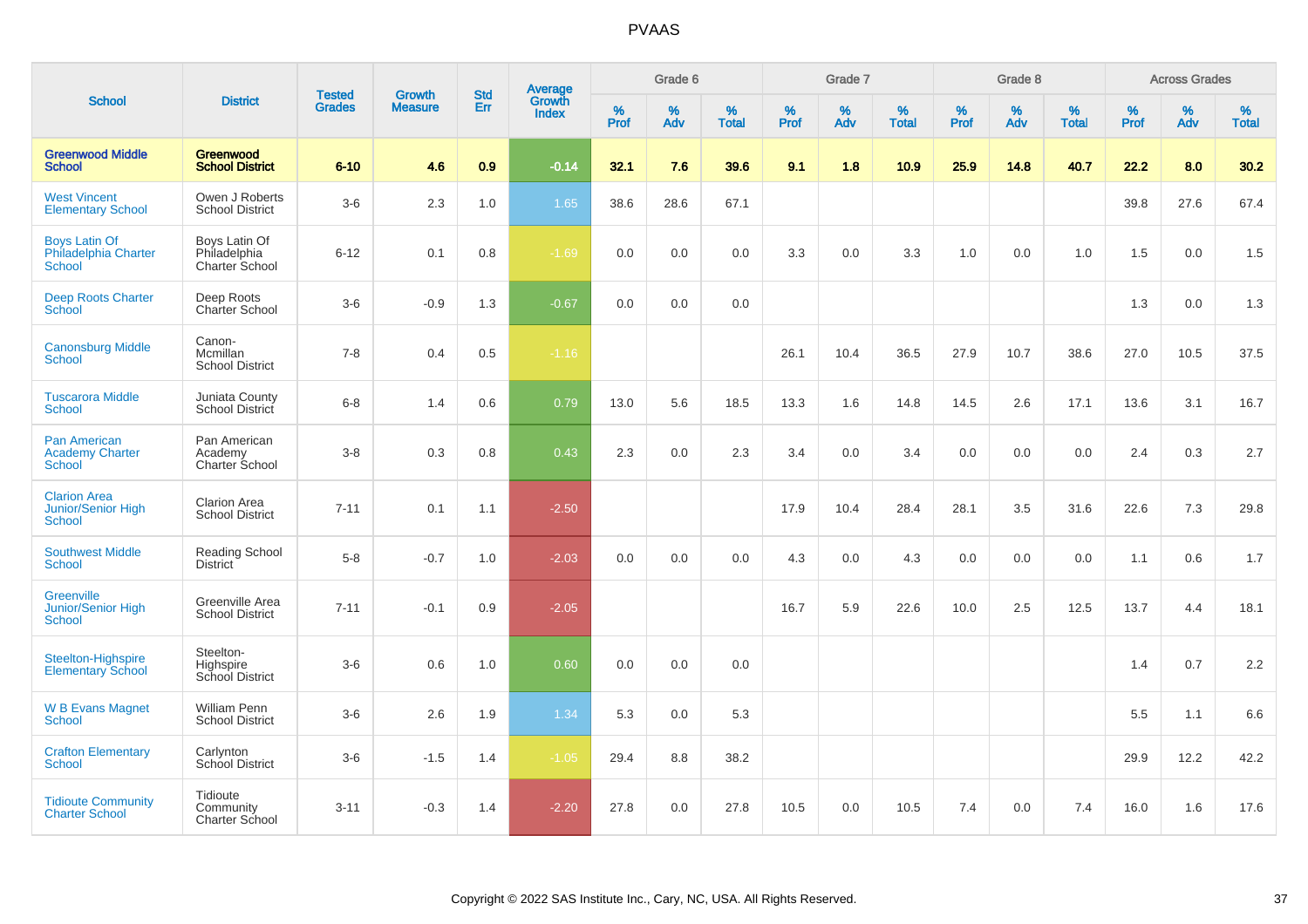|                                                                    |                                                         |                                | <b>Growth</b>  | <b>Std</b> |                                          |           | Grade 6  |                   |           | Grade 7  |                   |           | Grade 8  |                   |           | <b>Across Grades</b> |                   |
|--------------------------------------------------------------------|---------------------------------------------------------|--------------------------------|----------------|------------|------------------------------------------|-----------|----------|-------------------|-----------|----------|-------------------|-----------|----------|-------------------|-----------|----------------------|-------------------|
| <b>School</b>                                                      | <b>District</b>                                         | <b>Tested</b><br><b>Grades</b> | <b>Measure</b> | Err        | <b>Average</b><br>Growth<br><b>Index</b> | %<br>Prof | %<br>Adv | %<br><b>Total</b> | %<br>Prof | %<br>Adv | %<br><b>Total</b> | %<br>Prof | %<br>Adv | %<br><b>Total</b> | %<br>Prof | %<br>Adv             | %<br><b>Total</b> |
| <b>Greenwood Middle</b><br><b>School</b>                           | <b>Greenwood</b><br><b>School District</b>              | $6 - 10$                       | 4.6            | 0.9        | $-0.14$                                  | 32.1      | 7.6      | 39.6              | 9.1       | 1.8      | 10.9              | 25.9      | 14.8     | 40.7              | 22.2      | 8.0                  | 30.2              |
| <b>Mariana Bracetti</b><br><b>Academy Charter</b><br><b>School</b> | Mariana<br><b>Bracetti</b><br>Academy<br>Charter School | $3 - 10$                       | $-3.1$         | 0.9        | $-3.58$                                  | 2.2       | 0.0      | 2.2               | 7.3       | 0.0      | 7.3               | 0.0       | 0.0      | 0.0               | 4.4       | 0.0                  | 4.4               |
| <b>Rostraver Elementary</b><br><b>School</b>                       | <b>Belle Vernon</b><br>Area School<br><b>District</b>   | $3-6$                          | $-1.1$         | 1.2        | $-0.97$                                  | 30.8      | 3.8      | 34.6              |           |          |                   |           |          |                   | 28.7      | 8.4                  | 37.1              |
| <b>Shallow Brook Inter</b><br><b>School</b>                        | Northeastern<br><b>York School</b><br><b>District</b>   | $4 - 6$                        | 1.8            | 0.8        | 0.51                                     | 21.8      | 5.9      | 27.7              |           |          |                   |           |          |                   | 28.1      | 12.0                 | 40.1              |
| <b>Glendale Junior/Senior</b><br><b>High School</b>                | Glendale<br><b>School District</b>                      | $7 - 10$                       | $-2.4$         | 1.1        | $-4.61$                                  |           |          |                   | 22.7      | 15.2     | 37.9              | 7.8       | 2.0      | 9.8               | 16.2      | 9.4                  | 25.6              |
| <b>Panther Valley</b><br>Junior/Senior High<br>School              | Panther Valley<br><b>School District</b>                | $7 - 12$                       | $-0.8$         | 0.8        | $-3.47$                                  |           |          |                   | 11.2      | 1.9      | 13.1              | 4.8       | 0.0      | 4.8               | 8.0       | 0.9                  | 9.0               |
| <b>Westmont Hilltop</b><br><b>Elementary School</b>                | Westmont<br><b>Hilltop School</b><br><b>District</b>    | $3-6$                          | 1.8            | 0.8        | $-0.94$                                  | 18.4      | 8.2      | 26.5              |           |          |                   |           |          |                   | 24.0      | 13.5                 | 37.5              |
| <b>Universal Creighton</b><br><b>Charter School</b>                | Universal<br>Creighton<br>Charter School                | $3-8$                          | 1.1            | 0.7        | 0.56                                     | 3.5       | 1.2      | 4.7               | 7.7       | 6.2      | 13.8              | 4.7       | 4.7      | 9.4               | 8.6       | 4.4                  | 13.1              |
| Pennsylvania<br><b>Leadership Charter</b><br><b>School</b>         | Pennsylvania<br>Leadership<br><b>Charter School</b>     | $3 - 11$                       | $-1.4$         | 0.5        | $-4.74$                                  | 24.9      | 6.4      | 31.2              | 13.4      | 19.6     | 33.0              | 16.7      | 6.2      | 22.9              | 23.9      | 12.4                 | 36.4              |
| <b>Belmont Charter</b><br><b>School</b>                            | Belmont<br><b>Charter School</b>                        | $3 - 10$                       | $-0.8$         | 0.8        | $-1.19$                                  | 4.0       | 0.0      | 4.0               | 0.0       | 0.0      | 0.0               | 5.6       | 0.0      | 5.6               | 2.8       | 0.6                  | 3.4               |
| <b>Decatur Stephen</b><br>School                                   | Philadelphia<br>City School<br><b>District</b>          | $3 - 8$                        | 0.4            | 1.0        | $-0.43$                                  | 11.5      | 3.8      | 15.4              | 11.1      | 2.8      | 13.9              | 3.2       | 9.7      | 12.9              | 16.2      | 6.7                  | 22.9              |
| <b>Marshall Academy</b>                                            | Harrisburg City<br>School District                      | $5-8$                          | 2.4            | 1.7        | $-0.72$                                  | 0.0       | 0.0      | 0.0               | 0.0       | 0.0      | 0.0               | 0.0       | 0.0      | 0.0               | 0.0       | 0.0                  | 0.0               |
| <b>Port Allegany</b><br><b>Junior/Senior High</b><br><b>School</b> | Port Allegany<br>School District                        | $7 - 11$                       | 2.2            | 1.0        | 1.19                                     |           |          |                   | 17.4      | 2.9      | 20.3              | 13.1      | 9.8      | 23.0              | 15.4      | 6.2                  | 21.5              |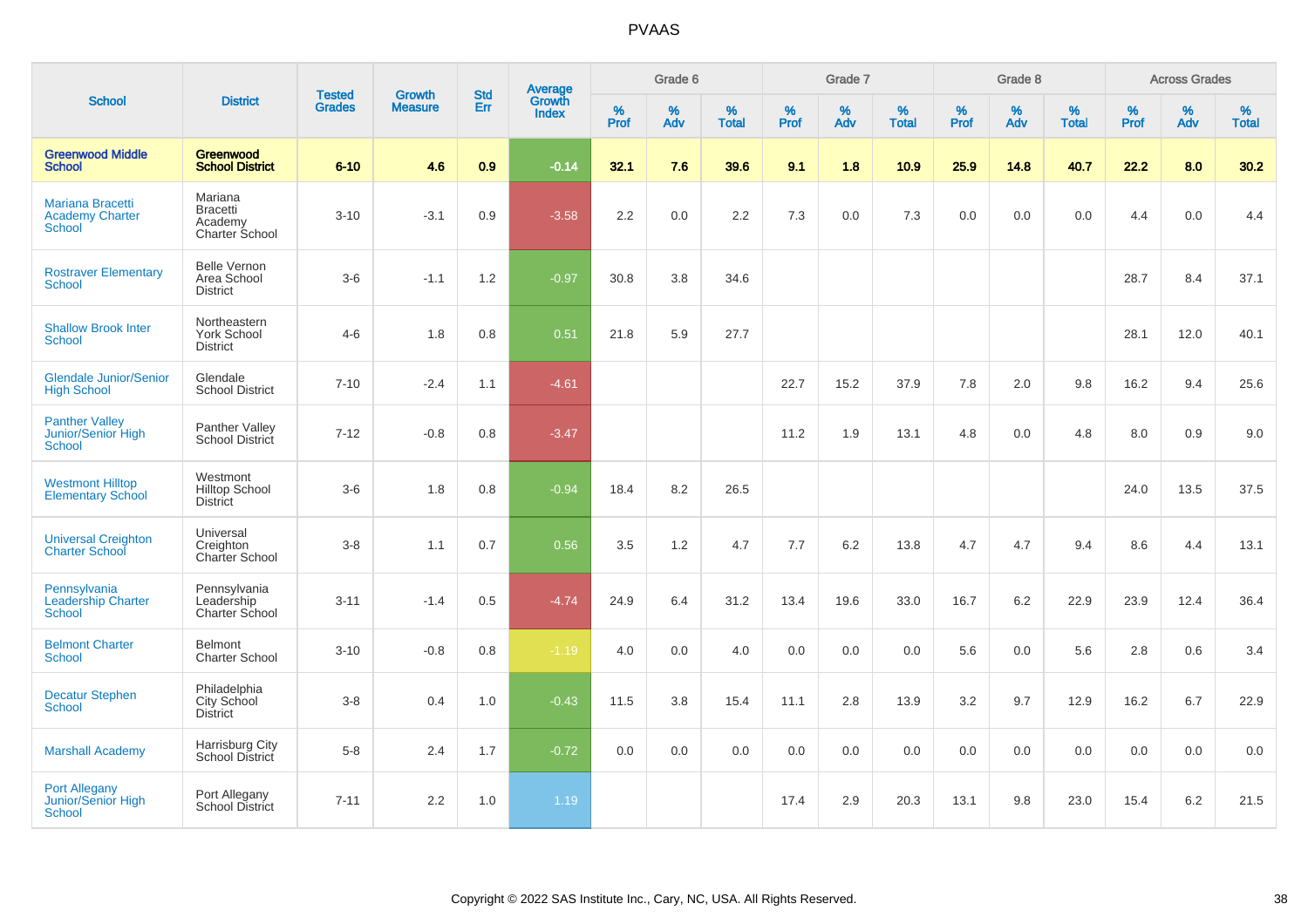|                                                                      |                                                                 |                                |                                 | <b>Std</b> |                                          |                  | Grade 6  |                   |           | Grade 7  |                   |                  | Grade 8  |                   |              | <b>Across Grades</b> |                   |
|----------------------------------------------------------------------|-----------------------------------------------------------------|--------------------------------|---------------------------------|------------|------------------------------------------|------------------|----------|-------------------|-----------|----------|-------------------|------------------|----------|-------------------|--------------|----------------------|-------------------|
| <b>School</b>                                                        | <b>District</b>                                                 | <b>Tested</b><br><b>Grades</b> | <b>Growth</b><br><b>Measure</b> | Err        | <b>Average</b><br>Growth<br><b>Index</b> | %<br><b>Prof</b> | %<br>Adv | %<br><b>Total</b> | %<br>Prof | %<br>Adv | %<br><b>Total</b> | %<br><b>Prof</b> | %<br>Adv | %<br><b>Total</b> | $\%$<br>Prof | %<br>Adv             | %<br><b>Total</b> |
| <b>Greenwood Middle</b><br><b>School</b>                             | Greenwood<br><b>School District</b>                             | $6 - 10$                       | 4.6                             | 0.9        | $-0.14$                                  | 32.1             | 7.6      | 39.6              | 9.1       | 1.8      | 10.9              | 25.9             | 14.8     | 40.7              | 22.2         | 8.0                  | 30.2              |
| <b>Portage Area</b><br>Junior/Senior High<br><b>School</b>           | Portage Area<br>School District                                 | $7 - 10$                       | $-1.1$                          | 1.1        | $-3.25$                                  |                  |          |                   | 25.4      | 9.5      | 34.9              | 17.0             | 7.6      | 24.5              | 21.6         | 8.6                  | 30.2              |
| <b>North Clarion County</b><br>Junior/Senior High<br><b>School</b>   | North Clarion<br>County School<br><b>District</b>               | $7 - 12$                       | 2.5                             | 1.3        | 0.70                                     |                  |          |                   | 21.4      | 7.1      | 28.6              | 15.9             | 11.4     | 27.3              | 18.6         | 9.3                  | 27.9              |
| <b>Portage Area</b><br><b>Elementary School</b>                      | Portage Area<br>School District                                 | $3-6$                          | 1.8                             | 1.2        | 1.44                                     | 30.0             | 10.0     | 40.0              |           |          |                   |                  |          |                   | 34.3         | 15.2                 | 49.5              |
| <b>New Holland</b><br>Elementary                                     | Eastern<br>Lancaster<br><b>County School</b><br><b>District</b> | $3-6$                          | 2.2                             | 1.1        | 1.77                                     | 26.1             | 5.8      | 31.9              |           |          |                   |                  |          |                   | 29.8         | 8.0                  | 37.8              |
| <b>Lincoln Leadership</b><br><b>Academy Charter</b><br><b>School</b> | Lincoln<br>Leadership<br>Academy<br>Charter School              | $3 - 12$                       | $-1.2$                          | 0.9        | $-1.72$                                  | 2.0              | 0.0      | 2.0               | 4.0       | 2.0      | 6.0               | 0.0              | 0.0      | 0.0               | 3.8          | 0.7                  | 4.4               |
| <b>Farrell Area High</b><br>School/Upper Middle<br><b>School</b>     | <b>Farrell Area</b><br><b>School District</b>                   | $7 - 11$                       | 2.2                             | 1.3        | 0.34                                     |                  |          |                   | 2.3       | 0.0      | 2.3               | 5.1              | 0.0      | 5.1               | 3.7          | 0.0                  | 3.7               |
| <b>Pennwood Middle</b><br><b>School</b>                              | Pennsbury<br><b>School District</b>                             | $6-8$                          | $-3.1$                          | 0.5        | $-6.57$                                  | 26.1             | 10.3     | 36.4              | 18.0      | 7.2      | 25.3              | 13.0             | 8.8      | 21.9              | 19.0         | 8.8                  | 27.7              |
| <b>Lakeland Elementary</b><br><b>School - Mayfield</b><br>Campus     | Lakeland<br><b>School District</b>                              | $3-6$                          | 1.7                             | 1.4        | 1.20                                     | 21.0             | 0.0      | 21.0              |           |          |                   |                  |          |                   | 25.6         | 3.0                  | 28.6              |
| North Brandywine<br><b>Middle School</b>                             | Coatesville<br>Area School<br><b>District</b>                   | $7 - 7$                        | 1.6                             | 0.8        | 2.07                                     |                  |          |                   | 8.6       | 1.3      | 9.8               |                  |          |                   | 8.6          | 1.3                  | 9.8               |
| <b>Mazie Gable</b><br><b>Elementary School</b>                       | Red Lion Area<br><b>School District</b>                         | $3-6$                          | 1.0                             | 1.1        | 0.92                                     | 10.3             | 1.5      | 11.8              |           |          |                   |                  |          |                   | 18.3         | 4.3                  | 22.6              |
| <b>Chichester Middle</b><br><b>School</b>                            | Chichester<br><b>School District</b>                            | $5 - 8$                        | $-3.8$                          | 0.7        | $-5.54$                                  | 7.0              | 2.8      | 9.9               | 5.1       | 6.3      | 11.4              | 4.4              | 0.0      | 4.4               | 5.9          | 2.6                  | 8.5               |
| Erie Rise Leadership<br><b>Academy Charter</b><br><b>School</b>      | Erie Rise<br>Leadership<br>Academy<br>Charter School            | $3 - 8$                        | $-0.6$                          | 1.1        | $-0.82$                                  | 0.0              | 0.0      | 0.0               | 0.0       | 0.0      | 0.0               | 0.0              | 0.0      | 0.0               | 1.6          | 1.0                  | 2.6               |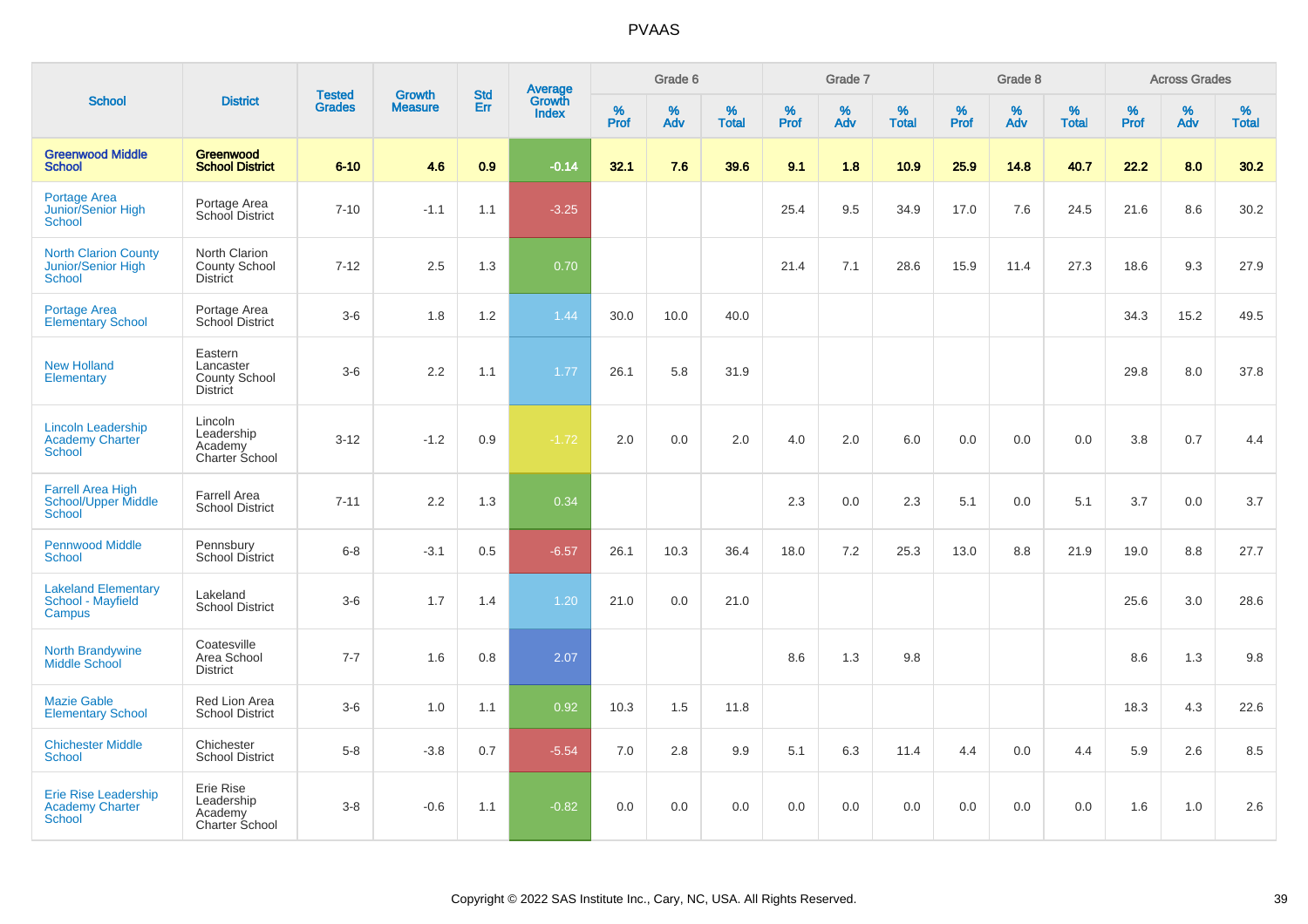|                                                                            |                                                                 |                                |                                 | <b>Std</b> |                                          |              | Grade 6     |                      |                     | Grade 7     |                   |              | Grade 8     |                   |              | <b>Across Grades</b> |                   |
|----------------------------------------------------------------------------|-----------------------------------------------------------------|--------------------------------|---------------------------------|------------|------------------------------------------|--------------|-------------|----------------------|---------------------|-------------|-------------------|--------------|-------------|-------------------|--------------|----------------------|-------------------|
| <b>School</b>                                                              | <b>District</b>                                                 | <b>Tested</b><br><b>Grades</b> | <b>Growth</b><br><b>Measure</b> | <b>Err</b> | <b>Average</b><br>Growth<br><b>Index</b> | $\%$<br>Prof | $\%$<br>Adv | $\%$<br><b>Total</b> | $\%$<br><b>Prof</b> | $\%$<br>Adv | %<br><b>Total</b> | $\%$<br>Prof | $\%$<br>Adv | %<br><b>Total</b> | $\%$<br>Prof | $\%$<br>Adv          | %<br><b>Total</b> |
| <b>Greenwood Middle</b><br><b>School</b>                                   | Greenwood<br><b>School District</b>                             | $6 - 10$                       | 4.6                             | 0.9        | $-0.14$                                  | 32.1         | 7.6         | 39.6                 | 9.1                 | 1.8         | 10.9              | 25.9         | 14.8        | 40.7              | 22.2         | 8.0                  | 30.2              |
| <b>Shannock Valley</b><br><b>Elementary School</b>                         | Armstrong<br><b>School District</b>                             | $3-6$                          | 2.6                             | 1.3        | 0.62                                     | 12.5         | 12.5        | 25.0                 |                     |             |                   |              |             |                   | 26.1         | 16.5                 | 42.6              |
| <b>Sto-Rox Upper</b><br><b>Elementary School</b>                           | Sto-Rox School<br><b>District</b>                               | $4 - 6$                        | 1.7                             | 0.9        | 1.85                                     | 1.2          | 0.0         | 1.2                  |                     |             |                   |              |             |                   | 2.8          | 0.8                  | 3.6               |
| <b>Goode School</b>                                                        | York City<br>School District                                    | $3-8$                          | 0.3                             | 0.8        | 0.40                                     | 3.0          | 0.0         | 3.0                  | 5.3                 | 0.0         | 5.3               | 0.0          | 0.0         | 0.0               | 3.6          | 0.3                  | 4.0               |
| <b>Second District</b><br><b>Elementary School</b>                         | Crawford<br>Central School<br><b>District</b>                   | $3-6$                          | 2.7                             | 1.3        | 1.16                                     | 11.1         | 0.0         | 11.1                 |                     |             |                   |              |             |                   | 15.9         | 4.6                  | 20.5              |
| <b>Coudersport Area</b><br><b>Elementary School</b>                        | Coudersport<br>Area School<br><b>District</b>                   | $3-6$                          | 1.4                             | $1.2$      | 1.19                                     | 16.7         | 4.8         | 21.4                 |                     |             |                   |              |             |                   | 24.6         | 6.3                  | 30.9              |
| <b>Dallastown Area</b><br><b>Middle School</b>                             | Dallastown<br>Area School<br><b>District</b>                    | $7 - 8$                        | 0.3                             | 0.4        | $-1.22$                                  |              |             |                      | 24.2                | 7.7         | 31.9              | 19.2         | 9.4         | 28.6              | 21.9         | 8.5                  | 30.4              |
| <b>Fairfield Area Middle</b><br>School                                     | <b>Fairfield Area</b><br><b>School District</b>                 | $5-8$                          | $-1.2$                          | 0.8        | $-1.64$                                  | 19.7         | 1.6         | 21.3                 | 18.5                | 0.0         | 18.5              | 16.7         | 3.7         | 20.4              | 21.7         | 1.7                  | 23.5              |
| <b>Franklin Regional</b><br><b>Middle School</b>                           | Franklin<br>Regional<br>School District                         | $6 - 8$                        | $-0.2$                          | 0.5        | $-1.46$                                  | 33.2         | 19.3        | 52.5                 | 27.9                | 18.3        | 46.2              | 25.8         | 8.1         | 33.9              | 29.2         | 15.6                 | 44.7              |
| <b>Park Forest Middle</b><br><b>School</b>                                 | <b>State College</b><br>Area School<br><b>District</b>          | $6 - 8$                        | $-0.3$                          | 0.6        | $-1.71$                                  | 26.7         | 15.2        | 41.8                 | 32.1                | 12.4        | 44.5              | 22.8         | 9.6         | 32.5              | 27.4         | 12.7                 | 40.1              |
| <b>Linton Middle School</b>                                                | Penn Hills<br><b>School District</b>                            | $6 - 8$                        | $-3.5$                          | 0.5        | $-10.87$                                 | 2.7          | 0.7         | 3.4                  | 2.2                 | 1.6         | 3.8               | 3.4          | 0.0         | 3.4               | 2.8          | 0.8                  | 3.6               |
| <b>Chester Charter</b><br><b>Scholars Academy</b><br><b>Charter School</b> | <b>Chester Charter</b><br>Scholars<br>Academy<br>Charter School | $3 - 12$                       | $-3.3$                          | 0.8        | $-3.92$                                  | 2.1          | 0.0         | 2.1                  | $6.2\,$             | 0.0         | 6.2               | 0.0          | 0.0         | 0.0               | 1.8          | 0.4                  | 2.2               |
| <b>Dutch Ridge</b><br><b>Elementary School</b>                             | Beaver Area<br><b>School District</b>                           | $3-6$                          | 1.2                             | 0.7        | 1.57                                     | 37.6         | 29.1        | 66.7                 |                     |             |                   |              |             |                   | 33.6         | 33.0                 | 66.6              |
| <b>Everett Area Middle</b><br>School                                       | Everett Area<br><b>School District</b>                          | $6 - 11$                       | $-1.4$                          | 0.7        | $-2.66$                                  | 19.8         | 2.3         | 22.1                 | 13.9                | 1.0         | 14.8              | 10.7         | 6.7         | 17.3              | 14.9         | 3.0                  | 17.9              |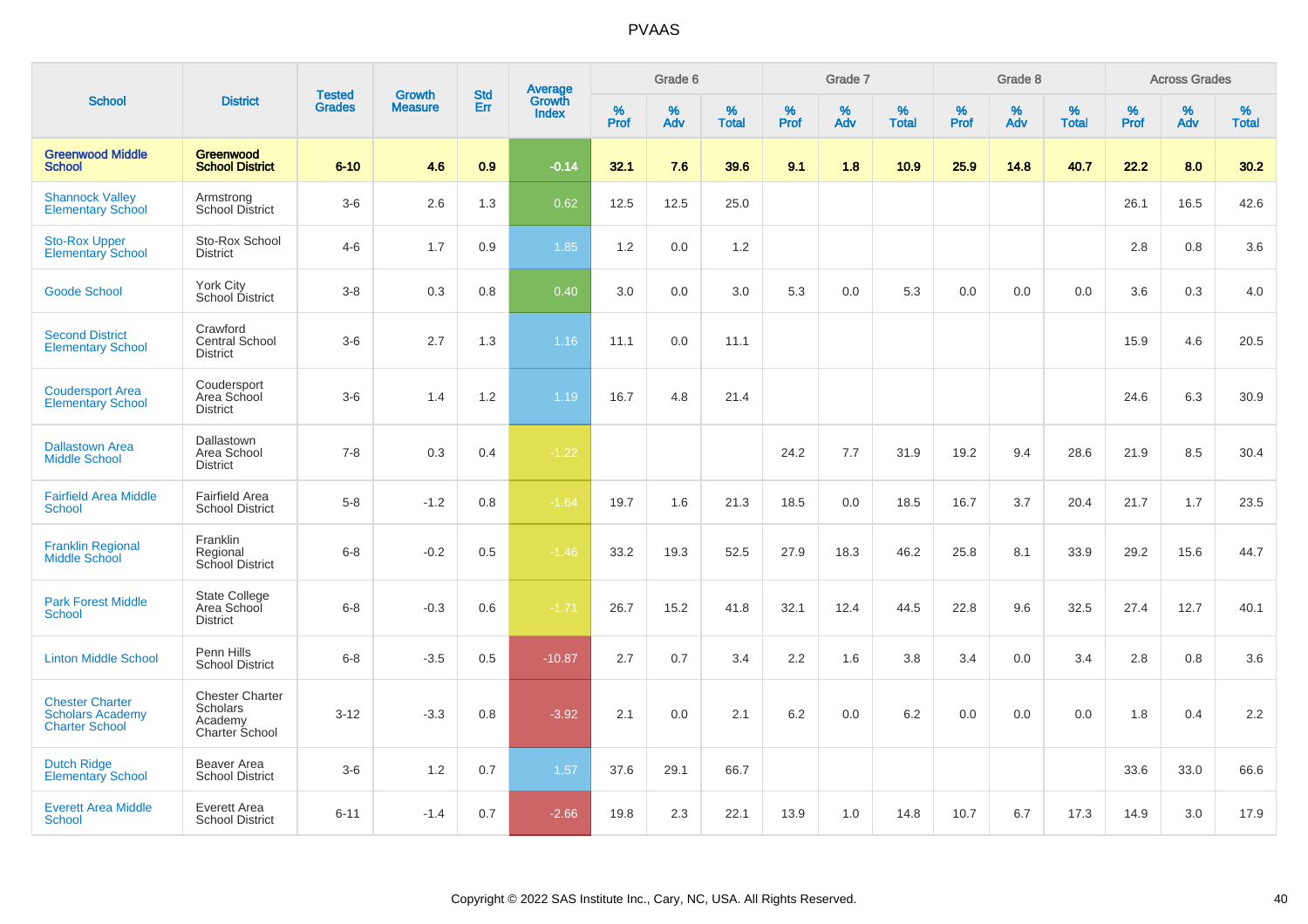|                                                            |                                                                   | <b>Tested</b> | <b>Growth</b>  | <b>Std</b> |                                   |                  | Grade 6     |                   |           | Grade 7     |                      |              | Grade 8  |                   |              | <b>Across Grades</b> |                   |
|------------------------------------------------------------|-------------------------------------------------------------------|---------------|----------------|------------|-----------------------------------|------------------|-------------|-------------------|-----------|-------------|----------------------|--------------|----------|-------------------|--------------|----------------------|-------------------|
| <b>School</b>                                              | <b>District</b>                                                   | <b>Grades</b> | <b>Measure</b> | Err        | Average<br>Growth<br><b>Index</b> | %<br><b>Prof</b> | $\%$<br>Adv | %<br><b>Total</b> | %<br>Prof | $\%$<br>Adv | $\%$<br><b>Total</b> | $\%$<br>Prof | %<br>Adv | %<br><b>Total</b> | $\%$<br>Prof | $\%$<br>Adv          | %<br><b>Total</b> |
| <b>Greenwood Middle</b><br><b>School</b>                   | Greenwood<br><b>School District</b>                               | $6 - 10$      | 4.6            | 0.9        | $-0.14$                           | 32.1             | 7.6         | 39.6              | 9.1       | 1.8         | 10.9                 | 25.9         | 14.8     | 40.7              | 22.2         | 8.0                  | 30.2              |
| <b>Grove City Area</b><br><b>Middle School</b>             | Grove City Area<br><b>School District</b>                         | $6 - 8$       | $-0.3$         | 0.6        | $-2.73$                           | 29.0             | 12.1        | 41.1              | 28.1      | 13.2        | 41.2                 | 19.5         | 8.5      | 28.0              | 25.6         | 11.2                 | 36.8              |
| <b>Penn Hills Charter</b><br>School of<br>Entrepreneurship | Penn Hills<br><b>Charter School</b><br>of<br>Entrepreneurshi<br>p | $3 - 8$       | $-0.2$         | 0.9        | $-0.20$                           | 13.5             | 10.8        | 24.3              | 15.4      | 2.6         | 18.0                 | 5.3          | 0.0      | 5.3               | 17.0         | 3.8                  | 20.8              |
| <b>Union City Middle</b><br><b>School</b>                  | Union City Area<br><b>School District</b>                         | $6 - 11$      | 0.2            | 0.8        | $-2.12$                           | 19.4             | 11.3        | 30.6              | 23.4      | 3.9         | 27.3                 | 10.1         | 5.6      | 15.7              | 17.1         | 6.6                  | 23.7              |
| <b>Central Middle School</b>                               | <b>Reading School</b><br><b>District</b>                          | $5-8$         | $-0.6$         | 0.5        | $-3.70$                           | 1.2              | 0.0         | 1.2               | 2.4       | 0.0         | 2.4                  | 0.0          | 0.0      | 0.0               | 1.4          | 0.5                  | 2.0               |
| <b>Eisenhower Middle</b><br><b>School</b>                  | Norristown Area<br><b>School District</b>                         | $5-8$         | $-0.5$         | 0.7        | $-2.54$                           | 8.4              | 0.0         | 8.4               | 8.0       | 0.0         | 8.0                  | 2.7          | 2.7      | 5.3               | 6.9          | 0.6                  | 7.5               |
| <b>Lower Dauphin Middle</b><br><b>School</b>               | Lower Dauphin<br>School District                                  | $6 - 8$       | $-2.8$         | 0.5        | $-7.25$                           | 23.7             | 4.8         | 28.5              | 22.4      | 6.5         | 28.9                 | 18.6         | 9.6      | 28.2              | 21.6         | 6.9                  | 28.5              |
| <b>Walnut Street</b><br><b>Elementary School</b>           | William Penn<br><b>School District</b>                            | $3-6$         | 3.3            | 2.0        | 1.66                              | 0.0              | 0.0         | 0.0               |           |             |                      |              |          |                   | 7.3          | 0.0                  | 7.3               |
| <b>Carmichaels Area</b><br><b>Middle School</b>            | Carmichaels<br>Area School<br><b>District</b>                     | $6 - 8$       | $-4.1$         | 0.8        | $-7.88$                           | 1.5              | 0.0         | 1.5               | 3.0       | 3.0         | 6.0                  | 6.8          | 0.0      | 6.8               | 3.9          | 1.0                  | 4.8               |
| <b>Founders Hall Middle</b><br><b>School</b>               | Mckeesport<br>Area School<br><b>District</b>                      | $6 - 8$       | $-0.5$         | 0.5        | $-3.65$                           | 3.9              | 0.0         | 3.9               | 1.0       | 0.0         | 1.0                  | 1.0          | 0.0      | 1.0               | 1.8          | 0.0                  | 1.8               |
| <b>Moshannon Valley</b><br><b>Elementary School</b>        | Moshannon<br><b>Valley School</b><br><b>District</b>              | $3-6$         | 1.4            | 1.2        | 1.17                              | 15.1             | 18.9        | 34.0              |           |             |                      |              |          |                   | 20.7         | 10.3                 | 31.0              |
| <b>Kulp Elementary</b><br>School                           | North Penn<br><b>School District</b>                              | $3-6$         | 1.9            | 1.0        | 1.26                              | 20.9             | 6.0         | 26.9              |           |             |                      |              |          |                   | 25.6         | 12.2                 | 37.8              |
| <b>Wyoming Valley West</b><br><b>Middle School</b>         | Wyoming Valley<br>West School<br><b>District</b>                  | $6 - 8$       | 0.7            | 0.5        | $-1.32$                           | 13.8             | 2.1         | 15.9              | 10.8      | 0.0         | 10.8                 | 10.5         | 2.9      | 13.4              | 11.8         | 1.7                  | 13.5              |
| Mcadoo-Kelayres<br>Elementary/Middle<br>School             | <b>Hazleton Area</b><br><b>School District</b>                    | $3 - 8$       | 1.7            | 1.2        | 0.04                              | 0.0              | 0.0         | 0.0               | 0.0       | 0.0         | 0.0                  | 0.0          | 0.0      | 0.0               | 1.2          | 0.0                  | 1.2               |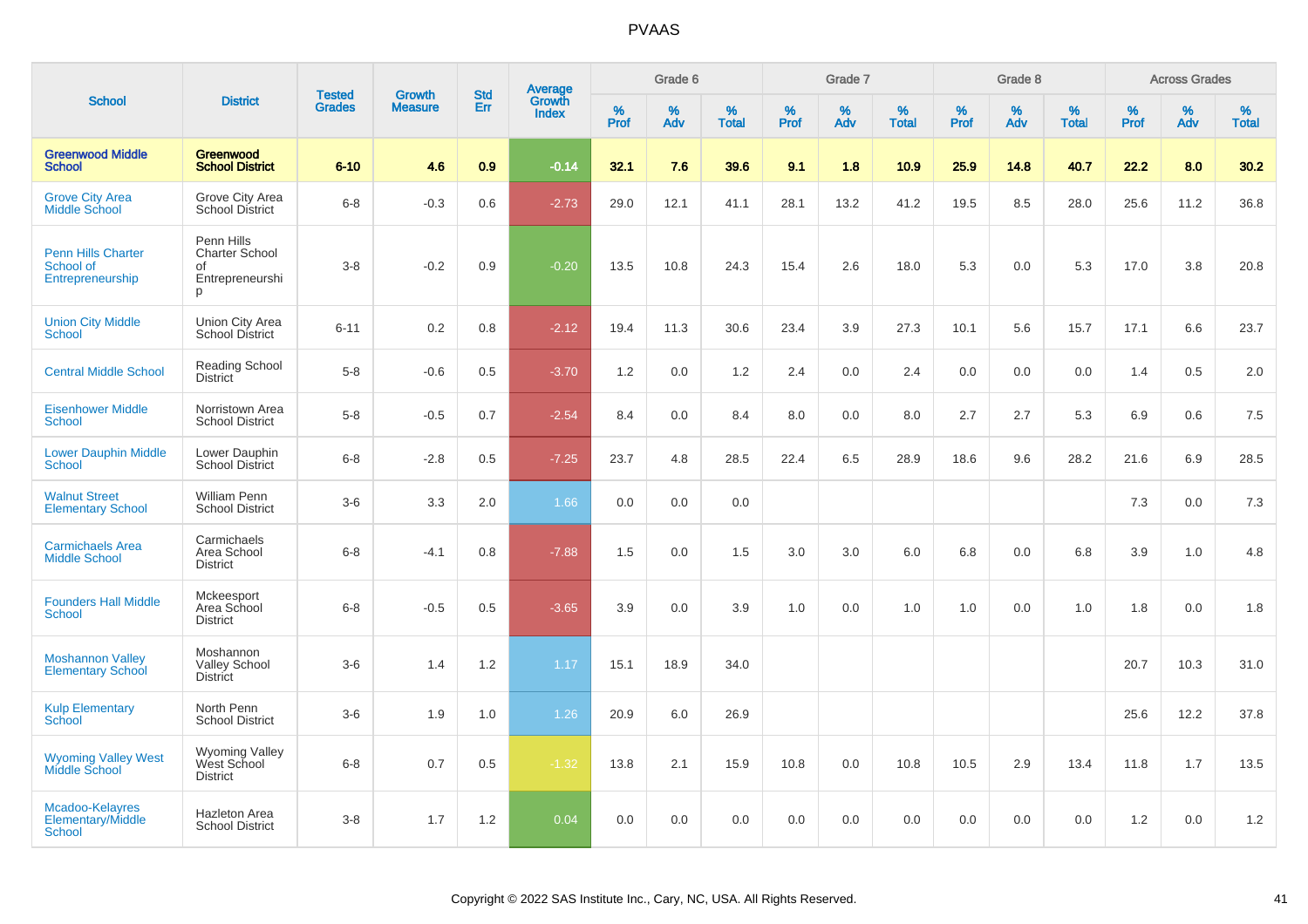|                                                                   |                                                       |                                |                                 | <b>Std</b> |                                          |                  | Grade 6  |                   |           | Grade 7  |                   |           | Grade 8  |                   |           | <b>Across Grades</b> |                   |
|-------------------------------------------------------------------|-------------------------------------------------------|--------------------------------|---------------------------------|------------|------------------------------------------|------------------|----------|-------------------|-----------|----------|-------------------|-----------|----------|-------------------|-----------|----------------------|-------------------|
| <b>School</b>                                                     | <b>District</b>                                       | <b>Tested</b><br><b>Grades</b> | <b>Growth</b><br><b>Measure</b> | Err        | <b>Average</b><br>Growth<br><b>Index</b> | %<br><b>Prof</b> | %<br>Adv | %<br><b>Total</b> | %<br>Prof | %<br>Adv | %<br><b>Total</b> | %<br>Prof | %<br>Adv | %<br><b>Total</b> | %<br>Prof | $\%$<br>Adv          | %<br><b>Total</b> |
| <b>Greenwood Middle</b><br><b>School</b>                          | Greenwood<br><b>School District</b>                   | $6 - 10$                       | 4.6                             | 0.9        | $-0.14$                                  | 32.1             | 7.6      | 39.6              | 9.1       | 1.8      | 10.9              | 25.9      | 14.8     | 40.7              | 22.2      | 8.0                  | 30.2              |
| <b>West Branch Middle</b><br>School                               | West Branch<br>Area School<br><b>District</b>         | $5-8$                          | 0.5                             | 0.7        | 0.53                                     | 7.8              | 4.7      | 12.5              | 19.7      | 14.5     | 34.2              | 18.8      | 6.2      | 25.0              | 15.8      | 7.5                  | 23.3              |
| <b>Pleasant Hills Middle</b><br>School                            | West Jefferson<br>Hills School<br><b>District</b>     | $6 - 8$                        | $-2.4$                          | 0.5        | $-6.21$                                  | 24.9             | 3.3      | 28.2              | 22.8      | 6.3      | 29.1              | 21.8      | 4.5      | 26.2              | 23.2      | 4.8                  | 27.9              |
| Pittsburgh Carmalt K-8                                            | Pittsburgh<br>School District                         | $3 - 8$                        | $-3.3$                          | 0.9        | $-5.94$                                  | 4.2              | 4.2      | 8.3               | 15.2      | 0.0      | 15.2              | 0.0       | 0.0      | 0.0               | 12.9      | 2.9                  | 15.7              |
| <b>Northern Middle</b><br>School                                  | Northern York<br>County School<br><b>District</b>     | $6 - 8$                        | 0.1                             | 0.5        | $-2.29$                                  | 24.5             | 8.2      | 32.7              | 20.5      | 5.4      | 25.8              | 10.9      | 0.9      | 11.8              | 18.5      | 4.7                  | 23.2              |
| <b>Blue Ridge Middle</b><br><b>School</b>                         | <b>Blue Ridge</b><br>School District                  | $6 - 8$                        | $-2.5$                          | 0.8        | $-3.73$                                  | 14.9             | 0.0      | 14.9              | 25.8      | 3.2      | 29.0              | 12.9      | 4.3      | 17.1              | 17.5      | 2.4                  | 19.9              |
| <b>Derry Area Middle</b><br><b>School</b>                         | Derry Area<br>School District                         | $6 - 8$                        | $-2.3$                          | 0.6        | $-7.05$                                  | 33.1             | 13.2     | 46.3              | 11.9      | 6.8      | 18.6              | 10.2      | 6.5      | 16.7              | 18.7      | 8.9                  | 27.7              |
| <b>Hamburg Area Middle</b><br>School                              | Hamburg Area<br>School District                       | $6 - 8$                        | 1.0                             | 0.6        | 0.33                                     | 28.6             | 2.4      | 31.0              | 10.1      | 3.8      | 13.8              | 9.9       | 2.1      | 12.1              | 15.5      | 2.8                  | 18.3              |
| <b>West Hazleton</b><br>Elementary/Middle<br>School               | <b>Hazleton Area</b><br><b>School District</b>        | $3 - 8$                        | $-0.8$                          | 1.2        | $-1.22$                                  | 5.9              | 0.0      | 5.9               | 4.8       | 0.0      | 4.8               | 0.0       | 0.0      | 0.0               | 4.6       | 0.6                  | 5.2               |
| <b>Hillcrest Elementary</b><br><b>School</b>                      | Council Rock<br><b>School District</b>                | $3-6$                          | 1.0                             | 1.1        | 0.96                                     | 39.0             | 15.2     | 54.2              |           |          |                   |           |          |                   | 33.8      | 26.0                 | 59.8              |
| Pittsburgh Mifflin K-8                                            | Pittsburgh<br>School District                         | $3 - 8$                        | $-1.7$                          | 1.2        | $-1.85$                                  | 0.0              | 0.0      | 0.0               | 0.0       | 4.8      | 4.8               | 3.7       | 0.0      | 3.7               | 4.4       | 0.7                  | $5.2\,$           |
| Penn Alexander<br>School                                          | Philadelphia<br><b>City School</b><br><b>District</b> | $3 - 8$                        | 1.5                             | 1.3        | 1.16                                     | 29.0             | 13.2     | 42.1              | 26.1      | 47.8     | 73.9              |           |          |                   | 28.3      | 36.7                 | 65.0              |
| <b>Towanda Area</b><br><b>Junior/Senior High</b><br><b>School</b> | Towanda Area<br><b>School District</b>                | $7 - 11$                       | $-1.6$                          | 0.8        | $-4.76$                                  |                  |          |                   | 14.5      | 7.7      | 22.2              | 17.2      | 8.6      | 25.9              | 15.9      | 8.2                  | 24.0              |
| <b>Fairview Elementary</b><br>School                              | Crestwood<br><b>School District</b>                   | $3-6$                          | $-0.5$                          | 1.1        | $-0.42$                                  | 27.0             | 8.1      | 35.1              |           |          |                   |           |          |                   | 24.0      | 10.1                 | 34.1              |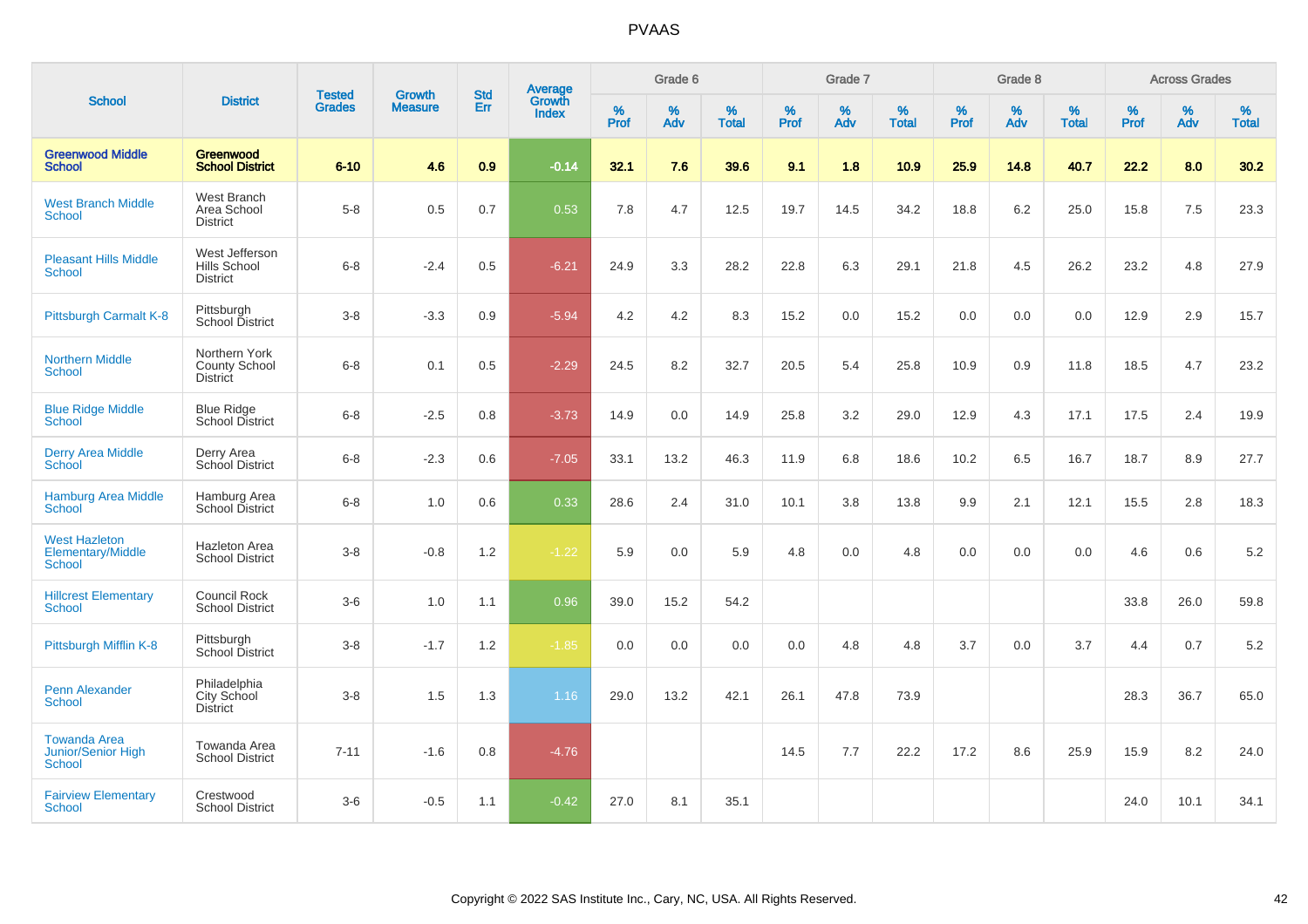|                                                           |                                                        |                                |                          | <b>Std</b> |                                          |           | Grade 6  |                   |           | Grade 7  |                   |           | Grade 8  |                   |           | <b>Across Grades</b> |                   |
|-----------------------------------------------------------|--------------------------------------------------------|--------------------------------|--------------------------|------------|------------------------------------------|-----------|----------|-------------------|-----------|----------|-------------------|-----------|----------|-------------------|-----------|----------------------|-------------------|
| <b>School</b>                                             | <b>District</b>                                        | <b>Tested</b><br><b>Grades</b> | Growth<br><b>Measure</b> | Err        | <b>Average</b><br>Growth<br><b>Index</b> | %<br>Prof | %<br>Adv | %<br><b>Total</b> | %<br>Prof | %<br>Adv | %<br><b>Total</b> | %<br>Prof | %<br>Adv | %<br><b>Total</b> | %<br>Prof | %<br>Adv             | %<br><b>Total</b> |
| <b>Greenwood Middle</b><br><b>School</b>                  | Greenwood<br><b>School District</b>                    | $6 - 10$                       | 4.6                      | 0.9        | $-0.14$                                  | 32.1      | 7.6      | 39.6              | 9.1       | 1.8      | 10.9              | 25.9      | 14.8     | 40.7              | 22.2      | 8.0                  | 30.2              |
| <b>Roberto Clemente</b><br><b>Charter School</b>          | Roberto<br>Clemente<br><b>Charter School</b>           | $3 - 12$                       | $-4.0$                   | 0.9        | $-5.78$                                  | 0.0       | 0.0      | 0.0               | 0.0       | 0.0      | 0.0               | 0.0       | 0.0      | 0.0               | 3.0       | 0.0                  | 3.0               |
| Northwest Area High<br><b>School</b>                      | Northwest Area<br><b>School District</b>               | $7 - 10$                       | 1.8                      | 1.1        | 0.52                                     |           |          |                   | 7.3       | 1.8      | 9.1               | 5.4       | 0.0      | 5.4               | 6.4       | 0.9                  | 7.3               |
| <b>Riverside Middle</b><br><b>School</b>                  | Riverside<br><b>Beaver County</b><br>School District   | $6 - 8$                        | $-0.4$                   | 0.7        | $-1.61$                                  | 23.8      | 4.0      | 27.7              | 22.8      | 10.1     | 32.9              | 25.5      | 3.2      | 28.7              | 24.1      | 5.5                  | 29.6              |
| <b>West Hempfield</b><br><b>Middle School</b>             | <b>Hempfield Area</b><br><b>School District</b>        | $6 - 8$                        | 1.0                      | 0.6        | 0.53                                     | 21.2      | 10.6     | 31.8              | 27.9      | 10.7     | 38.6              | 26.4      | 8.8      | 35.2              | 25.2      | 10.1                 | 35.3              |
| <b>Mount Nittany Middle</b><br><b>School</b>              | <b>State College</b><br>Area School<br><b>District</b> | $6 - 8$                        | $-1.1$                   | 0.6        | $-3.33$                                  | 28.2      | 15.5     | 43.7              | 26.4      | 20.0     | 46.4              | 19.7      | 8.6      | 28.2              | 25.1      | 15.2                 | 40.3              |
| <b>Marshall Math Science</b><br>Academy                   | Harrisburg City<br>School District                     | $5-8$                          | $-2.3$                   | 0.7        | $-3.20$                                  | 5.4       | 0.0      | 5.4               | 12.7      | 1.6      | 14.3              | 11.8      | 1.5      | 13.2              | 9.2       | 1.8                  | 11.1              |
| <b>Northeast Middle</b><br><b>School</b>                  | Bethlehem Area<br><b>School District</b>               | $6-9$                          | 1.3                      | 1.1        | $-0.29$                                  | 13.5      | 1.9      | 15.4              | 13.9      | 2.8      | 16.7              | 2.9       | 5.7      | 8.6               | 10.6      | 3.2                  | 13.8              |
| <b>Mastery Charter</b><br>School - Shoemaker<br>Campus    | Mastery Charter<br>School-<br>Shoemaker<br>Campus      | $7 - 10$                       | 1.9                      | 1.6        | 0.13                                     |           |          |                   | 9.4       | 0.0      | 9.4               | 4.2       | 0.0      | 4.2               | 7.1       | 0.0                  | 7.1               |
| <b>Tulpehocken</b><br>Junior/Senior High<br><b>School</b> | Tulpehocken<br>Area School<br><b>District</b>          | $7 - 12$                       | $-2.6$                   | 0.8        | $-6.30$                                  |           |          |                   | 18.4      | 5.8      | 24.3              | 14.6      | 2.7      | 17.3              | 16.4      | 4.2                  | 20.7              |
| <b>Chicora Elementary</b><br><b>School</b>                | Karns City Area<br>School District                     | $3-6$                          | 1.9                      | 1.1        | 0.98                                     | 25.0      | 1.9      | 26.9              |           |          |                   |           |          |                   | 26.1      | 1.8                  | 27.9              |
| <b>Lamberton Middle</b><br><b>School</b>                  | Carlisle Area<br><b>School District</b>                | $6 - 8$                        | 0.4                      | 0.6        | $-0.63$                                  | 25.0      | 7.3      | 32.3              | 19.4      | 7.6      | 27.1              | 11.2      | 4.7      | 15.9              | 18.9      | 6.7                  | 25.6              |
| <b>Davis School</b>                                       | <b>York City</b><br>School District                    | $3 - 8$                        | 0.6                      | 1.0        | $-1.20$                                  | 0.0       | 0.0      | 0.0               | 0.0       | 0.0      | 0.0               | 2.4       | 0.0      | 2.4               | 3.4       | 0.0                  | 3.4               |
| W.A. Mccreery<br><b>Elementary School</b>                 | <b>Marion Center</b><br>Area School<br><b>District</b> | $3-6$                          | 1.6                      | 1.2        | 1.34                                     | 25.4      | 12.7     | 38.2              |           |          |                   |           |          |                   | 26.8      | 13.1                 | 39.9              |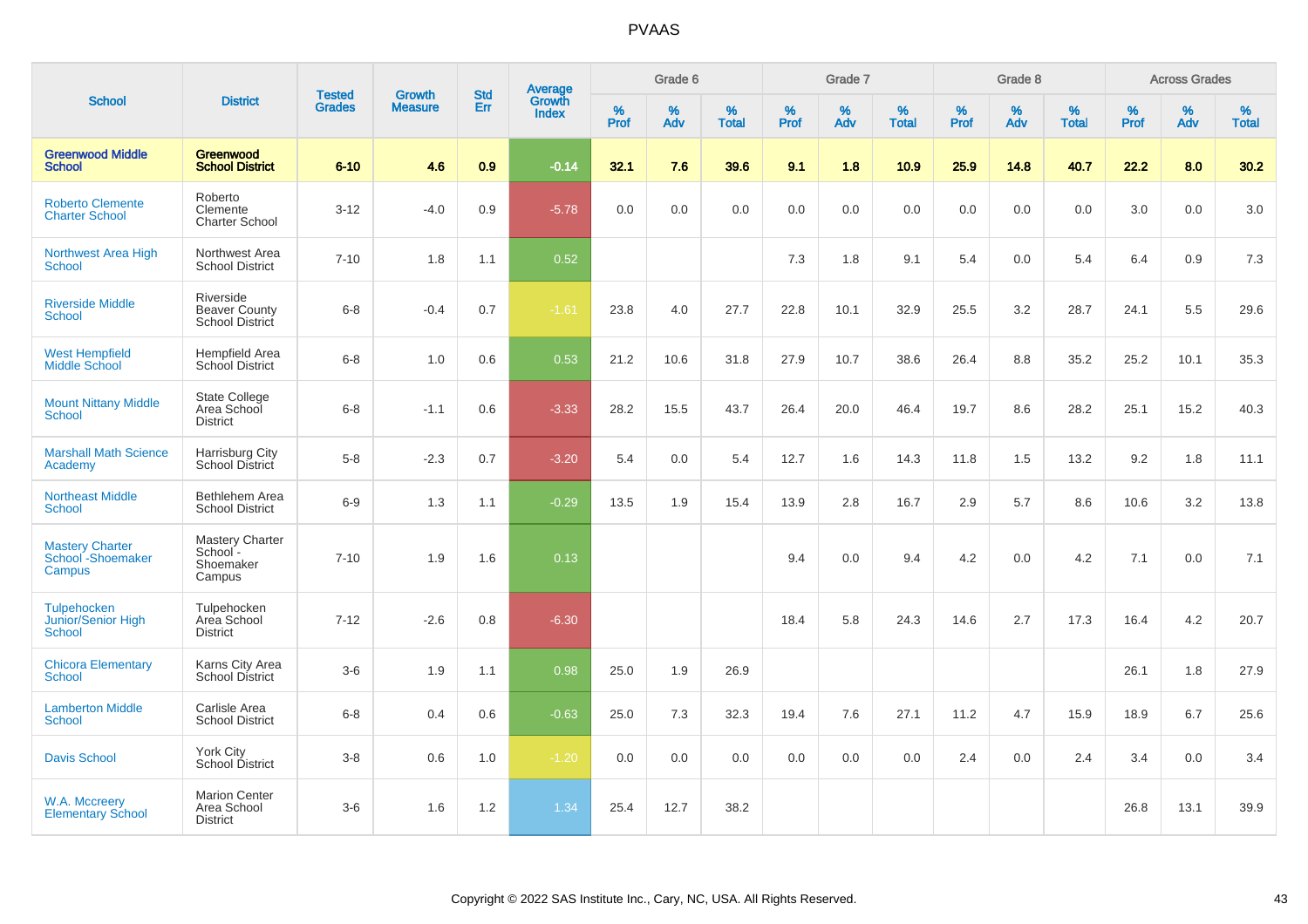|                                                                          |                                                            |                                |                                 | <b>Std</b> |                                          |                  | Grade 6  |                   |           | Grade 7  |                   |           | Grade 8  |                   |           | <b>Across Grades</b> |                   |
|--------------------------------------------------------------------------|------------------------------------------------------------|--------------------------------|---------------------------------|------------|------------------------------------------|------------------|----------|-------------------|-----------|----------|-------------------|-----------|----------|-------------------|-----------|----------------------|-------------------|
| <b>School</b>                                                            | <b>District</b>                                            | <b>Tested</b><br><b>Grades</b> | <b>Growth</b><br><b>Measure</b> | Err        | <b>Average</b><br>Growth<br><b>Index</b> | %<br><b>Prof</b> | %<br>Adv | %<br><b>Total</b> | %<br>Prof | %<br>Adv | %<br><b>Total</b> | %<br>Prof | %<br>Adv | %<br><b>Total</b> | %<br>Prof | %<br>Adv             | %<br><b>Total</b> |
| <b>Greenwood Middle</b><br><b>School</b>                                 | Greenwood<br><b>School District</b>                        | $6 - 10$                       | 4.6                             | 0.9        | $-0.14$                                  | 32.1             | 7.6      | 39.6              | 9.1       | 1.8      | 10.9              | 25.9      | 14.8     | 40.7              | 22.2      | 8.0                  | 30.2              |
| <b>Turkeyfoot Valley Area</b><br>Junior/Senior High<br><b>School</b>     | Turkeyfoot<br>Valley Area<br>School District               | $7 - 12$                       | 3.1                             | 1.8        | 1.14                                     |                  |          |                   | 30.0      | 0.0      | 30.0              | 12.5      | 4.2      | 16.7              | 20.4      | 2.3                  | 22.7              |
| Solomon/Plains<br><b>Elementary School</b>                               | <b>Wilkes-Barre</b><br>Area School<br><b>District</b>      | $3-6$                          | $-1.2$                          | 1.1        | $-1.08$                                  | 19.7             | 13.6     | 33.3              |           |          |                   |           |          |                   | 19.2      | 9.2                  | 28.3              |
| Academy at<br>Westinghouse                                               | Pittsburgh<br>School District                              | $5 - 11$                       | $-1.2$                          | 1.1        | $-1.75$                                  | 0.0              | 0.0      | 0.0               | 0.0       | 0.0      | 0.0               | 0.0       | 0.0      | 0.0               | 0.0       | 0.0                  | 0.0               |
| <b>First Philadelphia</b><br><b>Preparatory Charter</b><br><b>School</b> | First<br>Philadelphia<br>Preparatory<br>Charter School     | $3 - 8$                        | $-2.3$                          | 0.6        | $-4.91$                                  | 1.1              | 0.0      | 1.1               | 1.3       | 0.0      | 1.3               | 4.0       | 0.0      | 4.0               | 2.4       | 0.0                  | 2.4               |
| <b>Baggaley Elementary</b><br><b>School</b>                              | Greater Latrobe<br><b>School District</b>                  | $3-6$                          | $-1.9$                          | 0.9        | $-1.99$                                  | 33.8             | 2.5      | 36.2              |           |          |                   |           |          |                   | 35.8      | 12.8                 | 48.6              |
| <b>Spring Forge</b><br><b>Intermediate School</b>                        | Northeastern<br>York School<br><b>District</b>             | $4 - 6$                        | 1.0                             | 0.8        | 1.19                                     | 20.6             | 10.3     | 30.9              |           |          |                   |           |          |                   | 26.7      | 11.7                 | 38.4              |
| <b>Freedom Area Middle</b><br><b>School</b>                              | Freedom Area<br><b>School District</b>                     | $5-8$                          | $-0.8$                          | 0.6        | $-3.29$                                  | 21.4             | 2.4      | 23.8              | 18.6      | 2.9      | 21.6              | 10.7      | 1.3      | 12.0              | 16.4      | 2.6                  | 19.0              |
| <b>Laurel Middle School</b>                                              | Laurel School<br><b>District</b>                           | $7 - 8$                        | 0.7                             | 1.0        | $-0.70$                                  |                  |          |                   | 29.5      | 5.1      | 34.6              | 18.8      | 8.7      | 27.5              | 24.5      | 6.8                  | 31.3              |
| <b>Executive Education</b><br><b>Academy Charter</b><br><b>School</b>    | Executive<br>Education<br>Academy<br><b>Charter School</b> | $3 - 10$                       | $-2.5$                          | 1.7        | $-1.48$                                  |                  |          |                   | 18.2      | 0.0      | 18.2              | 4.8       | 0.0      | 4.8               | 9.1       | 1.7                  | 10.9              |
| <b>Forest Hills</b><br><b>Junior/Senior High</b><br><b>School</b>        | <b>Forest Hills</b><br><b>School District</b>              | $7 - 11$                       | 1.2                             | 0.7        | 0.68                                     |                  |          |                   | 18.6      | 5.6      | 24.2              | 10.7      | 3.3      | 13.9              | 14.6      | 4.5                  | 19.1              |
| <b>Lafayette Middle</b><br>School                                        | Uniontown Area<br><b>School District</b>                   | $6 - 8$                        | $-0.4$                          | 1.3        | $-1.58$                                  | 4.6              | 0.0      | 4.6               | 0.0       | 0.0      | 0.0               | $0.0\,$   | 0.0      | 0.0               | 1.3       | 0.0                  | 1.3               |
| <b>Propel Charter School-</b><br>East                                    | <b>Propel Charter</b><br>School - East                     | $3 - 8$                        | $-4.2$                          | 1.0        | $-4.26$                                  | 11.4             | 0.0      | 11.4              | 9.4       | 3.1      | 12.5              | 0.0       | 0.0      | 0.0               | 9.4       | 0.5                  | 9.9               |
| <b>Linglestown Middle</b><br><b>School</b>                               | Central<br>Dauphin School<br><b>District</b>               | $6 - 8$                        | $-2.2$                          | 0.5        | $-8.38$                                  | 13.9             | 4.3      | 18.2              | 17.0      | 10.2     | 27.2              | 13.8      | 7.2      | 21.0              | 14.9      | 7.2                  | 22.1              |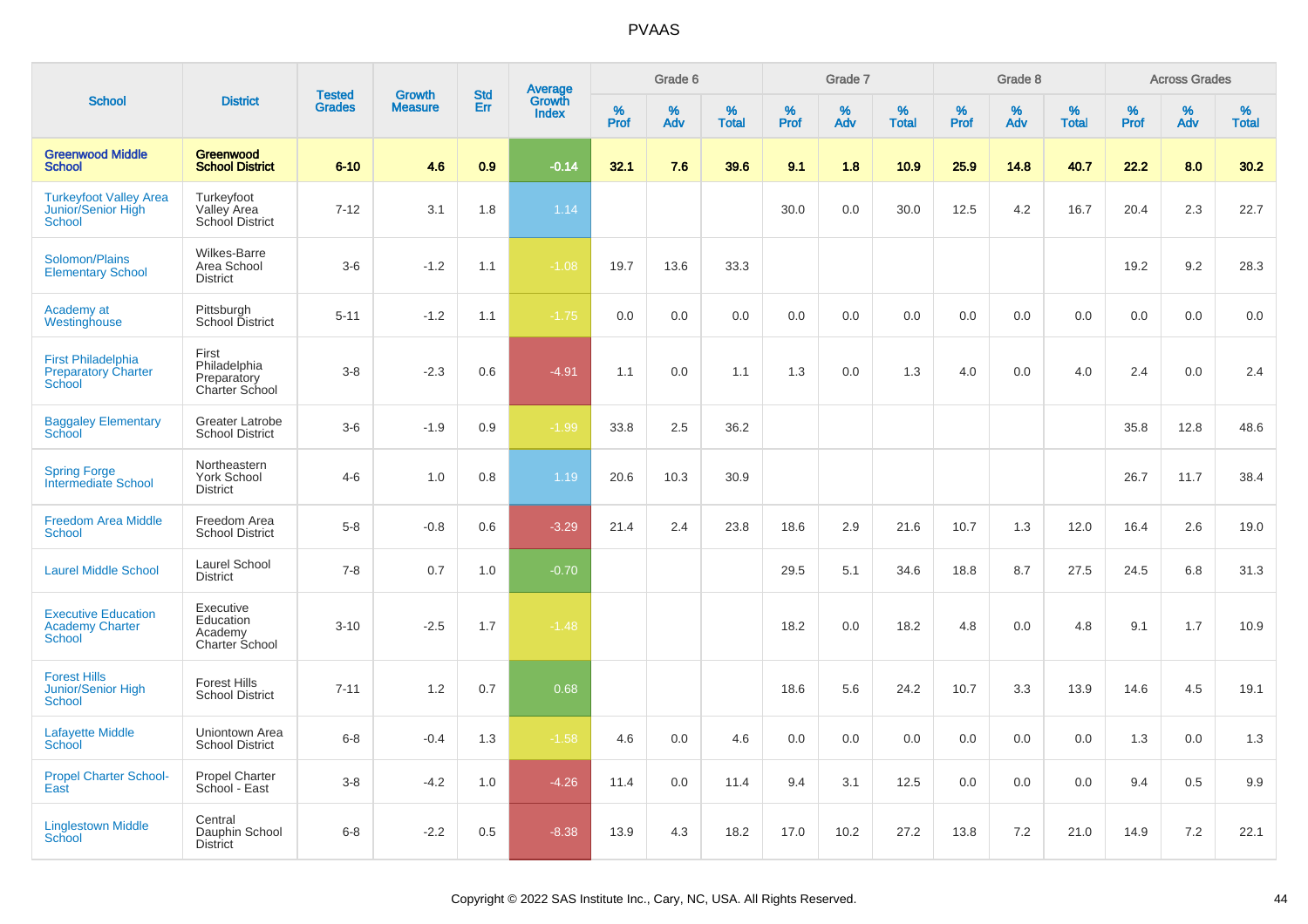|                                                             |                                                   |                                |                                 |                   |                                          |                  | Grade 6  |                   |           | Grade 7  |                   |           | Grade 8  |                   |           | <b>Across Grades</b> |                   |
|-------------------------------------------------------------|---------------------------------------------------|--------------------------------|---------------------------------|-------------------|------------------------------------------|------------------|----------|-------------------|-----------|----------|-------------------|-----------|----------|-------------------|-----------|----------------------|-------------------|
| <b>School</b>                                               | <b>District</b>                                   | <b>Tested</b><br><b>Grades</b> | <b>Growth</b><br><b>Measure</b> | <b>Std</b><br>Err | <b>Average</b><br>Growth<br><b>Index</b> | %<br><b>Prof</b> | %<br>Adv | %<br><b>Total</b> | %<br>Prof | %<br>Adv | %<br><b>Total</b> | %<br>Prof | %<br>Adv | %<br><b>Total</b> | %<br>Prof | %<br>Adv             | %<br><b>Total</b> |
| <b>Greenwood Middle</b><br><b>School</b>                    | <b>Greenwood</b><br><b>School District</b>        | $6 - 10$                       | 4.6                             | 0.9               | $-0.14$                                  | 32.1             | 7.6      | 39.6              | 9.1       | 1.8      | 10.9              | 25.9      | 14.8     | 40.7              | 22.2      | 8.0                  | 30.2              |
| <b>Manheim Township</b><br><b>Middle School</b>             | Manheim<br>Township<br><b>School District</b>     | $6 - 8$                        | $-0.6$                          | 0.4               | $-3.39$                                  |                  |          |                   | 29.2      | 9.7      | 38.9              | 18.2      | 11.3     | 29.6              | 23.7      | 10.5                 | 34.2              |
| <b>Mountain View</b><br><b>Elementary School</b>            | <b>Greater Latrobe</b><br><b>School District</b>  | $3-6$                          | $-0.5$                          | 0.9               | $-0.49$                                  | 42.7             | 8.5      | 51.2              |           |          |                   |           |          |                   | 38.9      | 17.4                 | 56.4              |
| <b>Southwark School</b>                                     | Philadelphia<br>City School<br><b>District</b>    | $3 - 8$                        | 1.7                             | 1.2               | 0.09                                     | 0.0              | 0.0      | 0.0               | 3.4       | 3.4      | 6.9               | 0.0       | 0.0      | 0.0               | 4.3       | 2.7                  | 6.9               |
| <b>Beverly Hills Middle</b><br>School                       | <b>Upper Darby</b><br>School District             | $6 - 8$                        | $-0.4$                          | 0.5               | $-3.66$                                  | 4.7              | 0.5      | 5.2               | 3.8       | 3.8      | 7.5               | 6.1       | 0.6      | 6.7               | 4.7       | 1.8                  | 6.5               |
| <b>Clark Elementary</b><br>School                           | <b>Harbor Creek</b><br><b>School District</b>     | $3-6$                          | 1.9                             | 1.2               | 0.97                                     | 39.2             | 5.9      | 45.1              |           |          |                   |           |          |                   | 40.7      | 18.0                 | 58.7              |
| <b>Kennett Middle School</b>                                | Kennett<br>Consolidated<br><b>School District</b> | $6 - 8$                        | 0.1                             | 0.4               | $-0.64$                                  | 20.2             | 8.3      | 28.5              | 20.3      | 11.6     | 32.0              | 10.9      | 6.9      | 17.8              | 17.6      | 9.2                  | 26.8              |
| <b>Pennridge South</b><br>Middle School                     | Pennridge<br>School District                      | $6 - 8$                        | $-2.8$                          | 0.7               | $-6.42$                                  | 14.6             | 4.6      | 19.1              | 12.8      | 4.9      | 17.6              | 20.2      | 2.9      | 23.1              | 15.8      | 4.1                  | 19.9              |
| <b>Keith Valley Middle</b><br>School                        | Hatboro-<br>Horsham<br><b>School District</b>     | $6 - 8$                        | 0.6                             | 0.4               | $-0.47$                                  | 30.0             | 11.1     | 41.1              | 20.8      | 5.2      | 26.0              | 19.7      | 5.7      | 25.4              | 23.3      | 7.2                  | 30.5              |
| <b>Purchase Line</b><br><b>Junior/Senior High</b><br>School | Purchase Line<br><b>School District</b>           | $7 - 12$                       | $-1.2$                          | 1.1               | $-3.36$                                  |                  |          |                   | 7.5       | 3.0      | 10.4              | 5.3       | 0.0      | 5.3               | 6.4       | 1.6                  | 8.1               |
| Altoona Area Jr High<br><b>School</b>                       | Altoona Area<br><b>School District</b>            | $6 - 8$                        | $-1.0$                          | 0.3               | $-4.95$                                  | 18.2             | 5.4      | 23.6              | 15.0      | 5.2      | 20.2              | 16.2      | 4.4      | 20.6              | 16.4      | 5.0                  | 21.4              |
| <b>Kutztown Area Middle</b><br><b>School</b>                | Kutztown Area<br><b>School District</b>           | $6-9$                          | $-3.6$                          | 0.9               | $-4.34$                                  | 24.6             | 3.3      | 27.9              | 25.6      | 10.3     | 35.9              | 10.8      | 10.8     | 21.5              | 19.4      | 7.9                  | 27.3              |
| <b>West Oak Lane</b><br><b>Charter School</b>               | West Oak Lane<br><b>Charter School</b>            | $3 - 8$                        | 0.7                             | 0.7               | 0.72                                     | 6.1              | 0.0      | 6.1               | 6.9       | 1.4      | 8.3               | 0.0       | 1.9      | 1.9               | 6.1       | 0.7                  | 6.8               |
| Norwood School                                              | Interboro<br><b>School District</b>               | $3 - 8$                        | $-0.9$                          | 0.9               | $-1.03$                                  | 8.5              | 0.0      | 8.5               | 26.4      | 7.6      | 34.0              | 10.8      | 0.0      | 10.8              | 19.7      | 3.2                  | 23.0              |
| <b>Chartiers Valley</b><br><b>Middle School</b>             | <b>Chartiers Valley</b><br><b>School District</b> | $6 - 8$                        | $-2.7$                          | 0.5               | $-8.46$                                  | 16.9             | 5.3      | 22.2              | 15.6      | 7.4      | 23.0              | 10.8      | 4.2      | 15.1              | 14.5      | 5.7                  | 20.2              |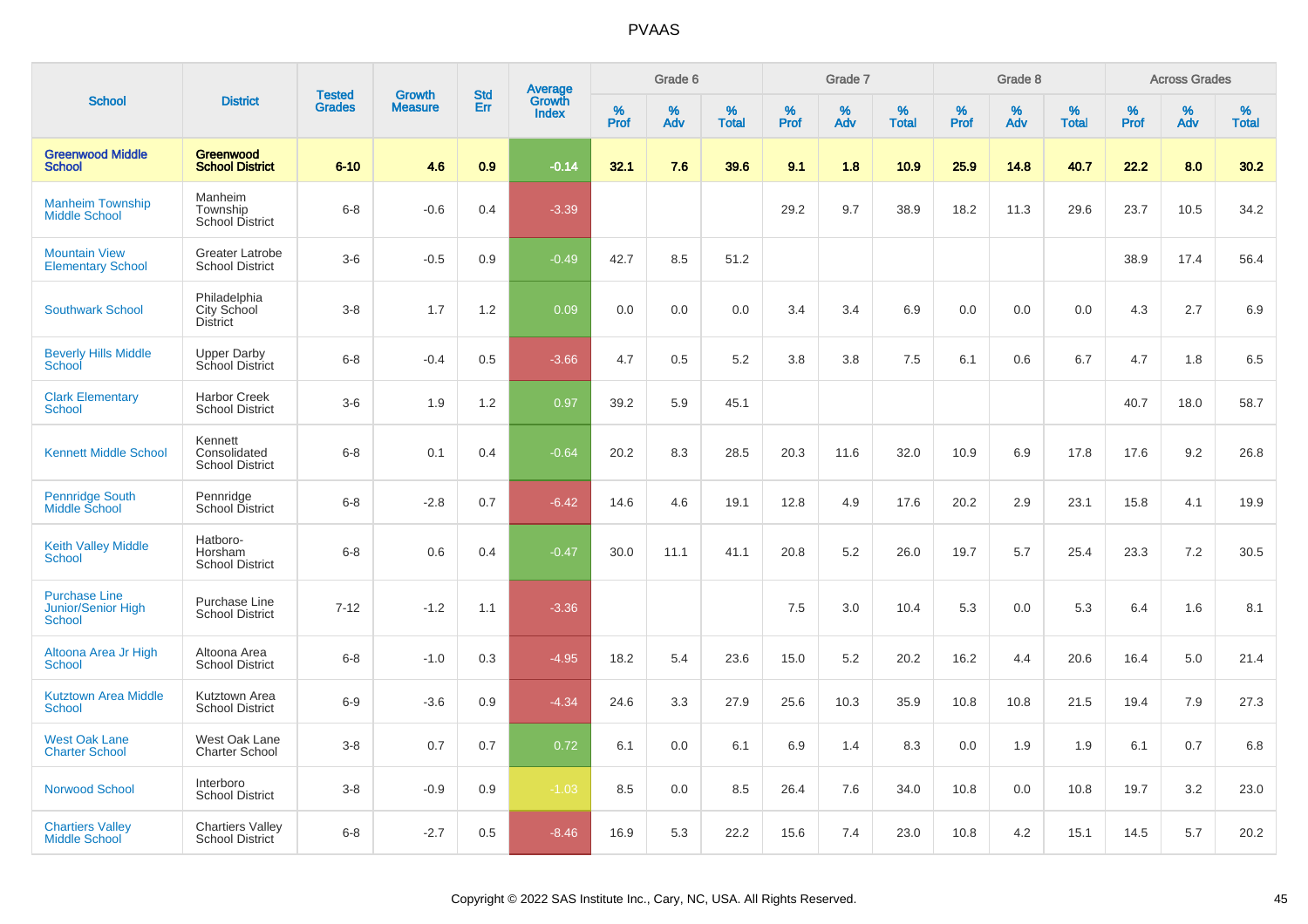|                                                                 |                                                           | <b>Tested</b> | <b>Growth</b>  | <b>Std</b> |                                   |                  | Grade 6  |                   |           | Grade 7  |                   |              | Grade 8  |                   |           | <b>Across Grades</b> |                   |
|-----------------------------------------------------------------|-----------------------------------------------------------|---------------|----------------|------------|-----------------------------------|------------------|----------|-------------------|-----------|----------|-------------------|--------------|----------|-------------------|-----------|----------------------|-------------------|
| <b>School</b>                                                   | <b>District</b>                                           | <b>Grades</b> | <b>Measure</b> | Err        | Average<br>Growth<br><b>Index</b> | %<br><b>Prof</b> | %<br>Adv | %<br><b>Total</b> | %<br>Prof | %<br>Adv | %<br><b>Total</b> | $\%$<br>Prof | %<br>Adv | %<br><b>Total</b> | %<br>Prof | %<br>Adv             | %<br><b>Total</b> |
| <b>Greenwood Middle</b><br><b>School</b>                        | Greenwood<br><b>School District</b>                       | $6 - 10$      | 4.6            | 0.9        | $-0.14$                           | 32.1             | 7.6      | 39.6              | 9.1       | 1.8      | 10.9              | 25.9         | 14.8     | 40.7              | 22.2      | 8.0                  | 30.2              |
| <b>Neil Armstrong 5-6</b><br><b>Middle School</b>               | <b>Bethel Park</b><br><b>School District</b>              | $5-6$         | $-0.5$         | 0.6        | $-0.80$                           | 27.1             | 17.1     | 44.3              |           |          |                   |              |          |                   | 29.4      | 17.4                 | 46.8              |
| <b>Wind Gap Middle</b><br><b>School</b>                         | Pen Argyl Area<br>School District                         | $4 - 8$       | 0.7            | 0.6        | $-0.31$                           | 26.8             | 0.0      | 26.8              | 17.1      | 5.4      | 22.5              | 14.8         | 5.9      | 20.8              | 21.7      | 7.0                  | 28.8              |
| <b>Dunmore</b><br>Junior/Senior High<br><b>School</b>           | Dunmore<br><b>School District</b>                         | $7 - 11$      | $-0.5$         | 0.9        | $-2.67$                           |                  |          |                   | 10.4      | 0.9      | 11.3              | 9.5          | 3.6      | 13.1              | 10.0      | 2.1                  | 12.1              |
| Freeland<br><b>Elementary/Middle</b><br><b>School</b>           | <b>Hazleton Area</b><br><b>School District</b>            | $3 - 8$       | $-0.3$         | 1.2        | $-1.51$                           | 3.1              | 0.0      | 3.1               | 5.3       | 5.3      | 10.5              | 14.3         | 0.0      | 14.3              | 5.4       | 0.6                  | 6.0               |
| <b>Benjamin Rush</b><br><b>Elementary School</b>                | Bensalem<br>Township<br>School District                   | $3-6$         | 1.4            | 1.2        | 1.09                              | 5.4              | 7.1      | 12.5              |           |          |                   |              |          |                   | 5.3       | 3.7                  | 9.0               |
| <b>Spring Grove Area</b><br>Middle School                       | Spring Grove<br>Area School<br><b>District</b>            | $7 - 8$       | $-1.7$         | 0.5        | $-5.90$                           |                  |          |                   | 23.5      | 11.3     | 34.8              | 5.2          | 3.2      | 8.4               | 14.3      | 7.3                  | 21.6              |
| Larry J. Macaluso<br><b>Elementary School</b>                   | Red Lion Area<br><b>School District</b>                   | $3-6$         | 1.5            | 1.0        | 0.91                              | 26.0             | 0.0      | 26.0              |           |          |                   |              |          |                   | 31.9      | 7.0                  | 38.9              |
| Commonwealth<br><b>Charter Academy</b><br><b>Charter School</b> | Commonwealth<br>Charter<br>Academy<br>Charter School      | $3 - 10$      | $-2.6$         | 0.8        | $-3.07$                           | 26.0             | 4.0      | 30.0              | 17.2      | 3.4      | 20.7              | 14.6         | 2.1      | 16.7              | 23.9      | 5.7                  | 29.6              |
| <b>Disston Hamilton</b><br><b>School</b>                        | Philadelphia<br>City School<br><b>District</b>            | $3 - 8$       | 4.6            | 3.1        | 1.49                              | 0.0              | 0.0      | 0.0               |           |          |                   |              |          |                   | 0.0       | 0.0                  | 0.0               |
| <b>Warren L Miller</b><br><b>Elementary School</b>              | Southern Tioga<br>School District                         | $3-6$         | 1.7            | 1.1        | $-0.50$                           | 25.8             | 3.0      | 28.8              |           |          |                   |              |          |                   | 25.4      | 5.4                  | 30.8              |
| <b>Beaver Falls Middle</b><br><b>School</b>                     | <b>Big Beaver</b><br>Falls Area<br><b>School District</b> | $6 - 8$       | $-2.9$         | 0.7        | $-5.18$                           | 5.4              | 0.9      | 6.4               | 8.3       | 1.0      | 9.4               | 1.0          | 1.0      | 2.1               | 5.0       | 1.0                  | 6.0               |
| <b>Dayton Elementary</b><br>School                              | Armstrong<br>School District                              | $3-6$         | $-1.4$         | 1.6        | $-0.88$                           | 50.0             | 0.0      | 50.0              |           |          |                   |              |          |                   | 41.9      | 12.4                 | 54.3              |
| Saegertown<br><b>Junior/Senior High</b><br><b>School</b>        | Penncrest<br><b>School District</b>                       | $7 - 11$      | 1.4            | 1.0        | 0.51                              |                  |          |                   | 29.4      | 5.9      | 35.3              | 20.6         | 8.8      | 29.4              | 25.0      | 7.4                  | 32.4              |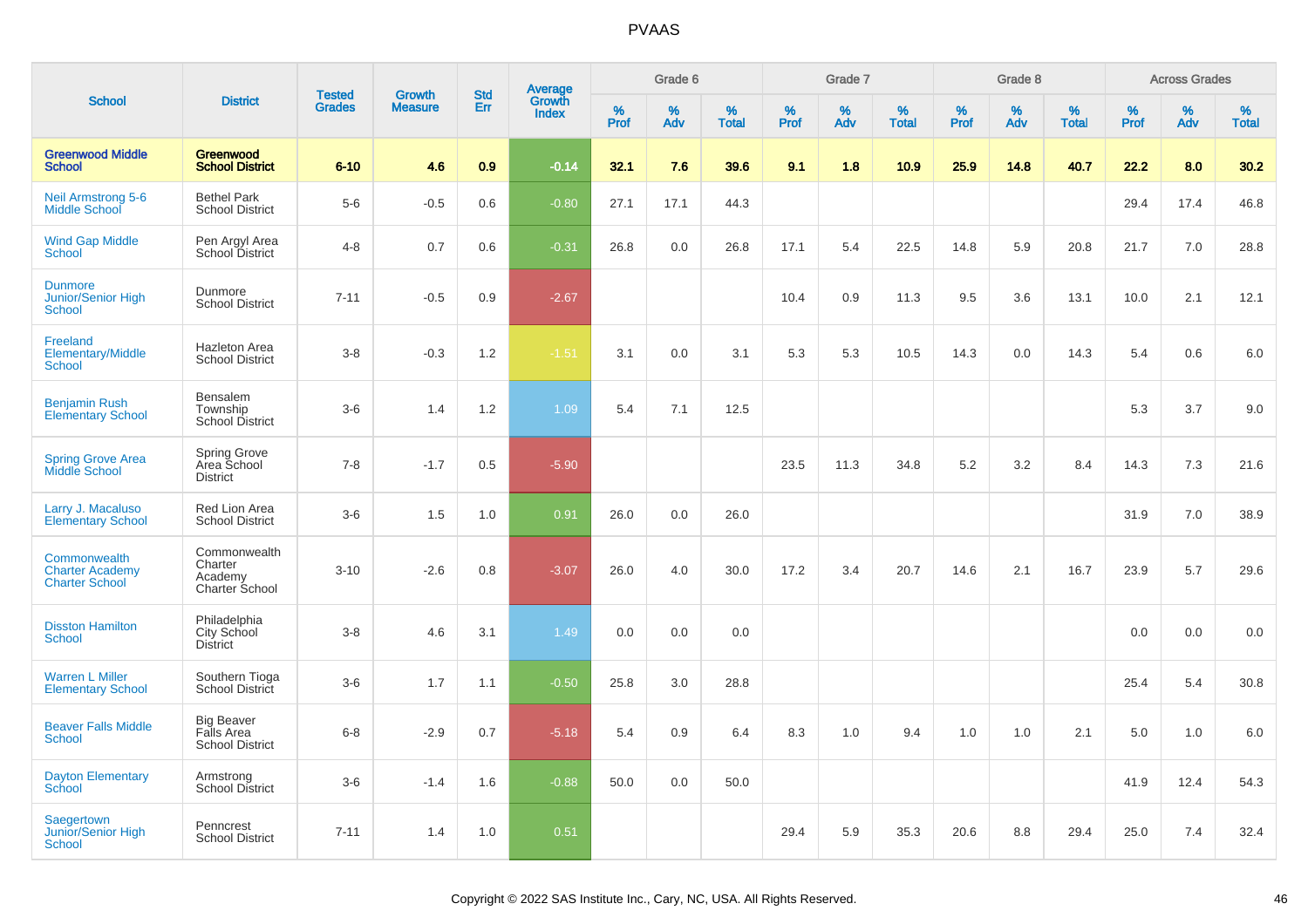|                                                                                          |                                                                           |                                |                                 | <b>Std</b> |                                          |                  | Grade 6  |                   |           | Grade 7  |                   |           | Grade 8  |                   |              | <b>Across Grades</b> |                   |
|------------------------------------------------------------------------------------------|---------------------------------------------------------------------------|--------------------------------|---------------------------------|------------|------------------------------------------|------------------|----------|-------------------|-----------|----------|-------------------|-----------|----------|-------------------|--------------|----------------------|-------------------|
| <b>School</b>                                                                            | <b>District</b>                                                           | <b>Tested</b><br><b>Grades</b> | <b>Growth</b><br><b>Measure</b> | Err        | <b>Average</b><br>Growth<br><b>Index</b> | %<br><b>Prof</b> | %<br>Adv | %<br><b>Total</b> | %<br>Prof | %<br>Adv | %<br><b>Total</b> | %<br>Prof | %<br>Adv | %<br><b>Total</b> | $\%$<br>Prof | %<br>Adv             | %<br><b>Total</b> |
| <b>Greenwood Middle</b><br><b>School</b>                                                 | Greenwood<br><b>School District</b>                                       | $6 - 10$                       | 4.6                             | 0.9        | $-0.14$                                  | 32.1             | 7.6      | 39.6              | 9.1       | 1.8      | 10.9              | 25.9      | 14.8     | 40.7              | 22.2         | 8.0                  | 30.2              |
| Octorara Intermediate<br><b>School</b>                                                   | Octorara Area<br><b>School District</b>                                   | $5-6$                          | 1.1                             | 0.8        | 0.67                                     | 17.6             | 4.2      | 21.8              |           |          |                   |           |          |                   | 21.4         | 5.4                  | 26.8              |
| <b>Rhodes E Washington</b><br><b>School</b>                                              | Philadelphia<br>City School<br><b>District</b>                            | $3 - 8$                        | 2.5                             | 1.7        | 0.61                                     |                  |          |                   | 0.0       | 0.0      | 0.0               | 0.0       | 0.0      | 0.0               | 0.0          | 0.0                  | 0.0               |
| <b>Cambridge Springs</b><br>Junior/Senior High<br><b>School</b>                          | Penncrest<br><b>School District</b>                                       | $7 - 11$                       | 1.1                             | 1.1        | $-0.06$                                  |                  |          |                   | 10.6      | 1.5      | 12.1              | 20.8      | 1.9      | 22.6              | 15.1         | 1.7                  | 16.8              |
| <b>Leola Elementary</b><br><b>School</b>                                                 | Conestoga<br>Valley School<br><b>District</b>                             | $3-6$                          | 1.7                             | 1.2        | 0.12                                     | 7.8              | 3.9      | 11.8              |           |          |                   |           |          |                   | 16.4         | 6.6                  | 23.0              |
| <b>Coudersport Area</b><br>Junior/Senior High<br>School                                  | Coudersport<br>Area School<br><b>District</b>                             | $7 - 11$                       | 1.5                             | 1.1        | 0.42                                     |                  |          |                   | 18.9      | 5.7      | 24.5              | 15.1      | 3.8      | 18.9              | 17.0         | 4.7                  | 21.7              |
| East Pennsboro Area<br><b>Middle School</b>                                              | East Pennsboro<br>Area School<br><b>District</b>                          | $6 - 8$                        | $-2.6$                          | 0.5        | $-6.68$                                  | 9.9              | 3.7      | 13.7              | 11.8      | 2.4      | 14.1              | 10.3      | 4.2      | 14.6              | 10.7         | 3.4                  | 14.1              |
| <b>Southern Middle</b><br><b>School</b>                                                  | Reading School<br>District                                                | $5-8$                          | 1.1                             | 0.8        | 0.80                                     | 1.4              | 0.0      | 1.4               | 0.0       | 0.0      | 0.0               | 0.0       | 2.0      | 2.0               | 2.1          | 0.8                  | 2.9               |
| Pittsburgh Arsenal 6-8                                                                   | Pittsburgh<br>School District                                             | $6 - 8$                        | 0.2                             | 1.1        | $-0.88$                                  | 2.4              | 0.0      | 2.4               | 16.7      | 0.0      | 16.7              | 2.6       | 0.0      | 2.6               | 7.4          | 0.0                  | 7.4               |
| <b>Bentworth Middle</b><br><b>School</b>                                                 | Bentworth<br><b>School District</b>                                       | $5-8$                          | $-1.7$                          | 0.7        | $-2.61$                                  | 9.6              | 0.0      | 9.6               | 16.9      | 7.8      | 24.7              | 21.2      | 1.5      | 22.7              | 19.1         | 4.3                  | 23.4              |
| <b>Victory Elementary</b><br>School                                                      | <b>Franklin Area</b><br><b>School District</b>                            | $3-6$                          | 1.6                             | 1.5        | 1.09                                     | 39.4             | 6.1      | 45.4              |           |          |                   |           |          |                   | 33.3         | 5.4                  | 38.8              |
| <b>Memphis Street</b><br><b>Academy Charter</b><br>School @ Jp Jones                     | <b>Memphis Street</b><br>Academy<br>Charter School<br>@ JP Jones          | $5-8$                          | 0.7                             | 0.7        | $-0.62$                                  | 0.0              | 0.0      | 0.0               | 0.0       | 0.0      | 0.0               | 0.0       | 0.0      | 0.0               | 0.0          | 0.6                  | 0.6               |
| <b>Global Leadership</b><br><b>Academy Charter</b><br>School Southwest at<br><b>Huey</b> | Global<br>Leadership<br>Academy<br>Charter School<br>Southwest at<br>Huey | $3-8$                          | 1.0                             | 1.7        | $-0.18$                                  | 0.0              | 0.0      | 0.0               |           |          |                   | 0.0       | 0.0      | 0.0               | 0.0          | 0.0                  | 0.0               |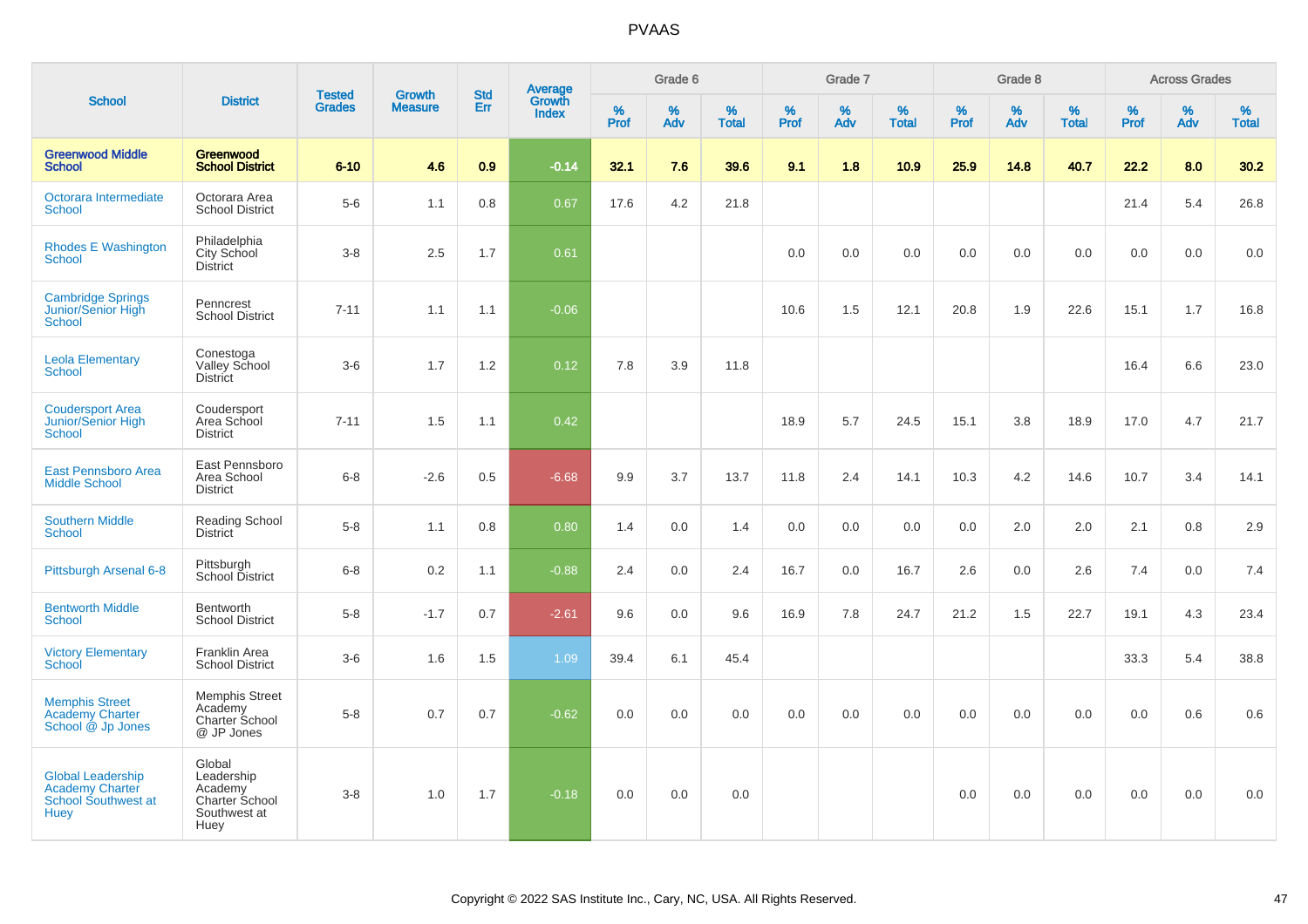|                                                                               |                                                                           |                                |                                 |                   |                                          |           | Grade 6     |                   |              | Grade 7  |                   |              | Grade 8  |                   |              | <b>Across Grades</b> |                   |
|-------------------------------------------------------------------------------|---------------------------------------------------------------------------|--------------------------------|---------------------------------|-------------------|------------------------------------------|-----------|-------------|-------------------|--------------|----------|-------------------|--------------|----------|-------------------|--------------|----------------------|-------------------|
| <b>School</b>                                                                 | <b>District</b>                                                           | <b>Tested</b><br><b>Grades</b> | <b>Growth</b><br><b>Measure</b> | <b>Std</b><br>Err | <b>Average</b><br>Growth<br><b>Index</b> | %<br>Prof | $\%$<br>Adv | %<br><b>Total</b> | $\%$<br>Prof | %<br>Adv | %<br><b>Total</b> | $\%$<br>Prof | %<br>Adv | %<br><b>Total</b> | $\%$<br>Prof | %<br>Adv             | %<br><b>Total</b> |
| <b>Greenwood Middle</b><br><b>School</b>                                      | Greenwood<br><b>School District</b>                                       | $6 - 10$                       | 4.6                             | 0.9               | $-0.14$                                  | 32.1      | 7.6         | 39.6              | 9.1          | 1.8      | 10.9              | 25.9         | 14.8     | 40.7              | 22.2         | 8.0                  | 30.2              |
| <b>Ligonier Valley Middle</b><br>School                                       | <b>Ligonier Valley</b><br>School District                                 | $6 - 8$                        | $-2.5$                          | 0.7               | $-7.18$                                  | 16.5      | 0.0         | 16.5              | 12.3         | 0.0      | 12.3              | 6.9          | 0.0      | 6.9               | 11.8         | 0.0                  | 11.8              |
| <b>Avella Elementary</b><br>Center                                            | Avella Area<br><b>School District</b>                                     | $3-6$                          | $-0.4$                          | 1.4               | $-0.27$                                  | 36.4      | 6.1         | 42.4              |              |          |                   |              |          |                   | 23.9         | 10.9                 | 34.8              |
| <b>Mohawk Junior High</b><br><b>School</b>                                    | Mohawk Area<br><b>School District</b>                                     | $7 - 8$                        | $-0.6$                          | 0.8               | $-2.18$                                  |           |             |                   | 27.4         | 11.8     | 39.2              | 22.8         | 8.7      | 31.5              | 25.3         | 10.3                 | 35.6              |
| <b>Saint Clair Area</b><br><b>Elementary/Middle</b><br>School                 | Saint Clair Area<br><b>School District</b>                                | $3 - 8$                        | 1.1                             | 0.9               | $-2.27$                                  | 24.0      | 4.0         | 28.0              | 19.2         | 7.7      | 26.9              | 12.5         | 2.5      | 15.0              | 24.2         | 7.2                  | 31.4              |
| <b>Lehigh Valley Dual</b><br>Language Charter<br>School                       | Lehigh Valley<br>Dual Language<br>Charter School                          | $3 - 8$                        | 3.1                             | 2.3               | 1.31                                     | 7.7       | 0.0         | 7.7               |              |          |                   |              |          |                   | 4.2          | 0.0                  | 4.2               |
| <b>Propel Charter School</b><br>- Hazelwood                                   | <b>Propel Charter</b><br>School-<br>Hazelwood                             | $3 - 8$                        | $-1.6$                          | 1.2               | $-1.96$                                  | 0.0       | 0.0         | 0.0               | 0.0          | 4.8      | 4.8               | 0.0          | 0.0      | 0.0               | 0.6          | 0.6                  | 1.3               |
| <b>Kissel Hill Elementary</b><br>School                                       | <b>Warwick School</b><br><b>District</b>                                  | $3-6$                          | 1.4                             | 1.0               | 1.22                                     | 25.7      | 5.7         | 31.4              |              |          |                   |              |          |                   | 29.1         | 12.7                 | 41.8              |
| <b>Haine Middle School</b>                                                    | Seneca Valley<br>School District                                          | $5-6$                          | 0.6                             | 0.5               | 1.17                                     | 35.2      | 10.5        | 45.7              |              |          |                   |              |          |                   | 32.1         | 15.8                 | 47.9              |
| <b>Independence Charter</b><br><b>School West</b>                             | Independence<br>Charter School<br>West                                    | $3 - 7$                        | $-1.0$                          | 1.7               | $-0.57$                                  | 16.7      | 0.0         | 16.7              | 5.6          | 0.0      | 5.6               |              |          |                   | 6.2          | 1.8                  | 8.0               |
| New Brighton Area<br><b>Middle School</b>                                     | New Brighton<br>Area School<br><b>District</b>                            | $6 - 8$                        | $-1.1$                          | 0.7               | $-2.53$                                  | 7.9       | 0.0         | 7.9               | 9.0          | 3.0      | 12.0              | 4.8          | 1.0      | 5.8               | 7.2          | 1.3                  | 8.5               |
| Hazleton<br><b>Elementary/Middle</b><br><b>School</b>                         | Hazleton Area<br><b>School District</b>                                   | $3 - 8$                        | $-0.1$                          | 1.2               | $-2.40$                                  | 0.0       | 0.0         | 0.0               | 0.0          | 0.0      | 0.0               | 0.0          | 3.3      | 3.3               | 1.5          | 0.5                  | 2.0               |
| <b>Young Scholars of</b><br><b>Greater Allegheny</b><br><b>Charter School</b> | <b>Young Scholars</b><br>of Greater<br>Allegheny<br><b>Charter School</b> | $3 - 8$                        | $-1.4$                          | 1.6               | $-0.85$                                  | 6.2       | 0.0         | 6.2               | 10.0         | 0.0      | 10.0              |              |          |                   | 6.6          | 0.0                  | 6.6               |
| <b>Taggart John H School</b>                                                  | Philadelphia<br><b>City School</b><br><b>District</b>                     | $3 - 8$                        | 2.6                             | 2.0               | 0.45                                     | 5.6       | 0.0         | 5.6               |              |          |                   |              |          |                   | 5.0          | 1.0                  | 6.1               |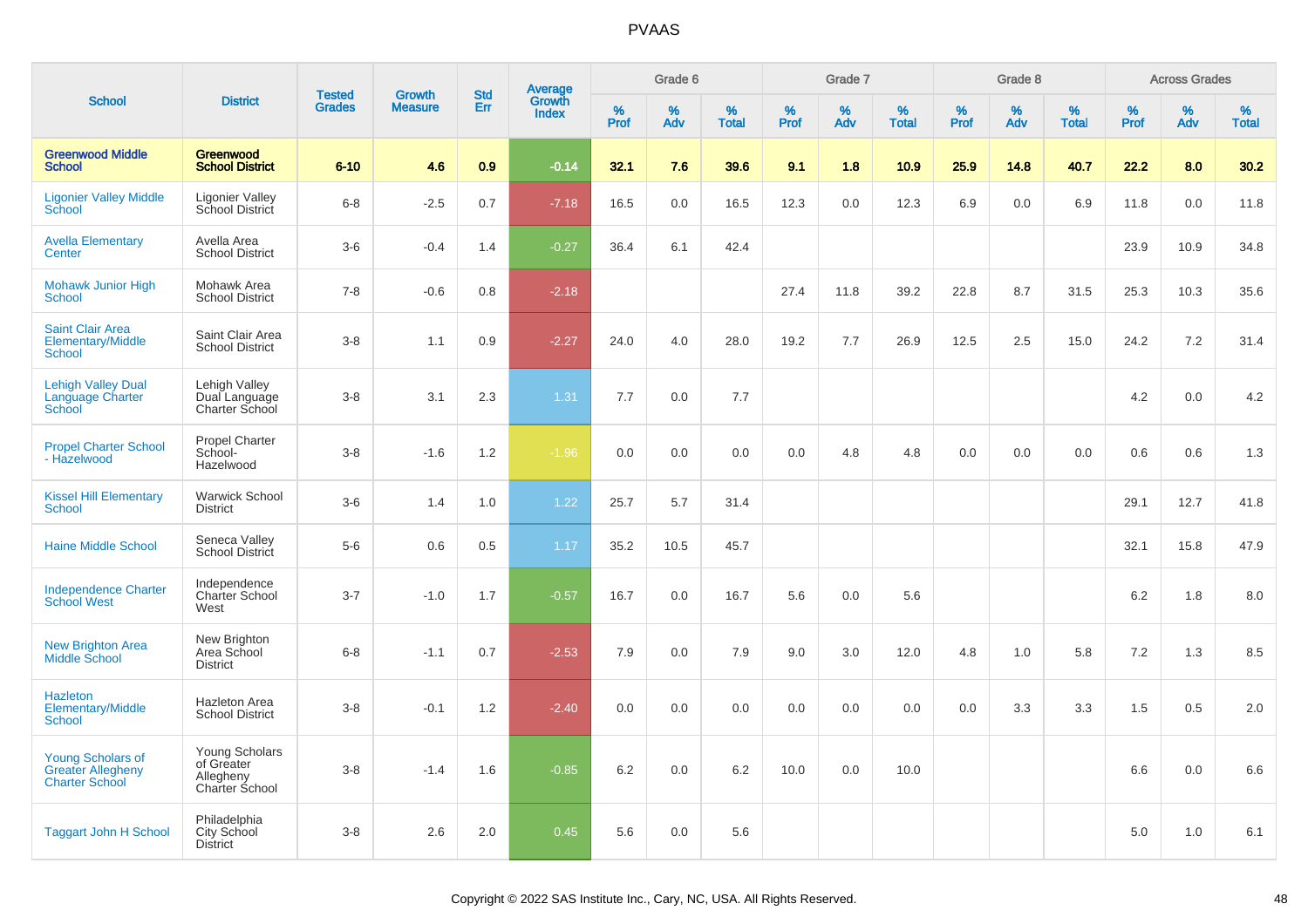|                                                                           |                                                                       | <b>Tested</b> | <b>Growth</b>  | <b>Std</b> |                                          |                  | Grade 6     |                   |              | Grade 7  |                   |              | Grade 8  |                   |              | <b>Across Grades</b> |                   |
|---------------------------------------------------------------------------|-----------------------------------------------------------------------|---------------|----------------|------------|------------------------------------------|------------------|-------------|-------------------|--------------|----------|-------------------|--------------|----------|-------------------|--------------|----------------------|-------------------|
| <b>School</b>                                                             | <b>District</b>                                                       | <b>Grades</b> | <b>Measure</b> | Err        | <b>Average</b><br>Growth<br><b>Index</b> | %<br><b>Prof</b> | $\%$<br>Adv | %<br><b>Total</b> | $\%$<br>Prof | %<br>Adv | %<br><b>Total</b> | $\%$<br>Prof | %<br>Adv | %<br><b>Total</b> | $\%$<br>Prof | %<br>Adv             | %<br><b>Total</b> |
| <b>Greenwood Middle</b><br>School                                         | <b>Greenwood</b><br><b>School District</b>                            | $6 - 10$      | 4.6            | 0.9        | $-0.14$                                  | 32.1             | 7.6         | 39.6              | 9.1          | 1.8      | 10.9              | 25.9         | 14.8     | 40.7              | 22.2         | 8.0                  | 30.2              |
| <b>Mastery Charter</b><br>School - Hardy<br><b>Williams</b>               | <b>Mastery Charter</b><br>School - Hardy<br>Williams                  | $3 - 11$      | $-0.1$         | 1.2        | $-0.05$                                  | 11.4             | 2.9         | 14.3              | 5.6          | 0.0      | 5.6               |              |          |                   | 6.9          | 0.6                  | 7.5               |
| <b>Pollock Robert B</b><br><b>School</b>                                  | Philadelphia<br><b>City School</b><br><b>District</b>                 | $3-6$         | 2.5            | 2.2        | 1.12                                     | 26.3             | 5.3         | 31.6              |              |          |                   |              |          |                   | 11.8         | 4.7                  | 16.5              |
| <b>Deburgos Bilingual</b><br><b>Magnet Middle School</b>                  | Philadelphia<br>City School<br><b>District</b>                        | $3-8$         | 2.1            | 2.2        | 0.05                                     | 0.0              | 0.0         | 0.0               |              |          |                   | 5.9          | 0.0      | 5.9               | 3.3          | 1.7                  | 5.0               |
| <b>Pittsburgh Sunnyside</b><br>$K-8$                                      | Pittsburgh<br>School District                                         | $3 - 8$       | $-2.3$         | 1.4        | $-2.57$                                  | 0.0              | 0.0         | 0.0               | 10.0         | 0.0      | 10.0              | 5.3          | 0.0      | 5.3               | 11.1         | 0.0                  | 11.1              |
| <b>Bell Avenue School</b>                                                 | <b>William Penn</b><br><b>School District</b>                         | $3-6$         | 0.5            | 1.6        | 0.33                                     | 0.0              | 0.0         | 0.0               |              |          |                   |              |          |                   | 0.9          | 0.0                  | 0.9               |
| Lackawanna Trail<br>Junior/Senior High<br><b>School</b>                   | Lackawanna<br><b>Trail School</b><br><b>District</b>                  | $7 - 10$      | 0.4            | 1.0        | $-0.66$                                  |                  |             |                   | 12.7         | 11.3     | 23.9              | 12.0         | 6.7      | 18.7              | 12.3         | 8.9                  | 21.2              |
| <b>Northwest Middle</b><br><b>School</b>                                  | Reading School<br><b>District</b>                                     | $5 - 8$       | 0.1            | 1.0        | $-0.32$                                  | 2.4              | 0.0         | 2.4               | 0.0          | 0.0      | 0.0               | 3.8          | 0.0      | 3.8               | 4.0          | 0.0                  | 4.0               |
| <b>Young Scholars Of</b><br>Western Pennsylvania<br><b>Charter School</b> | Young Scholars<br>Of Western<br>Pennsylvania<br><b>Charter School</b> | $3 - 8$       | $-0.4$         | 1.1        | $-0.37$                                  | 5.9              | 5.9         | 11.8              | 20.7         | 3.4      | 24.1              | 8.7          | 0.0      | 8.7               | 12.3         | 4.8                  | 17.1              |
| <b>Finletter Thomas K</b><br><b>School</b>                                | Philadelphia<br><b>City School</b><br><b>District</b>                 | $3-8$         | $-1.7$         | 1.8        | $-0.90$                                  |                  |             |                   | 0.0          | 14.3     | 14.3              | 0.0          | 11.8     | 11.8              | 7.1          | 4.0                  | 11.1              |
| <b>Harmony Area</b><br><b>Elementary School</b>                           | Harmony Area<br>School District                                       | $3-6$         | $-2.9$         | 2.0        | $-1.46$                                  | 41.7             | 4.2         | 45.8              |              |          |                   |              |          |                   | 33.3         | 5.6                  | 38.9              |
| <b>Warrior Run Middle</b><br>School                                       | <b>Warrior Run</b><br><b>School District</b>                          | $4 - 8$       | $-0.7$         | 0.6        | $-1.17$                                  | 25.7             | 1.8         | 27.5              | 16.8         | 11.2     | 28.0              | 15.6         | 12.2     | 27.8              | 20.9         | 9.2                  | 30.1              |
| <b>Trafford Middle School</b>                                             | Penn-Trafford<br><b>School District</b>                               | $6 - 8$       | $-2.4$         | 0.7        | $-4.63$                                  | 36.9             | 16.7        | 53.6              | 35.9         | 14.1     | 50.0              | 28.9         | 2.1      | 30.9              | 33.7         | 10.6                 | 44.3              |
| <b>Mastery Charter</b><br>School-Clymer<br>Elementary                     | <b>Mastery Charter</b><br>School - Clymer<br>Elementary               | $3-6$         | 1.9            | 1.5        | 0.86                                     | 3.8              | 0.0         | 3.8               |              |          |                   |              |          |                   | 2.6          | 0.8                  | 3.4               |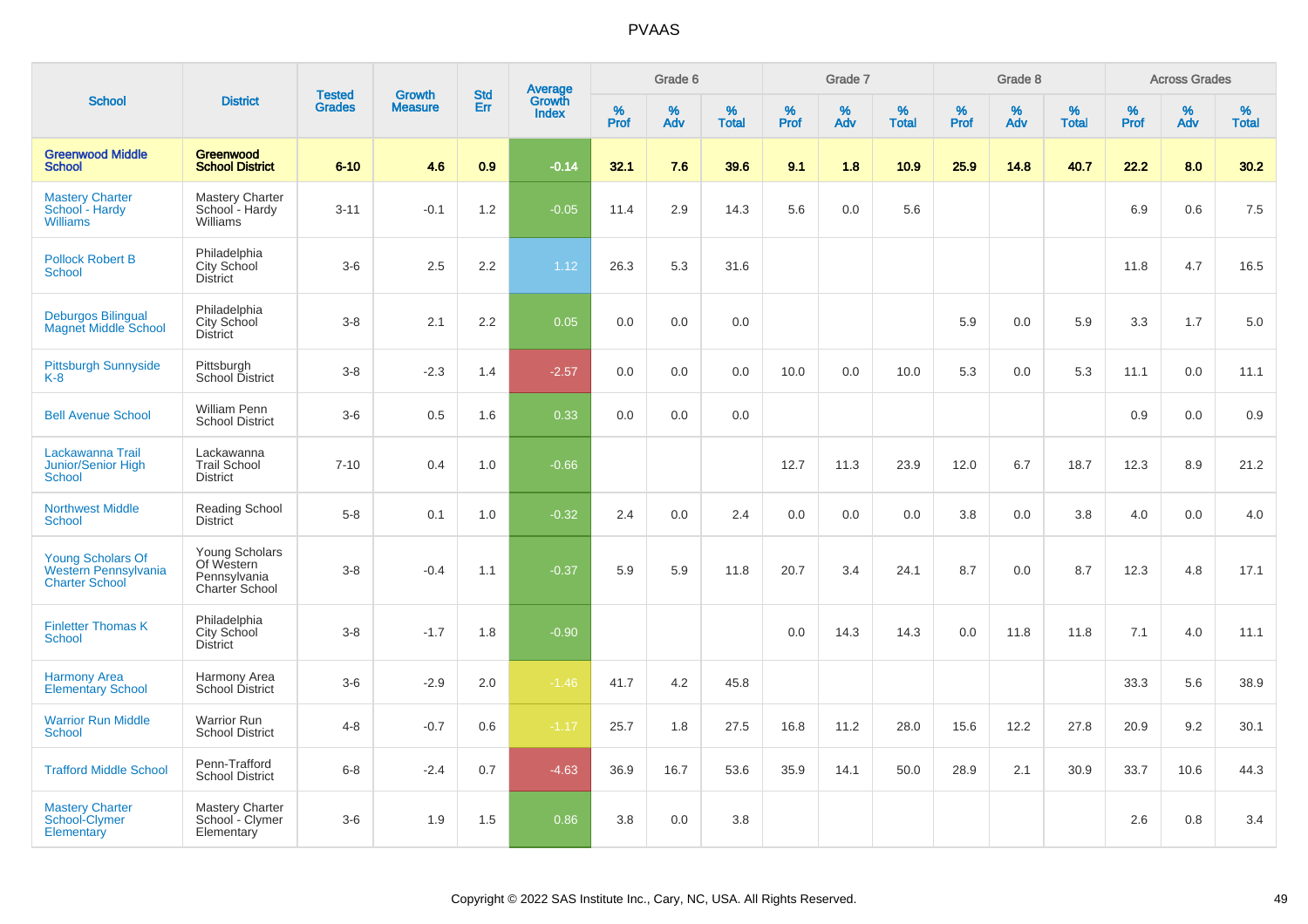|                                                                       |                                                          |                                |                                 | <b>Std</b> |                                          |           | Grade 6  |                   |           | Grade 7  |                   |           | Grade 8  |                   |           | <b>Across Grades</b> |                   |
|-----------------------------------------------------------------------|----------------------------------------------------------|--------------------------------|---------------------------------|------------|------------------------------------------|-----------|----------|-------------------|-----------|----------|-------------------|-----------|----------|-------------------|-----------|----------------------|-------------------|
| <b>School</b>                                                         | <b>District</b>                                          | <b>Tested</b><br><b>Grades</b> | <b>Growth</b><br><b>Measure</b> | Err        | <b>Average</b><br>Growth<br><b>Index</b> | %<br>Prof | %<br>Adv | %<br><b>Total</b> | %<br>Prof | %<br>Adv | %<br><b>Total</b> | %<br>Prof | %<br>Adv | %<br><b>Total</b> | %<br>Prof | %<br>Adv             | %<br><b>Total</b> |
| <b>Greenwood Middle</b><br><b>School</b>                              | Greenwood<br><b>School District</b>                      | $6 - 10$                       | 4.6                             | 0.9        | $-0.14$                                  | 32.1      | 7.6      | 39.6              | 9.1       | 1.8      | 10.9              | 25.9      | 14.8     | 40.7              | 22.2      | 8.0                  | 30.2              |
| <b>Port Allegany</b><br>Elementary School                             | Port Allegany<br>School District                         | $3-6$                          | 1.2                             | 1.0        | 0.96                                     | 7.4       | 1.5      | 8.8               |           |          |                   |           |          |                   | 17.5      | 5.4                  | 23.0              |
| <b>Hamilton Andrew</b><br><b>School</b>                               | Philadelphia<br>City School<br><b>District</b>           | $3-8$                          | 4.1                             | 3.4        | 1.22                                     | 8.3       | 0.0      | 8.3               |           |          |                   |           |          |                   | 1.9       | 0.0                  | 1.9               |
| <b>Richboro Elementary</b><br><b>School</b>                           | Council Rock<br><b>School District</b>                   | $3-6$                          | 0.8                             | 1.1        | 0.72                                     | 34.6      | 5.4      | 40.0              |           |          |                   |           |          |                   | 38.3      | 7.9                  | 46.3              |
| <b>Lengel Middle School</b>                                           | Pottsville Area<br><b>School District</b>                | $5-8$                          | $-0.6$                          | 0.5        | $-3.87$                                  | 17.6      | 4.7      | 22.3              | 14.2      | 4.3      | 18.5              | 16.2      | 2.4      | 18.6              | 17.1      | 5.6                  | 22.7              |
| <b>Carl G Renn</b><br><b>Elementary School</b>                        | East Lycoming<br>School District                         | $3-6$                          | 1.8                             | 1.5        | 0.24                                     | 29.2      | 16.7     | 45.8              |           |          |                   |           |          |                   | 37.5      | 17.9                 | 55.4              |
| <b>Charles A Huston</b><br><b>Middle School</b>                       | <b>Burrell School</b><br><b>District</b>                 | $6 - 8$                        | $-3.1$                          | 0.8        | $-4.55$                                  | 15.4      | 3.8      | 19.2              | 21.5      | 7.6      | 29.1              | 17.5      | 0.0      | 17.5              | 18.2      | 4.2                  | 22.4              |
| <b>Edgar Fahs Smith</b><br><b>Steam Academy</b>                       | <b>York City</b><br>School District                      | $3-8$                          | $-0.8$                          | 0.8        | $-1.00$                                  | 5.7       | 0.0      | 5.7               | 6.4       | 0.0      | 6.4               | 2.1       | 0.0      | 2.1               | 6.4       | 0.3                  | 6.7               |
| <b>Albert Gallatin South</b><br><b>Middle School</b>                  | <b>Albert Gallatin</b><br>Area School<br><b>District</b> | $6 - 8$                        | $-0.9$                          | 0.7        | $-3.46$                                  | 13.8      | 2.1      | 16.0              | 7.8       | 3.3      | 11.1              | 20.0      | 3.5      | 23.5              | 13.8      | 3.0                  | 16.7              |
| <b>Acmetonia Elementary</b><br><b>School</b>                          | Allegheny<br>Valley School<br><b>District</b>            | $3-6$                          | $-0.5$                          | 1.1        | $-0.43$                                  | 11.1      | 5.6      | 16.7              |           |          |                   |           |          |                   | 19.8      | 6.5                  | 26.3              |
| <b>California Area</b><br><b>Intermediate Middle</b><br><b>School</b> | California Area<br><b>School District</b>                | $5-6$                          | 1.3                             | 1.1        | $-1.69$                                  | 14.1      | 0.0      | 14.1              |           |          |                   |           |          |                   | 20.2      | 2.5                  | 22.7              |
| <b>Valley View Middle</b><br><b>School</b>                            | <b>Valley View</b><br>School District                    | $6 - 8$                        | $-3.0$                          | 0.9        | $-5.50$                                  | 5.8       | 1.2      | 6.9               | 9.8       | 2.4      | 12.2              | 7.9       | 0.0      | 7.9               | 7.3       | 1.0                  | 8.4               |
| <b>Lower Macungie</b><br>Middle School                                | East Penn<br><b>School District</b>                      | $6 - 8$                        | 0.2                             | 0.4        | $-0.94$                                  | 13.6      | 7.0      | 20.5              | 22.4      | 6.5      | 28.9              | 15.6      | 6.4      | 21.9              | 17.2      | 6.6                  | 23.8              |
| <b>Chartiers-Houston</b><br><b>Junior/Senior High</b><br>School       | Chartiers-<br><b>Houston School</b><br><b>District</b>   | $7 - 10$                       | $-2.5$                          | 1.0        | $-4.93$                                  |           |          |                   | 21.0      | 1.3      | 22.4              | 18.8      | 5.8      | 24.6              | 20.0      | 3.4                  | 23.4              |
| <b>South Scranton</b><br><b>Intermediate School</b>                   | Scranton<br><b>School District</b>                       | $6 - 8$                        | $-0.5$                          | 0.8        | $-2.87$                                  | 1.0       | 1.9      | 2.9               | 2.6       | 0.0      | 2.6               | 1.8       | 5.3      | 7.0               | 1.7       | 2.1                  | 3.8               |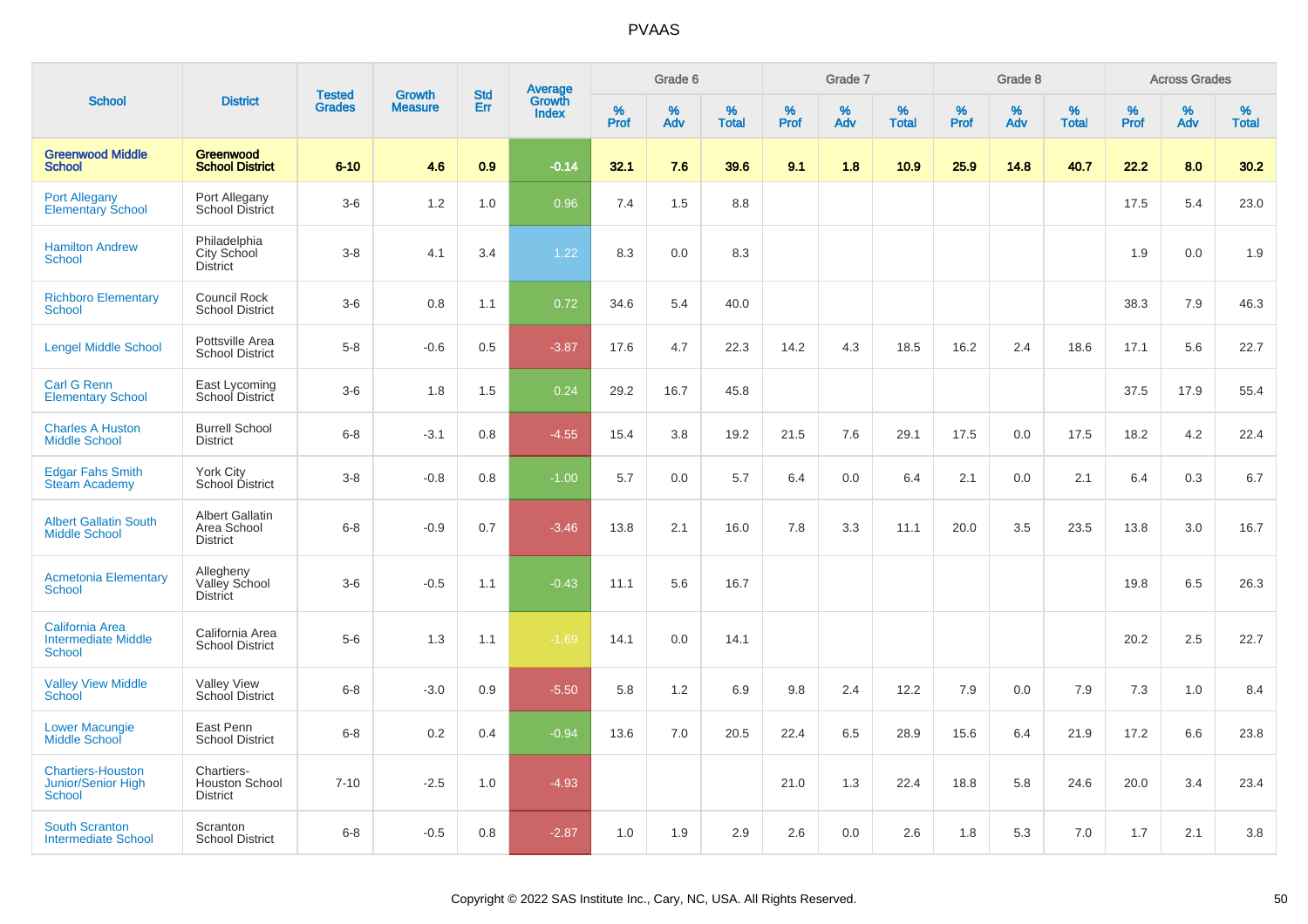| <b>School</b>                                                          |                                                              |                                |                                 | <b>Std</b> |                                   |           | Grade 6  |                   |           | Grade 7  |                   |           | Grade 8  |                   |              | <b>Across Grades</b> |                   |
|------------------------------------------------------------------------|--------------------------------------------------------------|--------------------------------|---------------------------------|------------|-----------------------------------|-----------|----------|-------------------|-----------|----------|-------------------|-----------|----------|-------------------|--------------|----------------------|-------------------|
|                                                                        | <b>District</b>                                              | <b>Tested</b><br><b>Grades</b> | <b>Growth</b><br><b>Measure</b> | Err        | Average<br>Growth<br><b>Index</b> | %<br>Prof | %<br>Adv | %<br><b>Total</b> | %<br>Prof | %<br>Adv | %<br><b>Total</b> | %<br>Prof | %<br>Adv | %<br><b>Total</b> | $\%$<br>Prof | $\%$<br>Adv          | %<br><b>Total</b> |
| <b>Greenwood Middle</b><br><b>School</b>                               | <b>Greenwood</b><br><b>School District</b>                   | $6 - 10$                       | 4.6                             | 0.9        | $-0.14$                           | 32.1      | 7.6      | 39.6              | 9.1       | 1.8      | 10.9              | 25.9      | 14.8     | 40.7              | 22.2         | 8.0                  | 30.2              |
| <b>Keystone Elementary</b><br>School                                   | Keystone<br>School District                                  | $3-6$                          | 0.7                             | 1.1        | 0.64                              | 32.1      | 1.9      | 34.0              |           |          |                   |           |          |                   | 32.9         | 11.7                 | 44.6              |
| <b>Ferndale Elementary</b><br><b>School</b>                            | Ferndale Area<br><b>School District</b>                      | $3-6$                          | $-1.8$                          | 1.3        | $-1.41$                           | 19.5      | 7.3      | 26.8              |           |          |                   |           |          |                   | 21.6         | 8.8                  | 30.4              |
| <b>Holland Elementary</b><br><b>School</b>                             | Council Rock<br><b>School District</b>                       | $3-6$                          | 1.2                             | 1.1        | 0.97                              | 32.7      | 16.4     | 49.1              |           |          |                   |           |          |                   | 32.3         | 21.3                 | 53.5              |
| <b>Heights/Murray</b><br><b>Elementary School</b>                      | Wilkes-Barre<br>Area School<br><b>District</b>               | $3-6$                          | 0.5                             | 1.3        | 0.42                              | 2.6       | 0.0      | 2.6               |           |          |                   |           |          |                   | 8.6          | 0.6                  | 9.1               |
| <b>Rhoads James School</b>                                             | Philadelphia<br><b>City School</b><br><b>District</b>        | $3-8$                          | 3.8                             | 3.3        | 1.14                              | 7.7       | 0.0      | 7.7               |           |          |                   |           |          |                   | 1.8          | 3.5                  | 5.3               |
| <b>Folk Arts-Cultural</b><br><b>Treasures Charter</b><br><b>School</b> | Folk Arts-<br>Cultural<br>Treasures<br><b>Charter School</b> | $3 - 7$                        | $-1.8$                          | 1.0        | $-1.76$                           | 28.9      | 4.4      | 33.3              | 20.4      | 2.3      | 22.7              |           |          |                   | 28.1         | $6.2\,$              | 34.4              |
| <b>Cranberry Area</b><br><b>Junior/Senior High</b><br><b>School</b>    | Cranberry Area<br>School District                            | $7 - 12$                       | $-0.8$                          | 0.9        | $-2.01$                           |           |          |                   | 14.7      | 3.2      | 17.9              | 18.7      | 2.7      | 21.3              | 16.5         | 2.9                  | 19.4              |
| Hartman Intermediate<br><b>School</b>                                  | Ellwood City<br>Area School<br><b>District</b>               | $5-6$                          | $-0.8$                          | 0.8        | $-1.07$                           | 19.0      | 2.6      | 21.6              |           |          |                   |           |          |                   | 19.7         | 5.0                  | 24.8              |
| <b>Allen Middle School</b>                                             | West Shore<br><b>School District</b>                         | $6-8$                          | 0.6                             | 0.6        | 0.11                              | 29.9      | 4.1      | 34.0              | 18.1      | 8.7      | 26.8              | 17.6      | 9.8      | 27.4              | 21.9         | 7.5                  | 29.4              |
| <b>East Coventry</b><br><b>Elementary School</b>                       | Owen J Roberts<br><b>School District</b>                     | $3-6$                          | 0.3                             | 1.0        | 0.35                              | 27.8      | 20.8     | 48.6              |           |          |                   |           |          |                   | 34.2         | 16.7                 | 51.0              |
| <b>Maritime Academy</b><br><b>Charter School</b>                       | Maritime<br>Academy<br>Charter School                        | $3 - 10$                       | $-3.7$                          | 0.6        | $-5.88$                           | 1.2       | 3.6      | 4.8               | 7.9       | 5.6      | 13.5              | 3.3       | 0.0      | 3.3               | 4.6          | 2.1                  | 6.7               |
| <b>Sandycreek</b><br><b>Elementary School</b>                          | Franklin Area<br><b>School District</b>                      | $3-6$                          | 1.4                             | 1.3        | $-0.37$                           | 16.3      | 0.0      | 16.3              |           |          |                   |           |          |                   | 27.4         | 8.4                  | 35.8              |
| <b>Ephrata Middle School</b>                                           | Ephrata Area<br><b>School District</b>                       | $6-9$                          | $-0.5$                          | 0.5        | $-2.55$                           |           |          |                   | 18.0      | 4.2      | 22.3              | 19.1      | 4.3      | 23.4              | 18.2         | 4.2                  | 22.3              |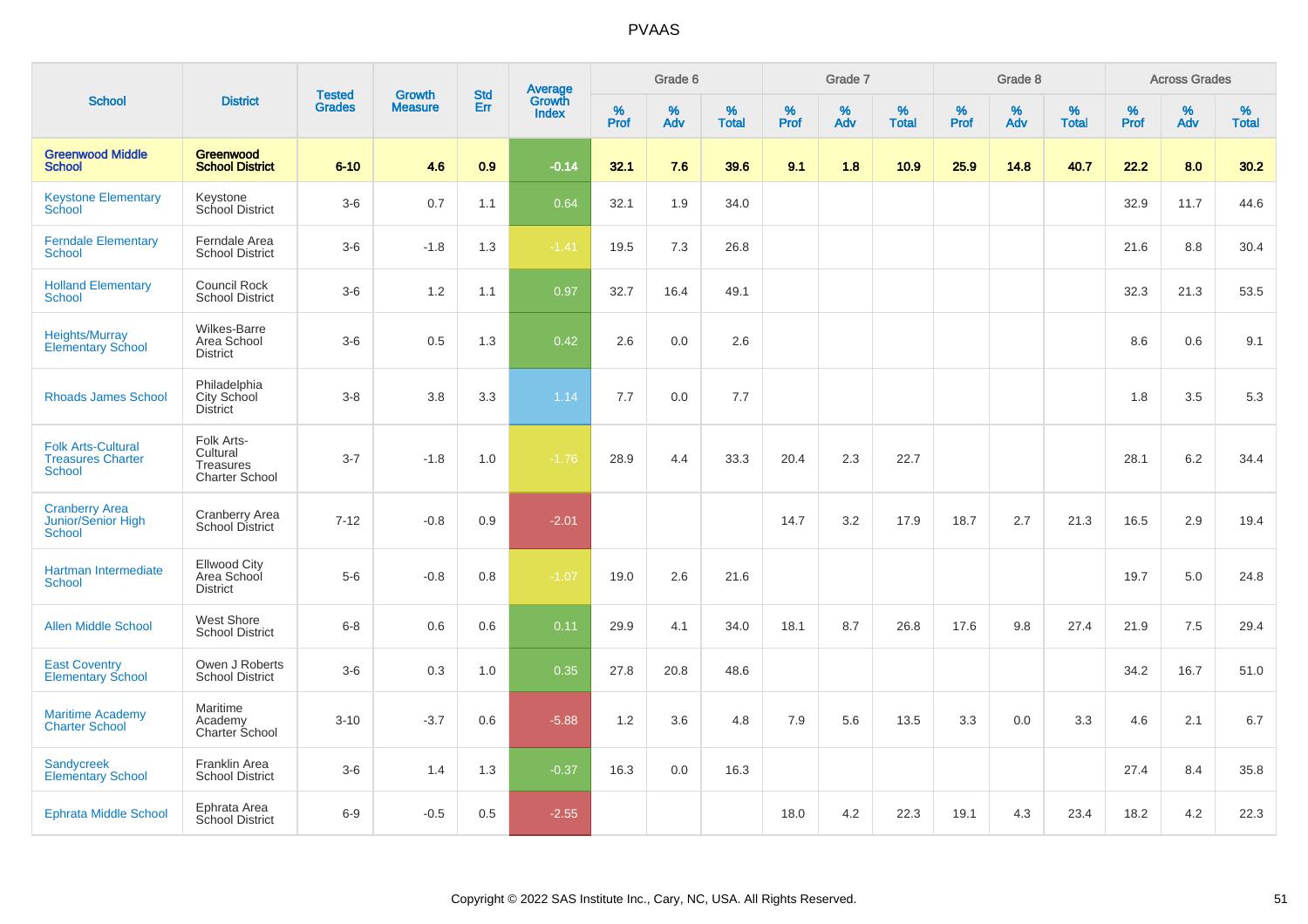| <b>School</b>                                            |                                                         |                                |                                 | <b>Std</b>    |                                          |                  | Grade 6  |                   |                  | Grade 7  |                   |                  | Grade 8  |                   |                  | <b>Across Grades</b> |                   |
|----------------------------------------------------------|---------------------------------------------------------|--------------------------------|---------------------------------|---------------|------------------------------------------|------------------|----------|-------------------|------------------|----------|-------------------|------------------|----------|-------------------|------------------|----------------------|-------------------|
|                                                          | <b>District</b>                                         | <b>Tested</b><br><b>Grades</b> | <b>Growth</b><br><b>Measure</b> | Err           | <b>Average</b><br>Growth<br><b>Index</b> | %<br><b>Prof</b> | %<br>Adv | %<br><b>Total</b> | %<br><b>Prof</b> | %<br>Adv | %<br><b>Total</b> | %<br><b>Prof</b> | %<br>Adv | %<br><b>Total</b> | %<br><b>Prof</b> | %<br>Adv             | %<br><b>Total</b> |
| <b>Greenwood Middle</b><br><b>School</b>                 | <b>Greenwood</b><br><b>School District</b>              | $6 - 10$                       | 4.6                             | 0.9           | $-0.14$                                  | 32.1             | 7.6      | 39.6              | 9.1              | 1.8      | 10.9              | 25.9             | 14.8     | 40.7              | 22.2             | 8.0                  | 30.2              |
| <b>Conemaugh Valley</b><br>Junior/Senior High<br>School  | Conemaugh<br>Valley School<br><b>District</b>           | $7 - 12$                       | 0.6                             | 1.1           | $-0.33$                                  |                  |          |                   | 19.2             | 7.7      | 26.9              | 9.4              | 1.9      | 11.3              | 14.3             | 4.8                  | 19.0              |
| Churchville<br><b>Elementary School</b>                  | <b>Council Rock</b><br><b>School District</b>           | $3-6$                          | 0.1                             | 1.0           | 0.14                                     | 29.9             | 10.3     | 40.2              |                  |          |                   |                  |          |                   | 31.4             | 14.2                 | 45.6              |
| <b>Charles H Boehm</b><br><b>Middle School</b>           | Pennsbury<br><b>School District</b>                     | $6 - 8$                        | $-2.4$                          | 0.5           | $-5.86$                                  | 18.1             | 9.9      | 28.1              | 20.0             | 5.8      | 25.8              | 19.5             | 10.7     | 30.2              | 19.2             | 8.9                  | 28.0              |
| <b>Prospect Park School</b>                              | Interboro<br><b>School District</b>                     | $3-8$                          | $-4.4$                          | 0.8           | $-5.48$                                  | 16.7             | 5.6      | 22.2              | 5.6              | 3.7      | 9.3               | 13.7             | 5.9      | 19.6              | 13.4             | 4.6                  | 18.0              |
| <b>York Academy</b><br><b>Regional Charter</b><br>School | York Academy<br>Regional<br><b>Charter School</b>       | $3 - 11$                       | $-4.4$                          | 0.8           | $-5.58$                                  | 13.6             | 6.8      | 20.3              | 7.3              | 5.4      | 12.7              | 19.3             | 0.0      | 19.3              | 18.4             | 9.5                  | 27.9              |
| <b>Aliquippa Elementary</b><br>School                    | Aliquippa<br>School District                            | $3-6$                          | $-0.9$                          | 1.1           | $-0.80$                                  | 0.0              | 1.6      | 1.6               |                  |          |                   |                  |          |                   | 1.2              | 0.8                  | 2.0               |
| <b>Propel Charter School-</b><br><b>Montour</b>          | <b>Propel Charter</b><br>School-Montour                 | $3 - 10$                       | $-2.8$                          | 0.7           | $-3.84$                                  | 4.6              | 0.0      | 4.6               | 3.1              | 0.0      | 3.1               | 3.2              | 0.0      | 3.2               | 4.8              | 1.6                  | 6.4               |
| <b>Holland Middle School</b><br>(8447)                   | <b>Council Rock</b><br><b>School District</b>           | $7 - 8$                        | $-1.9$                          | $0.4^{\circ}$ | $-7.03$                                  |                  |          |                   | 25.3             | 12.3     | 37.6              | 16.5             | 5.0      | 21.5              | 21.0             | 8.6                  | 29.6              |
| <b>Central Manor</b><br><b>Elementary School</b>         | Penn Manor<br><b>School District</b>                    | $3-6$                          | $-1.0$                          | 0.9           | $-1.18$                                  | 26.9             | 9.7      | 36.6              |                  |          |                   |                  |          |                   | 29.8             | 20.8                 | 50.6              |
| <b>Knoch Middle School</b>                               | South Butler<br><b>County School</b><br><b>District</b> | $6 - 8$                        | $-0.3$                          | 0.6           | $-1.53$                                  | 22.9             | 5.0      | 27.9              | 21.2             | 11.4     | 32.6              | 13.3             | 1.6      | 14.8              | 19.2             | 6.0                  | 25.2              |
| <b>Northern Bedford</b><br><b>County Middle School</b>   | Northern<br><b>Bedford County</b><br>School District    | $6 - 8$                        | $-2.4$                          | 0.9           | $-3.70$                                  | 30.5             | 1.7      | 32.2              | 19.0             | 1.7      | 20.7              | 9.4              | 3.1      | 12.5              | 19.3             | 2.2                  | 21.6              |
| <b>Baden Academy</b><br><b>Charter School</b>            | Baden<br>Academy<br>Charter School                      | $3-6$                          | 0.1                             | 1.1           | 0.05                                     | 22.4             | 8.6      | 31.0              |                  |          |                   |                  |          |                   | 20.8             | 6.4                  | 27.2              |
| <b>Shaler Area Middle</b><br>School                      | Shaler Area<br><b>School District</b>                   | $7 - 8$                        | $-0.2$                          | 0.5           | $-1.52$                                  |                  |          |                   | 22.2             | 5.6      | 27.8              | 19.7             | 5.2      | 24.9              | 21.0             | 5.4                  | 26.4              |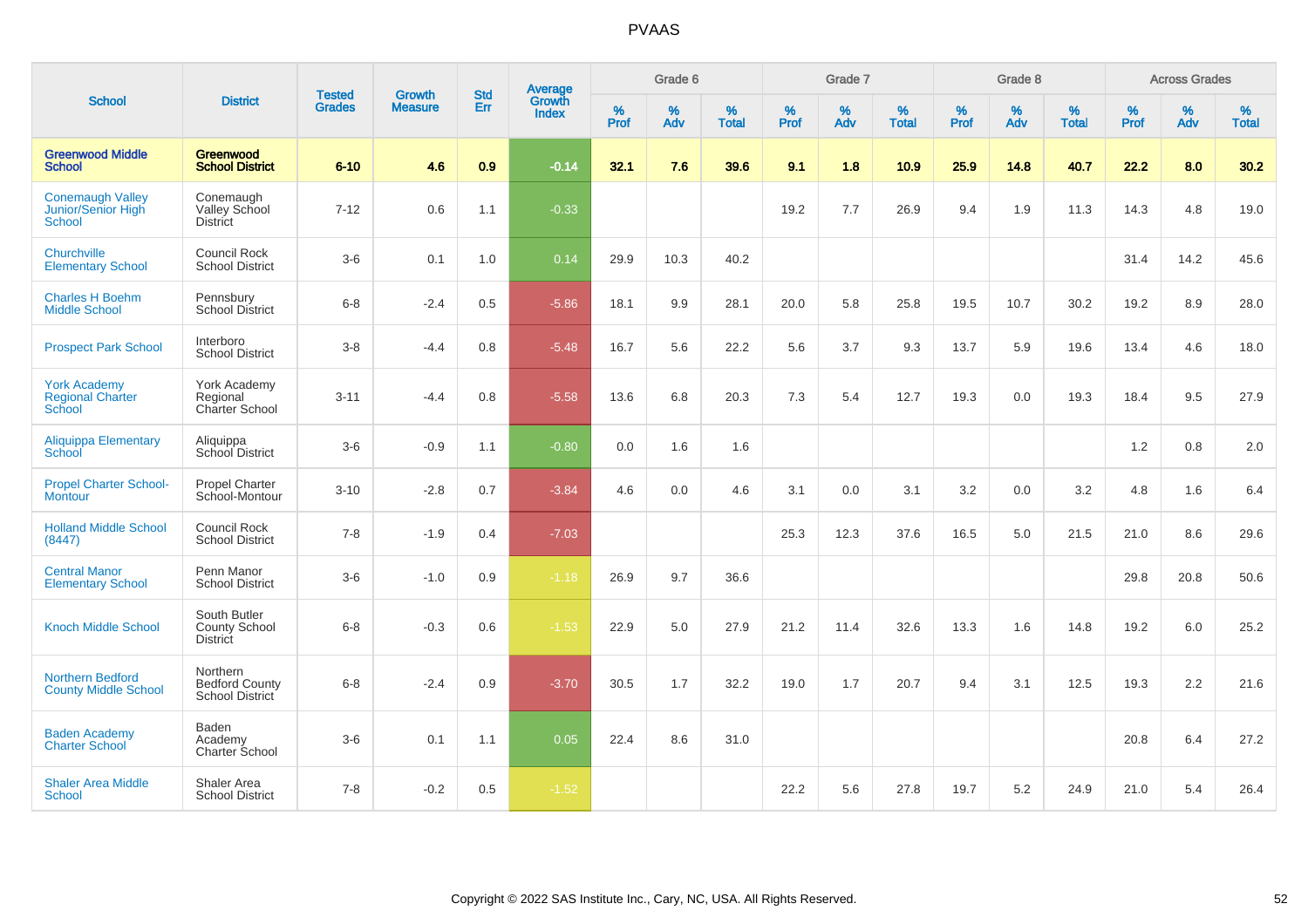|                                                                  |                                                  |                                | <b>Growth</b>  | <b>Std</b> |                                          |                     | Grade 6  |                   |              | Grade 7     |                   |              | Grade 8  |                   |              | <b>Across Grades</b> |                   |
|------------------------------------------------------------------|--------------------------------------------------|--------------------------------|----------------|------------|------------------------------------------|---------------------|----------|-------------------|--------------|-------------|-------------------|--------------|----------|-------------------|--------------|----------------------|-------------------|
| <b>School</b>                                                    | <b>District</b>                                  | <b>Tested</b><br><b>Grades</b> | <b>Measure</b> | Err        | <b>Average</b><br>Growth<br><b>Index</b> | $\%$<br><b>Prof</b> | %<br>Adv | %<br><b>Total</b> | $\%$<br>Prof | $\%$<br>Adv | %<br><b>Total</b> | $\%$<br>Prof | %<br>Adv | %<br><b>Total</b> | $\%$<br>Prof | $\%$<br>Adv          | %<br><b>Total</b> |
| <b>Greenwood Middle</b><br><b>School</b>                         | Greenwood<br><b>School District</b>              | $6 - 10$                       | 4.6            | 0.9        | $-0.14$                                  | 32.1                | 7.6      | 39.6              | 9.1          | 1.8         | 10.9              | 25.9         | 14.8     | 40.7              | 22.2         | 8.0                  | 30.2              |
| <b>Propel Charter School-</b><br><b>Mckeesport</b>               | <b>Propel Charter</b><br>School-<br>Mckeesport   | $3-8$                          | $-3.2$         | 1.0        | $-4.03$                                  | 2.7                 | 0.0      | 2.7               | 5.3          | 7.9         | 13.2              | 2.7          | 2.7      | 5.4               | 5.4          | 2.3                  | 7.7               |
| <b>Tinicum School</b>                                            | Interboro<br><b>School District</b>              | $3 - 8$                        | $-2.1$         | 1.0        | $-2.52$                                  | 12.2                | 0.0      | 12.2              | 14.3         | 0.0         | 14.3              | 0.0          | 0.0      | 0.0               | 20.6         | 1.9                  | 22.4              |
| Pennridge North<br>Middle School                                 | Pennridge<br>School District                     | $6 - 8$                        | $-2.3$         | 0.5        | $-8.80$                                  | 24.7                | 2.7      | 27.3              | 31.5         | 19.7        | 51.1              | 21.4         | 5.0      | 26.4              | 26.1         | 9.6                  | 35.7              |
| <b>Solomon/Plains Middle</b><br>School                           | Wilkes-Barre<br>Area School<br><b>District</b>   | $7 - 8$                        | $-1.4$         | 0.9        | $-3.01$                                  |                     |          |                   | 6.2          | 0.0         | 6.2               | 2.4          | 0.0      | 2.4               | 4.3          | 0.0                  | 4.3               |
| <b>Menallen School</b>                                           | Uniontown Area<br><b>School District</b>         | $3-6$                          | $-1.9$         | 1.7        | $-1.07$                                  | 24.1                | 0.0      | 24.1              |              |             |                   |              |          |                   | 32.1         | 4.7                  | 36.8              |
| <b>North Penn-Liberty</b><br>Junior/Senior High<br><b>School</b> | Southern Tioga<br><b>School District</b>         | $7 - 11$                       | $-0.3$         | 1.3        | $-1.47$                                  |                     |          |                   | 9.1          | 2.3         | 11.4              | 15.4         | 2.6      | 18.0              | 12.0         | 2.4                  | 14.5              |
| <b>Clear Run</b><br><b>Intermediate School</b>                   | Pocono<br>Mountain<br><b>School District</b>     | $3-6$                          | $-1.4$         | 1.1        | $-1.28$                                  | 11.5                | 3.3      | 14.8              |              |             |                   |              |          |                   | 14.8         | 5.1                  | 19.9              |
| <b>Western Wayne</b><br>Middle School                            | Western Wayne<br><b>School District</b>          | $6 - 8$                        | $-2.6$         | 0.7        | $-5.07$                                  | 18.7                | 0.9      | 19.6              | 21.6         | 2.9         | 24.5              | 14.1         | 5.4      | 19.6              | 18.3         | 3.0                  | 21.3              |
| <b>Esperanza Cyber</b><br><b>Charter School</b>                  | Esperanza<br><b>Cyber Charter</b><br>School      | $3 - 11$                       | 0.4            | 1.3        | $-0.72$                                  | 0.0                 | 0.0      | 0.0               | 2.6          | 0.0         | 2.6               | 0.0          | 0.0      | 0.0               | 1.6          | 0.0                  | 1.6               |
| <b>Salisbury Middle</b><br><b>School</b>                         | Salisbury<br>Township<br><b>School District</b>  | $5-8$                          | $-2.3$         | 0.6        | $-4.27$                                  | 14.3                | 2.2      | 16.5              | 13.0         | 1.1         | 14.1              | 17.2         | 3.4      | 20.7              | 14.8         | 3.8                  | 18.7              |
| <b>Williamson Senior</b><br><b>High School</b>                   | Northern Tioga<br>School District                | $7 - 10$                       | 0.3            | 0.9        | $-0.50$                                  |                     |          |                   | 11.6         | 1.2         | 12.8              | 22.8         | 6.9      | 29.7              | 17.6         | 4.3                  | 21.9              |
| <b>Neshannock Memorial</b><br><b>Elementary School</b>           | Neshannock<br>Township<br><b>School District</b> | $3-6$                          | 0.9            | 0.9        | 0.44                                     | 30.9                | 13.2     | 44.1              |              |             |                   |              |          |                   | 26.5         | 11.0                 | 37.5              |
| <b>Brockway Area</b><br>Junior/Senior High<br>School             | <b>Brockway Area</b><br><b>School District</b>   | $7 - 11$                       | $-1.1$         | 0.9        | $-2.47$                                  |                     |          |                   | 22.5         | 7.5         | 30.0              | 20.8         | 5.6      | 26.4              | 21.7         | 6.6                  | 28.3              |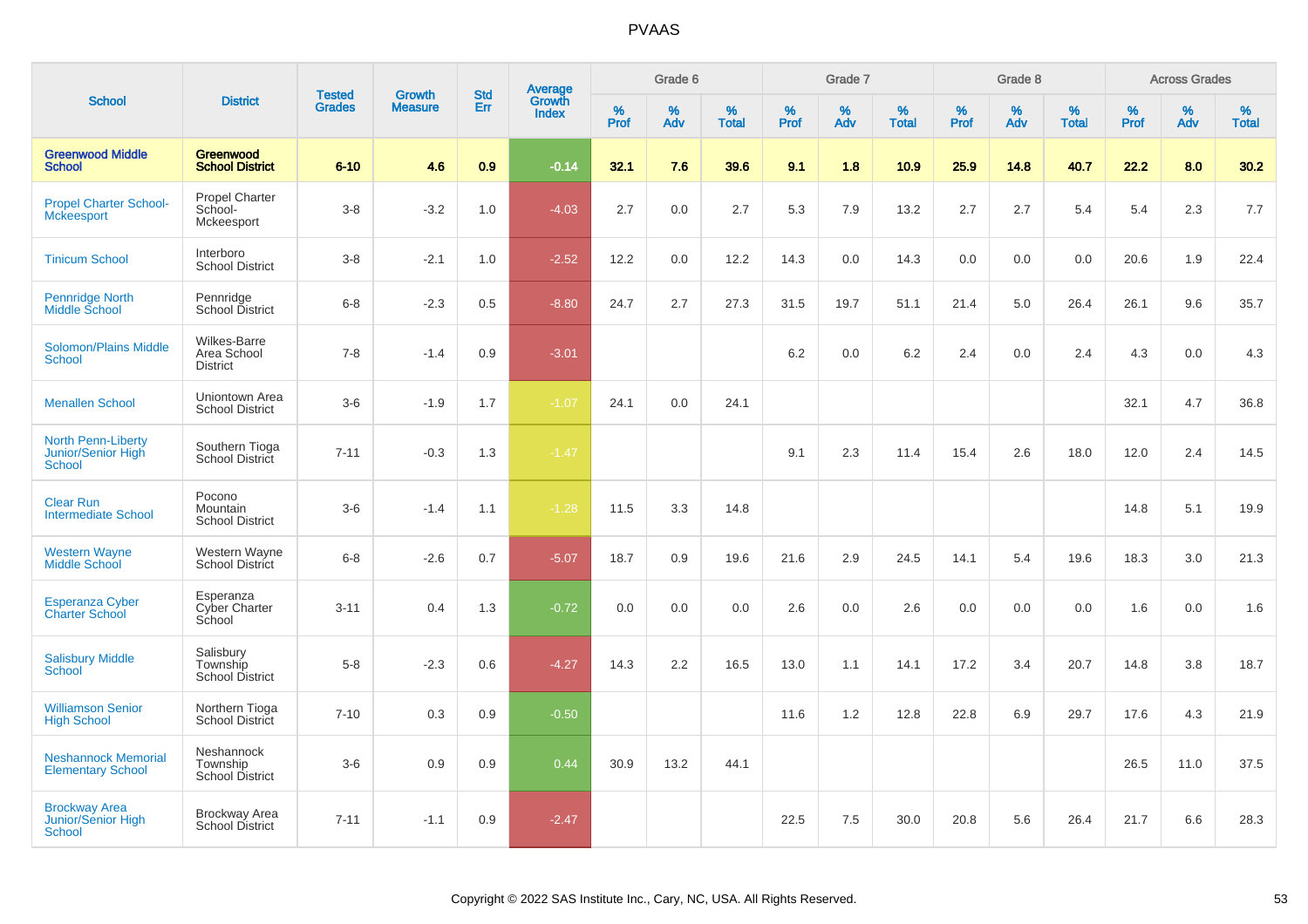|                                                          |                                                        |                                |                                 |                   |                                          |                     | Grade 6     |                   |              | Grade 7     |                      |              | Grade 8  |                   |              | <b>Across Grades</b> |                   |
|----------------------------------------------------------|--------------------------------------------------------|--------------------------------|---------------------------------|-------------------|------------------------------------------|---------------------|-------------|-------------------|--------------|-------------|----------------------|--------------|----------|-------------------|--------------|----------------------|-------------------|
| <b>School</b>                                            | <b>District</b>                                        | <b>Tested</b><br><b>Grades</b> | <b>Growth</b><br><b>Measure</b> | <b>Std</b><br>Err | <b>Average</b><br>Growth<br><b>Index</b> | $\%$<br><b>Prof</b> | $\%$<br>Adv | %<br><b>Total</b> | $\%$<br>Prof | $\%$<br>Adv | $\%$<br><b>Total</b> | $\%$<br>Prof | %<br>Adv | %<br><b>Total</b> | $\%$<br>Prof | $\%$<br>Adv          | %<br><b>Total</b> |
| <b>Greenwood Middle</b><br><b>School</b>                 | Greenwood<br><b>School District</b>                    | $6 - 10$                       | 4.6                             | 0.9               | $-0.14$                                  | 32.1                | 7.6         | 39.6              | 9.1          | 1.8         | 10.9                 | 25.9         | 14.8     | 40.7              | 22.2         | 8.0                  | 30.2              |
| <b>Jamestown Area</b><br><b>Elementary School</b>        | Jamestown<br>Area School<br><b>District</b>            | $3-6$                          | 0.5                             | 1.4               | 0.32                                     | 16.7                | 0.0         | 16.7              |              |             |                      |              |          |                   | 16.7         | 7.9                  | 24.6              |
| <b>Sullivan Co</b><br><b>Elementary School</b><br>(8180) | <b>Sullivan County</b><br>School District              | $3-6$                          | $-1.5$                          | 1.3               | $-1.16$                                  | 30.0                | 4.0         | 34.0              |              |             |                      |              |          |                   | 24.9         | 5.5                  | 30.4              |
| <b>Duquesne Elementary</b><br>School                     | Duquesne City<br>School District                       | $3-6$                          | 1.2                             | 1.3               | $-0.49$                                  | 5.6                 | 0.0         | 5.6               |              |             |                      |              |          |                   | 3.5          | 1.7                  | $5.2\,$           |
| <b>Marion Center Area</b><br>Jr/Sr High School           | <b>Marion Center</b><br>Area School<br><b>District</b> | $7 - 10$                       | $-1.3$                          | 0.9               | $-3.16$                                  |                     |             |                   | 19.0         | 10.7        | 29.8                 | 22.6         | 8.6      | 31.2              | 20.9         | 9.6                  | 30.5              |
| <b>Mill Creek Elementary</b><br><b>School</b>            | <b>Central Bucks</b><br><b>School District</b>         | $3-6$                          | 0.0                             | 0.8               | 0.04                                     | 28.7                | 17.6        | 46.3              |              |             |                      |              |          |                   | 36.4         | 19.1                 | 55.6              |
| <b>Pine-Richland Middle</b><br><b>School</b>             | Pine-Richland<br><b>School District</b>                | $6 - 8$                        | 0.0                             | 0.5               | $-0.86$                                  |                     |             |                   | 37.1         | 18.2        | 55.4                 | 30.1         | 15.8     | 45.9              | 33.5         | 17.0                 | 50.5              |
| <b>Brookville</b><br><b>Junior/Senior High</b><br>School | <b>Brookville Area</b><br><b>School District</b>       | $7 - 11$                       | $-0.3$                          | 0.8               | $-1.37$                                  |                     |             |                   | 13.8         | 2.4         | 16.3                 | 19.4         | 9.3      | 28.7              | 16.4         | 5.6                  | 22.1              |
| <b>Fort Leboeuf Middle</b><br>School                     | Fort Leboeuf<br><b>School District</b>                 | $6 - 8$                        | $-1.5$                          | 0.5               | $-4.39$                                  | 25.7                | 18.8        | 44.4              | 21.7         | 14.4        | 36.1                 | 22.6         | 11.6     | 34.2              | 23.2         | 14.9                 | 38.1              |
| <b>Penns Valley Area</b><br>Junior/Senior High<br>School | Penns Valley<br>Area School<br><b>District</b>         | $6 - 12$                       | $-0.6$                          | 0.8               | $-2.00$                                  |                     |             |                   | 25.7         | 9.5         | 35.2                 | 16.0         | 9.4      | 25.5              | 20.8         | 9.5                  | 30.3              |
| <b>Mifflin County Middle</b><br>School                   | <b>Mifflin County</b><br>School District               | $6 - 7$                        | $-1.6$                          | 0.4               | $-5.98$                                  | 13.8                | 4.6         | 18.4              | 10.3         | 3.8         | 14.1                 |              |          |                   | 12.0         | 4.2                  | 16.2              |
| <b>West Forest</b><br><b>Elementary School</b>           | Forest Area<br><b>School District</b>                  | $3-6$                          | 2.0                             | 2.3               | $-0.06$                                  | 13.3                | 0.0         | 13.3              |              |             |                      |              |          |                   | 29.1         | 5.4                  | 34.6              |
| <b>Mitchell Elementary</b><br><b>School</b>              | Philadelphia<br>City School<br><b>District</b>         | $3 - 8$                        | 3.1                             | 3.5               | 0.89                                     |                     |             |                   |              |             |                      | 0.0          | 0.0      | 0.0               | 0.0          | 0.0                  | 0.0               |
| <b>Propel Charter School-</b><br><b>Northside</b>        | Propel Charter<br>School-<br>Northside                 | $3 - 8$                        | $-1.6$                          | 0.9               | $-1.74$                                  | 2.4                 | 0.0         | 2.4               | 0.0          | 0.0         | 0.0                  | 0.0          | 0.0      | 0.0               | 0.4          | 0.0                  | 0.4               |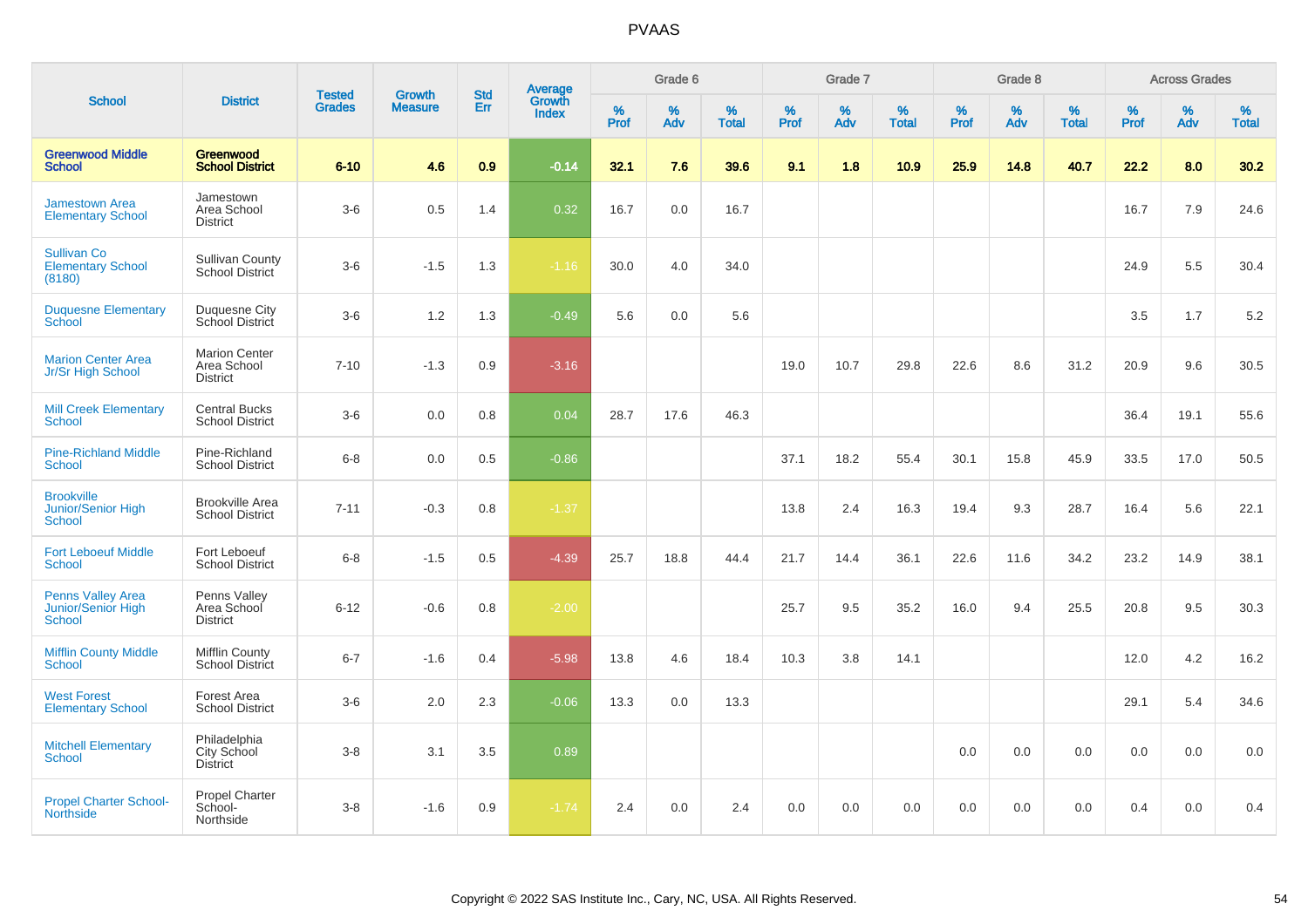| <b>School</b>                                                            |                                                          |                                |                                 | <b>Std</b> |                                          |           | Grade 6  |                   |           | Grade 7  |                   |           | Grade 8  |                   |              | <b>Across Grades</b> |                   |
|--------------------------------------------------------------------------|----------------------------------------------------------|--------------------------------|---------------------------------|------------|------------------------------------------|-----------|----------|-------------------|-----------|----------|-------------------|-----------|----------|-------------------|--------------|----------------------|-------------------|
|                                                                          | <b>District</b>                                          | <b>Tested</b><br><b>Grades</b> | <b>Growth</b><br><b>Measure</b> | Err        | <b>Average</b><br>Growth<br><b>Index</b> | %<br>Prof | %<br>Adv | %<br><b>Total</b> | %<br>Prof | %<br>Adv | %<br><b>Total</b> | %<br>Prof | %<br>Adv | %<br><b>Total</b> | $\%$<br>Prof | %<br>Adv             | %<br><b>Total</b> |
| <b>Greenwood Middle</b><br><b>School</b>                                 | Greenwood<br><b>School District</b>                      | $6 - 10$                       | 4.6                             | 0.9        | $-0.14$                                  | 32.1      | 7.6      | 39.6              | 9.1       | 1.8      | 10.9              | 25.9      | 14.8     | 40.7              | 22.2         | 8.0                  | 30.2              |
| <b>Southern Fulton</b><br>Junior/Senior High<br><b>School</b>            | Southern Fulton<br><b>School District</b>                | $7 - 11$                       | $-0.9$                          | 1.2        | $-1.82$                                  |           |          |                   | 12.3      | 1.8      | 14.0              | 5.9       | 3.9      | 9.8               | 9.3          | 2.8                  | 12.0              |
| <b>Stem At Showalter</b>                                                 | Chester-Upland<br><b>School District</b>                 | $7 - 10$                       | $-0.3$                          | 2.1        | $-0.89$                                  |           |          |                   | 0.0       | 0.0      | 0.0               | 0.0       | 0.0      | 0.0               | 0.0          | 0.0                  | 0.0               |
| <b>Great Valley Middle</b><br>School                                     | <b>Great Valley</b><br><b>School District</b>            | $6 - 8$                        | $-0.5$                          | 0.4        | $-3.82$                                  | 38.1      | 8.6      | 46.6              | 26.6      | 17.4     | 44.0              | 26.7      | 17.6     | 44.3              | 30.5         | 14.4                 | 45.0              |
| <b>Friendship Elementary</b><br><b>School</b>                            | Southern York<br><b>County School</b><br><b>District</b> | $3-6$                          | 0.3                             | 1.4        | 0.22                                     | 23.7      | 5.3      | 29.0              |           |          |                   |           |          |                   | 20.9         | 9.4                  | 30.4              |
| <b>Greenville Elementary</b><br><b>School</b>                            | Greenville Area<br><b>School District</b>                | $3-6$                          | 0.8                             | 0.9        | $-0.48$                                  | 19.2      | 5.1      | 24.4              |           |          |                   |           |          |                   | 29.3         | 6.0                  | 35.3              |
| <b>Maple Manor</b><br><b>Elementary/Middle</b><br><b>School</b>          | <b>Hazleton Area</b><br><b>School District</b>           | $3 - 8$                        | $-0.1$                          | 1.1        | $-0.71$                                  | 8.6       | 2.9      | 11.4              | 0.0       | 0.0      | 0.0               | 0.0       | 0.0      | 0.0               | 3.1          | 0.9                  | 4.0               |
| <b>Keystone Oaks Middle</b><br>School                                    | <b>Keystone Oaks</b><br>School District                  | $6 - 8$                        | $-3.4$                          | 0.6        | $-6.71$                                  | 19.5      | 11.5     | 31.0              | 19.5      | 10.6     | 30.1              | 17.5      | 12.3     | 29.8              | 18.8         | 11.5                 | 30.3              |
| <b>New Cumberland</b><br><b>Middle School</b>                            | West Shore<br><b>School District</b>                     | $6 - 8$                        | $-0.3$                          | 0.5        | $-2.67$                                  | 19.6      | 2.4      | 22.1              | 8.6       | 4.6      | 13.2              | 12.1      | 5.4      | 17.4              | 13.4         | 4.1                  | 17.5              |
| <b>Bermudian Springs</b><br>Middle School                                | Bermudian<br>Springs School<br>District                  | $5-8$                          | 0.4                             | 0.5        | $-1.75$                                  | 17.5      | 3.9      | 21.4              | 20.5      | 5.1      | 25.6              | 11.2      | 4.3      | 15.5              | 17.8         | 6.5                  | 24.3              |
| <b>West Middlesex Area</b><br><b>Junior/Senior High</b><br><b>School</b> | <b>West Middlesex</b><br>Area School<br><b>District</b>  | $7 - 10$                       | $-2.1$                          | 1.2        | $-3.06$                                  |           |          |                   | 30.0      | 2.0      | 32.0              | 7.1       | 0.0      | 7.1               | 19.6         | 1.1                  | 20.6              |
| <b>Highland School</b>                                                   | Abington<br>School District                              | $3-6$                          | 0.9                             | 1.2        | 0.35                                     | 34.0      | 20.8     | 54.7              |           |          |                   |           |          |                   | 28.1         | 17.1                 | 45.2              |
| <b>Achievement House</b><br><b>Charter School</b>                        | Achievement<br><b>House Charter</b><br>School            | $7 - 11$                       | $-0.3$                          | 1.5        | $-1.19$                                  |           |          |                   | 20.0      | 0.0      | 20.0              | 7.1       | 2.4      | 9.5               | 11.9         | 1.5                  | 13.4              |
| <b>Central Dauphin East</b><br><b>Middle School</b>                      | Central<br>Dauphin School<br><b>District</b>             | $6 - 8$                        | $-0.2$                          | 0.5        | $-0.86$                                  | 9.8       | 1.0      | 10.9              | 10.1      | 2.4      | 12.6              | 6.4       | 2.1      | 8.6               | 8.9          | 1.9                  | 10.7              |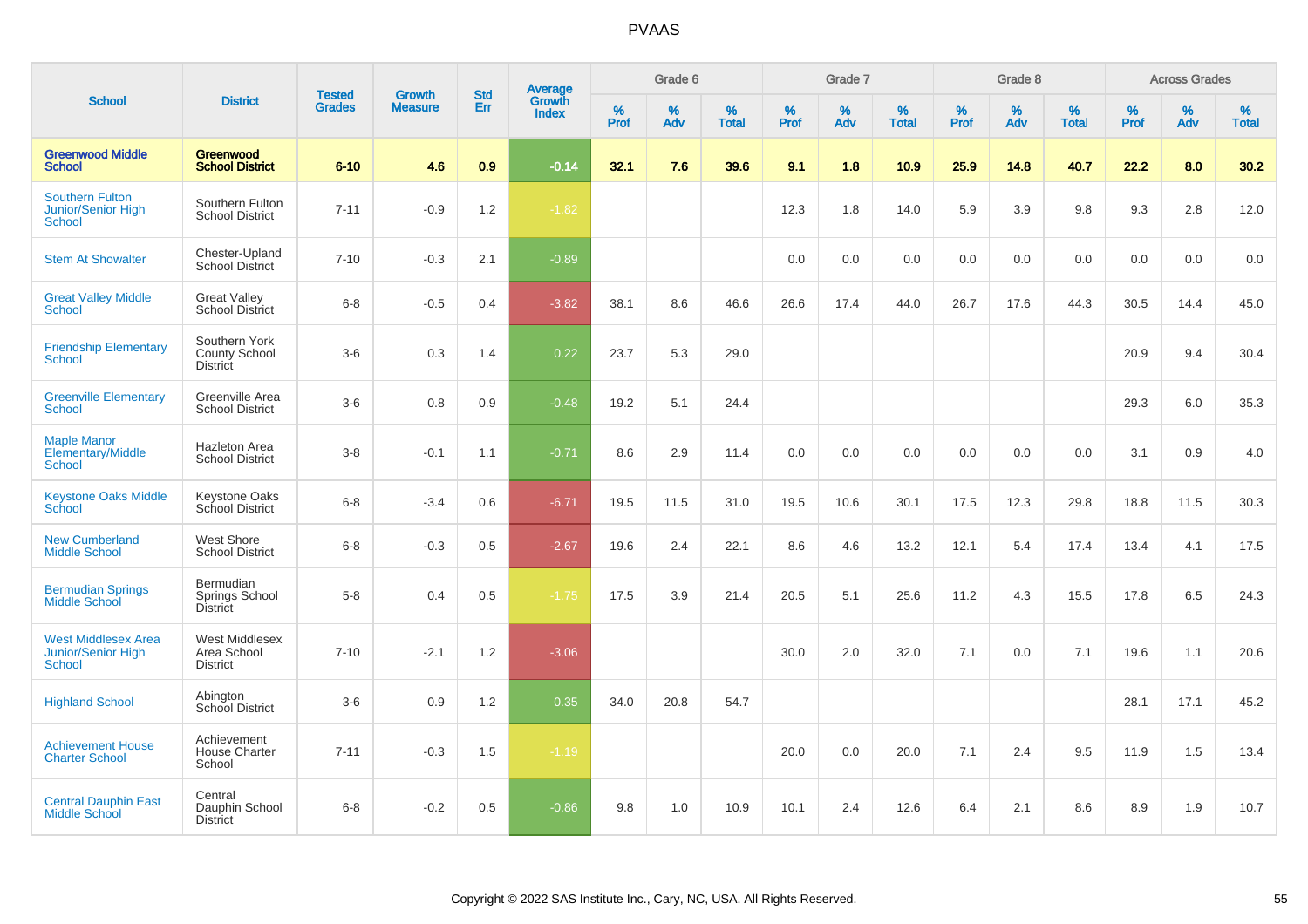|                                                          |                                                |                                |                                 | <b>Std</b> |                                   |                  | Grade 6  |                   |           | Grade 7  |                   |           | Grade 8  |                   |           | <b>Across Grades</b> |                   |
|----------------------------------------------------------|------------------------------------------------|--------------------------------|---------------------------------|------------|-----------------------------------|------------------|----------|-------------------|-----------|----------|-------------------|-----------|----------|-------------------|-----------|----------------------|-------------------|
| <b>School</b>                                            | <b>District</b>                                | <b>Tested</b><br><b>Grades</b> | <b>Growth</b><br><b>Measure</b> | Err        | Average<br>Growth<br><b>Index</b> | %<br><b>Prof</b> | %<br>Adv | %<br><b>Total</b> | %<br>Prof | %<br>Adv | %<br><b>Total</b> | %<br>Prof | %<br>Adv | %<br><b>Total</b> | %<br>Prof | %<br>Adv             | %<br><b>Total</b> |
| <b>Greenwood Middle</b><br><b>School</b>                 | Greenwood<br><b>School District</b>            | $6 - 10$                       | 4.6                             | 0.9        | $-0.14$                           | 32.1             | 7.6      | 39.6              | 9.1       | 1.8      | 10.9              | 25.9      | 14.8     | 40.7              | 22.2      | 8.0                  | 30.2              |
| <b>Carnegie Elementary</b><br>School                     | Carlynton<br>School District                   | $3-6$                          | 0.9                             | 1.2        | $-0.41$                           | 40.0             | 6.0      | 46.0              |           |          |                   |           |          |                   | 24.1      | 6.8                  | 30.9              |
| Coatesville<br><b>Intermediate High</b><br><b>School</b> | Coatesville<br>Area School<br><b>District</b>  | $8 - 9$                        | 0.6                             | 0.8        | 0.77                              |                  |          |                   |           |          |                   | 7.0       | 0.5      | 7.5               | 7.0       | 0.5                  | 7.5               |
| <b>Southern Fulton</b><br><b>Elementary School</b>       | Southern Fulton<br><b>School District</b>      | $3-6$                          | $-3.6$                          | 1.2        | $-3.05$                           | 15.2             | 10.2     | 25.4              |           |          |                   |           |          |                   | 23.9      | 5.3                  | 29.2              |
| <b>Red Lion Area Junior</b><br><b>High School</b>        | Red Lion Area<br><b>School District</b>        | $7 - 8$                        | $-0.1$                          | 0.5        | $-1.25$                           |                  |          |                   | 16.8      | 9.2      | 26.0              | 14.5      | 6.6      | 21.2              | 15.8      | 8.0                  | 23.7              |
| <b>Oil City Area Middle</b><br>School                    | Oil City Area<br>School District               | $5-8$                          | $-3.7$                          | 0.5        | $-7.18$                           | 7.9              | 0.8      | 8.7               | 10.3      | 2.4      | 12.7              | 3.8       | 0.0      | 3.8               | 9.5       | 1.5                  | 11.0              |
| <b>Clarion Area</b><br><b>Elementary School</b>          | <b>Clarion Area</b><br><b>School District</b>  | $3-6$                          | $-0.3$                          | 1.2        | $-0.24$                           | 32.1             | 7.1      | 39.3              |           |          |                   |           |          |                   | 28.8      | 12.0                 | 40.9              |
| <b>Eden Hall Upper</b><br><b>Elementary School</b>       | Pine-Richland<br><b>School District</b>        | $4 - 6$                        | $-3.6$                          | 0.5        | $-7.79$                           | 35.8             | 11.5     | 47.4              |           |          |                   |           |          |                   | 34.3      | 17.8                 | 52.1              |
| <b>Mayfair School</b>                                    | Philadelphia<br>City School<br><b>District</b> | $3 - 8$                        | $-1.9$                          | 1.1        | $-1.69$                           | 6.2              | 0.0      | 6.2               | 2.4       | 0.0      | 2.4               | 0.0       | 6.7      | 6.7               | 3.1       | 1.0                  | 4.2               |
| <b>Nitschmann Middle</b><br><b>School</b>                | Bethlehem Area<br><b>School District</b>       | $6 - 8$                        | $-2.4$                          | 0.7        | $-5.69$                           | 16.1             | 5.4      | 21.4              | 19.2      | 4.2      | 23.3              | 10.5      | 4.0      | 14.5              | 15.9      | 4.6                  | 20.4              |
| <b>Roslyn School</b>                                     | Abington<br><b>School District</b>             | $3-6$                          | 0.8                             | 1.1        | 0.64                              | 17.9             | 10.7     | 28.6              |           |          |                   |           |          |                   | 25.9      | 12.5                 | 38.4              |
| <b>Ridley Middle School</b>                              | <b>Ridley School</b><br><b>District</b>        | $6 - 8$                        | $-2.1$                          | 0.4        | $-8.42$                           | 16.6             | 2.2      | 18.8              | 11.2      | 6.6      | 17.8              | 12.6      | 6.5      | 19.1              | 13.4      | 5.2                  | 18.5              |
| <b>Pittsburgh Greenfield</b><br>K-8                      | Pittsburgh<br>School District                  | $3-8$                          | $-8.7$                          | 1.1        | $-8.03$                           | 22.0             | 9.8      | 31.7              | 26.3      | 0.0      | 26.3              | 0.0       | 0.0      | 0.0               | 22.9      | 6.5                  | 29.4              |
| <b>New Day Charter</b><br><b>School</b>                  | New Day<br>Charter School                      | $7 - 11$                       | 2.2                             | 3.1        | 0.71                              |                  |          |                   |           |          |                   | 0.0       | 0.0      | 0.0               | 0.0       | 0.0                  | 0.0               |
| <b>Fleetwood Middle</b><br><b>School</b>                 | Fleetwood Area<br><b>School District</b>       | $5 - 8$                        | $-1.9$                          | 0.5        | $-3.85$                           | 20.0             | 4.0      | 24.0              | 21.0      | 4.9      | 25.9              | 21.5      | 2.5      | 24.0              | 21.1      | 3.8                  | 24.8              |
| <b>Laurel Elementary</b><br>School                       | Laurel School<br><b>District</b>               | $3-6$                          | $-1.5$                          | 1.0        | $-1.53$                           | 23.9             | 12.7     | 36.6              |           |          |                   |           |          |                   | 30.7      | 17.1                 | 47.7              |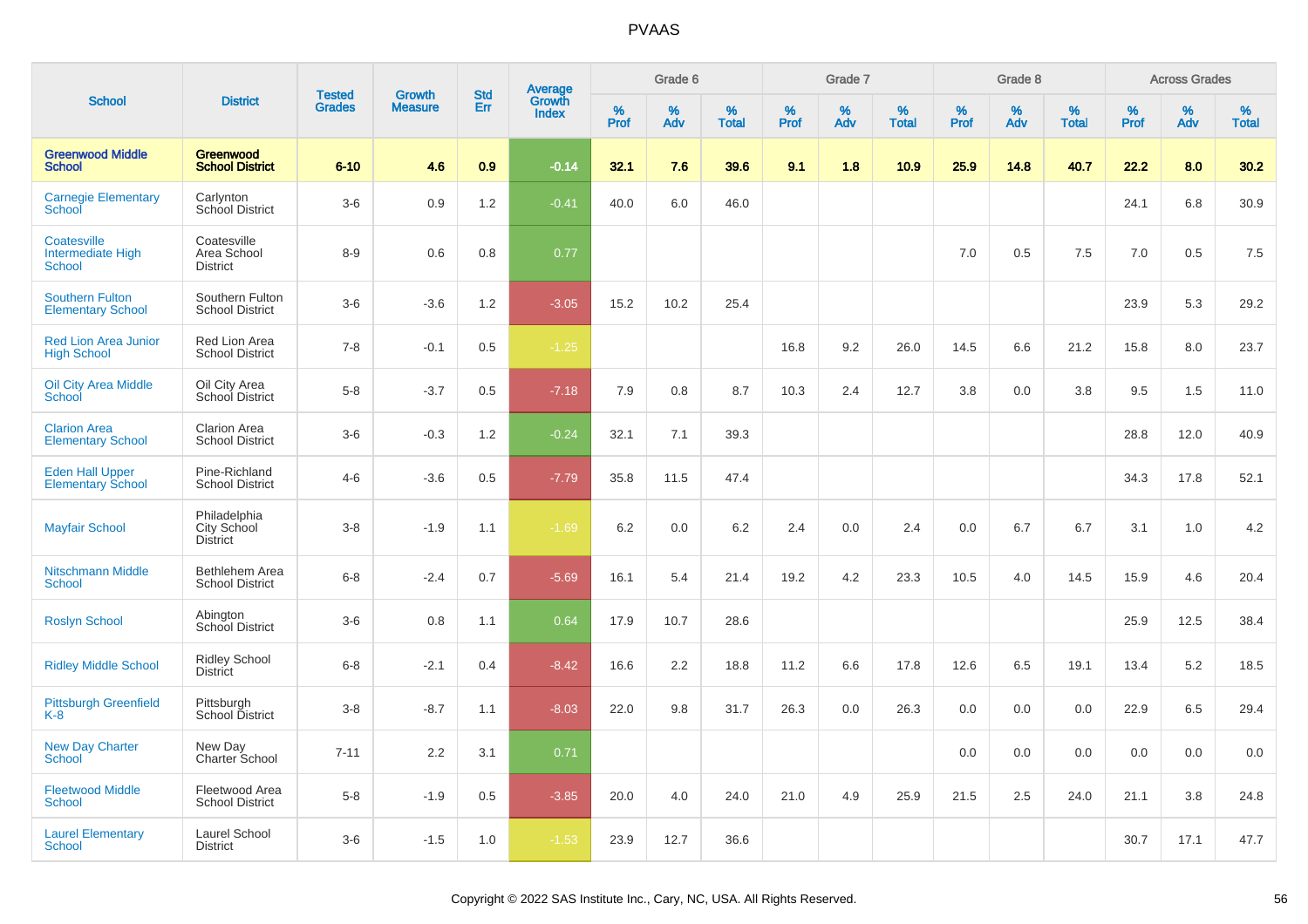| <b>School</b>                                               |                                                     |                                |                          | <b>Std</b> |                                          |                     | Grade 6     |                   |              | Grade 7     |                      |              | Grade 8  |                   |              | <b>Across Grades</b> |                   |
|-------------------------------------------------------------|-----------------------------------------------------|--------------------------------|--------------------------|------------|------------------------------------------|---------------------|-------------|-------------------|--------------|-------------|----------------------|--------------|----------|-------------------|--------------|----------------------|-------------------|
|                                                             | <b>District</b>                                     | <b>Tested</b><br><b>Grades</b> | Growth<br><b>Measure</b> | Err        | <b>Average</b><br>Growth<br><b>Index</b> | $\%$<br><b>Prof</b> | $\%$<br>Adv | %<br><b>Total</b> | $\%$<br>Prof | $\%$<br>Adv | $\%$<br><b>Total</b> | $\%$<br>Prof | %<br>Adv | %<br><b>Total</b> | $\%$<br>Prof | $\%$<br>Adv          | %<br><b>Total</b> |
| <b>Greenwood Middle</b><br><b>School</b>                    | Greenwood<br><b>School District</b>                 | $6 - 10$                       | 4.6                      | 0.9        | $-0.14$                                  | 32.1                | 7.6         | 39.6              | 9.1          | 1.8         | 10.9                 | 25.9         | 14.8     | 40.7              | 22.2         | 8.0                  | 30.2              |
| <b>Forest Hills</b><br><b>Elementary School</b>             | <b>Forest Hills</b><br><b>School District</b>       | $3-6$                          | 0.5                      | 0.7        | $-3.52$                                  | 20.8                | 3.3         | 24.2              |              |             |                      |              |          |                   | 28.8         | 14.4                 | 43.2              |
| <b>Independence Middle</b><br>School                        | <b>Bethel Park</b><br><b>School District</b>        | $5-8$                          | 0.0                      | 0.5        | $-0.58$                                  |                     |             |                   | 29.8         | 13.1        | 42.9                 | 27.1         | 8.9      | 36.0              | 28.6         | 11.2                 | 39.8              |
| Eugenio Maria De<br><b>Hostos Charter School</b>            | Eugenio Maria<br>De Hostos<br><b>Charter School</b> | $3-8$                          | $-1.0$                   | 1.4        | $-0.82$                                  | 5.6                 | 5.6         | 11.1              | 4.4          | 8.7         | 13.0                 | 28.6         | 7.1      | 35.7              | 9.3          | 3.4                  | 12.7              |
| <b>Ferndale Area</b><br>Junior/Senior High<br><b>School</b> | Ferndale Area<br><b>School District</b>             | $7 - 10$                       | $-0.0$                   | 1.3        | $-0.70$                                  |                     |             |                   | 31.6         | 2.6         | 34.2                 | 11.1         | 8.9      | 20.0              | 20.5         | 6.0                  | 26.5              |
| <b>Yellow Breeches</b><br><b>Middle School</b>              | South<br>Middleton<br><b>School District</b>        | $6 - 8$                        | $-2.5$                   | 0.6        | $-5.91$                                  | 23.8                | 4.0         | 27.8              | 20.7         | 7.1         | 27.8                 | 16.8         | 9.2      | 26.0              | 20.4         | 6.8                  | 27.2              |
| <b>Swift Middle School</b>                                  | Solanco School<br><b>District</b>                   | $6 - 8$                        | $-1.2$                   | 0.7        | $-2.19$                                  | 19.4                | 8.6         | 28.0              | 18.1         | 7.2         | 25.3                 | 9.9          | 1.8      | 11.7              | 15.3         | 5.6                  | 20.9              |
| <b>Hughesville</b><br>Junior/Senior High<br><b>School</b>   | East Lycoming<br>School District                    | $7 - 11$                       | $-0.2$                   | 0.7        | $-1.10$                                  |                     |             |                   | 26.4         | 20.7        | 47.1                 | 27.9         | 14.8     | 42.6              | 27.2         | 17.7                 | 44.9              |
| <b>Amy At Martin</b>                                        | Philadelphia<br>City School<br><b>District</b>      | $6 - 8$                        | 0.0                      | 1.7        | $-0.38$                                  | 5.6                 | 11.1        | 16.7              | 0.0          | 0.0         | 0.0                  | 0.0          | 0.0      | 0.0               | 2.0          | 4.1                  | 6.1               |
| <b>Cecelia Snyder Middle</b><br><b>School</b>               | Bensalem<br>Township<br><b>School District</b>      | $7 - 8$                        | $-0.5$                   | 0.7        | $-1.51$                                  |                     |             |                   | 9.8          | 3.0         | 12.8                 | 7.9          | 0.0      | 7.9               | 8.9          | 1.5                  | 10.4              |
| <b>Buckingham</b><br><b>Elementary School</b>               | <b>Central Bucks</b><br><b>School District</b>      | $3-6$                          | $-0.1$                   | 1.1        | $-0.13$                                  | 29.4                | 16.2        | 45.6              |              |             |                      |              |          |                   | 38.8         | 19.1                 | 57.9              |
| <b>Landisville Middle</b><br><b>School</b>                  | Hempfield<br>School District                        | $7 - 8$                        | 0.3                      | 0.6        | $-0.09$                                  |                     |             |                   | 23.3         | 14.8        | 38.1                 | 23.9         | 17.0     | 40.9              | 23.6         | 15.8                 | 39.4              |
| <b>Martic Elementary</b><br><b>School</b>                   | Penn Manor<br><b>School District</b>                | $3-6$                          | $-2.0$                   | 1.4        | $-1.41$                                  | 38.7                | 9.7         | 48.4              |              |             |                      |              |          |                   | 34.0         | 16.7                 | 50.6              |
| <b>Pine Grove Area</b><br><b>Middle School</b>              | Pine Grove<br>Area School<br><b>District</b>        | $5 - 8$                        | $-2.2$                   | 0.5        | $-4.03$                                  | 19.7                | 3.4         | 23.1              | 17.1         | 0.8         | 17.9                 | 20.9         | 0.8      | 21.7              | 20.0         | 2.2                  | 22.2              |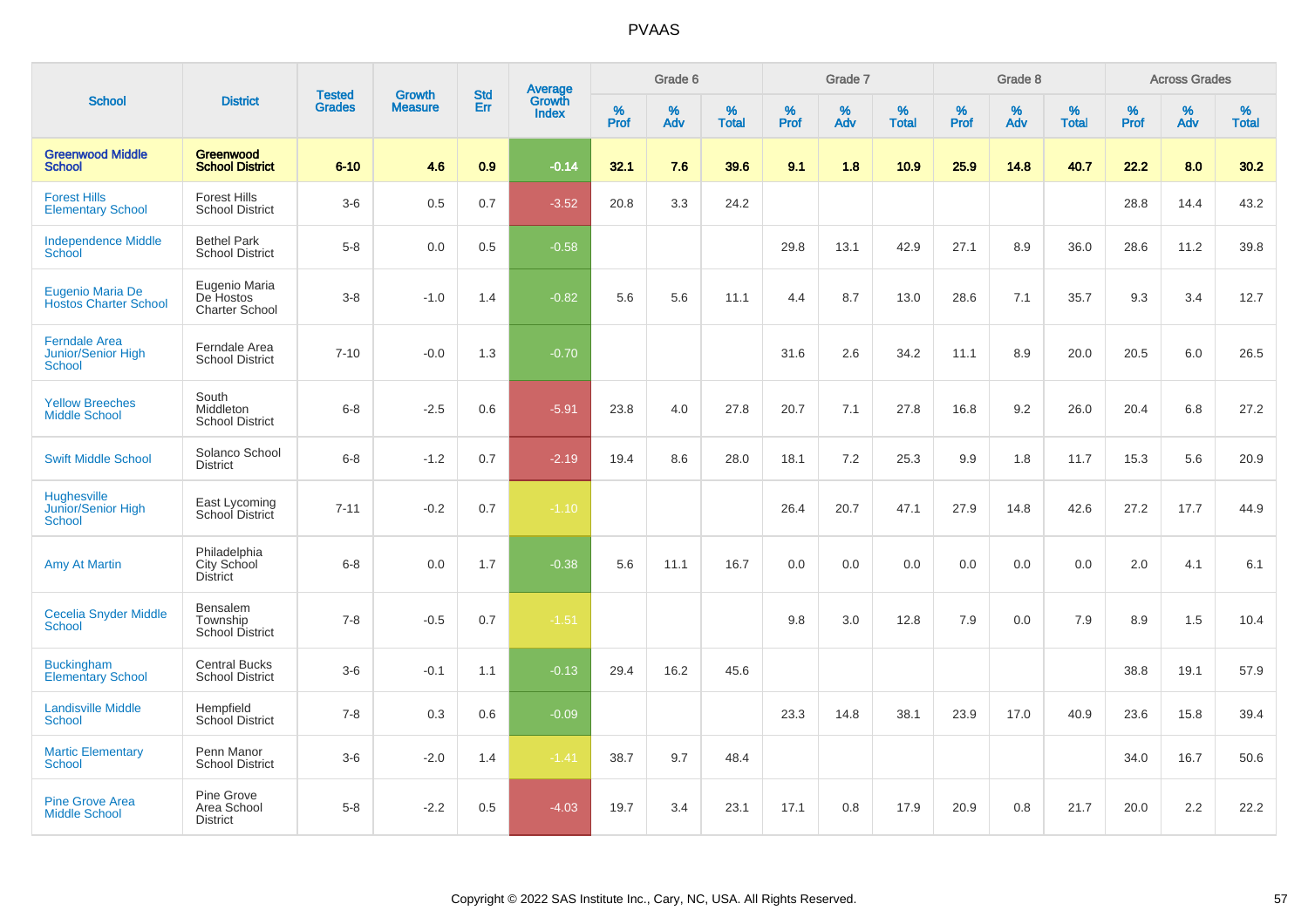|                                                               |                                                       | <b>Tested</b> | <b>Growth</b>  | <b>Std</b> |                                          |                  | Grade 6  |                   |                     | Grade 7  |                   |              | Grade 8  |                   |              | <b>Across Grades</b> |                   |
|---------------------------------------------------------------|-------------------------------------------------------|---------------|----------------|------------|------------------------------------------|------------------|----------|-------------------|---------------------|----------|-------------------|--------------|----------|-------------------|--------------|----------------------|-------------------|
| <b>School</b>                                                 | <b>District</b>                                       | <b>Grades</b> | <b>Measure</b> | Err        | <b>Average</b><br>Growth<br><b>Index</b> | %<br><b>Prof</b> | %<br>Adv | %<br><b>Total</b> | $\%$<br><b>Prof</b> | %<br>Adv | %<br><b>Total</b> | $\%$<br>Prof | %<br>Adv | %<br><b>Total</b> | $\%$<br>Prof | $\%$<br>Adv          | %<br><b>Total</b> |
| <b>Greenwood Middle</b><br><b>School</b>                      | Greenwood<br><b>School District</b>                   | $6 - 10$      | 4.6            | 0.9        | $-0.14$                                  | 32.1             | 7.6      | 39.6              | 9.1                 | 1.8      | 10.9              | 25.9         | 14.8     | 40.7              | 22.2         | 8.0                  | 30.2              |
| <b>Jackson School</b>                                         | York City<br>School District                          | $3-8$         | 0.3            | 1.0        | $-0.44$                                  | 0.0              | 0.0      | 0.0               | 5.3                 | 5.3      | 10.5              | 2.6          | 0.0      | 2.6               | 1.5          | 0.7                  | 2.2               |
| Daniel J Flood<br><b>Elementary School</b>                    | Wilkes-Barre<br>Area School<br><b>District</b>        | $3-6$         | 0.9            | 1.5        | 0.40                                     | 6.4              | 0.0      | 6.4               |                     |          |                   |              |          |                   | 14.4         | 0.0                  | 14.4              |
| <b>Mccall Gen George A</b><br><b>School</b>                   | Philadelphia<br>City School<br>District               | $3 - 8$       | 1.7            | 2.9        | 0.59                                     |                  |          |                   |                     |          |                   |              |          |                   | 31.2         | 30.1                 | 61.3              |
| <b>Evans City Middle</b><br><b>School</b>                     | Seneca Valley<br>School District                      | $5-6$         | $-1.7$         | 0.5        | $-3.18$                                  | 32.7             | 8.9      | 41.5              |                     |          |                   |              |          |                   | 30.7         | 9.4                  | 40.1              |
| <b>Commodore Perry</b><br>Junior/Senior High<br><b>School</b> | Commodore<br>Perry School<br><b>District</b>          | $7 - 11$      | $-0.7$         | 1.5        | $-1.03$                                  |                  |          |                   | 8.1                 | 2.7      | 10.8              | 20.0         | 8.0      | 28.0              | 12.9         | 4.8                  | 17.7              |
| <b>Mars Area Middle</b><br><b>School</b>                      | Mars Area<br><b>School District</b>                   | $7 - 8$       | $-0.9$         | 0.6        | $-2.52$                                  |                  |          |                   | 24.0                | 16.6     | 40.6              | 24.5         | 6.4      | 30.8              | 24.2         | 11.8                 | 36.0              |
| <b>Lakeland Junior/Senior</b><br><b>High School</b>           | Lakeland<br><b>School District</b>                    | $7 - 11$      | $-3.6$         | 0.8        | $-6.19$                                  |                  |          |                   | 26.9                | 4.8      | 31.7              | 5.7          | 0.0      | 5.7               | 17.2         | 2.6                  | 19.8              |
| <b>Warwick Elementary</b><br><b>School</b>                    | <b>Central Bucks</b><br><b>School District</b>        | $3-6$         | 0.6            | 1.0        | $-0.19$                                  | 32.3             | 12.3     | 44.6              |                     |          |                   |              |          |                   | 39.1         | 18.0                 | 57.1              |
| <b>Lakeview Middle-High</b><br><b>School</b>                  | Lakeview<br><b>School District</b>                    | $6 - 11$      | $-4.2$         | 0.8        | $-5.34$                                  | 30.0             | 7.1      | 37.1              | 22.2                | 1.6      | 23.8              | 21.0         | 1.6      | 22.6              | 24.6         | 3.6                  | 28.2              |
| <b>Appleman Elementary</b><br>School                          | <b>Benton Area</b><br><b>School District</b>          | $3-6$         | $-0.8$         | 1.2        | $-0.67$                                  | 17.4             | 4.4      | 21.7              |                     |          |                   |              |          |                   | 25.9         | 9.0                  | 34.9              |
| <b>Franklin Area</b><br>Junior/Senior High<br><b>School</b>   | Franklin Area<br><b>School District</b>               | $7 - 11$      | $-1.3$         | 0.7        | $-3.14$                                  |                  |          |                   | 10.1                | 4.2      | 14.3              | 8.3          | 0.8      | 9.0               | 9.1          | 2.4                  | 11.5              |
| <b>Bethune Mary Mcleod</b><br><b>School</b>                   | Philadelphia<br>City School<br>District               | $3 - 8$       | $-4.5$         | 2.2        | $-2.03$                                  | 0.0              | 0.0      | 0.0               |                     |          |                   |              |          |                   | 0.0          | 0.0                  | 0.0               |
| <b>Stetson Middle School</b>                                  | <b>West Chester</b><br>Area School<br><b>District</b> | $6 - 8$       | $-3.4$         | 0.6        | $-7.15$                                  | 34.8             | 9.1      | 43.8              | 23.9                | 6.5      | 30.4              | 17.9         | 13.7     | 31.6              | 27.0         | 9.0                  | 36.0              |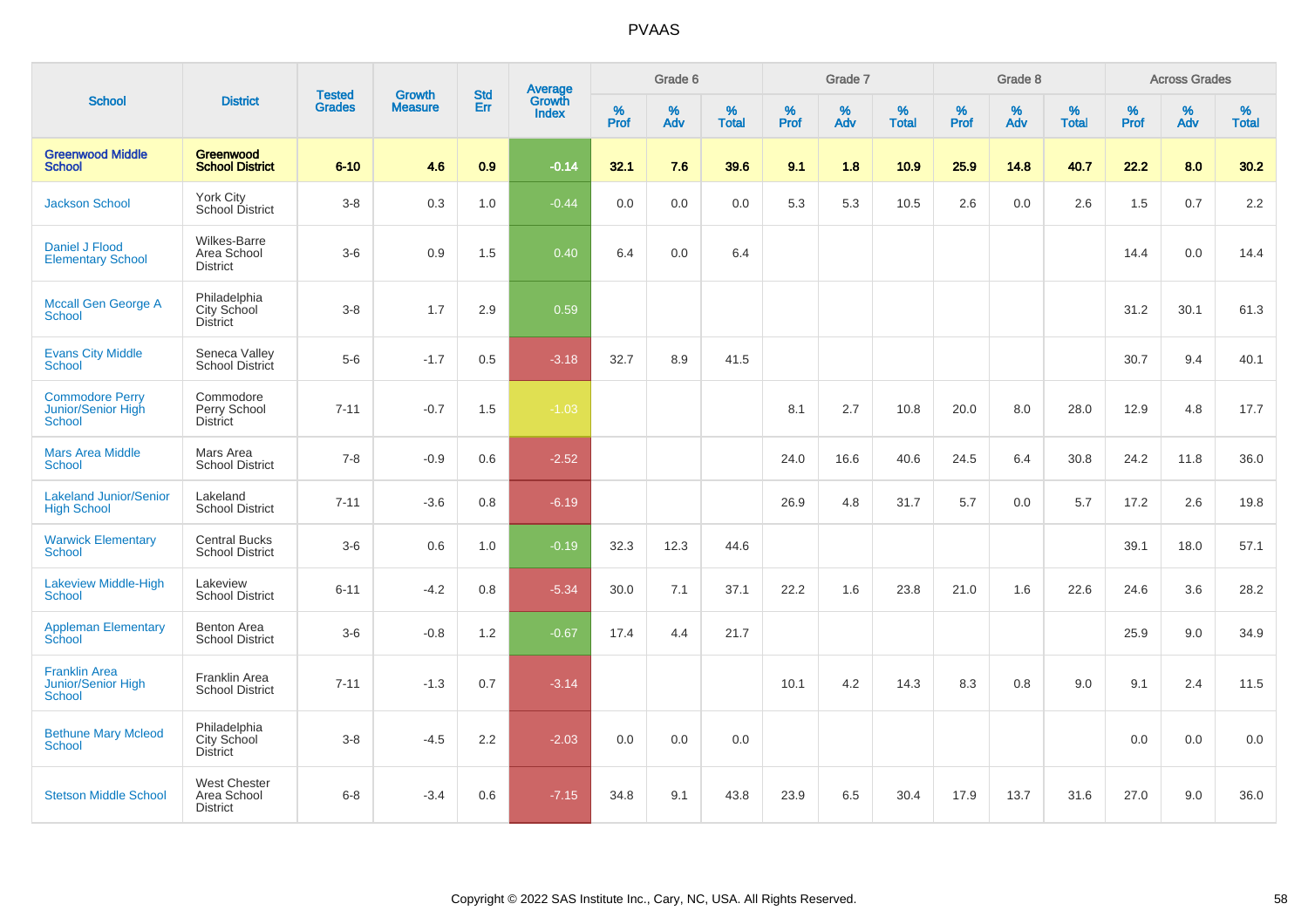|                                                            |                                                       |                                |                                 | <b>Std</b> |                                          |           | Grade 6     |                   |           | Grade 7  |                   |           | Grade 8  |                   |           | <b>Across Grades</b> |                   |
|------------------------------------------------------------|-------------------------------------------------------|--------------------------------|---------------------------------|------------|------------------------------------------|-----------|-------------|-------------------|-----------|----------|-------------------|-----------|----------|-------------------|-----------|----------------------|-------------------|
| <b>School</b>                                              | <b>District</b>                                       | <b>Tested</b><br><b>Grades</b> | <b>Growth</b><br><b>Measure</b> | Err        | <b>Average</b><br>Growth<br><b>Index</b> | %<br>Prof | $\%$<br>Adv | %<br><b>Total</b> | %<br>Prof | %<br>Adv | %<br><b>Total</b> | %<br>Prof | %<br>Adv | %<br><b>Total</b> | %<br>Prof | $\%$<br>Adv          | %<br><b>Total</b> |
| <b>Greenwood Middle</b><br><b>School</b>                   | Greenwood<br><b>School District</b>                   | $6 - 10$                       | 4.6                             | 0.9        | $-0.14$                                  | 32.1      | 7.6         | 39.6              | 9.1       | 1.8      | 10.9              | 25.9      | 14.8     | 40.7              | 22.2      | 8.0                  | 30.2              |
| <b>Fell Charter School</b>                                 | <b>Fell Charter</b><br>School                         | $3-8$                          | 1.1                             | 2.2        | $-0.51$                                  | 6.7       | 0.0         | 6.7               |           |          |                   |           |          |                   | 17.1      | 4.0                  | 21.0              |
| <b>Cedar Crest Middle</b><br><b>School</b>                 | Cornwall-<br>Lebanon<br><b>School District</b>        | $6 - 8$                        | $-1.2$                          | 0.4        | $-4.33$                                  | 18.2      | 6.2         | 24.4              | 16.1      | 4.9      | 21.0              | 16.4      | 9.4      | 25.8              | 17.0      | 6.8                  | 23.8              |
| <b>Feltonville School Of</b><br><b>Arts &amp; Sciences</b> | Philadelphia<br>City School<br><b>District</b>        | $6 - 8$                        | 1.5                             | 3.1        | 0.49                                     | 0.0       | 0.0         | 0.0               |           |          |                   |           |          |                   | 2.6       | 0.0                  | 2.6               |
| <b>School Lane Charter</b><br><b>School</b>                | School Lane<br><b>Charter School</b>                  | $3 - 11$                       | $-4.8$                          | 0.7        | $-6.68$                                  | 11.9      | 1.7         | 13.6              | 7.0       | 2.8      | 9.9               | 18.8      | 3.1      | 21.9              | 21.0      | 6.5                  | 27.5              |
| <b>Pennfield Middle</b><br><b>School</b>                   | North Penn<br><b>School District</b>                  | $6-9$                          | $-1.4$                          | 0.5        | $-4.19$                                  |           |             |                   | 28.0      | 9.2      | 37.2              | 25.0      | 6.8      | 31.8              | 26.4      | 7.9                  | 34.3              |
| <b>Penndale Middle</b><br><b>School</b>                    | North Penn<br><b>School District</b>                  | $7 - 9$                        | $-2.6$                          | 0.5        | $-7.40$                                  |           |             |                   | 26.6      | 8.0      | 34.7              | 21.6      | 7.3      | 29.0              | 24.5      | 7.7                  | 32.2              |
| <b>Shenandoah Valley</b><br><b>Elementary School</b>       | Shenandoah<br><b>Valley School</b><br><b>District</b> | $3-6$                          | $-2.5$                          | 1.2        | $-2.16$                                  | 19.6      | 2.0         | 21.6              |           |          |                   |           |          |                   | 16.2      | 4.2                  | 20.4              |
| <b>Meehan Austin Middle</b><br><b>School</b>               | Philadelphia<br>City School<br><b>District</b>        | $7 - 8$                        | $-4.2$                          | 1.6        | $-4.02$                                  |           |             |                   | 12.9      | 0.0      | 12.9              | 3.2       | 3.2      | 6.4               | 8.1       | 1.6                  | 9.7               |
| <b>Troy Area</b><br>Junior/Senior High<br><b>School</b>    | <b>Troy Area</b><br>School District                   | $7 - 10$                       | $-1.6$                          | 0.8        | $-3.28$                                  |           |             |                   | 14.1      | 0.0      | 14.1              | 6.8       | 0.8      | 7.7               | 10.0      | 0.5                  | 10.5              |
| <b>French Creek</b><br><b>Elementary School</b>            | Owen J Roberts<br><b>School District</b>              | $3-6$                          | $0.5\,$                         | 1.1        | $-0.61$                                  | 38.7      | 17.7        | 56.4              |           |          |                   |           |          |                   | 38.2      | 16.5                 | 54.8              |
| Penn Bernville<br><b>Elementary School</b>                 | Tulpehocken<br>Area School<br><b>District</b>         | $3-6$                          | 0.1                             | 1.2        | 0.07                                     | 15.5      | 19.0        | 34.5              |           |          |                   |           |          |                   | 22.0      | 16.6                 | 38.5              |
| <b>Norwin Middle School</b>                                | Norwin School<br><b>District</b>                      | $7 - 8$                        | $-1.6$                          | 0.5        | $-5.29$                                  |           |             |                   | 42.7      | 14.9     | 57.6              | 32.5      | 5.4      | 37.8              | 37.7      | 10.2                 | 47.9              |
| Jefferson-Morgan<br><b>Elementary School</b>               | Jefferson-<br>Morgan School<br><b>District</b>        | $3-6$                          | $-6.4$                          | 1.1        | $-5.96$                                  | 23.6      | 0.0         | 23.6              |           |          |                   |           |          |                   | 17.1      | 5.6                  | 22.6              |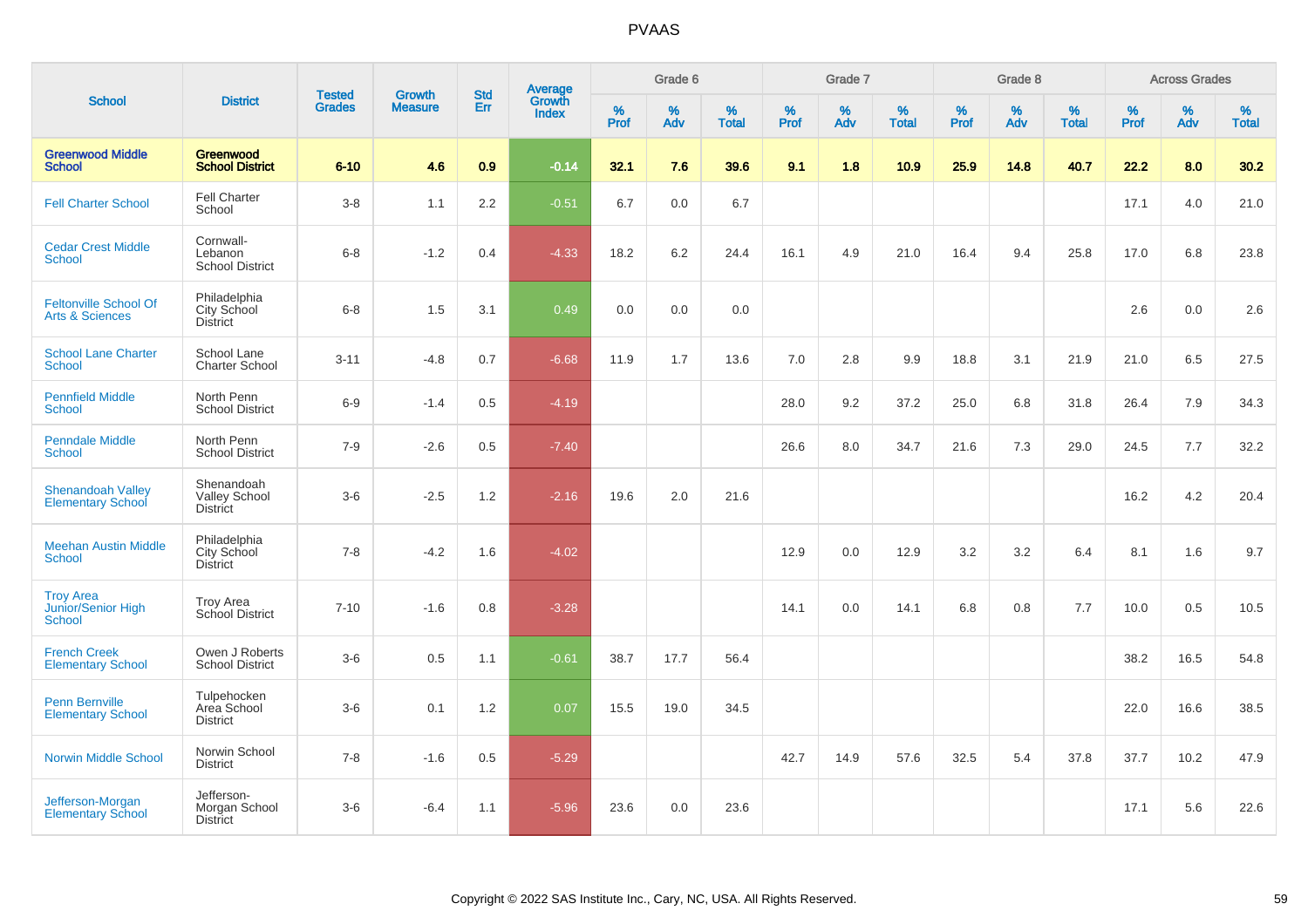|                                                                     |                                                          |                                |                                 | <b>Std</b> |                                          |           | Grade 6  |                   |           | Grade 7  |                   |           | Grade 8  |                   |           | <b>Across Grades</b> |                   |
|---------------------------------------------------------------------|----------------------------------------------------------|--------------------------------|---------------------------------|------------|------------------------------------------|-----------|----------|-------------------|-----------|----------|-------------------|-----------|----------|-------------------|-----------|----------------------|-------------------|
| <b>School</b>                                                       | <b>District</b>                                          | <b>Tested</b><br><b>Grades</b> | <b>Growth</b><br><b>Measure</b> | Err        | <b>Average</b><br>Growth<br><b>Index</b> | %<br>Prof | %<br>Adv | %<br><b>Total</b> | %<br>Prof | %<br>Adv | %<br><b>Total</b> | %<br>Prof | %<br>Adv | %<br><b>Total</b> | %<br>Prof | %<br>Adv             | %<br><b>Total</b> |
| <b>Greenwood Middle</b><br><b>School</b>                            | Greenwood<br><b>School District</b>                      | $6 - 10$                       | 4.6                             | 0.9        | $-0.14$                                  | 32.1      | 7.6      | 39.6              | 9.1       | 1.8      | 10.9              | 25.9      | 14.8     | 40.7              | 22.2      | 8.0                  | 30.2              |
| <b>Blue Mountain Middle</b><br><b>School</b>                        | <b>Blue Mountain</b><br><b>School District</b>           | $6 - 8$                        | $-0.9$                          | 0.5        | $-3.49$                                  | 24.3      | 0.6      | 24.8              | 16.3      | 10.1     | 26.4              | 20.3      | 6.1      | 26.4              | 20.2      | 5.7                  | 25.9              |
| <b>Lindley Academy</b><br><b>Charter School At</b><br><b>Birney</b> | Lindley<br>Academy<br>Charter School<br>At Birney        | $3 - 8$                        | $-3.0$                          | 0.7        | $-4.25$                                  | 2.6       | 0.0      | 2.6               | 0.0       | 0.0      | 0.0               | 0.0       | 1.6      | 1.6               | 1.0       | 0.3                  | 1.3               |
| <b>Hickory High School</b>                                          | Hermitage<br>School District                             | $7 - 12$                       | 0.4                             | 1.0        | 0.41                                     |           |          |                   |           |          |                   | 26.2      | 4.1      | 30.3              | 26.2      | 4.1                  | 30.3              |
| <b>Perkiomen Valley</b><br><b>Middle School-West</b>                | Perkiomen<br><b>Valley School</b><br><b>District</b>     | $6 - 8$                        | $-1.4$                          | 0.5        | $-4.26$                                  | 21.0      | 10.0     | 31.0              | 26.2      | 18.6     | 44.8              | 16.3      | 4.6      | 20.9              | 21.1      | 10.9                 | 32.0              |
| <b>Meadville Middle</b><br><b>School</b>                            | Crawford<br>Central School<br><b>District</b>            | $7 - 8$                        | $-0.6$                          | 0.6        | $-1.79$                                  |           |          |                   | 15.1      | 3.5      | 18.6              | 10.0      | 1.6      | 11.6              | 12.4      | 2.5                  | 14.9              |
| Pennsylvania Distance<br>Learning Charter<br><b>School</b>          | Pennsylvania<br>Distance<br>Learning<br>Charter School   | $3 - 12$                       | $-1.7$                          | 0.7        | $-2.55$                                  | 1.3       | 0.0      | 1.3               | 4.6       | 1.2      | 5.8               | 2.3       | 0.0      | 2.3               | 5.4       | 0.4                  | 5.8               |
| <b>Nazareth Area Middle</b><br><b>School</b>                        | Nazareth Area<br><b>School District</b>                  | $7 - 8$                        | $-3.8$                          | 0.5        | $-10.49$                                 |           |          |                   | 28.1      | 6.8      | 35.0              | 17.3      | 3.5      | 20.9              | 22.8      | 5.2                  | 28.0              |
| <b>Wissahickon Middle</b><br><b>School</b>                          | Wissahickon<br><b>School District</b>                    | $6-8$                          | $-1.7$                          | 0.4        | $-5.84$                                  | 34.6      | 16.3     | 50.9              | 31.3      | 19.5     | 50.8              | 20.1      | 18.0     | 38.1              | 28.7      | 17.9                 | 46.6              |
| <b>Blue Ball Elementary</b><br><b>School</b>                        | Eastern<br>Lancaster<br>County School<br><b>District</b> | $3-6$                          | $-0.2$                          | 1.1        | $-0.14$                                  | 9.7       | 1.6      | 11.3              |           |          |                   |           |          |                   | 24.4      | 7.1                  | 31.6              |
| <b>Sto-Rox Junior/Senior</b><br><b>High School</b>                  | Sto-Rox School<br><b>District</b>                        | $7 - 10$                       | $-2.3$                          | 1.5        | $-2.36$                                  |           |          |                   | 0.0       | 0.0      | 0.0               | 0.0       | 0.0      | 0.0               | 0.0       | 0.0                  | 0.0               |
| <b>Old Forge</b><br>Junior/Senior High<br><b>School</b>             | Old Forge<br>School District                             | $7 - 12$                       | $-1.6$                          | 1.1        | $-2.36$                                  |           |          |                   | 19.0      | 4.8      | 23.8              | 5.9       | 0.0      | 5.9               | 13.2      | 2.6                  | 15.8              |
| Amy NW                                                              | Philadelphia<br><b>City School</b><br><b>District</b>    | $6 - 8$                        | $-2.2$                          | 1.4        | $-1.95$                                  | 0.0       | 0.0      | 0.0               | 4.0       | 0.0      | 4.0               | 0.0       | 0.0      | 0.0               | 1.4       | 0.0                  | 1.4               |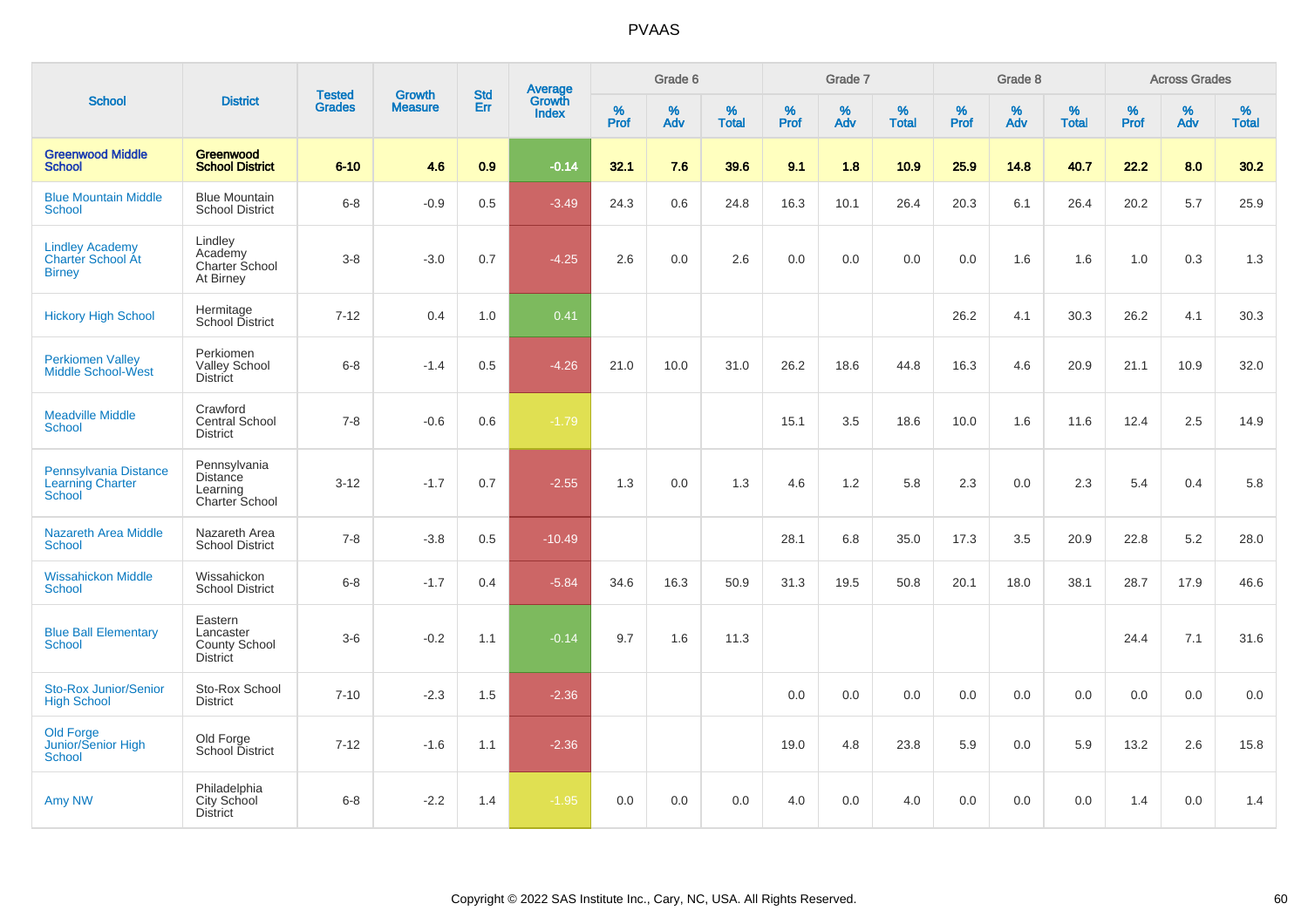|                                                                     |                                                       |                                |                                 | <b>Std</b> |                                          |           | Grade 6  |                   |           | Grade 7  |                   |           | Grade 8  |                   |           | <b>Across Grades</b> |                   |
|---------------------------------------------------------------------|-------------------------------------------------------|--------------------------------|---------------------------------|------------|------------------------------------------|-----------|----------|-------------------|-----------|----------|-------------------|-----------|----------|-------------------|-----------|----------------------|-------------------|
| <b>School</b>                                                       | <b>District</b>                                       | <b>Tested</b><br><b>Grades</b> | <b>Growth</b><br><b>Measure</b> | Err        | <b>Average</b><br>Growth<br><b>Index</b> | %<br>Prof | %<br>Adv | %<br><b>Total</b> | %<br>Prof | %<br>Adv | %<br><b>Total</b> | %<br>Prof | %<br>Adv | %<br><b>Total</b> | %<br>Prof | %<br>Adv             | %<br><b>Total</b> |
| <b>Greenwood Middle</b><br><b>School</b>                            | Greenwood<br><b>School District</b>                   | $6 - 10$                       | 4.6                             | 0.9        | $-0.14$                                  | 32.1      | 7.6      | 39.6              | 9.1       | 1.8      | 10.9              | 25.9      | 14.8     | 40.7              | 22.2      | 8.0                  | 30.2              |
| <b>Millersburg Area</b><br>Middle School                            | Millersburg<br>Area School<br><b>District</b>         | $6 - 9$                        | $-5.1$                          | 0.9        | $-6.20$                                  | 15.4      | 3.8      | 19.2              | 18.8      | 1.6      | 20.3              | 8.1       | 1.6      | 9.7               | 14.0      | 2.2                  | 16.3              |
| <b>Reynolds</b><br>Junior/Senior High<br><b>School</b>              | Reynolds<br>School District                           | $7 - 10$                       | $-1.2$                          | 1.1        | $-1.74$                                  |           |          |                   | 14.3      | 10.2     | 24.5              | 11.8      | 1.5      | 13.2              | 12.8      | 5.1                  | 18.0              |
| <b>Elmer L Meyers</b><br><b>Junior/Senior High</b><br><b>School</b> | <b>Wilkes-Barre</b><br>Area School<br><b>District</b> | $7 - 11$                       | $-0.2$                          | 1.5        | $-0.65$                                  |           |          |                   | 8.2       | 6.1      | 14.3              | 10.0      | 6.7      | 16.7              | 8.9       | 6.3                  | 15.2              |
| <b>Aldan Elementary</b><br><b>School</b>                            | William Penn<br><b>School District</b>                | $3-6$                          | $-1.9$                          | 2.0        | $-0.97$                                  | 0.0       | 0.0      | 0.0               |           |          |                   |           |          |                   | 10.0      | 9.0                  | 19.0              |
| <b>Strath Haven Middle</b><br><b>School</b>                         | Wallingford-<br>Swarthmore<br><b>School District</b>  | $6-8$                          | $-1.6$                          | 0.5        | $-4.93$                                  | 29.9      | 20.5     | 50.4              | 27.6      | 17.6     | 45.3              | 29.4      | 14.7     | 44.2              | 29.1      | 17.8                 | 46.9              |
| <b>York Avenue</b><br><b>Elementary School</b>                      | North Penn<br><b>School District</b>                  | $3-6$                          | $-1.0$                          | 1.5        | $-0.67$                                  | 9.4       | 28.1     | 37.5              |           |          |                   |           |          |                   | 25.0      | 20.7                 | 45.7              |
| <b>West Forest</b><br>Junior/Senior High<br><b>School</b>           | Forest Area<br><b>School District</b>                 | $7 - 11$                       | $-1.3$                          | 1.8        | $-1.21$                                  |           |          |                   | 13.6      | 0.0      | 13.6              | 5.0       | 0.0      | 5.0               | 9.5       | 0.0                  | 9.5               |
| <b>Kearny Gen Philip</b><br>School                                  | Philadelphia<br>City School<br>District               | $3-8$                          | 1.0                             | 3.4        | 0.30                                     |           |          |                   | 0.0       | 0.0      | 0.0               |           |          |                   | 0.0       | 0.0                  | 0.0               |
| <b>Marion Elementary</b><br><b>School</b>                           | <b>Belle Vernon</b><br>Area School<br><b>District</b> | $3-6$                          | $-1.4$                          | 1.1        | $-1.26$                                  | 25.8      | 11.3     | 37.1              |           |          |                   |           |          |                   | 24.7      | 9.3                  | 34.0              |
| <b>KIPP West</b><br><b>Philadelphia Charter</b><br><b>School</b>    | <b>KIPP West</b><br>Philadelphia<br>Charter School    | $3-8$                          | $-2.0$                          | 1.2        | $-1.75$                                  | 0.0       | 0.0      | 0.0               | 0.0       | 0.0      | 0.0               | 0.0       | 0.0      | 0.0               | 2.6       | 0.0                  | 2.6               |
| <b>Paradise Elementary</b><br><b>School</b>                         | Pequea Valley<br>School District                      | $3-6$                          | 0.3                             | 1.0        | $-0.86$                                  | 11.1      | 3.2      | 14.3              |           |          |                   |           |          |                   | 18.0      | 3.3                  | 21.2              |
| <b>Mount Carmel Area JH</b>                                         | Mount Carmel<br>Area School<br><b>District</b>        | $7 - 8$                        | $-0.1$                          | 0.8        | $-0.44$                                  |           |          |                   | 13.6      | 3.6      | 17.3              | 8.8       | 2.6      | 11.5              | 11.2      | 3.1                  | 14.4              |
| <b>Pittsburgh Allegheny</b><br>$6 - 8$                              | Pittsburgh<br>School District                         | $6 - 8$                        | $-3.6$                          | 1.0        | $-3.85$                                  | 0.0       | 0.0      | 0.0               | 1.9       | 0.0      | 1.9               | 0.0       | 0.0      | 0.0               | 0.8       | 0.0                  | 0.8               |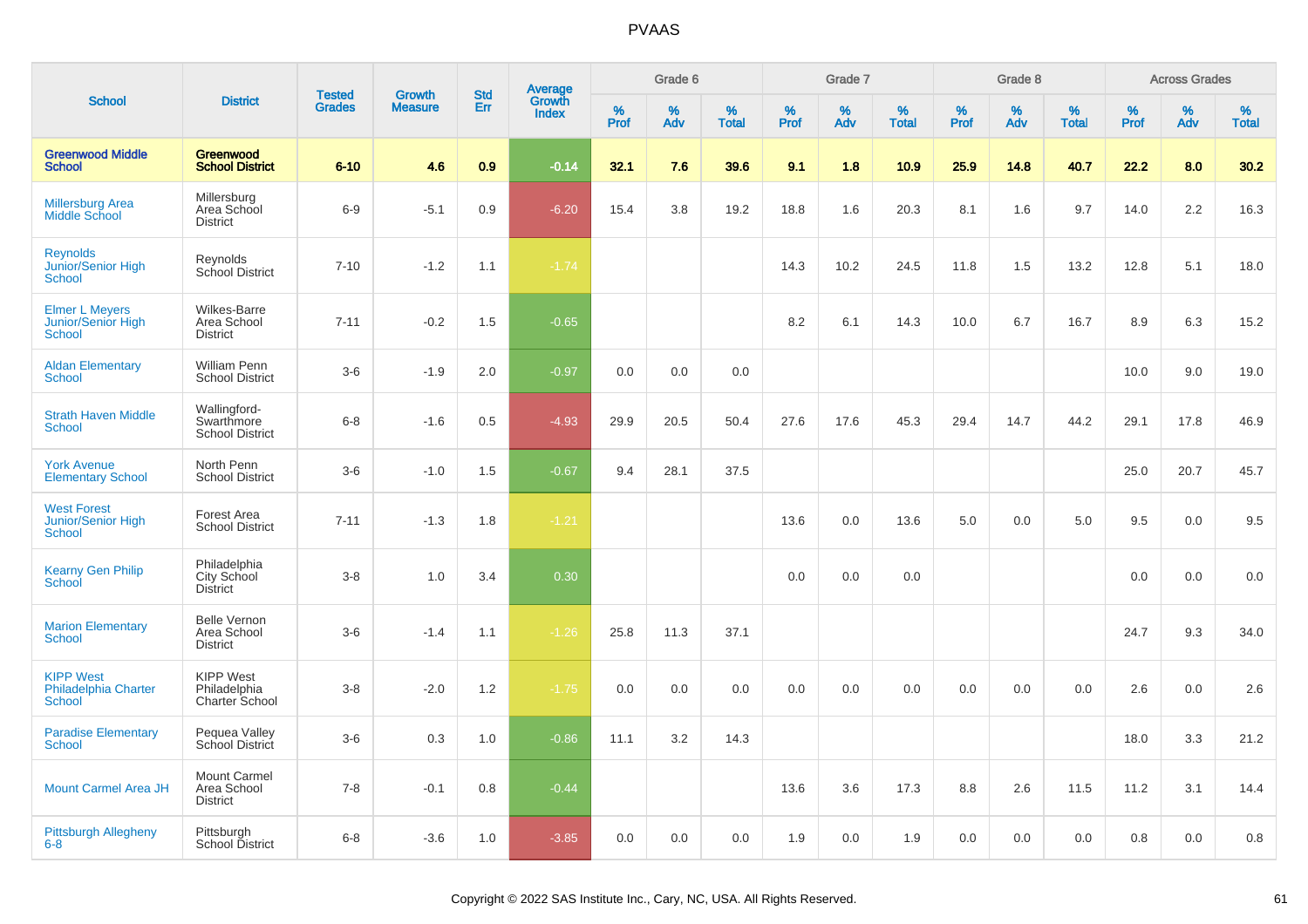|                                                                            |                                                                 |                                |                                 | <b>Std</b> |                                          |                  | Grade 6  |                   |           | Grade 7  |                   |           | Grade 8  |                   |           | <b>Across Grades</b> |                   |
|----------------------------------------------------------------------------|-----------------------------------------------------------------|--------------------------------|---------------------------------|------------|------------------------------------------|------------------|----------|-------------------|-----------|----------|-------------------|-----------|----------|-------------------|-----------|----------------------|-------------------|
| <b>School</b>                                                              | <b>District</b>                                                 | <b>Tested</b><br><b>Grades</b> | <b>Growth</b><br><b>Measure</b> | <b>Err</b> | <b>Average</b><br>Growth<br><b>Index</b> | %<br><b>Prof</b> | %<br>Adv | %<br><b>Total</b> | %<br>Prof | %<br>Adv | %<br><b>Total</b> | %<br>Prof | %<br>Adv | %<br><b>Total</b> | %<br>Prof | %<br>Adv             | %<br><b>Total</b> |
| <b>Greenwood Middle</b><br><b>School</b>                                   | Greenwood<br><b>School District</b>                             | $6 - 10$                       | 4.6                             | 0.9        | $-0.14$                                  | 32.1             | 7.6      | 39.6              | 9.1       | 1.8      | 10.9              | 25.9      | 14.8     | 40.7              | 22.2      | 8.0                  | 30.2              |
| <b>Universal Alcorn</b><br><b>Charter School</b>                           | Universal<br>Alcorn Charter<br>School                           | $3 - 8$                        | $-0.7$                          | 0.8        | $-2.71$                                  | 3.9              | 0.0      | 3.9               | 8.8       | 0.0      | 8.8               | 5.1       | 0.0      | 5.1               | 6.4       | 1.7                  | 8.1               |
| <b>Swiftwater</b><br><b>Intermediate School</b><br>(8281)                  | Pocono<br><b>Mountain</b><br><b>School District</b>             | $4 - 6$                        | $-0.9$                          | 0.9        | $-0.94$                                  | 13.7             | 6.8      | 20.6              |           |          |                   |           |          |                   | 21.9      | 8.9                  | 30.9              |
| <b>Meredith William M</b><br>School                                        | Philadelphia<br>City School<br>District                         | $3 - 8$                        | $-7.8$                          | 1.3        | $-5.90$                                  | 25.9             | 11.1     | 37.0              | 19.0      | 14.3     | 33.3              | 38.5      | 7.7      | 46.2              | 29.6      | 25.1                 | 54.8              |
| <b>Franklin School</b>                                                     | Uniontown Area<br><b>School District</b>                        | $3-6$                          | 0.5                             | 2.0        | 0.09                                     | 26.7             | 13.3     | 40.0              |           |          |                   |           |          |                   | 22.2      | 11.1                 | 33.3              |
| <b>Albert Gallatin North</b><br><b>Middle School</b>                       | <b>Albert Gallatin</b><br>Area School<br><b>District</b>        | $6 - 8$                        | $-2.3$                          | 0.8        | $-3.76$                                  | 23.9             | 1.1      | 25.0              | 17.8      | 2.2      | 20.0              | 7.9       | 0.0      | 7.9               | 17.6      | 1.2                  | 18.8              |
| <b>Line Mountain Middle</b><br><b>School</b>                               | Line Mountain<br><b>School District</b>                         | $5 - 8$                        | $-0.5$                          | 0.7        | $-0.65$                                  | 15.3             | 2.8      | 18.1              | 13.3      | 6.1      | 19.4              | 9.9       | 2.8      | 12.7              | 14.3      | 5.9                  | 20.2              |
| <b>Upper Merion Middle</b><br>School                                       | <b>Upper Merion</b><br>Area School<br><b>District</b>           | $5-8$                          | $-1.3$                          | 0.4        | $-5.74$                                  | 27.9             | 11.7     | 39.6              | 26.4      | 7.1      | 33.5              | 11.7      | 7.8      | 19.4              | 25.3      | 10.7                 | 36.0              |
| <b>Mastery Charter</b><br>School-Francis D.<br><b>Pastorius Elementary</b> | Mastery Charter<br>School-Francis<br>D. Pastorius<br>Elementary | $3-8$                          | 0.3                             | 1.3        | $-0.22$                                  | 3.7              | 0.0      | 3.7               | 0.0       | 0.0      | 0.0               | 0.0       | 0.0      | 0.0               | 3.1       | 0.0                  | 3.1               |
| <b>Bridesburg School</b>                                                   | Philadelphia<br>City School<br>District                         | $3-8$                          | $-3.6$                          | 1.4        | $-2.94$                                  |                  |          |                   | 8.3       | 4.2      | 12.5              | 3.2       | 3.2      | 6.4               | 7.8       | 2.3                  | 10.2              |
| <b>Cowanesque Valley</b><br>Junior/Senior High<br>School                   | Northern Tioga<br>School District                               | $7 - 12$                       | $-0.4$                          | 1.3        | $-0.55$                                  |                  |          |                   | 23.2      | 4.4      | 27.5              | 27.6      | 3.4      | 31.0              | 24.5      | 4.1                  | 28.6              |
| Sayre Area High<br>School                                                  | Sayre Area<br>School District                                   | $7 - 11$                       | $-1.9$                          | 1.0        | $-2.82$                                  |                  |          |                   | 21.7      | 3.6      | 25.3              | 13.4      | 0.0      | 13.4              | 17.6      | 1.8                  | 19.4              |
| Pittsburgh Schiller 6-8                                                    | Pittsburgh<br>School District                                   | $6 - 8$                        | $-4.3$                          | 0.9        | $-5.92$                                  | 11.1             | 1.4      | 12.5              | 6.4       | 6.4      | 12.8              | 7.0       | 2.3      | 9.3               | 8.3       | 3.6                  | 11.9              |
| <b>Slatington Elementary</b><br>School                                     | Northern Lehigh<br><b>School District</b>                       | $3-6$                          | $-1.9$                          | 0.9        | $-2.13$                                  | 13.8             | 0.0      | 13.8              |           |          |                   |           |          |                   | 21.1      | 5.3                  | 26.4              |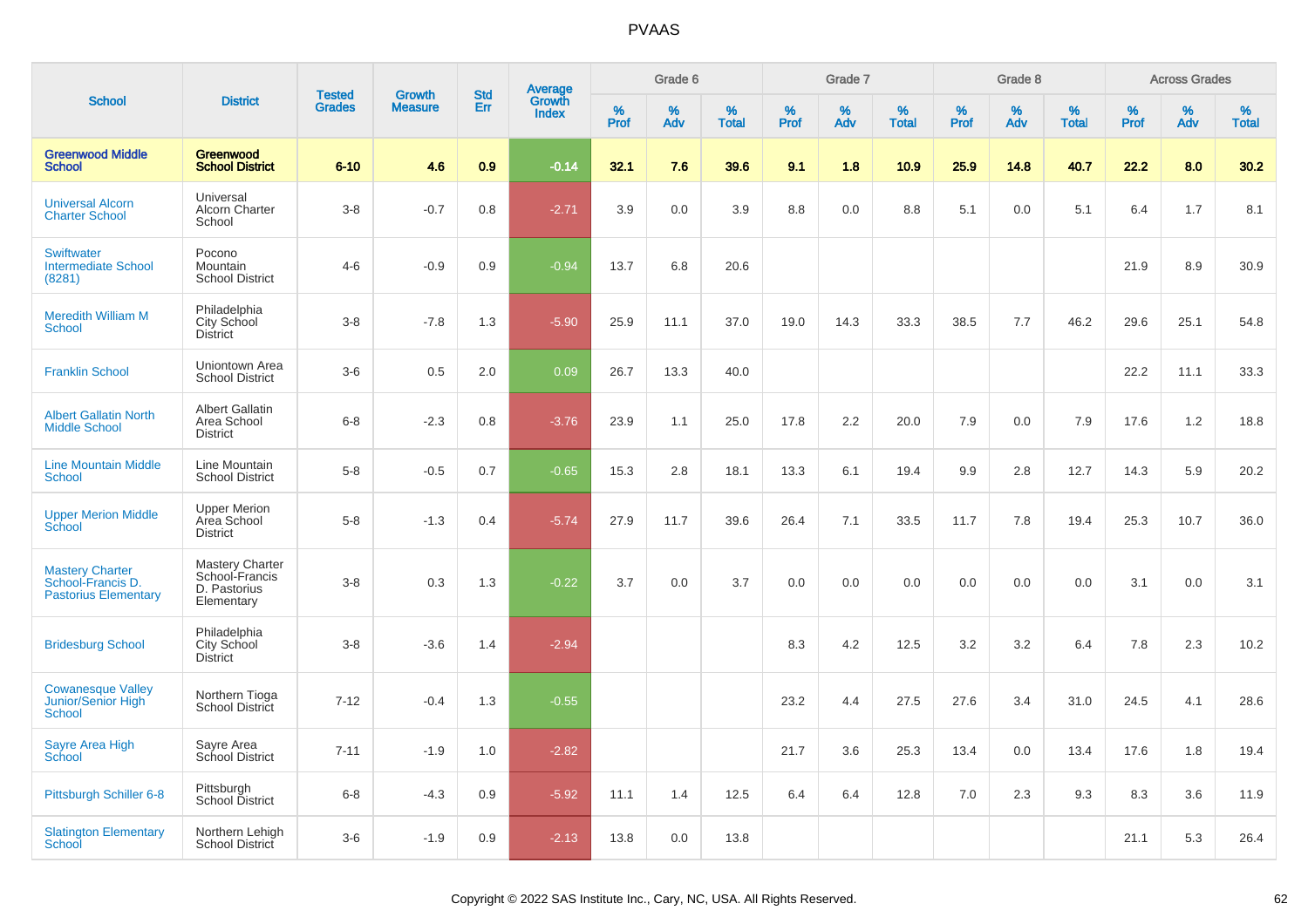|                                                                         |                                                                 | <b>Tested</b> | <b>Growth</b>  | <b>Std</b>       |                                          |                     | Grade 6     |                      |              | Grade 7     |                      |              | Grade 8     |                      |                     | <b>Across Grades</b> |                      |
|-------------------------------------------------------------------------|-----------------------------------------------------------------|---------------|----------------|------------------|------------------------------------------|---------------------|-------------|----------------------|--------------|-------------|----------------------|--------------|-------------|----------------------|---------------------|----------------------|----------------------|
| <b>School</b>                                                           | <b>District</b>                                                 | <b>Grades</b> | <b>Measure</b> | Err              | <b>Average</b><br>Growth<br><b>Index</b> | $\%$<br><b>Prof</b> | $\%$<br>Adv | $\%$<br><b>Total</b> | $\%$<br>Prof | $\%$<br>Adv | $\%$<br><b>Total</b> | $\%$<br>Prof | $\%$<br>Adv | $\%$<br><b>Total</b> | $\%$<br><b>Prof</b> | $\%$<br>Adv          | $\%$<br><b>Total</b> |
| <b>Greenwood Middle</b><br><b>School</b>                                | Greenwood<br><b>School District</b>                             | $6 - 10$      | 4.6            | 0.9 <sub>2</sub> | $-0.14$                                  | 32.1                | 7.6         | 39.6                 | 9.1          | 1.8         | 10.9                 | 25.9         | 14.8        | 40.7                 | 22.2                | 8.0                  | 30.2                 |
| <b>Sharon Middle School</b>                                             | Sharon City<br><b>School District</b>                           | $7 - 8$       | $-1.7$         | 0.7              | $-3.41$                                  |                     |             |                      | 6.0          | 1.7         | 7.8                  | 5.9          | 1.5         | 7.4                  | 6.0                 | 1.6                  | 7.6                  |
| Philadelphia Academy<br><b>Charter School</b>                           | Philadelphia<br>Academy<br>Charter School                       | $3 - 11$      | $-2.5$         | 0.7              | $-3.55$                                  | 25.0                | 7.9         | 32.9                 | 13.2         | 19.1        | 32.4                 | 22.2         | 16.7        | 38.9                 | 24.3                | 9.8                  | 34.2                 |
| <b>Mastery Charter</b><br>School - Cleveland<br>Elementary              | <b>Mastery Charter</b><br>School-<br>Cleveland<br>Elementary    | $3-8$         | $-1.3$         | 1.2              | $-1.89$                                  | 5.9                 | 0.0         | 5.9                  | 3.6          | 0.0         | 3.6                  | 3.8          | 3.8         | 7.7                  | 2.4                 | 1.8                  | 4.3                  |
| <b>Harding Warren G</b><br><b>Middle School</b>                         | Philadelphia<br>City School<br><b>District</b>                  | $6 - 8$       | $-0.7$         | 1.5              | $-0.49$                                  | 2.9                 | 5.7         | 8.6                  | 10.0         | 0.0         | 10.0                 | 5.6          | 2.8         | 8.3                  | 6.3                 | 2.7                  | 9.0                  |
| <b>South Eastern Middle</b><br><b>School</b>                            | South Eastern<br><b>School District</b>                         | $7 - 8$       | $-0.6$         | 0.6              | $-1.35$                                  |                     |             |                      | 21.1         | 4.0         | 25.1                 | 20.6         | 5.3         | 25.9                 | 20.9                | 4.6                  | 25.5                 |
| <b>Salisbury Elementary</b><br><b>School</b>                            | Pequea Valley<br>School District                                | $3-6$         | 0.2            | 1.4              | 0.01                                     | 20.0                | 0.0         | 20.0                 |              |             |                      |              |             |                      | 22.7                | 6.7                  | 29.3                 |
| <b>North Wales</b><br><b>Elementary School</b>                          | North Penn<br><b>School District</b>                            | $3-6$         | 0.2            | 1.3              | $-1.66$                                  | 15.0                | 2.5         | 17.5                 |              |             |                      |              |             |                      | 30.0                | 15.6                 | 45.6                 |
| <b>Salisbury-Elk Lick</b><br><b>Junior/Senior High</b><br><b>School</b> | Salisbury-Elk<br>Lick School<br><b>District</b>                 | $7 - 11$      | $-1.4$         | 1.8              | $-1.27$                                  |                     |             |                      | 15.8         | 0.0         | 15.8                 | 14.3         | 4.8         | 19.0                 | 15.0                | 2.5                  | 17.5                 |
| <b>Dover Area Middle</b><br><b>School</b>                               | Dover Area<br><b>School District</b>                            | $6 - 8$       | $-1.2$         | 0.4              | $-2.74$                                  | 25.1                | 3.7         | 28.8                 | 22.7         | 9.2         | 31.9                 | 14.4         | 6.3         | 20.6                 | 20.9                | 6.4                  | 27.3                 |
| <b>Universal Institute</b><br><b>Charter School</b>                     | Universal<br><b>Institute Charter</b><br>School                 | $3-8$         | $-2.3$         | 0.7              | $-3.43$                                  | 1.3                 | 0.0         | 1.3                  | 0.0          | 0.0         | 0.0                  | 2.3          | 0.0         | 2.3                  | 1.7                 | 0.2                  | 2.0                  |
| <b>Palmerton Area Junior</b><br><b>High School</b>                      | Palmerton Area<br><b>School District</b>                        | $7 - 8$       | $-1.0$         | 0.8              | $-1.89$                                  |                     |             |                      | 20.9         | 6.2         | 27.1                 | 17.9         | 4.7         | 22.6                 | 19.6                | 5.5                  | 25.1                 |
| <b>Brecknock Elementary</b><br>School                                   | Eastern<br>Lancaster<br><b>County School</b><br><b>District</b> | $3-6$         | $-2.5$         | 1.1              | $-2.30$                                  | 6.7                 | 1.7         | 8.3                  |              |             |                      |              |             |                      | 16.7                | 7.9                  | 24.6                 |
| <b>Pittston Area Middle</b><br><b>School</b>                            | Pittston Area<br><b>School District</b>                         | $5 - 8$       | $-8.4$         | 0.7              | $-11.51$                                 | 4.3                 | 0.0         | 4.3                  | 4.8          | 3.2         | 7.9                  | 7.1          | 1.8         | 8.9                  | 5.3                 | 1.1                  | 6.4                  |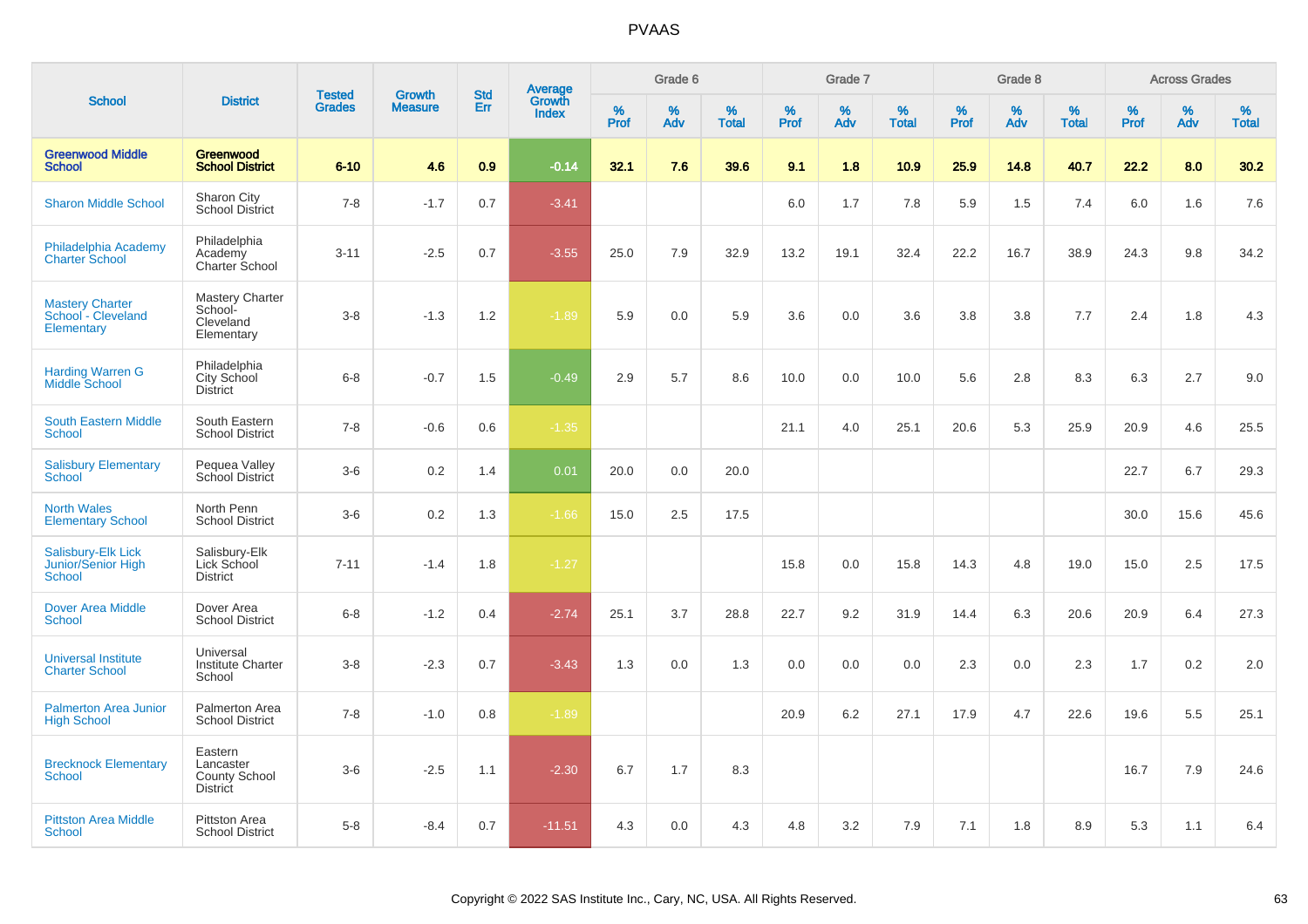|                                                    |                                                        |                                |                                 | <b>Std</b> |                                          |                     | Grade 6  |                   |                  | Grade 7     |                   |                     | Grade 8  |                      |              | <b>Across Grades</b> |                   |
|----------------------------------------------------|--------------------------------------------------------|--------------------------------|---------------------------------|------------|------------------------------------------|---------------------|----------|-------------------|------------------|-------------|-------------------|---------------------|----------|----------------------|--------------|----------------------|-------------------|
| <b>School</b>                                      | <b>District</b>                                        | <b>Tested</b><br><b>Grades</b> | <b>Growth</b><br><b>Measure</b> | <b>Err</b> | <b>Average</b><br>Growth<br><b>Index</b> | $\%$<br><b>Prof</b> | %<br>Adv | %<br><b>Total</b> | %<br><b>Prof</b> | $\%$<br>Adv | %<br><b>Total</b> | $\%$<br><b>Prof</b> | %<br>Adv | $\%$<br><b>Total</b> | $\%$<br>Prof | $\%$<br>Adv          | %<br><b>Total</b> |
| <b>Greenwood Middle</b><br><b>School</b>           | Greenwood<br><b>School District</b>                    | $6 - 10$                       | 4.6                             | 0.9        | $-0.14$                                  | 32.1                | 7.6      | 39.6              | 9.1              | 1.8         | 10.9              | 25.9                | 14.8     | 40.7                 | 22.2         | 8.0                  | 30.2              |
| <b>Tunkhannock High</b><br><b>School</b>           | Tunkhannock<br>Area School<br><b>District</b>          | $8 - 11$                       | 0.1                             | 1.0        | 0.10                                     |                     |          |                   |                  |             |                   | 14.7                | 1.4      | 16.1                 | 14.7         | 1.4                  | 16.1              |
| <b>Stetser Elementary</b><br>School                | Chester-Upland<br>School District                      | $3-6$                          | 0.2                             | 2.7        | 0.09                                     | 0.0                 | 0.0      | 0.0               |                  |             |                   |                     |          |                      | 10.1         | 1.0                  | 11.1              |
| <b>Milton Area Middle</b><br><b>School</b>         | <b>Milton Area</b><br><b>School District</b>           | $6 - 11$                       | $-0.6$                          | 0.6        | $-1.70$                                  | 17.3                | 3.2      | 20.5              | 20.2             | 7.5         | 27.6              | 19.8                | 12.7     | 32.5                 | 19.1         | 7.8                  | 26.9              |
| <b>Middletown Area</b><br><b>Middle School</b>     | Middletown<br>Area School<br><b>District</b>           | $6 - 8$                        | $-2.0$                          | 0.6        | $-3.31$                                  | 6.1                 | 0.8      | 6.9               | 16.1             | 9.8         | 25.9              | 11.8                | 2.0      | 13.7                 | 11.4         | 4.5                  | 16.0              |
| <b>New Castle Junior</b><br><b>High School</b>     | <b>New Castle</b><br>Area School<br><b>District</b>    | $6 - 8$                        | $-1.4$                          | 0.5        | $-3.00$                                  | 3.3                 | 1.9      | 5.2               | 7.8              | 1.5         | 9.3               | 3.4                 | 1.0      | 4.4                  | 4.8          | 1.4                  | 6.3               |
| <b>Corry Area Middle</b><br><b>School</b>          | Corry Area<br>School District                          | $6 - 8$                        | $-0.7$                          | 0.6        | $-2.10$                                  | 25.2                | 3.6      | 28.8              | 17.4             | 5.1         | 22.5              | 15.8                | 1.4      | 17.1                 | 19.0         | 3.3                  | 22.3              |
| <b>North Pocono Middle</b><br><b>School</b>        | North Pocono<br>School District                        | $6 - 8$                        | $-3.4$                          | 0.6        | $-7.30$                                  | 12.8                | 1.8      | 14.7              | 24.2             | 8.3         | 32.5              | 19.5                | 8.0      | 27.4                 | 19.0         | 6.1                  | 25.2              |
| <b>Barclay Elementary</b><br>School                | <b>Central Bucks</b><br><b>School District</b>         | $3-6$                          | 0.1                             | 1.0        | $-0.19$                                  | 20.9                | 6.0      | 26.9              |                  |             |                   |                     |          |                      | 29.4         | 10.5                 | 39.9              |
| <b>Sugar Valley Rural</b><br><b>Charter School</b> | <b>Sugar Valley</b><br><b>Rural Charter</b><br>School  | $3 - 11$                       | $-0.5$                          | 1.0        | $-2.23$                                  | 8.3                 | 0.0      | 8.3               | 5.1              | 2.6         | 7.7               | 2.8                 | 0.0      | 2.8                  | 16.0         | 2.8                  | 18.9              |
| <b>Rydal East School</b>                           | Abington<br>School District                            | $3-6$                          | $-1.2$                          | 1.0        | $-1.16$                                  | 34.8                | 8.7      | 43.5              |                  |             |                   |                     |          |                      | 36.9         | 17.9                 | 54.8              |
| <b>Martin School</b>                               | Lancaster<br><b>School District</b>                    | $3-8$                          | $-2.8$                          | 0.9        | $-3.35$                                  | 6.1                 | 0.0      | 6.1               | 9.1              | 1.5         | 10.6              | 0.0                 | 2.4      | 2.4                  | 8.3          | 2.3                  | 10.6              |
| Philipsburg-Osceola<br>Area Middle School          | Philipsburg-<br>Osceola Area<br><b>School District</b> | $6 - 8$                        | $-3.4$                          | 0.7        | $-5.15$                                  | 27.8                | 7.4      | 35.2              | 23.0             | 3.2         | 26.2              | 15.8                | 5.3      | 21.0                 | 22.5         | 5.2                  | 27.7              |
| <b>Goodnoe Elementary</b><br>School                | Council Rock<br><b>School District</b>                 | $3-6$                          | $-3.9$                          | 0.8        | $-4.96$                                  | 35.8                | 19.2     | 55.0              |                  |             |                   |                     |          |                      | 33.6         | 29.4                 | 63.0              |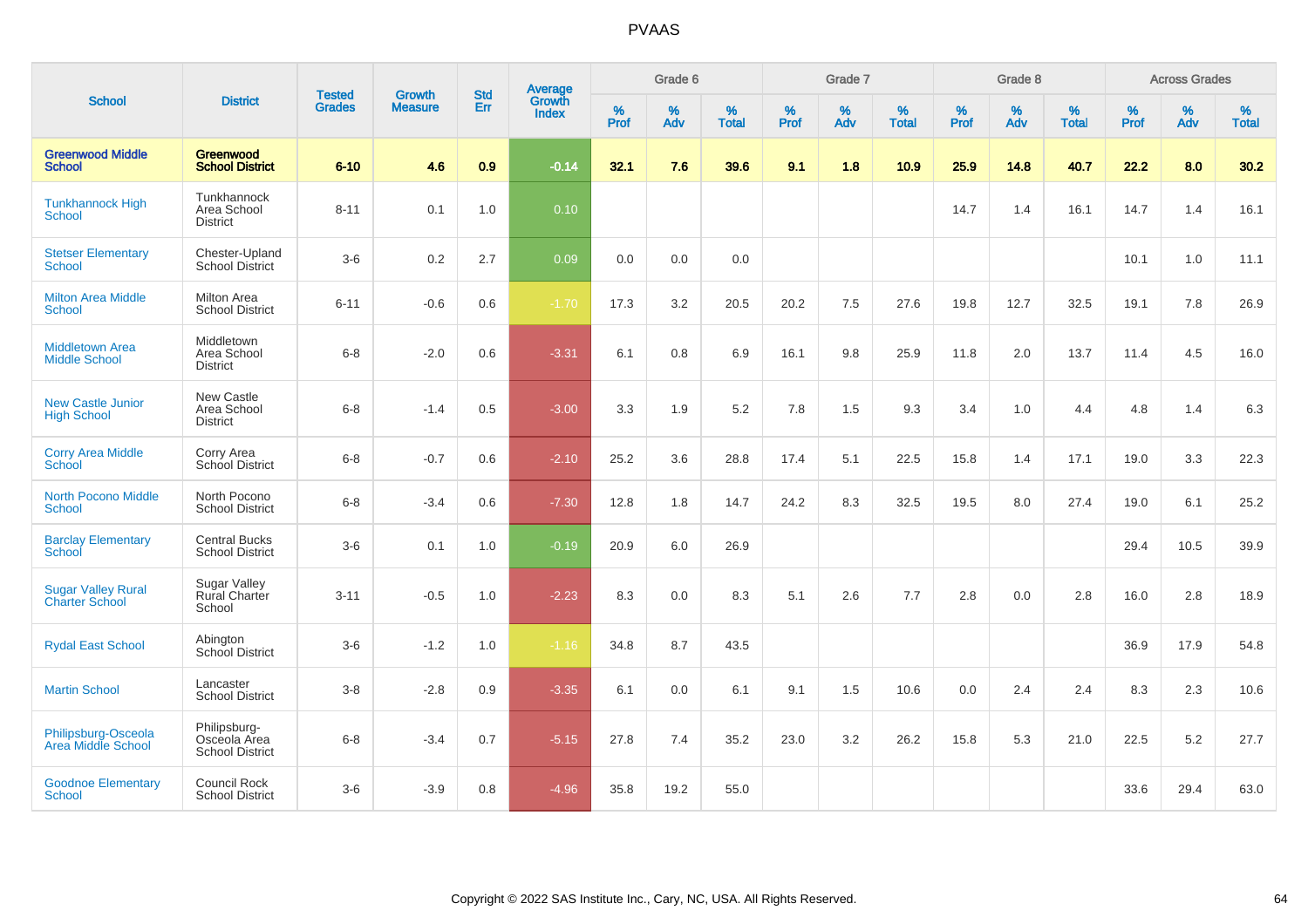|                                                                  |                                                        |                                | <b>Growth</b>  | <b>Std</b> |                                          |                     | Grade 6     |                   |              | Grade 7     |                      |              | Grade 8  |                   |                     | <b>Across Grades</b> |                   |
|------------------------------------------------------------------|--------------------------------------------------------|--------------------------------|----------------|------------|------------------------------------------|---------------------|-------------|-------------------|--------------|-------------|----------------------|--------------|----------|-------------------|---------------------|----------------------|-------------------|
| <b>School</b>                                                    | <b>District</b>                                        | <b>Tested</b><br><b>Grades</b> | <b>Measure</b> | Err        | <b>Average</b><br>Growth<br><b>Index</b> | $\%$<br><b>Prof</b> | $\%$<br>Adv | %<br><b>Total</b> | $\%$<br>Prof | $\%$<br>Adv | $\%$<br><b>Total</b> | $\%$<br>Prof | %<br>Adv | %<br><b>Total</b> | $\%$<br><b>Prof</b> | $\%$<br>Adv          | %<br><b>Total</b> |
| <b>Greenwood Middle</b><br><b>School</b>                         | <b>Greenwood</b><br><b>School District</b>             | $6 - 10$                       | 4.6            | 0.9        | $-0.14$                                  | 32.1                | 7.6         | 39.6              | 9.1          | 1.8         | 10.9                 | 25.9         | 14.8     | 40.7              | 22.2                | 8.0                  | 30.2              |
| <b>Fitzpatrick Aloysius L</b><br><b>School</b>                   | Philadelphia<br>City School<br><b>District</b>         | $3-8$                          | 0.1            | 2.9        | 0.03                                     |                     |             |                   |              |             |                      |              |          |                   | 13.3                | 0.0                  | 13.3              |
| <b>Verner Elementary</b><br><b>School</b>                        | Riverview<br><b>School District</b>                    | $3-6$                          | $-4.4$         | 1.8        | $-2.42$                                  | 36.7                | 6.7         | 43.3              |              |             |                      |              |          |                   | 20.4                | 25.8                 | 46.2              |
| <b>Rolling Hills</b><br><b>Elementary School</b>                 | Council Rock<br><b>School District</b>                 | $3-6$                          | $-0.6$         | 1.1        | $-0.50$                                  | 19.6                | 10.7        | 30.4              |              |             |                      |              |          |                   | 30.0                | 15.0                 | 45.0              |
| <b>Northeast Bradford</b><br><b>Junior/Senior High</b><br>School | Northeast<br><b>Bradford School</b><br><b>District</b> | $7 - 10$                       | $-1.6$         | 1.1        | $-2.08$                                  |                     |             |                   | 24.0         | 2.0         | 26.0                 | 12.3         | 5.3      | 17.5              | 17.8                | 3.7                  | 21.5              |
| Urban Pathways 6-12<br><b>Charter School</b>                     | Urban<br>Pathways 6-12<br>Charter School               | $6 - 11$                       | $-1.8$         | 1.6        | $-1.26$                                  | 0.0                 | 0.0         | 0.0               | 0.0          | 0.0         | 0.0                  | 0.0          | 0.0      | 0.0               | 0.0                 | 0.0                  | 0.0               |
| <b>Bethel Elementary</b><br><b>School</b>                        | Tulpehocken<br>Area School<br><b>District</b>          | $3-6$                          | $-0.0$         | 1.3        | $-2.94$                                  | 16.3                | 2.3         | 18.6              |              |             |                      |              |          |                   | 27.9                | 12.8                 | 40.8              |
| Saltsburg Middle/High<br>School                                  | Blairsville-<br>Saltsburg<br><b>School District</b>    | $6 - 11$                       | $-2.2$         | 1.2        | $-1.88$                                  | 15.8                | 18.4        | 34.2              | 21.9         | 12.5        | 34.4                 | 23.3         | 10.0     | 33.3              | 20.0                | 14.0                 | 34.0              |
| Pittsburgh Milliones 6-<br>12 <sup>°</sup>                       | Pittsburgh<br>School District                          | $6 - 11$                       | $-4.2$         | 1.5        | $-3.94$                                  | 0.0                 | 0.0         | 0.0               | 0.0          | 0.0         | 0.0                  | 0.0          | 0.0      | 0.0               | 0.0                 | 0.0                  | $0.0\,$           |
| <b>Haverford Middle</b><br><b>School</b>                         | Haverford<br>Township<br><b>School District</b>        | $6-8$                          | $-0.7$         | 0.3        | $-3.36$                                  | 26.4                | 15.0        | 41.4              | 28.5         | 12.8        | 41.3                 | 33.9         | 15.2     | 49.1              | 29.2                | 14.3                 | 43.5              |
| Vare-Washington<br><b>Elementary School</b>                      | Philadelphia<br>City School<br><b>District</b>         | $3-8$                          | $-0.2$         | 3.1        | $-0.07$                                  |                     |             |                   |              |             |                      | 11.8         | 11.8     | 23.5              | 11.9                | 11.9                 | 23.9              |
| <b>Glenolden School</b>                                          | Interboro<br><b>School District</b>                    | $3 - 8$                        | $-3.9$         | 0.7        | $-5.29$                                  | 10.3                | 3.4         | 13.8              | 12.9         | 1.6         | 14.5                 | 14.1         | 1.6      | 15.6              | 14.1                | 2.7                  | 16.8              |
| <b>Pleasant View</b><br><b>Elementary School</b>                 | Red Lion Area<br><b>School District</b>                | $3-6$                          | $-0.8$         | 1.1        | $-0.71$                                  | 15.4                | 3.1         | 18.5              |              |             |                      |              |          |                   | 26.6                | 7.0                  | 33.6              |
| <b>Damascus Area</b><br>School                                   | Wayne<br>Highlands<br><b>School District</b>           | $3-8$                          | $-0.6$         | 1.1        | $-0.50$                                  | 45.0                | 20.0        | 65.0              | 25.7         | 11.4        | 37.1                 | 28.6         | 14.3     | 42.9              | 33.5                | 24.1                 | 57.6              |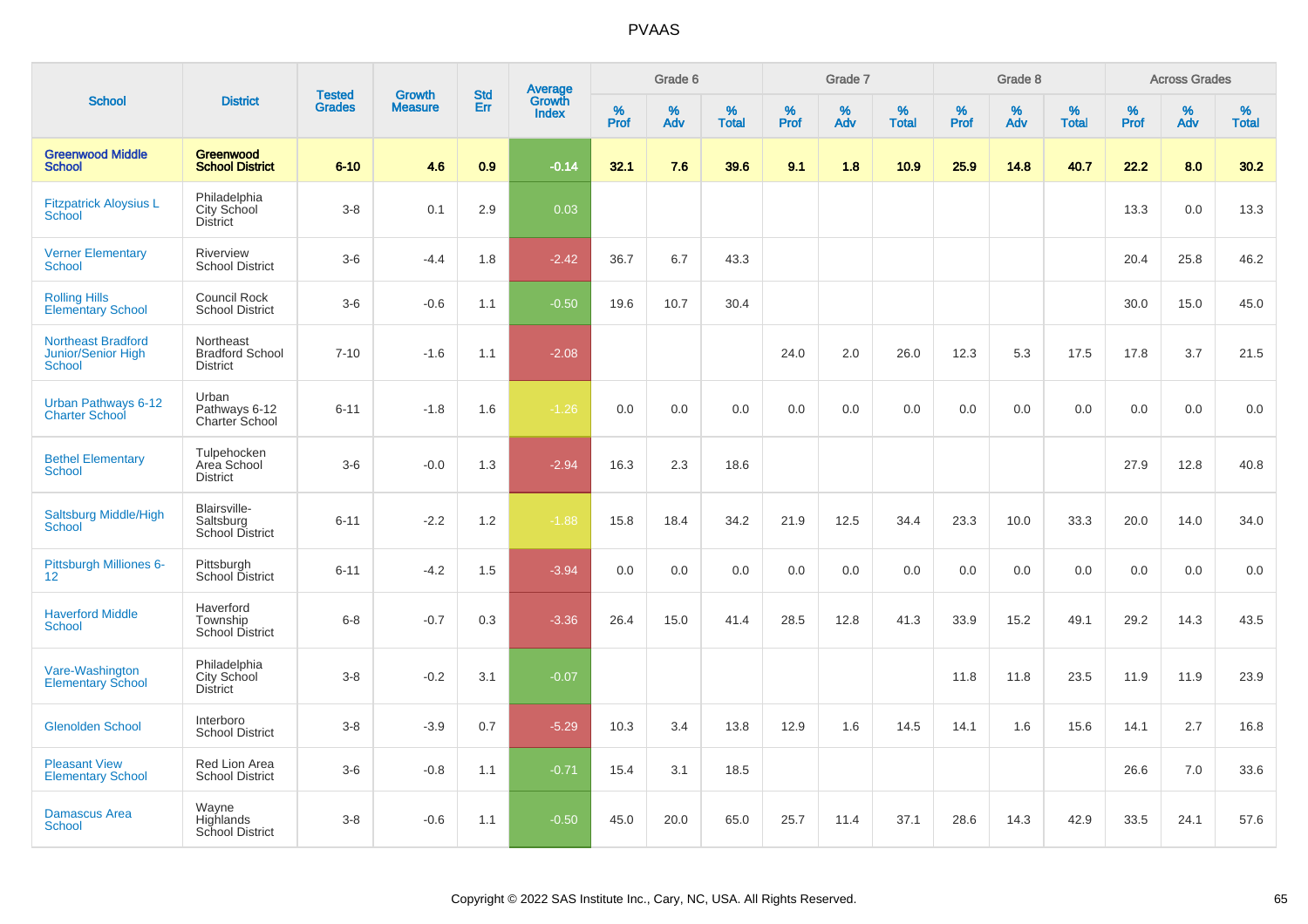|                                                 |                                                            |                                | <b>Growth</b>  | <b>Std</b> |                                          |                  | Grade 6     |                   |           | Grade 7  |                   |           | Grade 8     |                   |           | <b>Across Grades</b> |                   |
|-------------------------------------------------|------------------------------------------------------------|--------------------------------|----------------|------------|------------------------------------------|------------------|-------------|-------------------|-----------|----------|-------------------|-----------|-------------|-------------------|-----------|----------------------|-------------------|
| <b>School</b>                                   | <b>District</b>                                            | <b>Tested</b><br><b>Grades</b> | <b>Measure</b> | Err        | <b>Average</b><br>Growth<br><b>Index</b> | %<br><b>Prof</b> | $\%$<br>Adv | %<br><b>Total</b> | %<br>Prof | %<br>Adv | %<br><b>Total</b> | %<br>Prof | $\%$<br>Adv | %<br><b>Total</b> | %<br>Prof | $\%$<br>Adv          | %<br><b>Total</b> |
| <b>Greenwood Middle</b><br><b>School</b>        | <b>Greenwood</b><br><b>School District</b>                 | $6 - 10$                       | 4.6            | 0.9        | $-0.14$                                  | 32.1             | 7.6         | 39.6              | 9.1       | 1.8      | 10.9              | 25.9      | 14.8        | 40.7              | 22.2      | 8.0                  | 30.2              |
| <b>Washington Junior</b><br><b>High School</b>  | Washington<br>School District                              | $7 - 8$                        | $-1.1$         | 1.0        | $-1.41$                                  |                  |             |                   | 15.0      | 1.2      | 16.2              | 0.0       | 1.5         | 1.5               | 8.3       | 1.4                  | 9.7               |
| <b>Brownsville Area</b><br><b>Middle School</b> | <b>Brownsville</b><br>Area School<br><b>District</b>       | $6 - 8$                        | $-1.6$         | 0.8        | $-2.03$                                  | 7.2              | 1.2         | 8.4               | 6.4       | 1.3      | 7.7               | 4.2       | 1.4         | 5.6               | 6.0       | 1.3                  | 7.3               |
| Masterman Julia R<br><b>Sec School</b>          | Philadelphia<br>City School<br><b>District</b>             | $5 - 10$                       | $-7.7$         | 1.3        | $-5.99$                                  | 59.4             | 31.2        | 90.6              | 54.6      | 45.4     | 100.0             | 40.0      | 36.0        | 76.0              | 49.1      | 40.0                 | 89.1              |
| <b>Newtown Elementary</b><br>School             | <b>Council Rock</b><br><b>School District</b>              | $3-6$                          | $-3.7$         | 0.9        | $-4.21$                                  | 35.2             | 19.3        | 54.6              |           |          |                   |           |             |                   | 33.9      | 23.6                 | 57.5              |
| <b>C E Mccall Middle</b><br><b>School</b>       | Montoursville<br>Area School<br><b>District</b>            | $5-8$                          | $-1.9$         | 0.5        | $-3.70$                                  | 28.8             | 8.0         | 36.8              | 25.4      | 6.7      | 32.1              | 19.9      | 8.5         | 28.4              | 26.2      | 9.0                  | 35.2              |
| Gamp                                            | Philadelphia<br><b>City School</b><br><b>District</b>      | $5 - 10$                       | $-4.0$         | 1.7        | $-2.36$                                  | 40.0             | 5.0         | 45.0              | 40.0      | 6.7      | 46.7              |           |             |                   | 35.3      | 11.8                 | 47.1              |
| Southern Huntingdon<br>County HS/MS             | Southern<br>Huntingdon<br>County School<br><b>District</b> | $6 - 11$                       | $-3.0$         | 0.7        | $-4.96$                                  | 9.0              | 1.3         | 10.3              | 10.1      | 1.1      | 11.2              | 6.1       | 0.0         | 6.1               | 8.4       | 0.8                  | 9.2               |
| <b>Ben Franklin School</b>                      | Uniontown Area<br><b>School District</b>                   | $3-8$                          | $-5.5$         | 1.1        | $-10.14$                                 | 27.3             | 9.1         | 36.4              | 12.5      | 0.0      | 12.5              | 0.0       | 0.0         | 0.0               | 14.7      | 3.8                  | 18.5              |
| <b>Propel Charter School-</b><br>Homestead      | Propel Charter<br>School-<br>Homestead                     | $3 - 11$                       | $-2.7$         | 1.0        | $-2.78$                                  | 0.0              | 5.4         | 5.4               | 2.9       | 0.0      | 2.9               | 0.0       | 0.0         | 0.0               | 2.7       | 1.4                  | 4.1               |
| Pittsburgh Classical 6-<br>8                    | Pittsburgh<br>School District                              | $6 - 8$                        | $-3.2$         | 0.9        | $-4.41$                                  | 0.0              | 0.0         | 0.0               | 9.2       | 0.0      | 9.2               | 0.0       | 0.0         | 0.0               | 4.0       | 0.0                  | 4.0               |
| <b>Upper Adams Middle</b><br>School             | <b>Upper Adams</b><br>School District                      | $7 - 8$                        | $-0.7$         | 0.8        | $-0.99$                                  |                  |             |                   | 18.3      | 1.9      | 20.2              | 11.4      | 3.8         | 15.3              | 14.5      | 3.0                  | 17.4              |
| <b>North Star East Middle</b><br><b>School</b>  | North Star<br><b>School District</b>                       | $5-8$                          | $-2.8$         | 0.7        | $-4.12$                                  | 23.4             | 4.7         | 28.1              | 11.1      | 1.4      | 12.5              | 14.1      | 2.2         | 16.3              | 15.0      | 4.6                  | 19.6              |
| <b>Lebanon Middle</b><br><b>School</b>          | Lebanon<br><b>School District</b>                          | $6 - 8$                        | $-1.0$         | 0.4        | $-3.26$                                  | 5.4              | 1.6         | 7.0               | 3.4       | 0.6      | 4.1               | 4.5       | 0.8         | 5.4               | 4.5       | 1.0                  | 5.5               |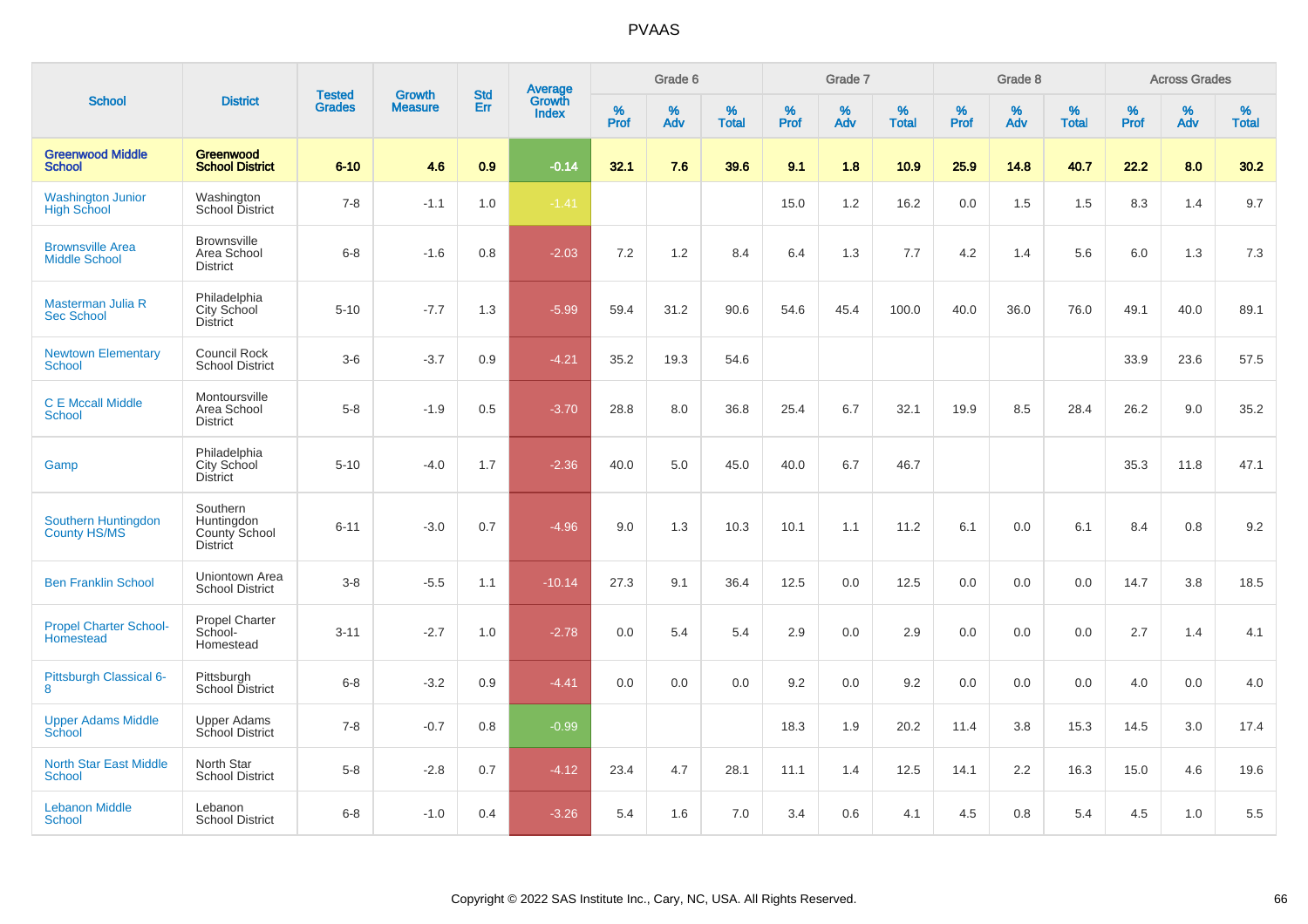|                                                                      |                                                                     | <b>Tested</b> | <b>Growth</b>  | <b>Std</b> |                                          |           | Grade 6  |                   |           | Grade 7  |                   |           | Grade 8  |                   |           | <b>Across Grades</b> |                   |
|----------------------------------------------------------------------|---------------------------------------------------------------------|---------------|----------------|------------|------------------------------------------|-----------|----------|-------------------|-----------|----------|-------------------|-----------|----------|-------------------|-----------|----------------------|-------------------|
| <b>School</b>                                                        | <b>District</b>                                                     | <b>Grades</b> | <b>Measure</b> | Err        | <b>Average</b><br>Growth<br><b>Index</b> | %<br>Prof | %<br>Adv | %<br><b>Total</b> | %<br>Prof | %<br>Adv | %<br><b>Total</b> | %<br>Prof | %<br>Adv | %<br><b>Total</b> | %<br>Prof | %<br>Adv             | %<br><b>Total</b> |
| <b>Greenwood Middle</b><br><b>School</b>                             | Greenwood<br><b>School District</b>                                 | $6 - 10$      | 4.6            | 0.9        | $-0.14$                                  | 32.1      | 7.6      | 39.6              | 9.1       | 1.8      | 10.9              | 25.9      | 14.8     | 40.7              | 22.2      | 8.0                  | 30.2              |
| <b>Science Leadership</b><br><b>Academy Middle</b><br><b>School</b>  | Philadelphia<br>City School<br><b>District</b>                      | $5 - 8$       | $-7.1$         | 1.4        | $-5.15$                                  | 0.0       | 0.0      | 0.0               | 5.6       | 0.0      | 5.6               | 0.0       | 0.0      | 0.0               | 5.0       | 1.2                  | 6.2               |
| <b>Berwick Area Middle</b><br><b>School</b>                          | <b>Berwick Area</b><br><b>School District</b>                       | $5-8$         | $-3.7$         | 0.5        | $-7.82$                                  | 19.0      | 3.4      | 22.4              | 18.5      | 3.8      | 22.3              | 12.8      | 2.3      | 15.1              | 17.1      | 4.1                  | 21.2              |
| <b>G A R Middle School</b>                                           | <b>Wilkes-Barre</b><br>Area School<br><b>District</b>               | $7 - 11$      | $-0.4$         | 1.3        | $-0.33$                                  |           |          |                   | 2.9       | 0.0      | 2.9               | 0.0       | 0.0      | 0.0               | 1.2       | 0.0                  | 1.2               |
| <b>Center For Student</b><br><b>Lrng Charter School</b><br>Pennsbury | Center For<br>Student<br>Learning<br>Charter School<br>At Pennsbury | $6 - 12$      | $-0.6$         | 3.1        | $-0.20$                                  |           |          |                   |           |          |                   | 0.0       | 0.0      | 0.0               | 3.4       | $0.0\,$              | 3.4               |
| <b>Mt Penn Elementary</b><br><b>School</b>                           | Antietam<br><b>School District</b>                                  | $3-6$         | $-0.7$         | 1.1        | $-0.67$                                  | 10.2      | 3.4      | 13.6              |           |          |                   |           |          |                   | 9.6       | 1.8                  | 11.4              |
| <b>Reynolds Elementary</b><br><b>School</b>                          | Reynolds<br>School District                                         | $3-6$         | $-5.4$         | 1.0        | $-5.50$                                  | 18.2      | 1.3      | 19.5              |           |          |                   |           |          |                   | 16.3      | 1.8                  | 18.2              |
| <b>Dodson Elementary</b><br><b>School</b>                            | <b>Wilkes-Barre</b><br>Area School<br><b>District</b>               | $3-6$         | $-0.4$         | 1.7        | $-0.24$                                  | 0.0       | 0.0      | 0.0               |           |          |                   |           |          |                   | 3.0       | 2.0                  | 5.0               |
| <b>East Lansdowne</b><br><b>Elementary School</b>                    | <b>William Penn</b><br><b>School District</b>                       | $3-6$         | $-1.8$         | 1.6        | $-1.13$                                  | 7.1       | 0.0      | 7.1               |           |          |                   |           |          |                   | 10.8      | 1.1                  | 11.8              |
| <b>Fort Cherry</b><br><b>Elementary Center</b>                       | Fort Cherry<br><b>School District</b>                               | $3-6$         | $-2.9$         | 1.1        | $-2.65$                                  | 29.8      | 8.8      | 38.6              |           |          |                   |           |          |                   | 28.3      | 12.4                 | 40.8              |
| <b>Park Lane Elementary</b><br><b>School</b>                         | William Penn<br><b>School District</b>                              | $3-6$         | $-0.4$         | 1.9        | $-1.34$                                  | 0.0       | 0.0      | 0.0               |           |          |                   |           |          |                   | 1.0       | 0.0                  | 1.0               |
| <b>Munoz-Marin Luis</b>                                              | Philadelphia<br>City School<br><b>District</b>                      | $3 - 8$       | $-0.8$         | 3.4        | $-0.23$                                  |           |          |                   |           |          |                   |           |          |                   | 1.6       | 1.6                  | 3.3               |
| <b>Shenango High School</b>                                          | Shenango Area<br>School District                                    | $7 - 11$      | $-2.4$         | 0.9        | $-3.48$                                  |           |          |                   | 16.5      | 1.0      | 17.5              | 14.4      | 1.1      | 15.6              | 15.5      | 1.1                  | 16.6              |
| <b>Hanover Middle</b><br>School                                      | <b>Hanover Public</b><br><b>School District</b>                     | $5 - 8$       | $-2.3$         | 0.5        | $-4.57$                                  | 19.8      | 2.2      | 22.1              | 18.1      | 5.5      | 23.6              | 11.5      | 4.9      | 16.4              | 18.6      | 4.3                  | 22.9              |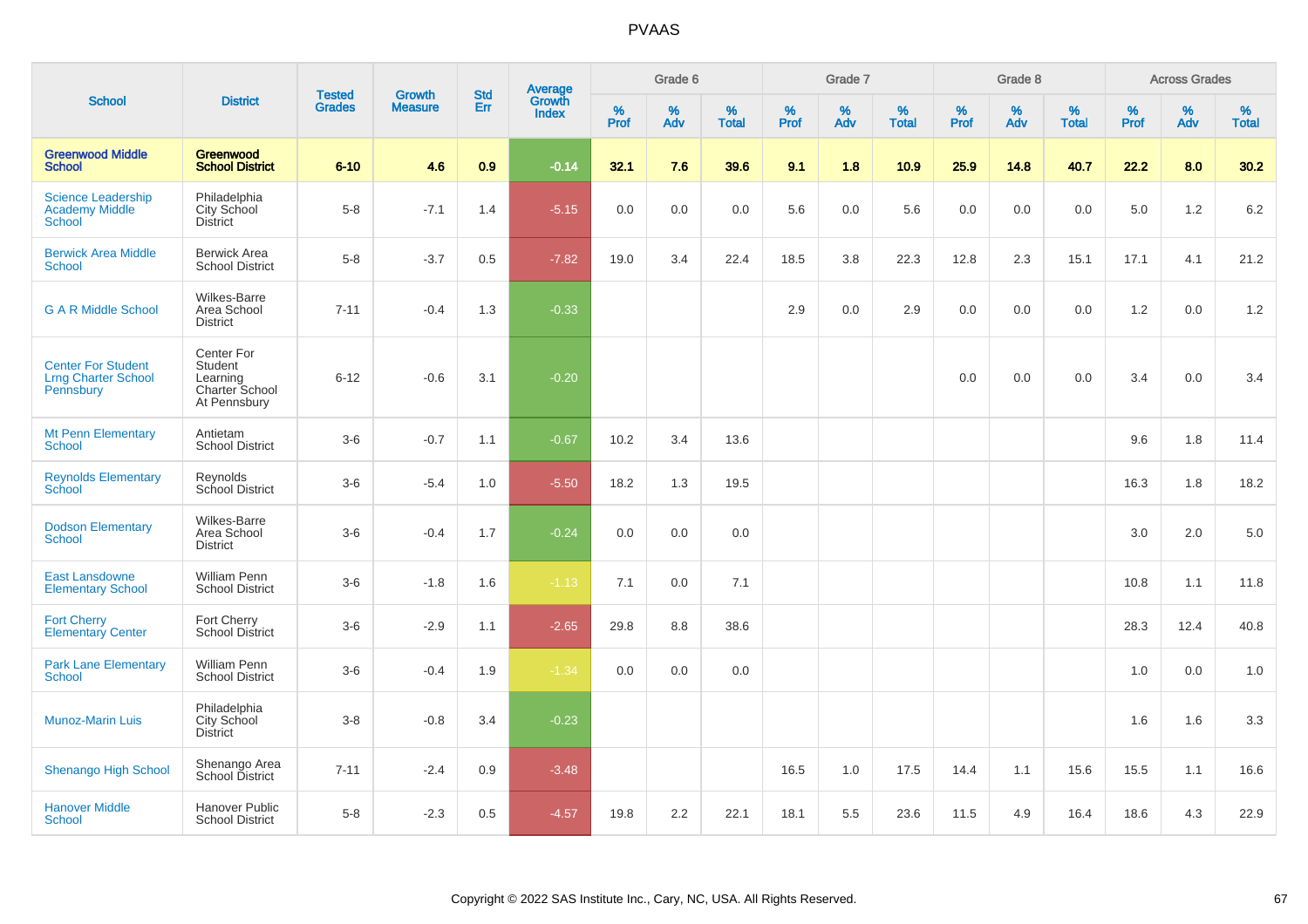|                                                           |                                                       |                                |                          | <b>Std</b> |                                          |                  | Grade 6  |                   |           | Grade 7  |                   |           | Grade 8  |                   |              | <b>Across Grades</b> |                   |
|-----------------------------------------------------------|-------------------------------------------------------|--------------------------------|--------------------------|------------|------------------------------------------|------------------|----------|-------------------|-----------|----------|-------------------|-----------|----------|-------------------|--------------|----------------------|-------------------|
| <b>School</b>                                             | <b>District</b>                                       | <b>Tested</b><br><b>Grades</b> | Growth<br><b>Measure</b> | Err        | <b>Average</b><br>Growth<br><b>Index</b> | %<br><b>Prof</b> | %<br>Adv | %<br><b>Total</b> | %<br>Prof | %<br>Adv | %<br><b>Total</b> | %<br>Prof | %<br>Adv | %<br><b>Total</b> | $\%$<br>Prof | %<br>Adv             | %<br><b>Total</b> |
| <b>Greenwood Middle</b><br><b>School</b>                  | <b>Greenwood</b><br><b>School District</b>            | $6 - 10$                       | 4.6                      | 0.9        | $-0.14$                                  | 32.1             | 7.6      | 39.6              | 9.1       | 1.8      | 10.9              | 25.9      | 14.8     | 40.7              | 22.2         | 8.0                  | 30.2              |
| <b>Samuel K Faust</b><br><b>Elementary School</b>         | Bensalem<br>Township<br>School District               | $3-6$                          | $-2.4$                   | 1.0        | $-2.34$                                  | 9.1              | 0.0      | 9.1               |           |          |                   |           |          |                   | 8.6          | 0.4                  | 9.0               |
| <b>Doyle Elementary</b><br>School                         | <b>Central Bucks</b><br><b>School District</b>        | $3-6$                          | $-0.3$                   | 1.1        | $-0.30$                                  | 32.6             | 10.2     | 42.9              |           |          |                   |           |          |                   | 34.8         | 17.0                 | 51.7              |
| <b>Springton Lake Middle</b><br>School                    | Rose Tree<br>Media School<br><b>District</b>          | $6-8$                          | $-1.2$                   | 0.4        | $-2.59$                                  | 31.4             | 15.3     | 46.7              | 31.6      | 20.9     | 52.4              | 18.4      | 13.9     | 32.3              | 27.4         | 16.6                 | 44.0              |
| <b>Drums</b><br><b>Elementary/Middle</b><br><b>School</b> | <b>Hazleton Area</b><br><b>School District</b>        | $3-8$                          | $-3.3$                   | 1.0        | $-3.22$                                  | 2.6              | 0.0      | 2.6               | 5.7       | 0.0      | 5.7               | 14.3      | 0.0      | 14.3              | 12.8         | 3.7                  | 16.5              |
| <b>Mechanicsburg Middle</b><br><b>School</b>              | Mechanicsburg<br>Area School<br><b>District</b>       | $6 - 8$                        | $-2.2$                   | 0.4        | $-6.61$                                  | 16.3             | 2.8      | 19.1              | 20.3      | 5.4      | 25.8              | 14.5      | 4.6      | 19.1              | 17.3         | 4.4                  | 21.7              |
| <b>Latrobe Elementary</b><br><b>School</b>                | <b>Greater Latrobe</b><br><b>School District</b>      | $3-6$                          | $-0.3$                   | 0.9        | $-0.43$                                  | 34.9             | 4.8      | 39.8              |           |          |                   |           |          |                   | 36.8         | 17.3                 | 54.1              |
| <b>Logan Elementary</b><br>School                         | East Allegheny<br>School District                     | $3-6$                          | $-3.1$                   | 0.9        | $-3.36$                                  | 8.6              | 2.5      | 11.1              |           |          |                   |           |          |                   | 8.8          | 3.0                  | 11.8              |
| <b>Montgomery</b><br>Junior/Senior High<br>School         | Montgomery<br>Area School<br><b>District</b>          | $7 - 11$                       | $-2.7$                   | 1.0        | $-3.15$                                  |                  |          |                   | 33.3      | 6.9      | 40.3              | 17.2      | 1.7      | 19.0              | 26.2         | 4.6                  | 30.8              |
| <b>Pittsburgh Manchester</b><br>$K-8$                     | Pittsburgh<br>School District                         | $3-8$                          | $-4.9$                   | 2.2        | $-3.26$                                  | 4.2              | 0.0      | 4.2               | 0.0       | 0.0      | 0.0               |           |          |                   | 4.0          | 5.9                  | 9.9               |
| <b>Stanton Edwin M</b><br>School                          | Philadelphia<br>City School<br><b>District</b>        | $3 - 7$                        | $-1.2$                   | 2.2        | $-0.52$                                  |                  |          |                   | 0.0       | 0.0      | 0.0               |           |          |                   | 3.1          | 3.1                  | 6.2               |
| <b>Monessen Middle</b><br><b>School</b>                   | Monessen City<br>School District                      | $6 - 8$                        | $-1.5$                   | 1.3        | $-1.54$                                  | 2.6              | 0.0      | 2.6               | 0.0       | 0.0      | 0.0               | 0.0       | 0.0      | 0.0               | 1.1          | 0.0                  | 1.1               |
| Dr David W Kistler<br><b>Elementary School</b>            | <b>Wilkes-Barre</b><br>Area School<br><b>District</b> | $3-6$                          | $-4.3$                   | 1.3        | $-3.16$                                  | 12.5             | 0.0      | 12.5              |           |          |                   |           |          |                   | 8.8          | 2.6                  | 11.4              |
| <b>Eastern York Middle</b><br><b>School</b>               | Eastern York<br><b>School District</b>                | $6 - 8$                        | $-0.6$                   | 0.5        | $-1.06$                                  | 23.0             | 6.1      | 29.0              | 21.9      | 14.2     | 36.1              | 17.6      | 9.9      | 27.5              | 20.6         | 10.2                 | 30.9              |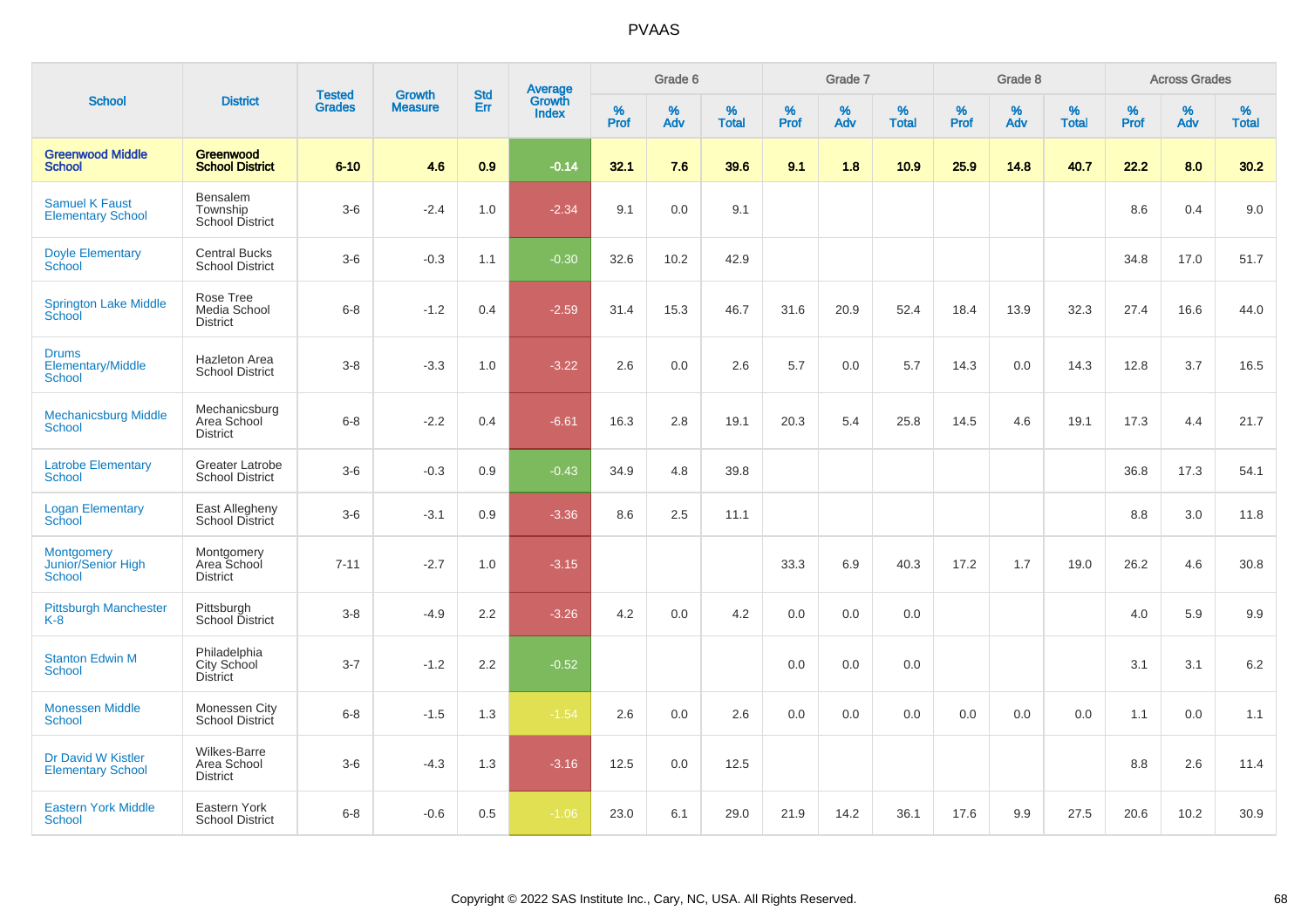|                                                                      |                                                           | <b>Tested</b> | <b>Growth</b>  | <b>Std</b> |                                   |                  | Grade 6     |                   |              | Grade 7  |                   |              | Grade 8  |                   |              | <b>Across Grades</b> |                   |
|----------------------------------------------------------------------|-----------------------------------------------------------|---------------|----------------|------------|-----------------------------------|------------------|-------------|-------------------|--------------|----------|-------------------|--------------|----------|-------------------|--------------|----------------------|-------------------|
| <b>School</b>                                                        | <b>District</b>                                           | <b>Grades</b> | <b>Measure</b> | Err        | Average<br>Growth<br><b>Index</b> | %<br><b>Prof</b> | $\%$<br>Adv | %<br><b>Total</b> | $\%$<br>Prof | %<br>Adv | %<br><b>Total</b> | $\%$<br>Prof | %<br>Adv | %<br><b>Total</b> | $\%$<br>Prof | %<br>Adv             | %<br><b>Total</b> |
| <b>Greenwood Middle</b><br><b>School</b>                             | Greenwood<br><b>School District</b>                       | $6 - 10$      | 4.6            | 0.9        | $-0.14$                           | 32.1             | 7.6         | 39.6              | 9.1          | 1.8      | 10.9              | 25.9         | 14.8     | 40.7              | 22.2         | 8.0                  | 30.2              |
| <b>Sullivan County</b><br>Junior/Senior High<br>School               | <b>Sullivan County</b><br>School District                 | $7 - 10$      | $-4.4$         | 1.5        | $-3.73$                           |                  |             |                   | 18.8         | 0.0      | 18.8              | 9.1          | 0.0      | 9.1               | 13.8         | 0.0                  | 13.8              |
| <b>Stewart Middle School</b>                                         | Norristown Area<br><b>School District</b>                 | $5-8$         | $-3.4$         | 0.7        | $-4.80$                           | 4.0              | 1.4         | 5.4               | 5.4          | 0.0      | 5.4               | 7.6          | 1.5      | 9.1               | 5.2          | 0.7                  | 5.9               |
| <b>Community Academy</b><br>Of Philadelphia<br><b>Charter School</b> | Community<br>Academy Of<br>Philadelphia<br>Charter School | $3 - 11$      | $-5.7$         | 0.9        | $-6.09$                           | 0.0              | 0.0         | 0.0               | 0.0          | 0.0      | 0.0               | 0.0          | 0.0      | 0.0               | 2.4          | 1.0                  | 3.5               |
| <b>Mastery Charter</b><br>School-Smedley<br>Campus                   | <b>Mastery Charter</b><br>School -<br>Smedley<br>Campus   | $3-6$         | $-0.6$         | 1.2        | $-0.51$                           | 3.5              | 0.0         | 3.5               |              |          |                   |              |          |                   | 3.5          | 0.0                  | 3.5               |
| <b>Musser Elementary</b><br><b>School</b>                            | Sharon City<br><b>School District</b>                     | $3-6$         | $-1.5$         | 1.6        | $-0.98$                           | 19.2             | 3.8         | 23.1              |              |          |                   |              |          |                   | 15.5         | 1.6                  | 17.0              |
| <b>Spring Grove Area</b><br><b>Intermediate School</b>               | <b>Spring Grove</b><br>Area School<br><b>District</b>     | $5-6$         | $-2.1$         | 0.5        | $-3.89$                           | 31.3             | 15.8        | 47.2              |              |          |                   |              |          |                   | 31.2         | 13.8                 | 45.0              |
| <b>Mid Valley Secondary</b><br>Center                                | Mid Valley<br><b>School District</b>                      | $7 - 10$      | $-2.9$         | 0.7        | $-5.47$                           |                  |             |                   | 15.3         | 0.0      | 15.3              | 6.7          | 0.7      | 7.4               | 10.6         | 0.4                  | 11.0              |
| <b>Titusville Middle</b><br><b>School</b>                            | <b>Titusville Area</b><br><b>School District</b>          | $6 - 8$       | $-2.4$         | 0.6        | $-4.04$                           | 19.0             | 4.2         | 23.2              | 18.0         | 3.9      | 21.9              | 8.0          | 3.6      | 11.7              | 15.0         | 3.9                  | 18.9              |
| <b>Washington Martha</b><br><b>School</b>                            | Philadelphia<br>City School<br><b>District</b>            | $3 - 8$       | $-1.3$         | 3.3        | $-0.39$                           |                  |             |                   |              |          |                   | 0.0          | 0.0      | 0.0               | 9.3          | 2.3                  | 11.6              |
| <b>Fred S Engle Middle</b><br><b>School</b>                          | Avon Grove<br><b>School District</b>                      | $7 - 8$       | $-1.8$         | 0.5        | $-4.41$                           |                  |             |                   | 35.5         | 20.3     | 55.9              | 28.1         | 14.4     | 42.6              | 32.0         | 17.6                 | 49.6              |
| <b>Williams Valley</b><br>Junior/Senior High<br><b>School</b>        | <b>Williams Valley</b><br><b>School District</b>          | $7 - 11$      | $-3.8$         | 1.0        | $-5.29$                           |                  |             |                   | 8.1          | 1.4      | 9.5               | 9.5          | 1.6      | 11.1              | 8.8          | 1.5                  | 10.2              |
| <b>Canton Junior/Senior</b><br><b>High School</b>                    | Canton Area<br><b>School District</b>                     | $7 - 11$      | $-3.3$         | 1.1        | $-3.86$                           |                  |             |                   | 9.1          | 1.8      | 10.9              | 4.8          | 0.0      | 4.8               | 6.8          | 0.8                  | 7.7               |
| <b>Welsh John School</b>                                             | Philadelphia<br><b>City School</b><br><b>District</b>     | $3 - 7$       | $-1.3$         | 3.2        | $-0.41$                           |                  |             |                   |              |          |                   |              |          |                   | 0.0          | 0.0                  | 0.0               |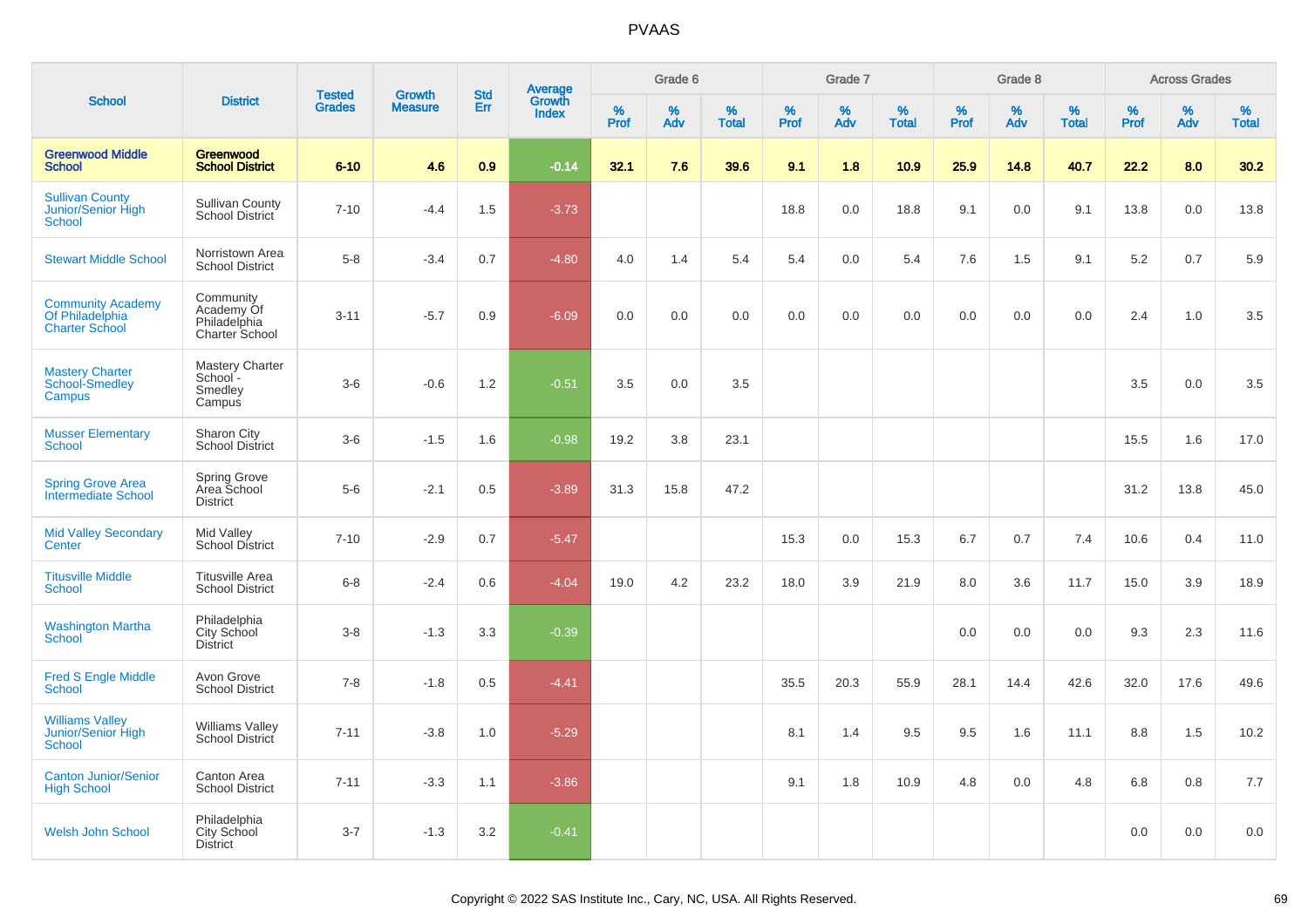|                                                                        |                                                       |                                | <b>Growth</b>  | <b>Std</b> |                                          |                  | Grade 6     |                   |           | Grade 7  |                   |           | Grade 8  |                   |              | <b>Across Grades</b> |                   |
|------------------------------------------------------------------------|-------------------------------------------------------|--------------------------------|----------------|------------|------------------------------------------|------------------|-------------|-------------------|-----------|----------|-------------------|-----------|----------|-------------------|--------------|----------------------|-------------------|
| <b>School</b>                                                          | <b>District</b>                                       | <b>Tested</b><br><b>Grades</b> | <b>Measure</b> | Err        | <b>Average</b><br>Growth<br><b>Index</b> | %<br><b>Prof</b> | $\%$<br>Adv | %<br><b>Total</b> | %<br>Prof | %<br>Adv | %<br><b>Total</b> | %<br>Prof | %<br>Adv | %<br><b>Total</b> | $\%$<br>Prof | $\%$<br>Adv          | %<br><b>Total</b> |
| <b>Greenwood Middle</b><br><b>School</b>                               | Greenwood<br><b>School District</b>                   | $6 - 10$                       | 4.6            | 0.9        | $-0.14$                                  | 32.1             | 7.6         | 39.6              | 9.1       | 1.8      | 10.9              | 25.9      | 14.8     | 40.7              | 22.2         | 8.0                  | 30.2              |
| <b>Dunmore Elementary</b><br>Center                                    | Dunmore<br><b>School District</b>                     | $3-6$                          | $-0.4$         | 0.9        | $-2.42$                                  | 20.9             | 2.2         | 23.1              |           |          |                   |           |          |                   | 23.3         | 8.1                  | 31.4              |
| <b>Montrose Area</b><br><b>Junior/Senior High</b><br><b>School</b>     | Montrose Area<br><b>School District</b>               | $7 - 10$                       | $-0.9$         | 1.0        | $-0.94$                                  |                  |             |                   | 25.0      | 4.4      | 29.4              | 14.5      | 2.4      | 16.9              | 19.2         | 3.3                  | 22.5              |
| J T Lambert<br><b>Intermediate School</b>                              | East<br>Stroudsburg<br>Area School<br><b>District</b> | $6 - 8$                        | $-3.9$         | 0.7        | $-7.96$                                  | 7.8              | 1.7         | 9.5               | 11.6      | 2.9      | 14.6              | 6.6       | 1.3      | 7.9               | 8.8          | 2.0                  | 10.8              |
| <b>Wheatland Middle</b><br><b>School</b>                               | Lancaster<br><b>School District</b>                   | $6-8$                          | $-3.0$         | 0.6        | $-5.52$                                  | 2.6              | 0.6         | 3.2               | 6.4       | 1.4      | 7.8               | 0.0       | 1.0      | 1.0               | 3.2          | 1.0                  | 4.2               |
| <b>Pittsburgh Science</b><br><b>And Technology</b><br>Academy 6-12     | Pittsburgh<br>School District                         | $6 - 11$                       | $-3.4$         | 1.0        | $-3.92$                                  | 32.5             | 5.0         | 37.5              | 17.0      | 17.0     | 34.0              | 20.6      | 9.6      | 30.1              | 22.5         | 10.6                 | 33.1              |
| <b>Mahanoy Area</b><br><b>Elementary School</b>                        | Mahanoy Area<br>School District                       | $3-6$                          | $-2.2$         | 1.1        | $-2.05$                                  | 4.0              | 0.0         | 4.0               |           |          |                   |           |          |                   | 12.3         | 1.1                  | 13.4              |
| <b>Reach Cyber Charter</b><br><b>School</b>                            | Reach Cyber<br>Charter School                         | $3 - 11$                       | $-2.4$         | 0.9        | $-2.71$                                  | 9.1              | 0.0         | 9.1               | 17.0      | 3.8      | 20.8              | 17.5      | 5.3      | 22.8              | 21.3         | 4.7                  | 26.0              |
| <b>Lincoln Park</b><br><b>Performing Arts</b><br><b>Charter School</b> | Lincoln Park<br>Performing Arts<br>Charter School     | $7 - 11$                       | $-4.4$         | 1.0        | $-6.06$                                  |                  |             |                   | 33.9      | 5.4      | 39.3              | 11.5      | 3.4      | 14.9              | 20.3         | 4.2                  | 24.5              |
| <b>East Juniata</b><br><b>Elementary School</b>                        | Juniata County<br>School District                     | $3-6$                          | $-2.5$         | 1.0        | $-2.41$                                  | 7.4              | 0.0         | 7.4               |           |          |                   |           |          |                   | 23.7         | 6.4                  | 30.1              |
| A J Mcmullen School                                                    | Uniontown Area<br><b>School District</b>              | $6-8$                          | $-3.3$         | 1.3        | $-2.48$                                  | 12.5             | 0.0         | 12.5              | 5.9       | 2.9      | 8.8               | 0.0       | 0.0      | 0.0               | 6.7          | 1.1                  | 7.8               |
| <b>Benton Area Middle</b><br><b>School</b>                             | <b>Benton Area</b><br><b>School District</b>          | $7 - 8$                        | $-0.9$         | 1.2        | $-0.75$                                  |                  |             |                   | 13.6      | 3.4      | 17.0              | 10.3      | 2.6      | 12.8              | 12.2         | 3.1                  | 15.3              |
| Cook-Wissahickon<br><b>School</b>                                      | Philadelphia<br><b>City School</b><br><b>District</b> | $3 - 8$                        | $-1.5$         | 3.0        | $-0.49$                                  | 13.3             | 0.0         | 13.3              |           |          |                   |           |          |                   | 14.9         | 5.3                  | 20.2              |
| <b>Willow Hill School</b>                                              | Abington<br><b>School District</b>                    | $3-6$                          | $-0.8$         | 1.4        | $-0.58$                                  | 23.5             | 5.9         | 29.4              |           |          |                   |           |          |                   | 29.2         | 7.4                  | 36.6              |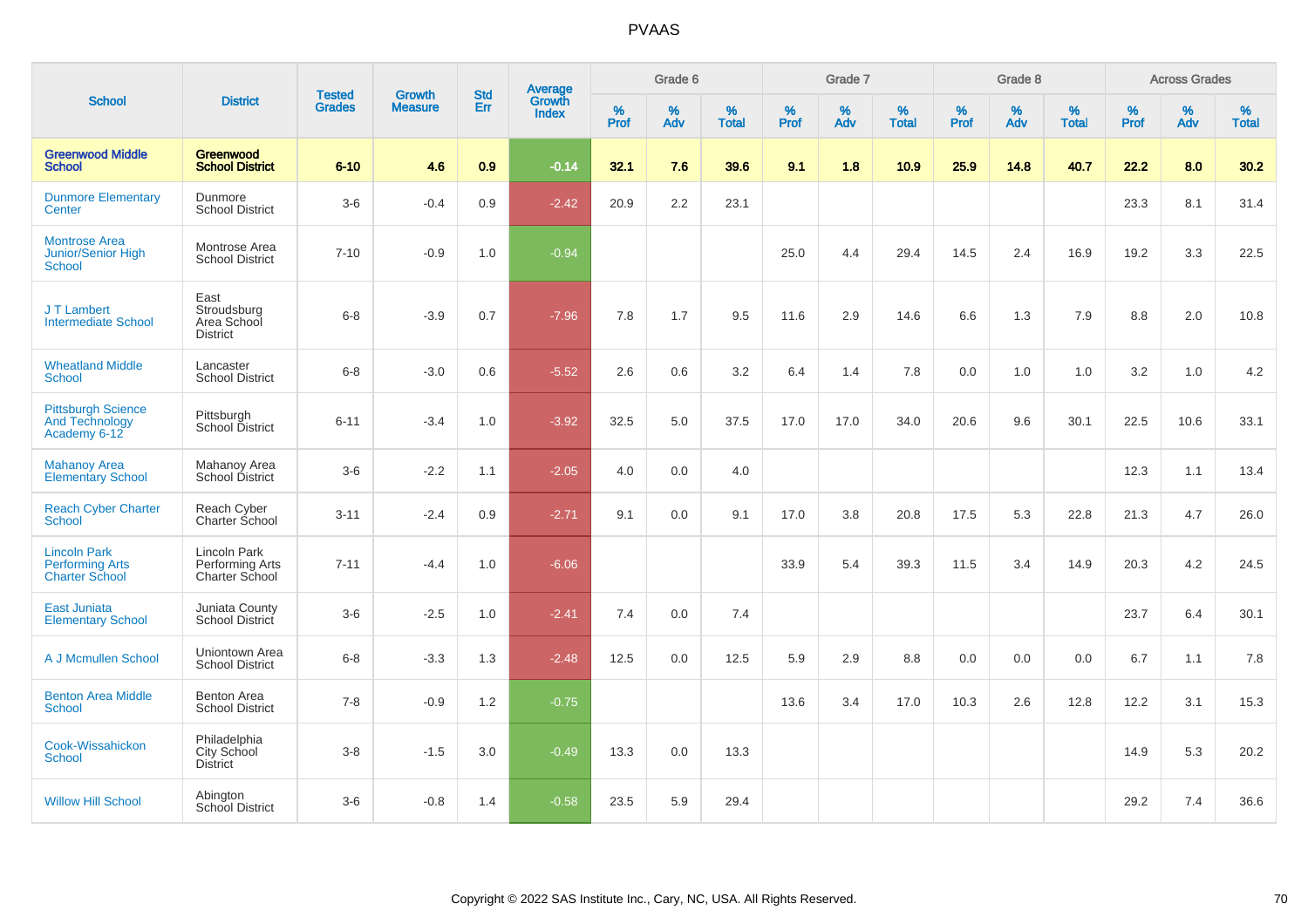| <b>School</b>                                                  |                                                        |                                | <b>Growth</b>  | <b>Std</b> |                                          |              | Grade 6     |                      |              | Grade 7     |                   |              | Grade 8     |                   |              | <b>Across Grades</b> |                   |
|----------------------------------------------------------------|--------------------------------------------------------|--------------------------------|----------------|------------|------------------------------------------|--------------|-------------|----------------------|--------------|-------------|-------------------|--------------|-------------|-------------------|--------------|----------------------|-------------------|
|                                                                | <b>District</b>                                        | <b>Tested</b><br><b>Grades</b> | <b>Measure</b> | Err        | <b>Average</b><br>Growth<br><b>Index</b> | $\%$<br>Prof | $\%$<br>Adv | $\%$<br><b>Total</b> | $\%$<br>Prof | $\%$<br>Adv | %<br><b>Total</b> | $\%$<br>Prof | $\%$<br>Adv | %<br><b>Total</b> | $\%$<br>Prof | $\%$<br>Adv          | %<br><b>Total</b> |
| <b>Greenwood Middle</b><br><b>School</b>                       | Greenwood<br><b>School District</b>                    | $6 - 10$                       | 4.6            | 0.9        | $-0.14$                                  | 32.1         | 7.6         | 39.6                 | 9.1          | 1.8         | 10.9              | 25.9         | 14.8        | 40.7              | 22.2         | 8.0                  | 30.2              |
| <b>Reynolds Middle</b><br>School                               | Lancaster<br><b>School District</b>                    | $6 - 8$                        | $-3.4$         | 0.7        | $-5.67$                                  | 6.2          | 2.3         | 8.5                  | 5.4          | 0.0         | 5.4               | 5.6          | 1.4         | 7.0               | 5.8          | 1.3                  | 7.0               |
| <b>Millville Area</b><br><b>Elementary School</b>              | Millville Area<br><b>School District</b>               | $3-6$                          | $-0.6$         | 1.2        | $-0.53$                                  | 18.9         | 1.9         | 20.8                 |              |             |                   |              |             |                   | 28.2         | 4.0                  | 32.2              |
| <b>Jackson Middle School</b>                                   | Lancaster<br><b>School District</b>                    | $6 - 8$                        | $-1.3$         | 0.6        | $-1.99$                                  | 1.7          | 0.0         | 1.7                  | 0.8          | 0.0         | 0.8               | 1.0          | 0.0         | 1.0               | 1.2          | 0.0                  | 1.2               |
| <b>New Oxford Middle</b><br><b>School</b>                      | Conewago<br>Valley School<br><b>District</b>           | $7 - 8$                        | $-2.1$         | 0.5        | $-5.26$                                  |              |             |                      | 20.1         | 3.8         | 23.9              | 17.4         | 1.1         | 18.4              | 18.7         | 2.4                  | 21.2              |
| <b>Strayer Middle School</b>                                   | Quakertown<br>Community<br>School District             | $6 - 8$                        | $-1.3$         | 0.4        | $-3.53$                                  |              |             |                      | 17.8         | 8.4         | 26.2              | 21.0         | 9.1         | 30.1              | 19.3         | 8.7                  | 28.1              |
| <b>Minersville Area</b><br>Junior/Senior High<br><b>School</b> | Minersville Area<br><b>School District</b>             | $7 - 11$                       | $-1.9$         | 1.0        | $-2.17$                                  |              |             |                      | 10.4         | 0.0         | 10.4              | 2.7          | 1.3         | 4.0               | 6.3          | 0.7                  | 7.0               |
| <b>Easton Area Middle</b><br><b>School</b>                     | Easton Area<br><b>School District</b>                  | $6 - 8$                        | $-1.0$         | 0.4        | $-2.52$                                  | 14.7         | 3.4         | 18.0                 | 11.2         | 7.0         | 18.3              | 10.3         | 2.2         | 12.4              | 12.2         | 4.3                  | 16.4              |
| <b>Northern Potter</b><br><b>Childrens School</b>              | Northern Potter<br><b>School District</b>              | $3-6$                          | $-1.0$         | 1.4        | $-0.67$                                  | 9.5          | 2.4         | 11.9                 |              |             |                   |              |             |                   | 18.1         | 7.6                  | 25.7              |
| <b>Shade Junior/Senior</b><br><b>High School</b>               | Shade-Central<br><b>City School</b><br><b>District</b> | $7 - 11$                       | $-1.8$         | 1.8        | $-0.95$                                  |              |             |                      | 20.0         | 10.0        | 30.0              | 34.8         | 0.0         | 34.8              | 27.9         | 4.6                  | 32.6              |
| <b>Big Spring Middle</b><br>School                             | <b>Big Spring</b><br>School District                   | $6 - 8$                        | $-1.9$         | 0.5        | $-3.53$                                  | 22.0         | 3.8         | 25.8                 | 20.9         | 6.7         | 27.6              | 10.9         | 3.3         | 14.1              | 17.7         | 4.4                  | 22.0              |
| <b>Chambersburg Area</b><br>Middle School - North              | Chambersburg<br>Area School<br><b>District</b>         | $6 - 8$                        | $-1.2$         | 0.4        | $-3.66$                                  | 15.4         | 5.1         | 20.5                 | 14.1         | 2.4         | 16.5              | 13.9         | 4.9         | 18.7              | 14.4         | 4.1                  | 18.5              |
| <b>Carver High School</b>                                      | Philadelphia<br>City School<br><b>District</b>         | $7 - 11$                       | $-2.0$         | 3.2        | $-0.61$                                  |              |             |                      | 35.3         | 11.8        | 47.1              |              |             |                   | 33.3         | 8.3                  | 41.7              |
| <b>Tilden William T</b><br><b>Middle School</b>                | Philadelphia<br>City School<br><b>District</b>         | $6 - 8$                        | $-2.1$         | 3.5        | $-0.61$                                  |              |             |                      |              |             |                   | 7.1          | 0.0         | 7.1               | 9.7          | 0.0                  | 9.7               |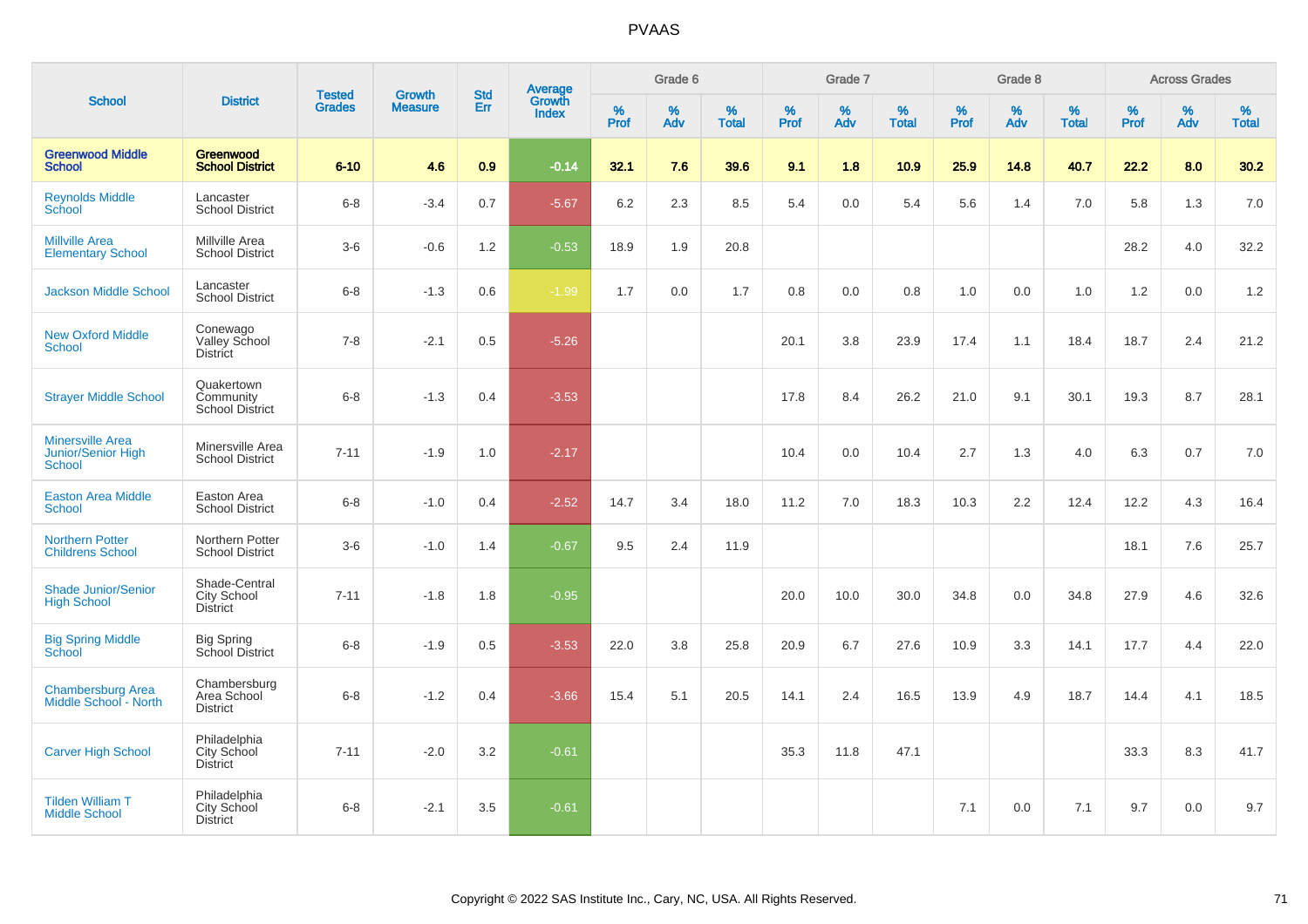|                                                                  |                                                               |                                |                                 | <b>Std</b> |                                          |              | Grade 6     |                   |                     | Grade 7     |                   |              | Grade 8     |                   |              | <b>Across Grades</b> |                   |
|------------------------------------------------------------------|---------------------------------------------------------------|--------------------------------|---------------------------------|------------|------------------------------------------|--------------|-------------|-------------------|---------------------|-------------|-------------------|--------------|-------------|-------------------|--------------|----------------------|-------------------|
| <b>School</b>                                                    | <b>District</b>                                               | <b>Tested</b><br><b>Grades</b> | <b>Growth</b><br><b>Measure</b> | Err        | <b>Average</b><br>Growth<br><b>Index</b> | $\%$<br>Prof | $\%$<br>Adv | %<br><b>Total</b> | $\%$<br><b>Prof</b> | $\%$<br>Adv | %<br><b>Total</b> | $\%$<br>Prof | $\%$<br>Adv | %<br><b>Total</b> | $\%$<br>Prof | $\%$<br>Adv          | %<br><b>Total</b> |
| <b>Greenwood Middle</b><br><b>School</b>                         | Greenwood<br><b>School District</b>                           | $6 - 10$                       | 4.6                             | 0.9        | $-0.14$                                  | 32.1         | 7.6         | 39.6              | 9.1                 | 1.8         | 10.9              | 25.9         | 14.8        | 40.7              | 22.2         | 8.0                  | 30.2              |
| <b>Tamanend Middle</b><br><b>School</b>                          | <b>Central Bucks</b><br><b>School District</b>                | $7 - 9$                        | $-1.2$                          | 0.6        | $-2.15$                                  |              |             |                   | 28.6                | 12.6        | 41.2              | 22.5         | 8.3         | 30.8              | 26.0         | 10.8                 | 36.9              |
| <b>L B Morris Elementary</b><br><b>School</b>                    | Jim Thorpe<br>Area School<br><b>District</b>                  | $3 - 8$                        | $-3.6$                          | 0.7        | $-4.91$                                  | 11.7         | 0.0         | 11.7              | 5.2                 | 11.7        | 16.9              | 14.1         | 1.4         | 15.5              | 15.9         | 4.3                  | 20.2              |
| <b>Union Area Middle</b><br><b>School</b>                        | Union Area<br><b>School District</b>                          | $6 - 8$                        | $-1.7$                          | 0.9        | $-1.83$                                  | 32.8         | 5.2         | 37.9              | 26.8                | 3.6         | 30.4              | 17.8         | 0.0         | 17.8              | 26.4         | 3.1                  | 29.6              |
| Warren Snyder-John<br><b>Girotti Elementary</b><br><b>School</b> | <b>Bristol Borough</b><br>School District                     | $3-6$                          | $-0.6$                          | 0.9        | $-0.64$                                  | 17.8         | 7.8         | 25.6              |                     |             |                   |              |             |                   | 18.6         | 5.6                  | 24.2              |
| <b>John Hancock</b><br><b>Demonstration School</b>               | Philadelphia<br>City School<br><b>District</b>                | $3 - 8$                        | $-5.2$                          | 1.3        | $-4.03$                                  | 6.7          | 0.0         | 6.7               | 19.4                | 3.2         | 22.6              | 3.1          | 0.0         | 3.1               | 14.5         | 4.6                  | 19.1              |
| <b>Tenth Street</b><br><b>Elementary School</b>                  | Riverview<br><b>School District</b>                           | $3-6$                          | $-6.8$                          | 1.3        | $-5.17$                                  | 26.7         | 11.1        | 37.8              |                     |             |                   |              |             |                   | 36.3         | 17.9                 | 54.2              |
| Leechburg Area<br><b>Middle School</b>                           | Leechburg Area<br><b>School District</b>                      | $6-8$                          | $-2.9$                          | 1.0        | $-3.07$                                  | 16.2         | 5.4         | 21.6              | 8.0                 | 0.0         | 8.0               | 23.8         | 7.1         | 31.0              | 15.5         | 3.9                  | 19.4              |
| Northwood Academy<br><b>Charter School</b>                       | Northwood<br>Academy<br>Charter School                        | $3 - 8$                        | $-3.7$                          | 0.7        | $-5.33$                                  | 5.2          | 0.0         | 5.2               | 8.7                 | 1.4         | 10.1              | 10.7         | 1.8         | 12.5              | 6.3          | 0.9                  | 7.2               |
| <b>Oak Park Elementary</b><br><b>School</b>                      | North Penn<br><b>School District</b>                          | $3-6$                          | $-0.8$                          | 1.1        | $-0.72$                                  | 9.3          | 5.6         | 14.8              |                     |             |                   |              |             |                   | 26.3         | 12.7                 | 39.0              |
| Pittsburgh Langley K-8                                           | Pittsburgh<br>School District                                 | $3 - 8$                        | $-1.9$                          | 1.0        | $-2.33$                                  | 0.0          | 2.3         | 2.3               | 3.8                 | 0.0         | 3.8               | 0.0          | 0.0         | 0.0               | 2.8          | 1.2                  | 4.0               |
| Armstrong<br>Junior/Senior High<br><b>School</b>                 | Armstrong<br><b>School District</b>                           | $6 - 11$                       | $-1.1$                          | 0.5        | $-2.24$                                  |              |             |                   | 21.5                | 5.2         | 26.6              | 24.3         | 4.5         | 28.8              | 23.0         | 4.8                  | 27.8              |
| <b>Cambria Heights</b><br><b>Middle School</b>                   | Cambria<br><b>Heights School</b><br><b>District</b>           | $6 - 8$                        | $-2.0$                          | 0.7        | $-2.95$                                  | 17.0         | 0.0         | 17.0              | 13.5                | 1.0         | 14.6              | 4.4          | 0.9         | 5.3               | 11.3         | 0.6                  | 12.0              |
| <b>Eastern Lebanon</b><br><b>County Middle School</b>            | Eastern<br>Lebanon<br><b>County School</b><br><b>District</b> | $6 - 8$                        | $-5.0$                          | 0.5        | $-10.24$                                 | 9.1          | 0.6         | 9.7               | 13.1                | 3.1         | 16.2              | 8.9          | 1.8         | 10.6              | 10.3         | 1.8                  | 12.1              |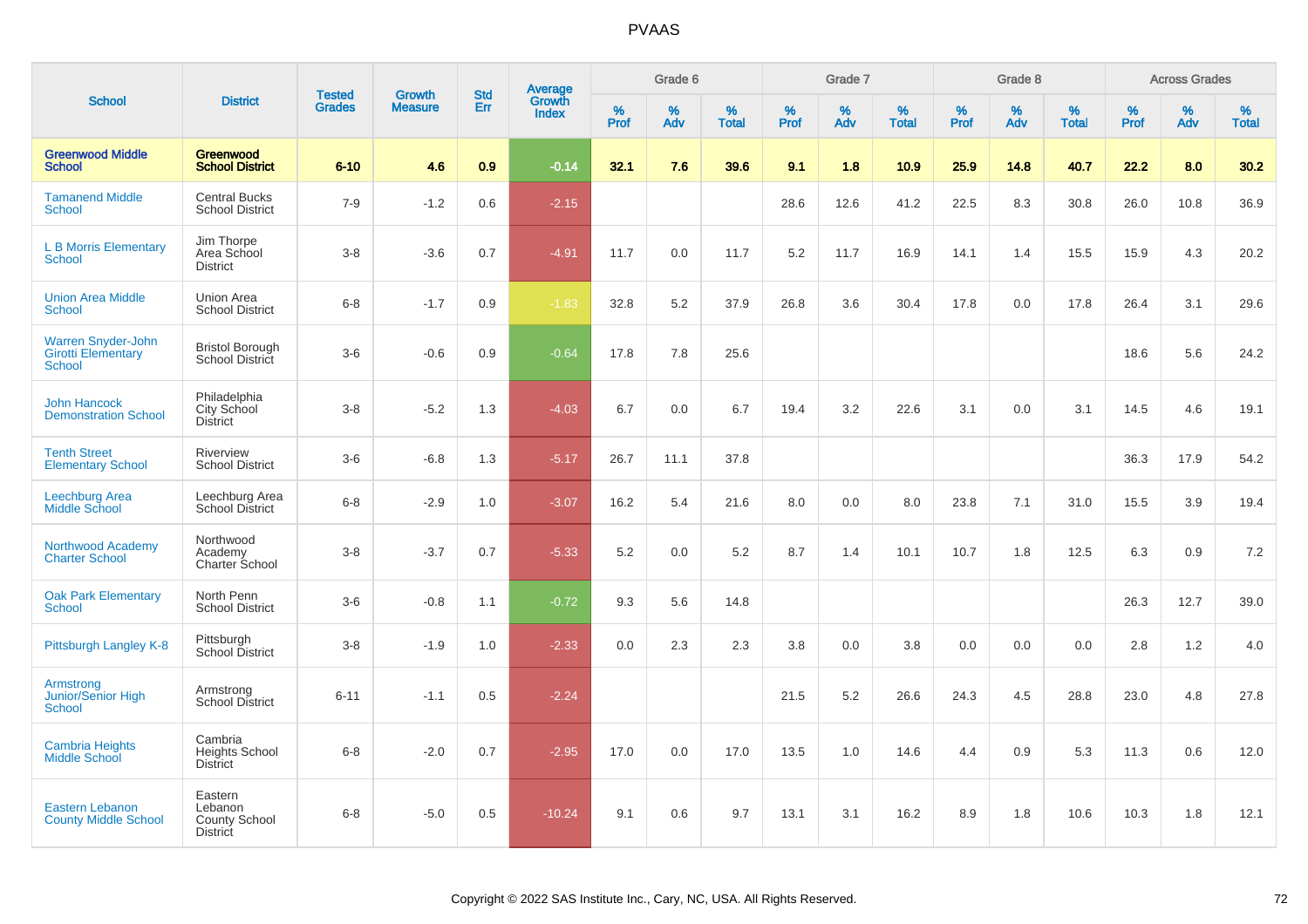| <b>School</b>                                          |                                                        | <b>Tested</b> | <b>Growth</b>  | <b>Std</b> |                                   |           | Grade 6  |                   |           | Grade 7  |                   |                     | Grade 8  |                   |              | <b>Across Grades</b> |                   |
|--------------------------------------------------------|--------------------------------------------------------|---------------|----------------|------------|-----------------------------------|-----------|----------|-------------------|-----------|----------|-------------------|---------------------|----------|-------------------|--------------|----------------------|-------------------|
|                                                        | <b>District</b>                                        | <b>Grades</b> | <b>Measure</b> | Err        | Average<br>Growth<br><b>Index</b> | %<br>Prof | %<br>Adv | %<br><b>Total</b> | %<br>Prof | %<br>Adv | %<br><b>Total</b> | $\%$<br><b>Prof</b> | %<br>Adv | %<br><b>Total</b> | $\%$<br>Prof | %<br>Adv             | %<br><b>Total</b> |
| <b>Greenwood Middle</b><br><b>School</b>               | Greenwood<br><b>School District</b>                    | $6 - 10$      | 4.6            | 0.9        | $-0.14$                           | 32.1      | 7.6      | 39.6              | 9.1       | 1.8      | 10.9              | 25.9                | 14.8     | 40.7              | 22.2         | 8.0                  | 30.2              |
| <b>Copper Beech School</b>                             | Abington<br>School District                            | $3-6$         | $-1.2$         | 0.8        | $-1.54$                           | 32.5      | 6.5      | 39.0              |           |          |                   |                     |          |                   | 29.1         | 10.5                 | 39.6              |
| Lehman Intermediate<br><b>School</b>                   | East<br>Stroudsburg<br>Area School<br><b>District</b>  | $5-8$         | $-4.8$         | 0.8        | $-5.77$                           | 10.5      | 1.3      | 11.8              | 6.8       | 3.4      | 10.2              | 8.9                 | 2.5      | 11.4              | 8.9          | 2.3                  | 11.2              |
| <b>Centerville Elementary</b><br>School                | Hempfield<br><b>School District</b>                    | $3-6$         | $-1.9$         | 1.2        | $-1.63$                           | 27.4      | 17.7     | 45.2              |           |          |                   |                     |          |                   | 34.1         | 20.0                 | 54.1              |
| <b>Neil A Armstrong</b><br><b>Middle School</b>        | <b>Bristol</b><br>Township<br><b>School District</b>   | $6 - 8$       | $-4.5$         | 0.6        | $-7.10$                           | 2.3       | 0.0      | 2.3               | 8.1       | 1.6      | 9.8               | 5.2                 | 0.0      | 5.2               | 5.2          | 0.5                  | 5.7               |
| <b>Mckinley School</b>                                 | Abington<br>School District                            | $3-6$         | $-2.1$         | 1.0        | $-2.17$                           | 36.9      | 9.2      | 46.2              |           |          |                   |                     |          |                   | 28.4         | 11.2                 | 39.5              |
| <b>E N Peirce Middle</b><br><b>School</b>              | <b>West Chester</b><br>Area School<br><b>District</b>  | $6 - 8$       | $-2.0$         | 0.5        | $-4.56$                           | 25.8      | 8.3      | 34.2              | 29.2      | 13.2     | 42.4              | 23.6                | 12.0     | 35.6              | 26.3         | 11.0                 | 37.3              |
| Carlynton<br>Junior/Senior High<br><b>School</b>       | Carlynton<br>School District                           | $7 - 11$      | $-2.3$         | 0.9        | $-2.62$                           |           |          |                   | 9.5       | 3.8      | 13.3              | 11.7                | 0.0      | 11.7              | 10.4         | 2.2                  | 12.6              |
| <b>Pittsburgh South Hills</b><br>$6-8$                 | Pittsburgh<br>School District                          | $6 - 8$       | $-2.0$         | 0.7        | $-2.87$                           | 4.0       | 0.0      | 4.0               | 7.2       | 1.0      | 8.2               | 0.0                 | 1.0      | 1.0               | 3.7          | 0.7                  | 4.4               |
| <b>Allegheny-Clarion</b><br><b>Valley Elementary</b>   | Allegheny-<br><b>Clarion Valley</b><br>School District | $3-6$         | $-0.9$         | 1.2        | $-1.07$                           | 14.6      | 1.8      | 16.4              |           |          |                   |                     |          |                   | 17.5         | 11.5                 | 29.0              |
| <b>Keystone</b><br>Junior/Senior High<br><b>School</b> | Keystone<br>School District                            | $7 - 11$      | $-2.6$         | 1.0        | $-2.73$                           |           |          |                   | 12.3      | 1.4      | 13.7              | 6.4                 | 0.0      | 6.4               | 9.6          | 0.7                  | 10.4              |
| <b>Blaine James G</b><br><b>School</b>                 | Philadelphia<br>City School<br>District                | $3-8$         | $-5.0$         | 2.3        | $-2.21$                           | 0.0       | 0.0      | 0.0               |           |          |                   |                     |          |                   | 1.4          | 0.0                  | 1.4               |
| <b>Apollo-Ridge Middle</b><br>School                   | Apollo-Ridge<br>School District                        | $6-8$         | $-1.7$         | 0.7        | $-2.33$                           | 12.0      | 1.2      | 13.2              | 8.5       | 1.2      | 9.8               | 10.4                | 2.6      | 13.0              | 10.3         | 1.6                  | 12.0              |
| <b>Connellsville Area</b><br><b>Middle School</b>      | Connellsville<br>Area School<br><b>District</b>        | $6 - 8$       | $-3.7$         | 0.4        | $-8.82$                           | 10.8      | 3.6      | 14.3              | 9.5       | 2.4      | 11.9              | 9.4                 | 2.2      | 11.6              | 9.9          | 2.7                  | 12.6              |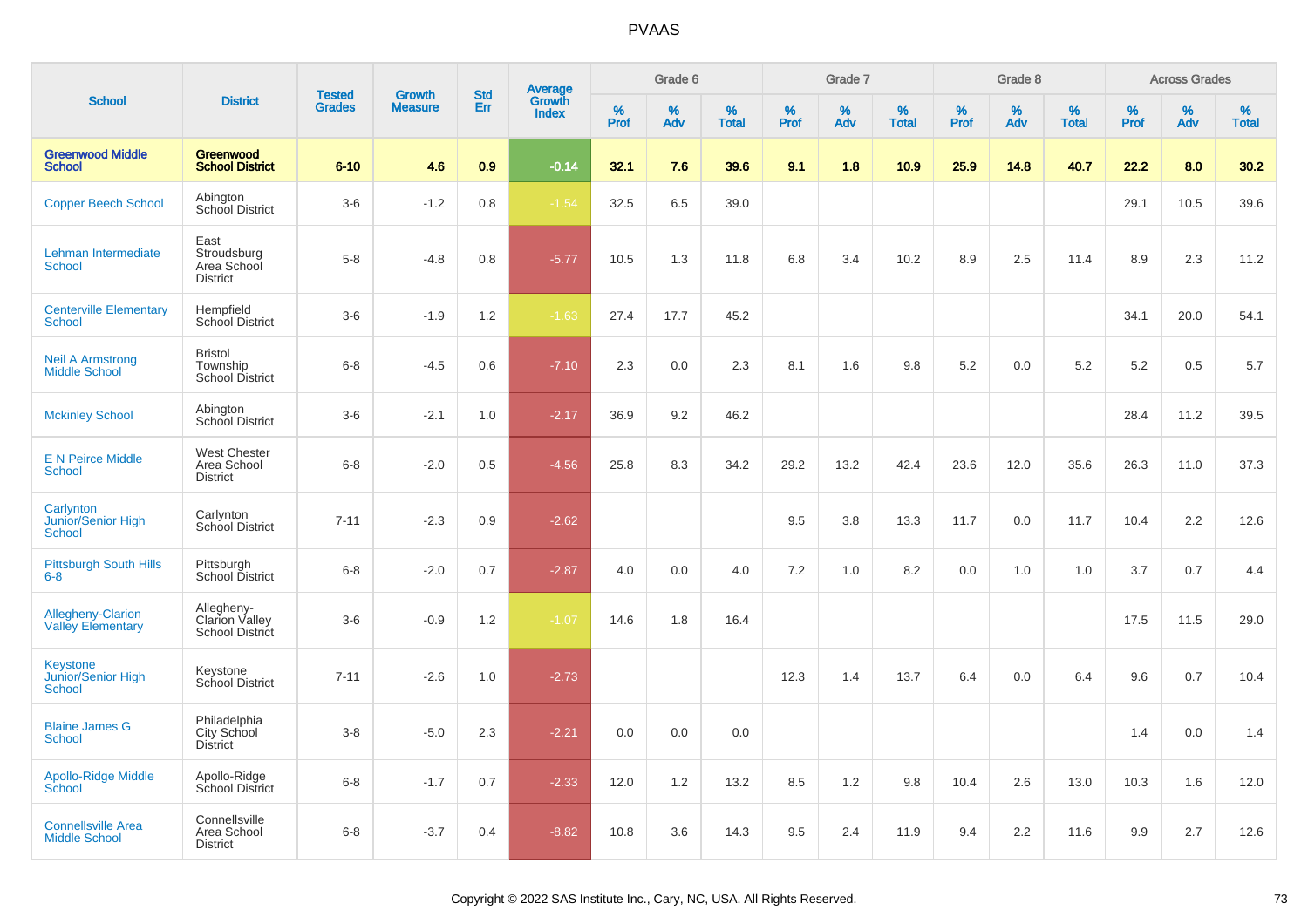|                                                                     |                                                        | <b>Tested</b> | <b>Growth</b>  | <b>Std</b> |                                          |                  | Grade 6     |                   |           | Grade 7     |                   |              | Grade 8  |                   |              | <b>Across Grades</b> |                   |
|---------------------------------------------------------------------|--------------------------------------------------------|---------------|----------------|------------|------------------------------------------|------------------|-------------|-------------------|-----------|-------------|-------------------|--------------|----------|-------------------|--------------|----------------------|-------------------|
| <b>School</b>                                                       | <b>District</b>                                        | <b>Grades</b> | <b>Measure</b> | Err        | <b>Average</b><br>Growth<br><b>Index</b> | %<br><b>Prof</b> | $\%$<br>Adv | %<br><b>Total</b> | %<br>Prof | $\%$<br>Adv | %<br><b>Total</b> | $\%$<br>Prof | %<br>Adv | %<br><b>Total</b> | $\%$<br>Prof | %<br>Adv             | %<br><b>Total</b> |
| <b>Greenwood Middle</b><br><b>School</b>                            | Greenwood<br><b>School District</b>                    | $6 - 10$      | 4.6            | 0.9        | $-0.14$                                  | 32.1             | 7.6         | 39.6              | 9.1       | 1.8         | 10.9              | 25.9         | 14.8     | 40.7              | 22.2         | 8.0                  | 30.2              |
| <b>Global Leadership</b><br><b>Academy Charter</b><br><b>School</b> | Global<br>Leadership<br>Academy<br>Charter School      | $3-8$         | $-3.1$         | 1.9        | $-1.63$                                  |                  |             |                   | 0.0       | 0.0         | 0.0               | 9.1          | 0.0      | 9.1               | 2.5          | 0.0                  | 2.5               |
| <b>Forbes Road</b><br>Junior/Senior High<br><b>School</b>           | Forbes Road<br><b>School District</b>                  | $7 - 11$      | $-4.7$         | 1.9        | $-2.71$                                  |                  |             |                   | 44.4      | 0.0         | 44.4              | 15.0         | 0.0      | 15.0              | 29.0         | 0.0                  | 29.0              |
| <b>Lyndwood Elementary</b><br>School                                | Hanover Area<br><b>School District</b>                 | $6-6$         | $-1.4$         | 1.7        | $-0.83$                                  | 10.0             | 4.0         | 14.0              |           |             |                   |              |          |                   | 10.0         | 4.0                  | 14.0              |
| <b>Abington Heights</b><br>Middle School                            | Abington<br>Heights School<br><b>District</b>          | $5 - 11$      | $-1.7$         | 0.4        | $-6.09$                                  | 21.2             | 6.3         | 27.5              | 31.5      | 7.9         | 39.4              |              |          |                   | 27.4         | 9.1                  | 36.5              |
| <b>Liberty Elementary</b><br>School                                 | Southern Tioga<br>School District                      | $3-6$         | $-1.5$         | 1.8        | $-0.92$                                  | 11.1             | 0.0         | 11.1              |           |             |                   |              |          |                   | 24.4         | 4.6                  | 29.1              |
| <b>East Norriton Middle</b><br><b>School</b>                        | Norristown Area<br><b>School District</b>              | $5-8$         | $-3.1$         | 0.6        | $-5.03$                                  | 13.7             | 2.1         | 15.8              | 14.1      | 3.5         | 17.6              | 11.9         | 4.8      | 16.7              | 14.4         | 2.8                  | 17.2              |
| <b>Allison Park</b><br><b>Elementary School</b>                     | Chartiers-<br><b>Houston School</b><br><b>District</b> | $3-6$         | $-2.5$         | 0.9        | $-2.74$                                  | 35.1             | 2.6         | 37.7              |           |             |                   |              |          |                   | 32.8         | 10.2                 | 43.0              |
| <b>Pocono Mountain East</b><br><b>Junior High School</b>            | Pocono<br><b>Mountain</b><br><b>School District</b>    | $7 - 8$       | $-2.0$         | 1.3        | $-1.52$                                  |                  |             |                   | 11.1      | 5.6         | 16.7              | 17.8         | 2.2      | 20.0              | 14.1         | 4.0                  | 18.2              |
| <b>Ryan Gloyer Middle</b><br>School                                 | Seneca Valley<br>School District                       | $7 - 8$       | $-3.7$         | 0.4        | $-12.40$                                 |                  |             |                   | 26.6      | 12.0        | 38.6              | 18.7         | 6.1      | 24.8              | 22.8         | 9.2                  | 32.0              |
| <b>Bethlehem-Center</b><br><b>Middle School</b>                     | Bethlehem-<br>Center School<br><b>District</b>         | $6 - 8$       | $-5.9$         | 0.8        | $-7.12$                                  | 0.0              | 0.0         | 0.0               | 4.0       | 0.0         | 4.0               | 3.2          | 1.6      | 4.8               | 2.5          | 0.5                  | 3.0               |
| <b>Bellevue Elementary</b><br><b>School</b>                         | Northgate<br>School District                           | $3-6$         | $-1.4$         | 1.5        | $-1.52$                                  | 13.3             | 0.0         | 13.3              |           |             |                   |              |          |                   | 21.1         | 2.8                  | 23.8              |
| Dassa Mckinney<br><b>Elementary School</b>                          | Moniteau<br><b>School District</b>                     | $3-6$         | $-0.8$         | 0.9        | $-1.13$                                  | 22.9             | 8.4         | 31.3              |           |             |                   |              |          |                   | 29.5         | 12.7                 | 42.2              |
| Cochranton<br><b>Elementary School</b>                              | Crawford<br>Central School<br><b>District</b>          | $3-6$         | $-2.1$         | 1.2        | $-1.80$                                  | 16.7             | 4.2         | 20.8              |           |             |                   |              |          |                   | 24.2         | 6.8                  | 31.0              |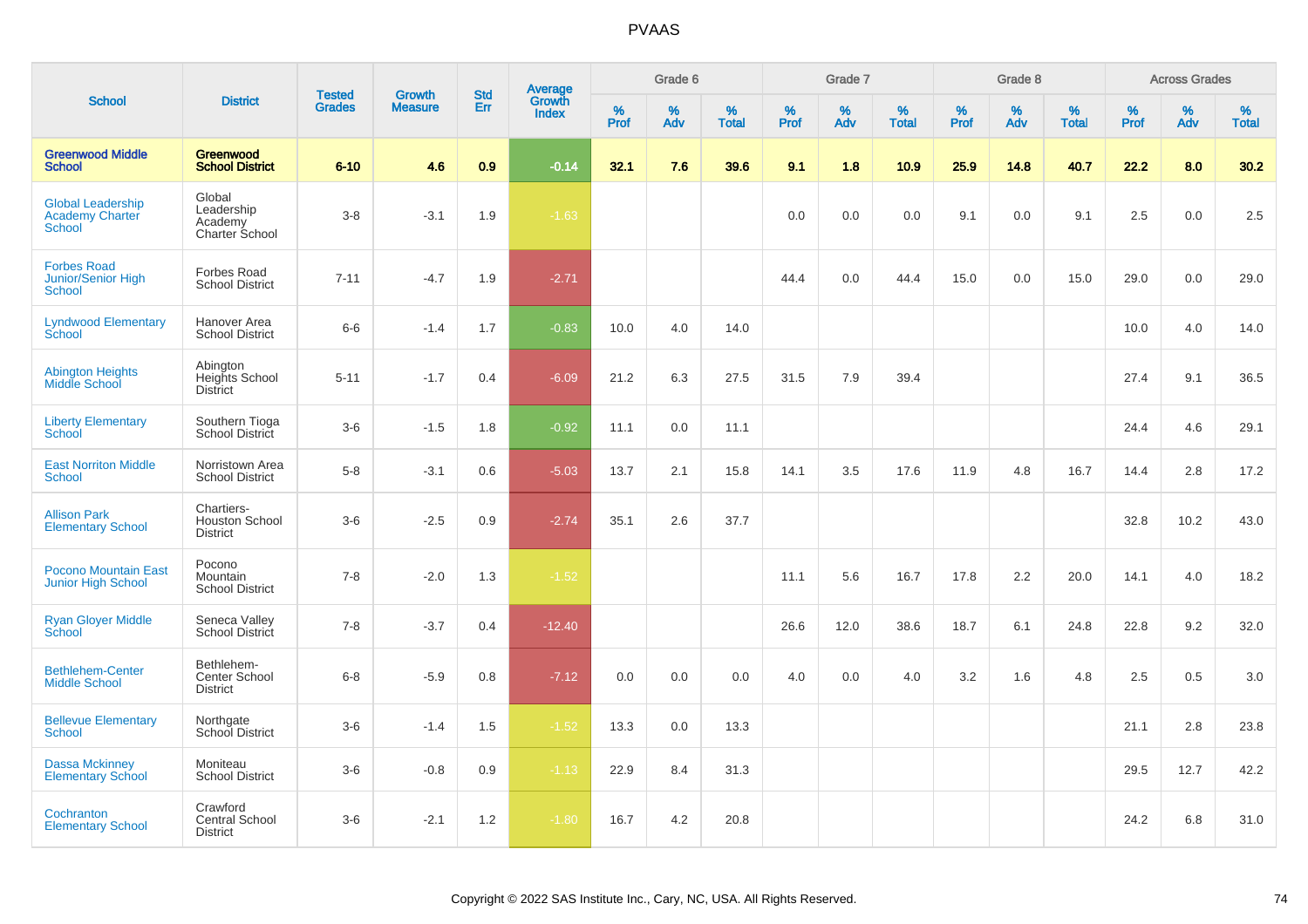|                                                            |                                                      |                                |                                 |                   |                                          |                     | Grade 6     |                      |              | Grade 7     |                      |              | Grade 8     |                      |                     | <b>Across Grades</b> |                      |
|------------------------------------------------------------|------------------------------------------------------|--------------------------------|---------------------------------|-------------------|------------------------------------------|---------------------|-------------|----------------------|--------------|-------------|----------------------|--------------|-------------|----------------------|---------------------|----------------------|----------------------|
| <b>School</b>                                              | <b>District</b>                                      | <b>Tested</b><br><b>Grades</b> | <b>Growth</b><br><b>Measure</b> | <b>Std</b><br>Err | <b>Average</b><br>Growth<br><b>Index</b> | $\%$<br><b>Prof</b> | $\%$<br>Adv | $\%$<br><b>Total</b> | $\%$<br>Prof | $\%$<br>Adv | $\%$<br><b>Total</b> | $\%$<br>Prof | $\%$<br>Adv | $\%$<br><b>Total</b> | $\%$<br><b>Prof</b> | $\%$<br>Adv          | $\%$<br><b>Total</b> |
| <b>Greenwood Middle</b><br><b>School</b>                   | <b>Greenwood</b><br><b>School District</b>           | $6 - 10$                       | 4.6                             | 0.9               | $-0.14$                                  | 32.1                | 7.6         | 39.6                 | 9.1          | 1.8         | 10.9                 | 25.9         | 14.8        | 40.7                 | 22.2                | 8.0                  | 30.2                 |
| <b>Perkiomen Valley</b><br><b>Middle School-East</b>       | Perkiomen<br><b>Valley School</b><br><b>District</b> | $6-8$                          | $-2.1$                          | 0.5               | $-5.56$                                  | 21.9                | 12.5        | 34.4                 | 28.1         | 15.7        | 43.8                 | 26.1         | 9.4         | 35.6                 | 25.4                | 12.7                 | 38.1                 |
| La Academia<br><b>Partnership Charter</b><br><b>School</b> | La Academia<br>Partnership<br>Charter School         | $6 - 11$                       | $-5.6$                          | 1.8               | $-3.97$                                  | 0.0                 | 0.0         | 0.0                  | 0.0          | 0.0         | 0.0                  | 0.0          | 0.0         | 0.0                  | 0.0                 | 0.0                  | 0.0                  |
| <b>Cornwells Elementary</b><br><b>School</b>               | Bensalem<br>Township<br><b>School District</b>       | $3-6$                          | $-2.0$                          | 1.2               | $-1.69$                                  | 10.3                | 0.0         | 10.3                 |              |             |                      |              |             |                      | 16.4                | 2.8                  | 19.2                 |
| <b>Lakeland Elementary</b><br><b>School - Scott Campus</b> | Lakeland<br><b>School District</b>                   | $3-6$                          | $-2.2$                          | 1.2               | $-1.83$                                  | 28.6                | 10.7        | 39.3                 |              |             |                      |              |             |                      | 29.4                | 9.8                  | 39.2                 |
| <b>Wilmington Area</b><br><b>Middle School</b>             | Wilmington<br>Area School<br><b>District</b>         | $5-8$                          | $-0.8$                          | 0.8               | $-1.87$                                  | 12.7                | 1.6         | 14.3                 | 29.4         | 3.9         | 33.3                 | 13.6         | 3.4         | 17.0                 | 22.6                | 4.8                  | 27.4                 |
| <b>Juniata Park Academy</b>                                | Philadelphia<br>City School<br><b>District</b>       | $3-8$                          | $-2.7$                          | 2.8               | $-0.96$                                  |                     |             |                      |              |             |                      |              |             |                      | 6.2                 | 1.6                  | 7.8                  |
| <b>Crestwood Secondary</b><br>Campus                       | Crestwood<br><b>School District</b>                  | $7 - 11$                       | $-2.6$                          | 0.7               | $-4.03$                                  |                     |             |                      | 21.8         | 9.0         | 30.8                 | 19.7         | 6.8         | 26.5                 | 20.8                | 7.9                  | 28.7                 |
| <b>Southern Lehigh</b><br><b>Middle School</b>             | Southern<br>Lehigh School<br><b>District</b>         | $7 - 8$                        | $-1.0$                          | 0.6               | $-1.59$                                  |                     |             |                      | 40.4         | 12.7        | 53.0                 | 32.2         | 12.8        | 45.0                 | 36.6                | 12.7                 | 49.4                 |
| Pittsburgh Colfax K-8                                      | Pittsburgh<br>School District                        | $3-8$                          | $-4.8$                          | 0.7               | $-6.48$                                  | 30.5                | 15.2        | 45.8                 | 17.6         | 22.1        | 39.7                 | 23.8         | 4.8         | 28.6                 | 27.7                | 18.6                 | 46.3                 |
| <b>Mount Pleasant Area</b><br>Junior High School           | Mount Pleasant<br>Area School<br><b>District</b>     | $7 - 8$                        | $-4.1$                          | 0.7               | $-6.57$                                  |                     |             |                      | 12.7         | 2.8         | 15.5                 | 7.4          | 0.8         | 8.3                  | 10.3                | 1.9                  | 12.2                 |
| Susquehanna<br><b>Township Middle</b><br>School            | Susquehanna<br>Township<br><b>School District</b>    | $6-8$                          | $-4.6$                          | 0.5               | $-9.97$                                  | 3.2                 | 0.5         | 3.7                  | 6.4          | 2.3         | 8.7                  | 10.0         | 0.5         | 10.5                 | 6.6                 | 1.1                  | 7.6                  |
| <b>Forbes Road</b><br><b>Elementary School</b>             | Forbes Road<br><b>School District</b>                | $3-6$                          | $-6.7$                          | 1.9               | $-3.57$                                  | 26.7                | 0.0         | 26.7                 |              |             |                      |              |             |                      | 33.0                | 4.0                  | 37.0                 |
| <b>Baldi C C A Middle</b><br><b>School</b>                 | Philadelphia<br>City School<br><b>District</b>       | $6 - 8$                        | $-4.3$                          | 1.3               | $-3.22$                                  | 16.7                | 2.8         | 19.4                 | 25.9         | 10.3        | 36.2                 |              |             |                      | 23.3                | 7.8                  | 31.1                 |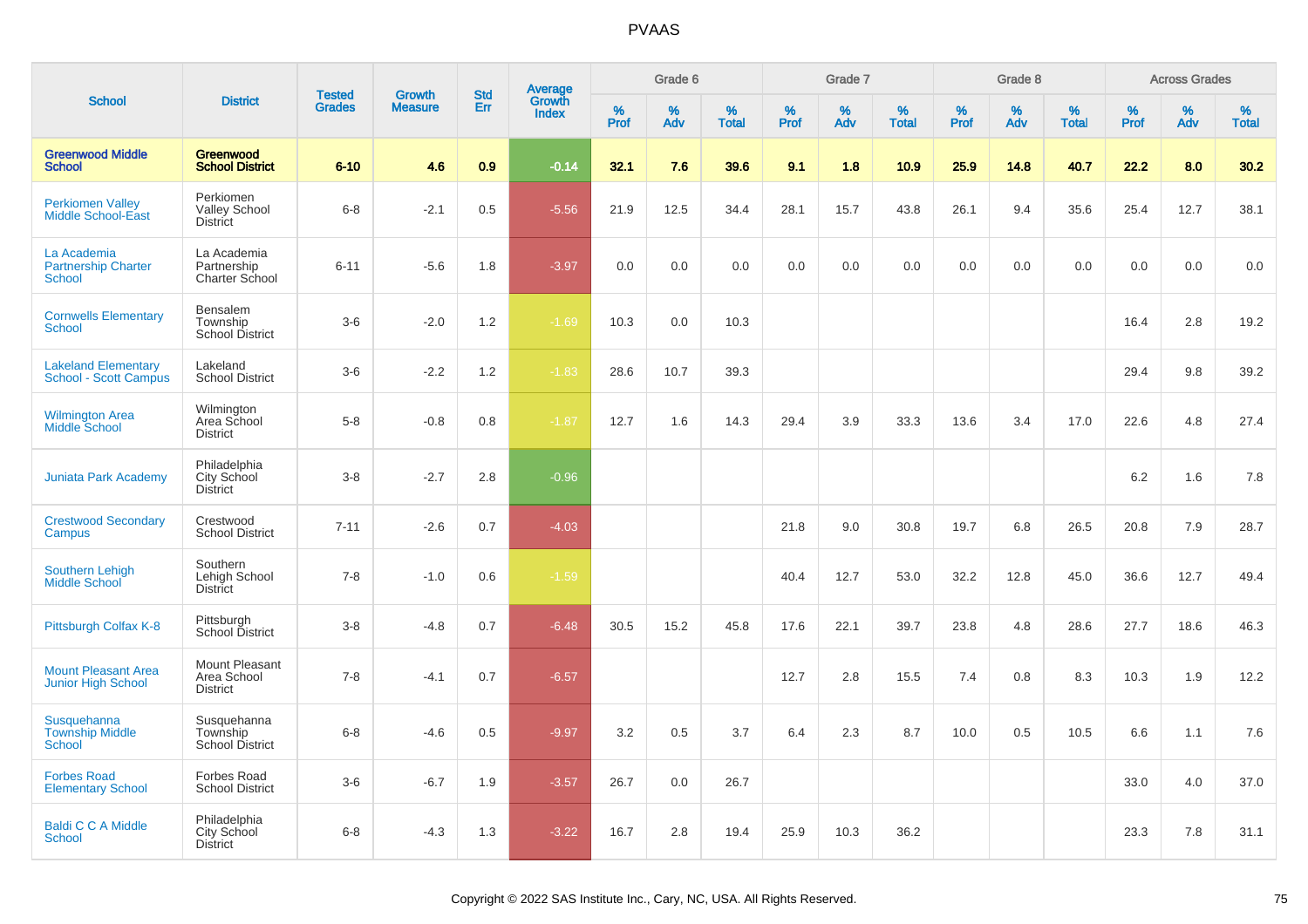|                                                                 |                                                |                                |                                 | <b>Std</b> |                                          |           | Grade 6     |                   |           | Grade 7  |                   |           | Grade 8  |                   |           | <b>Across Grades</b> |                   |
|-----------------------------------------------------------------|------------------------------------------------|--------------------------------|---------------------------------|------------|------------------------------------------|-----------|-------------|-------------------|-----------|----------|-------------------|-----------|----------|-------------------|-----------|----------------------|-------------------|
| <b>School</b>                                                   | <b>District</b>                                | <b>Tested</b><br><b>Grades</b> | <b>Growth</b><br><b>Measure</b> | Err        | <b>Average</b><br>Growth<br><b>Index</b> | %<br>Prof | $\%$<br>Adv | %<br><b>Total</b> | %<br>Prof | %<br>Adv | %<br><b>Total</b> | %<br>Prof | %<br>Adv | %<br><b>Total</b> | %<br>Prof | $\%$<br>Adv          | %<br><b>Total</b> |
| <b>Greenwood Middle</b><br><b>School</b>                        | Greenwood<br><b>School District</b>            | $6 - 10$                       | 4.6                             | 0.9        | $-0.14$                                  | 32.1      | 7.6         | 39.6              | 9.1       | 1.8      | 10.9              | 25.9      | 14.8     | 40.7              | 22.2      | 8.0                  | 30.2              |
| <b>Insight PA Cyber</b><br>Charter School                       | Insight PA<br>Cyber Charter<br>School          | $3 - 11$                       | $-6.7$                          | 1.5        | $-4.37$                                  | 0.0       | 0.0         | 0.0               | 3.7       | 3.7      | 7.4               | 11.1      | 3.7      | 14.8              | 9.0       | 3.7                  | 12.7              |
| <b>Pittsburgh Sterrett 6-8</b>                                  | Pittsburgh<br>School District                  | $5-8$                          | $-3.4$                          | 0.8        | $-4.32$                                  | 6.8       | 0.0         | 6.8               | 1.2       | 2.3      | 3.4               | 3.1       | 1.5      | 4.6               | 3.5       | 1.3                  | 4.8               |
| <b>West Reading</b><br><b>Elementary Center</b>                 | Wyomissing<br>Area School<br><b>District</b>   | $5-6$                          | $-0.8$                          | 0.8        | $-2.76$                                  | 30.0      | 7.3         | 37.3              |           |          |                   |           |          |                   | 31.1      | 10.5                 | 41.7              |
| <b>Shamokin Area Middle</b><br>School                           | Shamokin Area<br><b>School District</b>        | $7 - 8$                        | $-2.3$                          | 0.7        | $-3.48$                                  |           |             |                   | 10.3      | 0.7      | 11.0              | 8.4       | 3.9      | 12.3              | 9.3       | 2.4                  | 11.7              |
| <b>Wagner Gen Louis</b><br><b>Middle School</b>                 | Philadelphia<br>City School<br><b>District</b> | $6 - 8$                        | $-3.6$                          | 3.2        | $-1.10$                                  |           |             |                   | 0.0       | 0.0      | 0.0               |           |          |                   | 0.0       | 0.0                  | 0.0               |
| <b>Northgate Middle</b><br><b>School High School</b>            | Northgate<br>School District                   | $7 - 11$                       | $-4.2$                          | 1.1        | $-4.06$                                  |           |             |                   | 10.2      | 0.0      | 10.2              | 12.5      | 4.2      | 16.7              | 11.2      | 1.9                  | 13.1              |
| <b>Conestoga Elementary</b><br>School                           | Penn Manor<br><b>School District</b>           | $3-6$                          | $-4.3$                          | 1.2        | $-3.50$                                  | 23.3      | 14.0        | 37.2              |           |          |                   |           |          |                   | 33.7      | 17.7                 | 51.4              |
| <b>Kiski Area Ihs</b>                                           | Kiski Area<br><b>School District</b>           | $7 - 8$                        | $-1.1$                          | 0.6        | $-1.70$                                  |           |             |                   | 23.0      | 5.1      | 28.1              | 9.6       | 2.8      | 12.4              | 16.3      | 3.9                  | 20.3              |
| <b>Governor Mifflin</b><br><b>Middle School</b>                 | Governor Mifflin<br><b>School District</b>     | $7 - 8$                        | $-3.7$                          | 0.5        | $-8.82$                                  |           |             |                   | 20.6      | 3.2      | 23.7              | 11.2      | 2.2      | 13.4              | 15.4      | 2.7                  | 18.1              |
| <b>Troy Intermediate</b><br>School                              | <b>Troy Area</b><br>School District            | $3-6$                          | $-2.1$                          | 0.8        | $-2.50$                                  | 4.0       | 4.0         | 8.0               |           |          |                   |           |          |                   | 12.8      | 2.9                  | 15.7              |
| <b>West Scranton</b><br><b>Intermediate School</b>              | Scranton<br><b>School District</b>             | $6 - 8$                        | $-4.0$                          | 0.9        | $-4.53$                                  | 2.9       | 1.4         | 4.4               | 3.6       | 0.0      | 3.6               | 3.4       | 0.0      | 3.4               | 3.3       | 0.6                  | 3.8               |
| <b>Gillingham Charter</b><br>School                             | Gillingham<br>Charter School                   | $3 - 11$                       | $-5.9$                          | 2.0        | $-3.00$                                  | 0.0       | 0.0         | 0.0               |           |          |                   | 0.0       | 0.0      | 0.0               | 4.4       | 1.4                  | 5.8               |
| <b>Tri-Valley</b><br><b>Junior/Senior High</b><br><b>School</b> | Tri-Valley<br>School District                  | $7 - 10$                       | $-4.6$                          | 1.2        | $-4.64$                                  |           |             |                   | 7.3       | 0.0      | 7.3               | 2.4       | 7.3      | 9.8               | 5.2       | 3.1                  | 8.3               |
| <b>Cedarbrook Middle</b><br><b>School</b>                       | Cheltenham<br><b>School District</b>           | $7 - 8$                        | $-2.5$                          | 0.8        | $-3.70$                                  |           |             |                   | 26.9      | 11.0     | 37.9              | 12.1      | 3.3      | 15.4              | 21.1      | 8.0                  | 29.1              |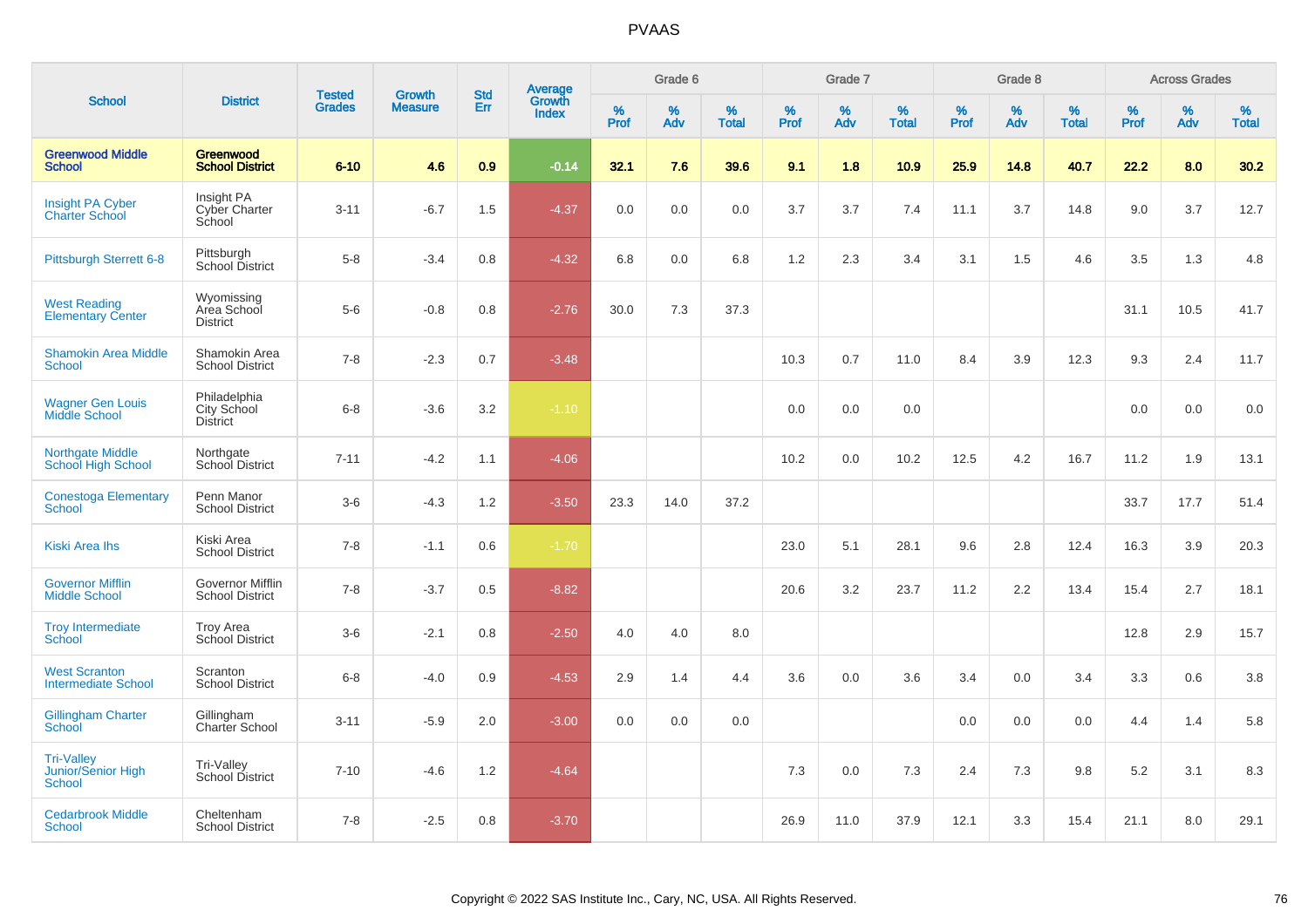| <b>School</b>                                                           |                                                                        |                                |                          | <b>Std</b> |                                   |                  | Grade 6     |                   |                     | Grade 7     |                      |                     | Grade 8  |                   |                     | <b>Across Grades</b> |                   |
|-------------------------------------------------------------------------|------------------------------------------------------------------------|--------------------------------|--------------------------|------------|-----------------------------------|------------------|-------------|-------------------|---------------------|-------------|----------------------|---------------------|----------|-------------------|---------------------|----------------------|-------------------|
|                                                                         | <b>District</b>                                                        | <b>Tested</b><br><b>Grades</b> | Growth<br><b>Measure</b> | Err        | Average<br>Growth<br><b>Index</b> | %<br><b>Prof</b> | $\%$<br>Adv | %<br><b>Total</b> | $\%$<br><b>Prof</b> | $\%$<br>Adv | $\%$<br><b>Total</b> | $\%$<br><b>Prof</b> | %<br>Adv | %<br><b>Total</b> | $\%$<br><b>Prof</b> | $\%$<br>Adv          | %<br><b>Total</b> |
| <b>Greenwood Middle</b><br><b>School</b>                                | Greenwood<br><b>School District</b>                                    | $6 - 10$                       | 4.6                      | 0.9        | $-0.14$                           | 32.1             | 7.6         | 39.6              | 9.1                 | 1.8         | 10.9                 | 25.9                | 14.8     | 40.7              | 22.2                | 8.0                  | 30.2              |
| <b>Olney Elementary</b><br>School                                       | Philadelphia<br>City School<br><b>District</b>                         | $3 - 8$                        | $-5.9$                   | 1.7        | $-3.41$                           | 0.0              | 0.0         | 0.0               |                     |             |                      | 4.6                 | 0.0      | 4.6               | 2.1                 | 0.0                  | 2.1               |
| <b>Elkins Park School</b>                                               | Cheltenham<br><b>School District</b>                                   | $5-6$                          | $-1.0$                   | 0.8        | $-2.60$                           | 21.9             | 4.8         | 26.7              |                     |             |                      |                     |          |                   | 20.8                | 11.3                 | 32.0              |
| <b>Annville Elementary</b><br>School                                    | Annville-Cleona<br><b>School District</b>                              | $3-6$                          | $-1.5$                   | 0.9        | $-1.66$                           | 16.7             | 2.1         | 18.8              |                     |             |                      |                     |          |                   | 26.9                | 8.7                  | 35.6              |
| <b>Hill Freedman World</b><br>Academy                                   | Philadelphia<br>City School<br><b>District</b>                         | $6 - 10$                       | $-2.9$                   | 2.4        | $-1.21$                           | 3.6              | 0.0         | 3.6               |                     |             |                      |                     |          |                   | 6.5                 | 0.0                  | 6.5               |
| <b>Northampton Area</b><br><b>Middle School</b>                         | Northampton<br>Area School<br><b>District</b>                          | $6 - 8$                        | $-4.2$                   | 0.8        | $-5.40$                           | 23.9             | 5.3         | 29.2              | 17.8                | 5.5         | 23.3                 | 14.0                | 1.8      | 15.8              | 19.8                | 4.5                  | 24.3              |
| Pittsburgh Morrow K-8                                                   | Pittsburgh<br>School District                                          | $3 - 8$                        | $-4.4$                   | 0.9        | $-4.75$                           | 0.0              | 0.0         | 0.0               | 0.0                 | 1.9         | 1.9                  | 6.9                 | 0.0      | 6.9               | 1.9                 | 2.2                  | 4.1               |
| Susquehanna<br>Community<br>Junior/Senior High<br><b>School</b>         | Susquehanna<br>Community<br><b>School District</b>                     | $7 - 11$                       | $-2.6$                   | 1.2        | $-2.17$                           |                  |             |                   | 13.3                | 11.1        | 24.4                 | 2.0                 | 2.0      | 4.1               | 7.4                 | 6.4                  | 13.8              |
| <b>Oblock Junior High</b><br><b>School</b>                              | Plum Borough<br>School District                                        | $7 - 8$                        | $-4.5$                   | 0.6        | $-9.46$                           |                  |             |                   | 22.7                | 12.7        | 35.4                 | 17.7                | 4.3      | 22.0              | 20.5                | 8.9                  | 29.4              |
| <b>Howard Gardner</b><br>Multiple Intelligence<br><b>Charter School</b> | Howard<br>Gardner<br><b>Multiple</b><br>Intelligence<br>Charter School | $3-8$                          | $-3.7$                   | 1.1        | $-3.28$                           | 9.4              | 0.0         | 9.4               | 9.1                 | 0.0         | 9.1                  | 7.4                 | 11.1     | 18.5              | 14.7                | 3.5                  | 18.2              |
| <b>Curwensville Area</b><br>Junior/Senior High<br><b>School</b>         | Curwensville<br>Area School<br><b>District</b>                         | $7 - 11$                       | $-2.4$                   | 1.0        | $-2.47$                           |                  |             |                   | 27.5                | 4.4         | 31.9                 | 21.7                | 2.9      | 24.6              | 24.6                | 3.6                  | 28.3              |
| Springdale<br>Junior/Senior High<br><b>School</b>                       | Allegheny<br>Valley School<br><b>District</b>                          | $7 - 11$                       | $-1.9$                   | 1.0        | $-1.82$                           |                  |             |                   | 16.2                | 7.4         | 23.5                 | 13.1                | 8.2      | 21.3              | 14.7                | 7.8                  | 22.5              |
| <b>Moniteau</b><br><b>Junior/Senior High</b><br><b>School</b>           | Moniteau<br><b>School District</b>                                     | $7 - 11$                       | $-4.5$                   | 0.9        | $-5.77$                           |                  |             |                   | 11.0                | 2.4         | 13.4                 | 11.1                | 0.0      | 11.1              | 11.0                | 1.3                  | 12.3              |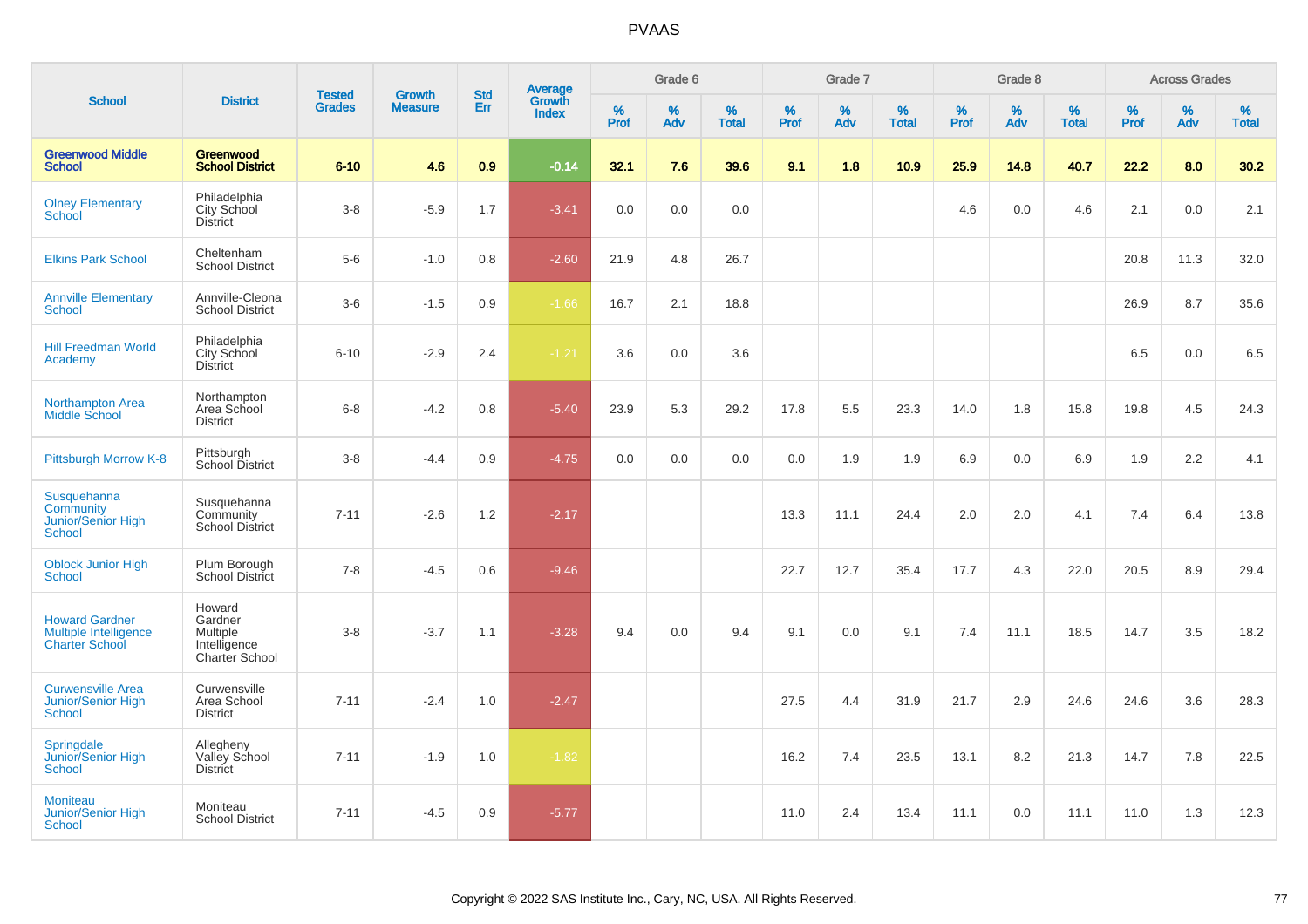|                                                                       |                                                         | <b>Tested</b> | <b>Growth</b>  | <b>Std</b> |                                          |                  | Grade 6  |                   |           | Grade 7  |                   |              | Grade 8  |                   |              | <b>Across Grades</b> |                   |
|-----------------------------------------------------------------------|---------------------------------------------------------|---------------|----------------|------------|------------------------------------------|------------------|----------|-------------------|-----------|----------|-------------------|--------------|----------|-------------------|--------------|----------------------|-------------------|
| <b>School</b>                                                         | <b>District</b>                                         | <b>Grades</b> | <b>Measure</b> | Err        | <b>Average</b><br>Growth<br><b>Index</b> | %<br><b>Prof</b> | %<br>Adv | %<br><b>Total</b> | %<br>Prof | %<br>Adv | %<br><b>Total</b> | $\%$<br>Prof | %<br>Adv | %<br><b>Total</b> | $\%$<br>Prof | %<br>Adv             | %<br><b>Total</b> |
| <b>Greenwood Middle</b><br><b>School</b>                              | Greenwood<br><b>School District</b>                     | $6 - 10$      | 4.6            | 0.9        | $-0.14$                                  | 32.1             | 7.6      | 39.6              | 9.1       | 1.8      | 10.9              | 25.9         | 14.8     | 40.7              | 22.2         | 8.0                  | 30.2              |
| Northeast Intermediate<br><b>School</b>                               | Scranton<br><b>School District</b>                      | $6 - 8$       | $-3.3$         | 0.9        | $-3.62$                                  | 3.2              | 0.0      | 3.2               | 5.6       | 3.7      | 9.3               | 5.2          | 1.7      | 6.9               | 4.6          | 1.7                  | 6.3               |
| <b>Hanover Area</b><br>Junior/Senior High<br>School                   | Hanover Area<br><b>School District</b>                  | $7 - 11$      | $-2.5$         | 1.3        | $-1.95$                                  |                  |          |                   | 5.3       | 1.8      | 7.0               | 0.0          | 0.0      | 0.0               | 3.3          | 1.1                  | 4.4               |
| Antonia Pantoja<br><b>Community Charter</b><br>School                 | Antonia Pantoja<br>Community<br><b>Charter School</b>   | $3 - 8$       | $-3.9$         | 0.8        | $-4.62$                                  | 0.0              | 0.0      | 0.0               | 4.6       | 2.3      | 7.0               | 5.6          | 0.0      | 5.6               | 1.8          | 0.9                  | 2.8               |
| <b>Perseus House</b><br><b>Charter School Of</b><br><b>Excellence</b> | Perseus House<br><b>Charter School</b><br>Of Excellence | $6 - 11$      | $-4.8$         | 1.1        | $-4.24$                                  | 0.0              | 0.0      | 0.0               | 1.8       | 0.0      | 1.8               | 1.5          | 0.0      | 1.5               | 1.4          | 0.0                  | 1.4               |
| <b>Unami Middle School</b>                                            | <b>Central Bucks</b><br><b>School District</b>          | $7 - 9$       | $-4.3$         | 0.6        | $-9.51$                                  |                  |          |                   | 32.4      | 15.0     | 47.3              | 16.6         | 9.2      | 25.8              | 24.3         | 12.0                 | 36.3              |
| <b>Pine Run Elementary</b><br><b>School</b>                           | <b>Central Bucks</b><br><b>School District</b>          | $3-6$         | $-2.7$         | 1.2        | $-2.32$                                  | 16.7             | 12.5     | 29.2              |           |          |                   |              |          |                   | 31.4         | 22.3                 | 53.6              |
| <b>Wilson West Middle</b><br><b>School</b>                            | Wilson School<br><b>District</b>                        | $6 - 8$       | $-2.8$         | 0.8        | $-3.58$                                  | 24.6             | 4.8      | 29.4              | 19.8      | 7.6      | 27.4              | 20.0         | 17.1     | 37.1              | 22.1         | 7.5                  | 29.6              |
| <b>North Hills Middle</b><br><b>School</b>                            | North Hills<br><b>School District</b>                   | $6 - 8$       | $-3.6$         | 0.4        | $-9.09$                                  | 30.1             | 11.4     | 41.5              | 28.2      | 11.6     | 39.7              | 21.9         | 9.6      | 31.5              | 26.8         | 10.8                 | 37.6              |
| <b>Turkeyfoot Valley Area</b><br><b>Elementary School</b>             | Turkeyfoot<br>Valley Area<br><b>School District</b>     | $3 - 11$      | $-4.7$         | 1.8        | $-2.62$                                  | 14.3             | 0.0      | 14.3              |           |          |                   |              |          |                   | 19.7         | 2.8                  | 22.5              |
| Tobyhanna<br><b>Elementary Center</b>                                 | Pocono<br>Mountain<br><b>School District</b>            | $3-6$         | $-4.7$         | 2.0        | $-2.36$                                  | 6.7              | 0.0      | 6.7               |           |          |                   |              |          |                   | 30.4         | 9.8                  | 40.2              |
| <b>Greenberg Joseph</b><br><b>School</b>                              | Philadelphia<br>City School<br><b>District</b>          | $3 - 8$       | $-7.7$         | 1.7        | $-4.50$                                  | 22.7             | 0.0      | 22.7              | 35.0      | 15.0     | 50.0              |              |          |                   | 30.6         | 12.4                 | 43.0              |
| Pittsburgh Arlington K-<br>8                                          | Pittsburgh<br>School District                           | $3 - 8$       | $-5.1$         | 1.2        | $-4.29$                                  | 0.0              | 0.0      | 0.0               | 0.0       | 0.0      | 0.0               | 0.0          | 0.0      | 0.0               | 1.7          | 0.0                  | 1.7               |
| J R Fugett Middle<br>School                                           | <b>West Chester</b><br>Area School<br><b>District</b>   | $6 - 8$       | $-3.3$         | 0.6        | $-5.29$                                  | 28.4             | 12.3     | 40.6              | 27.2      | 14.9     | 42.1              | 24.1         | 13.9     | 38.0              | 26.8         | 13.5                 | 40.3              |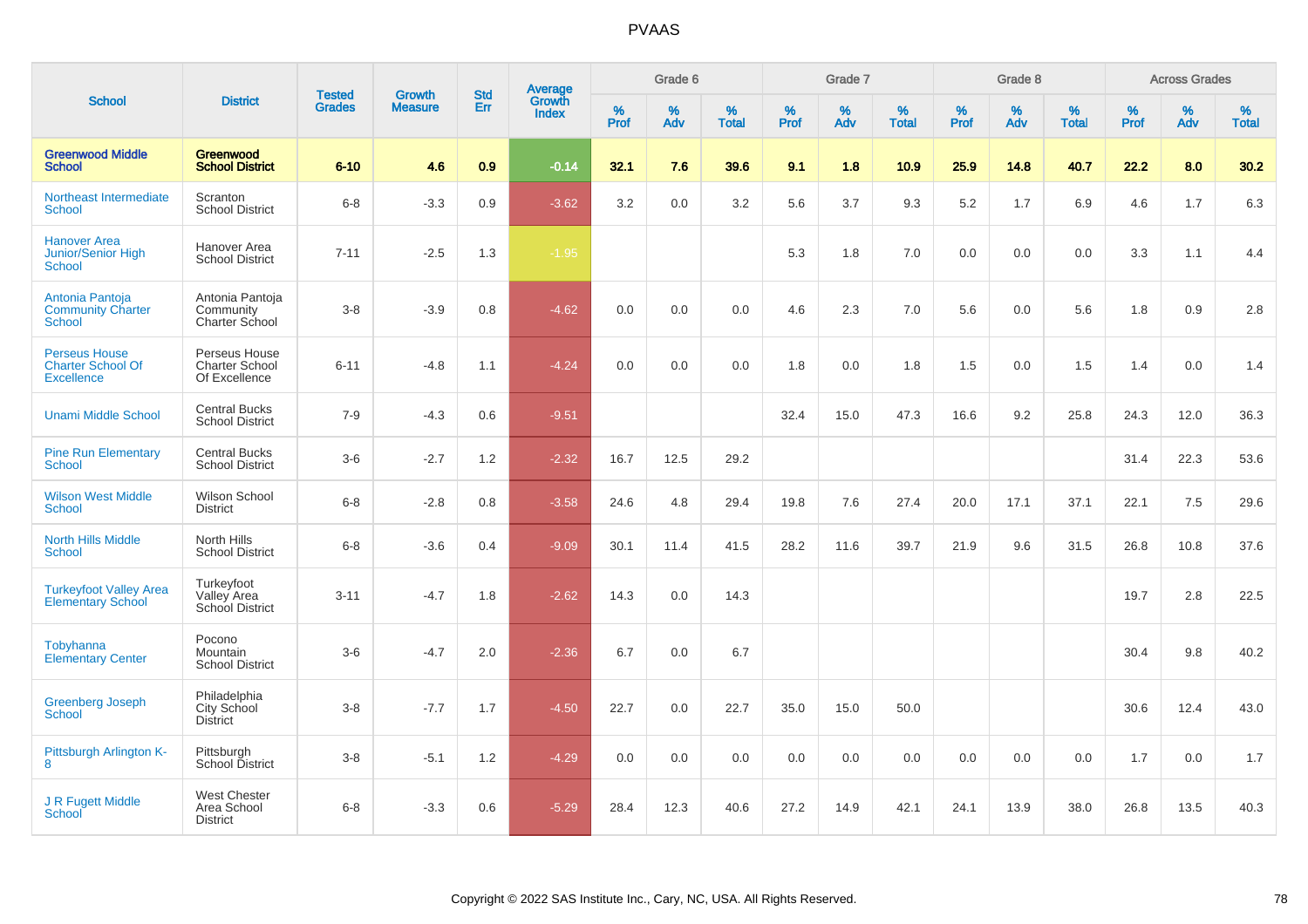| <b>School</b>                                             |                                                          |                                |                                 | <b>Std</b> |                                   |                  | Grade 6  |                   |           | Grade 7  |                   |           | Grade 8  |                   |           | <b>Across Grades</b> |                   |
|-----------------------------------------------------------|----------------------------------------------------------|--------------------------------|---------------------------------|------------|-----------------------------------|------------------|----------|-------------------|-----------|----------|-------------------|-----------|----------|-------------------|-----------|----------------------|-------------------|
|                                                           | <b>District</b>                                          | <b>Tested</b><br><b>Grades</b> | <b>Growth</b><br><b>Measure</b> | Err        | Average<br>Growth<br><b>Index</b> | %<br><b>Prof</b> | %<br>Adv | %<br><b>Total</b> | %<br>Prof | %<br>Adv | %<br><b>Total</b> | %<br>Prof | %<br>Adv | %<br><b>Total</b> | %<br>Prof | %<br>Adv             | %<br><b>Total</b> |
| <b>Greenwood Middle</b><br><b>School</b>                  | Greenwood<br><b>School District</b>                      | $6 - 10$                       | 4.6                             | 0.9        | $-0.14$                           | 32.1             | 7.6      | 39.6              | 9.1       | 1.8      | 10.9              | 25.9      | 14.8     | 40.7              | 22.2      | 8.0                  | 30.2              |
| <b>Belle Vernon Area</b><br><b>Middle School</b>          | <b>Belle Vernon</b><br>Area School<br><b>District</b>    | $7 - 8$                        | $-2.0$                          | 0.9        | $-2.35$                           |                  |          |                   | 11.2      | 0.9      | 12.2              | 10.6      | 2.4      | 12.9              | 10.9      | 1.6                  | 12.5              |
| <b>Montessori Regional</b><br><b>Charter School</b>       | Montessori<br>Regional<br>Charter School                 | $3-6$                          | $-2.6$                          | 1.1        | $-2.40$                           | 5.1              | 1.7      | 6.8               |           |          |                   |           |          |                   | 11.1      | 6.3                  | 17.3              |
| <b>Camp Hill Middle</b><br>School                         | Camp Hill<br>School District                             | $6 - 8$                        | $-2.5$                          | 0.7        | $-3.54$                           | 24.0             | 4.0      | 28.0              | 17.6      | 9.9      | 27.5              | 22.0      | 3.7      | 25.7              | 21.1      | 5.8                  | 26.9              |
| <b>Morrisville High School</b><br>(8381)                  | Morrisville<br>Borough School<br>District                | $6 - 11$                       | $-4.6$                          | 1.0        | $-4.62$                           | 1.9              | 0.0      | 1.9               | 3.9       | 0.0      | 3.9               | 0.0       | 0.0      | 0.0               | 2.0       | 0.0                  | 2.0               |
| <b>West Hill Elementary</b><br><b>School</b>              | Sharon City<br><b>School District</b>                    | $3-6$                          | $-2.1$                          | 1.4        | $-1.70$                           | 5.9              | 2.9      | 8.8               |           |          |                   |           |          |                   | 10.7      | 1.5                  | 12.2              |
| <b>Mellon Middle School</b>                               | Mt Lebanon<br><b>School District</b>                     | $6 - 8$                        | $-3.2$                          | 0.6        | $-6.22$                           | 40.1             | 16.8     | 56.9              | 32.4      | 19.2     | 51.7              | 26.9      | 20.9     | 47.8              | 33.6      | 18.8                 | 52.4              |
| <b>Belmont Hills</b><br><b>Elementary School</b>          | <b>Bensalem</b><br>Township<br><b>School District</b>    | $3-6$                          | $-4.1$                          | 1.1        | $-3.73$                           | 6.4              | 0.0      | 6.4               |           |          |                   |           |          |                   | 18.1      | 5.2                  | 23.3              |
| <b>Tunkhannock Stem</b><br>Academy                        | Tunkhannock<br>Area School<br><b>District</b>            | $7 - 7$                        | $-1.6$                          | 1.0        | $-1.49$                           |                  |          |                   | 12.6      | 5.5      | 18.1              |           |          |                   | 12.6      | 5.5                  | 18.1              |
| <b>Keystone Education</b><br><b>Center Charter School</b> | Keystone<br>Education<br><b>Center Charter</b><br>School | $3 - 12$                       | $-4.8$                          | 3.2        | $-1.50$                           |                  |          |                   |           |          |                   | 0.0       | 0.0      | 0.0               | 0.0       | 0.0                  | 0.0               |
| <b>Jenkintown</b><br><b>Middle/High School</b>            | Jenkintown<br><b>School District</b>                     | $6 - 11$                       | $-7.5$                          | 1.6        | $-5.20$                           |                  |          |                   | 16.0      | 0.0      | 16.0              | 8.0       | 4.0      | 12.0              | 12.0      | 2.0                  | 14.0              |
| <b>Boyertown Area</b><br><b>Middle School-West</b>        | <b>Boyertown Area</b><br>School District                 | $6 - 8$                        | $-3.0$                          | 0.6        | $-5.43$                           | 22.4             | 4.1      | 26.5              | 30.0      | 6.4      | 36.4              | 23.6      | 3.8      | 27.4              | 25.2      | 4.8                  | 30.0              |
| <b>Rocky Grove</b><br>Junior/Senior High<br>School        | <b>Valley Grove</b><br>School District                   | $7 - 10$                       | $-2.5$                          | 1.1        | $-2.23$                           |                  |          |                   | 18.5      | 5.6      | 24.1              | 15.1      | 1.9      | 17.0              | 16.8      | 3.7                  | 20.6              |
| 21st Century Cyber<br><b>Charter School</b>               | 21st Century<br>Cyber Charter<br>School                  | $6 - 12$                       | $-3.4$                          | 0.7        | $-5.20$                           | 19.1             | 9.1      | 28.2              | 21.6      | 6.0      | 27.6              | 11.3      | 3.3      | 14.7              | 17.0      | 5.8                  | 22.8              |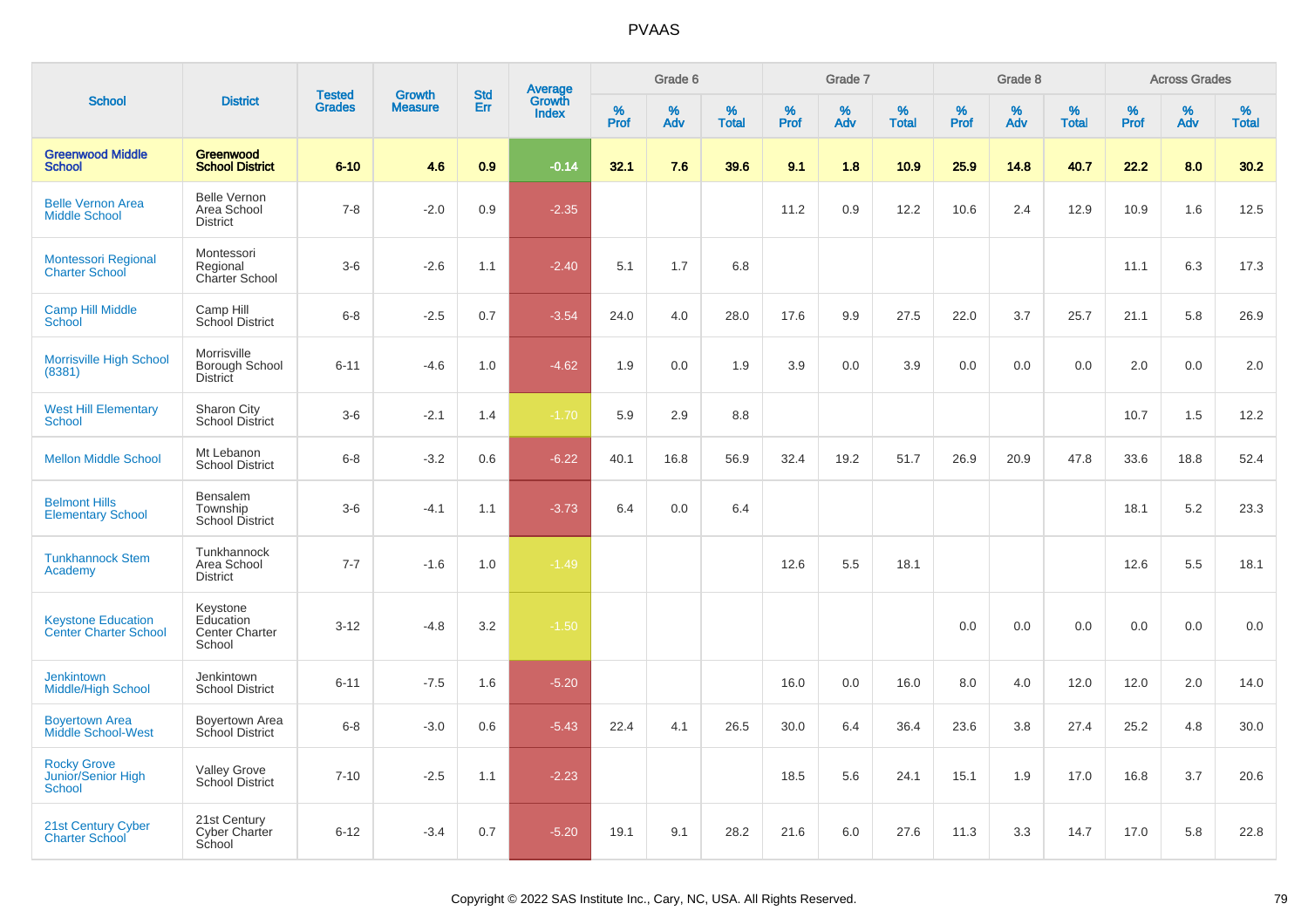| <b>School</b>                                              |                                                       |                                | <b>Growth</b>  | <b>Std</b> |                                          |                  | Grade 6  |                   |           | Grade 7     |                   |           | Grade 8     |                   |           | <b>Across Grades</b> |                   |
|------------------------------------------------------------|-------------------------------------------------------|--------------------------------|----------------|------------|------------------------------------------|------------------|----------|-------------------|-----------|-------------|-------------------|-----------|-------------|-------------------|-----------|----------------------|-------------------|
|                                                            | <b>District</b>                                       | <b>Tested</b><br><b>Grades</b> | <b>Measure</b> | Err        | <b>Average</b><br>Growth<br><b>Index</b> | %<br><b>Prof</b> | %<br>Adv | %<br><b>Total</b> | %<br>Prof | $\%$<br>Adv | %<br><b>Total</b> | %<br>Prof | $\%$<br>Adv | %<br><b>Total</b> | %<br>Prof | $\%$<br>Adv          | %<br><b>Total</b> |
| <b>Greenwood Middle</b><br><b>School</b>                   | Greenwood<br><b>School District</b>                   | $6 - 10$                       | 4.6            | 0.9        | $-0.14$                                  | 32.1             | 7.6      | 39.6              | 9.1       | 1.8         | 10.9              | 25.9      | 14.8        | 40.7              | 22.2      | 8.0                  | 30.2              |
| <b>East Juniata</b><br><b>Junior/Senior High</b><br>School | Juniata County<br>School District                     | $7 - 12$                       | $-4.6$         | 1.1        | $-4.18$                                  |                  |          |                   | 12.7      | 3.6         | 16.4              | 5.9       | 0.0         | 5.9               | 9.4       | 1.9                  | 11.3              |
| <b>Anderson Add B</b><br><b>School</b>                     | Philadelphia<br>City School<br><b>District</b>        | $3 - 8$                        | $-4.4$         | 1.7        | $-2.53$                                  | 0.0              | 0.0      | 0.0               |           |             |                   | 0.0       | 0.0         | 0.0               | 1.4       | 0.0                  | 1.4               |
| <b>Valley Grove</b><br><b>Elementary School</b>            | <b>Valley Grove</b><br>School District                | $3-6$                          | $-2.7$         | 1.1        | $-2.39$                                  | 27.6             | 1.7      | 29.3              |           |             |                   |           |             |                   | 30.4      | 8.4                  | 38.8              |
| <b>William Penn Middle</b><br>School                       | Pennsbury<br><b>School District</b>                   | $6 - 8$                        | $-3.3$         | 0.5        | $-6.97$                                  | 24.8             | 12.4     | 37.2              | 20.5      | 7.9         | 28.4              | 16.2      | 10.5        | 26.7              | 20.7      | 10.3                 | 30.9              |
| <b>Drexel Hill Middle</b><br>School                        | <b>Upper Darby</b><br>School District                 | $6 - 8$                        | $-2.5$         | 0.5        | $-5.28$                                  | 8.9              | 0.8      | 9.8               | 7.3       | 2.3         | 9.6               | 9.0       | 2.1         | 11.2              | 8.4       | 1.7                  | 10.1              |
| <b>South Allegheny</b><br>Middle School                    | South<br>Allegheny<br>School District                 | $6 - 8$                        | $-3.9$         | 1.0        | $-3.74$                                  | 2.1              | 2.1      | 4.2               | 7.9       | 2.6         | 10.5              | 12.5      | 2.5         | 15.0              | 7.1       | 2.4                  | 9.5               |
| <b>Gateway Middle</b><br>School                            | Gateway<br>School District                            | $7 - 8$                        | $-2.9$         | 0.6        | $-5.42$                                  |                  |          |                   | 14.8      | 4.3         | 19.0              | 16.3      | 7.0         | 23.3              | 15.5      | 5.6                  | 21.2              |
| <b>Pleasant Valley</b><br><b>Intermediate School</b>       | <b>Pleasant Valley</b><br>School District             | $4 - 6$                        | $-4.6$         | 0.6        | $-8.19$                                  | 17.8             | 2.3      | 20.1              |           |             |                   |           |             |                   | 18.8      | 5.1                  | 23.9              |
| <b>Blairsville Middle</b><br>School                        | Blairsville-<br>Saltsburg<br>School District          | $6 - 8$                        | $-5.6$         | 0.9        | $-6.16$                                  | 15.4             | 3.8      | 19.2              | 18.2      | 6.1         | 24.2              | 16.4      | 7.3         | 23.6              | 16.8      | 5.8                  | 22.5              |
| <b>Columbia Middle</b><br>School                           | Columbia<br>Borough School<br><b>District</b>         | $5-8$                          | $-4.8$         | 0.7        | $-6.66$                                  | 1.4              | 0.0      | 1.4               | 6.2       | 1.5         | 7.7               | 0.0       | 0.0         | 0.0               | 5.6       | 0.7                  | 6.4               |
| <b>Lincoln Junior/Senior</b><br><b>High School</b>         | <b>Ellwood City</b><br>Area School<br><b>District</b> | $7 - 11$                       | $-2.6$         | 0.8        | $-3.36$                                  |                  |          |                   | 21.8      | 2.5         | 24.4              | 5.5       | 2.8         | 8.3               | 14.0      | 2.6                  | 16.7              |
| <b>Cornell High School</b>                                 | <b>Cornell School</b><br><b>District</b>              | $7 - 11$                       | $-7.6$         | 1.4        | $-5.86$                                  |                  |          |                   | 7.7       | 0.0         | 7.7               | 0.0       | 0.0         | 0.0               | 4.0       | 0.0                  | 4.0               |
| <b>Pittsburgh South</b><br>Brook 6-8                       | Pittsburgh<br><b>School District</b>                  | $6 - 8$                        | $-5.3$         | 0.8        | $-6.90$                                  | 6.6              | 0.0      | 6.6               | 12.2      | 1.0         | 13.3              | 3.2       | 1.6         | 4.8               | 8.0       | 0.8                  | 8.9               |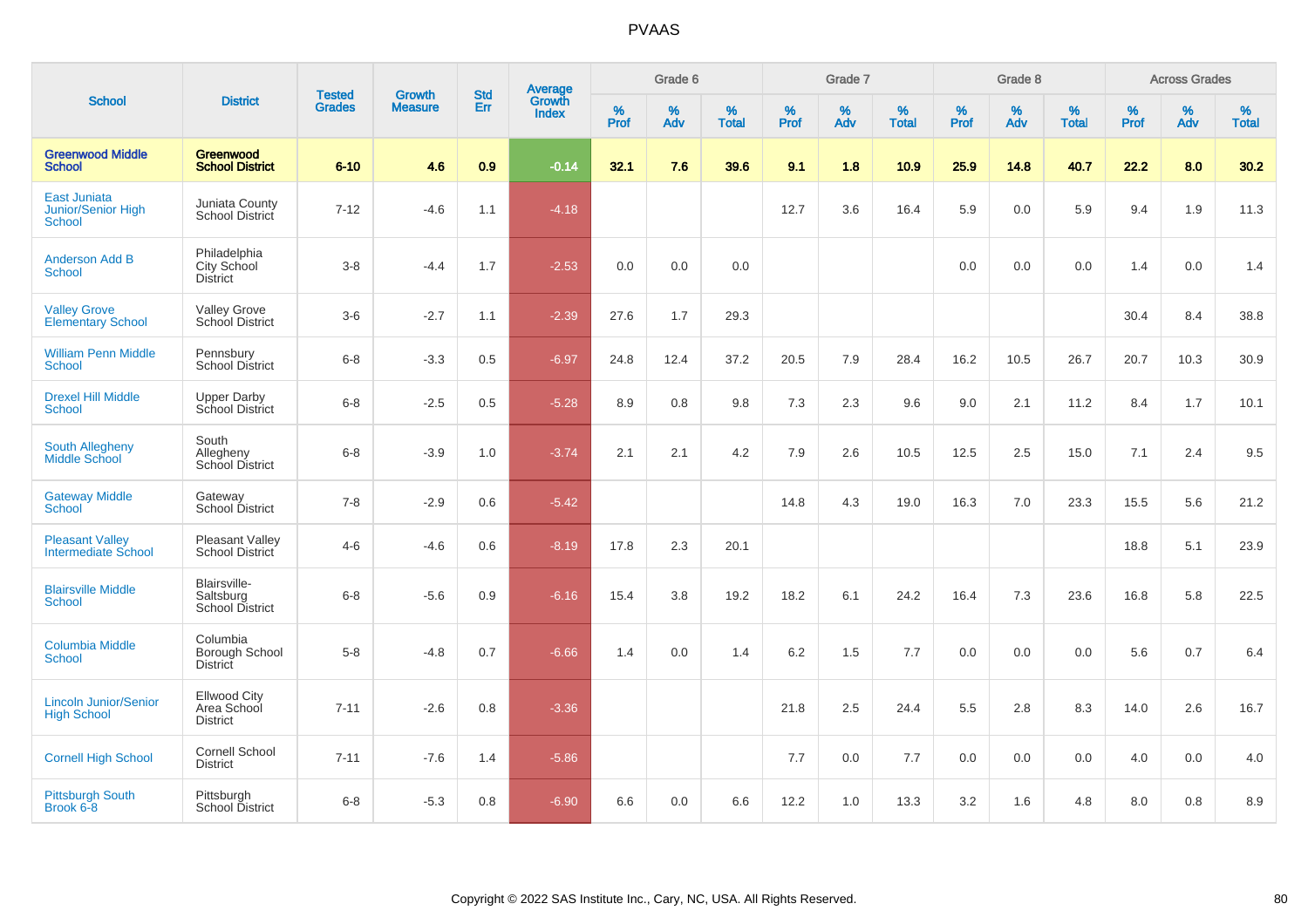|                                                                          |                                                               | <b>Tested</b> | <b>Growth</b>  | <b>Std</b> |                                          |           | Grade 6     |                   |           | Grade 7  |                   |           | Grade 8  |                   |           | <b>Across Grades</b> |                   |
|--------------------------------------------------------------------------|---------------------------------------------------------------|---------------|----------------|------------|------------------------------------------|-----------|-------------|-------------------|-----------|----------|-------------------|-----------|----------|-------------------|-----------|----------------------|-------------------|
| <b>School</b>                                                            | <b>District</b>                                               | <b>Grades</b> | <b>Measure</b> | <b>Err</b> | <b>Average</b><br>Growth<br><b>Index</b> | %<br>Prof | $\%$<br>Adv | %<br><b>Total</b> | %<br>Prof | %<br>Adv | %<br><b>Total</b> | %<br>Prof | %<br>Adv | %<br><b>Total</b> | %<br>Prof | %<br>Adv             | %<br><b>Total</b> |
| <b>Greenwood Middle</b><br><b>School</b>                                 | Greenwood<br><b>School District</b>                           | $6 - 10$      | 4.6            | 0.9        | $-0.14$                                  | 32.1      | 7.6         | 39.6              | 9.1       | 1.8      | 10.9              | 25.9      | 14.8     | 40.7              | 22.2      | 8.0                  | 30.2              |
| Wrightstown<br><b>Elementary School</b>                                  | Council Rock<br><b>School District</b>                        | $3-6$         | $-3.7$         | 1.1        | $-3.26$                                  | 30.8      | 11.5        | 42.3              |           |          |                   |           |          |                   | 36.8      | 19.3                 | 56.0              |
| <b>United Junior/Senior</b><br><b>High School</b>                        | <b>United School</b><br><b>District</b>                       | $7 - 11$      | $-3.4$         | 1.0        | $-3.38$                                  |           |             |                   | 29.2      | 10.8     | 40.0              | 20.9      | 9.0      | 29.8              | 25.0      | 9.8                  | 34.8              |
| <b>Woodrow Wilson</b><br><b>Middle School</b>                            | Erie City School<br><b>District</b>                           | $6 - 8$       | $-2.2$         | 0.5        | $-4.34$                                  | 4.3       | 0.0         | 4.3               | 4.4       | 1.1      | 5.5               | 5.4       | 1.1      | 6.5               | 4.7       | 0.7                  | 5.4               |
| Northern Lebanon<br><b>Middle School</b>                                 | Northern<br>Lebanon<br><b>School District</b>                 | $6 - 8$       | $-4.4$         | 0.6        | $-8.58$                                  | 12.8      | 0.8         | 13.6              | 8.1       | 2.7      | 10.8              | 7.2       | 0.7      | 7.9               | 9.2       | 1.4                  | 10.6              |
| <b>Lenape Middle School</b>                                              | <b>Central Bucks</b><br><b>School District</b>                | $7 - 9$       | $-4.0$         | 0.6        | $-8.06$                                  |           |             |                   | 29.7      | 12.6     | 42.3              | 23.6      | 7.1      | 30.7              | 26.7      | 9.9                  | 36.6              |
| <b>Southern Lehigh</b><br>Intermediate School                            | Southern<br>Lehigh School<br>District                         | $4-6$         | $-1.2$         | 0.6        | $-4.70$                                  | 28.3      | 16.8        | 45.1              |           |          |                   |           |          |                   | 31.6      | 23.8                 | 55.4              |
| <b>Lehigh Valley</b><br><b>Academy Regional</b><br><b>Charter School</b> | Lehigh Valley<br>Academy<br>Regional<br><b>Charter School</b> | $3 - 11$      | $-3.0$         | 0.5        | $-5.67$                                  | 16.4      | 3.1         | 19.5              | 7.4       | 1.8      | 9.3               | 5.5       | 0.9      | 6.4               | 17.4      | 4.4                  | 21.8              |
| Greensburg-Salem<br><b>Middle School</b>                                 | Greensburg<br>Salem School<br><b>District</b>                 | $6 - 8$       | $-4.4$         | 0.5        | $-9.95$                                  | 12.0      | 1.2         | 13.2              | 16.5      | 3.8      | 20.3              | 17.6      | 4.6      | 22.2              | 15.5      | 3.2                  | 18.7              |
| <b>Rommelt Elementary</b><br>School                                      | South<br>Williamsport<br>Area School<br><b>District</b>       | $5-6$         | $-3.2$         | 0.9        | $-3.59$                                  | 26.1      | 4.6         | 30.7              |           |          |                   |           |          |                   | 23.0      | 2.8                  | 25.8              |
| <b>Antietam Middle/High</b><br><b>School</b>                             | Antietam<br><b>School District</b>                            | $7 - 10$      | $-4.2$         | 1.2        | $-3.52$                                  |           |             |                   | 5.6       | 0.0      | 5.6               | 5.8       | 0.0      | 5.8               | 5.7       | 0.0                  | 5.7               |
| <b>Propel Charter School-</b><br><b>Pitcairn</b>                         | <b>Propel Charter</b><br>School-Pitcairn                      | $3-8$         | $-5.7$         | 1.1        | $-5.23$                                  | 7.4       | 0.0         | 7.4               | 0.0       | 0.0      | 0.0               | 0.0       | 0.0      | 0.0               | 5.5       | 0.0                  | 5.5               |
| <b>Paxon Hollow Middle</b><br><b>School</b>                              | Marple<br><b>Newtown</b><br><b>School District</b>            | $6 - 8$       | $-3.2$         | 0.5        | $-6.31$                                  | 31.7      | 20.2        | 51.9              | 27.4      | 8.4      | 35.8              | 21.1      | 6.2      | 27.3              | 27.2      | 12.2                 | 39.4              |
| <b>California Area Middle</b><br><b>School</b>                           | California Area<br><b>School District</b>                     | $7 - 9$       | $-3.2$         | 1.1        | $-2.87$                                  |           |             |                   | 25.0      | 1.8      | 26.8              | 20.4      | 5.6      | 25.9              | 22.7      | 3.6                  | 26.4              |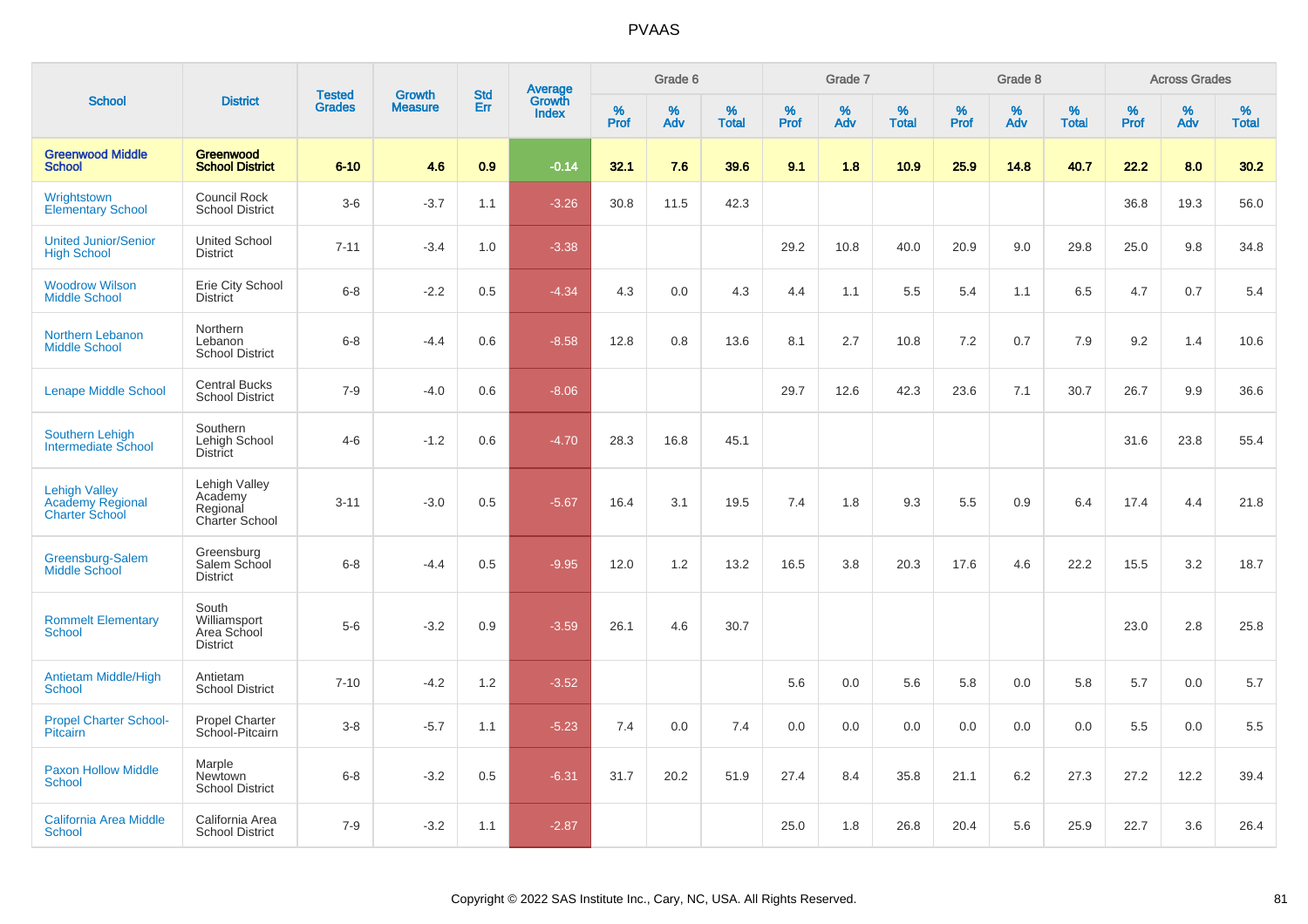| <b>School</b>                                         |                                                       | <b>Tested</b> | <b>Growth</b>  | <b>Std</b> |                                   |              | Grade 6     |                   |              | Grade 7  |                      |              | Grade 8  |                   |              | <b>Across Grades</b> |                   |
|-------------------------------------------------------|-------------------------------------------------------|---------------|----------------|------------|-----------------------------------|--------------|-------------|-------------------|--------------|----------|----------------------|--------------|----------|-------------------|--------------|----------------------|-------------------|
|                                                       | <b>District</b>                                       | <b>Grades</b> | <b>Measure</b> | Err        | Average<br>Growth<br><b>Index</b> | $\%$<br>Prof | $\%$<br>Adv | %<br><b>Total</b> | $\%$<br>Prof | %<br>Adv | $\%$<br><b>Total</b> | $\%$<br>Prof | %<br>Adv | %<br><b>Total</b> | $\%$<br>Prof | %<br>Adv             | %<br><b>Total</b> |
| <b>Greenwood Middle</b><br><b>School</b>              | Greenwood<br><b>School District</b>                   | $6 - 10$      | 4.6            | 0.9        | $-0.14$                           | 32.1         | 7.6         | 39.6              | 9.1          | 1.8      | 10.9                 | 25.9         | 14.8     | 40.7              | 22.2         | 8.0                  | 30.2              |
| <b>Blossburg Elementary</b><br>School                 | Southern Tioga<br>School District                     | $3-6$         | $-5.8$         | 1.8        | $-3.22$                           | 0.0          | 0.0         | 0.0               |              |          |                      |              |          |                   | 16.0         | 4.7                  | 20.8              |
| <b>Hopkinson Francis</b><br>School                    | Philadelphia<br>City School<br><b>District</b>        | $3 - 8$       | $-6.7$         | 3.5        | $-1.93$                           |              |             |                   |              |          |                      |              |          |                   | 4.4          | 0.0                  | 4.4               |
| <b>Weatherly Area Middle</b><br><b>School</b>         | <b>Weatherly Area</b><br>School District              | $6 - 8$       | $-8.2$         | 1.2        | $-6.91$                           | 12.1         | 0.0         | 12.1              | 7.1          | 0.0      | 7.1                  | 5.6          | 0.0      | 5.6               | 8.2          | $0.0\,$              | 8.2               |
| <b>Southern Middle</b><br><b>School</b>               | Southern York<br><b>County School</b><br>District     | $7 - 8$       | $-3.3$         | 0.6        | $-5.75$                           |              |             |                   | 18.8         | 5.4      | 24.3                 | 11.6         | 3.0      | 14.6              | 15.2         | 4.2                  | 19.4              |
| <b>Old Forge Elementary</b><br><b>School</b>          | Old Forge<br>School District                          | $3-6$         | $-2.7$         | 1.1        | $-2.48$                           | 11.3         | 0.0         | 11.3              |              |          |                      |              |          |                   | 14.4         | 3.1                  | 17.5              |
| <b>Roosevelt Middle</b><br><b>School</b>              | <b>Bristol</b><br>Township<br>School District         | $6 - 8$       | $-4.8$         | 0.5        | $-9.09$                           | 3.0          | 1.2         | 4.2               | 7.0          | 0.6      | 7.6                  | 2.9          | 0.6      | 3.5               | 4.3          | 0.8                  | 5.1               |
| <b>Key Francis Scott</b><br>School                    | Philadelphia<br>City School<br><b>District</b>        | $3-6$         | $-4.8$         | 1.7        | $-2.83$                           | 0.0          | 0.0         | 0.0               |              |          |                      |              |          |                   | 4.0          | 0.0                  | 4.0               |
| <b>Laurel Highlands</b><br><b>Middle School</b>       | Laurel<br>Highlands<br>School District                | $6 - 8$       | $-4.2$         | 0.6        | $-8.67$                           | 9.7          | 7.1         | 16.9              | 11.1         | 4.0      | 15.1                 | 12.6         | 4.8      | 17.5              | 11.2         | 5.4                  | 16.6              |
| Pittsburgh Obama 6-<br>12 <sup>2</sup>                | Pittsburgh<br>School District                         | $6 - 11$      | $-4.6$         | 0.7        | $-6.96$                           | 8.9          | 2.7         | 11.6              | 4.6          | 0.9      | 5.5                  | 7.3          | 0.0      | 7.3               | 6.9          | 1.3                  | 8.2               |
| <b>Dobson James School</b>                            | Philadelphia<br>City School<br><b>District</b>        | $3 - 8$       | $-6.4$         | 3.1        | $-2.08$                           |              |             |                   |              |          |                      |              |          |                   | 20.5         | 15.4                 | 35.9              |
| <b>Kirkbride Eliza B</b><br><b>School</b>             | Philadelphia<br><b>City School</b><br><b>District</b> | $3 - 8$       | $-7.8$         | 2.2        | $-3.53$                           |              |             |                   | 7.7          | 0.0      | 7.7                  |              |          |                   | 10.6         | 1.2                  | 11.8              |
| <b>Greater Johnstown</b><br><b>Senior High School</b> | Greater<br>Johnstown<br><b>School District</b>        | $8 - 11$      | $-2.0$         | 1.0        | $-2.09$                           |              |             |                   |              |          |                      | 0.6          | 0.6      | 1.3               | 0.6          | 0.6                  | 1.3               |
| Fanny Jackson Coppin<br>School                        | Philadelphia<br><b>City School</b><br><b>District</b> | $3 - 8$       | $-5.7$         | 2.7        | $-2.10$                           |              |             |                   |              |          |                      |              |          |                   | 20.3         | 3.1                  | 23.4              |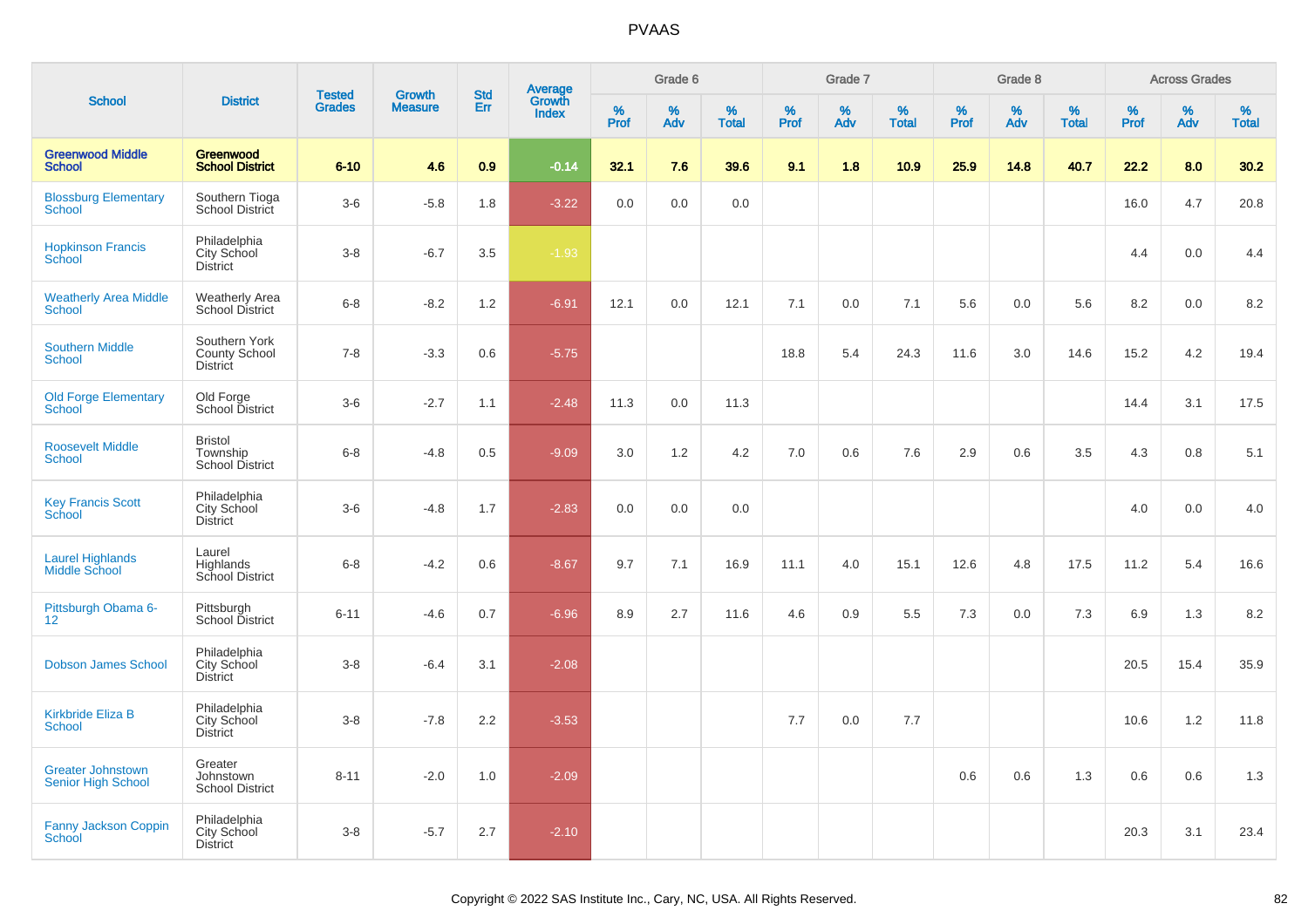| <b>School</b>                                                      |                                                       | <b>Tested</b> | <b>Growth</b>  | <b>Std</b> |                                          |              | Grade 6     |                   |           | Grade 7  |                   |              | Grade 8  |                   |              | <b>Across Grades</b> |                   |
|--------------------------------------------------------------------|-------------------------------------------------------|---------------|----------------|------------|------------------------------------------|--------------|-------------|-------------------|-----------|----------|-------------------|--------------|----------|-------------------|--------------|----------------------|-------------------|
|                                                                    | <b>District</b>                                       | <b>Grades</b> | <b>Measure</b> | Err        | <b>Average</b><br>Growth<br><b>Index</b> | $\%$<br>Prof | $\%$<br>Adv | %<br><b>Total</b> | %<br>Prof | %<br>Adv | %<br><b>Total</b> | $\%$<br>Prof | %<br>Adv | %<br><b>Total</b> | $\%$<br>Prof | $\%$<br>Adv          | %<br><b>Total</b> |
| <b>Greenwood Middle</b><br><b>School</b>                           | Greenwood<br><b>School District</b>                   | $6 - 10$      | 4.6            | 0.9        | $-0.14$                                  | 32.1         | 7.6         | 39.6              | 9.1       | 1.8      | 10.9              | 25.9         | 14.8     | 40.7              | 22.2         | 8.0                  | 30.2              |
| <b>North Schuylkill</b><br><b>Elementary School</b>                | North Schuylkill<br><b>School District</b>            | $3-6$         | $-2.9$         | 0.7        | $-3.90$                                  | 4.8          | 0.8         | 5.6               |           |          |                   |              |          |                   | 13.9         | 3.5                  | 17.4              |
| <b>Springhouse Middle</b><br>School                                | Parkland<br><b>School District</b>                    | $6 - 8$       | $-2.3$         | 0.4        | $-5.84$                                  | 36.0         | 19.9        | 55.8              | 28.7      | 22.8     | 51.5              | 28.2         | 15.4     | 43.6              | 31.0         | 19.6                 | 50.7              |
| <b>MaST Community</b><br><b>Charter School III</b>                 | MaST<br>Community<br>Charter School<br>$\mathbf{III}$ | $3-6$         | $-3.6$         | 0.8        | $-4.68$                                  | 6.8          | 1.5         | 8.3               |           |          |                   |              |          |                   | 8.3          | 2.2                  | 10.5              |
| <b>Russell C Struble</b><br><b>Elementary School</b>               | Bensalem<br>Township<br>School District               | $3-6$         | $-3.1$         | $1.2\,$    | $-2.64$                                  | 31.2         | 6.6         | 37.7              |           |          |                   |              |          |                   | 18.6         | 6.4                  | 25.0              |
| <b>Susquehanna</b><br><b>Community</b><br><b>Elementary School</b> | Susquehanna<br>Community<br><b>School District</b>    | $3-6$         | $-3.0$         | 1.1        | $-2.69$                                  | 15.5         | 1.7         | 17.2              |           |          |                   |              |          |                   | 24.8         | 6.3                  | 31.1              |
| Pittsburgh Capa 6-12                                               | Pittsburgh<br>School District                         | $6 - 11$      | $-5.7$         | 0.7        | $-8.34$                                  | 25.3         | 4.2         | 29.5              | 28.3      | 8.8      | 37.2              | 18.6         | 10.8     | 29.4              | 24.2         | 8.1                  | 32.3              |
| <b>Fort Cherry</b><br>Junior/Senior High<br><b>School</b>          | Fort Cherry<br><b>School District</b>                 | $7 - 10$      | $-4.7$         | 1.0        | $-4.70$                                  |              |             |                   | 14.3      | 5.4      | 19.6              | 9.3          | 4.6      | 14.0              | 11.3         | 4.9                  | 16.2              |
| <b>Downingtown Middle</b><br><b>School</b>                         | Downingtown<br>Area School<br><b>District</b>         | $7 - 8$       | $-5.6$         | 1.0        | $-6.89$                                  |              |             |                   | 31.1      | 12.6     | 43.7              | 24.5         | 15.1     | 39.6              | 29.1         | 13.4                 | 42.4              |
| Carbondale<br><b>Elementary School</b>                             | Carbondale<br>Area School<br><b>District</b>          | $3-6$         | $-3.6$         | 0.9        | $-3.97$                                  | 4.3          | 0.0         | 4.3               |           |          |                   |              |          |                   | 9.1          | 0.3                  | 9.4               |
| <b>Jenkintown</b><br><b>Elementary School</b>                      | Jenkintown<br><b>School District</b>                  | $3-6$         | $-2.8$         | 1.3        | $-2.86$                                  | 18.9         | 8.1         | 27.0              |           |          |                   |              |          |                   | 33.7         | 20.2                 | 53.9              |
| <b>Holme Thomas School</b>                                         | Philadelphia<br>City School<br><b>District</b>        | $3-6$         | $-6.2$         | 2.8        | $-2.23$                                  |              |             |                   |           |          |                   |              |          |                   | 15.9         | 1.6                  | 17.5              |
| Northern Lehigh<br>Middle School                                   | Northern Lehigh<br>School District                    | $7 - 8$       | $-3.3$         | 0.9        | $-3.72$                                  |              |             |                   | 15.1      | 1.7      | 16.8              | 12.9         | 0.0      | 12.9              | 14.3         | 1.1                  | 15.3              |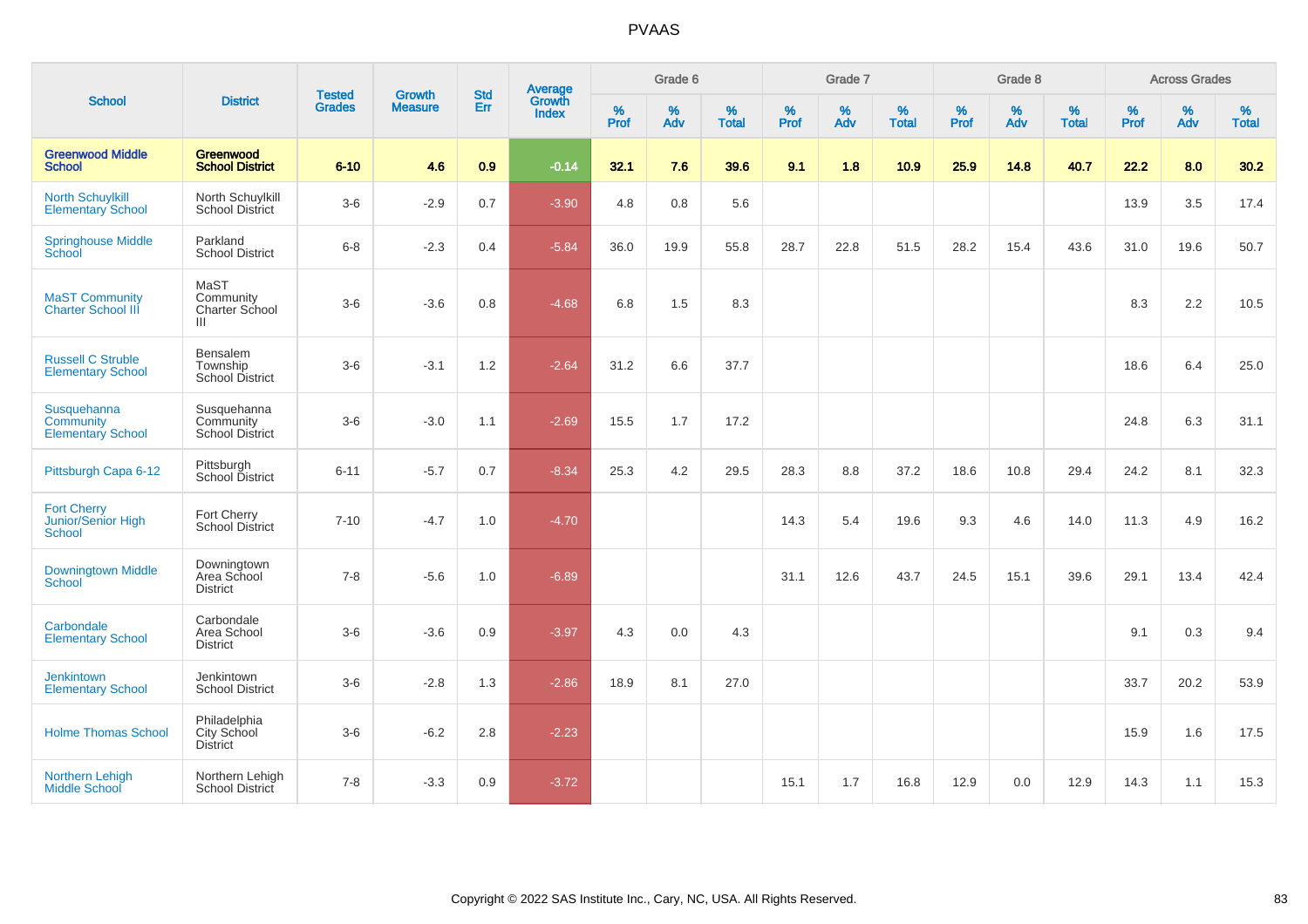|                                                                       |                                                        | <b>Tested</b> | <b>Growth</b>  | <b>Std</b> |                                          |                  | Grade 6  |                   |              | Grade 7  |                   |              | Grade 8  |                   |              | <b>Across Grades</b> |                   |
|-----------------------------------------------------------------------|--------------------------------------------------------|---------------|----------------|------------|------------------------------------------|------------------|----------|-------------------|--------------|----------|-------------------|--------------|----------|-------------------|--------------|----------------------|-------------------|
| <b>School</b>                                                         | <b>District</b>                                        | <b>Grades</b> | <b>Measure</b> | Err        | <b>Average</b><br>Growth<br><b>Index</b> | %<br><b>Prof</b> | %<br>Adv | %<br><b>Total</b> | $\%$<br>Prof | %<br>Adv | %<br><b>Total</b> | $\%$<br>Prof | %<br>Adv | %<br><b>Total</b> | $\%$<br>Prof | $\%$<br>Adv          | %<br><b>Total</b> |
| <b>Greenwood Middle</b><br><b>School</b>                              | <b>Greenwood</b><br><b>School District</b>             | $6 - 10$      | 4.6            | 0.9        | $-0.14$                                  | 32.1             | 7.6      | 39.6              | 9.1          | 1.8      | 10.9              | 25.9         | 14.8     | 40.7              | 22.2         | 8.0                  | 30.2              |
| <b>Franklin Towne</b><br><b>Charter Elementary</b><br>School          | Franklin Towne<br>Charter<br>Elementary<br>School      | $3-8$         | $-6.2$         | 1.2        | $-5.29$                                  | 18.5             | 14.8     | 33.3              | 14.3         | 3.6      | 17.9              | 4.6          | 0.0      | 4.6               | 24.3         | 9.6                  | 33.9              |
| <b>Bristol Middle School</b>                                          | <b>Bristol Borough</b><br>School District              | $7 - 8$       | $-4.3$         | 0.9        | $-4.50$                                  |                  |          |                   | 15.2         | 1.3      | 16.5              | 7.6          | 1.3      | 8.9               | 11.4         | 1.3                  | 12.7              |
| <b>Valley Junior/Senior</b><br><b>High School</b>                     | New<br>Kensington-<br>Arnold School<br><b>District</b> | $7 - 11$      | $-5.4$         | 0.9        | $-6.05$                                  |                  |          |                   | 4.4          | 0.0      | 4.4               | 1.2          | 0.0      | 1.2               | 2.8          | 0.0                  | 2.8               |
| <b>Penn's Grove School</b>                                            | Oxford Area<br><b>School District</b>                  | $7 - 8$       | $-3.0$         | 0.6        | $-5.15$                                  |                  |          |                   | 20.2         | 9.9      | 30.0              | 11.5         | 5.5      | 17.0              | 16.0         | 7.8                  | 23.7              |
| <b>Pottstown Middle</b><br>School                                     | Pottstown<br><b>School District</b>                    | $5-8$         | $-5.0$         | 0.5        | $-10.19$                                 | 2.1              | 0.0      | 2.1               | 5.3          | 0.7      | 5.9               | 5.6          | 0.0      | 5.6               | 4.8          | $1.2$                | 6.0               |
| <b>Jefferson Middle</b><br><b>School</b>                              | Mt Lebanon<br><b>School District</b>                   | $6 - 8$       | $-4.7$         | 0.6        | $-7.87$                                  | 44.1             | 14.5     | 58.6              | 32.8         | 22.7     | 55.5              | 36.4         | 14.3     | 50.7              | 38.1         | 16.8                 | 55.0              |
| <b>Fell D Newlin School</b>                                           | Philadelphia<br>City School<br><b>District</b>         | $3-8$         | $-7.7$         | 3.2        | $-2.40$                                  |                  |          |                   |              |          |                   |              |          |                   | 3.4          | 3.4                  | 6.9               |
| <b>Robert K Shafer</b><br><b>Middle School</b>                        | Bensalem<br>Township<br>School District                | $6 - 8$       | $-4.3$         | 0.6        | $-7.41$                                  |                  |          |                   | 9.8          | 5.7      | 15.5              | 8.4          | 3.1      | 11.5              | 9.1          | 4.4                  | 13.5              |
| Pittsburgh Brookline K-<br>8                                          | Pittsburgh<br>School District                          | $3 - 8$       | $-6.4$         | 1.0        | $-6.38$                                  | 25.0             | 0.0      | 25.0              | 9.1          | 3.0      | 12.1              | 3.4          | 0.0      | 3.4               | 16.9         | 2.7                  | 19.6              |
| <b>Conemaugh Township</b><br>Area Middle/Senior<br><b>High School</b> | Conemaugh<br>Township Area<br>School District          | $6 - 12$      | $-3.5$         | 0.8        | $-4.28$                                  | 23.0             | 16.4     | 39.3              | 29.2         | 20.8     | 50.0              | 28.8         | 5.5      | 34.2              | 27.2         | 14.1                 | 41.3              |
| <b>Shamokin Area</b><br><b>Intermediate School</b>                    | Shamokin Area<br><b>School District</b>                | $5-6$         | $-1.8$         | 0.7        | $-4.03$                                  | 8.8              | 2.9      | 11.8              |              |          |                   |              |          |                   | 13.1         | 3.6                  | 16.7              |
| <b>St Marys Area Middle</b><br>School                                 | <b>Saint Marys</b><br>Area School<br><b>District</b>   | $5-8$         | $-3.2$         | 0.6        | $-5.37$                                  | 21.8             | 1.6      | 23.4              | 10.0         | 5.4      | 15.4              | 13.3         | 1.3      | 14.7              | 14.8         | 2.7                  | 17.6              |
| <b>Ambridge Area Middle</b><br>School                                 | Ambridge Area<br><b>School District</b>                | $6 - 8$       | $-4.4$         | 0.6        | $-6.98$                                  | 13.3             | 1.0      | 14.3              | 11.3         | 0.8      | 12.1              | 11.2         | 0.9      | 12.1              | 11.9         | 0.9                  | 12.8              |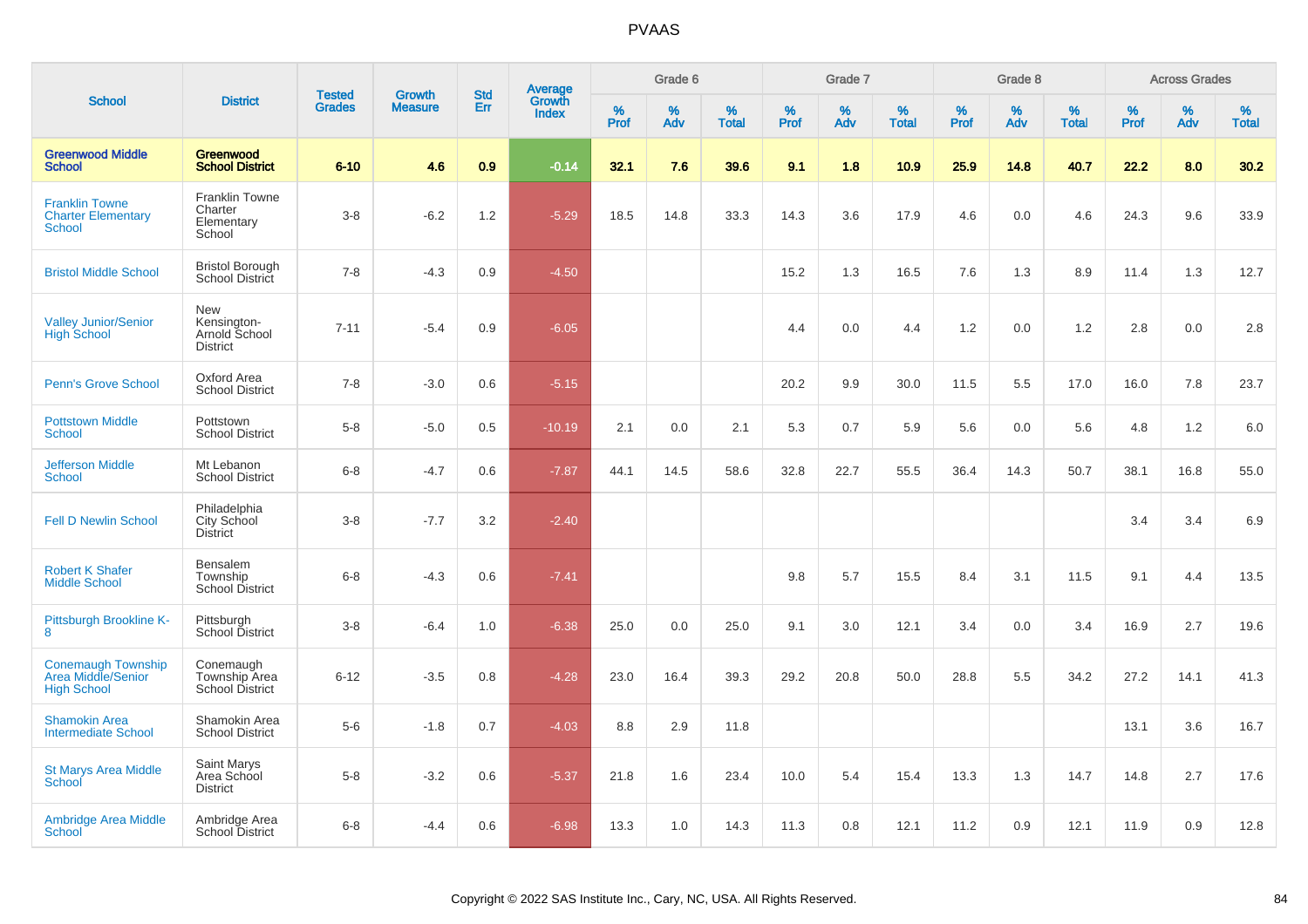| <b>School</b>                                                        | <b>District</b>                                 | <b>Tested</b> |                                 | <b>Std</b> |                                          |           | Grade 6  |                   |           | Grade 7  |                   |           | Grade 8  |                   |              | <b>Across Grades</b> |                   |
|----------------------------------------------------------------------|-------------------------------------------------|---------------|---------------------------------|------------|------------------------------------------|-----------|----------|-------------------|-----------|----------|-------------------|-----------|----------|-------------------|--------------|----------------------|-------------------|
|                                                                      |                                                 | <b>Grades</b> | <b>Growth</b><br><b>Measure</b> | Err        | <b>Average</b><br>Growth<br><b>Index</b> | %<br>Prof | %<br>Adv | %<br><b>Total</b> | %<br>Prof | %<br>Adv | %<br><b>Total</b> | %<br>Prof | %<br>Adv | %<br><b>Total</b> | $\%$<br>Prof | $\%$<br>Adv          | %<br><b>Total</b> |
| <b>Greenwood Middle</b><br><b>School</b>                             | Greenwood<br><b>School District</b>             | $6 - 10$      | 4.6                             | 0.9        | $-0.14$                                  | 32.1      | 7.6      | 39.6              | 9.1       | 1.8      | 10.9              | 25.9      | 14.8     | 40.7              | 22.2         | 8.0                  | 30.2              |
| <b>Stroudsburg Junior</b><br><b>High School</b>                      | Stroudsburg<br>Area School<br><b>District</b>   | $8-9$         | $-2.0$                          | 0.8        | $-2.50$                                  |           |          |                   |           |          |                   | 15.4      | 1.8      | 17.1              | 15.4         | 1.8                  | 17.1              |
| <b>Dickson Prep STEAM</b><br>Academy                                 | <b>Woodland Hills</b><br><b>School District</b> | $6 - 8$       | $-5.6$                          | 0.6        | $-9.59$                                  | 4.8       | 1.4      | 6.2               | 8.9       | 3.0      | 11.8              | 2.3       | 2.3      | 4.6               | 5.4          | 2.2                  | 7.6               |
| <b>Harrison-Morton</b><br><b>Middle School</b>                       | <b>Allentown City</b><br>School District        | $6 - 8$       | $-3.5$                          | 0.8        | $-4.63$                                  | 4.2       | 0.0      | 4.2               | 0.8       | 0.8      | 1.5               |           |          |                   | 2.7          | 0.4                  | 3.1               |
| <b>East Vincent</b><br><b>Elementary School</b>                      | Owen J Roberts<br>School District               | $3-6$         | $-2.9$                          | 1.0        | $-2.89$                                  | 25.4      | 14.3     | 39.7              |           |          |                   |           |          |                   | 34.5         | 18.0                 | 52.6              |
| <b>Bregy F Amedee</b><br><b>School</b>                               | Philadelphia<br>City School<br><b>District</b>  | $3-8$         | $-9.1$                          | 3.6        | $-2.55$                                  |           |          |                   |           |          |                   | 7.1       | 0.0      | 7.1               | 9.3          | 3.7                  | 13.0              |
| <b>West Mifflin Area</b><br><b>Middle School</b>                     | West Mifflin<br>Area School<br><b>District</b>  | $4 - 11$      | $-8.5$                          | 0.5        | $-18.36$                                 | 6.8       | 0.7      | 7.5               | 6.8       | 0.0      | 6.8               | 5.5       | 0.0      | 5.5               | 9.5          | 2.0                  | 11.6              |
| <b>Clearfield Area</b><br><b>Junior/Senior High</b><br><b>School</b> | Clearfield Area<br><b>School District</b>       | $7 - 10$      | $-2.8$                          | 0.7        | $-3.89$                                  |           |          |                   | 9.3       | 0.8      | 10.1              | 6.3       | 3.5      | 9.8               | 7.7          | 2.2                  | 9.9               |
| Mahantongo<br><b>Elementary School</b>                               | Tri-Valley<br>School District                   | $3-6$         | $-4.8$                          | 1.8        | $-2.71$                                  | 20.0      | 0.0      | 20.0              |           |          |                   |           |          |                   | 28.2         | 3.5                  | 31.8              |
| <b>Conemaugh Valley</b><br><b>Elementary School</b>                  | Conemaugh<br>Valley School<br>District          | $3-6$         | $-5.8$                          | 1.1        | $-5.02$                                  | 22.0      | 4.0      | 26.0              |           |          |                   |           |          |                   | 23.2         | 7.2                  | 30.4              |
| <b>Garnet Valley Middle</b><br>School                                | <b>Garnet Valley</b><br>School District         | $6 - 8$       | $-2.0$                          | 0.4        | $-4.82$                                  | 30.8      | 18.2     | 49.0              | 28.0      | 20.7     | 48.7              | 21.5      | 10.3     | 31.8              | 26.9         | 16.7                 | 43.6              |
| <b>Washington Park</b><br><b>Elementary School</b>                   | Washington<br>School District                   | $3-6$         | $-4.0$                          | 0.9        | $-4.65$                                  | 5.2       | 2.1      | 7.2               |           |          |                   |           |          |                   | 13.0         | 4.2                  | 17.2              |
| <b>Whitehall-Coplay</b><br><b>Middle School</b>                      | Whitehall-<br>Coplay School<br><b>District</b>  | $6 - 8$       | $-3.6$                          | 0.4        | $-8.82$                                  | 12.8      | 1.9      | 14.7              | 11.1      | 2.5      | 13.6              | 10.5      | 3.2      | 13.7              | 11.4         | 2.6                  | 14.0              |
| <b>Richardson Middle</b><br>School                                   | Springfield<br>School District                  | $6 - 8$       | $-3.6$                          | 0.4        | $-8.92$                                  | 30.6      | 7.7      | 38.4              | 35.8      | 10.7     | 46.5              | 26.0      | 12.6     | 38.6              | 31.0         | 10.2                 | 41.2              |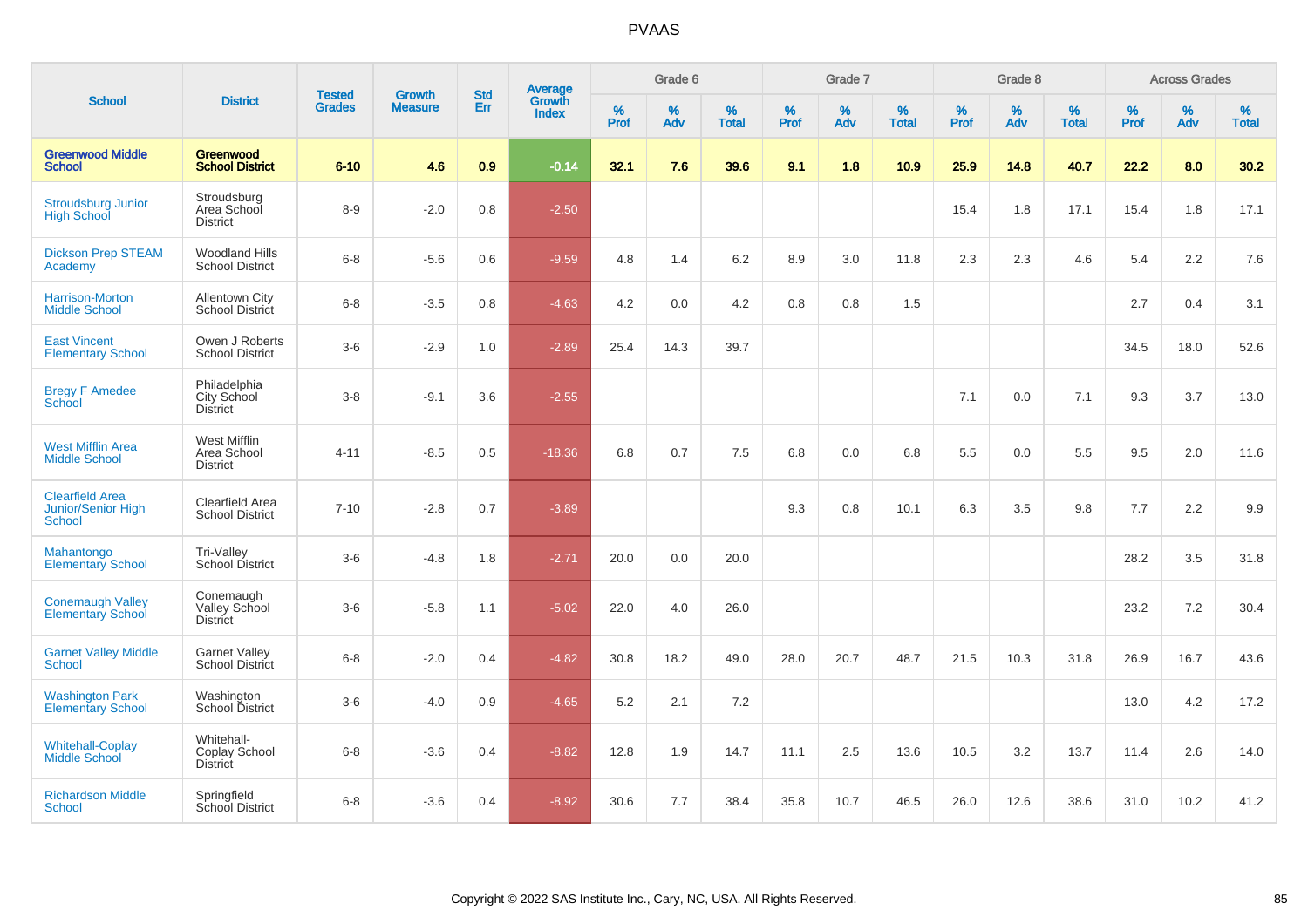| <b>School</b>                                                               | <b>District</b>                                      | <b>Tested</b> | <b>Growth</b>  | <b>Std</b> | <b>Average</b><br>Growth |                  | Grade 6  |                   |           | Grade 7  |                   |           | Grade 8  |                   |           | <b>Across Grades</b> |                   |
|-----------------------------------------------------------------------------|------------------------------------------------------|---------------|----------------|------------|--------------------------|------------------|----------|-------------------|-----------|----------|-------------------|-----------|----------|-------------------|-----------|----------------------|-------------------|
|                                                                             |                                                      | <b>Grades</b> | <b>Measure</b> | Err        | <b>Index</b>             | %<br><b>Prof</b> | %<br>Adv | %<br><b>Total</b> | %<br>Prof | %<br>Adv | %<br><b>Total</b> | %<br>Prof | %<br>Adv | %<br><b>Total</b> | %<br>Prof | %<br>Adv             | %<br><b>Total</b> |
| <b>Greenwood Middle</b><br><b>School</b>                                    | Greenwood<br><b>School District</b>                  | $6 - 10$      | 4.6            | 0.9        | $-0.14$                  | 32.1             | 7.6      | 39.6              | 9.1       | 1.8      | 10.9              | 25.9      | 14.8     | 40.7              | 22.2      | 8.0                  | 30.2              |
| <b>Redbank Valley High</b><br><b>School</b>                                 | <b>Redbank Valley</b><br><b>School District</b>      | $6 - 11$      | $-4.3$         | 0.8        | $-5.43$                  | 12.7             | 0.0      | 12.7              | 19.5      | 9.2      | 28.7              | 9.5       | 0.0      | 9.5               | 14.4      | 3.5                  | 17.9              |
| <b>Clarion-Limestone</b><br><b>Area Junior/Senior</b><br><b>High School</b> | Clarion-<br>Limestone Area<br><b>School District</b> | $7 - 12$      | $-6.7$         | 1.3        | $-5.38$                  |                  |          |                   | 27.9      | 11.6     | 39.5              | 7.8       | 3.9      | 11.8              | 17.0      | 7.4                  | 24.5              |
| <b>Trexler Middle School</b>                                                | <b>Allentown City</b><br><b>School District</b>      | $6 - 8$       | $-2.7$         | 0.7        | $-3.89$                  | 0.7              | 1.4      | 2.1               | 2.7       | 0.0      | 2.7               |           |          |                   | 1.7       | 0.7                  | 2.4               |
| Hartranft John F<br>School                                                  | Philadelphia<br>City School<br><b>District</b>       | $3 - 8$       | $-9.7$         | 3.5        | $-2.77$                  |                  |          |                   |           |          |                   |           |          |                   | 3.1       | 0.0                  | 3.1               |
| <b>Waynesburg Central</b><br><b>Elementary School</b>                       | <b>Central Greene</b><br><b>School District</b>      | $3-6$         | $-2.3$         | 0.8        | $-5.83$                  | 17.3             | 0.0      | 17.3              |           |          |                   |           |          |                   | 17.4      | 3.9                  | 21.2              |
| <b>Elk Lake Junior/Senior</b><br><b>High School</b>                         | Elk Lake School<br><b>District</b>                   | $7 - 11$      | $-3.7$         | 0.9        | $-4.15$                  |                  |          |                   | 11.4      | 3.4      | 14.8              | 8.5       | 4.9      | 13.4              | 10.0      | 4.1                  | 14.1              |
| <b>Wilson Southern</b><br><b>Middle School</b>                              | Wilson School<br><b>District</b>                     | $6 - 8$       | $-5.6$         | 0.8        | $-6.71$                  | 25.0             | 3.4      | 28.4              | 21.0      | 6.4      | 27.4              | 8.9       | 5.4      | 14.3              | 19.4      | 4.8                  | 24.3              |
| <b>Sol Feinstone</b><br><b>Elementary School</b>                            | <b>Council Rock</b><br><b>School District</b>        | $3-6$         | $-4.9$         | 0.8        | $-6.00$                  | 37.9             | 12.6     | 50.5              |           |          |                   |           |          |                   | 39.1      | 24.5                 | 63.6              |
| <b>Forest City Regional</b><br><b>Elementary School</b>                     | <b>Forest City</b><br>Regional<br>School District    | $3-6$         | $-4.9$         | 1.2        | $-4.02$                  | 14.3             | 2.0      | 16.3              |           |          |                   |           |          |                   | 20.3      | 10.7                 | 31.0              |
| <b>Salisbury-Elk Lick</b><br><b>Elementary School</b>                       | Salisbury-Elk<br>Lick School<br><b>District</b>      | $3-6$         | $-6.9$         | 1.7        | $-4.11$                  | 37.5             | 0.0      | 37.5              |           |          |                   |           |          |                   | 35.8      | 7.4                  | 43.2              |
| <b>Mercer Area Middle</b><br>School                                         | Mercer Area<br><b>School District</b>                | $7 - 10$      | $-5.0$         | 1.0        | $-5.03$                  |                  |          |                   | 25.0      | 11.8     | 36.8              | 18.7      | 4.0      | 22.7              | 21.8      | 8.0                  | 29.8              |
| <b>Mapletown</b><br>Junior/Senior High<br><b>School</b>                     | Southeastern<br>Greene School<br><b>District</b>     | $7 - 10$      | $-10.2$        | 1.2        | $-8.85$                  |                  |          |                   | 8.2       | 4.1      | 12.2              | 25.6      | 2.3      | 27.9              | 16.3      | 3.3                  | 19.6              |
| <b>Moon Area Upper</b><br><b>Middle School</b>                              | Moon Area<br><b>School District</b>                  | $7 - 8$       | $-3.0$         | 0.5        | $-5.89$                  |                  |          |                   | 28.0      | 11.5     | 39.4              | 20.6      | 10.9     | 31.5              | 24.3      | 11.2                 | 35.5              |
| <b>Arts Academy Charter</b><br>School                                       | Arts Academy<br>Charter School                       | $5-8$         | $-7.7$         | 1.1        | $-6.85$                  | 2.4              | 0.0      | 2.4               | 8.3       | 0.0      | 8.3               | 0.0       | 0.0      | 0.0               | 4.4       | 0.0                  | 4.4               |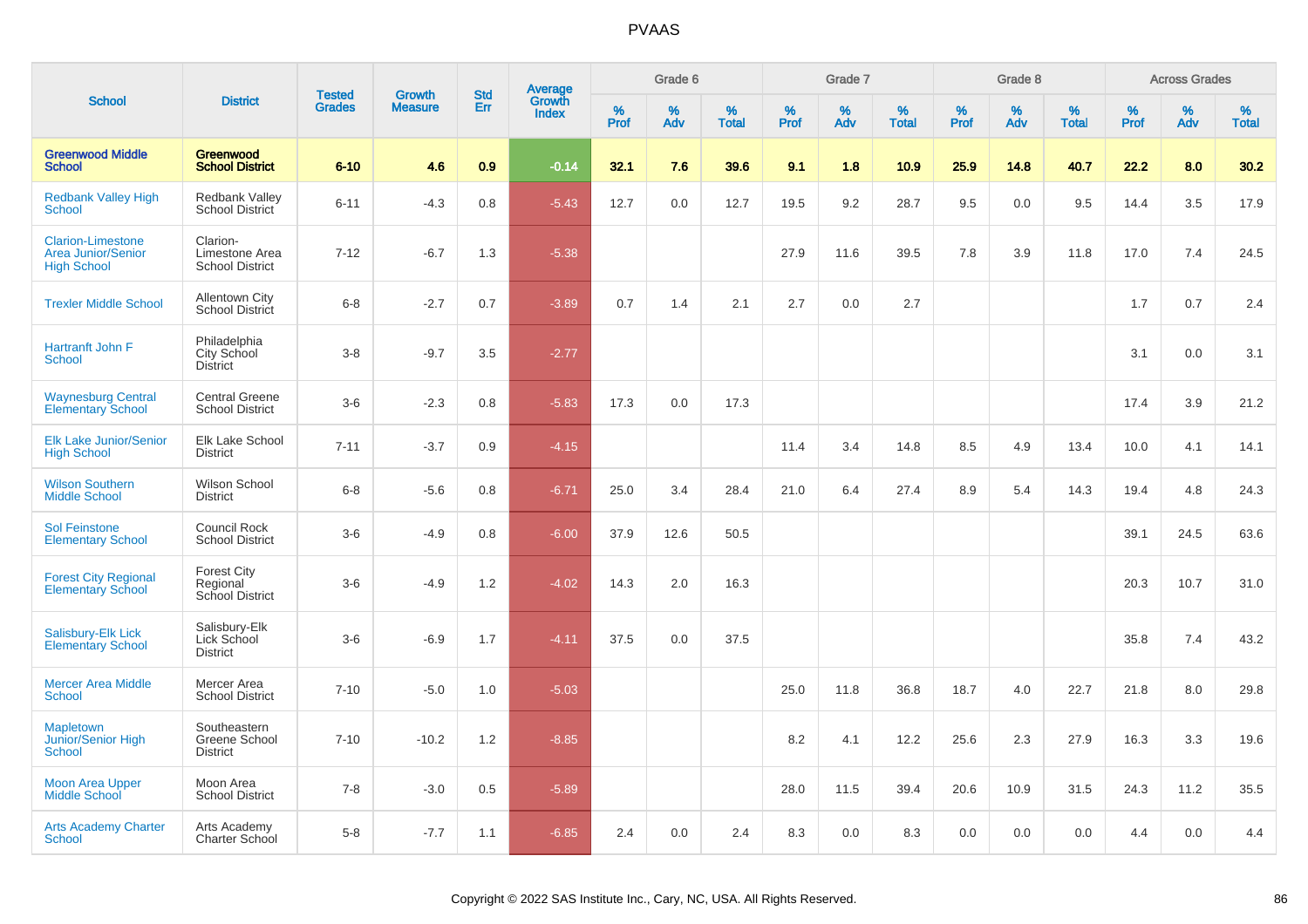| <b>School</b>                                               | <b>District</b>                                       | <b>Tested</b> | <b>Growth</b>  | <b>Std</b> |                                          |                  | Grade 6     |                   |              | Grade 7     |                   |                     | Grade 8  |                   |           | <b>Across Grades</b> |                   |
|-------------------------------------------------------------|-------------------------------------------------------|---------------|----------------|------------|------------------------------------------|------------------|-------------|-------------------|--------------|-------------|-------------------|---------------------|----------|-------------------|-----------|----------------------|-------------------|
|                                                             |                                                       | <b>Grades</b> | <b>Measure</b> | Err        | <b>Average</b><br>Growth<br><b>Index</b> | %<br><b>Prof</b> | $\%$<br>Adv | %<br><b>Total</b> | $\%$<br>Prof | $\%$<br>Adv | %<br><b>Total</b> | $\%$<br><b>Prof</b> | %<br>Adv | %<br><b>Total</b> | %<br>Prof | %<br>Adv             | %<br><b>Total</b> |
| <b>Greenwood Middle</b><br><b>School</b>                    | Greenwood<br><b>School District</b>                   | $6 - 10$      | 4.6            | 0.9        | $-0.14$                                  | 32.1             | 7.6         | 39.6              | 9.1          | 1.8         | 10.9              | 25.9                | 14.8     | 40.7              | 22.2      | 8.0                  | 30.2              |
| <b>West Greene</b><br><b>Elementary Center</b>              | West Greene<br><b>School District</b>                 | $3-6$         | $-6.8$         | 1.4        | $-4.84$                                  | 7.9              | 7.9         | 15.8              |              |             |                   |                     |          |                   | 25.1      | 13.7                 | 38.9              |
| <b>Woodland Elementary</b><br><b>School</b>                 | Cameron<br>County School<br><b>District</b>           | $3-6$         | $-4.7$         | 1.4        | $-3.32$                                  | 29.0             | 2.6         | 31.6              |              |             |                   |                     |          |                   | 40.4      | 9.6                  | 50.0              |
| Maplewood<br><b>Elementary School</b>                       | Penncrest<br><b>School District</b>                   | $3-6$         | $-3.4$         | 1.0        | $-3.63$                                  | 14.3             | 0.0         | 14.3              |              |             |                   |                     |          |                   | 22.7      | 4.0                  | 26.7              |
| Pocono Mountain<br><b>West Junior High</b><br><b>School</b> | Pocono<br>Mountain<br><b>School District</b>          | $7 - 8$       | $-6.5$         | 1.2        | $-5.61$                                  |                  |             |                   | 10.5         | 1.8         | 12.3              | 0.0                 | 3.8      | 3.8               | 5.4       | 2.7                  | 8.2               |
| <b>Moss Side Middle</b><br><b>School</b>                    | Gateway<br>School District                            | $5-6$         | $-5.8$         | 0.6        | $-10.23$                                 | 16.6             | 7.1         | 23.7              |              |             |                   |                     |          |                   | 16.1      | 7.3                  | 23.4              |
| <b>Bache-Martin School</b>                                  | Philadelphia<br>City School<br><b>District</b>        | $3 - 8$       | $-8.3$         | 2.5        | $-3.47$                                  |                  |             |                   |              |             |                   | 7.7                 | 0.0      | 7.7               | 16.7      | 19.6                 | 36.3              |
| <b>Penrose School</b>                                       | Philadelphia<br><b>City School</b><br><b>District</b> | $3-8$         | $-10.3$        | 3.1        | $-3.35$                                  |                  |             |                   |              |             |                   |                     |          |                   | 0.0       | 1.7                  | 1.7               |
| <b>Burgettstown</b><br>Middle/High School                   | Burgettstown<br>Area School<br><b>District</b>        | $6 - 11$      | $-5.3$         | 0.8        | $-6.74$                                  | 15.4             | 0.0         | 15.4              | 3.6          | 2.4         | 6.0               | 9.3                 | 4.0      | 13.3              | 8.9       | 2.2                  | 11.2              |
| <b>Rolling Ridge</b><br><b>Elementary School</b>            | <b>Harbor Creek</b><br><b>School District</b>         | $3-6$         | $-7.5$         | 1.0        | $-7.29$                                  | 25.0             | 11.2        | 36.2              |              |             |                   |                     |          |                   | 32.6      | 21.6                 | 54.2              |
| <b>Strong Vincent Middle</b><br>School                      | Erie City School<br><b>District</b>                   | $6 - 8$       | $-3.9$         | 0.5        | $-8.04$                                  | 3.9              | 1.0         | 4.9               | 9.7          | 3.2         | 13.0              | 8.9                 | 0.0      | 8.9               | 7.5       | 1.4                  | 9.0               |
| <b>Shippensburg Area</b><br><b>Middle School</b>            | Shippensburg<br>Area School<br><b>District</b>        | $6 - 8$       | $-5.1$         | 0.4        | $-11.47$                                 | 13.2             | 4.2         | 17.4              | 13.5         | 2.4         | 15.9              | 13.8                | 4.0      | 17.8              | 13.5      | 3.5                  | 17.0              |
| <b>Skyview Upper</b><br>Elementary School                   | Methacton<br><b>School District</b>                   | $5-6$         | $-2.6$         | 0.5        | $-5.56$                                  | 28.3             | 9.9         | 38.2              |              |             |                   |                     |          |                   | 29.3      | 12.0                 | 41.4              |
| <b>North Coventry</b><br><b>Elementary School</b>           | Owen J Roberts<br><b>School District</b>              | $3-6$         | $-4.2$         | 1.1        | $-3.97$                                  | 16.7             | 4.6         | 21.2              |              |             |                   |                     |          |                   | 27.1      | 22.0                 | 49.0              |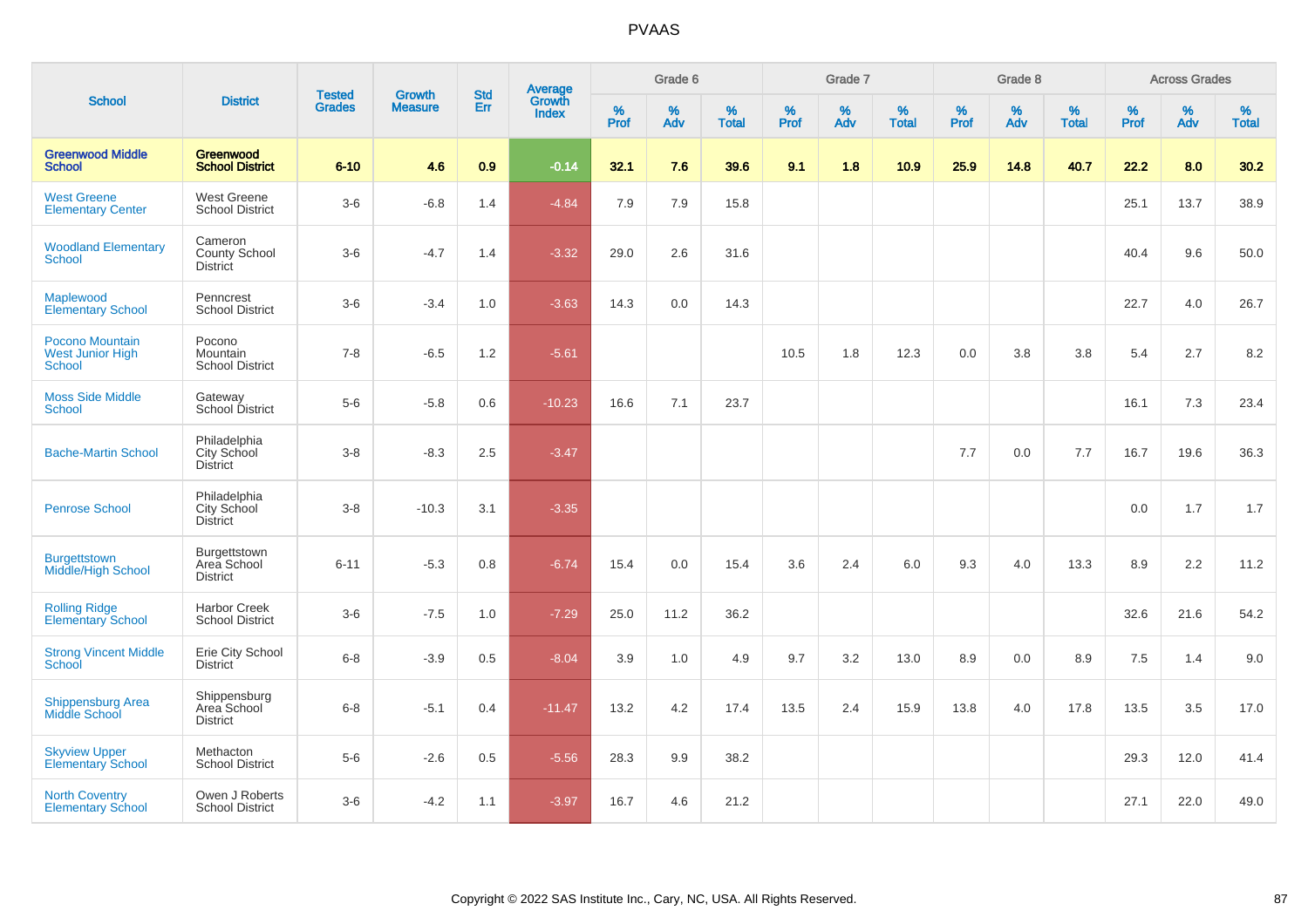| <b>School</b>                                                   | <b>Tested</b><br><b>District</b>                      |               | <b>Growth</b>  | <b>Std</b> |                                          |                  | Grade 6     |                   |              | Grade 7     |                      |              | Grade 8  |                   |              | <b>Across Grades</b> |                      |
|-----------------------------------------------------------------|-------------------------------------------------------|---------------|----------------|------------|------------------------------------------|------------------|-------------|-------------------|--------------|-------------|----------------------|--------------|----------|-------------------|--------------|----------------------|----------------------|
|                                                                 |                                                       | <b>Grades</b> | <b>Measure</b> | Err        | <b>Average</b><br>Growth<br><b>Index</b> | %<br><b>Prof</b> | $\%$<br>Adv | %<br><b>Total</b> | $\%$<br>Prof | $\%$<br>Adv | $\%$<br><b>Total</b> | $\%$<br>Prof | %<br>Adv | %<br><b>Total</b> | $\%$<br>Prof | $\%$<br>Adv          | $\%$<br><b>Total</b> |
| <b>Greenwood Middle</b><br><b>School</b>                        | Greenwood<br><b>School District</b>                   | $6 - 10$      | 4.6            | 0.9        | $-0.14$                                  | 32.1             | 7.6         | 39.6              | 9.1          | 1.8         | 10.9                 | 25.9         | 14.8     | 40.7              | 22.2         | 8.0                  | 30.2                 |
| <b>East Allegheny</b><br>Junior/Senior High<br>School           | East Allegheny<br>School District                     | $7 - 11$      | $-4.8$         | 0.9        | $-5.23$                                  |                  |             |                   | 13.8         | 0.0         | 13.8                 | 5.8          | 0.0      | 5.8               | 9.6          | 0.0                  | 9.6                  |
| <b>Shenandoah Valley</b><br>Junior/Senior High<br><b>School</b> | Shenandoah<br><b>Valley School</b><br><b>District</b> | $7 - 11$      | $-7.7$         | 1.1        | $-6.92$                                  |                  |             |                   | 1.7          | 3.4         | 5.1                  | 3.6          | 0.0      | 3.6               | 2.6          | 1.7                  | 4.4                  |
| <b>West Shamokin</b><br>Junior/Senior High<br>School            | Armstrong<br><b>School District</b>                   | $7 - 10$      | $-7.1$         | 0.8        | $-8.81$                                  |                  |             |                   | 21.2         | 2.6         | 23.9                 | 10.7         | 1.9      | 12.6              | 16.2         | 2.3                  | 18.5                 |
| <b>MaST Community</b><br><b>Charter School</b>                  | MaST<br>Community<br>Charter School                   | $3 - 10$      | $-8.7$         | 0.6        | $-15.16$                                 | 20.0             | 3.8         | 23.8              | 24.3         | 3.9         | 28.2                 | 17.5         | 1.9      | 19.4              | 23.1         | 3.6                  | 26.7                 |
| <b>North Salem</b><br><b>Elementary School</b>                  | Dover Area<br><b>School District</b>                  | $3-6$         | $-5.6$         | 1.5        | $-3.78$                                  |                  |             |                   |              |             |                      |              |          |                   | 30.5         | 17.4                 | 47.9                 |
| <b>Renaissance Academy</b><br><b>Charter School</b>             | Renaissance<br>Academy<br>Charter School              | $3 - 11$      | $-5.7$         | 0.7        | $-8.29$                                  | 19.2             | 4.1         | 23.3              | 20.0         | 1.3         | 21.3                 | 10.1         | 7.2      | 17.4              | 18.7         | 5.7                  | 24.4                 |
| <b>Moon Area Lower</b><br><b>Middle School</b>                  | Moon Area<br><b>School District</b>                   | $5-6$         | $-2.1$         | 0.5        | $-3.93$                                  | 26.9             | 9.1         | 36.0              |              |             |                      |              |          |                   | 29.4         | 12.4                 | 41.8                 |
| <b>Crossroads Middle</b><br><b>School</b>                       | West Shore<br><b>School District</b>                  | $6 - 8$       | $-4.2$         | 0.5        | $-8.72$                                  | 24.4             | 6.1         | 30.5              | 14.5         | 8.9         | 23.4                 | 17.9         | 6.6      | 24.5              | 18.8         | 7.2                  | 26.0                 |
| <b>Northwestern Middle</b><br><b>School</b>                     | Northwestern<br><b>School District</b>                | $6 - 8$       | $-7.2$         | 0.7        | $-10.61$                                 | 21.8             | 1.2         | 23.0              | 17.0         | 7.6         | 24.5                 | 9.1          | 1.8      | 10.9              | 15.5         | 3.6                  | 19.1                 |
| <b>Schuylkill Haven</b><br>Senior High School                   | Schuylkill<br>Haven Area<br><b>School District</b>    | $8 - 11$      | $-5.2$         | 1.3        | $-3.96$                                  |                  |             |                   |              |             |                      | 5.8          | 0.0      | 5.8               | 5.8          | 0.0                  | 5.8                  |
| <b>Harbor Creek Junior</b><br><b>High School</b>                | <b>Harbor Creek</b><br><b>School District</b>         | $7 - 8$       | $-4.6$         | 0.7        | $-6.72$                                  |                  |             |                   | 25.9         | 13.3        | 39.2                 | 20.8         | 7.1      | 27.9              | 23.2         | 10.1                 | 33.3                 |
| <b>Spruance Gilbert</b><br>School                               | Philadelphia<br>City School<br><b>District</b>        | $3-8$         | $-11.7$        | 2.9        | $-4.03$                                  |                  |             |                   |              |             |                      |              |          |                   | 4.5          | 0.0                  | 4.5                  |
| <b>Ringgold Middle</b><br>School                                | Ringgold<br>School District                           | $5-8$         | $-4.9$         | 0.4        | $-10.85$                                 | 5.7              | 0.0         | 5.7               | 8.3          | 1.2         | 9.5                  | 6.4          | 0.5      | 6.9               | 8.3          | 0.9                  | 9.2                  |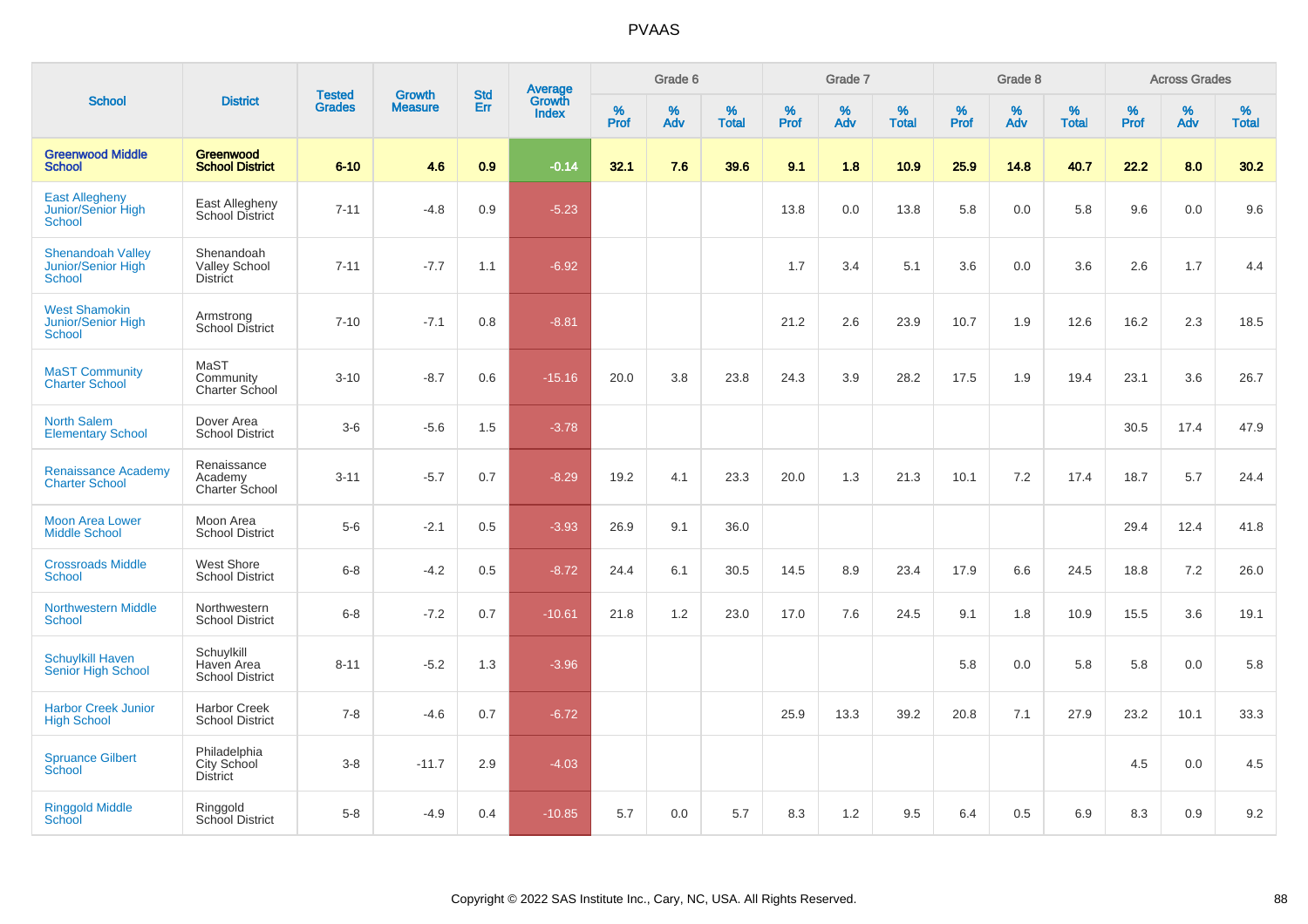| <b>School</b>                                                        | <b>District</b>                                     | <b>Tested</b> | <b>Growth</b>  | <b>Std</b> | <b>Average</b><br>Growth |                  | Grade 6  |                   |                  | Grade 7  |                   |           | Grade 8  |                   |           | <b>Across Grades</b> |                   |
|----------------------------------------------------------------------|-----------------------------------------------------|---------------|----------------|------------|--------------------------|------------------|----------|-------------------|------------------|----------|-------------------|-----------|----------|-------------------|-----------|----------------------|-------------------|
|                                                                      |                                                     | <b>Grades</b> | <b>Measure</b> | Err        | <b>Index</b>             | %<br><b>Prof</b> | %<br>Adv | %<br><b>Total</b> | %<br><b>Prof</b> | %<br>Adv | %<br><b>Total</b> | %<br>Prof | %<br>Adv | %<br><b>Total</b> | %<br>Prof | %<br>Adv             | %<br><b>Total</b> |
| <b>Greenwood Middle</b><br><b>School</b>                             | Greenwood<br><b>School District</b>                 | $6 - 10$      | 4.6            | 0.9        | $-0.14$                  | 32.1             | 7.6      | 39.6              | 9.1              | 1.8      | 10.9              | 25.9      | 14.8     | 40.7              | 22.2      | 8.0                  | 30.2              |
| <b>Francis D Raub Middle</b><br><b>School</b>                        | <b>Allentown City</b><br>School District            | $6 - 8$       | $-4.5$         | 0.6        | $-6.98$                  | 2.1              | 0.0      | 2.1               | 2.8              | 0.0      | 2.8               |           |          |                   | 2.4       | 0.0                  | 2.4               |
| Elizabethtown Area<br><b>Middle School</b>                           | Elizabethtown<br>Area School<br><b>District</b>     | $7 - 8$       | $-4.2$         | 0.6        | $-7.45$                  |                  |          |                   | 20.8             | 2.8      | 23.7              | 20.8      | 3.3      | 24.1              | 20.8      | 3.1                  | 23.9              |
| Yough<br>Intermediate/Middle<br><b>School</b>                        | Yough School<br><b>District</b>                     | $5-8$         | $-4.9$         | 0.5        | $-9.11$                  | 17.8             | 5.2      | 23.0              | 16.5             | 1.0      | 17.5              | 6.6       | 0.8      | 7.4               | 15.1      | 3.3                  | 18.4              |
| <b>Riverview</b><br><b>Junior/Senior High</b><br><b>School</b>       | Riverview<br><b>School District</b>                 | $7 - 11$      | $-7.5$         | 1.0        | $-7.34$                  |                  |          |                   | 22.0             | 3.4      | 25.4              | 13.2      | 5.3      | 18.4              | 17.0      | 4.4                  | 21.5              |
| <b>Wyomissing Area</b><br><b>Junior/Senior High</b><br><b>School</b> | Wyomissing<br>Area School<br><b>District</b>        | $7 - 12$      | $-6.2$         | 0.8        | $-8.02$                  |                  |          |                   | 12.3             | 6.6      | 18.8              | 13.8      | 6.4      | 20.2              | 13.0      | 6.5                  | 19.5              |
| <b>Rockwood Area</b><br><b>Junior/Senior High</b><br><b>School</b>   | Rockwood Area<br><b>School District</b>             | $7 - 11$      | $-7.6$         | 1.1        | $-6.74$                  |                  |          |                   | 15.6             | 2.2      | 17.8              | 12.7      | 7.9      | 20.6              | 13.9      | 5.6                  | 19.4              |
| <b>Pottsgrove Middle</b><br>School                                   | Pottsgrove<br>School District                       | $6-8$         | $-4.4$         | 0.5        | $-8.78$                  | 10.2             | 5.4      | 15.6              | 21.6             | 4.1      | 25.7              | 9.8       | 1.6      | 11.4              | 13.7      | 3.7                  | 17.4              |
| <b>6th Grade Center</b>                                              | Quakertown<br>Community<br>School District          | $6-6$         | $-3.1$         | 0.7        | $-4.57$                  | 31.4             | 7.6      | 39.0              |                  |          |                   |           |          |                   | 31.4      | 7.6                  | 39.0              |
| <b>MaST Community</b><br><b>Charter School II</b>                    | MaST<br>Community<br>Charter School<br>$\mathbf{H}$ | $3 - 10$      | $-8.4$         | 0.7        | $-12.33$                 | 7.2              | 1.0      | 8.2               | 8.9              | 2.0      | 10.9              |           |          |                   | 12.6      | 3.2                  | 15.8              |
| <b>Trinity Middle School</b>                                         | <b>Trinity Area</b><br><b>School District</b>       | $6 - 8$       | $-6.3$         | 0.4        | $-14.11$                 | 21.0             | 3.2      | 24.2              | 21.6             | 8.0      | 29.7              | 15.3      | 3.2      | 18.6              | 19.2      | 4.8                  | 24.0              |
| <b>Northley Middle</b><br><b>School</b>                              | Penn-Delco<br><b>School District</b>                | $6-8$         | $-5.5$         | 0.5        | $-11.25$                 | 20.2             | 6.6      | 26.8              | 22.0             | 6.8      | 28.8              | 11.0      | 1.6      | 12.6              | 17.8      | 5.0                  | 22.8              |
| Octorara Area<br>Junior/Senior High<br><b>School</b>                 | Octorara Area<br><b>School District</b>             | $7 - 11$      | $-6.7$         | 0.7        | $-8.89$                  |                  |          |                   | 14.0             | 0.0      | 14.0              | 10.2      | 0.0      | 10.2              | 12.2      | 0.0                  | 12.2              |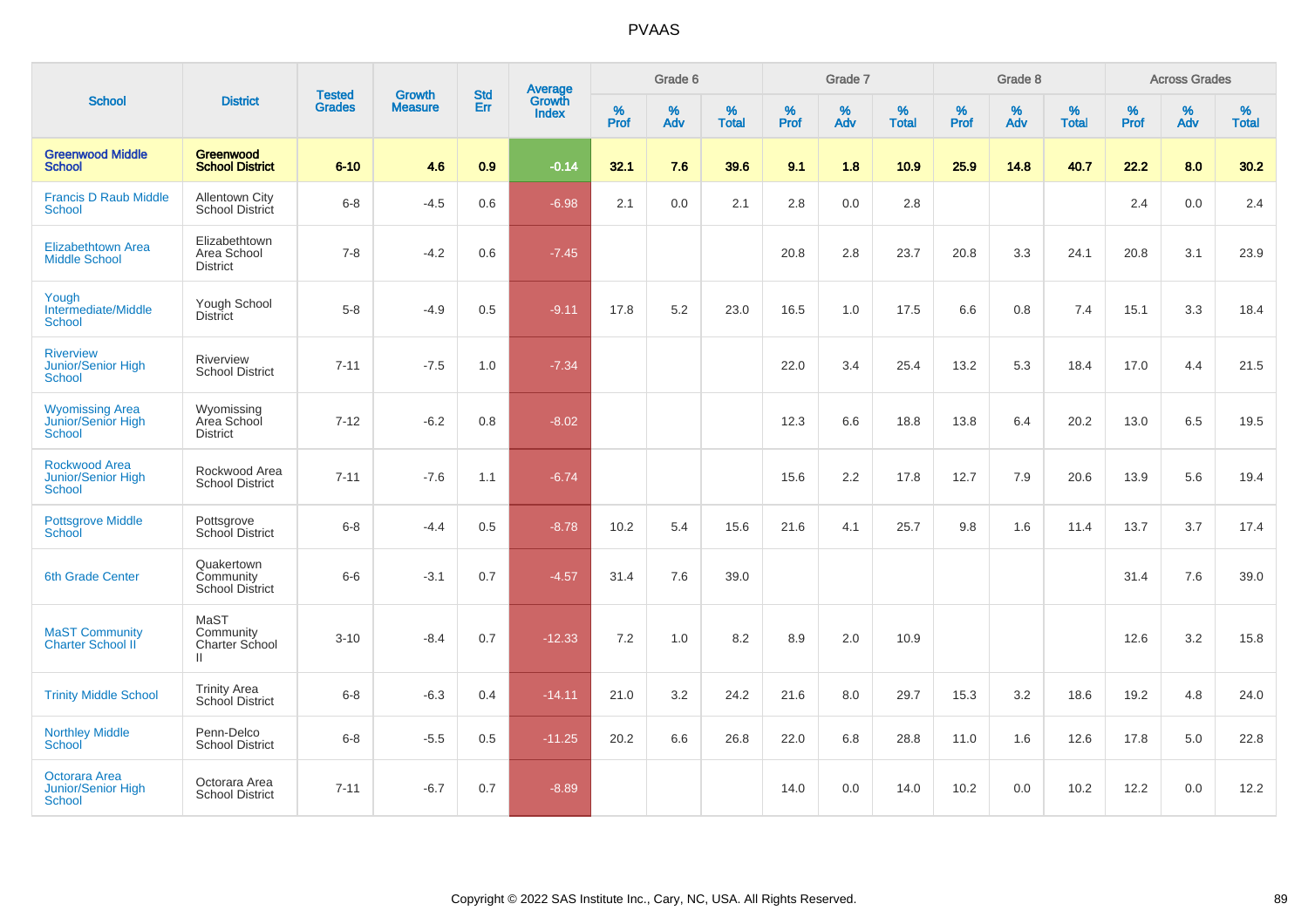| <b>School</b>                                            | <b>District</b>                                  |                                | <b>Growth</b>  | <b>Std</b> |                                          |                     | Grade 6     |                   |              | Grade 7     |                      |              | Grade 8  |                   |                     | <b>Across Grades</b> |                   |
|----------------------------------------------------------|--------------------------------------------------|--------------------------------|----------------|------------|------------------------------------------|---------------------|-------------|-------------------|--------------|-------------|----------------------|--------------|----------|-------------------|---------------------|----------------------|-------------------|
|                                                          |                                                  | <b>Tested</b><br><b>Grades</b> | <b>Measure</b> | Err        | <b>Average</b><br>Growth<br><b>Index</b> | $\%$<br><b>Prof</b> | $\%$<br>Adv | %<br><b>Total</b> | $\%$<br>Prof | $\%$<br>Adv | $\%$<br><b>Total</b> | $\%$<br>Prof | %<br>Adv | %<br><b>Total</b> | $\%$<br><b>Prof</b> | $\%$<br>Adv          | %<br><b>Total</b> |
| <b>Greenwood Middle</b><br><b>School</b>                 | <b>Greenwood</b><br><b>School District</b>       | $6 - 10$                       | 4.6            | 0.9        | $-0.14$                                  | 32.1                | 7.6         | 39.6              | 9.1          | 1.8         | 10.9                 | 25.9         | 14.8     | 40.7              | 22.2                | 8.0                  | 30.2              |
| <b>Scott Middle School</b>                               | Coatesville<br>Area School<br><b>District</b>    | $6-6$                          | $-3.7$         | 0.8        | $-4.92$                                  | 8.6                 | 0.0         | 8.6               |              |             |                      |              |          |                   | 8.6                 | 0.0                  | 8.6               |
| <b>Baldwin Senior High</b><br>School                     | Baldwin-<br>Whitehall<br><b>School District</b>  | $7 - 11$                       | $-6.9$         | 0.5        | $-13.26$                                 |                     |             |                   | 16.0         | 1.6         | 17.7                 | 11.5         | 2.1      | 13.6              | 13.8                | 1.9                  | 15.7              |
| <b>Wyoming Area</b><br>Intermediate Center               | Wyoming Area<br>School District                  | $4 - 6$                        | $-4.1$         | 0.8        | $-5.97$                                  | 4.8                 | 1.0         | 5.8               |              |             |                      |              |          |                   | 12.1                | 4.8                  | 16.9              |
| <b>Marsh Creek Sixth</b><br><b>Grade Center</b>          | Downingtown<br>Area School<br><b>District</b>    | $6-6$                          | $-3.6$         | 0.7        | $-5.15$                                  | 28.9                | 24.6        | 53.5              |              |             |                      |              |          |                   | 28.9                | 24.6                 | 53.5              |
| <b>Spring-Ford Middle</b><br>School 8th Grade<br>Center  | Spring-Ford<br>Area School<br><b>District</b>    | $8 - 8$                        | $-2.9$         | 0.5        | $-5.36$                                  |                     |             |                   |              |             |                      | 23.1         | 9.8      | 32.9              | 23.1                | 9.8                  | 32.9              |
| <b>Butler Area Ihs</b>                                   | <b>Butler Area</b><br><b>School District</b>     | $7 - 9$                        | $-3.2$         | 0.4        | $-8.05$                                  |                     |             |                   | 15.4         | 9.1         | 24.6                 | 16.7         | 9.1      | 25.8              | 16.1                | 9.1                  | 25.2              |
| <b>Neshannock</b><br>Junior/Senior High<br><b>School</b> | Neshannock<br>Township<br><b>School District</b> | $7 - 10$                       | $-7.3$         | 0.9        | $-8.26$                                  |                     |             |                   | 20.0         | 7.0         | 27.0                 | 15.6         | 3.9      | 19.5              | 18.1                | 5.6                  | 23.7              |
| <b>Commodore Perry</b><br><b>School</b>                  | Commodore<br>Perry School<br><b>District</b>     | $3-6$                          | $-9.7$         | 1.5        | $-6.52$                                  | 9.7                 | 0.0         | 9.7               |              |             |                      |              |          |                   | 24.6                | 8.5                  | 33.0              |
| <b>Lincoln Middle School</b>                             | Lancaster<br><b>School District</b>              | $6 - 8$                        | $-7.6$         | 0.6        | $-11.93$                                 | 5.2                 | 0.7         | 5.9               | 4.6          | 1.6         | 6.2                  | 5.3          | 0.0      | 5.3               | 5.0                 | 0.8                  | 5.9               |
| J.E. Harrison<br><b>Education Center</b>                 | Baldwin-<br>Whitehall<br><b>School District</b>  | $3-6$                          | $-3.9$         | 0.7        | $-9.58$                                  | 18.7                | 1.2         | 19.8              |              |             |                      |              |          |                   | 21.3                | 5.0                  | 26.3              |
| <b>Owen J Roberts</b><br><b>Middle School</b>            | Owen J Roberts<br><b>School District</b>         | $7 - 8$                        | $-5.7$         | 0.5        | $-12.25$                                 |                     |             |                   | 28.3         | 12.5        | 40.8                 | 22.8         | 5.5      | 28.4              | 25.8                | 9.3                  | 35.1              |
| <b>South Mountain Middle</b><br>School                   | <b>Allentown City</b><br><b>School District</b>  | $6 - 8$                        | $-6.2$         | 0.6        | $-11.14$                                 | 1.7                 | 1.3         | 3.0               | 2.4          | 0.4         | 2.8                  |              |          |                   | 2.2                 | 0.8                  | 3.0               |
| <b>Ramsay Elementary</b><br>School                       | Mount Pleasant<br>Area School<br><b>District</b> | $4 - 6$                        | $-7.4$         | 0.7        | $-9.86$                                  | 12.8                | 2.4         | 15.2              |              |             |                      |              |          |                   | 17.2                | 1.7                  | 18.9              |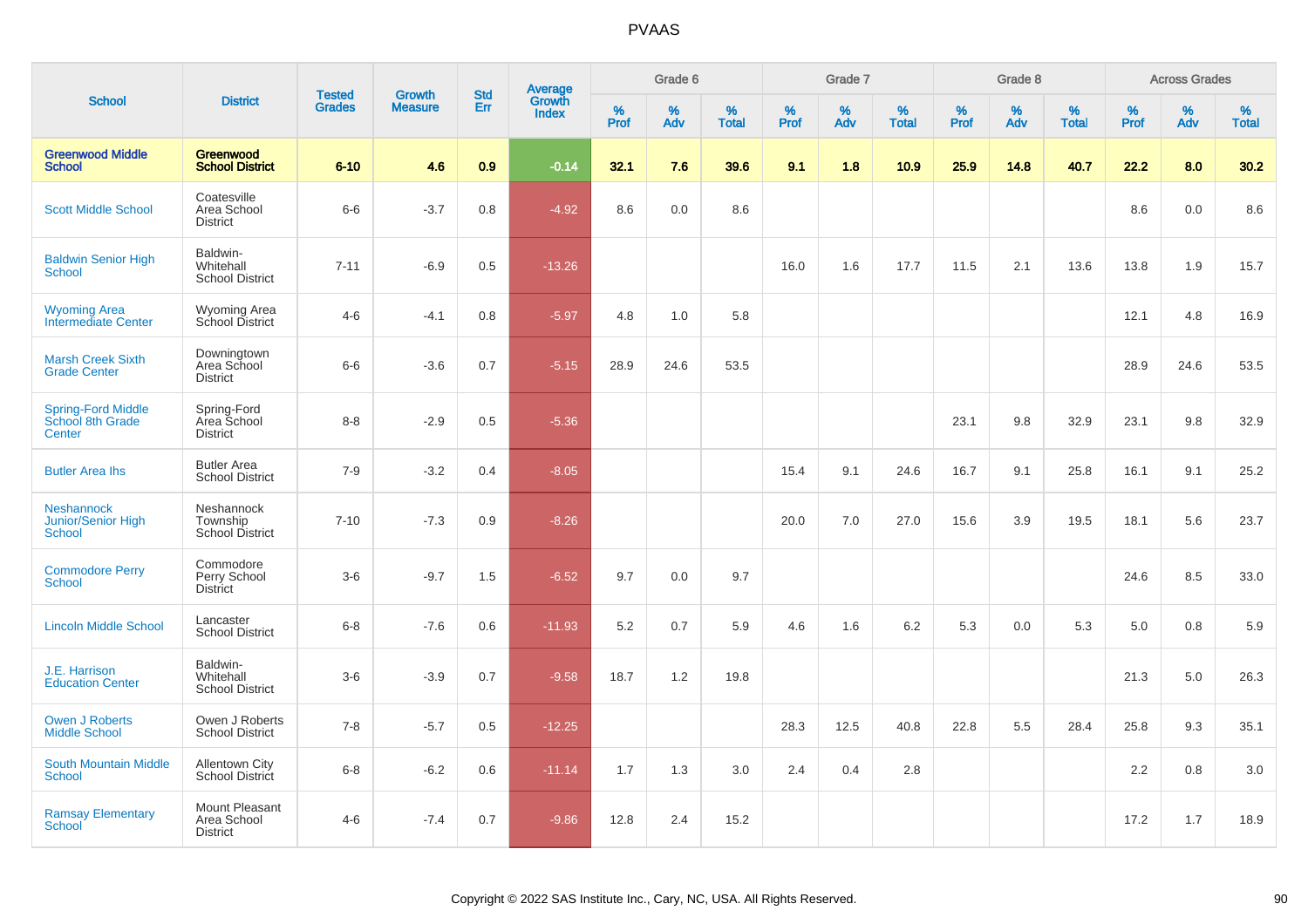| <b>School</b>                                       | <b>District</b>                                  | <b>Tested</b> | <b>Growth</b>  | <b>Std</b> |                                          |                  | Grade 6     |                   |           | Grade 7     |                      |           | Grade 8  |                   |              | <b>Across Grades</b> |                   |
|-----------------------------------------------------|--------------------------------------------------|---------------|----------------|------------|------------------------------------------|------------------|-------------|-------------------|-----------|-------------|----------------------|-----------|----------|-------------------|--------------|----------------------|-------------------|
|                                                     |                                                  | <b>Grades</b> | <b>Measure</b> | Err        | <b>Average</b><br>Growth<br><b>Index</b> | %<br><b>Prof</b> | $\%$<br>Adv | %<br><b>Total</b> | %<br>Prof | $\%$<br>Adv | $\%$<br><b>Total</b> | %<br>Prof | %<br>Adv | %<br><b>Total</b> | $\%$<br>Prof | $\%$<br>Adv          | %<br><b>Total</b> |
| <b>Greenwood Middle</b><br><b>School</b>            | Greenwood<br><b>School District</b>              | $6 - 10$      | 4.6            | 0.9        | $-0.14$                                  | 32.1             | 7.6         | 39.6              | 9.1       | 1.8         | 10.9                 | 25.9      | 14.8     | 40.7              | 22.2         | 8.0                  | 30.2              |
| <b>Hegins-Hubley</b><br><b>Elementary School</b>    | Tri-Valley<br>School District                    | $3-6$         | $-10.2$        | 1.3        | $-7.88$                                  | 9.1              | 0.0         | 9.1               |           |             |                      |           |          |                   | 15.6         | 4.0                  | 19.6              |
| <b>Clearfield Area</b><br><b>Elementary School</b>  | Clearfield Area<br><b>School District</b>        | $3-6$         | $-5.0$         | 0.7        | $-7.13$                                  | 4.7              | 1.6         | 6.3               |           |             |                      |           |          |                   | 14.6         | 2.7                  | 17.3              |
| C E Cole Intermediate<br>School                     | Muhlenberg<br><b>School District</b>             | $4 - 6$       | $-6.1$         | 0.5        | $-11.12$                                 | 2.5              | 0.8         | 3.4               |           |             |                      |           |          |                   | 6.1          | 1.0                  | 7.2               |
| <b>Orefield Middle School</b>                       | Parkland<br><b>School District</b>               | $6 - 8$       | $-6.3$         | 0.5        | $-13.03$                                 | 30.4             | 10.4        | 40.9              | 25.1      | 11.2        | 36.4                 | 16.6      | 7.0      | 23.6              | 24.3         | 9.6                  | 33.8              |
| <b>Phoenixville Area</b><br><b>Middle School</b>    | Phoenixville<br>Area School<br><b>District</b>   | $6 - 8$       | $-6.0$         | 0.5        | $-12.94$                                 | 17.7             | 8.6         | 26.4              | 18.6      | 3.8         | 22.5                 | 13.4      | 3.6      | 17.0              | 16.8         | 5.4                  | 22.2              |
| <b>Dallas Middle School</b>                         | <b>Dallas School</b><br><b>District</b>          | $6 - 8$       | $-9.4$         | 0.6        | $-15.89$                                 | 24.3             | 2.8         | 27.1              | 18.1      | 6.3         | 24.4                 | 17.9      | 0.0      | 17.9              | 20.3         | 3.0                  | 23.4              |
| <b>Bobtown Elementary</b><br><b>School</b>          | Southeastern<br>Greene School<br><b>District</b> | $3-6$         | $-13.3$        | 1.5        | $-8.93$                                  | 32.4             | 2.9         | 35.3              |           |             |                      |           |          |                   | 33.3         | 19.2                 | 52.5              |
| Abington Junior High<br><b>School</b>               | Abington<br>School District                      | $7 - 9$       | $-7.3$         | 0.5        | $-15.76$                                 |                  |             |                   | 23.9      | 6.4         | 30.3                 | 15.0      | 1.1      | 16.1              | 20.2         | 4.2                  | 24.4              |
| <b>Beaver Area Middle</b><br><b>School</b>          | Beaver Area<br><b>School District</b>            | $7 - 8$       | $-9.9$         | 0.8        | $-12.47$                                 |                  |             |                   | 22.3      | 13.4        | 35.7                 | 17.1      | 7.2      | 24.3              | 19.7         | 10.3                 | 30.0              |
| <b>Wyoming Area Sec</b><br>Center                   | Wyoming Area<br>School District                  | $7 - 10$      | $-11.3$        | 0.8        | $-13.80$                                 |                  |             |                   | 9.4       | 3.1         | 12.5                 | 7.4       | 1.8      | 9.3               | 8.3          | 2.4                  | 10.8              |
| <b>Kiski Area Upper</b><br><b>Elementary School</b> | Kiski Area<br><b>School District</b>             | $5-6$         | $-8.7$         | 0.6        | $-15.29$                                 | 11.2             | 1.4         | 12.6              |           |             |                      |           |          |                   | 13.4         | 3.5                  | 16.9              |
| <b>North Strabane</b><br><b>Intermediate School</b> | Canon-<br>Mcmillan<br><b>School District</b>     | $5-6$         | $-6.3$         | 0.7        | $-9.39$                                  | 19.6             | 7.0         | 26.6              |           |             |                      |           |          |                   | 22.6         | 13.9                 | 36.6              |
| <b>Wilson Area</b><br><b>Intermediate School</b>    | <b>Wilson Area</b><br><b>School District</b>     | $5 - 8$       | $-11.7$        | 0.5        | $-23.16$                                 | 16.7             | 5.8         | 22.5              | 13.8      | 3.8         | 17.6                 | 6.7       | 3.0      | 9.7               | 13.6         | 4.6                  | 18.3              |
| <b>Muhlenberg Middle</b><br>School                  | Muhlenberg<br><b>School District</b>             | $7 - 9$       | $-8.6$         | 0.5        | $-17.19$                                 |                  |             |                   | 7.0       | 1.2         | 8.1                  | 7.5       | 0.7      | 8.2               | 7.2          | 0.9                  | 8.2               |